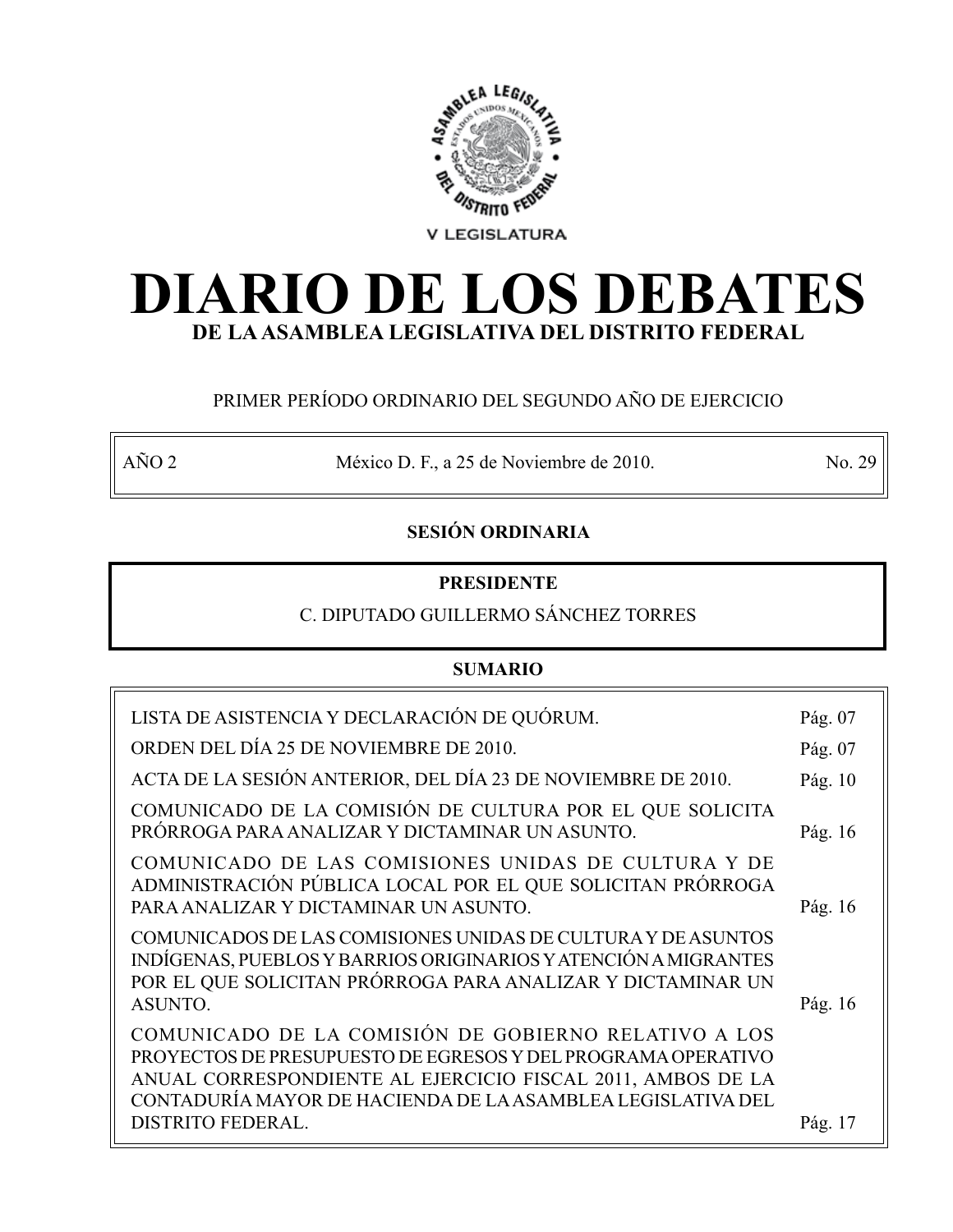| COMUNICADO DE LA COMISIÓN DE GOBIERNO POR EL QUE NOTIFICA LA<br>LICENCIA DE LA OFICIAL MAYOR DE ESTE ÓRGANO DE GOBIERNO.                                                                                                                                                                                                                                                            | Pág. 18 |
|-------------------------------------------------------------------------------------------------------------------------------------------------------------------------------------------------------------------------------------------------------------------------------------------------------------------------------------------------------------------------------------|---------|
| COMUNICADO DE LA COMISIÓN DE GOBIERNO POR EL QUE SE DESIGNA A<br>LA ENCARGADA DE DESPACHO DE LA OFICIALÍA MAYOR DE ESTE ÓRGANO                                                                                                                                                                                                                                                      |         |
| DE GOBIERNO.                                                                                                                                                                                                                                                                                                                                                                        | Pág. 18 |
| COMUNICADO DE LA SUBSECRETARÍA DE ENLACE LEGISLATIVO DE LA<br>SECRETARÍA DE GOBERNACIÓN POR EL QUE DA RESPUESTA A UN ASUNTO.                                                                                                                                                                                                                                                        | Pág. 19 |
| DISCUSIÓN Y EN SU CASO APROBACIÓN DEL DICTAMEN DE LA INICIATIVA<br>DE DECRETO QUE REFORMA Y ADICIONA DIVERSAS DISPOSICIONES A LA<br>LEY DE ACCESO DE LA MUJERES A UNA VIDA LIBRE DE VIOLENCIA DEL<br>DISTRITO FEDERAL, QUE REMITE LA COMISIÓN DE EQUIDAD Y GÉNERO                                                                                                                   |         |
| DISCUSIÓN Y EN SU CASO APROBACIÓN DEL DICTAMEN RELATIVO A<br>LA PROPUESTA CON PUNTO DE ACUERDO POR EL QUE SE EXHORTA AL<br>TITULAR DE LA TESORERÍA DEL DISTRITO FEDERAL A VERIFICAR LA<br>CLASIFICACIÓN DE MANZANAS ESTABLECIDA EN LAS 16 DELEGACIONES<br>DEL DISTRITO FEDERAL Y EN SU CASO REALIZAR LAS RECLASIFICACIONES<br>CORRESPONDIENTES, QUE REMITE LA COMISIÓN DE HACIENDA. | Pág. 31 |
| DISCUSIÓN Y EN SU CASO APROBACIÓN DEL DICTAMEN RELATIVO A<br>LA PROPUESTA CON PUNTO DE ACUERDO POR EL QUE SE EXHORTA AL<br>TITULAR DE LA TESORERÍA DEL DISTRITO FEDERAL A VERIFICAR LA<br>CLASIFICACIÓN DE MANZANAS ESTABLECIDA EN TLALPAN Y EN SU CASO<br>REALIZAR LAS RECLASIFICACIONES CORRESPONDIENTES EN DICHA<br>DEMARCACIÓN TERRITORIAL, QUE REMITE LA COMISIÓN DE HACIENDA. | Pág. 35 |
| DISCUSIÓN Y EN SU CASO APROBACIÓN DEL DICTAMEN RELATIVO A LA<br>INICIATIVA POR LA QUE SE REFORMA EL ARTICULO 172 EN SU FRACCIÓN<br>II, INCISO A) DEL CÓDIGO FISCAL DEL DISTRITO FEDERAL, QUE REMITE<br>LA COMISIÓN DE HACIENDA.                                                                                                                                                     | Pág. 39 |
| DISCUSIÓN Y EN SU CASO APROBACIÓN DEL DICTAMEN RELATIVO A LA<br>INICIATIVA DE ADICIÓN DE UN PÁRRAFO AL ARTÍCULO 193 DEL CÓDIGO<br>FISCAL DEL DISTRITO FEDERAL, QUE REMITE LA COMISIÓN DE HACIENDA.                                                                                                                                                                                  | Pág. 51 |
| INICIATIVA DE REFORMA POR EL QUE SE ADICIONA UN PÁRRAFO A LA<br>FRACCIÓN II DEL ARTÍCULO 172 DEL CÓDIGO FISCAL DEL DISTRITO<br>FEDERAL, QUE PRESENTA EL DIPUTADO FIDEL LEONARDO SUÁREZ<br>VIVANCO, DEL GRUPO PARLAMENTARIO DEL PARTIDO REVOLUCIONARIO<br><b>INSTITUCIONAL.</b>                                                                                                      | Pág. 56 |
| INICIATIVA DE LEY PARA PROPICIAR LA ADAPTACIÓN Y MITIGACIÓN AL<br>CAMBIO CLIMÁTICO DEL DISTRITO FEDERAL, QUE PRESENTA EL DIPUTADO<br>JUAN CARLOS ZÁRRAGA SARMIENTO, DEL GRUPO PARLAMENTARIO DEL<br>PARTIDO ACCIÓN NACIONAL.                                                                                                                                                         | Pág. 58 |
| INICIATIVA DE REFORMA, CON PROYECTO DE DECRETO, POR LA QUE SE<br>MODIFICA ELARTÍCULO 282 DEL CÓDIGO CIVIL PARA EL DISTRITO FEDERAL,<br>QUE REMITE EL DIPUTADO OCTAVIO GUILLERMO WEST SILVA, DEL GRUPO<br>PARLAMENTARIO DEL PARTIDO REVOLUCIONARIO INSTITUCIONAL.                                                                                                                    | Pág. 71 |
|                                                                                                                                                                                                                                                                                                                                                                                     |         |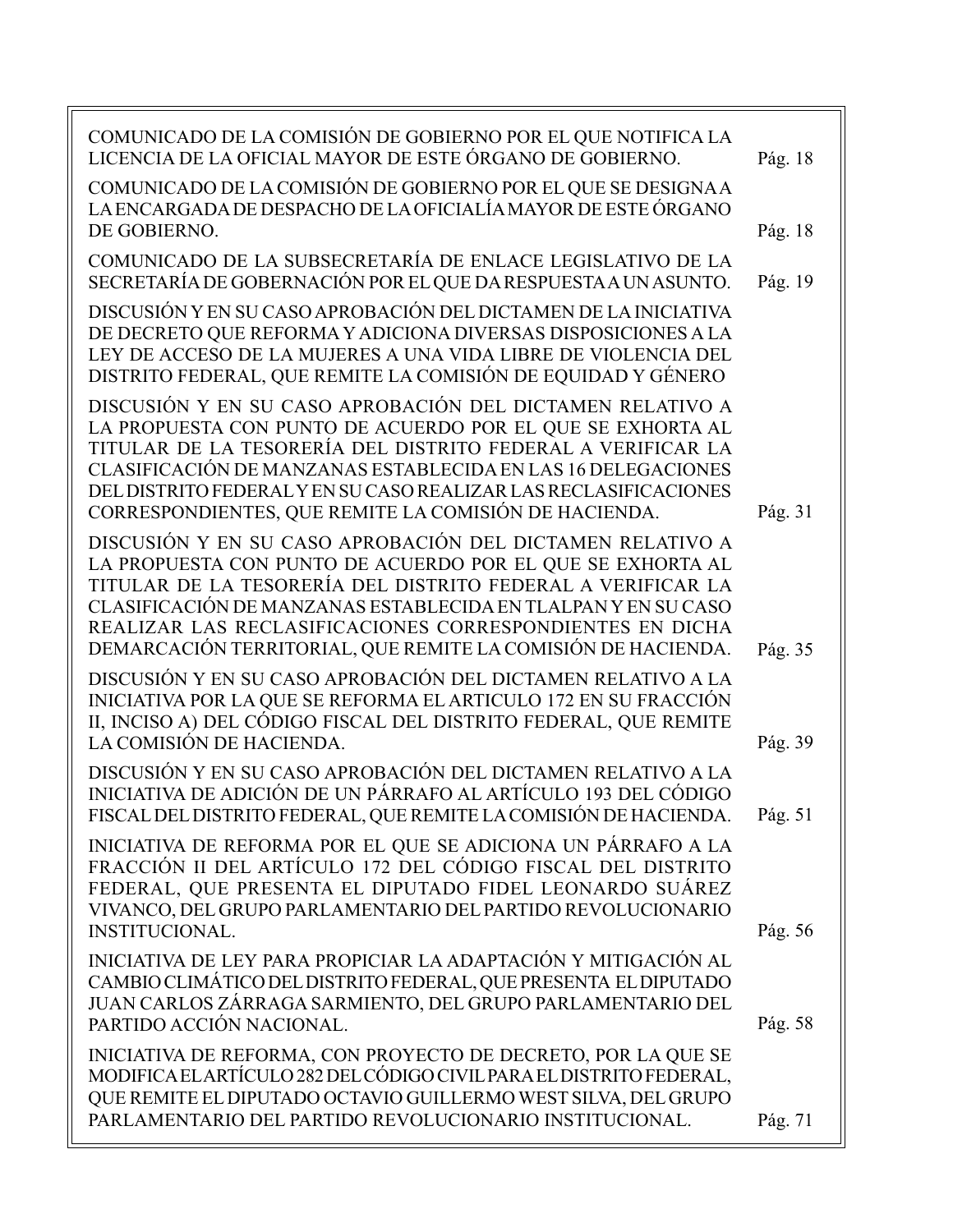PROPOSICIÓN CON PUNTO DE ACUERDO PARA SOLICITAR A LA SECRETARÍA DE ENERGÍA, A LA COMISIÓN FEDERAL DE ELECTRICIDAD, A LA SECRETARÍA DE HACIENDA Y CRÉDITO PÚBLICO Y A LA CÁMARA DE DIPUTADOS Y DEMÁS AUTORIDADES COMPETENTES, PARA QUE SE COBRE EL CONSUMO REAL DEL SERVICIO ELÉCTRICO A LOS USUARIOS DE LA ZONA CENTRO DEL PAÍS, QUE ANTES ESTABAN BAJO EL SERVICIO DE LA COMPAÑÍA DE LUZ Y FUERZA DEL CENTRO, HASTA QUE SE REGULARICE LA MEDICIÓN EN SU TOTALIDAD, EL SERVICIO Y EL COBRO DEL MISMO, ADEMÁS PARA QUE SE DISEÑE UN ESQUEMA A TRAVÉS DEL CUAL SE GARANTICE QUE EN AQUELLOS CASOS EN QUE EL SERVICIO SE HALLA INTERRUMPIDO O HALLA SIDO DEFICIENTE, SE LE BONIFIQUE EL IMPORTE CORRESPONDIENTE A TALES USUARIOS, Y FORMALIZAR UN CONVENIO ENTRE LA ASAMBLEA LEGISLATIVA DEL DISTRITO FEDERAL Y LA COMISIÓN FEDERAL DE ELECTRICIDAD PARA DAR LAS GARANTÍAS DE UN COBRO JUSTO A LOS CIUDADANOS DEL DISTRITO FEDERAL Y SE PUBLIQUE EN UN DIARIO DE CIRCULACIÓN NACIONAL, QUE PRESENTA LA DIPUTADA CLAUDIA ELENA ÁGUILA TORRES, DEL GRUPO PARLAMENTARIO DEL PARTIDO DE LA REVOLUCIÓN DEMOCRÁTICA.

PROPOSICIÓN CON PUNTO DE ACUERDO POR MEDIO DEL CUAL, ESTA ASAMBLEA LEGISLATIVA DEL DISTRITO FEDERAL SOLICITA UNA REUNIÓN DE TRABAJO, CON EL ARQUITECTO DANIEL ESCOTTO SÁNCHEZ COORDINADOR GENERAL DE LA AUTORIDAD DEL ESPACIO PÚBLICO DEPENDIENTE DE LAS SECRETARÍA DE DESARROLLO URBANO Y VIVIENDA DEL DISTRITO FEDERAL CON LAS Y LOS DIPUTADOS INTEGRANTES DE LA COMISIÓN DE DESARROLLO E INFRAESTRUCTURA URBANA, PARA QUE INFORMEN SOBRE LOS PLANES Y PROGRAMAS RELACIONADOS CON PARQUÍMETROS EN OPERACIÓN Y AQUELLOS QUE SE ENCUENTREN PENDIENTES DE IMPLEMENTACIÓN EN LA CIUDAD DE MÉXICO, QUE PRESENTA EL DIPUTADO DAVID RAZÚ AZNAR, DEL GRUPO PARLAMENTARIO DEL PARTIDO DE LA REVOLUCIÓN DEMOCRÁTICA.

PROPOSICIÓN CON PUNTO DE ACUERDO POR EL QUE SE EXHORTA RESPETUOSAMENTE AL GOBIERNO DEL DISTRITO FEDERAL, A EFECTO DE: PRIMERO, EN LA MEDIDA DE SUS RESPECTIVAS ATRIBUCIONES Y COMPETENCIAS, GIRE SUS APRECIABLES INSTRUCCIONES AL SISTEMA DE AGUAS DE LA CIUDAD DE MÉXICO PARA QUE EJECUTE LOS DEBIDOS TRABAJOS DE MANTENIMIENTO EN TODA LA RED DE ABASTECIMIENTO DE AGUA POTABLE, ANTE LA EXISTENCIA DE MÚLTIPLES FUGAS; SEGUNDO, EJERCER ACCIONES FIRMES EN CONTRA DE LAS EMPRESAS QUE DAÑAN LA RED DEL SISTEMA DE AGUA DE LA CIUDAD DE MÉXICO; TERCERO, IMPLEMENTAR EL USO DE TECNOLOGÍA DE PUNTA EN EL SISTEMA PARA LA DETECCIÓN Y REPARACIÓN DE LAS TUBERÍAS DAÑADAS, QUE REMITE LA DIPUTADA AXEL VÁZQUEZ BURGUETTE, DEL PARTIDO NUEVA ALIANZA.

PROPOSICIÓN CON PUNTO DE ACUERDO, POR EL QUE SE EXHORTA A LA COMISIÓN DE PRESUPUESTO Y CUENTA PÚBLICA DE ESTA ASAMBLEA LEGISLATIVA, A QUE DURANTE EL ESTUDIO, ANÁLISIS Y DICTAMEN DEL PAQUETE FINANCIERO 2011, POR LO QUE HACE AL PRESUPUESTO

Pág. 82

Pág. 74

Pág. 85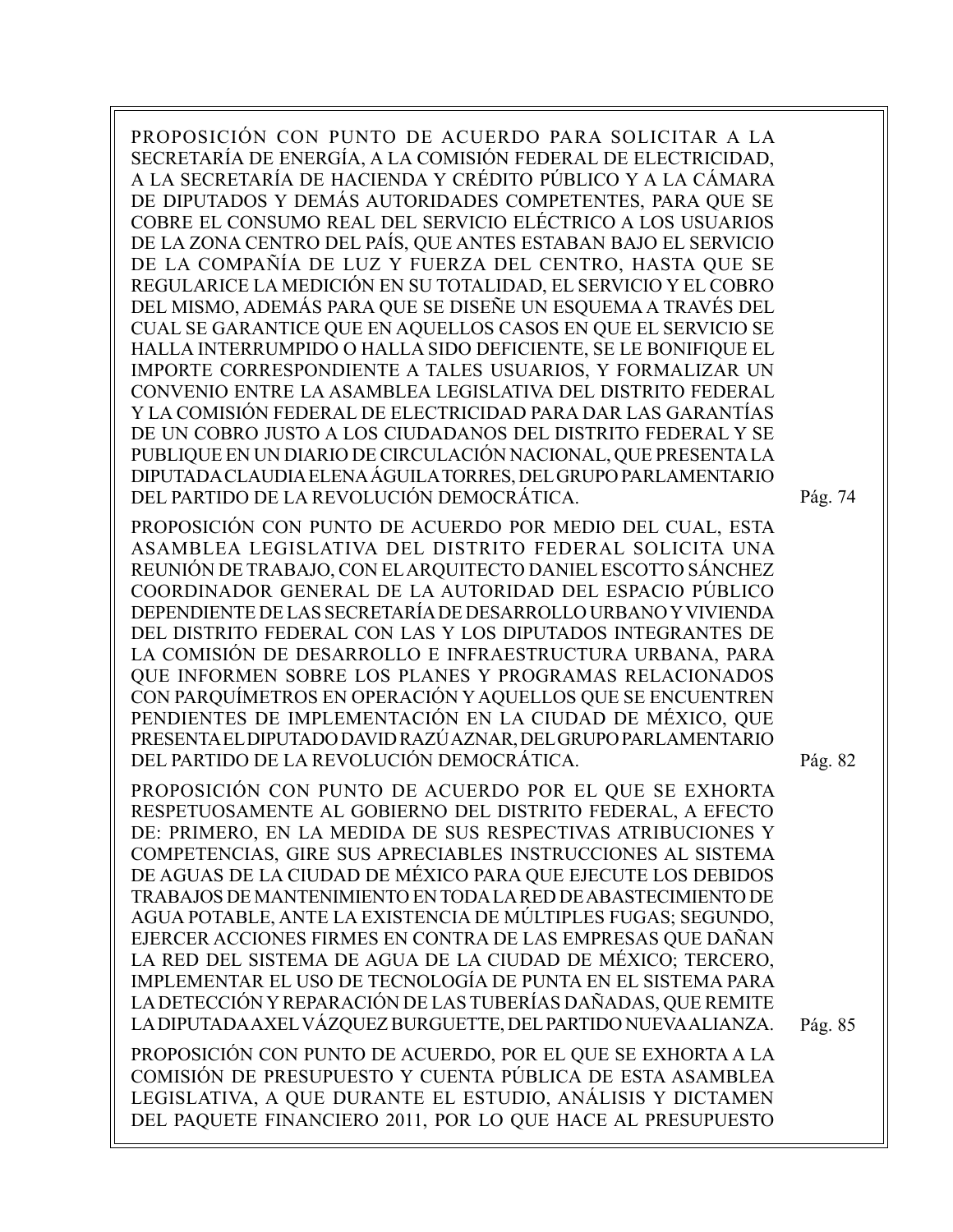| DE EGRESO, DESTINE UNA PARTIDA PRESUPUESTAL ETIQUETADA DE<br>CIENTO QUINCE MILLONES DE PESOS ADICIONALES, A LA DELEGACIÓN<br>XOCHIMILCO, PARA QUE SE REALICEN TRABAJOS DE SANEAMIENTO<br>Y CONSERVACIÓN DE LA ZONA CHINAMPERA Y DE SUS CANALES; QUE<br>REMITE LA DIPUTADA MARÍA DE LOURDES AMAYA REYES, DEL GRUPO<br>PARLAMENTARIO DEL PARTIDO DE LA REVOLUCIÓN DEMOCRÁTICA.<br>PROPOSICIÓN CON PUNTO DE ACUERDO, PARA EXHORTAR A LA<br>SECRETARÍA DE DESARROLLO URBANO, LA SECRETARIA DE OBRAS Y LAS<br>16 DELEGACIONES, PARA QUE EN EL ÁMBITO DE SUS ATRIBUCIONES Y<br>FACULTADES LEGALES, RINDAN UN INFORME DEL ESTADO QUE GUARDA<br>ACTUALMENTE LA SEÑALIZACIÓN URBANA, LA NOMENCLATURA DE<br>CALLES, AVENIDAS Y TODA LA RED VIAL DEL DISTRITO FEDERAL, QUE<br>REMITE EL DIPUTADO LEOBARDO JUAN URBINA MOSQUEDA, DEL GRUPO | Pág. 87            |
|--------------------------------------------------------------------------------------------------------------------------------------------------------------------------------------------------------------------------------------------------------------------------------------------------------------------------------------------------------------------------------------------------------------------------------------------------------------------------------------------------------------------------------------------------------------------------------------------------------------------------------------------------------------------------------------------------------------------------------------------------------------------------------------------------------------------------------|--------------------|
| PARLAMENTARIO DEL PARTIDO REVOLUCIONARIO INSTITUCIONAL.<br>PROPOSICIÓN CON PUNTO DE ACUERDO PARA SOLICITAR A LA SECRETARÍA<br>DE TRABAJO Y FOMENTO AL EMPLEO PARA ADOPTAR LAS MEDIDAS<br>EMITIDAS EN LA RECOMENDACIÓN SOBRE EL VIH Y EL SIDA Y EL MUNDO<br>DEL TRABAJO, 2010 (NO.200) POR LA ORGANIZACIÓN INTERNACIONAL<br>DEL TRABAJO, QUE REMITE EL DIPUTADO LEOBARDO JUAN URBINA<br>MOSQUEDA, DEL GRUPO PARLAMENTARIO DEL PARTIDO REVOLUCIONARIO<br><b>INSTITUCIONAL.</b>                                                                                                                                                                                                                                                                                                                                                   | Pág. 89<br>Pág. 90 |
| PROPOSICIÓN CON PUNTO DE ACUERDO POR EL QUE SE SOLICITA A LA<br>SECRETARÍA DE DESARROLLO URBANO Y VIVIENDA PARA QUE INICIE EL<br>PROCEDIMIENTO PARA LA MODIFICACIÓN AL PROGRAMA DELEGACIONAL<br>DE DESARROLLO URBANO DE LA DELEGACIÓN IZTAPALAPA, EN LO<br>QUE REFIERE A LA ZONIFICACIÓN DE USO DE SUELO DEL PREDIO<br>TEZONCHICHILA, CONOCIDO GENÉRICAMENTE COMO PREDIO EL<br>TRIÁNGULO, CONFORMADO POR 78 LOTES QUE POR OMISIÓN NO FUERON<br>CONSIDERADOS EN LA REVISIÓN DEL PROGRAMA DELEGACIONAL DE<br>DESARROLLO URBANO VIGENTE, QUE REMITE LOS DIPUTADOS KAREN<br>QUIROGA ANGUIANO Y GUILLERMO SÁNCHEZ TORRES, DEL GRUPO<br>PARLAMENTARIO DEL PARTIDO DE LA REVOLUCIÓN DEMOCRÁTICA.                                                                                                                                      | Pág. 92            |
| PROPOSICIÓN CON PUNTO DE ACUERDO PARA EXHORTAR<br>RESPETUOSAMENTE A LA COMISIÓN DE PRESUPUESTO Y CUENTA PÚBLICA<br>DE ESTE ÓRGANO LEGISLATIVO, A EFECTO DE QUE EN EL PRESUPUESTO DE<br>EGRESOS DEL DISTRITO FEDERAL PARA EL AÑO 2011, LE SEAN ASIGNADOS<br>A LA DELEGACIÓN ÁLVARO OBREGÓN, RECURSOS SUFICIENTES PARA<br>ATENDER DE MANERA EFICIENTE EL SERVICIO DE ALUMBRADO PÚBLICO<br>EN LA DEMARCACIÓN, QUE REMITE EL DIPUTADO RAFAEL MIGUEL<br>MEDINA PEDERZINI, DEL GRUPO PARLAMENTARIO DEL PARTIDO ACCIÓN<br>NACIONAL.                                                                                                                                                                                                                                                                                                   |                    |
| PROPOSICIÓN CON PUNTO DE ACUERDO POR EL QUE SE SOLICITA A LA<br>COMISIÓN DE PRESUPUESTO Y CUENTA PÚBLICA DE ESTA V LEGISLATURA<br>DE LA ASAMBLEA LEGISLATIVA DEL DISTRITO FEDERAL, ETIQUETE UN                                                                                                                                                                                                                                                                                                                                                                                                                                                                                                                                                                                                                                 | Pág. 95            |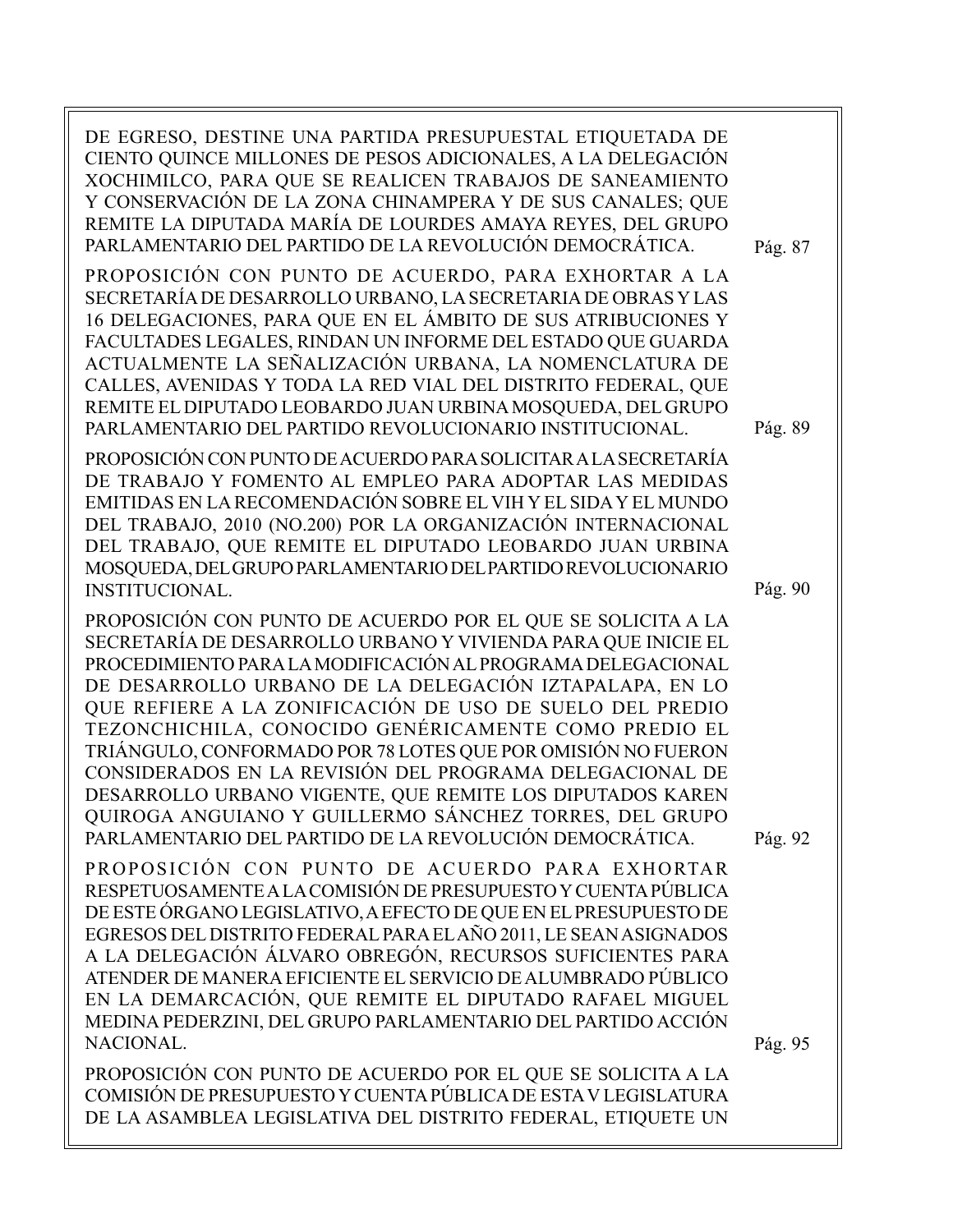| PRESUPUESTO DE SESENTA MILLONES DE PESOS PARA EL EJERCICIO FISCAL<br>2011 AL PROGRAMA DE VIH/SIDA DE LA CIUDAD DE MÉXICO, A EFECTO DE<br>QUE SE GARANTICE LA OPERACIÓN DE LOS PROGRAMAS DE PREVENCIÓN,<br>ATENCIÓN Y CONTROL DE LA EPIDEMIA Y EL FUNCIONAMIENTO DE LA<br>CLÍNICA ESPECIALIZADA CONDESA, QUE REMITE LA DIPUTADA ROCÍO<br>BARRERA BADILLO, DEL GRUPO PARLAMENTARIO DEL PARTIDO DE LA<br>REVOLUCIÓN DEMOCRÁTICA.                                                                                                                                       | Pág. 96  |
|---------------------------------------------------------------------------------------------------------------------------------------------------------------------------------------------------------------------------------------------------------------------------------------------------------------------------------------------------------------------------------------------------------------------------------------------------------------------------------------------------------------------------------------------------------------------|----------|
| PROPOSICIÓN CON PUNTO DE ACUERDO PARA EXHORTAR A LA SECRETARIA<br>DE TURISMO DEL GOBIERNO DEL DISTRITO FEDERAL IMPLEMENTE UN<br>PROGRAMA DE CURSOS O CLASES DE IDIOMAS A LOS TRABAJADORES<br>DE LA INDUSTRIA RESTAURANTERA CON LA FINALIDAD DE TENER UNA<br>MEJOR ATENCIÓN A LOS TURISTAS QUE VISITAN LA CIUDAD DE MÉXICO,<br>QUE REMITE LA DIPUTADA KAREN QUIROGA ANGUIANO, DEL GRUPO<br>PARLAMENTARIO DEL PARTIDO DE LA REVOLUCIÓN DEMOCRÁTICA.                                                                                                                   | Pág. 99  |
| PROPOSICIÓN CON PUNTO DE ACUERDO POR EL CUAL SE SOLICITA A<br>LA COMISIÓN DE PRESUPUESTO Y CUENTA PÚBLICA DE LA ASAMBLEA<br>LEGISLATIVA DEL DISTRITO FEDERAL, QUE PARA EL EJERCICIO FISCAL<br>2011 SE ASIGNE UN PRESUPUESTO DE \$515,350,000.00 (QUINIENTOS<br>QUINCE MILLONES TRESCIENTOS CINCUENTA MIL PESOS) PARA EL<br>MANTENIMIENTO DE LOS MERCADOS PÚBLICOS DEL DISTRITO FEDERAL,<br>QUE REMITE EL DIPUTADO RAFAEL CALDERÓN JIMÉNEZ, DEL GRUPO<br>PARLAMENTARIO DEL PARTIDO DE ACCIÓN NACIONAL.                                                               | Pág. 100 |
| PUNTO DE ACUERDO PARA EXHORTAR AL JEFE DELEGACIONAL DE<br>GUSTAVO A. MADERO, VÍCTOR HUGO LOBO ROMÁN A FIN DE QUE EN EL<br>PROYECTO DE PRESUPUESTO DE LA DELEGACIÓN GUSTAVO A. MADERO<br>PARA EL EJERCICIO 2011, DESTINE LA CANTIDAD DE 12 MILLONES PARA<br>SUSTITUIR LA RED DE DRENAJE EN MAL ESTADO DE LAS COLONIAS<br>BARRIO LA PURÍSIMA TICOMÁN, LINDAVISTA, RESIDENCIAL ACUEDUCTO<br>DE GUADALUPE Y RESIDENCIAL ZACATENCO, QUE REMITE EL DIPUTADO<br>CARLO FABIÁN PIZANO SALINAS, DEL GRUPO PARLAMENTARIO DEL<br>PARTIDO DE ACCIÓN NACIONAL.                    | Pág. 102 |
| PROPOSICIÓN CON PUNTO DE ACUERDO PARA EXHORTAR AL JEFE<br>DELEGACIONAL DE GUSTAVO A. MADERO, ING. VÍCTOR HUGO LOBO<br>ROMÁN, A FIN DE QUE EN EL PROYECTO DE PRESUPUESTO DE LA<br>DELEGACIÓN GUSTAVO A. MADERO PARA EL EJERCICIO 2011, SE<br>DESTINEN 24 MILLONES DE PESOS PARA LA RECIMENTACIÓN Y REFUERZO<br>ESTRUCTURAL DE LOS EDIFICIOS NÚMERO 17, 52 Y 62 DE LA UNIDAD<br>HABITACIONAL LLNDAVISTA VALLEJO EN LA DELEGACIÓN GUSTAVO A.<br>MADERO, QUE REMITE EL DIPUTADO CARLO FABIÁN PIZANO SALINAS,<br>DEL GRUPO PARLAMENTARIO DEL PARTIDO DE ACCIÓN NACIONAL. | Pág. 103 |
| PROPOSICIÓN CON PUNTO DE ACUERDO, POR EL QUE SE SOLICITA A<br>LA COMISIÓN DE PRESUPUESTO Y CUENTA PÚBLICA DE ESTE ÓRGANO<br>LEGISLATIVO, CONTEMPLE EN EL DECRETO DE PRESUPUESTO DE EGRESOS<br>DEL DISTRITO FEDERAL, PARA EL EJERCICIO FISCAL 2011, CINCO MILLONES                                                                                                                                                                                                                                                                                                   |          |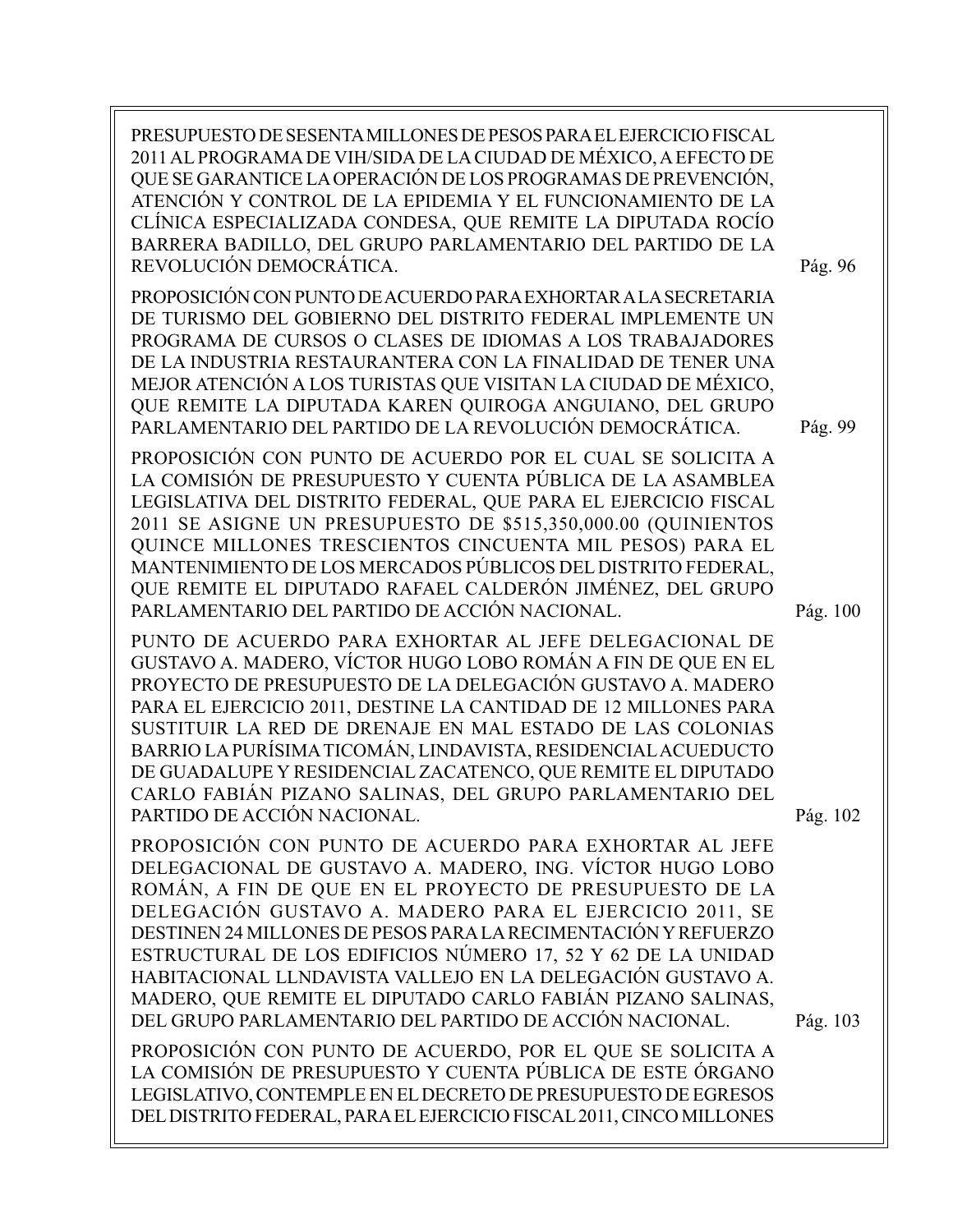| DE PESOS PARA REALIZAR ESTUDIOS GEOFÍSICOS Y DE MECÁNICA DE        |          |
|--------------------------------------------------------------------|----------|
| SUELOS EN EL BARRIO LA LUPITA EN TULYEHUALCO, DELEGACIÓN           |          |
| XOCHIMILCO, QUE REMITE EL DIPUTADO SERGIO EGUREN CORNEJO, DEL      |          |
| GRUPO PARLAMENTARIO DEL PARTIDO ACCIÓN NACIONAL.                   | Pág. 104 |
| PROPOSICIÓN CON PUNTO DE ACUERDO DE URGENTE Y OBVIA RESOLUCIÓN     |          |
| PARA EXHORTAR AL JEFE DE GOBIERNO CAPITALINO A RECIBIR LA          |          |
| PROPUESTA DE PROYECCIÓN PRESUPUESTAL PARA EL INSTITUTO DE          |          |
| VIVIENDA DEL DISTRITO FEDERAL QUE ES DE 3 MIL 492 MILLONES 000 000 |          |
| DE PESOS, UN 30% MÁS DEL PRESUPUESTO DEL AÑO 2010 PARA EJECUTAR    |          |
| 6 MIL ACCIONES DE VIVIENDA NUEVA EN CONJUNTO Y 18 MIL ACCIONES     |          |
| DE MEJORAMIENTO DE VIVIENDA, PARA SER INTEGRADO AL PROYECTO        |          |
| DE PRESUPUESTO DE EGRESOS 2011, QUE REMITE LA DIPUTADA ANA         |          |
| ESTELA AGUIRRE Y JUÁREZ, DEL GRUPO PARLAMENTARIO DEL PARTIDO       |          |
| DEL TRABAJO.                                                       | Pág. 105 |
|                                                                    |          |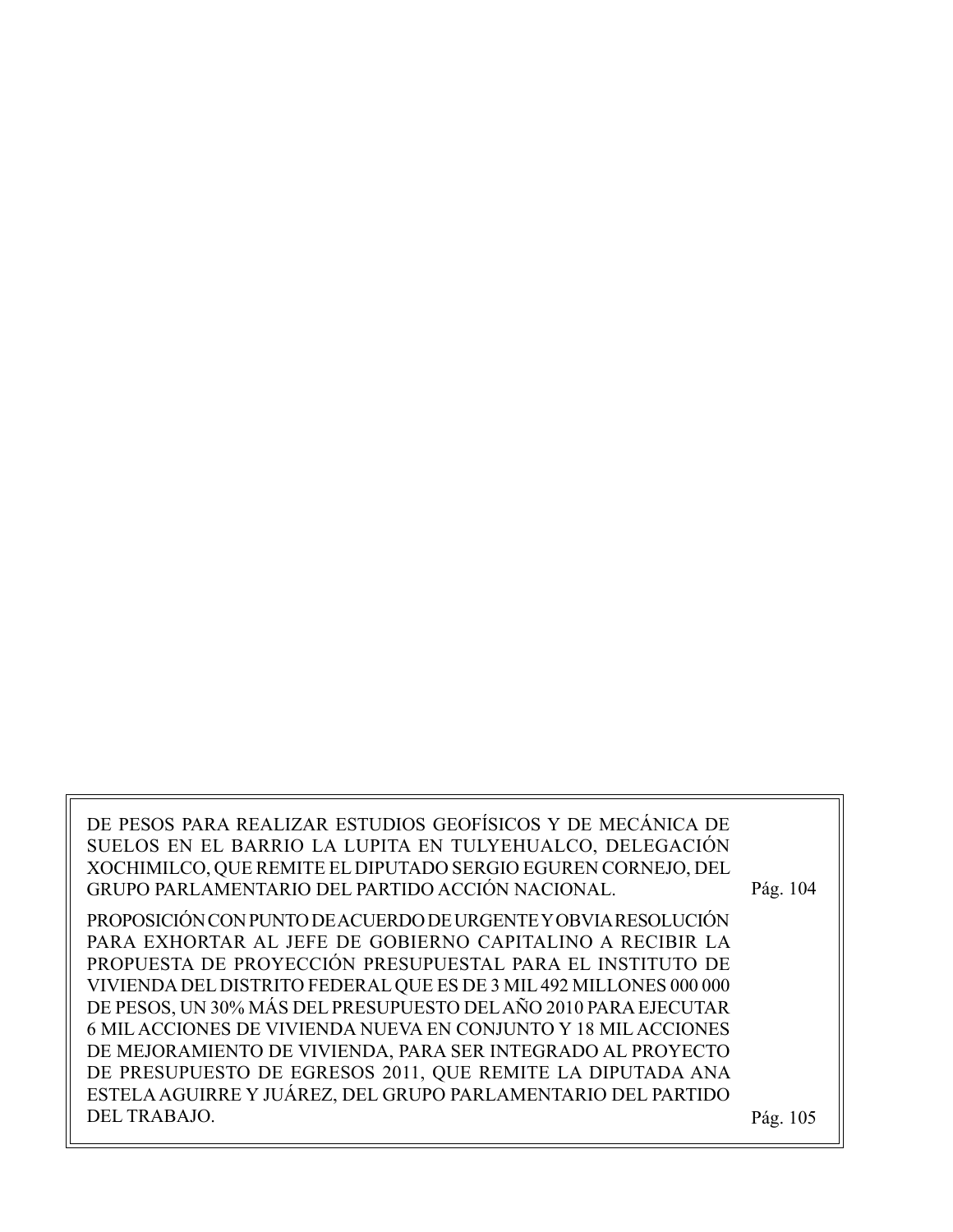# **A las 11:50 horas.**

**EL C. PRESIDENTE DIPUTADO GUILLERMO SÁNCHEZ TORRES.** Se instruye a la Secretaría dar cuenta del número de Diputados que han registrado su asistencia, a efecto de verificar si existe el quórum legal requerido para iniciar la presente Sesión.

**LA C. SECRETARIA DIPUTADA AXEL VÁZQUEZ BURGUETTE.** Diputado Presidente, hay una asistencia de 41 Diputados. Hay quórum.

**EL C. PRESIDENTE.** Se abre la Sesión.

Proceda la Secretaría a preguntar a la Asamblea en votación económica si es de dispensarse la lectura del Orden del Día, toda vez que éste se encuentra en las pantallas táctiles de cada Diputado en el apartado de Gaceta Parlamentaria.

**LA C. SECRETARIA.** Por instrucciones de la Presidencia, se pregunta a la Asamblea si es de dispensarse la lectura del Orden del Día.

Los que estén por la afirmativa, sírvanse manifestarlo levantando la mano.

Los que estén por la negativa, sírvanse manifestarlo levantando la mano.

Dispensada la lectura, Diputado Presidente.

# **ORDEN DEL DÍA**

Sesión Ordinaria. 25 de noviembre de 2010.

1. Lista de asistencia.

2. Lectura del Orden del Día.

3. Lectura y en su caso aprobación del Acta de la Sesión Anterior.

#### *Comunicados*

4. Uno de la Comisión de Cultura por el que solicita prórroga para analizar y dictaminar un asunto.

5. Uno de las Comisiones Unidas de Cultura y de Administración Pública Local por el que solicitan prórroga para analizar y dictaminar un asunto.

6. Uno de las Comisiones Unidas de Cultura y de Asuntos Indígenas, Pueblos y Barrios Originarios y Atención a Migrantes por el que solicitan prórroga para analizar y dictaminar un asunto.

7. Uno de la Comisión de Gobierno relativo a los proyectos de Presupuesto de Egresos y del Programa Operativo Anual correspondiente al ejercicio fiscal 2011, ambos de la Contaduría Mayor de Hacienda de la Asamblea Legislativa del Distrito Federal.

8. Uno de la Comisión de Gobierno por el que notifica la licencia de la Oficial Mayor de este Órgano de Gobierno.

9. Uno de la Comisión de Gobierno por el que se designa a la encargada de despacho de la Oficialía Mayor de este Órgano de Gobierno.

10. Uno de la Subsecretaría de Enlace Legislativo de la Secretaría de Gobernación por el que da respuesta a un asunto.

# *Dictámenes*

11. Dictamen a la Proposición con Punto de Acuerdo por el que se exhorta al Titular de la Tesorería del Distrito Federal a verificar la clasificación de las manzanas establecidas en las 16 Delegaciones del Distrito Federal y en su caso realizar las reclasificaciones correspondientes, que presenta la Comisión de Hacienda.

12. Dictamen a la Proposición con Punto de Acuerdo por el que se exhorta al Titular de la Tesorería del Distrito Federal a verificar la clasificación de manzanas establecida en Tlalpan y en su caso realizar las reclasificaciones correspondientes en dicha demarcación territorial, que presenta la Comisión de Hacienda.

13. Dictamen relativo a la Iniciativa por la que se reforma el Artículo 172 en su fracción II inciso a) del Código Fiscal del Distrito Federal, que presenta la Comisión de Hacienda.

14. Dictamen relativo a la Iniciativa de adición de un párrafo al Artículo 193 del Código Fiscal del Distrito Federal, que presenta la Comisión de Hacienda.

15. Dictamen relativo a la Iniciativa de Decreto que reforma y adiciona diversas disposiciones de la Ley de Acceso de las Mujeres a una Vida Libre de Violencia del Distrito Federal, que presenta la Comisión de Equidad y Género.

#### *Iniciativas*

16. Iniciativa de reforma al Código Fiscal del Distrito Federal, que presenta el Diputado Fidel Leonardo Suárez Vivanco, del Grupo Parlamentario del Partido Revolucionario Institucional.

17. Iniciativa de Ley para propiciar la adaptación y mitigación al cambio climático del Distrito Federal, que presenta el Diputado Juan Carlos Zárraga Sarmiento, del Grupo Parlamentario del Partido Acción Nacional.

18. Iniciativa con Proyecto de Decreto por el que se reforman los Artículos 4, 8, 9 inciso g), 10 fracciones XV, XXI y XXIV de la Ley de Educación del Distrito Federal, que presenta el Diputado José Giovani Gutiérrez Aguilar a nombre propio y del Diputado Jorge Palacios Arroyo, del Grupo Parlamentario del Partido Acción Nacional.

19. Iniciativa de reforma con Proyecto de Decreto, por la que se modifica el Artículo 282 del Código Civil para el Distrito Federal, que presenta el Diputado Octavio Guillermo West Silva, del Grupo Parlamentario del Partido Revolucionario **Institucional**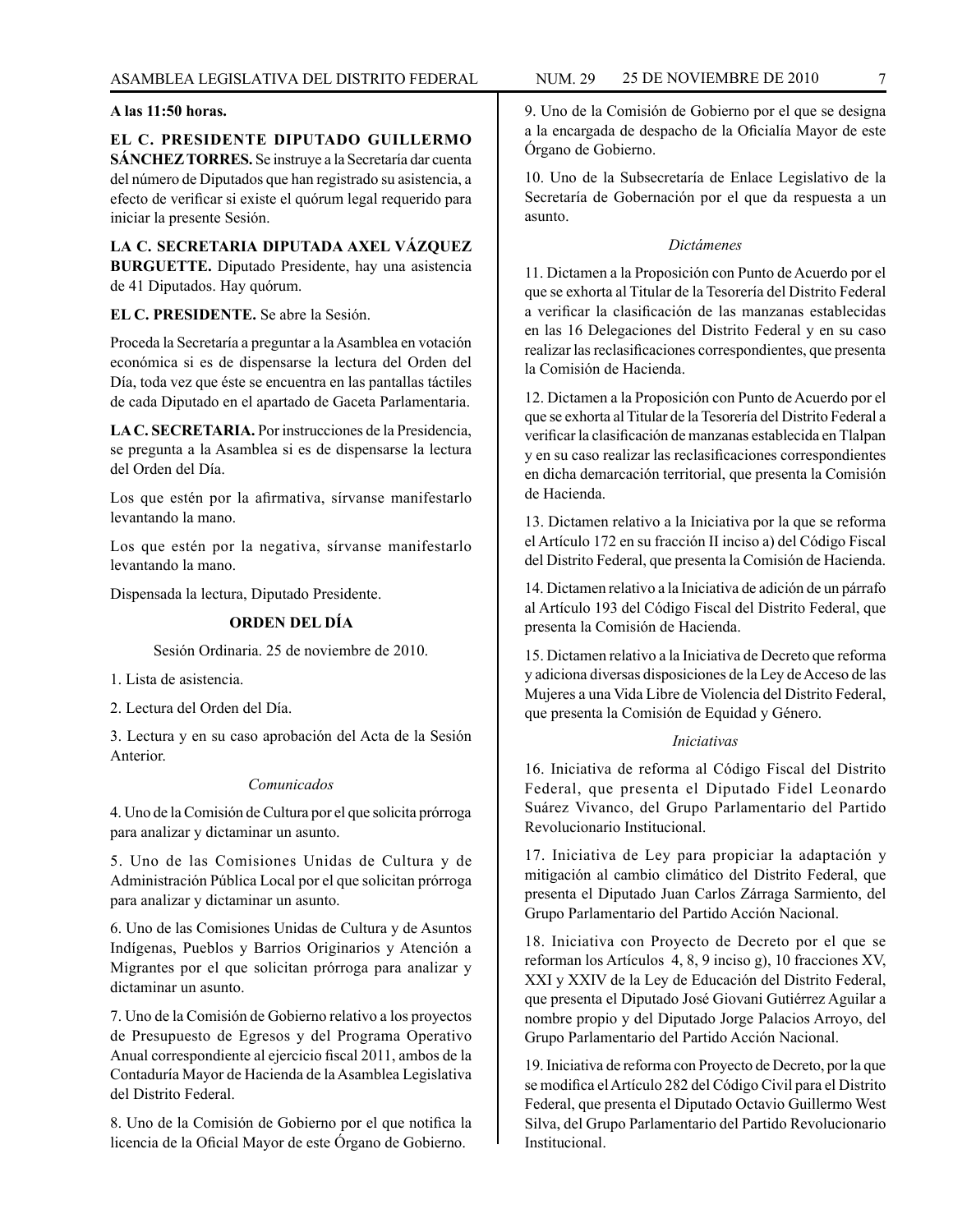#### *Proposiciones*

20. Con Punto de Acuerdo por la que se exhorta respetuosamente al Titular del Ejecutivo Federal, Ciudadano Felipe Calderón Hinojosa, replantear su estrategia contra la violencia y muerte de jóvenes en Ciudad Juárez, que presenta la Diputada Lizbeth Eugenia Rosas Montero, del Grupo Parlamentario del Partido de la Revolución Democrática.

21. Con Punto de Acuerdo para solicitar a la Secretaría de Energía, a la Comisión Federal de Electricidad, a la Cámara de Diputados y demás autoridades competentes, para que se exente de pago del servicio eléctrico y se establezca una tarifa fija a los usuarios de la zona centro que antes estaban bajo el servicio de Luz y Fuerza del Centro, hasta que se regularice su totalidad el servicio y el cobro del mismo dado las diversas denuncias sobre irregularidades en el servicio y a los excesos desmedidos en el cobro del servicio que se ha dado hasta ahora, que presenta la Diputada Claudia Elena Aguila Torres del Grupo Parlamentario del Partido de la Revolución Democrática.

22. Con Punto de Acuerdo por el que se exhorta al Jefe de Gobierno y al Secretario de Transporte y Vialidad, ambos del Distrito Federal, a emprender un programa de supervisión permanente al transporte de pasajeros y los CETRAM (Centros de Transferencia Modal o Paraderos) de esta Ciudad Capital, que presenta el Diputado José Giovani Gutiérrez Aguilar, del Grupo Parlamentario del Partido Acción Nacional.

23. Con Punto de Acuerdo por el que se exhorta a los entes públicos del Distrito Federal a que den cumplimiento a la Ley de Transparencia y Acceso a la Información Pública del Distrito Federal relativo a la generación de indicadores de gestión, que presenta la Diputada Lía Limón García, del Grupo Parlamentario del Partido Acción Nacional.

24. Con Punto de Acuerdo por medio del cual esta Asamblea Legislativa del Distrito Federal cita a comparecer ante las y los Diputados integrantes de la Comisión de Desarrollo e Infraestructura Urbana a los titulares de las Secretarías de Desarrollo Urbano y Vivienda y de Transportes y Vialidad del Distrito Federal para que informen sobre los planes y programas relacionados con parquímetros, en operación y aquellos que se encuentren pendientes de implementación en la Ciudad de México, que presenta el Diputado David Razú Aznar, del Grupo Parlamentario del Partido de la Revolución Democrática.

25. Con Punto de Acuerdo por el que se exhorta respetuosamente al Gobierno del Distrito Federal, a efecto de: primero, en la medida de sus respectivas atribuciones y competencias, gire sus apreciables instrucciones al Sistema de Aguas de la Ciudad de México para que ejecute los debidos trabajos de mantenimiento en toda la red de abastecimiento de agua potable, ante la existencia de múltiples fugas, segundo, ejercer acciones firmes en contra de las empresas que dañan la Red del Sistema de Agua de la Ciudad de México, tercero, implementar el uso de tecnología de punta en el sistema para la detección y reparación de las tuberías dañadas, que presenta la Diputada Axel Vázquez Burguette, del Partido Nueva Alianza.

26. Con Punto de Acuerdo para exhortar uno: con carácter de exigencia al titular de la Secretaría de Transportes y Vialidad, Armando Quintero y al Titular de la Secretaría de Seguridad Pública a ejecutar operativos y acciones contundentes, novedosas sistemáticas, que intervengan y modifiquen afirmativamente en la ingobernabilidad que presenta el servicio de transporte público de las llamadas *peseras o micros*. Los asaltos, el deterioro de las unidades y el comportamiento de muchos de los operadores de este sistema ponen en riesgo mayúsculo al público usuario de este servicio. Dos: se exhorta respetuosamente al Titular de la Secretaría de Transportes a ejecutar acciones para la mejora sustantiva del servicio de unidades y las rutas de peseras o micros que entran y salen de la Ciudad de México, que están inscritas a su Sistema de Transporte y establecer coordinaciones con la Secretaría de Transportes de esta Capital para realizar operativos de vigilancia a favor de los usuarios de ambas entidades, que presenta la Diputada Ana Estela Aguirre y Juárez, del Grupo Parlamentario del Partido del Trabajo.

27. Con Punto de Acuerdo por el que se exhorta a la Comisión de Presupuesto y Cuenta Pública de esta Asamblea Legislativa, a que durante el estudio, análisis y dictamen del paquete Financiero 2011, por lo que hace al Presupuesto de Egresos, destine una partida presupuestal etiquetada de ciento quince millones de pesos a la Delegación Xochimilco, para que se realicen trabajos de saneamiento y conservación de la zona chinampera y de sus canales, que presenta la Diputada María de Lourdes Amaya Reyes, del Grupo Parlamentario del Partido de la Revolución Democrática.

28. Con Punto de Acuerdo para exhortar a la Secretaría de Desarrollo Urbano, la Secretaría de Obras y las 16 Delegaciones, para que en el ámbito de sus atribuciones y facultades legales, rindan un informe del estado que guarda actualmente la señalización urbana, la nomenclatura de calles, avenidas y toda la red vial del Distrito Federal, que presenta el Diputado Leobardo Juan Urbina Mosqueda, del Grupo Parlamentario del Partido Revolucionario Institucional.

29. Con Punto de Acuerdo para solicitar a la Secretaría de Trabajo y Fomento al Empleo para adoptar las medidas emitidas en la recomendación sobre el VIH y el SIDA y el mundo del trabajo, 2010 (No.200) por la organización internacional del trabajo, que remite el Diputado Leobardo Juan Urbina Mosqueda, del Grupo Parlamentario del Partido Revolucionario Institucional.

30. Con Punto de Acuerdo por el que se solicita a la Secretaría de Desarrollo Urbano y Vivienda para que inicie el procedimiento para la modificación al Programa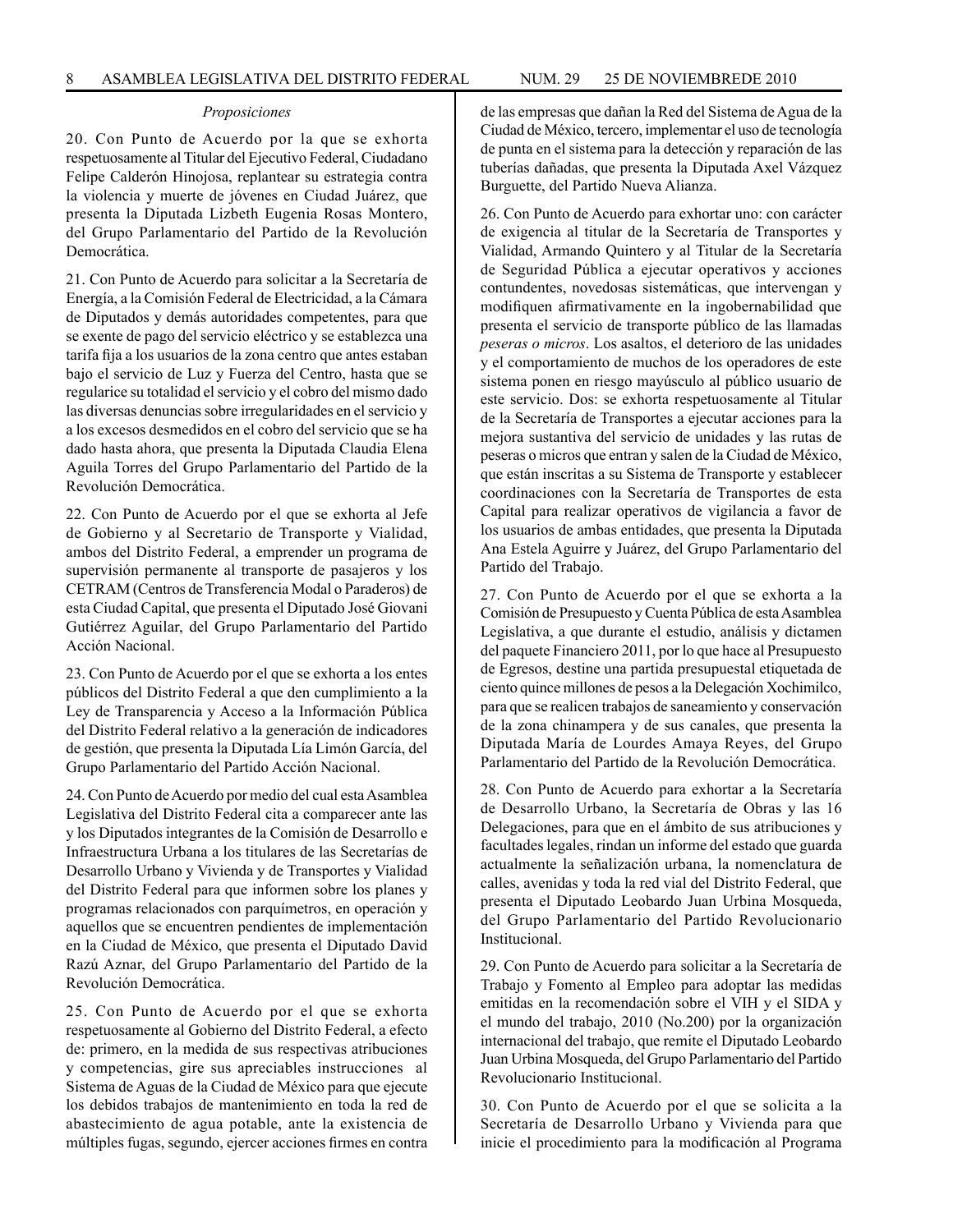Delegacional de Desarrollo Urbano de la Delegación Iztapalapa, en lo que refiere a la zonificación de uso de suelo del predio Tezonchichila, conocido genéricamente como Predio El Triangulo, conformado por 78 lotes que por omisión no fueron considerados en la revisión del Programa Delegacional de Desarrollo Urbano vigente, que presenta la Diputada Karen Quiroga Anguiano, del Grupo Parlamentario del Partido de la Revolución Democrática.

31. Con Punto de Acuerdo por el que se exhorta respetuosamente al Titular de la Secretaría de Desarrollo Urbano y Vivienda (SEDUVI) así como a los titulares de los 16 Órganos Político Administrativos, a que por su conducto se retiren todo tipo de publicidad (contaminación visual) considerados por las Leyes como bienes abandonados, tales como lonas, mantas y materiales similares que contengan anuncios de propaganda adosados a los inmuebles, asimismo en los bienes de uso común del Distrito Federal en todo tipo de anuncio que no esté debidamente registrado en el padrón y remitan informes de las acciones realizadas para tal fin, que presenta el Diputado Guillermo Sánchez Torres, del Grupo Parlamentario del Partido de la Revolución Democrática.

32. Con Punto de Acuerdo para solicitar primero: al Jefe Delegacional en Tlalpan, Ciudadano Higinio Chávez García, remita un informe amplio y detallado de las visitas realizadas con motivo de la regularización e inspección a los establecimientos mercantiles ubicados en dicha demarcación, y segundo: al Titular del Instituto de Verificación Administrativa del Distrito Federal, Ingeniero Meyer Klip Gervits, remita un informe pormenorizado de las visitas realizadas a los establecimientos mercantiles por el personal a su cargo en la Delegación Tlalpan, que presenta el Diputado Guillermo Sánchez Torres, del Grupo Parlamentario del Partido de la Revolución Democrática.

33. Con Punto de Acuerdo para exhortar respetuosamente a la Comisión de Presupuesto y Cuenta Pública de este Órgano Legislativo, a efecto de que en el Presupuesto de Egresos del Distrito Federal para el año 2011, le sean asignados a la Delegación Álvaro Obregón, recursos suficientes para atender de manera eficiente el servicio de alumbrado público en la demarcación, que presenta el Diputado Rafael Miguel Medina Pederzni, del Grupo Parlamentario del Partido Acción Nacional.

34. Con Punto de Acuerdo por el que se solicita a la Comisión de Gobierno y a la Oficialía Mayor de esta H. Asamblea, realizar las acciones necesarias para la pronta adaptación de la Biblioteca Express, en el interior del Recinto Legislativo ubicado en Donceles y Allende S/N, que presenta el Diputado José Manuel Rendón Oberhauser, del Grupo Parlamentario del Partido Acción Nacional.

35. Con Punto de Acuerdo por el que se solicita a la Comisión de Presupuesto y Cuenta Pública de esta V Legislatura de la Asamblea Legislativa del Distrito Federal, etiquete un presupuesto de sesenta millones de pesos para el ejercicio fiscal 2011 al programa de VIH/SIDA de la Ciudad de México, a efecto de que se garantice la operación de los programas de prevención, atención y control de la epidemia y el funcionamiento de la Clínica Especializada Condesa, que presenta la Diputada Rocío Barrera Badillo, del Grupo Parlamentario del Partido de la Revolución Democrática.

36. Con Punto de Acuerdo para solicitar al Secretario de Desarrollo Social del Gobierno del Distrito Federal, Licenciado Martí Batres Guadarrama, realice las gestiones necesarias para que sea transferida la administración del deportivo La Hormiga a la Delegación Álvaro Obregón, que presenta el Diputado Leonel Luna Estrada, del Grupo Parlamentario del Partido de la Revolución Democrática.

37. Con Punto de Acuerdo a través del cual se solicita a la Comisión de Presupuesto y Cuenta Pública de esta Asamblea Legislativa del Distrito Federal garantizar y etiquetar un presupuesto suficiente para atención integral de la salud mental y psicosocial y para la definición e implementación de un programa de salud mental para el ejercicio 2011, que presenta el Diputado José Arturo López Cándido del Grupo Parlamentario del Partido del Trabajo.

38. Con Punto de Acuerdo por el que se exhorta a la Comisión de Gobierno de esta Asamblea Legislativa a rendir un informe detallado y pormenorizado en el que se funde y motive la causa de que el pasado 23 de noviembre se haya otorgado licencia por 30 días a la Oficial Mayor de este Órgano Legislativo, que presenta la Diputada Lía Limón García, del Grupo Parlamentario del Partido Acción Nacional.

39. Con Punto de Acuerdo para exhortar a la Secretaría de Turismo del Gobierno del Distrito Federal implemente un programa de cursos o clases de idiomas a los trabajadores de la industria restaurantera con la finalidad de tener una mejor atención a los turistas que visitan la Ciudad de México, que presenta la Diputada Karen Quiroga Anguiano, del Grupo Parlamentario del Partido de la Revolución Democrática.

40. Con Punto de Acuerdo por el que se solicita a la Secretaría de Transportes y Vialidad, a la Secretaría de Obras y Servicios y a la Delegación Benito Juárez, a realizar distintas acciones, en el ámbito de sus atribuciones, a fin de que remitan información a esta Asamblea Legislativa, se aplique una consulta Ciudadana y se suspendan obras en la calle de Diagonal de San Antonio en la Delegación Benito Juárez, correspondientes a la línea 3 del Metrobús, que presenta el Diputado Federico Manzo Sarquis, del Grupo Parlamentario del Partido Acción Nacional.

41. Con Punto de Acuerdo para que la Asamblea Legislativa del Distrito Federal apruebe declarar insuficiente el monto de presupuesto autorizado por la Cámara de Diputados, en el Decreto de Presupuesto de Egresos de la Federación para el ejercicio fiscal 2011, para la continuación y conclusión de la Línea 12 del Sistema de Transporte Colectivo Metro y, en consecuencia, acuerde llevar a cabo todas las acciones legislativas que prevean un monto total,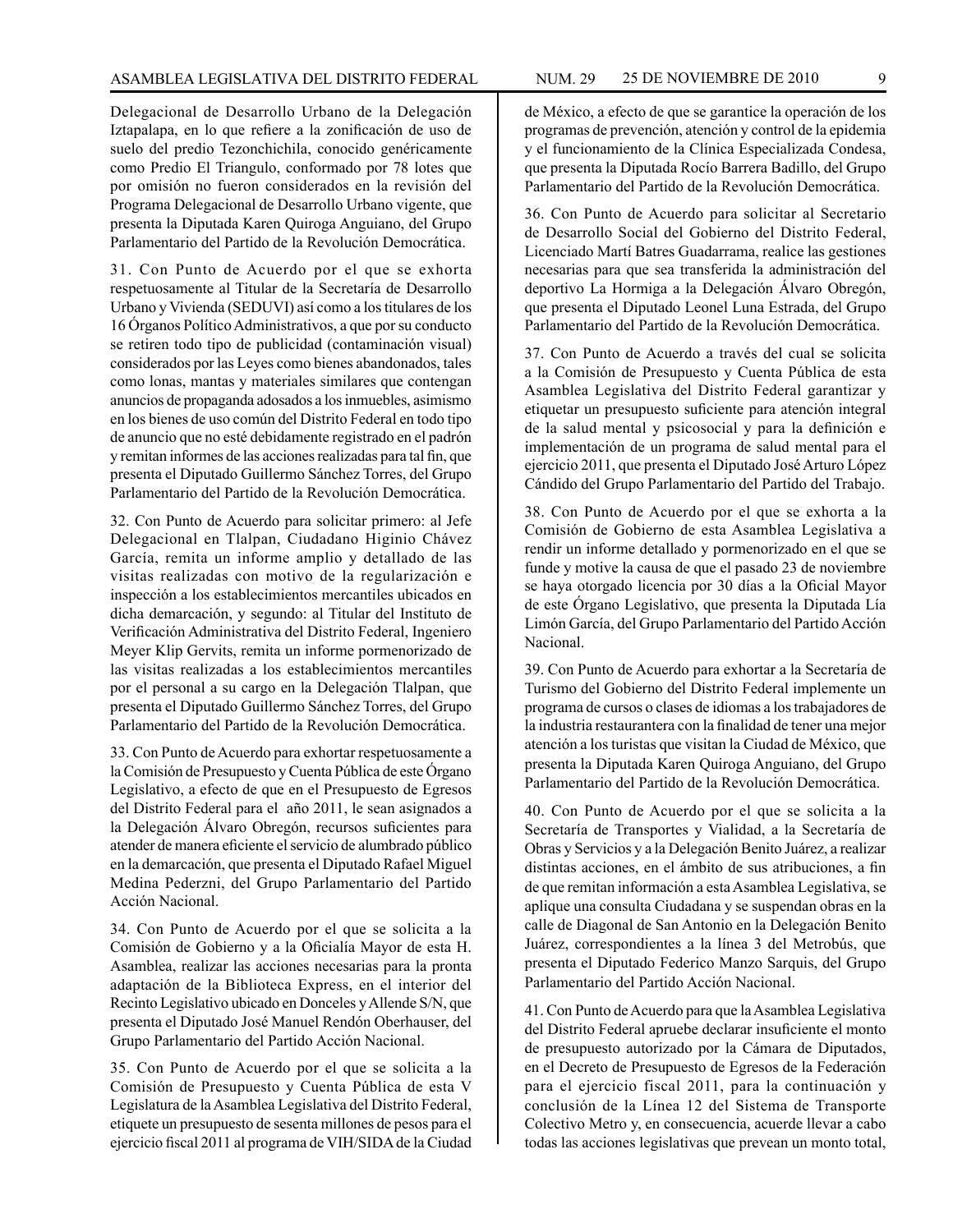necesario y suficiente, que sume 8,500 millones de pesos, para garantizar dicho fin, en el proceso de aprobación de la Iniciativa de Ley de Ingresos y del Decreto de Presupuesto de Egresos del Distrito Federal para el ejercicio fiscal 2011, todo ello en beneficio de las y los habitantes de la Ciudad de México y de las y los habitantes de los estados de la república que trabajen en ella o la visiten, que presenta el Diputado Héctor Guijosa Mora, del Grupo Parlamentario del Partido de la Revolución Democrática.

42. Con Punto de Acuerdo por el cual se solicita a la Comisión de Presupuesto y Cuenta Pública de la Asamblea Legislativa del Distrito Federal, que para el ejercicio fiscal 2011 se asigne un presupuesto de 515,350,000.00 millones de pesos para el mantenimiento de los mercados públicos del Distrito Federal, que remite el Diputado Rafael Calderón Jiménez, del Grupo Parlamentario del Partido Acción Nacional.

43. Con Punto de Acuerdo para exhortar al Jefe Delegacional de la Gustavo A. Madero, Ing. Víctor Hugo Lobo Román, a fin de que en el proyecto de presupuesto de la Delegación Gustavo A. Madero para el ejercicio 2011, destine la cantidad de 12 millones para sustituir la red de drenaje en mal estado de las colonias Residencial Lindavista, Residencial Acueducto de Guadalupe y Residencial Zacatenco, que presenta el Diputado Carlo Fabián Pizano Salinas, del Grupo Parlamentario del Partido Acción Nacional.

44. Punto de Acuerdo para exhortar al Jefe Delegacional de Gustavo A. Madero, Ingeniero Víctor Hugo Lobo Román, a fin de que en el proyecto de presupuesto de la Delegación Gustavo A. Madero para el ejercicio 2011, se destinen 24 millones de pesos para la recimentación y refuerzo estructural de los edificios número 17, 52 y 62 de la Unidad Habitacional Lindavista Vallejo en la Delegación Gustavo A. Madero, que presenta el Diputado Carlo Fabián Pizano Salinas, del Grupo Parlamentario del Partido Acción Nacional.

45. Con Punto de Acuerdo para solicitar al heroico Cuerpo de Bomberos del Distrito Federal un informe detallado sobre las deficiencias a las que se enfrentan los integrantes de esa noble institución, así como el proyecto que se tiene previsto en términos de proceso administrativo y presupuestal para eficientar los servicios, que presenta el Diputado Leonel Luna Estrada, del Grupo Parlamentario del Partido de la Revolución Democrática.

46. Con Punto de Acuerdo por el que se solicita a la Comisión de Presupuesto y Cuenta Pública de este Órgano Legislativo contemple en el Decreto de Presupuesto de Egresos del Distrito Federal, para el Ejercicio Fiscal 2011, cinco millones de pesos para realizar estudios geofísicos y de mecánica de suelos en el Barrio La Lupita en Tulyehualco Delegación Xochimilco, que presenta el Diputado Sergio Israel Eguren Cornejo, del Grupo Parlamentario del Partido Acción Nacional.

## *Efemérides*

47. Efeméride con motivo del Día Internacional para Erradicar la Violencia Contra las Mujeres, que presenta la Diputada Alicia Virginia Téllez Sánchez, del Grupo Parlamentario del Partido Revolucionario Institucional.

**EL C. PRESIDENTE.** Gracias, Diputada Secretaria. En consecuencia, esta Presidencia deja constancia que el Orden del Día cuenta con 47 puntos.

Se solicita a la Secretaría dar cuenta a la Asamblea con el Acta de la Sesión Anterior.

**LA C. SECRETARIA.** Diputado Presidente, esta Secretaría le informa que ha sido distribuida el Acta de la Sesión Anterior a los coordinadores de los Grupos Parlamentarios en los términos del Artículo 106 del Reglamento para el Gobierno Interior de la Asamblea, por lo que se solicita su autorización para preguntar al Pleno si es de aprobarse.

**EL C. PRESIDENTE.** Adelante, Diputada Secretaria.

**LA C. SECRETARIA.** Está a consideración el Acta.

No habiendo quien haga uso de la palabra, en votación económica se pregunta al Pleno si es de aprobarse el Acta de referencia.

Los que estén por la afirmativa, sírvanse manifestarlo levantando la mano.

Los que estén por la negativa, sírvanse manifestarlo levantando la mano.

Aprobada el Acta, Diputado Presidente.

# *ACTA DE LA SESIÓN CELEBRADA EL DÍA 23 DE NOVIEMBRE DEL AÑO DOS MIL DIEZ*

# *PRESIDENCIA DEL DIPUTADO EMILIANO AGUILAR ESQUIVEL*

*En la Ciudad de México, Distrito Federal, siendo las once horas treinta minutos, día martes veintitrés, de noviembre del año dos mil diez, con una asistencia de 40 Diputadas y Diputados la Presidencia declaró abierta la Sesión; en votación económica se dispensó la lectura del Orden del Día toda vez que se encontraba en las pantallas táctiles de los Diputados; dejando constancia que estuvo compuesto por 55 puntos, asimismo se aprobó el Acta de la Sesión Anterior.*

*Enseguida la Presidencia hizo del conocimiento de la Asamblea, que se recibieron 4 comunicados: 3 de la Comisión de Seguridad Pública y 1 de la Comisión de Pueblos y Barrios Originarios mediante los cuales se solicitó prórroga respectivamente para analizar y dictaminar diversos asuntos: en votación económica se aprobó la prórroga, por lo que la Presidencia instruyó se hiciera del conocimiento de las Comisiones solicitantes.*

*Acto seguido, la Presidencia hizo del conocimiento de la Asamblea que se recibió un comunicado de la Presidencia de la Comisión de Protección Civil mediante el cual solicitó*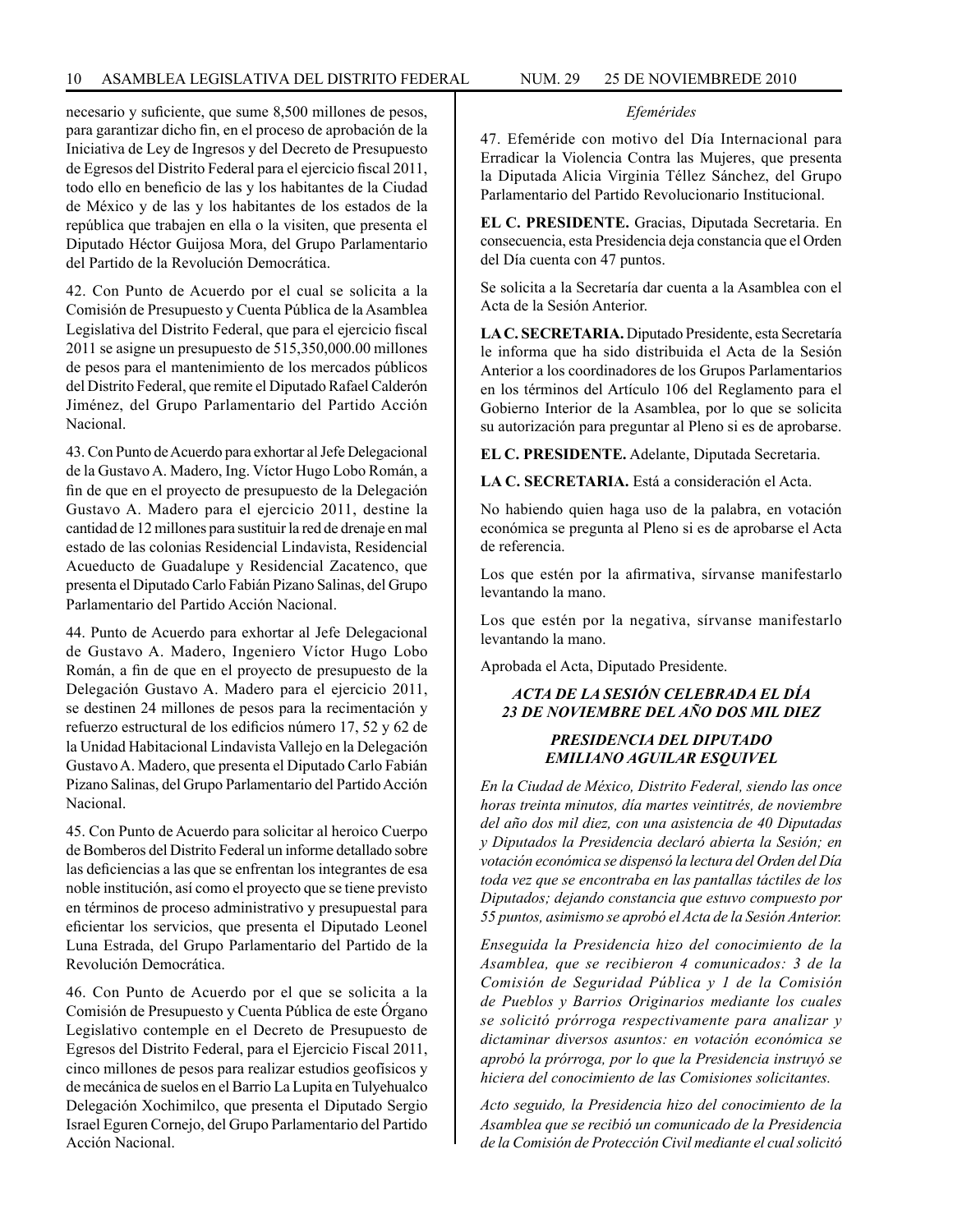*la ampliación del turno para opinión de la Iniciativa por la que se expide la Ley de Mitigación y Adaptación al Cambio Climático Sustentable para el Distrito Federal, que presentó la Diputada Claudia Elena Águila Torres a nombre propio y de la Diputada María Alejandra Barrales Magdaleno, el 19 de noviembre del año en curso; por lo que la Presidencia autorizó la ampliación del turno a la Comisión de Protección Civil para su opinión e instruyó a la Coordinación de Servicios Parlamentarios para que se elaboraran los comunicados correspondientes.*

*Posteriormente, la Presidencia, hizo del conocimiento de la Asamblea que se recibió un comunicado de la Presidencia de la Comisión de Comisión de Administración Publica Local mediante el cual solicitó la ampliación del turno de la Proposición con Punto de Acuerdo por el que se exhorta a la Oficialía Mayor de la Asamblea Legislativa del Distrito Federal que en el ámbito de sus facultades instrumente los mecanismos necesarios para garantizar el derecho de accesibilidad universal en los inmuebles públicos del Órgano Legislativo, que presentó la Diputada Lía Limón García el 19 de noviembre del año en curso; por lo que la Presidencia autorizó la ampliación del turno e instruyó a la Coordinación de Servicios Parlamentarios para que se elaboraran los comunicados correspondientes.*

*De igual forma, la Presidencia informó que recibió un comunicado de la Contraloría General de la Asamblea Legislativa del Distrito Federal, por lo que pidió a la Secretaría dar lectura del comunicado en referencia: por lo que la Presidencia declaró que la Asamblea Legislativa del Distrito Federal quedaba debidamente enterada y ordenó hacer del conocimiento del Diputado promovente.*

*Acto continuo, la Presidencia informó que recibió un comunicado de la Secretaría de Finanzas del Distrito Federal por el que remite diversa información en cumplimiento a lo dispuesto por la Ley de Extinción de Dominio para el Distrito Federal; por lo que la Presidencia ordenó su remisión a las Comisiones de Administración y Procuración de Justicia y de Seguridad Pública, para los efectos correspondientes así como tomar nota la Secretaría.*

*Asimismo, la Presidencia informó que recibió un comunicado de la Subsecretaría de Enlace Legislativo de la Secretaría de Gobernación; y toda vez que el comunicado al que se hizo referencia contienen respuesta relativa a un asunto aprobado por este Órgano Legislativo, la Presidencia instruyó se hiciera del conocimiento del Diputado promovente y tomara nota la Secretaría.*

*Prosiguiendo con el Orden del Día, se presentó pata su discusión y en su caso aprobación, el Dictamen que presenta la Comisión de Participación Ciudadana a la Iniciativa con Proyecto de Decreto por el que se derogan los párrafos segundo y tercero del Artículo 92 de la Ley de Participación Ciudadana del Distrito Federal; en votación económica se dispensó la lectura del Dictamen* 

*aludido: para fundamentar el mismo se concedió el uso de la palabra la Diputada Lizbeth Eugenia Rosas Montero, a nombre de la Comisión de Participación Ciudadana; en votación nominal con 39 votos a favor, 0 votos en contra y 0 abstenciones se aprobó el Dictamen en sus términos que presentó la Comisión de Participación Ciudadana por el que se reforma el Artículo 92 de la Ley de Participación Ciudadana del Distrito Federal; por lo que la Presidencia ordenó se remitiera al Jefe de Gobierno del Distrito Federal para su promulgación y publicación en la Gaceta Oficial del Distrito Federal y para su mayor difusión en el Diario Oficial de la Federación.*

*Asimismo, se presentó para su discusión y en su caso aprobación, el Dictamen que presentan las Comisiones Unidas de Hacienda y de Preservación del Medio Ambiente y Protección Ecológica a la Iniciativa con Proyecto de Decreto por el que se reforma el Artículo 296 del Código Fiscal del Distrito Federal; en votación económica se dispensó la lectura del Dictamen aludido; para fundamentar el mismo se concedió el uso de la palabra al Diputado José Alberto Couttolenc Güemez, a nombre de las Comisiones Dictaminadoras; en votación nominal con 41 votos a favor, 0 votos en contra y 0 abstenciones se aprobó el Dictamen que presentaron las Comisiones Unidas de Hacienda y de Preservación del Medio Ambiente ,y Protección Ecológica, por el que se reforma el Artículo 295 del Código Fiscal del Distrito Federal; por lo que la Presidencia ordenó se remitiera al Jefe de Gobierno del Distrito Federal para su promulgación y publicación en la Gaceta Oficial del Distrito Federal y para su mayor difusión en el Diario Oficial de la Federación.*

*Posteriormente la Presidencia hizo del conocimiento de la Asamblea que los puntos enlistados en los numerales 13, 26, 29, 30 y 36 del Orden del Día habían sido retirados.*

*Enseguida, para presentar una Iniciativa de Decreto que reforma y adiciona el Código Penal del Distrito Federal y la Ley de Salud para el Distrito Federal, se concedió el uso de la tribuna al Diputado Israel Betanzos Cortes, del Grupo Parlamentario del Partido Revolucionario Institucional; se instruyó su inserción integra en el Diario de los Debates y se turnó para su análisis y dictamen a las Comisiones Unidas de Administración y Procuración de Justicia y de Salud y Asistencia Social.*

*De igual forma para presentar una Iniciativa por el que se reforma y adiciona el Artículo Décimo Tercero Transitorio, de la Ley de Participación Ciudadana del Distrito Federal, se concedió el uso de la tribuna al Diputado Alejandro Sánchez Camacho, del Grupo Parlamentario del Partido de la Revolución Democrática; se instruyó su inserción integra en el Diario de los Debates y se turnó para su análisis y dictamen a la Comisión de Participación Ciudadana.*

*Posteriormente, para presentar una Iniciativa con Proyecto de Decreto por el que se adiciona el inciso N) a la fracción*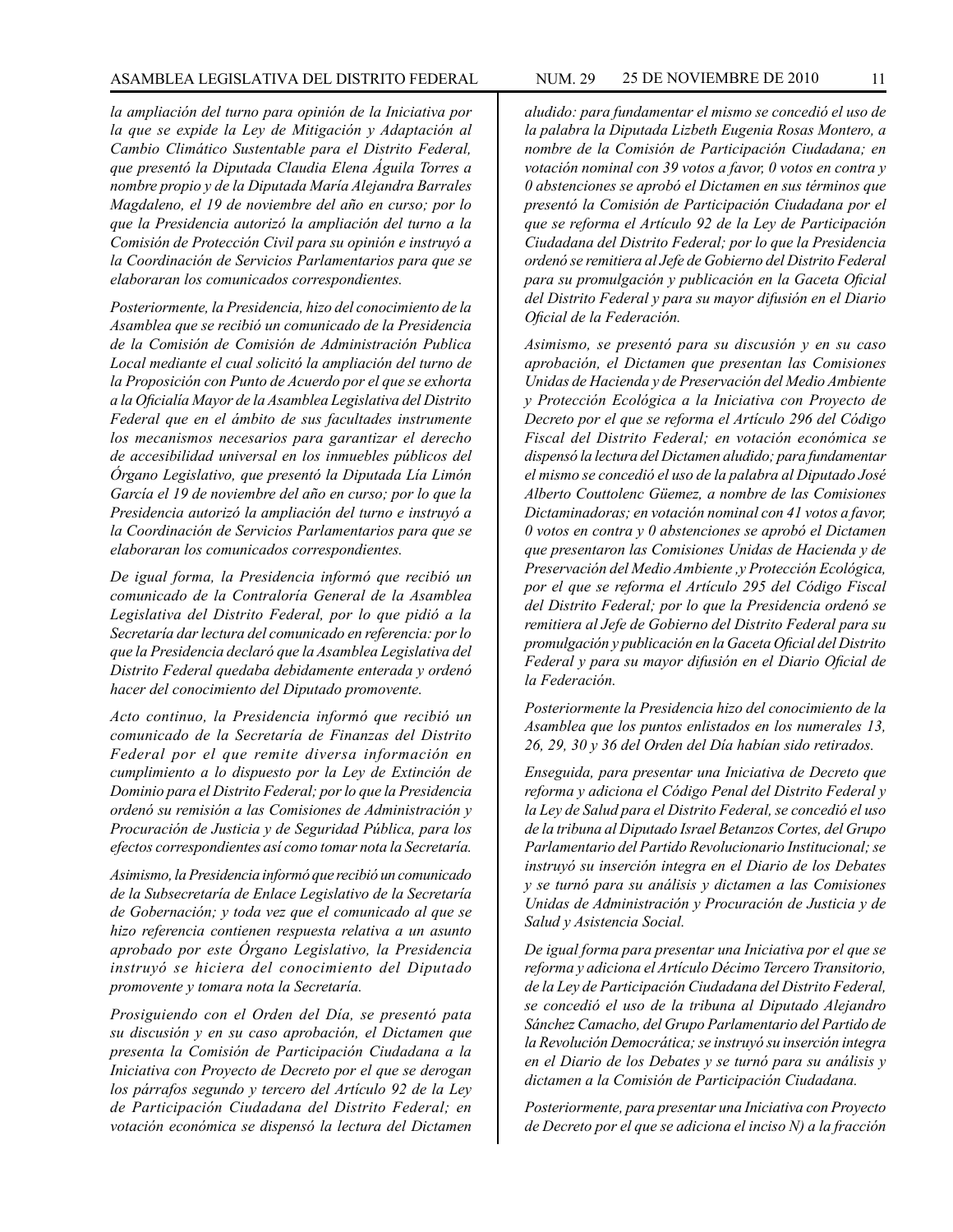*I del Artículo 110 y el Artículo 110-Bis a la Ley de Salud para el Distrito Federal, se concedió el uso de la tribuna a la Diputada Axel Vázquez Burguette, del Partido Nueva Alianza; se instruyó su inserción íntegra en el Diario de los Debates y se turnó para su análisis y dictamen a la Comisión de Salud y Asistencia Social.*

# *PRESIDENCIA DEL DIPUTADO GUILLERMO SÁNCHEZ TORRES*

*Acto seguido, para presentar una Iniciativa de Decreto de reformas y adiciones a la Ley para Prevenir la Violencia en los Espectáculos Deportivos en el Distrito Federal, se concedió el uso de la tribuna al Diputado Cristian Vargas Sánchez, del Grupo Parlamentario del Partido Revolucionario Institucional; se instruyó su inserción íntegra en el Diario de los Debates y se turnó para su análisis y dictamen a las Comisiones Unidas de Administración Pública Local y de Juventud y Deporte.*

*Asimismo, para presentar una Iniciativa con Proyecto de Decreto por el que se expide la Ley Contra el Alcoholismo para el Distrito Federal, se concedió el uso de la tribuna al Diputado José Manuel Rendón Oberhauser, del Grupo Parlamentario del Partido Acción Nacional; se instruyó su inserción íntegra en el Diario de los Debates y se turnó para su análisis y dictamen a la Comisión de Salud y Asistencia Social.*

*De igual forma, para presentar una Iniciativa para inscribir en Letras de Oro en el Salón del Pleno del Recinto Legislativo, el nombre del ex Rector de la Universidad Nacional Autónoma de México, Javier Barros Sierra, se concedió el uso de la tribuna al Diputado José Arturo López Cándido, del Grupo Parlamentario del Partido del Trabajo; se instruyó su inserción integra en el Diario de los Debates y se turnó para su análisis y dictamen a la Comisión de Normatividad Legislativa, Estudios y Practicas Parlamentarías.*

# *PRESIDENCIA DEL DIPUTADO EMILIANO AGUILAR ESQUIVEL*

*Posteriormente la Presidencia dio la más cordial bienvenida a nombre de la Asamblea Legislativa del Distrito Federal, a los estudiantes de la Universidad del Estado de Oaxaca que se encontraban presentes.*

*Prosiguiendo con el Orden del Día, para presentar una Iniciativa con Proyecto de Decreto por el que se reforman diversas disposiciones de la Ley de Aguas y de la Ley Ambiental, ambas del Distrito Federal, en materia de la naturaleza jurídica del Sistema de Aguas de la Ciudad de México, se concedió el uso de la tribuna al Diputado Juan Carlos Zárraga Sarmiento, del Grupo Parlamentario del Partido Acción Nacional; se instruyó su inserción íntegra en el Diario de los Debates y se turnó para su análisis y dictamen a las Comisiones Unidas de Gestión Integral del Agua y de Preservación del Medio Ambiente y Protección* 

*Ecológica; acto continuo la Diputada Valentina Valia Batres Guadarrama solicitó por medio de la Presidencia la ampliación del turno a la Comisión de Hacienda, por lo que la Presidencia solicitó se enviara por escrito la ampliación a que hizo referencia.*

*Asimismo, para presentar una Iniciativa con Proyecto de Decreto por el que se reforman y adicionan diversas disposiciones de la Ley de Asistencia e Integración Social del Distrito Federal, se concedió el uso de la tribuna al Diputado Alejandro López Villanueva, del Grupo Parlamentario del Partido de la Revolución Democrática; se instruyó su inserción íntegra en el Diario de los Debates y se turnó pata su análisis y dictamen a la Comisión de Desarrollo Social.*

*Enseguida, la presidencia informó que recibió una Iniciativa con Proyecto de Decreto por el que se reforma el Artículo 1017 del Código de Procedimientos Civiles para el Distrito Federal, suscrita por el Diputado José Giovanni Gutiérrez Aguilar, del Grupo Parlamentario del Partido Acción Nacional; por lo que se instruyó su inserción íntegra en el Diario de los Debates y se turnó para su análisis y dictamen a la Comisión de Administración y Procuración de Justicia.*

*Acto continuo, para presentar una Iniciativa de Ley sobre la atención integral al consumo de sustancias psicoactivas en el Distrito Federal, se concedió el uso de la tribuna al Diputado Horacio Martínez Meza, a nombre propio y de la Diputada María Alejandra Barrales Magdaleno, del Grupo Parlamentario del Partido de la Revolución Democrática; se instruyó su inserción integra en el Diario de los Debates y se turnó para su análisis y dictamen a Comisión de Salud y Asistencia Social.*

*Posteriormente, la Presidencia informó que recibió una Iniciativa con Proyecto de Decreto que reforma y modifica el Artículo 37 y se adiciona un párrafo en el cual se establece la figura de los órganos de representación Ciudadana en la Ley de Propiedad de Condominios de Inmuebles del Distrito Federal, suscrita por la Diputada Lizbeth Eugenia Rosas Montero, del Grupo Parlamentario del Partido de la Revolución Democrática: por lo que se instruyó su inserción íntegra en el Diario de los Debates y se turnó para su análisis y dictamen a las Comisiones Unidas de Administración y Procuración de Justicia, de Vivienda y de Administración Pública Local.*

*De igual forma, la Presidencia informó que recibió una Iniciativa de reforma a la Ley de Transporte y Vialidad del Distrito Federal, suscrita por el Diputado Leonel Luna Estrada, del Grupo Parlamentarlo del Partido de la Revolución Democrática; por lo que se instruyó su inserción íntegra en el Diario de los Debates y se turnó para su análisis y dictamen a la Comisión de Transportes y Vialidad.*

*Enseguida la Presidencia hizo del conocimiento de la Asamblea que el punto enlistado en el numeral 27 se turnaba para la siguiente Sesión.*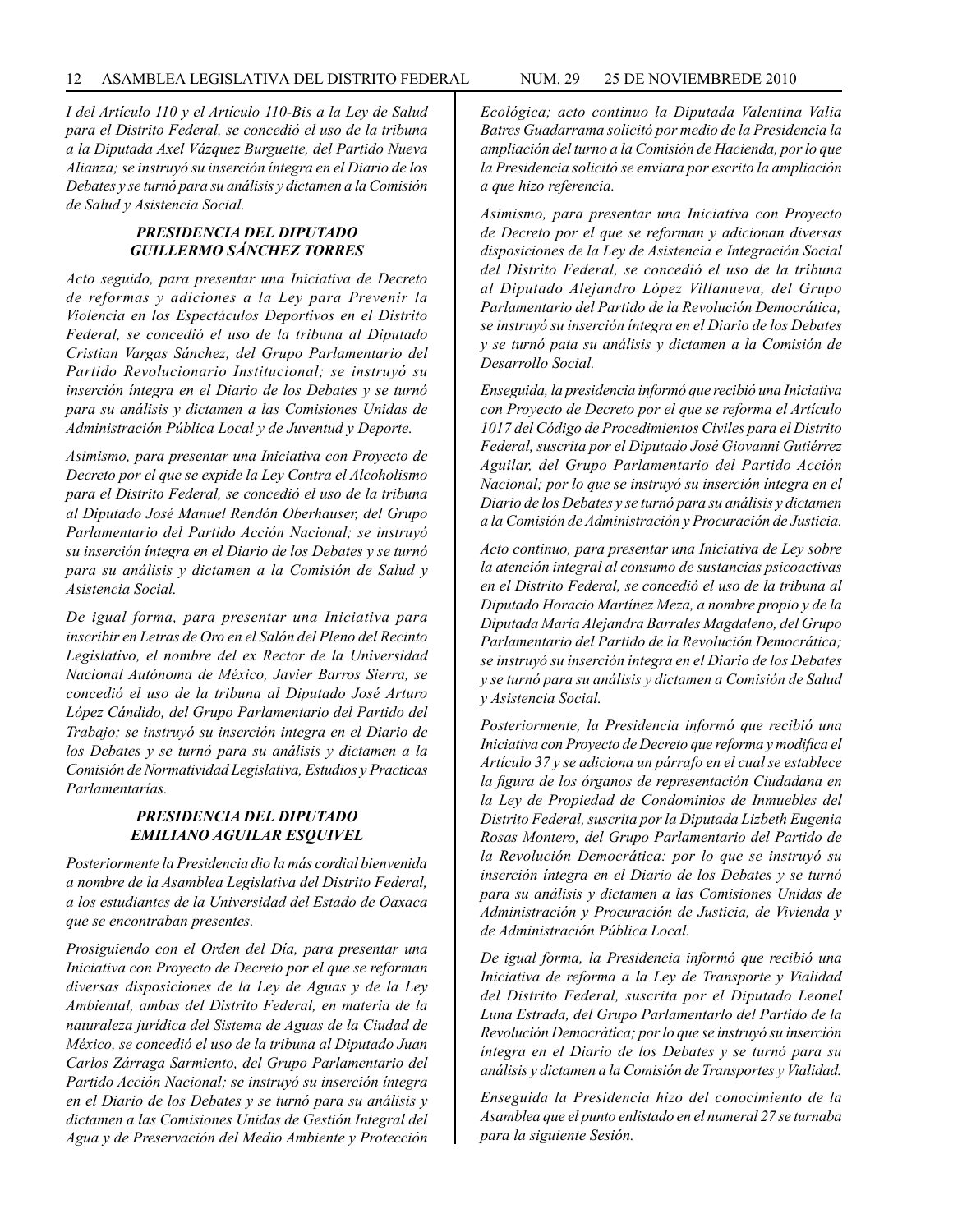#### ASAMBLEA LEGISLATIVA DEL DISTRITO FEDERAL NUM. 29 25 DE NOVIEMBRE DE 2010 13

*Enseguida, para presentar una Proposición con Punto de Acuerdo por el que se realiza una solicitud a la Secretaría de Desarrollo Urbano y Vivienda, se concedió el uso de la tribuna a la Diputada Aleida Alavez Ruiz, del Grupo Parlamentario del Partido de la Revolución Democrática; enseguida el Diputado Juan Carlos Zárraga Sarmiento, del Grupo Parlamentario del Partido Acción Nacional, solicitó por medio de la Presidencia si por su conducto el orador aceptaba una modificación a la propuesta, la cual fue aceptada por la Diputada promovente; en votación económica se consideró de urgente y obvia resolución; asimismo se aprobó y se ordenó remitirla a las autoridades correspondientes para los efectos legales a que hubiese lugar.* 

*Prosiguiendo con el Orden del Día, para presentar una Proposición con Punto de Acuerdo para exhortar, respetuosamente al Jefe de Gobierno del Distrito Federal, Licenciado Marcelo Ebrard Casaubon y a la Secretaría de Finanzas del Gobierno del Distrito Federal, a efecto de que sea creado un fondo Financiero de 232 millones de pesos con el propósito de que sea asignado a los mercados públicos que se encuentran en alto riesgo, teniendo como base el Dictamen que emita la Secretaria de Protección Civil sobre el particular que representa mayor riesgo, con el fin de salvaguardar la integridad física, tanto de los comerciantes establecidos como de los usuarios, se concedió el uso de la tribuna a la Diputada Claudia Elena Águila Torres, del Grupo*

*Parlamentario del Partido de la Revolución Democrática, la cual fue tunada para su análisis y dictamen a la Comisión de Presupuesto y Cuenta Pública.*

*De igual forma, para presentar una Proposición con Punto de Acuerdo por el que se solicita a la Comisión de Presupuesto y Cuenta Pública considere en el presupuesto 2011 la cantidad de 16 millones de pesos a la Delegación Azcapotzalco para trabajos de mantenimiento y conservación de las Unidades Habitacionales El Rosario 1C, El Rosario INFONAVT, San Pablo Xalpa 396. Dos Leones y La Bimbo, ubicadas en el territorio de dicha demarcación territorial, se concedió el uso de la tribuna a la Diputada Alicia Virginia Téllez Sánchez, del Grupo Parlamentario del Partido Revolucionarlo Institucional; la cual fue turnada para su análisis y dictamen a la Comisión de Presupuesto y Cuenta Pública.*

*Posteriormente la Presidencia dio la más cordial bienvenida a nombre de la Asamblea Legislativa del Distrito Federal, al Doctor Juan Carlos Benalcázar Guerrón, profesor de la Universidad Andina Simón Bolívar, de la República del Ecuador; y al Doctor Juan Francisco Pérez Gálvez, de España, catedrático de derecho administrativo de la Universidad de Almería, quienes son participantes del coloquio internacional La responsabilidad patrimonial del Estado y de los servidores públicos, organizado por la Comisión Jurisdiccional.*

*Prosiguiendo con el Orden del Día, la Presidencia informó que recibió una Proposición con Punto de Acuerdo por el que se solicita a la Comisión de Presupuesto y Cuenta Pública considere en el Presupuesto 2011 la cantidad de 25 millones de pesos adicionales a la Delegación Xochimilco para trabajos de rehabilitación de espacio públicos, mantenimiento, conservación y preservación del lago y de la zona chinampera de Xochimilco, así como de los mercados de flores y artesanías y 35 millones de pesos a la Secretaría de Turismo del Distrito Federal para la promoción y equipamiento y mejoramiento urbano del lago de Xochimilco, suscrita por la Diputada Alicia Virginia Téllez Sánchez, del Grupo Parlamentario del Partido Revolucionario Institucional; la cual fue turnada para su análisis y dictamen a la Comisión de Presupuesto y Cuenta Pública.*

*Posteriormente, para presentar una Proposición con Punto de Acuerdo para solicitar a la Secretaría del Trabajo y Fomento al Empleo eficientice los mecanismos de control del Programa del Seguro de Desempleo, se concedió el uso de la tribuna al Diputado Sergio Israel Eguren Cornejo, del Grupo Parlamentario del Partido Acción Nacional; en votación económica se consideró de urgente y obvia resolución; asimismo se aprobó y se ordenó remitirla a las autoridades correspondientes para los efectos legales a que hubiese lugar.*

*Enseguida, la Presidencia informó que recibió una Proposición con Punto de Acuerdo para exhortar respetuosamente a la Comisión de Presupuesto y Cuenta Pública de este Órgano Legislativo a efecto de que en el presupuesto de egresos del Distrito Federal pala el año 2011 le sea asignado a la Delegación Álvaro Obregón recursos para la instalación de concreto hidráulico en las calles 4 y 10 en la Colonia Tolteca de esta demarcación, suscrita por el Diputado Rafael Miguel Medina Pederzini, del Grupo Parlamentario del Partido Acción Nacional; la cual fue turnada para su análisis y dictamen a la Comisión dé Presupuesto y Cuenta Pública.*

*De igual forma, la Presidencia informó que recibió una Proposición con Punto de Acuerdo a través del cual se exhorta a la Comisión de Presupuesto y Cuenta Pública de la Asamblea Legislativa del Distrito Federal a que dictamine en sentido negativo a la propuesta de presupuesto para el ejercicio fiscal 2011 elaborada por el Tribunal de lo Contencioso Administrativo del Distrito Federal en el rubro referente a la creación de un fondo explicado en el Capítulo 1000, Servicios Personales, dentro de la Partida 1530, con la denominación Prestaciones y Haberes del Retiro, con un monto total de 30 millones de pesos, suscrita por el Diputado José Arturo López Cándido, del Grupo Parlamentario del Partido del Trabajo: la cual fue turnada pata su análisis y dictamen a la Comisión de Presupuesto y Cuenta Pública.*

*Posteriormente la Presidencia informó que recibió las siguientes propuestas con Punto de Acuerdo suscritas por el Diputado Leobardo Juan Urbina Mosqueda, del Grupo Parlamentario del Partido Revolucionario Institucional:*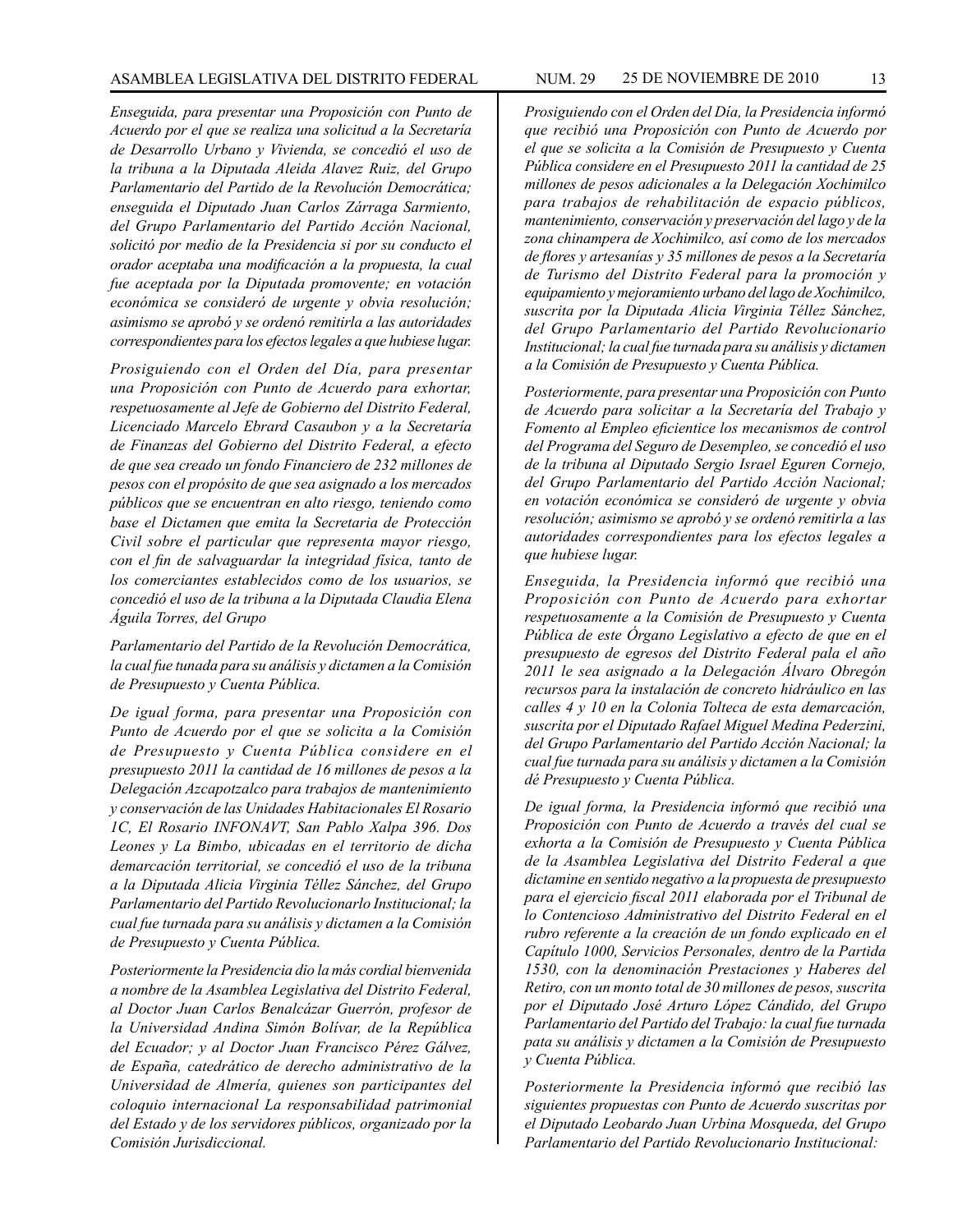*Con Punto de Acuerdo por el que se solicita a Secretaria de Salud la realización de un programa permanente de prevención, detención y tratamiento oportuno de la hepatitis, la cual fue turnada, con fundamento en lo dispuesto por los Artículos 36 fracción V y VII de la Ley Orgánica de la Asamblea Legislativa del Distrito Federal, 28 y 132 del Reglamento para su Gobierno Interior, para su análisis y dictamen a la Comisión de Salud y Asistencia Social.*

*Con Punto de Acuerdo por el que se solicita a la Secretaria de Educación y Medio Ambiente incrementar las acciones para desarrollar una cultura de cuidado al medio ambiente e intensificar los apoyos y asesoría para realizar campañas de reciclaje del PET en las escuelas que componen el sistema educativo en el Distrito Federal; la cual fue turnada, con fundamento en lo dispuesto por los Artículos 36 fracción V y VII de la Ley Orgánica de la Asamblea Legislativa del Distrito Federal, 28 y 132 del Reglamento para su Gobierno Interior, para su análisis y dictamen a las Comisiones Unidas de Educación y Preservación del Medio Ambiente y Protección Ecológica.*

*Acto seguido, la Presidencia informó que recibió una Proposición con Punto de Acuerdo para exhortar al Jefe de Gobierno del Distrito Federal a continuar con el plan de recuperación de espacios públicos del Centro Histórico de la Ciudad de México, a fin de seguir realizando los trabajos de peatonalización de otras calles que conforman el primer cuadrante, suscrita por el Diputado José Alberto Couttolenc Güemez, del Grupo Parlamentario del Partido Verde Ecologista de México: la cual fue turnada para su análisis y dictamen a la Comisión de Uso y Aprovechamiento de Bienes y Servicios Públicos.*

*Asimismo, la Presidencia informó que recibió las siguientes propuestas con Punto de Acuerdo suscritas por el Diputado Rafael Calderón Jiménez, del Grupo Parlamentario del Partido de Acción Nacional:*

*Con Punto de Acuerdo por el que se solicita información a diversas autoridades del Distrito Federal, sobre la operación de los parquímetros ubicados en la Ciudad, la cual fue turnada, con fundamento en lo dispuesto por los Artículos 36 fracciones V y VII de la Ley Orgánica de la Asamblea Legislativa del Distrito Federal, 28 y 132 del Reglamento para su Gobierno Interior, para su análisis y dictamen a la Comisión de Transporte y Vialidad.*

*Con Punto de Acuerdo por el que se exhorta al Secretario de Seguridad Pública del Distrito Federal, Doctor Manuel Mondragón y Kalb, a fin de que se instalen cámaras de vigilancia en el camellón Kyoto, ubicado en la Colonia Guadalupe Tlalpan, entre las calles Nagoya y Osaka, Delegación Tlalpan la cual fue turnada, con fundamento en lo dispuesto por los Artículos 36 fracciones V y VII de la Ley Orgánica de la Asamblea Legislativa del Distrito Federal, 28 y 132 del Reglamento para su Gobierno Interior, para su análisis y dictamen a la Comisión de Seguridad Pública.*

*Prosiguiendo con el Orden del Día, para presentar una Proposición con Punto de Acuerdo por el que se exhorta a esta Asamblea Legislativa a cumplir con las obligaciones en materia de transparencia previstas en los Artículos 14 y 16 de la Ley de Transparencia y Acceso a la Información Publica del Distrito Federal, se concedió el uso de la tribuna a la Diputada Lía Limón García, del Grupo Parlamentario del Partido Acción Nacional: en votación nominal a solicitud del Diputado José Luis Munoz Soria, del Grupo Parlamentario del Partido de la Revolución Democrática, con 13 votos a favor, 35 votos en contra y 0 abstenciones no se consideró de urgente y obvia resolución por lo que se turnó para su análisis y dictamen a la Comisión de Transparencia de la Gestión con opinión de la Comisión de Vigilancia de la Contaduría Mayor de Hacienda.*

*Acto seguido, para presentar una Proposición con Punto de Acuerdo que consiste en que esta honorable Asamblea Legislativa del Distrito Federal exhorte a la honorable Cámara de Diputados, específicamente a la Comisión de Salud, a incluir en la Ley de Salud un Capítulo para prohibir los estímulos añadidos (obsequios, juguetes, accesorios, colecciones, objetos varios) en los alimentos procesados industriales que se encuentran en el concepto denominado chatarra, los que se expidan en cadenas alimenticias y expendios de alimentos de comida rápida, con el fin de evitar que en el consumo de estos alimentos sea generado por la obtención del estímulo añadido, asimismo que las empresas o cadenas sólo puedan obsequiar algún accesorio siempre y cuando se cumpla estrictamente una norma de calidad alimentaria, se concedió el uso de la tribuna a la Diputada Ana Estela Aguirre y Juárez, del Grupo Parlamentario del Partido del Trabajo; en votación económica se consideró de urgente y obvia resolución; asimismo se aprobó y se .ordenó remitirla a las autoridades correspondientes para los efectos legales a que hubiese lugar.*

*Posteriormente, la Presidencia informó que recibió una Proposición con Punto de Acuerdo por el que se exhorta al Jefe de Gobierno del Distrito Federal, Marcelo Ebrard Casaubon y al Titular de la Secretaría de Desarrollo Social, Martí Batres Guadarrama, a efecto de ampliar la cobertura informativa y publicitaria de los programas sociales el Distrito Federal existentes con el fin de garantizar el acceso y la difusión adecuada a los sectores que se encuentran dirigidos los programas sociales del Gobierno del Distrito Federal, suscrita por la Diputada Ana Estela Aguirre y Juárez, del Grupo Parlamentario del Partido del Trabajo; la cual fue turnada para su análisis y dictamen a las Comisiones Unidas de Desarrollo Social y de Vigilancia y Evaluación de Políticas y Programas Sociales.*

*Asimismo, la Presidencia informó que recibió una Proposición con Punto de Acuerdo por el que se solicita la asignación de recursos para la construcción de un puente peatonal en la Delegación Iztapalapa en el Presupuesto de Egresos del Distrito Federal para el Ejercicio Fiscal 2011, suscrita por el Diputado Juan Carlos Zárraga Sarmiento, del Grupo Parlamentario del Partido Acción Nacional; la cual fue turnada para su análisis y dictamen a la Comisión de Presupuesto y Cuenta pública.*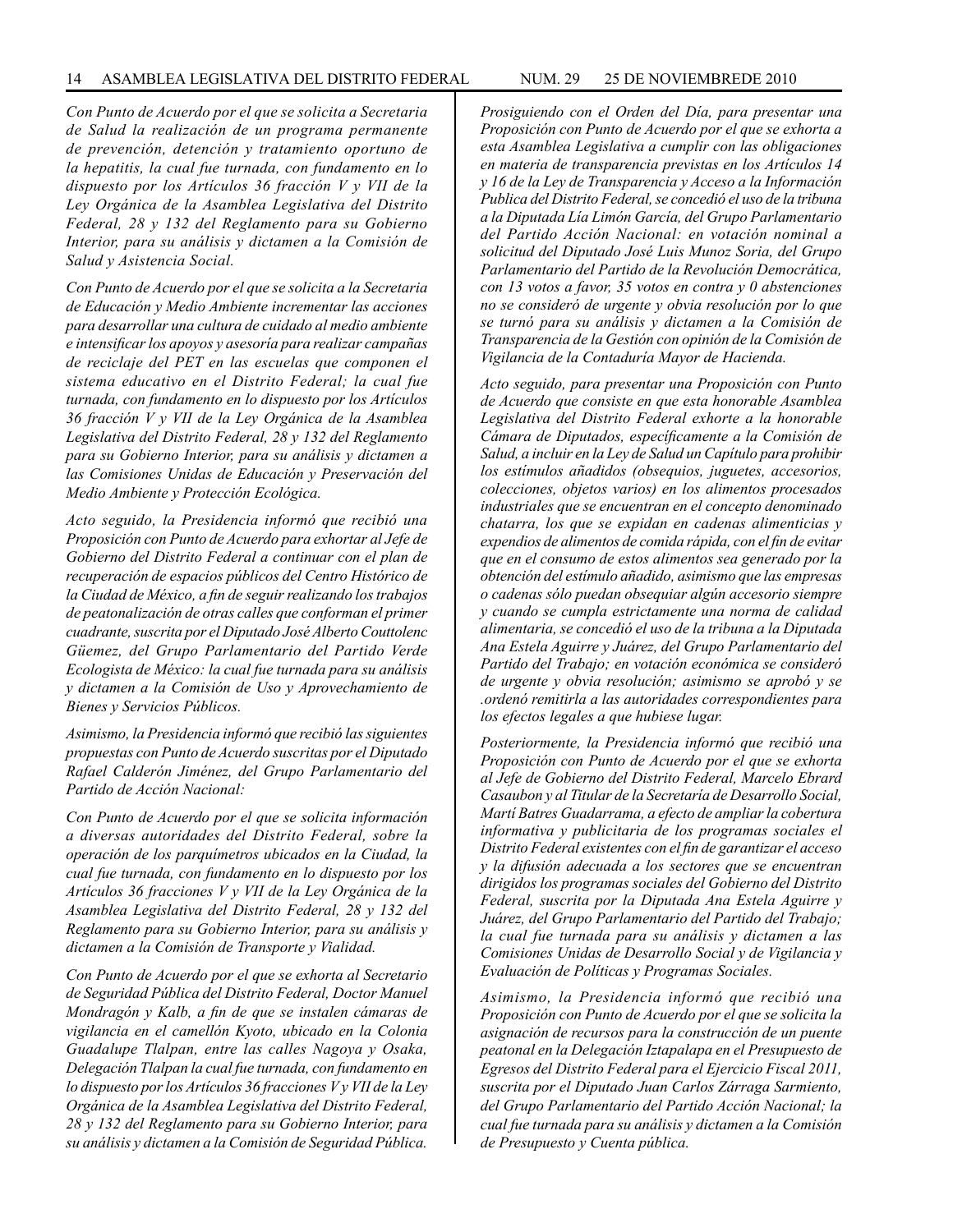*Acto continuo, para presentar una Proposición con Punto de Acuerdo para solicitar al Director General del Sistema de Transporte Colectivo Metro, Ingeniero Francisco Bojórquez Hernández, se realicen anualmente las acciones conducentes que garanticen la prestación del servicio de transporte las 24 horas los días 15 de septiembre y 11 de diciembre al 6 de enero del año inmediato y para exhortar al Secretario de Transporte y Vialidad del Gobierno del Distrito Federal, Raúl Armando Quintero Martínez, realice las acciones conducentes para que la Red de Transportes de Pasajeros, Transportes Eléctricos, Tren Ligero y Metrobús presten sus servicios en los términos, horarios y fechas señaladas, se concedió el use de la tribuna a la Diputada Rocío Barrera Badillo, del Grupo Parlamentario del Partido de la Revolución Democrática; en votación económica se considero de urgente y obvia resolución; asimismo se aprobó y se ordenó remitirla a las autoridades correspondientes para los efectos legales a que hubiese lugar.*

*De igual forma, para presentar una Proposición con Punto de Acuerdo por medio del cual se exhorta a la Asamblea Legislativa y a su Comisión de Presupuesto y Cuenta Pública para que destine en el Presupuesto de Egresos para el Distrito Federal ejercicio 2011 una partida presupuestal con los recursos suficientes para el adecuado funcionamiento del mecanismo y seguimiento de evaluación del Programa de Derechos Humanos del Distrito Federal, se concedió el uso de la tribuna al Diputado David Razú Aznar, del Grupo Parlamentario del Partido de la Revolución Democrática; la cual fue turnada para su análisis y dictamen a la Comisión de Presupuesto y Cuenta Pública.*

*Asimismo, la Presidencia informó que recibió una Propuesta con Punto de Acuerdo por el que se solicita a la Contraloría General del Distrito Federal iniciar el procedimiento de responsabilidades en contra del servidor público que resulte responsable por causar la deficiencia de las funciones que realizan las cámaras de seguridad instaladas en le calle de Francisco I. Madero esquina con Gante, suscrita por el Diputado Guillermo Octavio Huerta Ling, del Grupo Parlamentario del Partido Acción Nacional; la cual fue turnada para su análisis y dictamen a la Comisión de Administración Pública Local.*

*De igual forma, para presentar una Proposición con Punto de Acuerdo por et que se exhorta al Jefe Delegacional en Gustavo A. Madero a que a más tardar en 15 días naturales rinda un informe detallado de la utilización del presupuesto asignado al proyecto denominado Desazolves del Vaso Regulador El Arbolillo y Río Maximalco, Colonia Zona Escolar, se concedió el uso de la tribuna a la Diputada Valentina Valía Batres Guadarrama, del Grupo Parlamentario del Partido de la Revolución Democrática; enseguida la Diputada Claudia Elena Águila Torres del Grupo Parlamentario del Partido de la Revolución Democrática, solicitó por medio de la Presidencia si por su conducto la oradora aceptaba una modificación a la propuesta, la cual fue aceptada por la Diputada promovente; en el mismo sentido el Diputado Juan Carlos Zárraga Sarmiento, del Grupo Parlamentario del Partido* 

*Acción Nacional, solicitó por medio de la Presidencia si por su conducto la oradora aceptaba una modificación a la propuesta, la cual fue aceptada por la Diputada promovente: asimismo, la Diputada Beatriz Rojas Martínez, del Grupo Parlamentario del Partido de la Revolución Democrática, solicitó por medio de la Presidencia si por su conducto la oradora aceptaba una modificación a la propuesta, la cual fue aceptada por la Diputada promovente, finalmente en votación económica se consideró de urgente y obvia resolución; asimismo se aprobó y se ordenó remitirla a las autoridades correspondientes para los efectos legales a que hubiese lugar.*

*Prosiguiendo con el orden del día, para presentar una Proposición con Punto de Acuerdo por la que se solicita a la Asamblea Legislativa del Distrito Federal, V Legislatura, instale azoteas verdes en los edificios que son parte de este Órgano Legislativo, se concedió el uso de la tribuna a la Diputada Mariana Gómez del Campo Gurza, del Grupo Parlamentario del Partido Acción Nacional; en votación económica se consideró de urgente y obvia resolución: asimismo se aprobó y se ordenó remitirla a las autoridades correspondientes para los efectos legales a que hubiese lugar.*

*Asimismo, la Presidencia informó que recibió una Proposición con Punto de Acuerdo por el cual se exhorta a Dione Anguiano Flores, Procuradora Social del Distrito Federal a fin de que realice la previsión presupuestal para el año 2011 con la finalidad de realizar mantenimiento preventivo y correctivo de las tres cisternas que se ubican en la Unidad Habitacional El Rosario, de la Delegación Azcapotzalco, considerada como una de las unidades habitacionales más grandes de México en cuanto a extensión y población, suscrita por el Diputado Alejandro Carbajal González, del Grupo Parlamentario del Partido de la Revolución Democrática; la cual fue turnada para su análisis y dictamen a la Comisión de Presupuesto y Cuenta Pública.*

*Posteriormente, para presentar una Proposición con Punto de Acuerdo por el cual se exhorta al titular del Sistema de Aguas de la Ciudad de México, Ingeniero Ramón Aguirre Díaz, para que gire sus instrucciones al personal correspondiente con el fin de que realice la construcción de dos pozos de agua en la Unidad habitacional El Rosario de la Delegación Azcapotzalco, para abastecer de agua a los habitantes de dicha Unidad Habitacional, considerada como una de las unidades habitacionales más grandes de México, en cuanto a extensión y población, se concedió el uso de la tribuna al Diputado Alejandro Carbajal González, del Grupo Parlamentario del Partido de la Revolución Democrática; en votación económica se consideró de urgente y obvia resolución; para hablar en contra de la propuesta se concedió el uso de la tribuna al Diputado Jorge Palacios Arroyo, del Grupo Parlamentario de Acción Nacional, hasta por 10 minutos; finalmente se sometió a consideración del Pleno, aprobándose y ordenándose remitirla a las autoridades correspondientes para los efectos legales a que hubiese lugar.*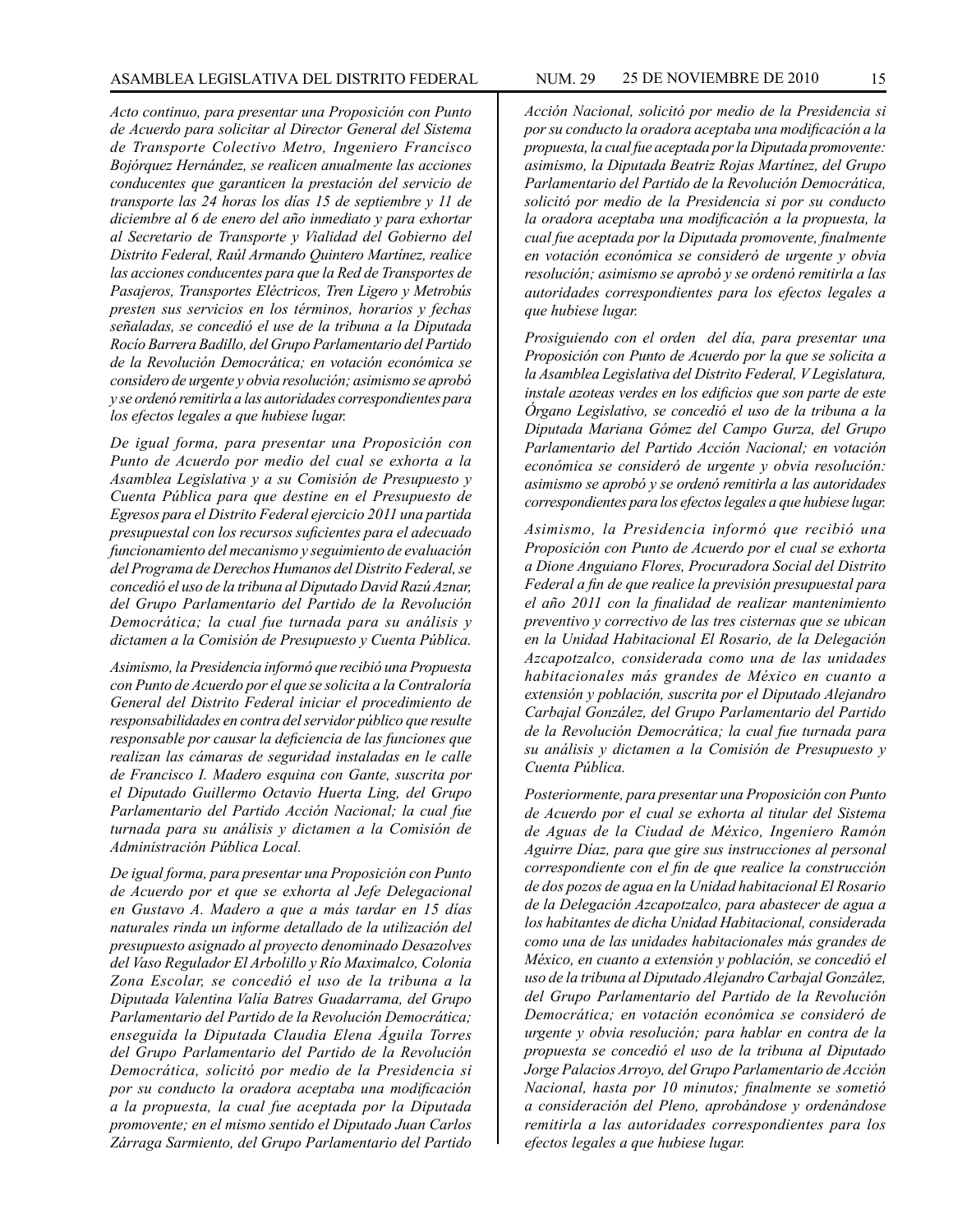*Posteriormente, para presentar una Proposición con Punto de Acuerdo para que los integrantes de este Honorable Órgano Legislativo se sumen al exhorto de participar en la Jornada Internacional 16 Días de Activismo Contra la Violencia Hacia las Mujeres, con motivo del día conmemorativo de la lucha en contra de la violencia hacia las mujeres, se concedió el uso de la tribuna a la Diputada Abril Yannette Trujillo Vázquez, a nombre propio y de la Diputada María Alejandra Barrales Magdaleno, del Grupo Parlamentario del Partido de la Revolución Democrática; en votación económica se consideró de urgente y obvia resolución; asimismo se aprobó y se ordenó remitirla a las autoridades correspondientes para los efectos legales a que hubiese lugar.*

*Habiéndose agotado los asuntos en cartera la Presidencia ordenó a la Secretaría dar lectura al Orden del Día de la siguiente Sesión, acto seguido y siendo las quince horas con cinco minutos, se levantó la Sesión y se citó que tendría verificativo el día jueves 25 de noviembre a las 11:00 horas, rogando a todos su puntual asistencia.*

**EL C. PRESIDENTE.** Gracias, Diputada Secretaria. Esta Presidencia hace del conocimiento de la Asamblea que se recibieron los siguientes comunicados: uno de la Comisión de Cultura, dos de las Comisiones Unidas de Cultura y de Administración Pública Local y uno de las Comisiones de Cultura y de Asuntos Indígenas, Pueblos y Barrios Originarios y Atención a Migrantes, mediante los cuales solicitan prórroga para analizar y dictaminar diversos asuntos, respectivamente.

Esta Presidencia, después de revisar las solicitudes recibidas, considera que se actualiza la hipótesis establecida por los párrafos segundo y tercero del Artículo 32 del Reglamento para el Gobierno Interior de la Asamblea Legislativa del Distrito Federal. Por tal virtud, proceda la Secretaría a consultar a la Asamblea en votación económica si son de aprobarse las solicitudes presentadas por las Comisiones señaladas.

# *COMISIÓN DE CULTURA*

*"2010 Año del Bicentenario de la Independencia Nacional y del Centenario de la Revolución Mexicana"*

> *Noviembre 19, de 2010 Nº. ALDF/V/CC/0240/2010*

*DIP. EMILIANO AGUILAR ESQUIVEL PRESIDENTE DE LA MESA DIRECTIVA ASAMBLEA LEGISLATIVA DEL DISTRITO FEDERAL PRESENTE*

*Por este medio, con fundamento en el Artículo 32 segundo párrafo del Reglamento para el Gobierno Interior de la Asamblea Legislativa del Distrito Federal, respetuosamente solicito se someta a consideración del Pleno de esta Asamblea Legislativa, la prórroga del término para la presentación del Dictamen correspondiente al siguiente proyecto:*

*• Punto de Acuerdo por el que "La Asamblea Legislativa del Distrito Federal solicita al Comité de Asuntos Editoriales realizar una publicación sobre hechos y lugares históricos de la Ciudad de México con motivo de la celebración del Centenario de la Revolución Mexicana y el Bicentenario de la Independencia de México; presentado par el Dip. Leobardo Juan Urbina Mosqueda, el 28 de septiembre de 2019, y turnado a esta Comisión, mediante oficio Número MDSPPA/CSP/262/2010, para su análisis y dictamen.*

*Sin otro particular, reciba un cordial saludo.*

#### *ATENTAMENTE*

*Dip. Edith Ruiz Mendicuti Presidenta Comisión de Cultura*

*\_\_\_\_\_ O \_\_\_\_\_*

# *COMISIONES UNIDAS DE CULTURA Y DE ADMINISTRACIÓN PÚBLICA LOCAL*

*"2010 Año del Bicentenario de la Independencia Nacional y del Centenario de la Revolución Mexicana"*

> *Noviembre 18, de 2010 Nº. ALDF/V/CC/0240/2010*

# *DIP. EMILIANO AGUILAR ESQUIVEL PRESIDENTE DE LA MESA DIRECTIVA ASAMBLEA LEGISLATIVA DEL DISTRITO FEDERAL PRESENTE*

*Por este medio, con fundamento en el Artículo 32 segundo párrafo del Reglamento para el Gobierno Interior de la Asamblea Legislativa del Distrito Federal, respetuosamente solicitamos se someta a consideración del Pleno de esta Asamblea Legislativa, la prórroga del término para la presentación del Dictamen correspondiente al siguiente proyecto:*

*• Iniciativa con Proyecto de Decreto por el que se reforma el Artículo 22 de la Ley de Filmaciones del Distrito Federal; presentado por el Dip. Rafael Miguel Medina Pederzini, el 09 de noviembre de 2010, y turnado a esta Comisión, mediante oficio número MDSPPA/CSP/1216/2010, para su análisis y dictamen.*

*Sin otro particular, reciba un cordial saludo.*

#### *ATENTAMENTE*

*Dip. Edith Ruiz Mendicuti Presidenta Comisión de Cultura*

*Dip. José Luis Muñoz Soria Presidente Comisión de Administración Pública Local*

*\_\_\_\_\_ O \_\_\_\_\_*

# *COMISIONES UNIDAS DE CULTURA Y DE ASUNTOS INDÍGENAS, PUEBLOS Y BARRIOS ORIGINARIOS Y ATENCIÓN A MIGRANTES*

*"2010 Año del Bicentenario de la Independencia Nacional y del Centenario de la Revolución Mexicana"*

> *Noviembre 19, de 2010 Nº. ALDF/V/CC/0240/2010*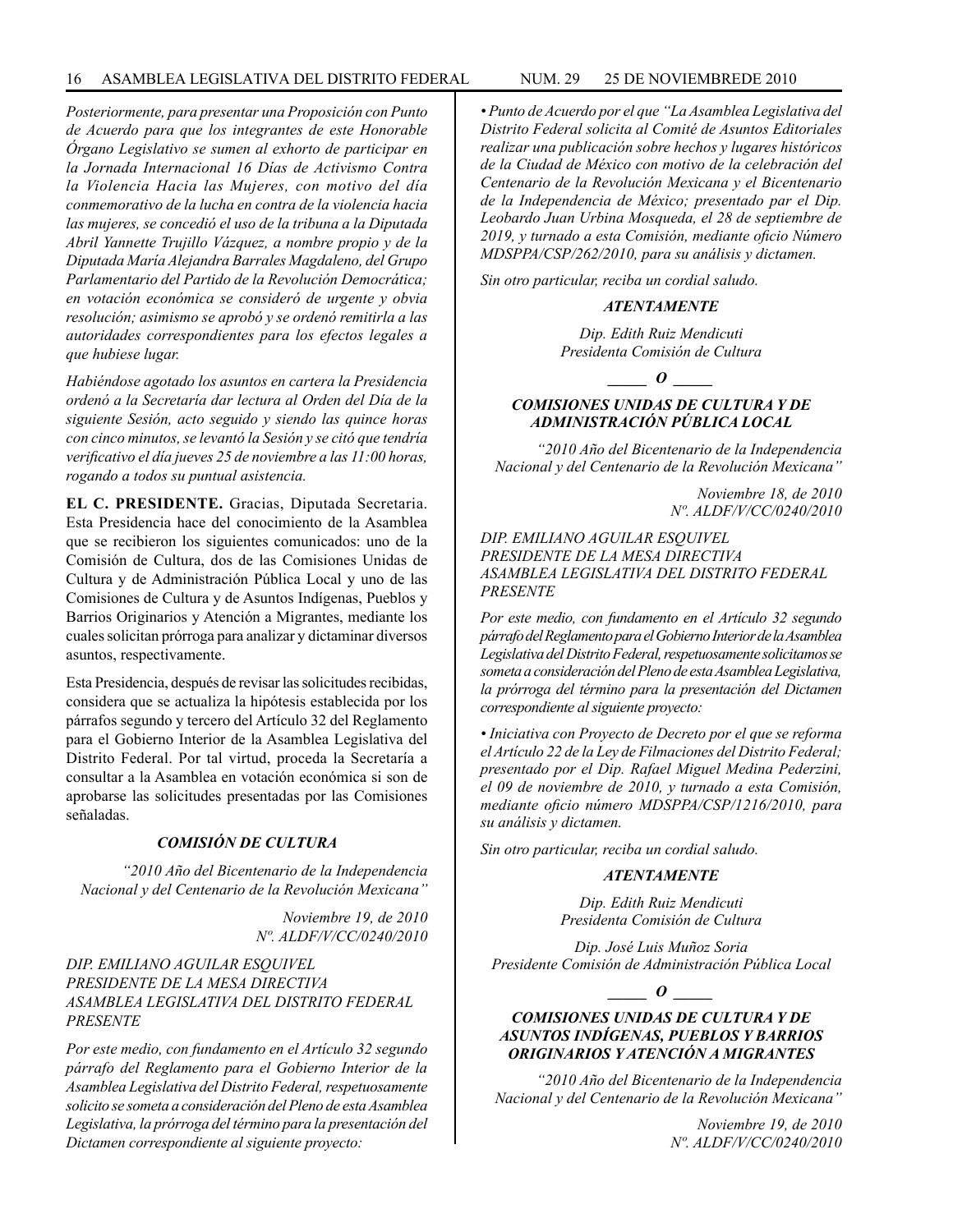# *DIP. EMILIANO AGUILAR ESQUIVEL PRESIDENTE DE LA MESA DIRECTIVA ASAMBLEA LEGISLATIVA DEL DISTRITO FEDERAL PRESENTE*

*Por este medio, con fundamento en el Artículo 32 segundo párrafo del Reglamento para el Gobierno Interior de la Asamblea Legislativa del Distrito Federal, respetuosamente solicitamos se someta a consideración del Pleno de esta Asamblea Legislativa, la prórroga del término para la presentación del Dictamen correspondiente al siguiente proyecto:*

*• Punto de Acuerdo mediante la cual esta Asamblea Legislativa exhorta al Jefe de Gobierno del Distrito Federal, Marcelo Ebrard Casaubon, a crear el Museo Interactivo de Culturas Originarias; presentado por el Dip. Armando Jiménez Hernández, el 11 de agosto de 2010, y turnado a esta Comisión, mediante oficio número MDSPPA/ CSP/1915/2010, para su análisis y dictamen.*

*Sin otro particular, reciba un cordial saludo.*

#### *ATENTAMENTE*

*Dip. Edith Ruiz Mendicuti Presidenta Comisión de Cultura*

*Dip. Horacio Martínez Meza Presidente de la Comisión de Asuntos Indígenas, Pueblos y Barrios Originarios y Atención a Migrantes*

**LA C. SECRETARIA.** Por instrucciones de la Presidencia se pregunta a la Asamblea si son de autorizarse las solicitudes de prórroga de la Comisión de Cultura, de las Comisiones Unidas de Cultura y de Administración Pública Local y de las Comisiones Unidas de Cultura y de Asuntos Indígenas, Pueblos y Barrios Originarios y Atención a Migrantes.

Los que estén por la afirmativa, sírvanse manifestarlo levantando a la mano.

Los que estén por la negativa, sírvanse manifestarlo levantando la mano.

Se autoriza las solicitudes de prórroga, Diputado Presidente.

**EL C. PRESIDENTE.** Hágase del conocimiento de las Presidencias de las Comisiones solicitantes.

Esta Presidencia informa que recibió un comunicado de la Comisión de Gobierno relativo a los proyectos de Presupuesto de Egresos y del Programa Operativo Anual correspondiente al ejercicio fiscal 2011, ambos de la Contaduría Mayor de Hacienda de la Asamblea Legislativa del Distrito Federal.

Proceda la Secretaría a dar lectura al mismo y al finalizar este al suscrito por el Presidente de la Comisión de Vigilancia de este Órgano de Gobierno.

**LA C. SECRETARIA.** Por instrucciones de la Presidencia se procede a dar lectura al comunicado de la Comisión

de Gobierno relativo a los proyectos de presupuesto de egresos y del Programa Operativo Anual correspondiente al ejercicio fiscal 2011 de la Contaduría Mayor de Hacienda de la Asamblea Legislativa del Distrito Federal, del 24 de noviembre del 2010.

# *COMISIÓN DE GOBIERNO*

*"2010 Año del Bicentenario de la Independencia Nacional y del Centenario de la Revolución Mexicana"*

> *México, D.F. 24 de noviembre de 2010 CDG-Z-1355/10*

*DIP. EMILIANO AGUILAR ESQUIVEL PRESIDENTE DE LA MESA DIRECTIVA ASAMBLEA LEGISLATIVA DEL DISTRITO FEDERAL PRESENTE*

*Por este medio, le informo la recepción del oficio clave alfanumérica CVCMH/LLE/067/10, suscrito por el Diputado Leonel Luna Estrada, Presidente de la Comisión de Vigilancia de la Contaduría Mayor de Hacienda, por el que remite los Proyectos de Presupuesto de Egresos y del Programa Operativo Anual correspondiente al Ejercicio Fiscal 2011, ambos de la Contaduría Mayor de Hacienda.*

*Por lo previamente señalado, remitio el citado oficio y sus anexos con fundamento en la fracción V del Artículo 19 de la Ley Orgánica de la Contaduría Mayor de Hacienda de esta Asamblea, en virtud de que deben ser del conocimiento de este Órgano Legislativo para los efectos legales conducentes.*

*Lo anterior para los efectos legales y administrativos a que haya lugar.*

*Sin más por el momento, le envió un cordial y respetuoso saludo.*

#### *ATENTAMENTE*

*Dip. Alejandra Barrales Magdaleno Presidenta de la Comisión de Gobierno* 

Cumplida su instrucción, Diputado Presidente.

**EL C. PRESIDENTE.** Esta Asamblea queda debidamente enterada y se instruye comunicarlo al Jefe de Gobierno del Distrito Federal a efecto de que sea incorporado al proyecto de Presupuesto de Egresos para el Ejercicio Fiscal 2011 que habrá de enviar a este Órgano Legislativo a más tardar el 30 de noviembre del presente año.

Esta Presidencia informa que recibió un comunicado de la Comisión de Gobierno por el que notifica la licencia de la Oficial Mayor de este Órgano de Gobierno. Proceda la Secretaría a dar lectura al comunicado de referencia.

**LA C. SECRETARIA.** Por instrucciones de la Presidencia se procede a dar lectura al comunicado de la Comisión de Gobierno por el que notifica la licencia de la Oficial Mayor de este Órgano de Gobierno.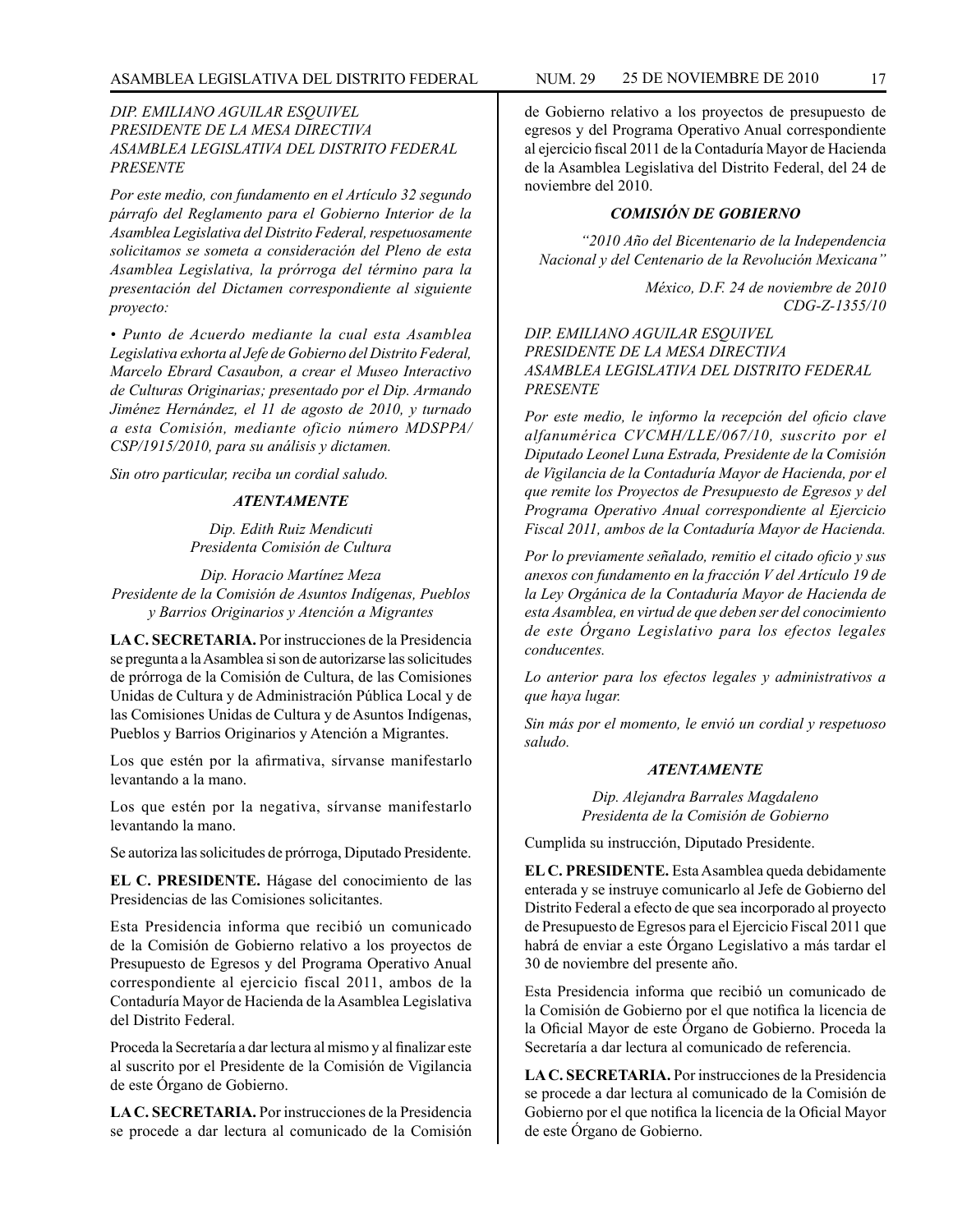# *COMISIÓN DE GOBIERNO*

*"2010 Año del Bicentenario de la Independencia Nacional y del Centenario de la Revolución Mexicana"*

> *México, D.F. 24 de noviembre de 2010 CDG-Z-1356/10*

# *DIP. EMILIANO AGUILAR ESQUIVEL PRESIDENTE DE LA MESA DIRECTIVA ASAMBLEA LEGISLATIVA DEL DISTRITO FEDERAL PRESENTE*

*Con fundamento en los Artículos 41, 42, fracción IV, de la Ley Orgánica de la Asamblea Legislativa del Distrito Federal y 57 del Reglamento para el Gobierno Interior de la Asamblea Legislativa del Distrito Federal; le informo que en Sesión celebrada el 24 de noviembre de 2010, la Comisión de Gobierno de la Asamblea Legislativa del Distrito Federal, autorizó licencia de 30 días solicitada por la C.P. María de Lourdes Cedillo Rivas, presentada el pasado 23 de noviembre del presente año.*

*Sin otro particular, le envió un cordial saludo.*

# *ATENTAMENTE*

*Dip. Alejandra Barrales Magdaleno Presidenta de la Comisión de Gobierno* 

Cumplida su instrucción, Diputado Presidente.

**EL C. PRESIDENTE.** Esta Asamblea queda debidamente enterada.

Hágase del conocimiento de las instancias y autoridades correspondientes para los efectos legales a que haya lugar.

Esta Presidencia informa que recibió un comunicado de la Comisión de Gobierno por el que se designa a la encargada de despacho de la Oficial Mayor de este Órgano de Gobierno. Proceda la Secretaría a dar lectura al comunicado de referencia.

**LA C. SECRETARIA.** Por instrucciones de la Presidencia se procede a dar lectura al comunicado de la Comisión de Gobierno por el que se designa a la encargada de despacho de la Oficial Mayor de la Asamblea Legislativa del Distrito Federal.

# *COMISIÓN DE GOBIERNO*

*"2010 Año del Bicentenario de la Independencia Nacional y del Centenario de la Revolución Mexicana"*

> *México, D.F. 24 de noviembre de 2010 CDG-Z-1354/10*

# *DIP. EMILIANO AGUILAR ESQUIVEL PRESIDENTE DE LA MESA DIRECTIVA ASAMBLEA LEGISLATIVA DEL DISTRITO FEDERAL PRESENTE*

*Por este medio y con fundamento en los Artículos 41, 42, fracción IV, 81 Y 82 de la Ley Orgánica de la Asamblea*  *Legislativa del Distrito Federal y 51 del Reglamento para el Gobierno Interior de la Asamblea Legislativa del Distrito Federal, le informo que en Sesión de Comisión de Gobierno celebrada en la fecha citada al rubro, se designó como encargada de despacho de la Oficialía Mayor de la Asamblea Legislativa del Distrito Federal a la C. FREYJA DORIDE PUEBLA LÓPEZ.*

*Dicho nombramiento será por un período de treinta días hábiles contados a partir del 23 de noviembre de dos mil diez, en tanto concluye la licencia al cargo que fue otorgada a la C.P., María de Lourdes Cedillo Rivas.*

*Lo anterior para los efectos legales y administrativos a que haya lugar.*

*Sin otro particular, le envió un cordial saludo.*

#### *ATENTAMENTE*

*Dip. Alejandra Barrales Magdaleno Presidenta de la Comisión de Gobierno* 

Cumplida su instrucción, Diputado Presidente.

**EL C. PRESIDENTE.** Esta Asamblea queda debidamente enterada.

Hágase del conocimiento de las instancias y autoridades correspondientes para los efectos legales a que haya lugar.

**EL C. DIPUTADO CARLO FABIÁN PIZANO SALINAS (Desde su curul).** Presidente.

**EL C. PRESIDENTE.** ¿Con qué objeto, Diputado Pizano?

**EL C. DIPUTADO CARLO FABIÁN PIZANO SALINAS (Desde su curul).** Es en relación al punto que acaba de pasar.

Si el nombramiento de Oficial Mayor corresponde al Pleno de esta Asamblea, también corresponde al Pleno de esta Asamblea nombrar el encargado de despacho. Entonces lo que tendría que ocurrir aquí es que el nombramiento de encargado de despacho pase por el Pleno, porque si quien nombra al Oficial Mayor es este Pleno, también tendría qué nombrar al encargado de despacho.

**EL C. PRESIDENTE.** Es un comunicado, Diputado, y los comunicados no se someten a votación.

**EL C. DIPUTADO CARLO FABIÁN PIZANO SALINAS (Desde su curul).** Presidente.

**EL C. PRESIDENTE.** Adelante, Diputado Pizano.

**EL C. DIPUTADO CARLO FABIÁN PIZANO SALINAS (Desde su curul).** Yo lo que sugeriría a la Mesa Directiva es que regrese ese comunicado a la Comisión de Gobierno y que lo formule como acuerdo para someterlo a este pleno, porque entonces ese nombramiento que hace la Comisión de Gobierno tiene su validez cuestionada.

**EL C. PRESIDENTE.** Esta Presidencia toma nota de la propuesta del Diputado Pizano. Gracias.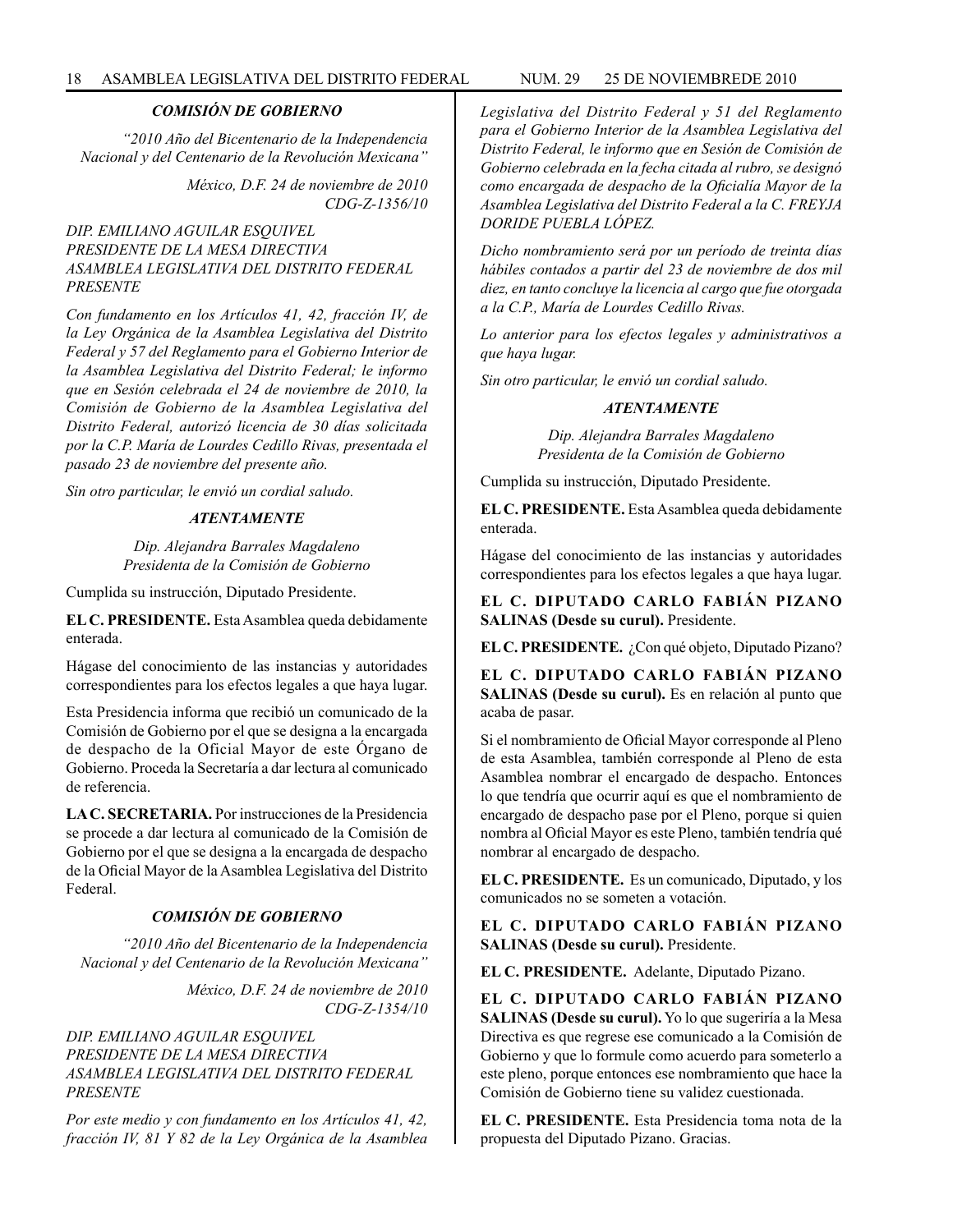Esta Presidencia hace del conocimiento de la Asamblea que se recibió un comunicado de la Subsecretaria de Enlace Legislativo de la Secretaría de Gobernación. Asimismo, se informa a esta Asamblea que toda vez que el comunicado al que se ha hecho referencia contiene una respuesta relativa a un asunto aprobado por este Órgano Legislativo, por economía procesal parlamentaria, se toma la siguiente determinación:

Hágase del conocimiento del Diputado promovente y tome nota la Secretaría.

# *SUBSECRETARÍA DE ENLACE LEGISLATIVO UNIDAD DE ENLACE LEGISLATIVO*

*"2010, Año de la Patria, Bicentenario del inicio de la Independencia y Centenario del inicio de la Revolución"*

> *Oficio No. SEL/UEL/311/3832/10 México, D.F., 22 de noviembre de 2010*

# *SECRETARIOS DE LA H. ASAMBLEA LEGISLATIVA DEL DISTRITO FEDERAL PRESENTES*

*En respuesta al atento oficio MDDPSRPA/CSP/2164/2010 signado por el Dip. Emiliano Aguilar Esquivel, Presidente de la Mesa Directiva de la Diputación Permanente de ese Cuerpo Colegiado, me permito remitir para los fines procedentes, copia del similar número 112.801/2010 suscrito por el Ing. Jorge Zermeño González, Coordinador General de Política Sectorial de Ia Secretaría de Agricultura, Ganadería, Desarrollo Rural, Pesca y Alimentación, mediante el cual responde el Punto de Acuerdo relativo al desabasto de alimentos en el Distrito Federal.*

*Sin otro particular, reciban un cordial saludo.*

#### *ATENTAMENTE*

*Lic. José Alfredo Labastida Cuadra Titular de la Unidad*

**EL C. PRESIDENTE.** Esta Presidencia informa que en acuerdo con los coordinadores de Grupos Parlamentarios y esta Mesa Directiva, la presentación del Dictamen relativo a las reformas a la Ley de Acceso de las Mujeres a una Vida Libre de Violencia, se adelantó en virtud de la efeméride del día de hoy.

El siguiente punto del Orden del Día es la discusión y en su caso aprobación del Dictamen que presenta la Comisión de Equidad y Género, relativo a la Iniciativa de Decreto que reforma y adiciona diversas disposiciones a la Ley de Acceso de las Mujeres a una Vida Libre de Violencia del Distrito Federal.

En virtud de que el Dictamen no fue distribuido entre las Diputadas y Diputados, en términos de lo dispuesto por el Artículo 118 del Reglamento para el Gobierno Interior de la Asamblea Legislativa del Distrito Federal, proceda la

Secretaría a consultar a la Asamblea en votación económica, si se dispensa la distribución y lectura del mismo y se somete a discusión de inmediato.

**LA C. SECRETARIA.** Por instrucciones de la Presidencia y en votación económica se consulta a la Asamblea si es de dispensarse la distribución y lectura del Dictamen de referencia y se somete a discusión de inmediato.

Los que estén por la afirmativa, sírvanse manifestarlo levantando la mano.

Los que estén por la negativa, sírvanse manifestarlo levantando la mano.

Dispensada la lectura, Diputado Presidente.

# *DICTAMEN DE LA INICIATIVA DE DECRETO QUE REFORMA Y ADICIONA DIVERSAS DISPOSICIONES A LA LEY DE ACCESO DE LA MUJERES A UNA VIDA LIBRE DE VIOLENCIA DEL DISTRITO FEDERAL.*

*La Comisión de Equidad y Género de este Órgano Legislativo, con fundamento en lo dispuesto por los Artículos 28, 32 y 33 del Reglamento para el Gobierno Interior de la Asamblea Legislativa del Distrito Federal, y 50, 51, 58, 59, 60 y 61 del Reglamento Interior de las Comisiones de la Asamblea Legislativa del Distrito Federal somete a la consideración del Pleno de esta H. Asamblea el siguiente Dictamen relativo a la Iniciativa de Decreto que reforma y adiciona diversas disposiciones a la Ley de Acceso de las Mujeres a una Vida Libre de Violencia del Distrito Federal.*

#### *PREÁMBULO*

*I. El pasado ocho de abril de dos mil diez, la Diputada Alicia Téllez Sánchez, integrante del Grupo Parlamentario del Partido Revolucionario Institucional, sometió a consideración del Pleno de este Órgano la Iniciativa de Decreto que reforma y adiciona diversas disposiciones a la Ley de Acceso de las Mujeres a una Vida Libre de Violencia del Distrito Federal.*

*II. Dicha Iniciativa fue turnada a la Comisión de Equidad y Género para su análisis y dictamen mediante oficio número MDSPPA/CSP/465/2010, suscrito por el Diputado Julio César Moreno Rivera, Presidente de la Mesa Directiva.*

*III. Para cumplir con lo dispuesto por los Artículos 28, 32 y 33 del Reglamento para el Gobierno Interior de la Asamblea Legislativa del Distrito Federal, los integrantes de la Comisión de Equidad y Género se reunieron el día veintidós de noviembre de dos mil diez, a fin de analizar, discutir, elaborar y aprobar el Dictamen que ahora se presenta al Pleno de esta H Asamblea Legislativa.*

#### *ANTECEDENTES*

*1. La exposición de motivos de la Iniciativa que nos ocupa refiere que la explotación sexual comercial infantil es un fenómeno socio-delictivo que se encuadra dentro de las peores formas del maltrato infantil y que afecta de manera*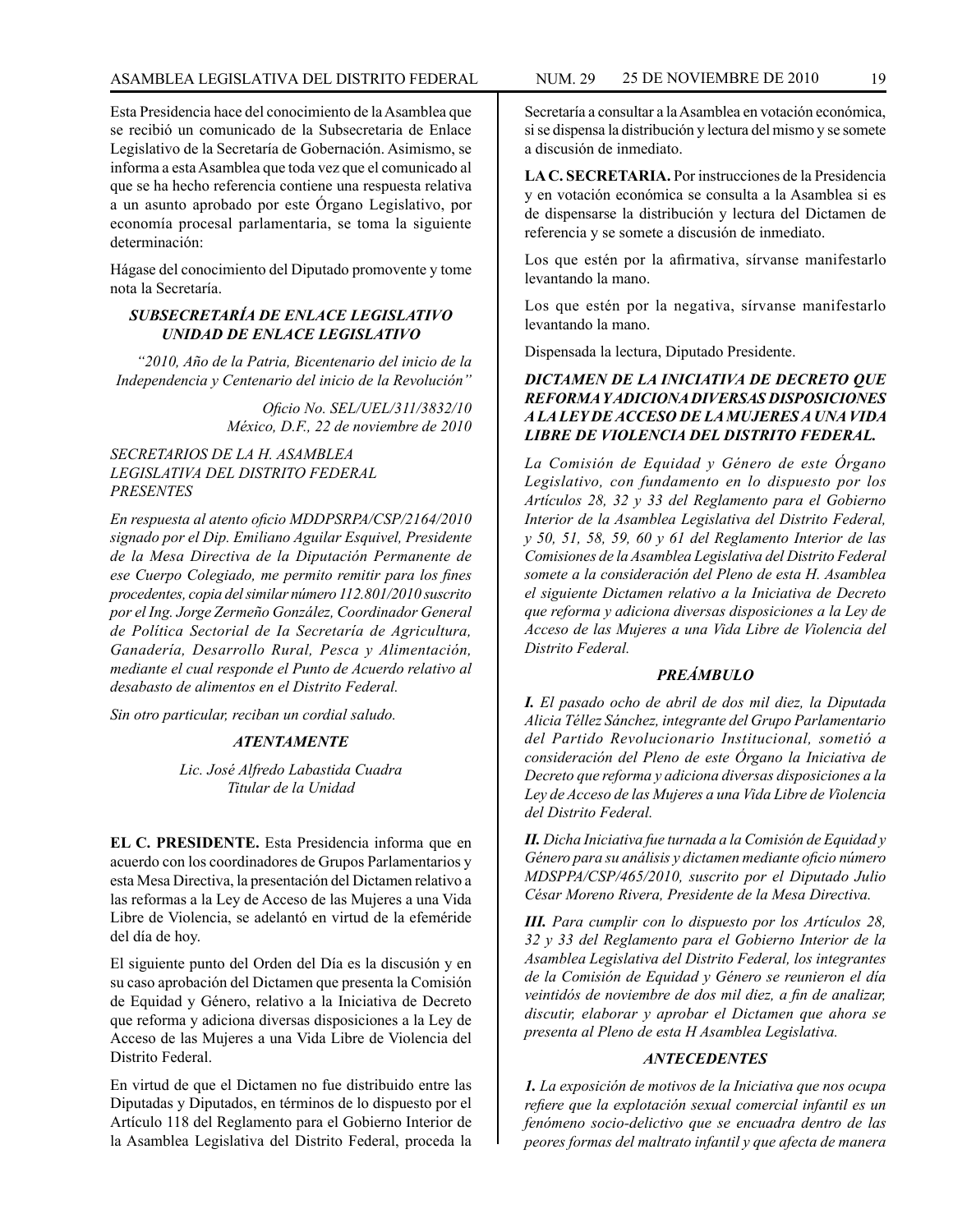*primordial a niños, niñas, adolescentes y en general a grupos vulnerables. Asimismo, que a partir de que los Estados Parte firmaron la Convención de los Derechos del Niño se comprometieron a que sus instituciones crearan políticas de acción para la atención integral de los menores de edad y en particular, de aquellos cuya situación de vulnerabilidad pusiera en riesgo su desarrollo físico y emocional.* 

*2. Igualmente, la autora señala que la trata de personas, el abuso sexual y la explotación sexual comercial infantil vulneran gravemente los derechos humanos de los niños y niñas con dramáticas consecuencias para su salud y desarrollo psicoemocional como la pérdida del proyecto de vida, la inhabilidad de crear lazos con personas de su edad y la presencia de agudas depresiones, asimismo; que en México sus víctimas han sido ignoradas por muchos años.*

*3. La Iniciativa expone que en los últimos años la trata se ha expandido de manera notable en América Latina y en particular en nuestro país, y que en las sociedades patriarcales donde la mujer no es valorada y en donde subsisten esquemas de subdesarrollo el fenómeno tiene mayor incidencia.*

*4. Según se indica en la propuesta, México ocupa el segundo lugar nivel mundial de producción de pornografía infantil, adolescente y tráfico de mujeres con fines de explotación sexual, asimismo que para atacar este problema la IV Legislatura de esta Asamblea Legislativa aprobó la Ley para Prevenir la Trata de Personas, el abuso sexual y la explotación sexual comercial infantil para el Distrito Federal.*

*5. Sin embargo, señala la exposición de motivos, que acorde con los relatores de Naciones Unidas y según el Informe de la Comisión de Derechos Humanos del Distrito Federal hay ausencia de un modelo de atención y asistencia que permita la restitución de los derechos violados a las víctimas.*

#### *CONSIDERANDO*

*PRIMERO. Que de conformidad con lo dispuesto por los Artículos 59, 60 fracción II, 61, 62 fracción III, 63 y 64 de la Ley Orgánica de la Asamblea Legislativa del Distrito Federal; 1, 28, 32, 33 y 87 del Reglamento para el Gobierno Interior de la Asamblea Legislativa del Distrito Federal esta Asamblea es competente para conocer de la presente Iniciativa de Decreto que reforma y adiciona diversas disposiciones a la Ley de Acceso de las Mujeres a una Vida Libre de Violencia del Distrito Federal, presentada por la Diputada Alicia Téllez Sánchez, del Grupo Parlamentario del Partido de Revolucionario Institucional.*

*SEGUNDO. Que la Iniciativa en estudio tiene como propósito establecer un modelo de atención y asistencia a las víctimas de tratar utilizando las propuestas que para tal efecto ha publicado la Organización Internacional del Trabajo y las recomendaciones que han hecho los Relatores Especiales de Naciones Unidas.*

*TERCERO. Que en términos generales se proponen medidas que tienden a proteger a las víctimas de trata mediante la creación de Refugios Especializados, así como precisar las obligaciones de ministerios públicos y jueces durante la investigación y proceso jurisdiccional de las víctimas de violencia y sus familiares.*

*CUARTO. Que la creación de Refugios es acorde a los principios y criterios que rigen la Ley de Acceso de las Mujeres a una Vida Libre de Violencia del Distrito Federal, así como a los ordenamientos internacionales de los que México es parte, entre ellos la Convención de las Naciones Unidas contra la Delincuencia Organizada Trasnacional; el Protocolo para Prevenir, Reprimir y Sancionar la Trata de Personas, especialmente mujeres y niños que complementa la Convención citada; la Convención sobre la Eliminación de todas las formas de Discriminación contra la Mujer, "Convención CEDAW" y la Convención Interamericana para prevenir, sancionar y erradicar la violencia contra la mujer, "Convención Belem Do Pará", los cuales reconocen que la violencia contra la mujer constituye una ofensa a la dignidad humana y han asumido el compromiso de proteger y ayudar a las víctimas respetando plenamente sus derechos humanos.*

*La propuesta es acorde además con las Pautas para la Atención Especializada a Víctimas de Explotación Sexual que la Organización Internacional del Trabajo, basada en la Convención de los Derechos del Niño.*

*Dicha Convención establece el compromiso de los Estados Parte, entre los que se encuentra México, de adoptar medidas para garantizar el derecho de todas las personas menores de edad a un nivel de vida adecuado para su desarrollo físico, moral y social, particularmente en lo que se refiere a la nutrición, el vestuario y la vivienda, así como a impedir la incitación o la coacción para cualquier actividad sexual ilegal, la prostitución, los espectáculos o materiales pornográficos u otras prácticas sexuales ilegales.*

*El establecimiento de Refugios Especializados para víctimas de trata cumple también con los compromisos asumidos por nuestro país mediante el Protocolo para Prevenir, Reprimir y Sancionar la Trata de Personas, especialmente Mujeres y Niños, que complementa Convención de las Naciones Unidas contra la Delincuencia Organizada Trasnacional, el cual establece en su Artículo 6, la asistencia y protección que deberá otorgarse a las víctimas de trata:*

# *Artículo 6*

*Asistencia y protección a las víctimas de la trata de personas.*

*1. Cuando proceda y en la medida que lo permita su derecho interno, cada Estado Parte protegerá la privacidad y la identidad de las víctimas de la trata de personas, en particular, entre otras cosas, previendo la confidencialidad de las actuaciones judiciales relativas a dicha trata.*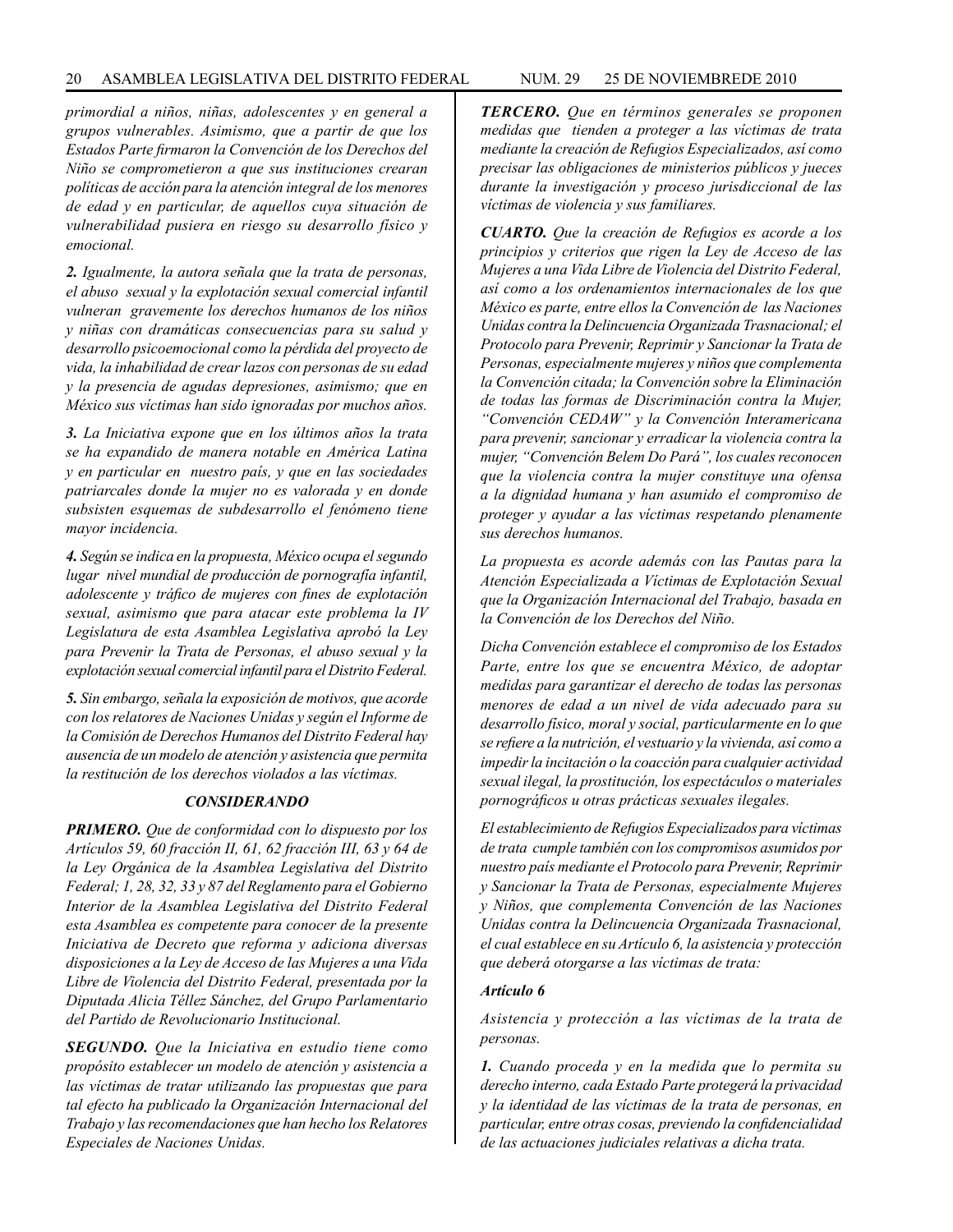*2. Cada Estado Parte velará porque su ordenamiento jurídico o administrativo interno prevea medidas con miras a proporcionar a las víctimas de la trata de personas, cuando proceda:*

*a) Información sobre procedimientos judiciales y administrativos pertinentes;*

*b) Asistencia encaminada a permitir que sus opiniones y preocupaciones se presenten y examinen en las etapas apropiadas de las actuaciones penales contra los delincuentes sin que ello menoscabe los derechos de la defensa.*

*3. Cada Estado Parte considerará la posibilidad de aplicar medidas destinadas a prever la recuperación física, sicológica y social de las víctimas de la trata de personas, incluso, cuando proceda, en cooperación con organizaciones no gubernamentales, otras organizaciones pertinentes y demás sectores de la sociedad civil, y en particular mediante el suministro de:* 

*a) Alojamiento adecuado;*

*b) Asesoramiento e información, en particular con respecto a sus derechos jurídicos, en un idioma que las víctimas de la trata de personas puedan comprender;*

*c) Asistencia médica, sicológica y material; y*

*d) Oportunidades de empleo, educación y capacitación.*

*4. Cada Estado Parte tendrá en cuenta, al aplicar las disposiciones del presente Artículo; la edad, el sexo y las necesidades especiales de las víctimas de la trata de personas, en particular las necesidades especiales de los niños incluidos el alojamiento; la educación y el cuidado adecuados.*

*La creación de espacios adecuados para alojar a las víctimas del delito atiende lo dispuesto por el Artículo 27 fracción V de la Ley para Prevenir y Erradicar la Trata de Personas, el Abuso Sexual y la Explotación Sexual Comercial Infantil para el Distrito Federal, que dispone que las autoridades desarrollarán y ejecutarán planes para la construcción de albergues, específicamente creados para las víctimas de trata personas, donde se les brindarán las condiciones para garantizar el respeto a sus derechos humanos.*

*QUINTO. Que esta Legisladora estima procedente la creación en el Distrito Federal del espacio que permita dar alojamiento y" garantizar la seguridad de quienes han sido víctimas de trata, pues como bien expone la autora, se carece de un refugio apropiado que brinde la atención que las víctimas requieren para adquirir confianza y reinsertarse a un ambiente familiar y social libre de violencia.*

*Es de mencionar que en los casos de los operativos realizados por la Procuraduría General de Justicia del Distrito Federal, que en 2009 dieron como resultado el rescate de 29 víctimas de tratas fue necesario trasladarlas* 

*al Refugio del Gobierno Federal y a los dos a cargo de organizaciones civiles para darles la atención requerida, pues dadas las características complejas del problema, muchas veces ligadas al crimen organizado, las víctimas no se canalizan a los Centros de Refugios donde se atiende a víctimas de violencia familiar, sino a un espacio que otorgue mayor protección, de ahí que la creación de Refugios Especializados en el Distrito Federal viene a satisfacer una necesidad social prioritaria.*

*No pasa desapercibido para esta Legisladora que también se requiere crear Centros de Refugio adicionales al único existente para la atención de violencia familiar, pues según la Red Nacional de Refugios, aproximadamente el 50% de homicidios contra mujeres son perpetrados por sus parejas o exparejas, 40% de ellos son cometidos en el hogar, el 60% de los feminicidios ocurren en lugares públicos. La violencia que viven las mujeres, niñas y niños, da como resultado que cada día mueran las mujeres por secuelas de violencia, al igual que son asesinadas 4 niñas y mujeres diariamente.*

*En 1997 fue instalado el albergue que actualmente opera como Centro de Refugio en el Distrito federal, el cual recibe a mujeres con hijas e hijos víctimas de violencia familiar. En dicho Refugio se proporciona a las mujeres y a sus hijas e hijos la atención necesaria para recuperación física y psicológica, así como capacitación para desarrollo de habilidades para el empleo, a fin de al salir del Centro de Refugio puedan participar plenamente en la vida pública, social y privada. En 2009 dicho Centro de Refugio recibió a 13,791 personas consideradas receptoras de violencia, en su mayoría mujeres, niñas y niños.*

*De acuerdo con lo expuesto por la Directora de la Red Nacional de Refugios, en junio de 2010, durante las Mesas de Trabajo para la Armonización con la Ley de Acceso de las Mujeres a una Vida Libre de Violencia en el Distrito Federal, realizadas por esta Comisión, operan a nivel nacional 78 de estos Refugios, 34 están a cargo del Gobierno y 44 de la sociedad civil. En 2009 se atendieron en ellos a 29 mil mujeres 63 mil niñas y niños. El 70% de los habitantes de un Refugio son niñas y niños y se requiere al menos de 278 Refugios en México para operar y poder atender la violencia de la que son víctimas ras mujeres.*

*En esa tesitura, esta Comisión considera oportuna la creación de Refugios Especializados como propone la Diputada Alicia Téllez Sánchez, sin embargo, no coincide en que en dichos espacios se reciba y atienda de manera similar a una persona que ha sufrido violencia y a otra que ha sido explotada sexual mente, pues como ya se ha expuesto, son distintos tipos de violencia que requieren protocolos de atención específicos para responder a las necesidades según las características diversas de cada tipo.*

*A fin de atender el espíritu que orienta la Iniciativa, la que dictamina considera que lo procedente es reformar la Ley para incluir los Refugios Especializados y asimismo,*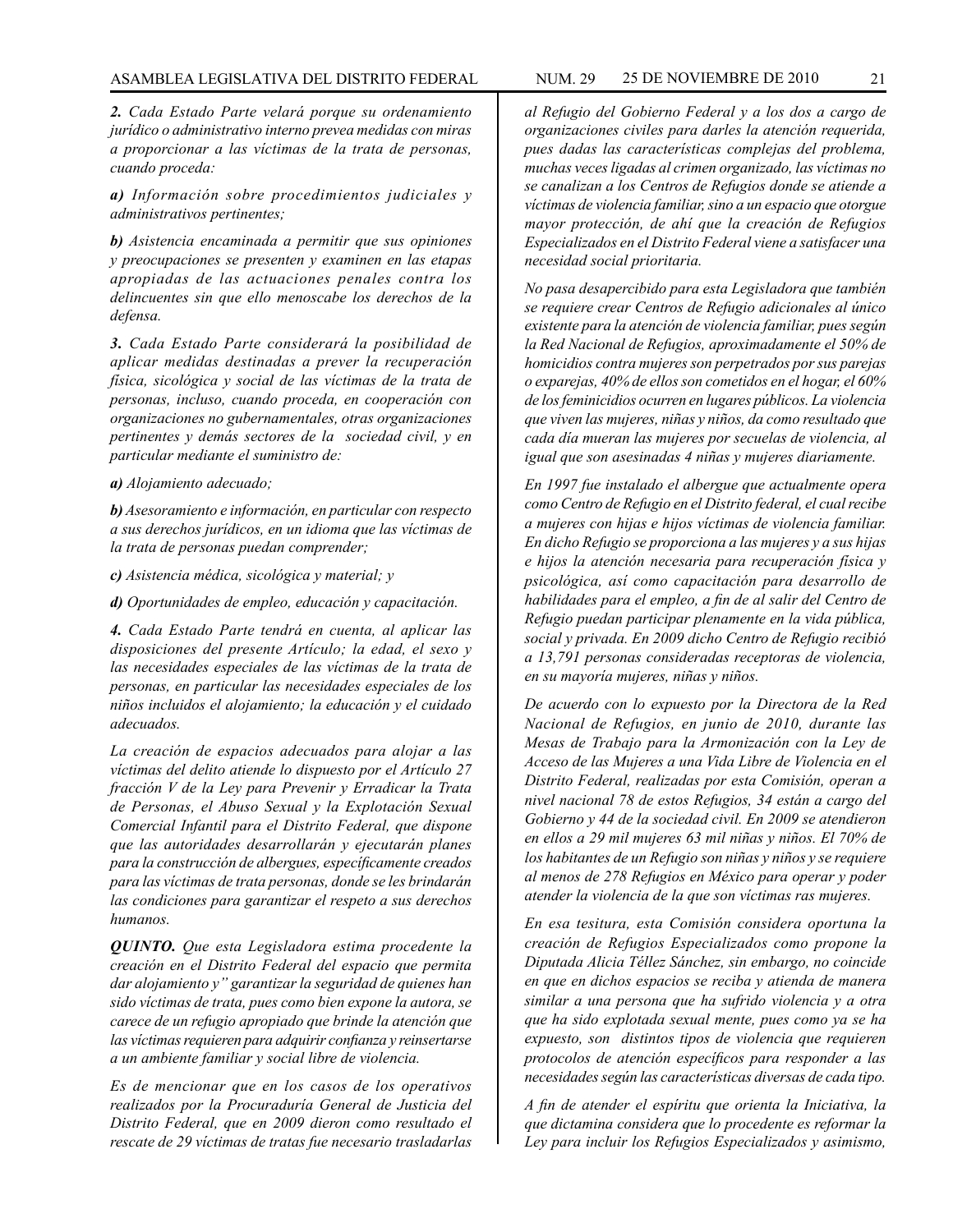*disponer el incremento de Centros de Refugio donde se atienda a las víctimas de violencia familiar con el propósito de que en las zonas donde mayor incidencia se presenta esta problemática, se cuente al menos con uno de estos espacios permita atender la demanda social.*

*Por lo tanto, en disposiciones transitorias se prevé que corresponderá al Jefe de Gobierno del Distrito Federal incluir en el proyecto presupuesto de egresos que envíe a este Órgano Legislativo en cada ejercicio fiscal, las previsiones necesarias que permitan contar con Centro de Refugio para la atención de violencia familiar en un plazo que no excederá de ocho años, a partir de la aprobación de la presente reforma, en la consideración de que el tiempo es suficiente para que en la recuperación de espacios baldíos, abandonados, donados, recuperados, etc. que en cada Delegación pueda obtenerse, se disponga la creación de un Centro de Refugio.*

*Finalmente, esta Dictaminadora considera que tanto las Casas de Emergencia y los Centros de Refugio deben seguir siendo operadas y supervisadas como hasta ahora, de acuerdo con las atribuciones que la Ley otorga al Instituto de las Mujeres del Distrito Federal y a la Dirección General de Igualdad y Diversidad Social de la Secretaria de Desarrollo Social, sin embargo, en el caso de los Refugios Especializados su operación deberá estar a cargo del órgano encargado de la procuración de justicia local, de manera similar al antecedente federal con que se cuenta; encomendado a la Fiscalía Especial para los Delitos de Violencia contra las Mujeres y Trata de Personas (FEVIMTRA) de la Procuraduría General de la República, según el acuerdo publicado en el Diario Oficial de la Federación el 31 de enero de 2008.*

*SEXTO. Que conforme a las consideraciones expuestas, se requiere ajustar el proyecto en análisis, en los términos siguientes:* 

*1. Modificación al Artículo 1 para eliminar la referencia al interés social en que se ubican las disposiciones de la Ley. El texto en vigor señala:*

*Art. 1. Las disposiciones de la presente Ley son de orden público, interés social y observancia general en el Distrito Federal,*

*La eliminación de la palabra social en el texto propuesto implicaría que la ubicación del tema, la regulación de la Ley sería únicamente de interés y observancia general, situación que excluye el interés de la sociedad en el establecimiento y vigencia de las normas contenidas en este cuerpo jurídico, lo cual además no encuentra justificación en la exposición de motivos, pues en ninguna parte de la Iniciativa se explica porqué pretende suprimirse la referencia al interés social.*

*Las razones o circunstancias que motivaron la expedición de la Ley tuvieron su origen en una problemática que afecta el interés social. El tema de la violencia que se ejerce contra las mujeres ubica el problema en su magnitud, ésta* 

*destruye el bienestar individual y social, por lo que para responder a tales exigencias la construcción legislativa se orientó a establecer los preceptos que promoverían el desarrollo social con los ejes prioritarios: plena igualdad de derechos y oportunidades entre mujeres y hombres, accesibilidad a servicios institucionales e incorporación de la perspectiva de género en las acciones de gobierno, con lo que se atienden las demandas y necesidades de la población. De ahí que esta Dictaminadora considera que no es viable suprimir la palabra social y con ello eliminar la referencia a interés social del Artículo 1.*

*2. Adición al Artículo 3 de la Ley con las fracciones II, III, IV y XXIII, a fin de que se incorporen las definiciones de acciones de prevención, acciones de protección, acciones de atención y de Refugios Especializados, respectivamente.*

*Esta Comisión considera que no es procedente la adición propuesta pues en los tres primeros casos las definiciones están contenidas con mayor amplitud en sendos Capítulos del Título Cuarto de la Ley, y por lo que hace a la fracción XXIII, tal definición debe corresponder a la descripción que de estos espacios de atención contiene el Capítulo V del Título Cuarto.*

*Así, las acciones de prevención están referidas en el Capítulo II del Título mencionado, en específico los Artículos 13 y 14. Este concepto se expresa como el conjunto de acciones a cargo de las dependencias y entidades para evitar la comisión de delitos y otros actos de violencia, atendiendo a los posibles factores de riesgo tanto en los ámbitos público y privado.*

*Igualmente ocurre respecto de la adición de una fracción III al Artículo 3 para incluir la definición de acciones de protección, que son las medidas que previenen, interrumpen o impiden la consumación de un delito o que se actualice un supuesto en materia civil o familiar que implique violencia contra las mujeres, lo cual está previsto en el Artículo 62 de la Ley.* 

*Dichas acciones incluyen las órdenes de protección dictadas por los jueces de lo penal y familiar, según corresponda, que podrán ser de emergencia, preventivas o de naturaleza civil, según lo establecido en el Capítulo VII del Título Cuarto de la Ley.*

*Así también la adición de una fracción IV al Artículo 3 para definir las acciones de atención se estima improcedente, ya que en el Capítulo III del Título Cuarto de la Ley se dispone todo lo relativo a dichas acciones, las cuales consisten en brindar servicios médicos, psicológicos, jurídicos y sociales con calidad y calidez para el empoderamiento de las mujeres y el desarrollo integral de sus potencialidades, en tanto que la atención integral es el conjunto de necesidades derivadas de la Situación de violencia, tales como la sanitaria, psicosocial, laboral orientación y representación jurídica, albergue y seguridad, patrimonial y económica, de acuerdo con lo que prevé el Artículo 30 fracción I.*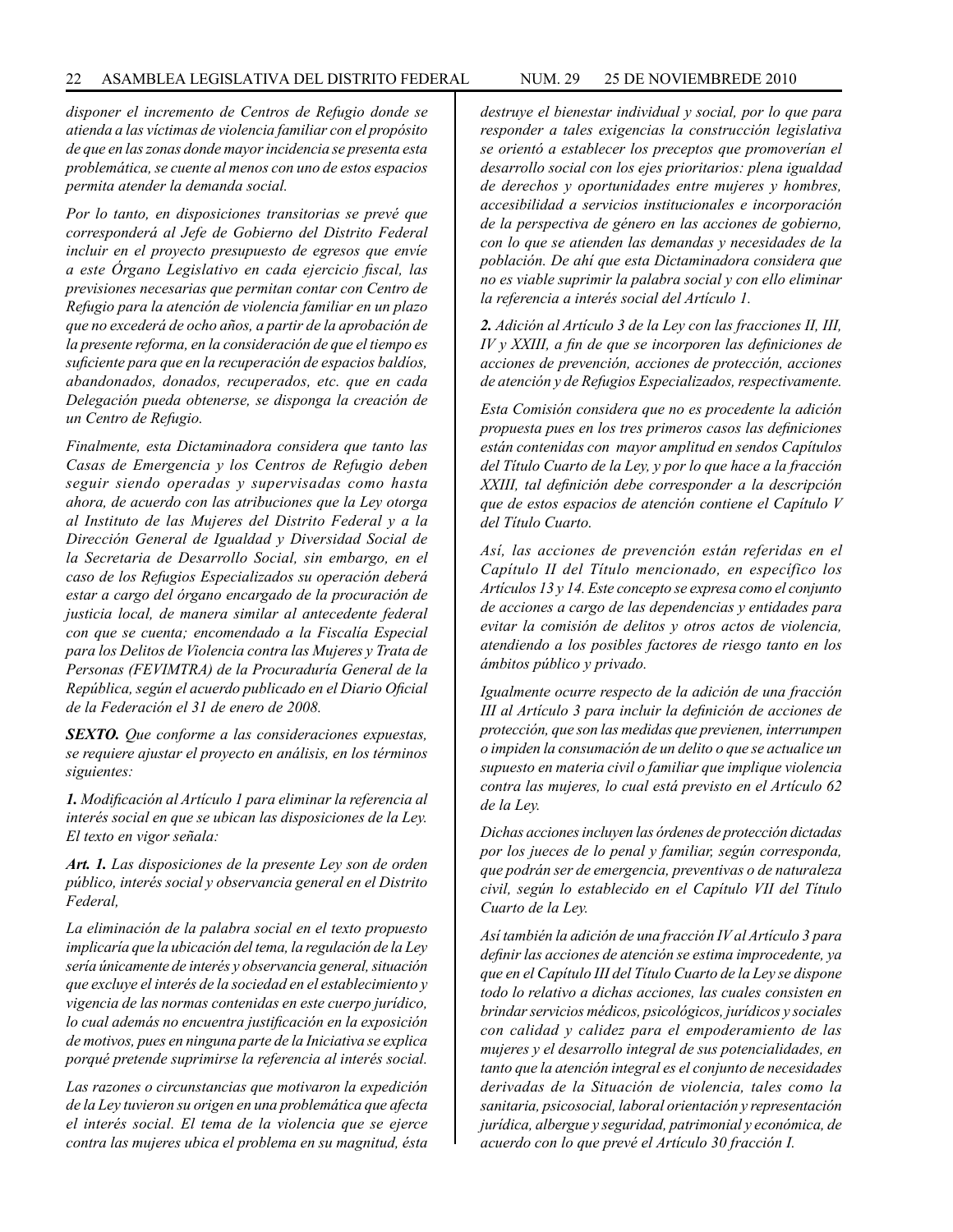*Es de destacar también el establecimiento del Modelo Único de Atención para garantizar que las intervenciones en cada ámbito de la violencia correspondan a una base conceptual y de coordinación que impidan la fragmentación de la acción de las dependencias y entidades que intervienen, lo cual está previsto en los Artículos 31 a 33 de la Ley.*

*En cuanto a la fracción XXIII esta Dictaminadora considera que por técnica legislativa, la descripción de los Refugios Especializados deberá ubicarse en el Capítulo V del Título Cuarto, con la adición de los Artículos que más adelante se detallan y que recogen la propuesta de la Diputada promovente.*

*3. Modificación a los Artículos 5, fracción VI; 17 fracción IV, incisos c) y d); 35 fracciones VII y IX, Incisos c) y e); 36 fracción V; 49; 50; primer párrafo y 52, con el propósito único de sustituir las referencias a Casas de Emergencia y Centros de Refugio, por la de Refugios Especializados. Asimismo, adicionar al Artículo 5, las fracciones IX, X, XI y XII para complementar el derecho a la protección de las mujeres víctimas de violencia.* 

*Esta propuesta se estima parcialmente procedente por esta Comisión Dictaminadora, la que está de acuerdo en la creación de refugios especializados, mas no en homologar éstos con los espacios en que actualmente se atiende y protege a las mujeres víctimas de violencia familiar, lo cual no es acorde a la protección que se pretende garantizar, pues en ese caso se perdería la protección que cada uno de estos espacios otorga a las víctimas de violencia familiar.*

*Por tal razón, esta Comisión considera oportuno subsanar la necesidad de contar con un espacio especializado para atender a las víctimas de trata y que tanto las Casas de Emergencia como los Centros de Refugio conserven su naturaleza actual. En las primeras, pueden ingresar las mujeres sin importar su condición, así como sus hijas e hijos de cualquier edad, o cualquier persona que dependa de ellas, con una estancia de hasta tres días. En los Centros de Refugio la permanencia se da en tanto subsista la inestabilidad física o psicológica, o mientras subsista el riesgo para la víctima directa e indirectas y en los Refugios Especializados se protegerá a las víctimas cuando no sea posible su restitución o reinserción al núcleo familiar o ésta se considere desfavorable, internación que será de carácter temporal y voluntaria.*

*En esa virtud, esta Dictaminadora no aprueba reformar los Artículos 5, fracción VI; 17 fracción IV, incisos c) y d); 35 fracciones VII y IX, incisos c) y e); 36 fracción V; 49; 50; 51 primer párrafo y 52, sólo para sustituir las referencias a los albergues mencionados por los refugios para trata.*

*Sin embargo, a fin de recuperar el sentido de fondo de la propuesta, esta Dictaminadora considera que lo procedente es reformar la fracción VI del Artículo 5, manteniendo el derecho de las mujeres a ser recibidas en las casas de Emergencia y los Centros de Refugio, y además incorporar* 

*en dicha fracción el derecho a que cuando se trate de víctimas de trata reciban atención integral con sus hijas e hijos en un Refugio Especializado. De manera que la redacción sería del tenor siguiente:*

*Artículo 5. Las mujeres víctimas de cualquier tipo de violencia tendrán los derechos siguientes:*

*VI. Acudir y ser recibidas con sus hijas e hijos, en los casos de violencia familiar, en las Casas de Emergencia y los Centros de Refugio destinados para tal fin. Cuando se trate de víctimas de trata de personas, las mujeres recibirán atención integral con sus hijas e hijos en Refugios Especializados;*

*Por lo que respecta a la adición de las fracciones IX, X, XI y XII al Artículo 5, la que dictamina observa lo siguiente:*

*a) Fracción IX. Adicionarla para establecer el derecho de las víctimas de contar con protección inmediata y efectiva par parte de la Administración Pública; cuando se encuentre en riesgo su salud o su seguridad o la de sus familiares o víctimas indirectas.*

*Es de destacar que la actual fracción II del Artículo 5 de la Ley dispone que las víctimas de violencia tendrán derecho a contar con protección inmediata y efectiva por parte de las autoridades, concepto más amplio que el relativo a la protección por parte de la Administración Pública, referido en la Iniciativa. Así también la propuesta pretende que dicha protección se otorgue cuando se encuentre en riesgo la salud o la seguridad de la víctima o de sus familiares o víctimas indirectas.*

*Al respecto, la que dictamina estima que tal modificación debe referirse; a la integridad física o psicológica, libertad o seguridad, para hacerla acorde con lo que disponen los Artículos 61, fracción II, 64 y 69 de la Ley y omitir la referencia a familiares de la víctima, ya que en el concepto de víctimas indirectas, éstos ya están incluidos. Por lo tanto, esta Dictaminadora considera procedente no adicionar una fracción IX sino modificar la fracción II, en los siguientes términos:*

*II. Contar con protección inmediata y efectiva por parte de las autoridades cuando se encuentre en riesgo su integridad física o psicológica, la libertad o seguridad de la víctima o las víctimas indirectas;*

*b) Fracción X. Adicionar esta fracción para establecer el derecho de las víctimas de violencia a recibir Información en su idioma o lengua materna sobre sus derechos y el progreso de los trámites judiciales y administrativos.*

*Esta Legisladora considera que la propuesta es acorde a las previsiones constitucionales del Apartado A, fracción VIII, del Artículo 2° de la Constitución Política de los Estados Unidos Mexicanos, de garantizar la asistencia en su lengua, a los indígenas, para el acceso pleno a la jurisdicción del Estado.*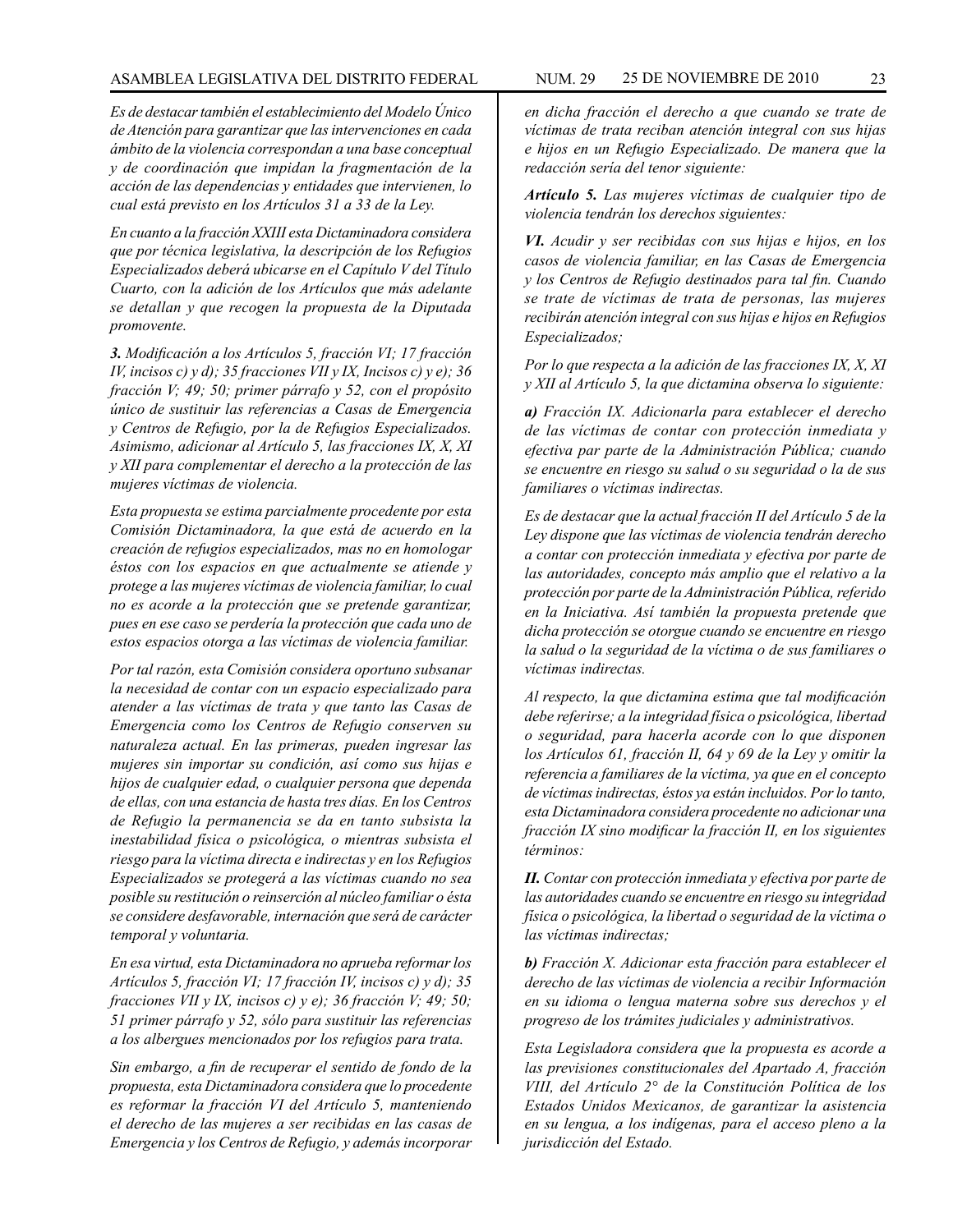*Por otra parte, es de destacar que el delito de trata de personas puede tener un carácter trasnacional, pues muchas veces la planeación y la captación se llevan a cabo en un país y la explotación se comete en otro, más aún si se cuenta con el apoyo de un grupo de delincuencia organizada, que generalmente opera en varios países.*

*Esta previsión responde al compromiso asumido por México en el Protocolo para Prevenir, Reprimir y Sancionar la Trata de Personas, especialmente Mujeres y Niños, que complementa la Convención de las Naciones Unidas contra la Delincuencia Organizada Trasnacional, el cual en su Artículo 6, numeral 3, inciso b, dispone que entre las medidas que aplique cada Estado Parte debe considerar el asesoramiento e información respecto de sus derechos jurídicos en un idioma que las víctimas puedan comprender.*

*Por lo tanto, esta Dictaminadora aprueba la propuesta de adición al Artículo 5, con la única modificación del número de fracción, ya que al haberse integrado la fracción IX propuesta al texto de la fracción II, la fracción X pasa a ser IX:*

*IX. Recibir información en su idioma o lengua materna sobre sus derechos y el progreso de los trámites judiciales y administrativos.*

*c) Fracción XI. Establecer el derecho de la víctima a la protección de su identidad y la de su familia.*

*Es de aprobar la adición de esta fracción, ya que a las víctimas de violencia familiar y especialmente en los casos del delito de trata, la protección de la identidad de la víctima puede ser fundamental para salvar vidas, situación también prevista en el Artículo 6, numeral 3, del Protocolo para Prevenir, Reprimir y Sancionar la Trata de Personas, especialmente Mujeres y Niños, que complementa la Convención de las Naciones Unidas contra la Delincuencia Organizada Trasnacional. Sólo se ajusta el orden numérico:*

*X. A la protección de su identidad y la de su familia;*

*d) Fracción XII. Adicionar esta fracción para establecer que en los casos de niñas que sean madres, estas puedan acudir y ser recibidas con sus hijas e hijos en los Refugios Especializados cuando su reinserción social no sea posible o se considere desfavorable.*

*Esta Legisladora considera parcialmente procedente la disposición, ya que no es viable adicionar una nueva fracción, cuando la fracción VI del mismo Artículo dispone ya el derecho de las víctimas de acudir y ser recibidas con sus hijas e hijos en las Casas de Emergencia y los Centros de Refugio destinados para tal fin disposición que con la modificación que ha sido incorporada previamente incluye los Refugios Especializados, sin que la misma restrinja los casos de madres menores de edad. Para mayor ilustración es conveniente traer el texto con la modificación referida:*

*VI. Acudir y ser recibidas con sus hijas e hijos, en los casos de violencia familiar, en las Casas de Emergencia* 

*y los Centros de Refugio destinados para tal fin. Cuando se trate de víctimas de trata de personas, las mujeres recibirán atención integral con sus hijas e hijos en Refugios Especializados.*

*Adicionalmente, la que dictamina considera oportuno precisar que víctimas de trata podrán ser recibidas en Refugios Especializados cuando su reinserción social no sea posible o se considere desfavorable, razón por la cual retoma el sentido de la propuesta en la adición de los Artículos correspondientes a la descripción y funciones de estos refugios que se incorporan al Capítulo V del Título Cuarto de la Ley, según el análisis al Artículo 42 bis del presente Dictamen.*

*4. Modificación al Artículo 16 para adicionar la fracción VII y recorrer la actual VII a VIII, a fin de señalar entre las obligaciones del Instituto de las Mujeres del Distrito Federal, la de incluir anualmente en el Decreto de Presupuesto de Egresos del Distrito Federal los recursos necesarios para la ejecución y cumplimiento de las metas y objetivos de la presente Ley y para la operación de los Refugios Especializados.*

*Como ya se ha señalado, dadas las características de la problemática de trata, de la coordinación interinstitucional que este delito requiere y de la investigación estratégica a cargo del área encargada de la procuración de justicia, el manejo de los Refugios Especializados debe corresponder a la Procuraduría General de Justicia del Distrito Federal, por lo que el contenido de la fracción VII que se propone para el Artículo 16 de la Ley debe trasladarse al relativo que establecerá el Refugio Especializado, dentro del Capítulo V del Título Cuarto, el cual como bien sugiere la Iniciativa, debe cambiar su denominación actual de: "DE LAS CASAS DE EMERGENCIA Y CENTROS DE REFUGIO PARA MUJERES VÍCTIMAS DE VIOLENCIA", por el que corresponde conforme a las consideraciones vertidas previamente: "DE LAS CASAS DE EMERGENCIA, CENTROS DE REFUGIO Y REFUGIOS ESPECIALIZADOS PARA MUJERES VÍCTIMAS DE VIOLENCIA."*

*5. Adición de los Artículos 27 Bis, 27 Ter, 27 Quáter, 27 Quintus y 42 Bis, para establecer las obligaciones del juez en cuanto a las medidas de protección; las actuaciones del Agente del Ministerio Público y de los Jueces cuando conozcan de actos de violencia a las mujeres, así como obligaciones para el desarrollo de análisis y estudios sobre el tema que se impone a la Universidad Autónoma de la Ciudad de México.*

*Al respecto, esta Legisladora advierte que las propuestas contenidas en los Artículos citados tienen relación con la atención que requieren las mujeres víctimas de trata, no así las de violencia familiar como refiere la Iniciativa, casos estos últimos para los cuales existe actualmente previsión en los Artículos 62 a 72 de la Ley que nos ocupa, según el análisis siguiente:*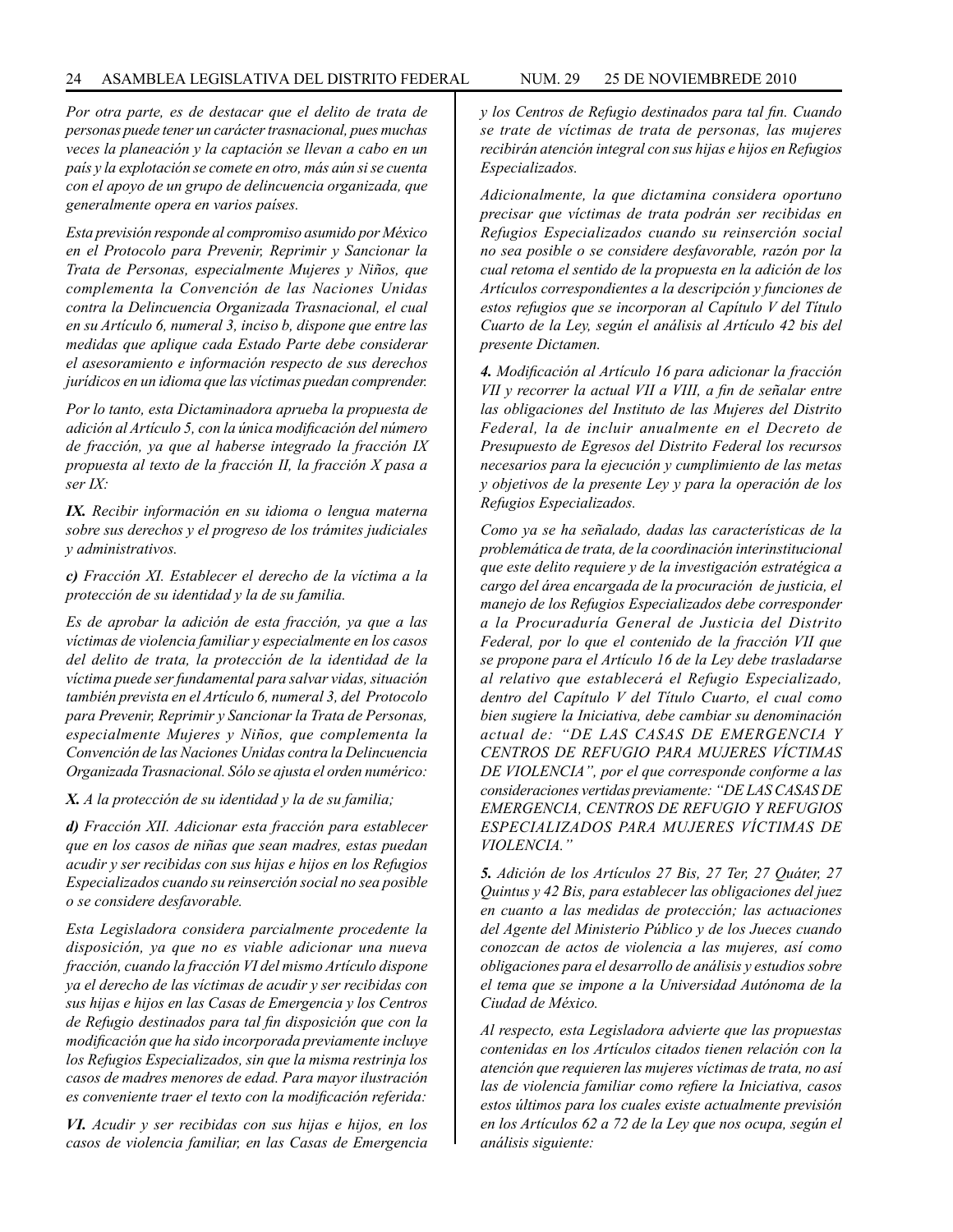*a) Artículo 27 Bis. Adicionarlo para señalar que el juez acordará las medidas de protección pertinentes para que se prohíba permanentemente a la persona agresora tener cualquier tipo de contacto o relación con la mujer agredida.*

*La propuesta en los términos apuntados sería propia de la sentencia que en su caso dictaría el Juez Penal para prohibir permanentemente el contacto del agresor con la víctima. La Ley de Acceso de las Mujeres a una Vida Libre de Violencia que nos ocupa, establece medidas de protección de emergencia y preventivas, cuyo propósito es poner a salvo a la víctima o víctimas indirectas para prevenirlas de un delito que ponga en riesgo su integridad física o psicológica, su libertad o su seguridad.*

*Dichas medidas, conforme a lo previsto por el Artículo 64 de la Ley tienen una temporalidad no mayor de 72 horas, pudiendo dictar una o varias órdenes, razón por la cual no es de aprobarse la adición del Artículo 27 Bis,*

*b) Artículos 27 Ter y 27 Quater. Adicionarlos para establecer las acciones tanto del agente del ministerio público como de los jueces durante la investigación como en la sustanciación del proceso judicial.*

*La propuesta se orienta a establecer medidas que protejan de la violencia a las mujeres, tanto en la averiguación previa como durante el proceso, sin embargo, no pasa inadvertido para esta Dictaminadora que tales medidas están destinadas a las víctimas de trata, no así a las de violencia familiar, delito que hasta el momento no está considerado grave, salvo que se perpetre contra menores de edad, a diferencia del delito de trata que sí es grave, independientemente de la calidad del sujeto pasivo, y que por sus características requiere de acciones específicas durante la indagatoria y posteriormente su proceso.*

*En virtud de que tales previsiones para el caso de trata de personas se encuentran contenidas en la Ley para Prevenir y Erradicar la Trata de Personas, el Abuso Sexual y la Explotación Sexual Comercial Infantil para el Distrito federal, esta Legisladora considera innecesaria su incorporación en la Ley que nos ocupa, pues el modelo de atención para el caso de trata, ya es parte del derecho positivo.*

*c) Artículos 27 Quintus. Adicionarlo para establecer las acciones a cargo de la Universidad Autónoma de la Ciudad de México.*

*Esta Dictaminadora observa que las obligaciones que se proponen para que la Universidad Autónoma de la Ciudad de México analice, estudie y formule líneas de investigación que perfeccionen las políticas públicas para erradicar la problemática que implica la violencia hacia las mujeres, sugerida en el Artículo 27 Quintus, ya son atendidas por las dependencias directamente involucradas en la prevención de la violencia.* 

*Lo anterior puede apreciarse de la revisión de la Ley que nos ocupa, en específico los Artículos 16 fracciones I y III; 17, fracción IV, inciso f); 18, fracción I; 19 fracción X; 20 fracción VI; 23, fracción II; 24, fracción III; 25 fracción III*  *y 26, fracciones IV, V y VII, en los que se señala que tanto el Instituto de las Mujeres, como la Secretaría de Desarrollo Social, la Secretaría de Salud, la Secretaría de Educación, la Secretaría de Trabajo y Fomento al Empleo, el Sistema de Transporte Público, el Sistema para el Desarrollo Integral de la Familia, la Secretaría de Seguridad Pública y la Procuraduría General de Justicia del Distrito Federal deberán realizar diagnósticos, estudios estadísticos e investigaciones que permitan la elaboración de políticas públicas, así como diseñar y desarrollar campañas de información y prevención de la violencia contra las mujeres.*

*En ese contexto, resulta innecesario adicionar otra institución para que realice las mismas tareas de estudio sobre un tema que es desarrollado por diversas dependencias, las cuales a la vez orientan las políticas públicas de prevención de acuerdo con dichos estudios. Para el caso, esta Legisladora estima que en virtud de que la Universidad de la Ciudad de México realiza análisis e investigación sobre el tema específico de trata de personas, de acuerdo con lo que prevé el Artículo 11 de la Ley para Prevenir y Erradicar la Trata de Personas, el Abuso Sexual y la Explotación Sexual Comercial Infantil para el Distrito Federal, no es procedente aprobar la adición del Artículo 27 Quintus.*

*d) Artículo 42 bis. Adicionar este Artículo para establecer que en caso de que no sea posible o sea desfavorable la restitución o reinserción de la mujer a su núcleo familiar se le canalizará a un Refugio Especializado, como medida de protección temporal, garantizando que sea de carácter voluntario.*

*Esta Legisladora considera que la propuesta favorece la protección que demanda la sociedad para dar atención a quienes han sido víctimas de trata y por lo tanto la disposición se reubica en la adición de los Artículos relativos a los Refugios Especializados incorporados al Capitulo V del Título Cuarto, precisando que la medida es de carácter temporal y garantizando su carácter voluntario, en el caso específico, se adiciona el Artículo 52 bis a fin de que tal carácter comprenda no sólo a estos refugios sino también a los actuales Centros de Refugio y Casas de Emergencia.*

*Se retoma la propuesta del Artículo 16 fracción VII y además se V incorporan las propuestas recogidas durante la discusión del presente Proyecto por los integrantes de la Comisión, lo que incluye definir los refugios especializados en el glosario del Artículo 3, mediante una nueva fracción XV, razón por la cual se recorren en su orden las actuales XV a XX, para ser XVI a XXI. La redacción de estas adiciones queda en el tenor siguiente:*

*Artículo 3. ….*

*I. a XIV…*

*XV. Refugios Especializados. Las estancias del Gobierno del Distrito Federal específicamente creadas para la atención de víctimas de trata de personas.*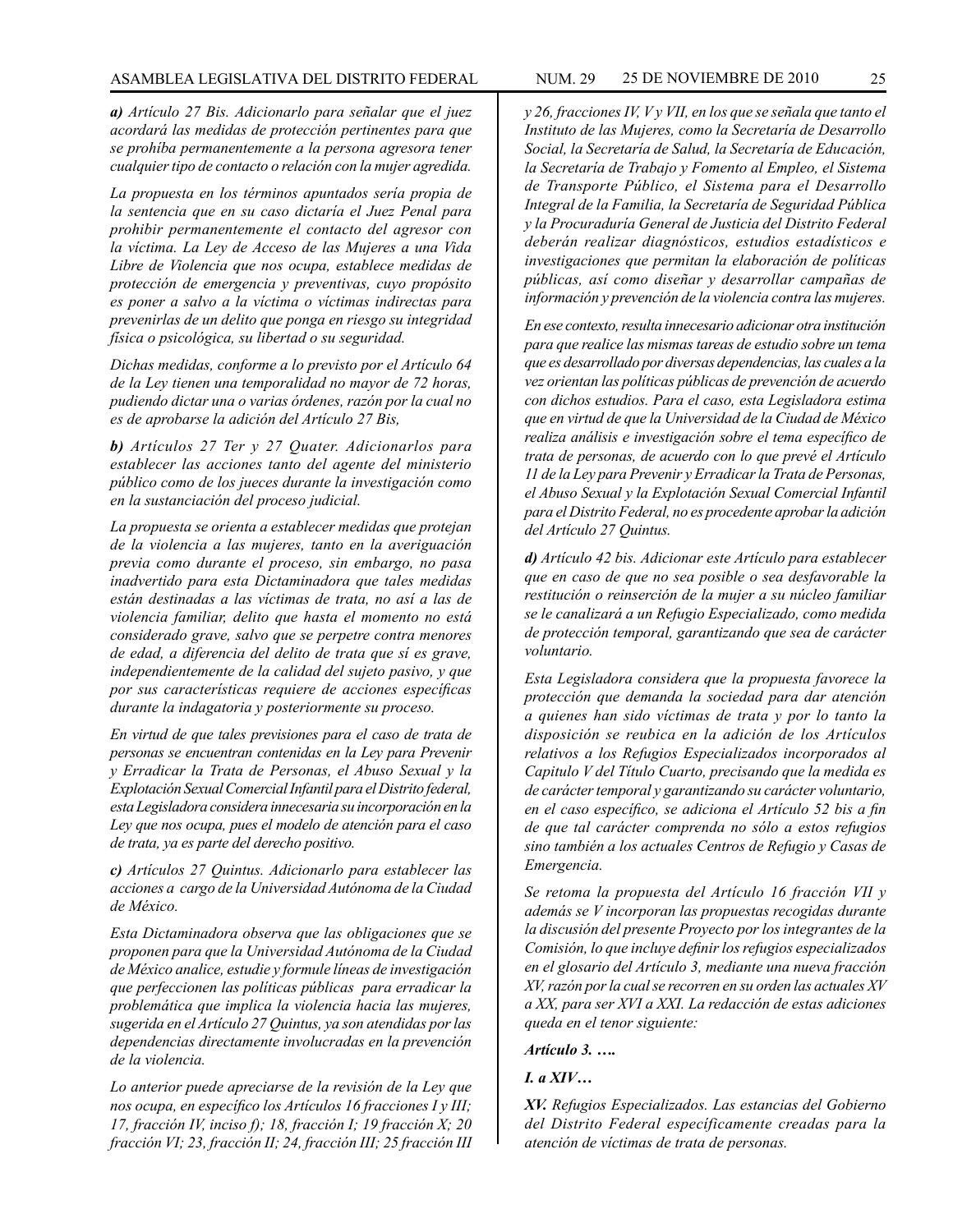*XVI. Tipos de violencia: Los distintos daños que puede ocasionar la violencia contra las mujeres;*

*XVII. Tribunal: El Tribunal Superior de Justicia del Distrito Federal;*

*XVIII. Unidades de Atención: Las Unidades de Atención y Prevención de la Violencia Familiar de la Dirección de Igualdad:*

*XIX. Víctima: La mujer de cualquier edad que sufra algún tipo de violencia;*

*XX. Víctima indirecta: familiares de la víctima y/o personas que tengan o hayan tenido relación o convivencia con la misma y que sufran; hayan sufrido o se encuentren en situación de riesgo por motivo de la violencia ejercida contra las mujeres;*

*XXI. Violencia contra las mujeres: Toda acción u omisión que, basada en su género y derivada del uso y/o abuso del poder, tenga por objeto o resultado un daño o sufrimiento físico, psicológico, patrimonial, económico, sexual o la muerte a las mujeres, tanto en el ámbito público como privado, que límite su acceso a una vida libre de violencia;*

*Artículo 50 Bis. Los Refugios Especializados son estancias del Gobierno del Distrito Federal específicamente creadas para víctimas de trata de personas, en las que se brindarán las condiciones para garantizar el respeto a los derechos humanos de las víctimas, su alojamiento por el tiempo necesario, asistencia médica especializa dar jurídica, psiquiátrica y psicológica, capacitación para su integración social y laboral, alimentación y los cuidados mínimos que cubran las necesidades particulares de las víctimas y las víctimas indirectas, los cuales funcionarán de forma permanente.*

*La internación en Refugios Especializados se hará como medida de protección temporal cuando la restitución o reinserción de la víctima a su núcleo familiar no sea posible, o se considere desfavorable.*

*Artículo 50 Ter. Los Refugios Especializados estarán a cargo de la Procuraduría General de Justicia del Distrito Federal, la cual deberá incluir en su anteproyecto de Presupuesto de Egresos del Distrito Federal de cada ejercicio fiscal los recursos necesarios para la operación de éstos.*

*Artículo 50 Quáter. Para brindar los servicios y atención a las víctimas de trata de personas, los Refugios Especializados estarán a lo dispuesto en los Artículos 51 y 52 de la Ley, así como a las medidas de protección a las víctimas y al Programa que refiere la Ley para Prevenir y Erradicar la Trata de Personas, el Abuso Sexual y la Explotación Sexual Comercial Infantil para el Distrito Federal.*

*Artículo 52 Bis. En todos los casos se garantizará que la estancia en las Casas de Emergencia, Centros de Refugio o Refugios Especializados sea voluntaria y se procurará que en la canalización a estos espacios la familia no sea separada.*

*En consecuencia, esta Comisión de Equidad y Género de la Asamblea Legislativa del Distrito Federal, V Legislatura.*

#### *RESUELVE*

*ÚNICO. Se aprueba la Iniciativa con Proyecto de Decreto por el que reforma y adiciona diversas disposiciones a la Ley de Acceso de las Mujeres a una Vida Libre de Violencia del Distrito Federal, presentada por la Diputada Alicia Virginia Téllez Sánchez del Grupo Parlamentario del Partido Revolucionario Institucional, con las observaciones y modificaciones contenidas en el presente Dictamen.* 

*Por lo anteriormente expuesto y fundado, las y los integrantes de esta Comisión Dictaminadora someten a consideración del Pleno de esta Asamblea Legislativa el siguiente:*

#### *PROYECTO DE DECRETO*

*"ARTÍCULO ÚNICO. Se reforman las fracciones XV, XVI, XVII, XVIII, XIX y XX y se adiciona la fracción XXI al mismo Artículo; se reforman las fracciones II y VI Y se adicionan las fracciones IX y X del y al Artículo 5; se reforma la denominación del Capitulo V del Título Cuarto y los Artículos 50 Bis, 50 Ter, 50 Quáter y 52 Bis a la Ley de Acceso de las Mujeres a una Vida Libre de Violencia del Distrito Federal, para quedar como sigue:*

*Artículo 3. …*

*I a XIV ....* 

*XV. Refugios Especializados. Las estancias del Gobierno del Distrito Federal, específicamente creadas para la atención de víctimas de trata de personas.*

*XVI. Tipos de violencia: Los distintos daños que puede ocasionar la violencia contra las mujeres;*

*XVII. Tribunal: El Tribunal Superior de Justicia del Distrito Federal*

*XVIII. Unidades de Atención: Las Unidades de Atención y Prevención de la Violencia Familiar de la Dirección de Igualdad:*

*XIX. Víctima: la mujer de cualquier edad que sufra algún tipo de violencia;* 

*XX: Víctima indirecta: familiares de la víctima y/o personas que tengan o hayan tenido relación o convivencia con la misma y que sufran, hayan sufrido o se encuentren en situación de riesgo por motivo de la violencia ejercida contra las mujeres;*

*XXI. Violencia contra las mujeres: Toda acción u omisión que, basada en su género y derivada del uso y/o abuso del poder, tenga por objeto o resultado un daño o sufrimiento físico, psicológico, patrimonial, económico, sexual o la muerte a las mujeres, tanto en el ámbito público como privado; que limite su acceso a una vida libre de violencia;*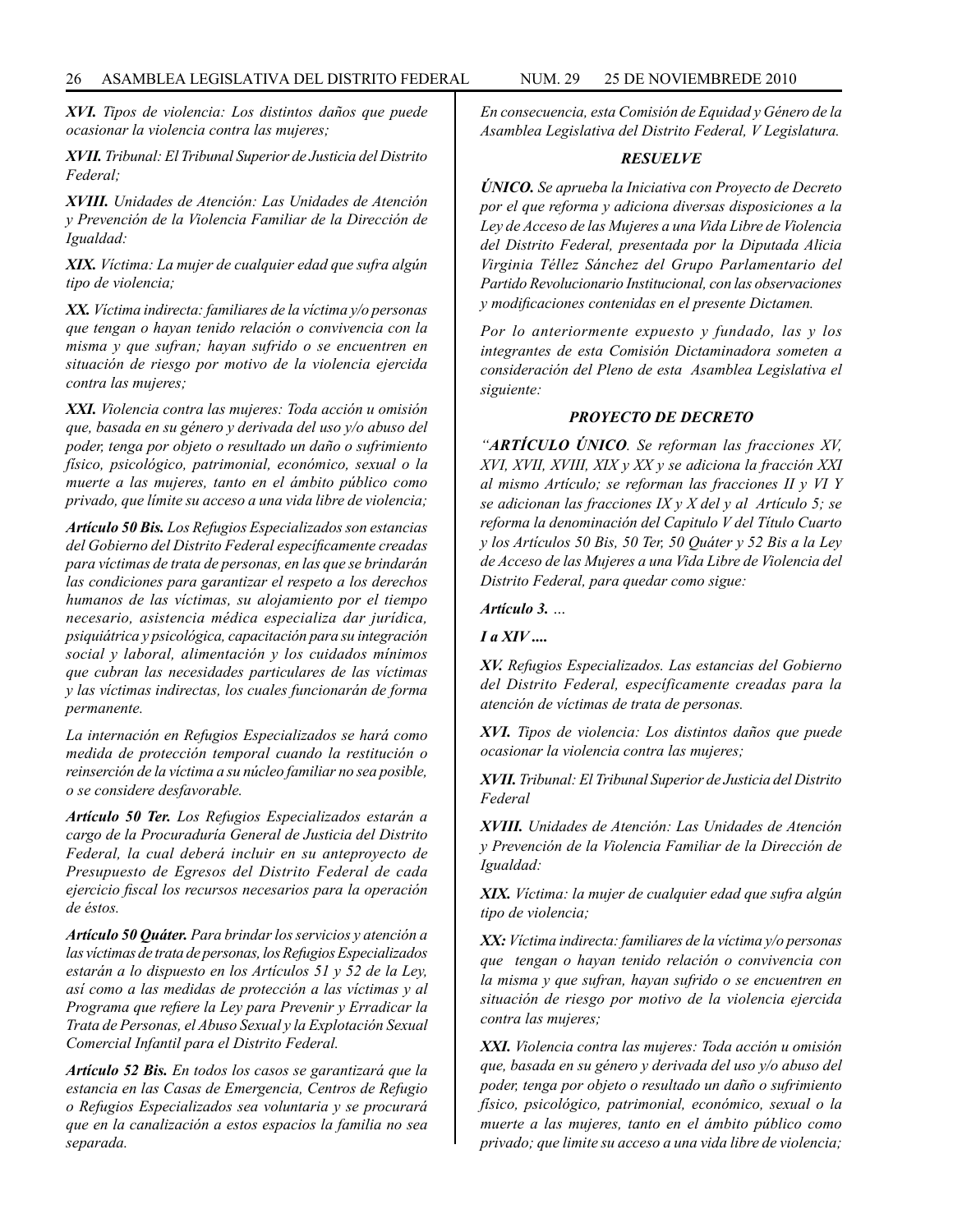*Artículo 5 ....*

# *I...*

*II. Contar con protección inmediata y efectiva por parte de las autoridades cuando se encuentre en riesgo su integridad física o psicológica, la libertad o seguridad de la víctima o de las víctimas indirectas;*

# *III a V ....*

*VI. Acudir y ser recibidas con sus hijas e hijos, en los casos de violencia familiar, en las Casas de Emergencia y los Centros de Refugio destinados para tal fin. Cuando se trate de víctimas de trata de personas, las mujeres recibirán atención integral con sus hijas e hijos en Refugios Especializados;*

# *VII y VIII…*

*IX. Recibir información en su idioma o lengua materna sobre sus derechos y el progreso de los trámites judiciales y administrativos;*

*X. A la protección de su identidad y la de su familia.*

# *(TÍTULO CUARTO)*

# *CAPÍTULO V*

# *DE LAS CASAS DE EMERGENCIA, CENTROS DE REFUGIO Y REFUGIOS ESPECIALIZADOS PARA MUJERES VÍCTIMAS DE VIOLENCIA*

*Artículo 50 Bis. Los Refugios Especializados son estancias del Gobierno del Distrito Federal específicamente creadas para víctimas de trata de personas, en las que se brindarán las condiciones para garantizar el respeto a los derechos humanos de las víctimas, su alojamiento por el tiempo necesario, asistencia médica especializada, jurídica, psiquiátrica y psicológica, capacitación para su integración social y laboral, alimentación y los cuidados mínimos que cubran las necesidades particulares de las víctimas y las víctimas indirectas, los cuales funcionaran de forma permanente.*

*La internación en Refugios Especializados se hará como medida de protección temporal cuando la restitución o reinserción de la víctima a su núcleo familiar no sea posible, o se considere desfavorable.*

*Artículo 50 Ter. Los Refugios Especializados estarán a cargo de la Procuraduría General de Justicia del Distrito Federal, la deberá incluir en su anteproyecto de presupuesto de egresos del Distrito Federal de cada ejercicio fiscal los recursos necesarios para la operación de éstos.*

*Artículo 50 Quater. Para brindar los servicios y atención a las víctimas de trata de personas, los Refugios Especializados estarán a lo dispuesto en los Artículos 51 y 52 de la Ley, así como a las medidas de protección de las víctimas y al Programa que refiere la Ley para Prevenir y Erradicar la Trata de Personas, el Abuso Sexual y la Explotación Sexual Comercial Infantil para el Distrito Federal.*

*Artículo 52 Bís. En todos los casos se garantizará que la estancia en las Casas de Emergencia, Centros de Refugio o Refugios Especializados sea voluntaria y se procurará que en la canalización a estos espacios la familla no sea separada.*

# *TRANSITORIOS*

*PRIMERO. Túrnese el presente Decreto al Jefe de Gobierno del Distrito Federal, para su promulgación y debido cumplimiento.*

*SEGUNDO. El presente Decreto entrará en vigor al día siguiente de su publicación.*

*TERCERO. El Jefe de Gobierno del Distrito Federal incluirá en el proyecto de presupuesto de egresos que envíe a este Órgano Legislativo en cada ejercicio fiscal, las previsiones necesarias que permitan contar con un Centro de Refugio para la atención de violencia familiar en las zonas de mayor incidencia del Distrito Federal, en un plazo que no excederá de ocho años, a partir de la aprobación de la presente reforma.*

*CUARTO. Publíquese en la Gaceta Oficial del Distrito Federal para su debida observancia y publicación y para su mayor difusión publíquese en el Diario Oficial de la Federación.*

*Dado en el Recinto de la Asamblea Legislativa del Distrito Federal, a los veintidós días del mes de noviembre del año dos mil diez.*

# *POR LA COMISIÓN DE EQUIDAD Y GÉNERO*

*Dip. Beatriz Rojas Martínez. Presidenta.*

*Dip. Ana Estela Aguirre y Juárez. Vicepresidenta.*

*Dip. Claudia Elena Águila Torres. Dip. Carlo Fabián Pizano Salinas. Dip. María Natividad Patricia Razo Vázquez. Dip. Fernando Rodríguez Doval. Dip. Alicia Virginia Téllez Sánchez.*

**EL C. PRESIDENTE.** Gracias, Diputada Secretaria. Para fundamentar el Dictamen, se concede el uso de la palabra a la Diputada Beatriz Rojas Martínez, a nombre de la Comisión de Equidad y Género.

**LA C. DIPUTADA BEATRIZ ROJAS MARTÍNEZ.** Con su venia, Diputado Presidente.

Hoy en que se conmemora el Día Internacional para la Eliminación de la Violencia Contra las Mujeres, a nombre de mis compañeras y compañeros de la Comisión de Equidad y Género presento el Dictamen mediante el cual se reforman y adicionan diversos Artículos de la Ley de Acceso a una Vida Libre de Violencia en el Distrito Federal.

El Dictamen que se somete a la consideración de este Pleno tiene como propósito la atención de un problema social que se manifiesta en la violencia extrema, como es la trata de personas.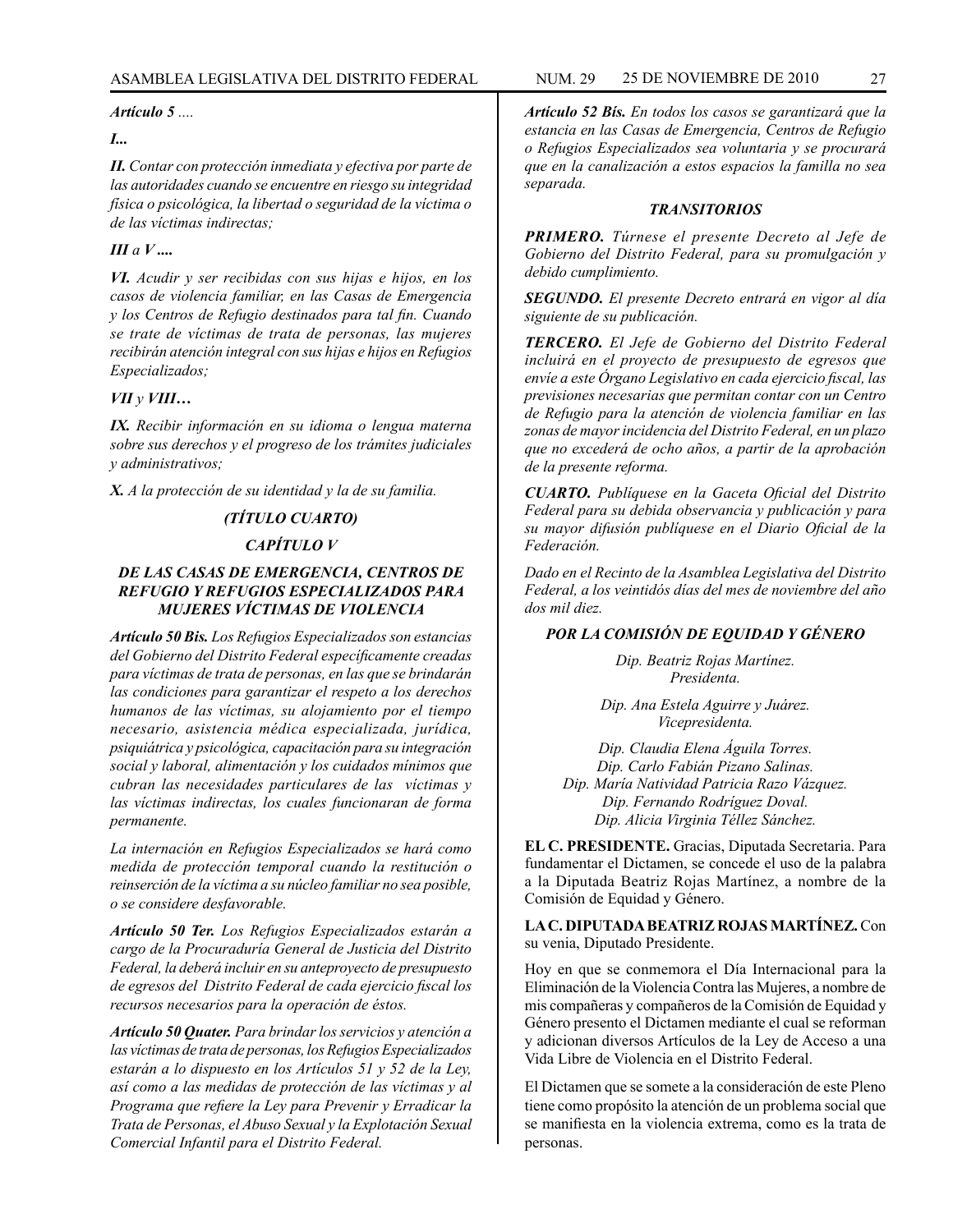La trata de personas es una nueva forma de esclavitud que vulnera en su totalidad los derechos humanos de la persona víctima que es traficada y explotada como mercancía para fines de comercio sexual, pornografía y servidumbre forzada, en donde una vez más las principales víctimas son mujeres, niñas y niños.

México es el segundo país que más víctimas de trata provee a Estados Unidos, país que concentra el mayor número de víctimas de trata a nivel mundial.

Se estima que 1.5 millones de personas son víctimas de este delito. Por ello se propone la creación de refugios especializados a cargo del Gobierno del Distrito Federal en los que se dé alojamiento, asistencia médica especializada, jurídica, psiquiátrica y psicológica, capacitación para la integración social y laboral de la víctima, alimentación y los cuidados mínimos que cubran las necesidades particulares de las víctimas, así como la capacitación para su integración social y laboral y se garantice la seguridad y el respeto a los derechos humanos, ya que es un espacio del que a la fecha se carece en el Distrito Federal.

Debe mencionarse que en los operativos que realiza la Procuraduría General de Justicia del Distrito Federal y se logra el rescate de víctimas de trata, éstas han debido ser trasladadas a refugios de Gobierno Federal y a los que están a cargo de organizaciones civiles, pues dadas las características complejas del problema muchas veces ligadas al crimen organizado, las víctimas no se canalizan a un centro de refugio donde se atiende a las víctimas de violencia familiar, sino a un espacio que otorgue mayor protección. De ahí que la creación de refugios especializados en el Distrito Federal viene a satisfacer una necesidad social prioritaria.

El establecimiento de refugios especializados para víctimas de trata cumple con los compromisos asumidos por nuestro país mediante el protocolo para prevenir, reprimir y sancionar la trata de personas, especialmente mujeres, niñas y niños que complementa la Convención de las Naciones Unidas Contra la Delincuencia Organizada Trasnacional, el cual establece que cada Estado parte considera la posibilidad de aplicar medidas destinadas a prever la recuperación física, psicológica y social de las víctimas de trata, otorgándoles alojamiento adecuado, asesoramiento jurídico, asistencia médica y oportunidades de empleo, educación y capacitación.

Asimismo, se atiende lo dispuesto por la Ley para Prevenir y Erradicar la Trata de Personas, el Abuso Sexual y la Explotación Sexual Comercial Infantil para el Distrito Federal, que dispone que las autoridades desarrollarán y ejecutarán planes para la construcción de albergues, específicamente creadas para las víctimas de trata.

Durante la discusión del proyecto el pasado 22 de noviembre, las y los Diputados deliberamos sobre el carácter que debía tener este refugio y determinamos que dadas las características del delito de trata, se requiere que fuera la dependencia encargada de la Procuraduría de Justicia la que tuviera a su cargo este espacio, la cual puede otorgar una protección integral al atender además el aspecto relativo a la sanción del infractor de la Ley.

Nuestro compromiso es con la sociedad y especialmente con las mujeres de esta Ciudad, razón por la cual en este Día Internacional por la Eliminación de la Violencia Contra las Mujeres, las y los Diputados que integramos la Comisión de Equidad y Género orientamos nuestro esfuerzo hacia el bienestar social mediante la prevención y atención de la violencia hacia las mujeres.

Está a su consideración el Dictamen.

Es cuanto, Diputado Presidente.

**EL C. PRESIDENTE.** Gracias, Diputada Beatriz Rojas. Está a discusión el Dictamen. Se abre el registro de oradores. ¿Oradores en contra?

¿Alguna o algún Diputado desea razonar su voto?

La Diputada Mariana Gómez del Campo, hasta por 10 minutos.

# **LA C. DIPUTADA MARIANA GÓMEZ DEL CAMPO GURZA.** Gracias, Diputado.

La intención en este razonamiento de voto es primero celebrar y felicitar a la Presidenta de la Comisión de Equidad y Género por este gran esfuerzo para poder tener en la Ciudad de México una Ley de Acceso de las Mujeres a una Vida Libre de Violencia en el Distrito Federal. Enhorabuena, Diputada Presidenta.

También lo mismo a los integrantes de esta Comisión de Equidad y Género, que por parte de Acción Nacional están ahí el Diputado Fernando Rodríguez Doval, el Diputado Carlo Pizano, siempre defendiendo los derechos de las mujeres en la Ciudad de México.

Me gustaría compartirles, en el marco de este Día Internacional de la Eliminación de la Violencia Contra la Mujer, algunos datos que me parecen importante podamos tener como Diputados de esta Asamblea Legislativa.

El 17 de diciembre de 1999 a través de la Resolución 54/134 la Asamblea General de las Naciones Unidas declaró el 25 de noviembre como el Día Internacional de la Eliminación de la Violencia Contra la Mujer, y ha invitado a los gobiernos, las organizaciones internacionales y las organizaciones no gubernamentales a que organicen en este día actividades dirigidas a sensibilizar a la opinión pública respecto al problema de la violencia contra la mujer.

Desde 1981 las militantes a favor del derecho de la mujer observan el 25 de noviembre como el Día Contra la Violencia. La fecha fue elegida como conmemoración del brutal asesinato en 1960 de las tres hermanas Miraval.

El 20 de diciembre de 1993 la Asamblea General aprobó la Declaración Sobre la Eliminación de la Violencia Contra la Mujer, y cito el Artículo 4° de esta Declaración: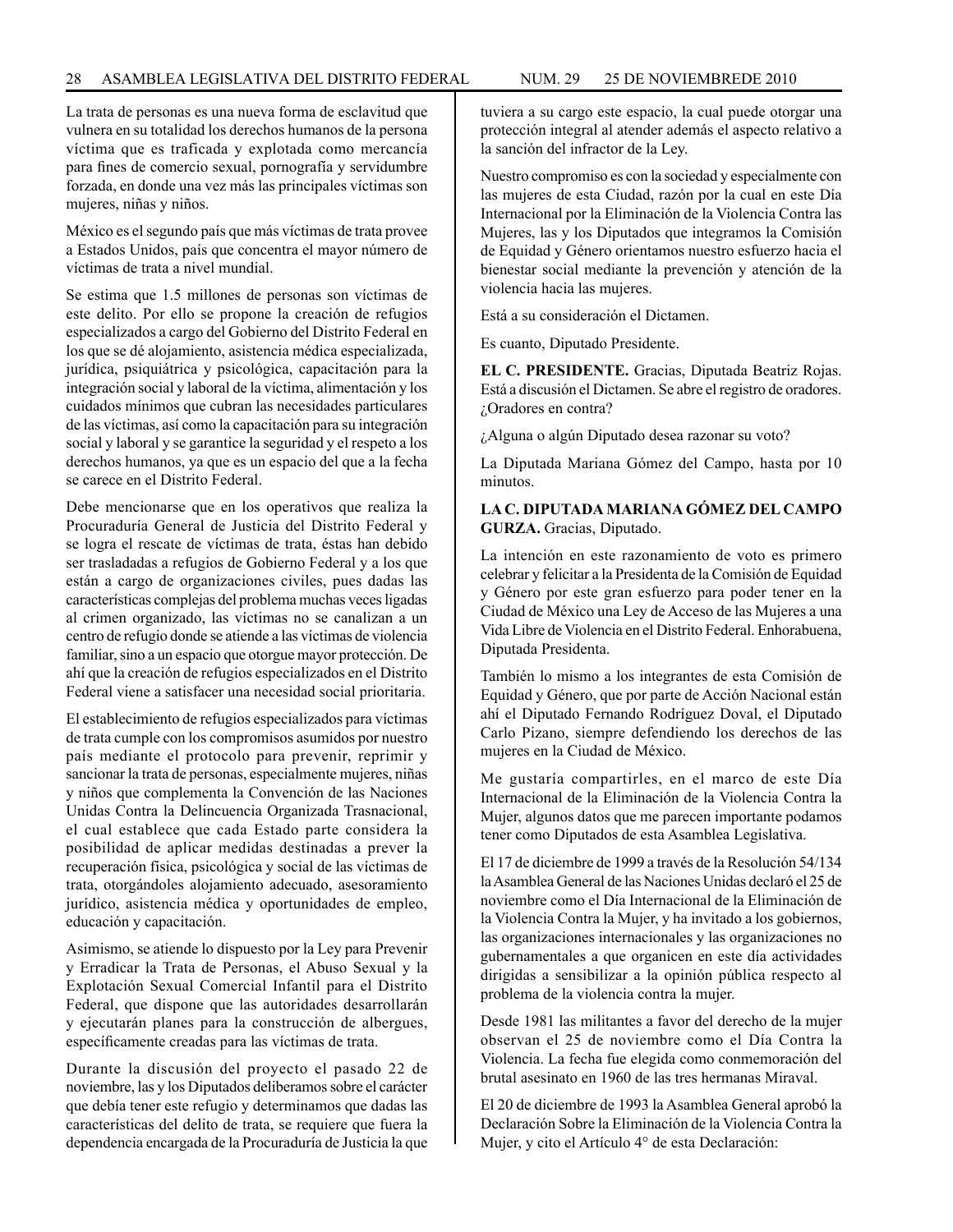Artículo 4°. *Los estados deben condenar la violencia contra la mujer y no invocar ninguna costumbre, tradición o consideración religiosa para eludir su obligación de procurar eliminarla. Los estados deben aplicar, por todos los medios apropiados y sin demora, una política encaminada a eliminar la violencia contra la mujer.*

# Con este fin deberán:

*I. Considerar la posibilidad, cuando aún no lo hayan hecho, de ratificar la Convención sobre la Eliminación de Todas las Formas de Discriminación contra la Mujer, de adherirse a ella o de retirar sus reservas a esa Convención.*

#### *II. Abstenerse de practicar la violencia contra la mujer.*

*III. Proceder con la debida diligencia a fin de prevenir, investigar y conforme a la legislación nacional, castigar todo acto de violencia contra la mujer, ya se trate de actos perpetrados por el Estado o por particulares.*

Considero a partir de este Dictamen que, repito, celebro se pueda estar presentando ante el Pleno de la Asamblea Legislativa el día de hoy, que simplemente no quede este esfuerzo en una Iniciativa de Ley, en un Dictamen de Ley más aprobado por esta V Legislatura, tenemos qué generar entre todos y es responsabilidad de los 66 Diputados, generar conciencia social de la necesidad de que nuestras mujeres no permitan violencia ni física ni por supuesto tampoco permitan violencia verbal.

Para eso, además de este Dictamen que estoy segura quedará aprobado el día de hoy, considero de valiosa importancia que a través de los módulos de atención Ciudadana podamos impulsar, a través de nuestras páginas de Internet, a través también de las oficinas de atención Ciudadana, que puedan las mujeres y los hombres del Distrito Federal acercarse a denunciar y no nada más que quede en una simple denuncia, sino acercar a todas aquellas mujeres y hombres a las instituciones, a las organizaciones que se dedican a tratar a mujeres maltratadas, a mujeres golpeadas, para que se les dé la atención suficiente y puedan salir adelante.

Es un día muy importante no nada más para las mujeres de México, es un día muy importante también para los hombres, y nosotros, cada uno de los hombres y mujeres aquí presentes tenemos que hacer el mayor esfuerzo e impulsar las Iniciativas que sean necesarias y las políticas públicas que sean necesarias para eliminar la violencia contra la mujer en la Ciudad de México y, por qué no decirlo, también eliminar la violencia contra los hombres, porque también se da, en la Ciudad de México.

Es cuanto, Diputado Presidente.

**EL C. PRESIDENTE DIPUTADO JORGE PALACIOS ARROYO.** Gracias, Diputada.

**LA C. DIPUTADA ALICIA VIRGINIA TÉLLEZ SÁNCHEZ (Desde su curul).** Diputado Presidente.

**EL C. PRESIDENTE.** Diputada Virginia Téllez, ¿con qué objeto?

**LA C. DIPUTADA ALICIA VIRGINIA TÉLLEZ SÁNCHEZ (Desde su curul).** Para razonar mi voto, Diputado Presidente.

#### **EL C. PRESIDENTE.** Hasta por 10 minutos, Diputada.

# **LA C. DIPUTADA ALICIA VIRGINIA TÉLLEZ SÁNCHEZ.** Con su permiso, Diputado Presidente.

En primer lugar y en el marco de la conmemoración del Día de la No Violencia Contra las Mujeres, quiero agradecer primeramente a la Comisión de Equidad y Género, que hace posible la presentación de este Dictamen ante el Pleno de la Asamblea Legislativa del Distrito Federal. Se trabajó arduamente en esta Iniciativa, dado que sabemos perfectamente quienes hemos venido trabajando hace mucho tiempo sobre este tema, el que pudiera precisamente el día de hoy presentarse esta reforma.

Cuando la que habla la presenta ante la Comisión solicitando la creación de refugios especializados para mujeres violentadas, fue con un espíritu de que no solamente se empezara a arribar a una cultura de la prevención y a una cultura de la no violencia contra las mujeres en nuestro país, porque necesitábamos un espacio que fuera perfectamente administrado, sancionado y cuidado por las autoridades gubernamentales puesto que es un asunto que no había sido atendido debidamente.

En mi fracción, en el Partido Revolucionario Institucional, hemos trabajado este tema a profundidad y deseamos por eso contribuir a que en el marco jurídico de la Ley del Acceso a una Vida Libre de Violencia pudiera incluirse éste precisamente, esta reforma que como partido presentamos para que las mujeres violentadas pudieran acudir en casos de verse agredidas no solamente físicamente, que es el asunto de los refugios especializados, sino precisamente para eso, para arribar a una cultura de la no violencia y que tiene que ya ir haciéndose cabida y espacio en los órganos jurídicos y en los marcos jurídicos de nuestro país.

Si de algo estamos carentes es precisamente en tener o en lograr la sensibilidad en los órganos jurisdiccionales. Las mujeres que acuden violentadas a estos espacios a demandar actos de violencia, generalmente no son atendidas con el debido cuidado y al contrario, ahí también son agredidas.

Por esta razón a mí me parece y vuelvo agradecer a la Comisión de Equidad de Género que este Dictamen haya sido aprobado cuando estuvimos sesionando y discutiendo sobre el mismo, porque insisto abrir un espacio que norme y que esa normatividad nos lleve a construir una cultura de la no violencia en esta Ciudad y también en el País, me parece que es un gran avance.

Así como ya aquí se mencionó en esta Tribuna que el 25 de noviembre precisamente se da esta conmemoración derivado de un asunto en donde mujeres luchadoras como las hermanas Miraval fueron agredidas y además las mataron de una manera no solamente violenta, sino de una manera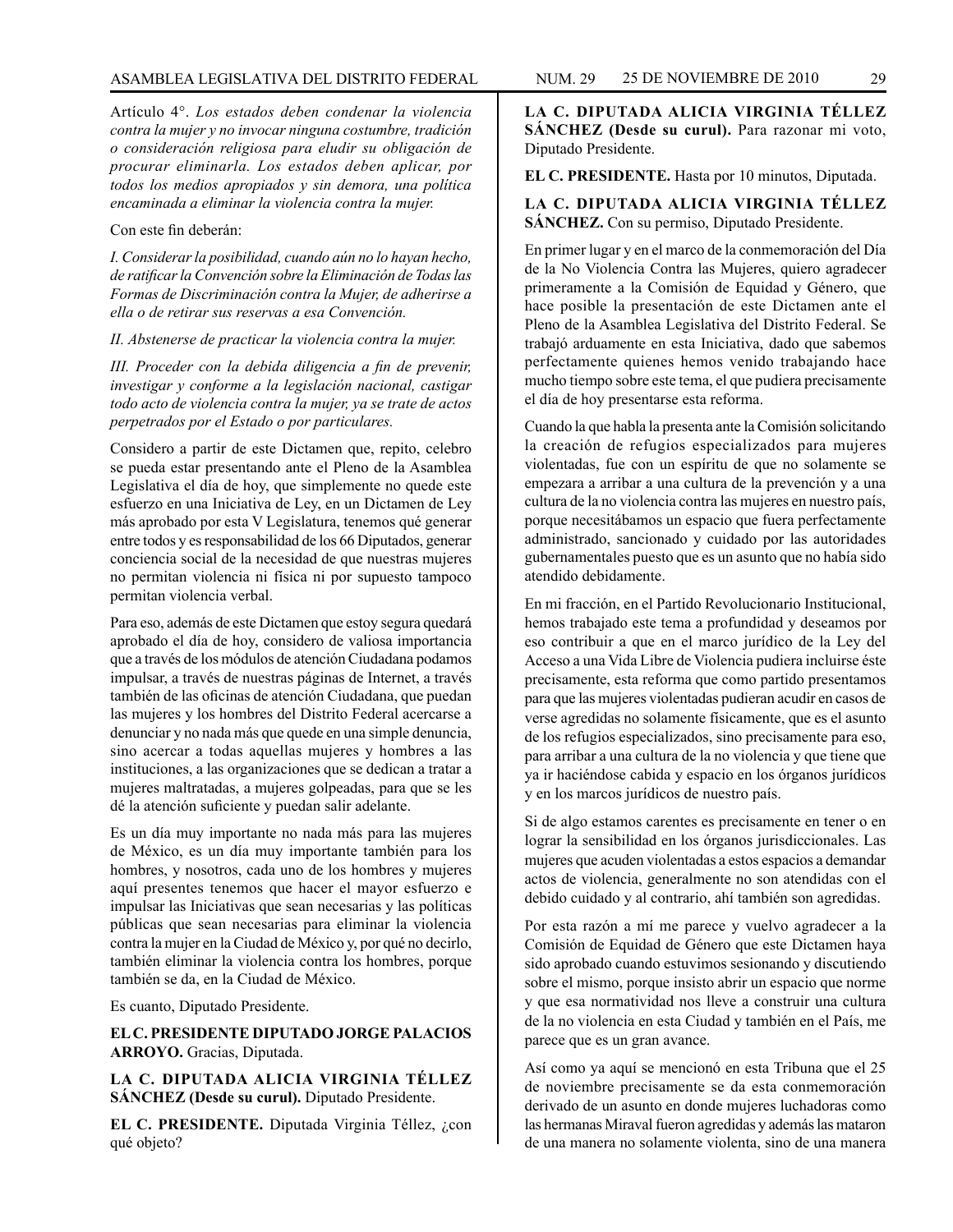yo diría que sanguinaria, creo que es el mejor momento para retomar un asunto que puede resolver la violencia que parece que en este país fuera algo muy cotidiano.

Además la Iniciativa tiene otra gran bondad, por lo cual yo agradecería el voto a favor. La bondad que tiene es que también está considerando a la familia, a aquellos que viven en un hogar violentado como son los hijos, como son los padres de las víctimas.

Por eso consideramos que la Iniciativa tiene un tal integralidad en su presentación que sí merece formar parte del marco jurídico de la Ley de Acceso a una Vida Libre de Violencia.

Ya también aquí se comentó que necesitamos la sensibilidad, la buena voluntad y la participación de hombres y mujeres y que mejor que nosotros que aquí construimos las Leyes podamos ser quien de los instrumentos adecuados y necesarios para que se sancione a los que violentan, pero también para que se busquen cauces, para que las mujeres violentadas reencaucen su vida, para que las mujeres violentadas puedan acceder a una vida en donde puedan ser mujeres productivas y que no estén lesionadas ni psicológicamente ni físicamente y porque esta Ciudad merece gente productiva y gente que de y aporte para el crecimiento y desarrollo de este País.

Así que les reitero y les solicitaría su voto a favor y con eso yo creo que estaríamos cumpliendo con una de las mejores funciones que hacemos en esta Ciudad, que la gente avance y que la gente logre niveles mayores y estadios de libertad y de desarrollo.

Muchas gracias.

**EL C. PRESIDENTE.** Gracias Diputada. ¿Alguien más desea razonar su voto?

Antes de proceder a recoger la votación en lo general del Dictamen, se pregunta a las Diputadas y Diputados si habrán de reservarse algún Artículo para ser discutido en lo particular.

En virtud de no existir reserva de Artículos, se solicita a la Secretaría abrir el Sistema Electrónico de Votación por 5 minutos para que los Diputados puedan emitir su voto en lo general y en lo particular en un solo acto.

**LA C. SECRETARIA.** Por instrucciones de la Presidencia ábrase el Sistema Electrónico hasta por 5 minutos con la finalidad de que las Diputadas y Diputados puedan registrar su votación en relación al Dictamen en lo general y en lo particular en un solo acto.

De conformidad con lo establecido por el Artículo 131 del Reglamento para el Gobierno Interior de la Asamblea, se solicita a la Coordinación de Servicios Parlamentarios hacer el anuncio correspondiente a efecto de que los Diputados presentes puedan emitir su voto.

*(Votación)*

**LA C. SECRETARIA.** ¿Falta algún Diputado o Diputada de emitir su voto? Aún está abierto el Sistema de Votación Electrónico.

Ciérrese el Sistema de Votación Electrónico.

Diputado Presidente, el resultado de la votación es el siguiente: 41 votos a favor, 0 en contra, 0 abstenciones.

*(Resultado de la Votación Electrónica)*

# **DICTAMEN QUE REFORMA Y ADICIONA DIVERSAS DISPOSICIONES DE LA LEY DE ACCESO DE LAS MUJERES A UNA VIDA LIBRE DE VIOLENCIA DEL DISTRITO FEDERAL.**

| 25-11-2010                         | 12:27    |             |     |
|------------------------------------|----------|-------------|-----|
| Presentes                          | 41       |             |     |
| Sí                                 | 41       |             |     |
| No                                 | $\theta$ |             |     |
| Abstención                         | 0        |             |     |
| COUTTOLENC GÜEMEZ JOSÉ ALBERTO     |          | <b>PVEM</b> | Sí. |
| NAVA VEGA RAÚL ANTONIO             |          | <b>PVEM</b> | Sí. |
| CALDERÓN JIMÉNEZ RAFAEL            |          | PAN         | Sí. |
| <b>ORIVE BELLINGER ADOLFO</b>      |          | ${\cal PT}$ | Sí. |
| PÉREZ MEJÍA JUAN PABLO             |          | PT          | Sí. |
| AGUIRRE Y JUÁREZ ANA ESTELA        |          | PT.         | Sí. |
| REYES ZÚÑIGA MAXIMILIANO           |          | <b>PRD</b>  | Sí. |
| <b>AMAYA REYES LOURDES</b>         |          | <b>PRD</b>  | Sí. |
| RAZO VÁZQUEZ MARÍA NATIVIDAD       |          | <b>PRD</b>  | Sí. |
| ENSÁSTIGA SANTIAGO ERASTO          |          | PRD         | Sí. |
| ROJAS MARTÍNEZ BEATRIZ             |          | <b>PRD</b>  | Sí. |
| ÁGUILA TORRES CLAUDIA ELENA        |          | <b>PRD</b>  | Sí. |
| TRUJILLO VÁZQUEZ ABRIL JANNETTE    |          | PRD         | Sí. |
| BATRES GUADARRAMA VALENTINA V.     |          | <b>PRD</b>  | Sí. |
| <b>GUIJOSA MORA HÉCTOR</b>         |          | <b>PRD</b>  | Sí. |
| <b>MARTÍNEZ MEZA HORACIO</b>       |          | <b>PRD</b>  | Sí. |
| <b>BARRERA BADILLO ROCÍO</b>       |          | <b>PRD</b>  | Sí. |
| <b>CUÉLLAR REYES FERNANDO</b>      |          | PRD         | Sí. |
| GONZÁLEZ MONZÓN ADOLFO URIEL PRD   |          |             | Sí. |
| SÁNCHEZ CAMACHO ALEJANDRO          |          | <b>PRD</b>  | Sí. |
| BARRALES MAGDALENO M. ALEJANDRA    |          | <b>PRD</b>  | Sí. |
| MEDINA PEDERZINI RAFAEL MIGUEL PAN |          |             | Sí. |
| GÓMEZ DEL CAMPO GURZA MARIANA      |          | PAN         | Sí. |
| GUTIÉRREZ AGUILAR JOSÉ GIOVANI     |          | PAN         | Sí. |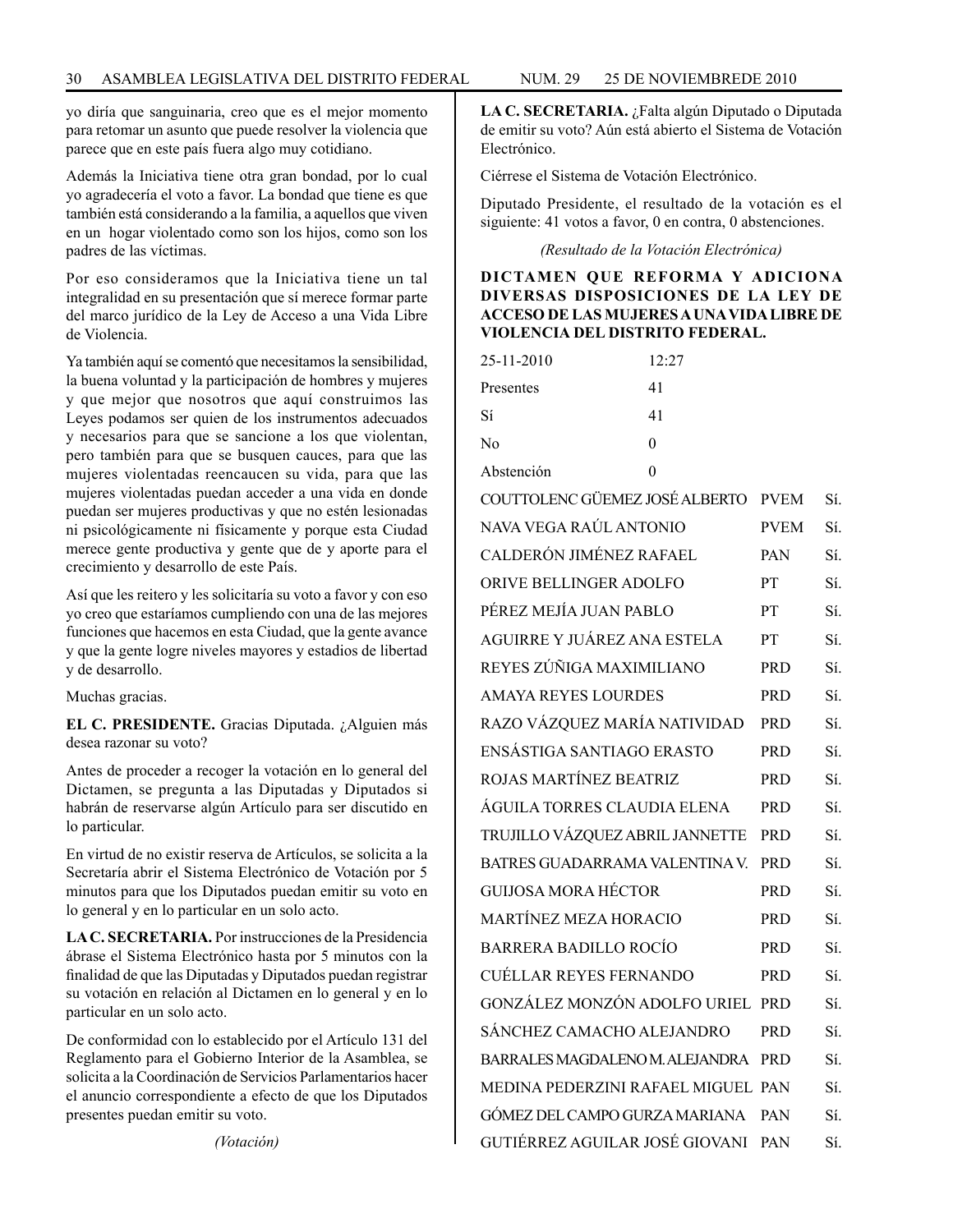| EGUREN CORNEJO SERGIO ISRAEL      | <b>PAN</b> | Sí. |
|-----------------------------------|------------|-----|
| RODRÍGUEZ DOVAL FERNANDO          | <b>PAN</b> | Sí. |
| PALACIOS ARROYO JORGE             | PAN        | Sí. |
| <b>MANZO SARQUIS FEDERICO</b>     | <b>PAN</b> | Sí. |
| PIZANO SALINAS CARLO FABIÁN       | <b>PAN</b> | Sí. |
| VARGAS SÁNCHEZ CRISTIAN           | PRI        | Sí. |
| WEST SILVA OCTAVIO GUILLERMO      | <b>PRI</b> | Sí. |
| TÉLLEZ SÁNCHEZ ALICIA VIRGINIA    | <b>PRI</b> | Sí. |
| SUÁREZ VIVANCO FIDEL LEONARDO     | <b>PRI</b> | Sí. |
| OROZCO LORETO GUILLERMO           | <b>PRD</b> | Sí. |
| RAZÚ AZNAR DAVID                  | <b>PRD</b> | Sí. |
| <b>SÁNCHEZ TORRES GUILLERMO</b>   | <b>PRD</b> | Sí. |
| MUÑOZ SORIA JOSÉ LUIS             | <b>PRD</b> | Sí. |
| MORALES LÓPEZ CARLOS AUGUSTO      | <b>PRD</b> | Sí. |
| ROSAS MONTERO LIZBETH EUGENIA PRD |            | Sí. |
| LARIOS MÉNDEZ JUAN JOSÉ           | <b>PRD</b> | Sí. |

**EL C. PRESIDENTE.** En consecuencia, se aprueba el Dictamen que presentó la Comisión de Equidad y Género por el que se reforman y adicionan diversas disposiciones de la Ley de Acceso de las Mujeres a una Vida Libre de Violencia en el Distrito Federal.

Remítase al Jefe de Gobierno del Distrito Federal para su promulgación y publicación en la Gaceta Oficial del Distrito Federal y para su mayor difusión en el Diario Oficial de la Federación.

Esta Presidencia da la más cordial bienvenida, a nombre de la Asamblea Legislativa del Distrito Federal, a los estudiantes de la Facultad de Derecho de la Universidad Nacional Autónoma de México, 1º y 2º semestre.

El siguiente punto del Orden del Día, es la discusión y en su caso aprobación del Dictamen que presenta la Comisión de Hacienda a la Proposición con Punto de Acuerdo por el que se exhorta al titular de la Tesorería del Distrito Federal a verificar la clasificación de las Manzanas establecidas en las 16 Delegaciones del Distrito Federal, y en su caso realizar las reclasificaciones correspondientes.

En virtud de que el Dictamen fue distribuido entre las Diputadas y Diputados, en términos de lo dispuesto por el Artículo 118 del Reglamento para el Gobierno Interior de la Asamblea Legislativa del Distrito Federal, proceda la Secretaría a consultar a la Asamblea, en votación económica, si se dispensa la lectura del mismo y se somete a discusión de inmediato.

**LA C. SECRETARIA.** Por instrucciones de la Presidencia, y en votación económica, se consulta a la Asamblea si es de dispensarse la lectura del Dictamen de referencia y se somete a discusión de inmediato.

Los que estén por la afirmativa, sírvanse manifestarlo levantando la mano.

Los que estén por la negativa, sírvanse manifestarlo levantando la mano.

Dispensada la lectura, Diputado Presidente.

No es nicotina, pero podrá ayudar a revertir el cisma que provocas a mis sentidos

*DICTAMEN QUE PRESENTA LA COMISIÓN DE HACIENDA, RELATIVO A LA PROPOSICIÓN CON PUNTO DE ACUERDO POR EL QUE SE EXHORTA AL TITULAR DE LA TESORERÍA DEL DISTRITO FEDERAL A VERIFICAR LA CLASIFICACIÓN DE MANZANAS ESTABLECIDA EN LAS 16 DELEGACIONES DEL DISTRITO FEDERAL Y EN SU CASO REALIZAR LAS RECLASIFICACIONES CORRESPONDIENTES.*

*A la Comisión de Hacienda fue turnada mediante oficio MDPPSA/CSP/1017/2010, con fecha 28 de octubre del año corriente, para su análisis y dictamen la "Proposición con Punto de Acuerdo por el cual se exhorta al Titular de la Tesorería del Distrito Federal el Lic. Luis Rosendo Gutiérrez Romano, a verificar la clasificación de manzanas establecida en las 16 Delegaciones del Distrito Federal y en su caso realizar las reclasificaciones correspondientes" remitida por el Diputado Rafael Calderón Jiménez, del Grupo Parlamentario del Partido de Acción Nacional.*

*Con fundamento en Artículos 122, apartado e, BASE PRIMERA, fracción V, incisos a) de la Constitución Política de los Estados Unidos Mexicanos; 42, fracción I del Estatuto de Gobierno del Distrito Federal; 1º, 7, 10, fracción II de la Ley Orgánica de la Asamblea Legislativa del Distrito Federal; 1º, 28, 30, 32, 33, 87 y 132 del Reglamento para el Gobierno Interior; y 8. 9 fracción I del Reglamento Interior de las Comisiones de la Asamblea Legislativa del Distrito Federal; ésta Comisión se avocó al estudio de la Iniciativa antes descrita.*

*Por lo anteriormente expuesto y fundado, esta Comisión de Hacienda somete al Pleno de esta Asamblea Legislativa del Distrito Federal el presente Dictamen, conforme a los siguientes:*

#### *ANTECEDENTES*

*1. Mediante oficio número MDSPSA/CSP/1017/2010 de fecha 28 de Octubre de 2010, el Presidente de la Mesa Directiva de la Asamblea Legislativa del Distrito Federal, Diputado Rafael Calderón Jiménez, turnó a esta Comisión de Hacienda de la V Legislatura, para su análisis y dictamen la Proposición con Punto de Acuerdo por el que se exhorta al Titular de la Tesorería del Distrito Federal el Lic. Luis Rosendo Gutiérrez Romano, a verificar la clasificación de manzanas establecidas en las 16 Delegaciones del Distrito Federal y en su caso realizar las reclasificaciones correspondientes" presentada por el Diputado Rafael Calderón Jiménez del Grupo Parlamentario del Partido de Acción Nacional en fecha 26 de octubre de 2010.*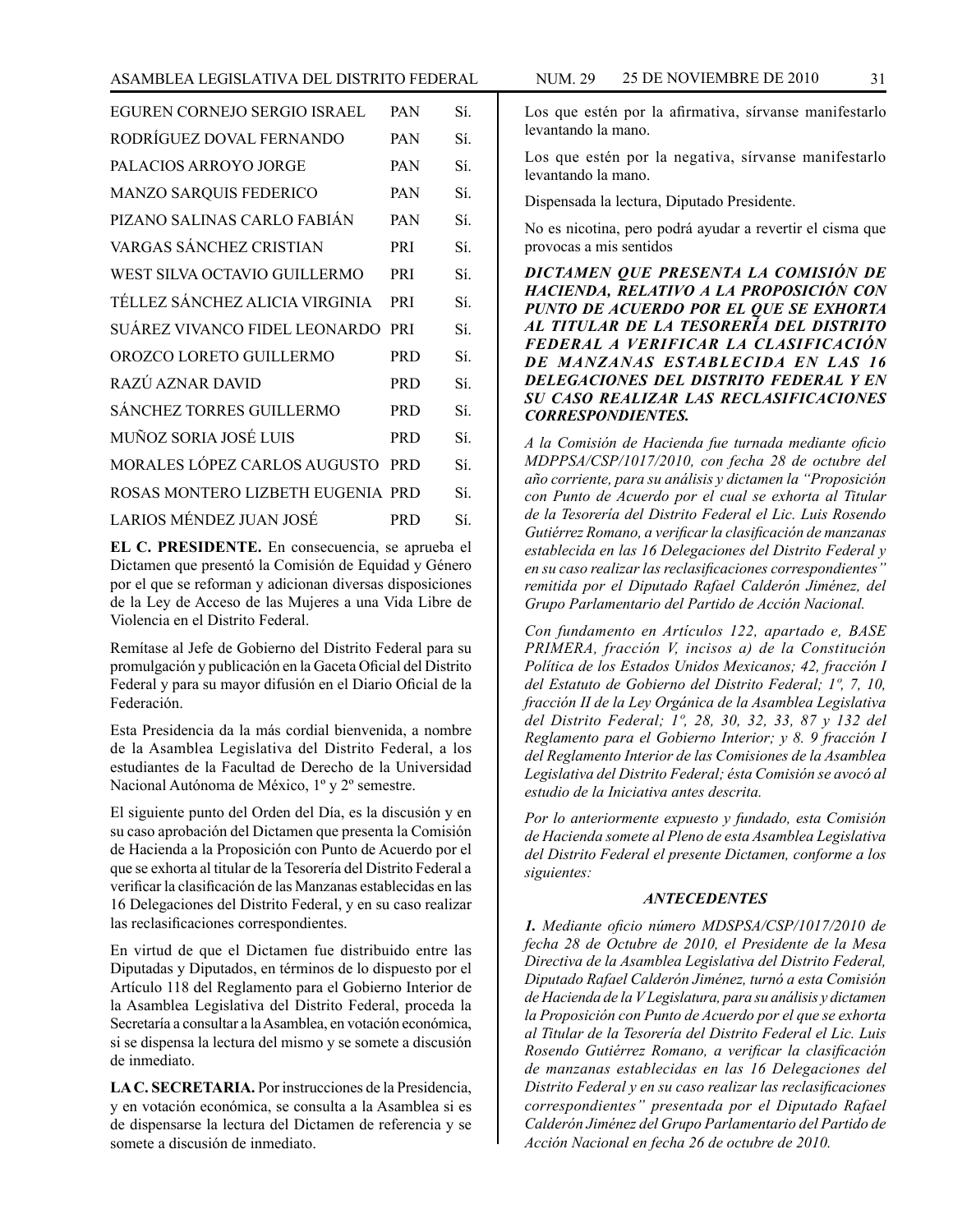*2. Con la finalidad de cumplir con lo dispuesto en el Artículo 32 del Reglamento para el Gobierno Interior de la Asamblea Legislativa del Distrito Federal; la Comisión de' Hacienda, previa convocatoria realizada en términos de Ley, con fundamento en las normas citadas en el preámbulo del presente, integró el presente proyecto de Dictamen y se reunió a las 9: 30 horas del día 11 de noviembre de 2010 en la sala de Juntas Benita Galena para dictaminar la Iniciativa de mérito, bajo los siguientes:*

#### *CONSIDERANDOS*

*PRIMERO. Que de conformidad con lo dispuesto en los Artículos 122, apartado C. BASE PRIMERA, fracción V, incisos a) de la Constitución Política de los Estados Unidos Mexicanos; 42. fracción I del Estatuto de Gobierno del Distrito Federal; 1º, 7, 10, fracción II de la Ley Orgánica de la Asamblea Legislativa del Distrito Federal; 1º, 28, 30, 32, 33, 87 y 132 del Reglamento para el Gobierno Interior; y 8. 9 fracción I del reglamento Interior de las Comisiones de la Asamblea Legislativa del Distrito Federal; esta Comisión es competente para analizar y dictaminar la "Proposición con Punto de Acuerdo por el cual se exhorta al Titular de la Tesorería del Distrito Federal el Lic. Luis Rosendo Gutiérrez Romano, a verificar la clasificación de manzanas establecidas en las 16 Delegaciones del Distrito Federal y en su caso realizar las reclasificaciones correspondientes" remitida por el Diputado Rafael Calderón Jiménez, del Grupo Parlamentario del Partido de Acción Nacional.*

*SEGUNDO. La propuesta en estudio consiste en exhortar al titular de la Tesorería del Distrito Federa, el Lic. Luis Rosendo Gutiérrez Romano, a verificar la clasificación de manzanas establecida en las 16 Delegaciones del Distrito Federal y en su caso realizar las reclasificaciones correspondientes."*

*TERCERO. Al realizar la Comisión el análisis de las razones expuestas por el Diputado Calderón Jiménez para fundamentar su solicitud, encuentra puntos de coincidencia, pero también considera necesario realizar algunas precisiones sobre lo argumentado por el iniciante.*

*CUARTO. En particular se coincide con la apreciación del hecho de que desde la reforma a la estructura de tarifas en el Distrito Federal, vigente a partir de enero del 2010, existió cierto grado de error en la clasificación de las manzanas del Distrito Federal, según su Índice de Desarrollo.*

*QUINTO. El Diputado Calderón Jiménez señala en el considerando SÉPTIMO de su Iniciativa que son constantes las quejas vecinales Ciudadanas por los cobros excesivos en sus recibos de agua, por lo que es necesario se estudie la clasificación de manzanas en el Distrito Federal y en caso de presentar inconsistencias proceder a la reclasificación de las mismas.*

*SEXTO. Continuando con su análisis la Comisión considera pertinente recordar que en el propio Código Fiscal del Distrito Federal se previó la posibilidad de existencia de* 

*errores de clasificación de las colonias, por lo cual se establecieron dos mecanismos para solucionar posibles errores: a) lo previsto en el Artículo transitorio Vigésimo Cuarto del Código Fiscal del Distrito Federal en el que se señala: En el primer semestre del 2010 la Asamblea en coordinación con la autoridad fiscal, dentro del ámbito de sus respectivas competencias, deberán actualizar la clasificación de las manzanas can base en la información del índice de Desarrollo que refieren los Artículos 172 y vigésimo primero transitorio de este Código: b) Igualmente se estableció el Artículo transitorio Vigésimo Quinto que ordena que Aquel contribuyente que considere que la clasificación de su toma de agua no corresponde a lo determinado por este Código ron base en el índice de Desarrollo par manzana, podrá acudir a la Tesorería a través de las Administraciones Tributarias. La Tesorería tendrá que, a más tardar dentro de los treinta días naturales posteriores en que se reciba la petición, realizar visita de inspección para determinar la procedencia o no de la solicitud. Esta será resuelta y notificada al contribuyente en un plazo que en ningún caso excederá los treinta días naturales siguientes a la visita de inspección. La Tesorería notificará dicha resolución a la autoridad recaudadora del Sistema de Aguas de la Ciudad de México en un plazo no mayor a los treinta días posteriores a la determinación para que esta proceda a realizar el cobro en la nueva reclasificación.*

*Será la Tesorería la autoridad competente para conocer y atender dichas peticiones de reclasificación. En el caso de no responder la Tesorería dentro de los sesenta días posteriores a su solicitud, se considerará procedente la solicitud del usuario, sirviendo de comprobante de ajuste el acuse de recibo de la oficina competente; sin perjuicio de las facultades de la autoridad fiscal.*

*SÉPTIMO. La Comisión de Hacienda coincide en el reconocimiento de que el 24 de febrero del año corriente, se reclasificaron 8,639 manzanas cuyo índice de Desarrollo requería un ajuste respecto a la clasificación inicial; y que esta cifra representa el 16 por ciento del total de las manzanas del Distrito Federal, la Comisión recuerda que dicha reclasificación fue lograda en un trabajo conjunto entre legisladores y autoridades de la Tesorería del Distrito Federal.*

*Por lo anteriormente expuesto y fundado, esta Comisión de Hacienda:*

#### *RESUELVE*

*ÚNICO. Es de aprobarse con modificaciones la Proposición con Punto de Acuerdo por la cual use exhorta al Titular de la Tesorería del Distrito Federal el Lic. Luis Rosendo Gutiérrez Romano, a verificar la clasificación de manzanas establecida en las 16 Delegaciones del Distrito Federal y en su caso realizar las reclasificaciones correspondientes" en los siguientes términos:*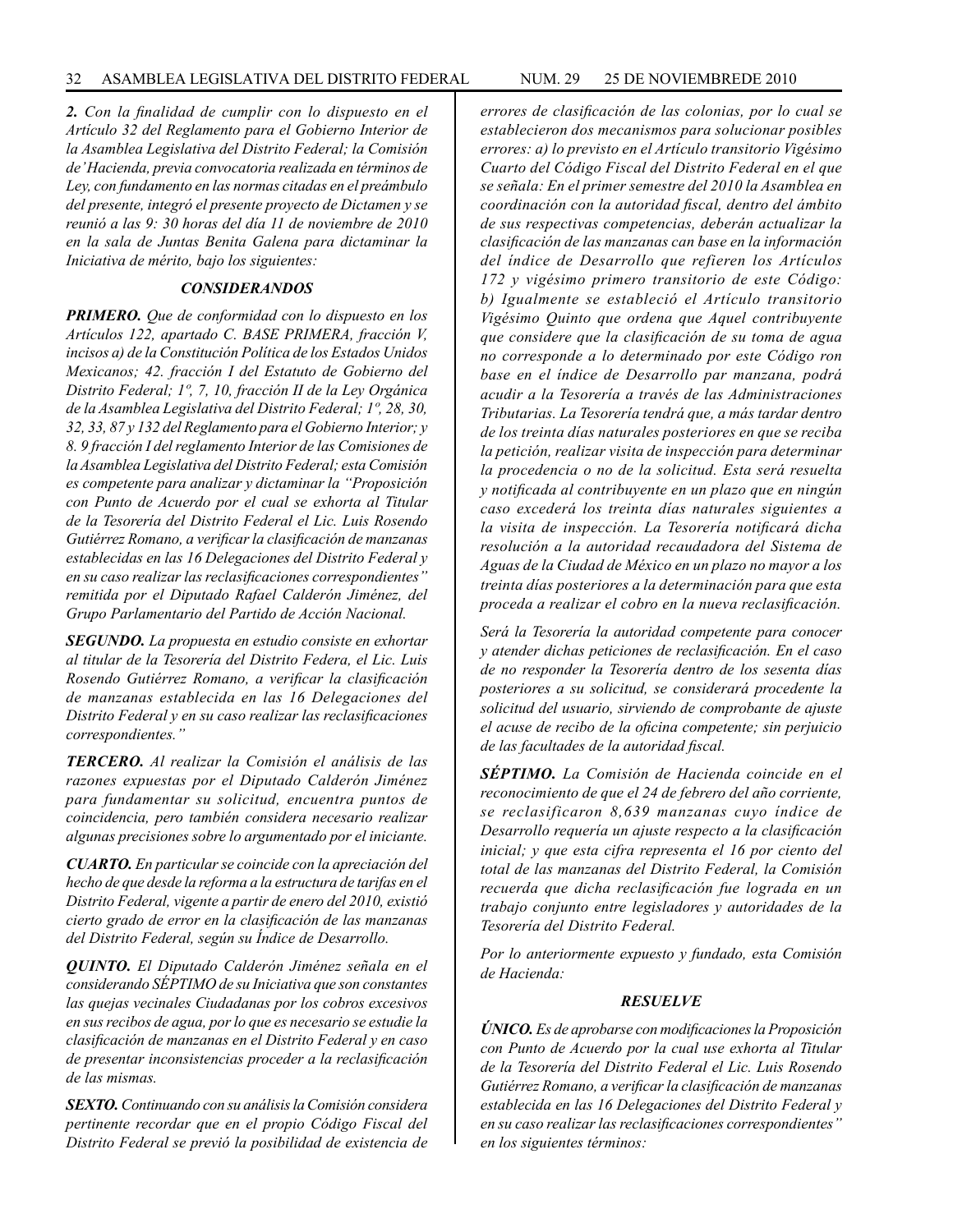*Se exhorta al Tesorero del Distrito Federal a realizar una amplia campaña de difusión entre los usuarios del servicio del agua con toma de uso doméstico en las 16 Delegaciones del Distrito Federal Tlalpan, para que conozcan del derecho que tienen establecido en el Artículo transitorio Vigésimo Quinto del Código Fiscal del Distrito Federal que ordena que Aquel contribuyente que considere que la clasificación de su toma de agua no corresponde a lo determinado por este Código con base en el índice de Desarrollo por manzana, podrá acudir a la Tesorería a través de las Administraciones Tributarias. La Tesorería tendrá que, a mas tardar dentro de los treinta días naturales posteriores en que se reciba la petición, realizar visita de inspección para determinar la procedencia o no de la solicitud. Esta será resuelta y notificada al contribuyente en un plazo que en ningún caso excederá los treinta días naturales siguientes a la visita de inspección. La Tesorería notificará dicha resolución a la autoridad recaudadora del Sistema de Aguas de la Ciudad de México en un plazo no mayor a los treinta días posteriores a la determinación para que esta proceda a realizar el cobro en la nueva reclasificación. Será la Tesorería la autoridad competente para conocer y atender dichas peticiones de reclasificación. En el caso de no responder la Tesorería dentro de los sesenta días posteriores a su solicitud, se considerará procedente la solicitud del usuario, sirviendo de comprobante de ajuste el acuse de recibo de la oficina competente; sin perjuicio de las facultades de la autoridad fiscal.*

# *ARTÍCULO TRANSITORIO*

*ÚNICO. Túrnese al C. Tesorero del Distrito Federal para los efectos procedentes.*

*Dado en el Recinto Legislativo a los 11 días del mes de noviembre de 2010*

#### *FIRMAS*

*Dip. Valentina Valia Batres Guadarrama. Presidenta.*

> *Dip. Rafael Calderón Jiménez. Vicepresidente.*

*Dip. Maximiliano Reyes Zúñiga. Secretario.* 

*Dip. Alejandro Carbajal González. Dip. Aleida Alavez Ruiz. Dip. Juan Pablo Pérez Mejía. Dip. Carlos Augusto Morales López.*

**EL C. PRESIDENTE.** Para fundamentar el Dictamen, se concede el uso de la palabra a la Diputada Valentina Batres Guadarrama, a nombre de la Comisión de Hacienda.

# **LA C. DIPUTADA VALENTINA VALIA BATRES GUADARRAMA.** Con su venia, Diputado Presidente.

Diputadas y Diputados:

Con fecha del 28 de octubre del presente año, a la Comisión de Hacienda se turnó mediante oficio la Proposición con Punto de Acuerdo por el cual se proponía exhortar al titular

de la Tesorería del Distrito Federal, el Doctor Luis Rosendo Gutiérrez Romano, a verificar la clasificación de Manzanas establecidas en las 16 Delegaciones del Distrito Federal y en su caso realizar las reclasificaciones correspondientes, enviada por el Diputado Rafael Calderón Jiménez, del Grupo Parlamentario del Partido Acción Nacional.

En la propuesta del Diputado Calderón presume en la cita siguiente que bajo el nuevo esquema de cobro para el suministro de agua potable en la Ciudad se clasificaron las Manzanas por 4 niveles: popular, bajo, medio y alto.

Precisa que el pasado 24 de febrero se llevó a cabo una reclasificación de las tarifas del agua en el 16 por ciento del total de las 54 mil 666 Manzanas de la Ciudad, es decir, se reclasificaron 8 mil 639.

En esta acción la Administración Local catalogó erróneamente a estas Manzanas y la Secretaría de Finanzas del Distrito Federal no aclaró los datos con los que se construyeron los indicadores para la clasificación. Fin de la cita.

En el mismo documento se afirma que con estas correcciones el 75 por ciento de las Manzanas estarán clasificadas como popular y baja, 75 colonias de alta marginación tendrán condonación total, 9 de cada 10 usuarios de uso doméstico tendrán subsidio entre 60 por ciento y 90 por ciento y los grupos vulnerables se beneficiarán con una reducción del 50 por ciento. Fin de la otra cita.

El Diputado Calderón señala en su Iniciativa que en el nuevo esquema tarifario para el cobro de agua potable en el Distrito Federal se mantienen numerosos errores ya que Ciudadanos que pagaban bimestralmente por este servicio un aproximado de 150 pesos, al día de hoy su recibo les llega hasta de 1,500 pesos y señalaba, como Vicepresidente de la Comisión de Hacienda de la Asamblea Legislativa del Distrito Federal, ha recibido la queja de un gran número de Ciudadanos inconformes por excesivos cobros de agua.

Por lo expuesto y con la finalidad de cumplir con lo dispuesto en el marco legal de su competencia, la Comisión de Hacienda se reunió el día 11 de noviembre del 2010 para analizar y dictaminar la Iniciativa de mérito. Esta Comisión observó que la Proposición con Punto de Acuerdo no presentó datos o cifras correspondiente al número de quejas o número de recibos con el cobro erróneo, por lo tanto consideró necesario en su análisis puntualizar que en el propio Código Fiscal del Distrito Federal se previó la posibilidad de existencia de errores de clasificación de las colonias, por lo cual se establecieron dos mecanismos para solucionar posibles errores:

a) Lo previsto en el Artículo transitorio Vigésimo Cuarto del Código Fiscal del Distrito Federal en el que se señala: *En el primer semestre del 2010 la Asamblea, en coordinación con la autoridad fiscal, dentro del ámbito de sus respectivas competencias, deberán actualizar la clasificación de las manzanas con base en la información del índice de desarrollo que refieren los Artículos 172 y Vigésimo Primero Transitorio de éste Código*.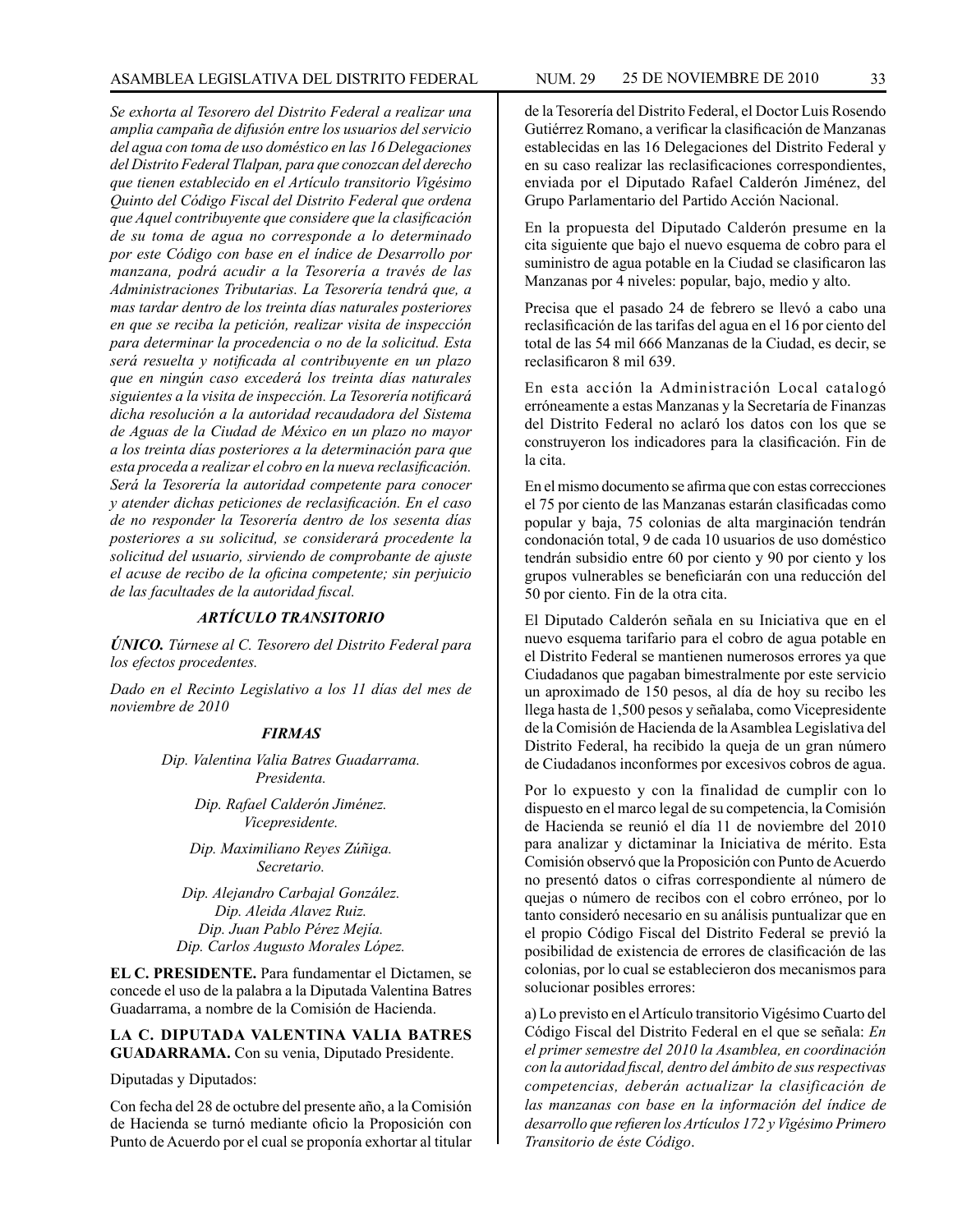b) Igualmente se estableció el Artículo transitorio Vigésimo Quinto, que ordena que aquél contribuyente que considere que la clasificación de su toma de agua no corresponde al determinado por este Código con base al índice de desarrollo por manzana, podrá acudir a la Tesorería, a través de las administraciones tributarias. La Tesorería tendrá, a más tardar dentro de los 30 días naturales posteriores en que se reciba la petición, realizar visita de inspección para determinar la procedencia o no de la solicitud, ésta será resuelta y notificada al contribuyente en un plazo que en ningún caso excederá los 30 días naturales siguientes a la visita de inspección.

La Tesorería notificará dicha resolución a la autoridad recaudatoria del Sistema de Aguas de la Ciudad de México en un plazo no mayor a los 30 días posteriores a la determinación, para que ésta proceda a realizar el cobro en la nueva reclasificación. Será la Tesorería la autoridad competente para conocer y atender dichas peticiones de reclasificación.

En el caso de no responder la Tesorería dentro de los 60 días posteriores a su solicitud se considerará procedente la solicitud del usuario, sirviendo de comprobante de ajuste el acuse de recibo de la oficina competente, sin perjuicio de facultades de la autoridad fiscal.

Por lo anteriormente expuesto y fundado, y en beneficio de todos los Ciudadanos del Distrito Federal, la Comisión de Hacienda resolvió en su Dictamen aprobado pro unanimidad que es de aprobarse con modificaciones la Proposición con Punto de Acuerdo por la cual se exhorta al titular de la Tesorería del Distrito Federal, el Doctor Luis Rosendo Gutiérrez Román, a verificar la clasificación de manzanas establecidas en las 16 Delegaciones del Distrito Federal y en su caso realizar las reclasificaciones correspondientes en los siguientes términos:

Se exhorta al Tesorero del Distrito Federal a realizar una amplia campaña de difusión entre los usuarios del servicio de agua con toma de uso doméstico en las 16 Delegaciones del Distrito Federal para que conozcan del derecho que tienen establecido en el Artículo Transitorio Vigésimo Quinto del Código Fiscal del Distrito Federal.

Es cuanto, Diputado Presidente.

**EL C. PRESIDENTE.** Muchas gracias, Diputada. Está a discusión el Dictamen. Se abre el registro de oradores. ¿Oradores en contra?

¿Alguna o algún Diputado desea razonar su voto?

Se solicita a la Secretaría abrir el Sistema Electrónico de Votación por 5 minutos para que los Diputados puedan emitir su voto en lo general y en lo particular en un solo acto.

**EL C. SECRETARIO DIPUTADO JOSÉ VALENTÍN MALDONADO SALGADO.** Por instrucciones de la Presidencia ábrase el sistema electrónico hasta por 5 minutos con la finalidad de que las Diputadas y Diputados puedan registrar su votación en relación al Dictamen en lo general y en lo particular en un solo acto.

De conformidad con lo establecido por el Artículo 131 del Reglamento para el Gobierno Interior de la Asamblea, se solicita a la Coordinación de Servicios Parlamentarios hacer el anuncio correspondiente a efecto de que los Diputados presentes puedan emitir su voto.

*(Votación)*

**EL C. SECRETARIO.** ¿Falta alguna Diputada o Diputado de emitir su voto? Se encuentra abierto el sistema.

**EL C. DIPUTADO OCTAVIO GUILLERMO WEST SILVA (Desde su curul).** West, a favor.

**EL C. SECRETARIO.** ¿Falta alguna Diputada o Diputado de emitir su voto? Está abierto el sistema.

Ciérrese el sistema de votación, por favor.

Diputado Presidente, el resultado de la votación es el siguiente: 40 votos a favor, 0 votos en contra, 0 abstenciones.

*(Resultado de la Votación Electrónica)*

# **DICTAMEN POR EL QUE SE EXHORTA A LA TESORERÍA DEL DF A VERIFICAR LA CLASIFICACIÓN DE LAS MANZANAS EN LAS 16 DELEGACIONES.**

| 25-11-2010                         | 12:42    |            |     |
|------------------------------------|----------|------------|-----|
| Presentes                          | 39       |            |     |
| Sí                                 | 39       |            |     |
| No                                 | $\theta$ |            |     |
| Abstención                         | $\theta$ |            |     |
| CALDERÓN JIMÉNEZ RAFAEL            |          | <b>PAN</b> | Sí. |
| ZÁRRAGA SARMIENTO JUAN CARLOS      |          | <b>PAN</b> | Sí. |
| ORIVE BELLINGER ADOLFO             |          | <b>PT</b>  | Sí. |
| LÓPEZ CÁNDIDO JOSÉ ARTURO          |          | <b>PT</b>  | Sí. |
| PÉREZ MEJÍA JUAN PABLO             |          | PT         | Sí. |
| AGUIRRE Y JUÁREZ ANA ESTELA        |          | <b>PT</b>  | Sí. |
| REYES ZÚÑIGA MAXIMILIANO           |          | <b>PRD</b> | Sí. |
| <b>AMAYA REYES LOURDES</b>         |          | <b>PRD</b> | Sí. |
| RAZO VÁZQUEZ MARÍA NATIVIDAD       |          | <b>PRD</b> | Sí. |
| ENSÁSTIGA SANTIAGO ERASTO          |          | <b>PRD</b> | Sí. |
| ROJAS MARTÍNEZ BEATRIZ             |          | <b>PRD</b> | Sí. |
| ÁGUILA TORRES CLAUDIA ELENA        |          | <b>PRD</b> | Sí. |
| TRUJILLO VÁZQUEZ ABRIL JANNETTE    |          | <b>PRD</b> | Sí. |
| BATRES GUADARRAMA VALENTINA V. PRD |          |            | Sí. |
| <b>JIMÉNEZ HERNÁNDEZ ARMANDO</b>   |          | <b>PRD</b> | Sí. |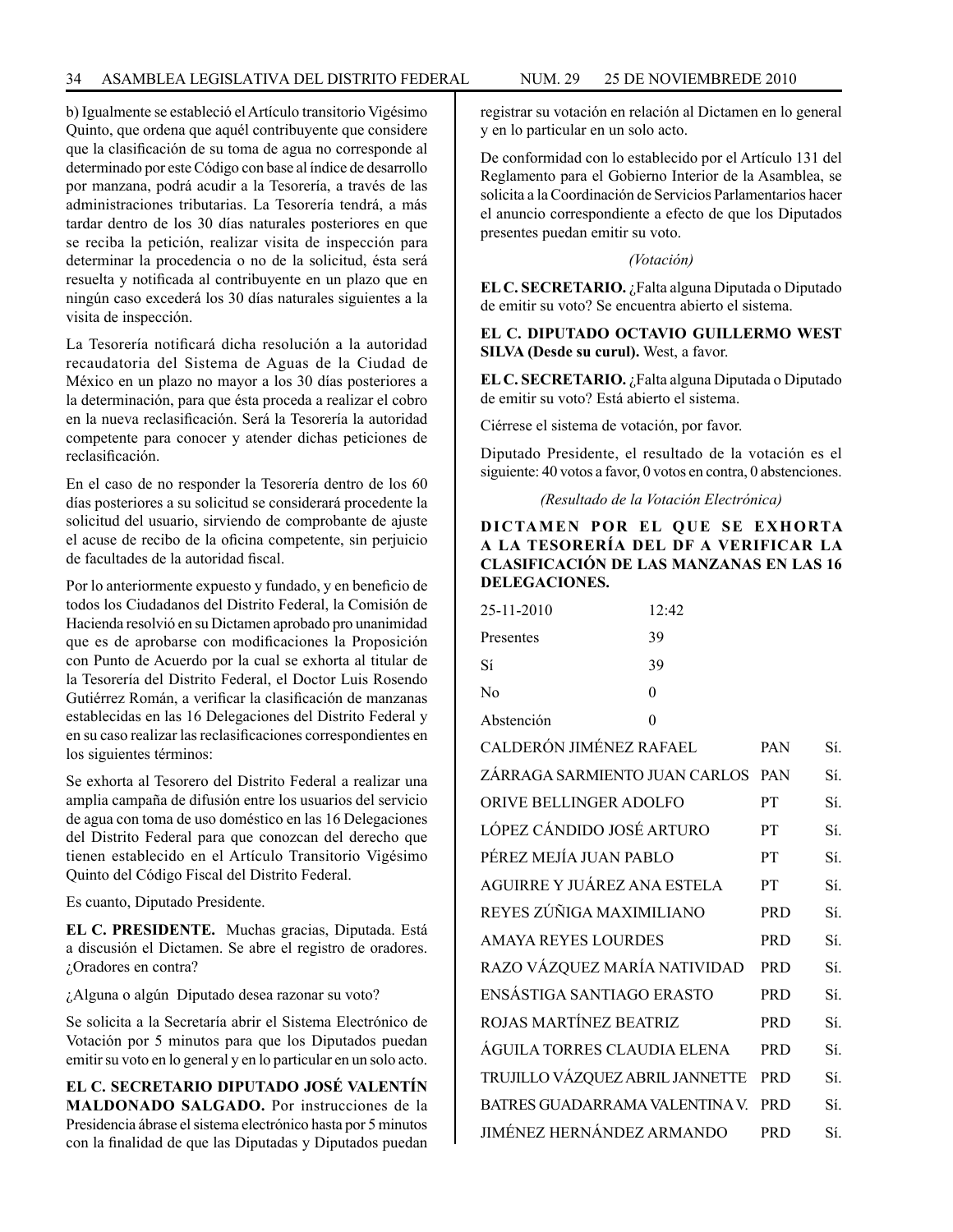| MALDONADO SALGADO JOSÉ VALENTÍN PRD |              | Sí. |
|-------------------------------------|--------------|-----|
| <b>MARTÍNEZ MEZA HORACIO</b>        | <b>PRD</b>   | Sí. |
| <b>BARRERA BADILLO ROCÍO</b>        | <b>PRD</b>   | Sí. |
| <b>CUÉLLAR REYES FERNANDO</b>       | <b>PRD</b>   | Sí. |
| GONZÁLEZ MONZÓN ADOLFO URIEL PRD    |              | Sí. |
| BARRALES MAGDALENO M. ALEJANDRA PRD |              | Sí. |
| MEDINA PEDERZINI RAFAEL MIGUEL PAN  |              | Sí. |
| GÓMEZ DEL CAMPO GURZA MARIANA PAN   |              | Sí. |
| GUTIÉRREZ AGUILAR JOSÉ GIOVANI      | <b>PAN</b>   | Sí. |
| EGUREN CORNEJO SERGIO ISRAEL        | <b>PAN</b>   | Sí. |
| RODRÍGUEZ DOVAL FERNANDO            | <b>PAN</b>   | Sí. |
| PALACIOS ARROYO JORGE               | PAN          | Sí. |
| PIZANO SALINAS CARLO FABIÁN         | PAN          | Sí. |
| LIMÓN GARCÍA LÍA                    | PAN          | Sí. |
| VÁZQUEZ BURGUETTE AXEL              | <b>PANAL</b> | Sí. |
| VARGAS SÁNCHEZ CRISTIAN             | PRI          | Sí. |
| TÉLLEZ SÁNCHEZ ALICIA VIRGINIA      | PRI          | Sí. |
| SUÁREZ VIVANCO FIDEL LEONARDO       | PRI          | Sí. |
| ALAVEZ RUIZ ALEIDA                  | <b>PRD</b>   | Sí. |
| RAZÚ AZNAR DAVID                    | <b>PRD</b>   | Sí. |
| <b>SÁNCHEZ TORRES GUILLERMO</b>     | <b>PRD</b>   | Sí. |
| MUÑOZ SORIA JOSÉ LUIS               | <b>PRD</b>   | Sí. |
| ROSAS MONTERO LIZBETH EUGENIA PRD   |              | Sí. |
| LARIOS MÉNDEZ JUAN JOSÉ             | <b>PRD</b>   | Sí. |

**EL C. PRESIDENTE.** En consecuencia se aprueba en sus términos el Dictamen que presentó la Comisión de Hacienda.

Remítase al Secretario de Gobierno del Distrito Federal para que por su conducto lo haga del conocimiento del Tesorero del Distrito Federal para los efectos correspondientes.

Esta Presidencia da la más cordial bienvenida a nombre de la Asamblea Legislativa del Distrito Federal a los alumnos de la carrera de ciencias políticas del Instituto Tecnológico Autónomo de México.

El siguiente punto de la Orden del Día es la discusión y en su caso aprobación del Dictamen que presenta la Comisión de Hacienda a la Proposición con Punto de Acuerdo por el que se exhorta al Titular de la Tesorería del Distrito Federal a verificar la clasificación de manzanas establecidas en Tlalpan y en su caso realizar las reclasificaciones correspondientes en dicha demarcación territorial.

En virtud de que el Dictamen fue distribuido entre las Diputadas y Diputados en los términos de lo dispuesto por el Artículo 118 del Reglamento para el Gobierno Interior de la Asamblea Legislativa del Distrito Federal, proceda la Secretaría a consultar a la Asamblea en votación económica si se dispensa la lectura del mismo y se somete a discusión de inmediato.

**EL C. SECRETARIO.** Por instrucciones de la Presidencia y en votación económica se consulta a la Asamblea si es de dispensarse la lectura del Dictamen de referencia y se somete a discusión de inmediato.

Los que estén por la afirmativa, sírvanse manifestarlo levantando la mano.

Los que estén por la negativa, sírvanse manifestarlo levantando la mano.

Dispensada la lectura, Diputado Presidente.

*DICTAMEN QUE PRESENTA LA COMISIÓN DE HACIENDA, RELATIVO A LA PROPOSICIÓN CON PUNTO DE ACUERDO POR EL QUE SE EXHORTA AL TITULAR DE LA TESORERÍA DEL DISTRITO FEDERAL A VERIFICAR LA CLASIFICACIÓN DE MANZANAS ESTABLECIDA EN TLALPAN Y EN SU CASO REALIZAR LAS RECLASIFICACIONES CORRESPONDIENTES EN DICHA DEMARCACIÓN TERRITORIAL.*

*A la Comisión de Hacienda fue turnada mediante afielo MDDPSRPA/CSP/2162/2010, con fecha 25 de agosto del año corriente, para su análisis y dictamen la "Proposición con Punto de Acuerdo por el cual se exhorta al Titular de la Tesorería del Distrito Federal el Lic. Luis Rosendo Gutiérrez Romano, a verificar la clasificación de manzanas establecida en la Delegación Tlalpan y en su caso realizar las reclasificaciones correspondientes en dicha demarcación territorial" remitida por el Diputado Rafael Calderón Jiménez, del Grupo Parlamentario del Partido de Acción Nacional.*

*Con fundamento en Artículos 122, apartado e, BASE PRIMERA, fracción V. incisos a) de la Constitución Política de los Estados Unidos Mexicanos; 42, fracción I del Estatuto de Gobierno del Distrito Federal; 1º, 7, 10, fracción II de la Ley Orgánica de la Asamblea Legislativa del Distrito Federal; 1º 28, 30, 32, 33, 87 y 132 del Reglamento para el Gobierno Interior; y 8. 9 fracción I del Reglamento Interior de las Comisiones de la Asamblea Legislativa del Distrito Federal; ésta Comisión se avocó al estudio de la Iniciativa antes descrita.*

*Por lo anteriormente expuesto y fundado, esta Comisión de Hacienda somete al Pleno de esta Asamblea Legislativa del Distrito Federal el presente Dictamen, conforme a los siguientes:*

#### *ANTECEDENTES*

*1. Mediante oficio número MDSPPA/CSP/2162/2010 de fecha 25 de Agosto de 2010, el Presidente de la Mesa Directiva de la Asamblea Legislativa del Distrito Federal, Diputado Rafael Calderón Jiménez, turnó a esta Comisión*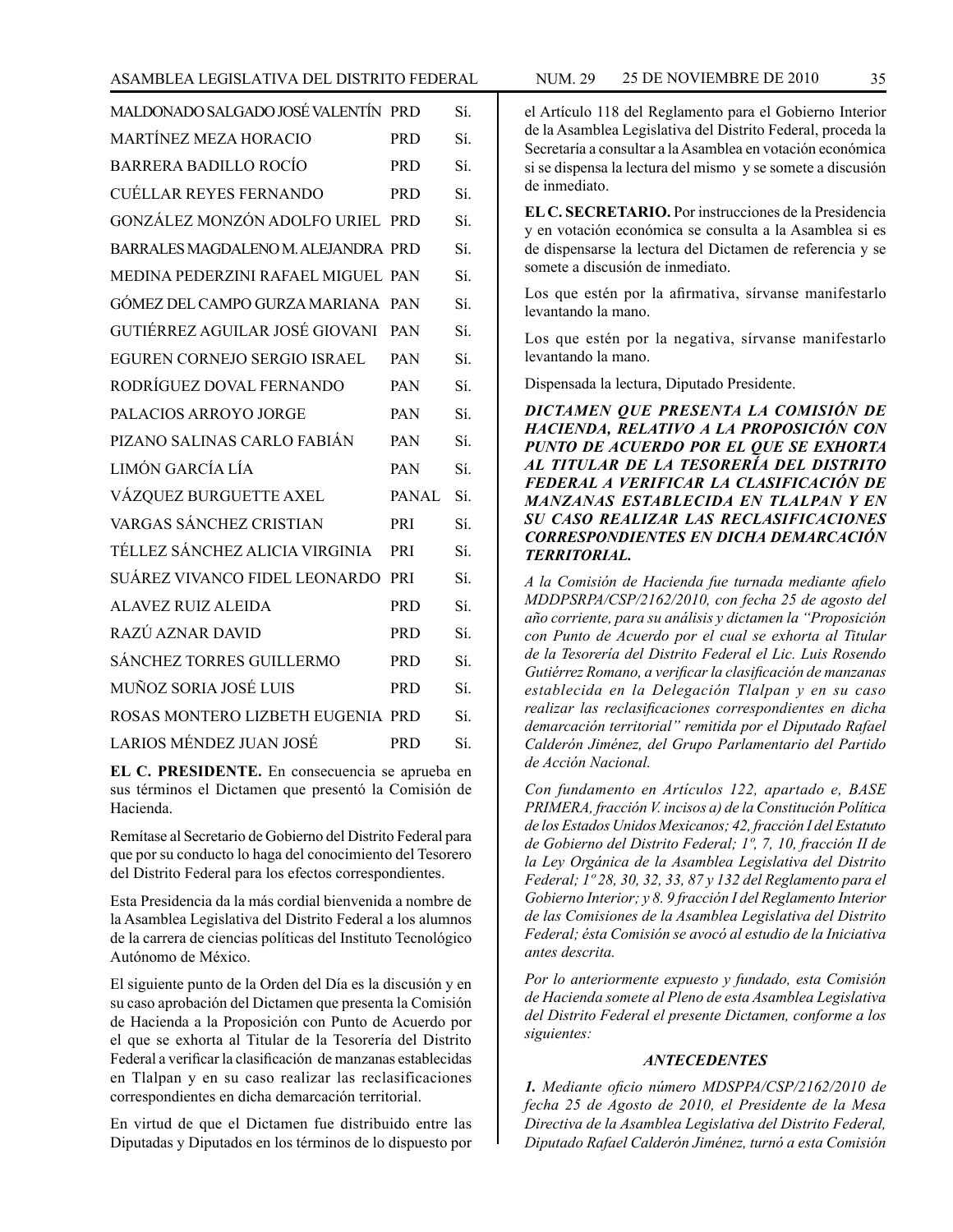*de Hacienda de la V Legislatura, para su análisis y dictamen la Proposición con Punto de Acuerdo por el que se exhorta al Titular de la Tesorería del Distrito Federal, el Lic. Luis Rosendo Gutiérrez Romano, a verificar la clasificación de manzanas establecidas en la Delegación Tlalpan y en su caso realizar las reclasificaciones correspondientes en dicha Demarcación Territorial remitida por el Diputado Rafael Calderón Jiménez del Grupo Parlamentario del Partido Acción Nacional en fecha 25 de agosto de 2010.*

*2. Con la finalidad de cumplir con lo dispuesto en el Artículo 32 del Reglamento para el Gobierno Interior de la Asamblea Legislativa del Distrito Federal; la Comisión de Hacienda, previa convocatoria realizada en términos de Ley, con fundamento en las normas citadas en el preámbulo del presente, integró el presente proyecto de Dictamen y se reunió a las 9:30 horas del día 11 de noviembre de 2010 en la Sala de Juntas Benita Galeana de la Asamblea Legislativa del Distrito Federal para dictaminar la Iniciativa de mérito, bajo los siguientes:*

#### *CONSIDERANDOS*

*PRIMERO. Que de conformidad con lo dispuesto en los Artículos 122, apartado C, Base Primera, fracción V, incisos a) de la Constitución Política de los Estados Unidos Mexicanos; 42, fracción I del Estatuto de Gobierno del Distrito Federal: 1º, 7, 10, fracción II de la Ley Orgánica de la Asamblea Legislativa del Distrito Federal; 1º, 28, 30, 32, 33, 87 y 132 del Reglamento para el Gobierno Interior; y 8, 9 fracción I del Reglamento Interior de las Comisiones de la Asamblea Legislativa del Distrito Federal; esta Comisión es competente para analizar y dictaminar la "Proposición con Punto de Acuerdo por el cual se exhorta al Titular de la Tesorería del Distrito Federal el Lic. Luis Rosendo Gutiérrez Romano, a verificar la clasificación de manzanas establecida en la Delegación Tlalpan y en su caso realizar las reclasificaciones correspondientes en dicha demarcación territorial" remitida por el Diputado Rafael Calderón Jiménez, del Grupo Parlamentario del Partido de Acción Nacional.*

*SEGUNDO. La propuesta en estudio consiste en "Exhortar al titular de la Tesorería del Distrito Federal el Lic. Luis Rosendo Gutiérrez Romano, a verificar la clasificación de manzanas establecida en la Delegación de Tlalpan y en su caso realizar las reclasificaciones correspondientes en dicha demarcación territorial."*

*TERCERO. Al realizar la Comisión el análisis de las razones expuestas por el Diputado Calderón Jiménez para fundamentar su solicitud, encuentra puntos de coincidencia, pero también considera necesario realizar algunas precisiones sobre lo argumentado por el iniciante.*

*CUARTO. En particular se coincide con la apreciación del hecho de que desde la reforma a la estructura de tarifas en el Distrito Federal, vigente a partir de enero del 2010, existió cierto grado de error en la clasificación de las manzanas del Distrito Federal, según su índice de Desarrollo.*

*QUINTO. El Diputado Calderón Jiménez señala en el "antecedente número 4" de su Iniciativa que "En la Delegación Tlalpan existen un gran número de vecinos inconformes con el cobro de agua al que actualmente están sujetos, ya que comentan que su recibo se ha incrementado hasta en un 1000%, lo que sin duda refleja los errores a la hora de realizar la clasificación de manzanas". Sin embargo presentar casos específicos que pudieran ilustrar esta afirmación, o una estimación de la importancia relativa o absoluta del número de manzanas con problemas de inadecuada clasificación, o su posible ubicación en la Delegación Tlalpan, se deja la petición en un estado de generalidad que no permite orientar acciones concretas y especificas de parte de la política pública.*

*SEXTO. Continuando con su análisis la Comisión considera pertinente recordar que en el propio Código Fiscal del Distrito Federal se previó la posibilidad de existencia de errores de clasificación de las colonias, por lo cual se establecieron dos mecanismos para solucionar posibles errores; a) lo previsto en el Artículo transitorio Vigésimo Cuarto del Código Fiscal del Distrito Federal en el que se señala "En el primer semestre del 2010 la Asamblea en coordinación con la autoridad fiscal, dentro del ámbito de sus respectivas competencias, deberán actualizar la clasificación de las manzanas con base en la información del índice de Desarrollo que refieren los Artículos 172 y vigésimo primero transitorio de este Código.": b) Igualmente se estableció el Artículo transitorio Vigésimo Quinto que ordena que "Aquel contribuyente que considere que la clasificación de su toma de agua no corresponde a lo determinado por este Código con base en el índice de Desarrollo por manzana, podrá acudir a la Tesorería a través de las Administraciones Tributarias. La Tesorería tendrá que, a más tardar dentro de los treinta días naturales posteriores en que se reciba la petición, realizar visita de inspección para determinar la procedencia o no de la solicitud. Esta será resuelta y notificada al contribuyente en un plazo que en ningún caso excederá los treinta días naturales siguientes a la visita de inspección. La Tesorería notificará dicha resolución a la autoridad recaudadora del Sistema de Aguas de la Ciudad de México en un plazo no mayor a los treinta días posteriores a la determinación para que esta proceda a realizar el cobro en la nueva reclasificación. Será la Tesorería la autoridad competente para conocer y atender dichas peticiones de reclasificación. En el caso de no responder la Tesorería dentro de los sesenta días posteriores a su solicitud, se considerara procedente fa solicitud del usuario, sirviendo de comprobante de ajuste el acuse de recibo de la oficina competente; sin perjuicio de las facultades de la autoridad fiscal".*

*SÉPTIMO. La Comisión de Hacienda coincide en el reconocimiento de que el 24 de febrero del año corriente, se reclasificaron 8.639 manzanas cuyo índice de Desarrollo requería un ajuste respecto a la clasificación inicial; y que esta cifra representa el 16 por ciento del total de las manzanas del Distrito Federal. La Comisión recuerda que dicha reclasificación fue lograda en un trabajo conjunto entre legisladores y autoridades de la Tesorería*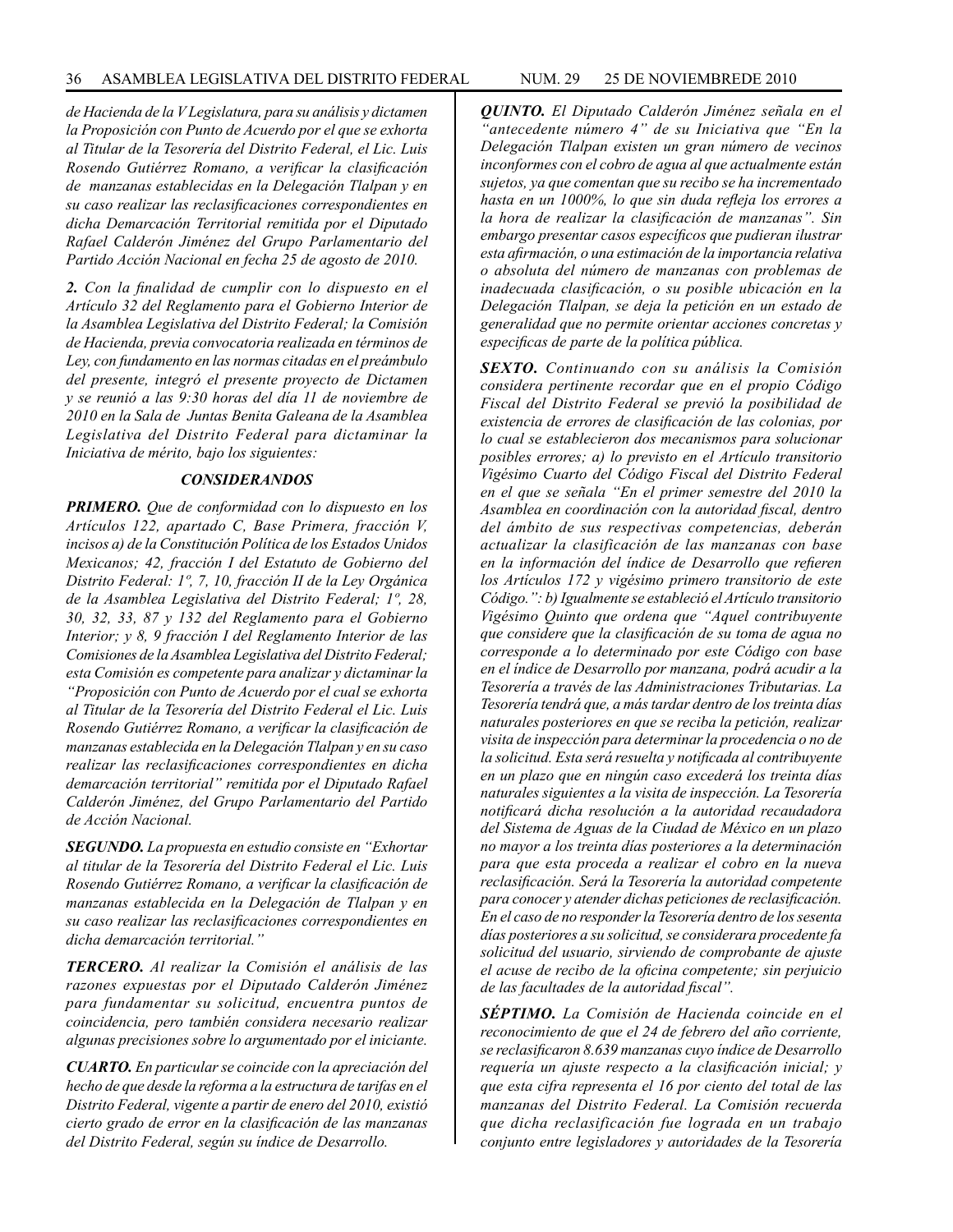*del Distrito Federal y que a la Delegación Tlalpan correspondió la reclasificación de 198 manzanas, lo cual indica un porcentaje menor al promedio del total. Por lo anteriormente expuesto y fundado, esta Comisión de Hacienda:*

#### *RESUELVE*

*ÚNICO. Es de aprobarse con modificaciones la Proposición con Punto de Acuerdo por la cual "se exhorta al Titular de la Tesorería del Distrito Federal el Lic. Luis Rosendo Gutiérrez Romano, a verificar la clasificación de manzanas establecida en la Delegación Tlalpan y en su caso realizar las reclasificaciones correspondientes en dicha demarcación territorial" en los siguientes términos:*

*Se exhorta al Tesorero del Distrito Federal a realizar una amplia campaña difusión entre los usuarios del servicio del agua con toma de uso doméstico la Delegación Tlalpan, para que conozcan del derecho que tienen establecido en el Artículo Transitorio Vigésimo Quinto del Código Fiscal del Distrito Federal que ordena que "Aquel contribuyente que considere que la clasificación de su toma de agua no corresponde a lo determinado por .este Código con base en el Índice de Desarrollo por Manzana, podrá acudir a la Tesorería a través de las Administraciones Tributarlas. La Tesorería tendrá que, a más tardar dentro de los treinta días naturales posteriores en que se reciba la petición, realizar visita de inspección para determinar la procedencia o no de la solicitud. Esta será resuelta y notificada al contribuyente en un plazo que en ningún caso excederá los treinta días naturales siguientes a la visita de inspección. La Tesorería notificará dicha resolución a la autoridad recaudadora del Sistema de Aguas de la Ciudad de México en un plazo no mayor a los treinta días posteriores a la determinación para que esta proceda a realizar el cobro en la nueva reclasificación. Será la Tesorería la autoridad competente para conocer y atender dichas peticiones de reclasificación. En el caso de no responder la Tesorería dentro de los sesenta días posteriores a su solicitud, se considerará procedente la solicitud del usuario, sirviendo de comprobante de ajuste el acuse de recibo de la oficina competente; sin perjuicio de las facultades de la autoridad fiscal".*

# *ARTÍCULO TRANSITORIO*

*ÚNICO. Túrnese al C. Tesorero del Distrito Federal para los efectos procedentes.*

## *FIRMAS*

*Dip. Valentina Valia Batres Guadarrama. Presidenta. Dip. Rafael Calderón Jiménez. Vicepresidente. Dip. Maximiliano Reyes Zúñiga. Secretario. Dip. Alejandro Carbajal González. Dip. Aleida Alavez Ruiz. Dip. Juan Pablo Pérez Mejía. Dip. Carlos Augusto Morales López.*

**EL C. PRESIDENTE DIPUTADO EMILIANO AGUILAR ESQUIVEL.** Para fundamentar el Dictamen se concede el uso de la palabra a la Diputada Valentina Batres Guadarrama, a nombre de la Comisión de Hacienda.

**LA C. DIPUTADA VALENTINA VALIA BATRES GUADARRAMA.** Gracias, con su venia Diputado Presidente.

Diputadas y Diputados:

También con fecha 25 de octubre del presente año a la Comisión de Hacienda se turnó mediante oficio la Proposición con Punto de Acuerdo por el cual se exhorta al Titular de la Tesorería del Distrito Federal, el Doctor Luis Rosendo Gutiérrez Romano, a verificar la clasificación de manzanas establecidas en la Delegación de Tlalpan y en su caso realizar las reclasificaciones correspondientes en dicha demarcación territorial enviada por el Diputado Rafael Calderón Jiménez, del Grupo Parlamentario del Partido Acción Nacional.

El Diputado Calderón Jiménez señala que en la Delegación de Tlalpan existe un gran número de vecinos inconformes con el cobro de agua al que actualmente están sujetos ya que comenta que en su recibo se ha incrementado hasta en más de ciento por ciento, lo que sin duda refleja los errores a la hora de realizar la clasificación de manzanas.

Como ser observa, esta propuesta de Punto de Acuerdo es muy similar a la que acabamos de aprobar, compañeras y compañeros Diputados, pero al referirse particularmente a la Delegación de Tlalpan nos permitimos trascenderle al Ciudadano Tesorero la preocupación que el promovente de este Punto de Acuerdo tiene con respecto a los usuarios de la Delegación de la cual es representante.

La Comisión de Hacienda realizó similares consideraciones que las hechas para el caso del Punto de Acuerdo referido a las 16 Delegaciones, por lo cual acordó exhortar al Ciudadano Tesorero del Distrito Federal, el Doctor Luis Rosendo Gutiérrez Romano, que en beneficio de los habitantes de la Delegación de Tlalpan es de aprobarse con modificaciones la Proposición con Punto de Acuerdo por la cual se exhorta al Titular de la Tesorería en los siguientes términos:

Se exhorta al exhorta al Tesorero del Distrito Federal, a realizar una amplia campaña de difusión entre los usuarios del servicio de agua, con toma de uso doméstico en la Delegación de Tlalpan, para que conozcan del derecho que tienen establecido en el Artículo Transitorio Vigésimo Quinto del Código Fiscal del Distrito Federal. De esta manera, a través de la campaña de difusión a juicio de la Comisión de Hacienda, se estaría dando los elementos necesarios a los Ciudadanos para la tramitación de su reclasificación en caso de que así lo estimen necesario los vecinos de Tlalpan, así como no limitar, a juicio de los Diputados, la necesaria reclasificación que en su caso proceda.

Es cuanto, Diputado Presidente.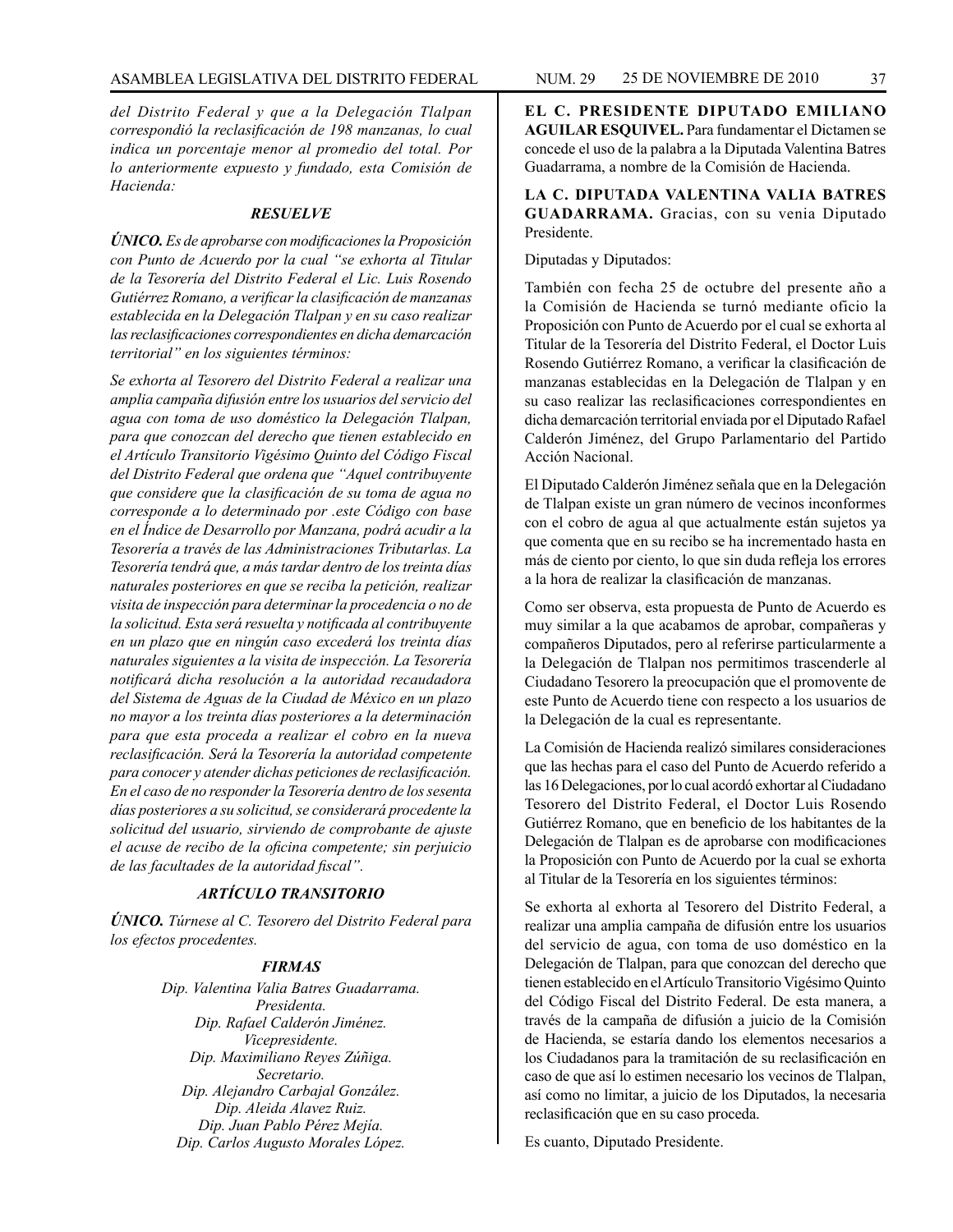**EL C. PRESIDENTE.** Muchas gracias, Diputada. Está a discusión el Dictamen. Se abre el registro de oradores. ¿Oradores en contra?

¿Alguna o algún Diputado desea razonar su voto?

Se solicita a la Secretaría abrir el sistema electrónico de votación por 5 minutos, para que los Diputados puedan emitir su voto en lo general y en lo particular en un solo acto.

**EL C. SECRETARIO.** Por instrucciones de la Presidencia ábrase el sistema electrónico hasta por 5 minutos con la finalidad de que las Diputadas y Diputados puedan registrar su votación en relación al Dictamen en lo general y en lo particular en un solo acto.

De conformidad con lo establecido por el Artículo 131 del Reglamento para el Gobierno Interior de la Asamblea, se solicita a la Coordinación de Servicios Parlamentarios hacer el anuncio correspondiente a efecto de que los Diputados presentes puedan emitir su voto.

#### *(Votación)*

**EL C. SECRETARIO.** ¿Falta alguna Diputada o Diputado de emitir su voto? Se encuentra el Sistema abierto.

Ciérrese el Sistema de Votación, por favor.

Diputado Presidente, el resultado de la votación es el siguiente: 43 votos a favor, 1 voto en contra y 0 abstenciones.

*(Resultado de la Votación Electrónica)* 

**DICTAMEN POR EL QUE SE EXHORTA AL TITULAR DE LA TESORERÍA DEL DISTRITO FEDERAL A VERIFICAR LA CLASIFICACIÓN DE MANZANAS EN TLALPAN.**

| 25-11-2010                          | 12:54    |             |     |
|-------------------------------------|----------|-------------|-----|
| Presentes                           | 44       |             |     |
| Sí                                  | 43       |             |     |
| No                                  | 1        |             |     |
| Abstención                          | $\theta$ |             |     |
| COUTTOLENC GÜEMEZ JOSÉ ALBERTO PVEM |          |             | Sí. |
| NAVA VEGA RAÚL ANTONIO              |          | <b>PVEM</b> | Sí. |
| CALDERÓN JIMÉNEZ RAFAEL             |          | <b>PAN</b>  | Sí. |
| ZÁRRAGA SARMIENTO JUAN CARLOS       |          | <b>PAN</b>  | Sí. |
| ORIVE BELLINGER ADOLFO              |          | <b>PT</b>   | Sí. |
| LÓPEZ CÁNDIDO JOSÉ ARTURO           |          | <b>PT</b>   | Sí. |
| PÉREZ MEJÍA JUAN PABLO              |          | <b>PT</b>   | Sí. |
| AGUIRRE Y JUÁREZ ANA ESTELA         |          | <b>PT</b>   | Sí. |
| REYES ZÚÑIGA MAXIMILIANO            |          | <b>PRD</b>  | Sí. |
| <b>AMAYA REYES LOURDES</b>          |          | <b>PRD</b>  | Sí. |
| RAZO VÁZQUEZ MARÍA NATIVIDAD        |          | <b>PRD</b>  | Sí. |

| ENSÁSTIGA SANTIAGO ERASTO          | <b>PRD</b>   | Sí. |
|------------------------------------|--------------|-----|
| ROJAS MARTÍNEZ BEATRIZ             | <b>PRD</b>   | Sí. |
| ÁGUILA TORRES CLAUDIA ELENA        | <b>PRD</b>   | Sí. |
| TRUJILLO VÁZQUEZ ABRIL JANNETTE    | <b>PRD</b>   | Sí. |
| BATRES GUADARRAMA VALENTINA V.     | <b>PRD</b>   | Sí. |
| JIMÉNEZ HERNÁNDEZ ARMANDO          | <b>PRD</b>   | Sí. |
| MALDONADO SALGADO JOSÉ VALENTÍN    | <b>PRD</b>   | Sí. |
| MARTÍNEZ MEZA HORACIO              | <b>PRD</b>   | Sí. |
| BARRERA BADILLO ROCÍO              | <b>PRD</b>   | Sí. |
| CUÉLLAR REYES FERNANDO             | <b>PRD</b>   | Sí. |
| GONZÁLEZ MONZÓN ADOLFO URIEL       | <b>PRD</b>   | Sí. |
| CARBAJAL GONZÁLEZ ALEJANDRO        | <b>PRD</b>   | Sí. |
| MEDINA PEDERZINI RAFAEL MIGUEL PAN |              | Sí. |
| GÓMEZ DEL CAMPO GURZA MARIANA      | PAN          | Sí. |
| GUTIÉRREZ AGUILAR JOSÉ GIOVANI     | PAN          | Sí. |
| EGUREN CORNEJO SERGIO ISRAEL       | PAN          | Sí. |
| RODRÍGUEZ DOVAL FERNANDO           | PAN          | Sí. |
| PALACIOS ARROYO JORGE              | PAN          | Sí. |
| PIZANO SALINAS CARLO FABIÁN        | PAN          | Sí. |
| LIMÓN GARCÍA LÍA                   | PAN          | Sí. |
| VÁZQUEZ BURGUETTE AXEL             | <b>PANAL</b> | Sí. |
| VARGAS SÁNCHEZ CRISTIAN            | PRI          | Sí. |
| URBINA MOSQUEDA LEOBARDO JUAN      | PRI          | Sí. |
| WEST SILVA OCTAVIO GUILLERMO       | PRI          | No. |
| TÉLLEZ SÁNCHEZ ALICIA VIRGINIA     | PRI          | Sí. |
| SUÁREZ VIVANCO FIDEL LEONARDO PRI  |              | Sí. |
| <b>AGUILAR ESQUIVEL EMILIANO</b>   | PRI          | Sí. |
| <b>ALAVEZ RUIZ ALEIDA</b>          | PRD.         | Sí. |
| RAZÚ AZNAR DAVID                   | PRD          | Sí. |
| MUÑOZ SORIA JOSÉ LUIS              | PRD          | Sí. |
| MORALES LÓPEZ CARLOS AUGUSTO       | <b>PRD</b>   | Sí. |
| ROSAS MONTERO LIZBETH EUGENIA PRD  |              | Sí. |
| LARIOS MÉNDEZ JUAN JOSÉ            | PRD          | Sí. |
|                                    |              |     |

**EL C. PRESIDENTE.** En consecuencia, se aprueba en sus términos el Dictamen que presentó la Comisión de Hacienda.

Remítase al Secretario de Gobierno del Distrito Federal para que por su conducto lo haga del conocimiento del Tesorero del Distrito Federal para los efectos correspondientes.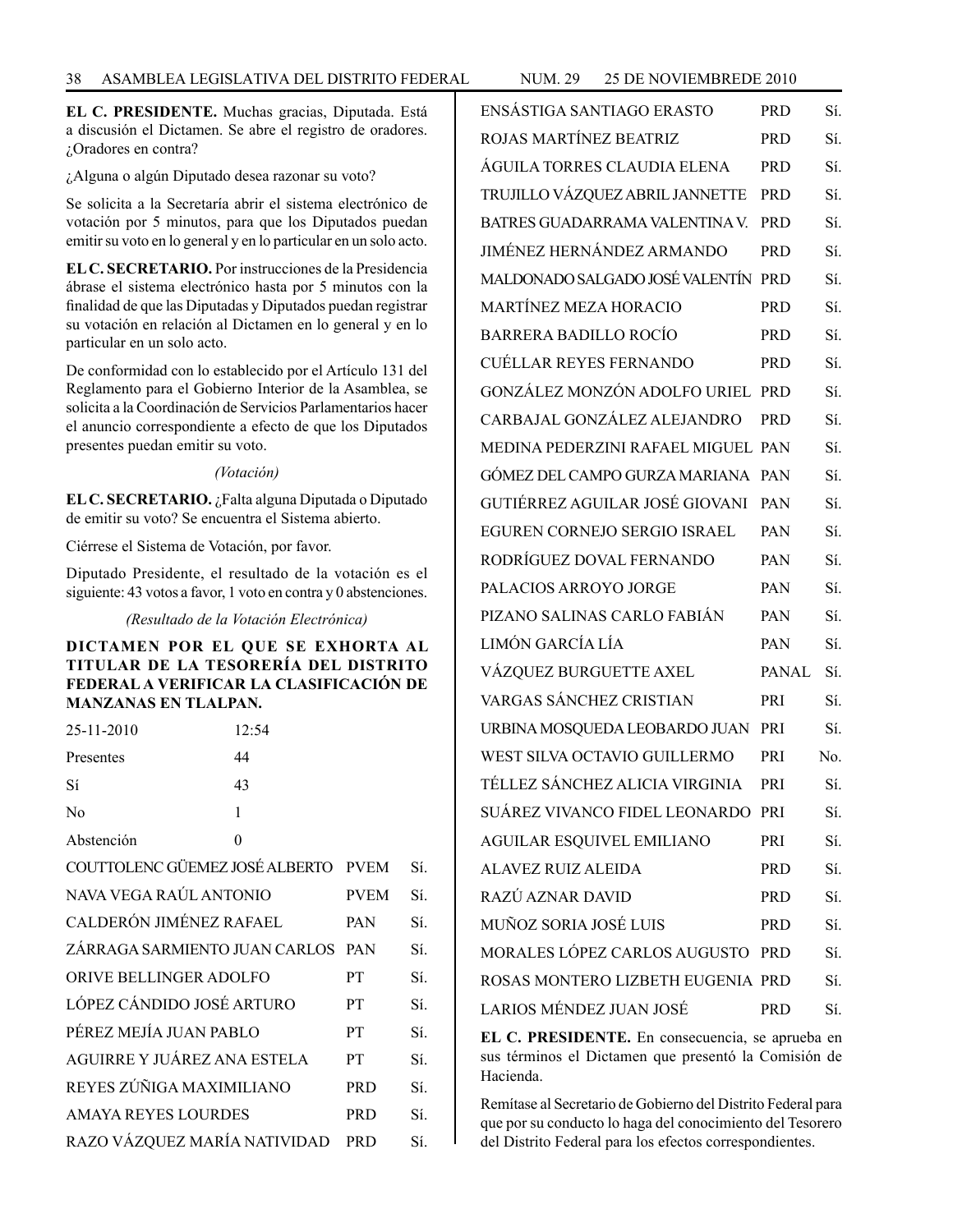#### ASAMBLEA LEGISLATIVA DEL DISTRITO FEDERAL NUM. 29 25 DE NOVIEMBRE DE 2010 39

El siguiente punto del Orden del Día es la discusión y en su caso aprobación del Dictamen que presenta la Comisión de Hacienda, relativo a la Iniciativa por la que se reforma el Artículo 172 en su fracción II inciso a) del Código Fiscal del Distrito Federal.

En virtud de que el Dictamen fue distribuido entre las Diputadas y Diputados, en términos de lo dispuesto por el Artículo 118 del Reglamento para el Gobierno Interior de la Asamblea Legislativa del Distrito Federal, proceda la Secretaría a consultar a la Asamblea, en votación económica, si se dispensa la lectura del mismo y se somete a discusión de inmediato.

**EL C. SECRETARIO.** Por instrucciones de la Presidencia y en votación económica se consulta a la Asamblea si es de dispensarse la lectura del Dictamen de referencia y se somete a discusión de inmediato.

Los que estén por la afirmativa, sírvanse manifestarlo levantando la mano.

Los que estén por la negativa, sírvanse manifestarlo levantando la mano.

Dispensada la lectura, Diputado Presidente.

**EL C. PRESIDENTE.** Para fundamentar el Dictamen, se concede el uso de la palabra a la Diputada Valentina Batres Guadarrama, a nombre de la Comisión de Hacienda.

**LA C. DIPUTADA VALENTINA VALIA BATRES GUADARRAMA.** Gracias. Con su venia, Diputado Presidente.

## *DICTAMEN QUE PRESENTA LA COMISIÓN DE HACIENDA, RELATIVO A LA INICIATIVA POR LA QUE SE REFORMA EL ARTÍCULO 172 EN SU FRACCIÓN II, INCISO A) DEL CÓDIGO FISCAL DEL DISTRITO FEDERAL.*

*Con fundamento en los Artículos 122. Apartado e, Base Primera, fracción V, inciso e) de la Constitución Política de los Estados Unidos Mexicanos; 421 fracción IX del Estatuto de Gobierno del Distrito Federal; 1, 7, 10, fracción I, II, párrafo primero, 60, fracción II, 62, fracciones XIX y XXVI, 88, fracción II, 89,párrafo primero de la Ley Orgánica de la Asamblea Legislativa del Distrito Federal; 1, 2, 28, 29, 32, 33, 36, 46, 48, 86, párrafo primero del Reglamento para el Gobierno Interior de la Asamblea Legislativa del Distrito Federal; 1, 4, 8, 9, fracciones I y III, 23, 24, 50, 51, 52, 58 y 59 del Reglamento Interior de las Comisiones de la Asamblea Legislativa del Distrito Federal; la Comisión de Hacienda presenta para su aprobación el Dictamen con, Proyecto de Decreto por el que se reforma el inciso a) de la Fracción II del Artículo 172 del Código Fiscal del Distrito Federal.*

#### *ANTECEDENTES*

*1. A la Comisión de Hacienda de esta V Legislatura de la Asamblea Legislativa del Distrito Federal le fue turnada,*  *mediante oficio MDPPSA/CSP/705/2010, de fecha 19 de octubre de 2010, para su análisis y dictamen la Iniciativa con Proyecto de Decreto por la que se reforma el Artículo 172 en su fracción II, inciso a) del Código Fiscal del Distrito Federal, presentada por la Diputada Valentina Valía Batres Guadarrama, del Partido de la Revolución Democrática, el día 12 de octubre de 2010.*

*2. Con la finalidad de cumplir con lo dispuesto en el Artículo 32 del Reglamento para el Gobierno Interior de la Asamblea Legislativa del Distrito Federal; la Comisión de Hacienda, previa convocatoria realizada en términos de Ley, con fundamento en el Artículo 29 del Reglamento para el Gobierno Interior de la Asamblea Legislativa del Distrito Federal, integró un proyecto de Dictamen y se reunió el día 11 de noviembre de 2010 en la Sala de Juntas Benita Galeana para dictaminar la proposición de mérito.*

#### *CONTENIDO DE LA INICIATIVA*

*En su exposición de motivos, la Iniciativa de la proponente señala que uno de los grandes rezagos que padece la Ciudad de México está relacionado con el tema del agua y que sus habitantes sufren cotidianamente riesgos de inundaciones, desabasto, baja calidad del agua y errores de facturación en el cobro, entre otros.*

*Sobre este particular, la Iniciativa afirma que el Gobierno del Distrito Federal debe redoblar esfuerzos a fin de contrarrestar esa problemática y. en cuanto cobro que realiza por el consumo de agua, la Iniciativa contribuye a establece un trato más equitativo para todos los usuarios de uso doméstico.*

*Respecto al esquema tarifario, la Iniciativa establece que se han detectado deficiencias, por lo que con la propuesta de reforma se busca hacer más equitativo el cobro por suministro de agua cuando se realice a través de a tarifa fija. De acuerdo con la promoverte, los usuarios que se rigen bajo este régimen de cobro se encuentran en desventaja frente a los que se encuentran bajo el sistema medido.*

*Con relación al índice de desarrollo bajo el cual se clasificaron, las manzanas del Distrito Federal, la Iniciativa apunta que el Gobierno del Distrito Federal propuso el establecimiento de este esquema de tarifas diferenciadas y subsidios según la residencia del usuario, sus ingresos y el índice de desarrollo de su manzana, dando como resultado cuatro categorías: popular, baja, media y alta.*

*Clasificadas así las manzanas, señala la Iniciativa, los usuarios que pagan su tarifa de conformidad al consumo medido, lo hacen también atendiendo al nivel socioeconómico en el que se ubicó su manzana.*

*No obstante este nuevo régimen de contribución que busca la equidad en el cobro del agua, de acuerdo con la Diputada, los principios que lo rigen no se aplican a los usuarios que se encuentran en el supuesto previsto en la Fracción II, inciso al del Artículo 172 del Código*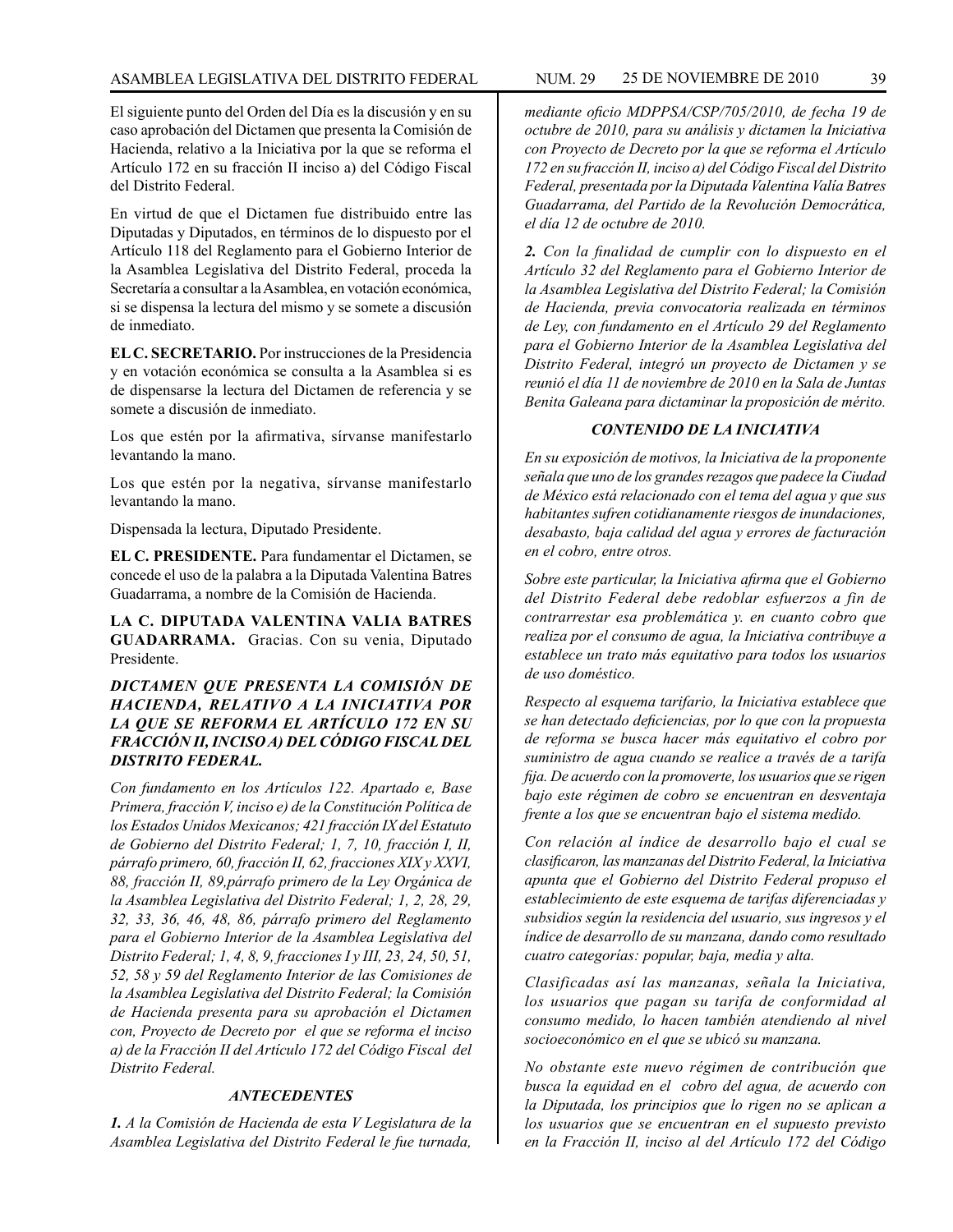*Fiscal, es decir, aquellos que no cuentan con medidor, está descompuesto o impiden la lectura del consumo. En estos casos la contribución se cobra, en el caso de tomas de uso doméstico, considerando el consumo promedio que corresponda a la colonia catastral en que se encuentre el inmueble donde está la toma, siempre que en dicha colonia catastral el número de tomas con medidor en uso efectivo sea mayor o igual al 70% del total. Cuando el medidor esta descompuesto se paga el derecho considerando el consumo histórico del usuario hasta por un año.*

*Señala la Iniciativa, citando al texto del Código Fiscal vigente, que para el caso que no se cumpla ninguna de las condiciones anteriores, se aplicará una cuota fija que para 2010 asciende a dos mil quinientos pesos) y a estos usuarios se les otorga un subsidio tornando en consideración la ubicación del inmueble donde se encuentra la toma, tomando como base la colonia catastral, no así el índice de desarrollo, como sucede con otros usuarios.*

*Para explicar la motivación central de la Iniciativa de reforma, la Diputada afirma que no es culpa del usuario encontrarse en el supuesto del Artículo que se pretende modificar, es decir, que su medidor esté o no instalado, o que se haya descompuesto o impida la lectura del consumo, y por ello resulta inequitativa la manera en que se le cobra el agua pues no se toma en cuenta un factor determinante como lo es su índice de desarrollo económico.*

*Por esa razón, la Iniciativa señala que lo más justo sería que el subsidio a los usuarios antes mencionados se realice con base en el índice de desarrollo de sus manzanas y de esta manera el cobro guardará congruencia con el resto de los usuarios que cuentan con el servicio medido y, primordialmente, con su capacidad de pago.* 

*Con estos argumentos como fundamento, la Diputada proponente presenta la Iniciativa de reformas al Artículo antes referido en los siguientes términos:*

*ARTÍCULO 172. Están obligados al pago 1Ie los Derechos por el Suministro de Agua que provea el Distrito Federal, los usuarios del servicio. El monto de dichos derechos comprenderá las erogaciones necesarias para adquirir, extraer, conducir y distribuir el líquido, así como su descarga a la red de, drenaje, y las que se realicen para mantener y operar la infraestructura necesaria para ello, y se pagaran bimestralmente, de acuerdo a las tarifas que a continuación se indican:*

# *I…*

*II. En el caso de que no haya medidor instalado, el medidor esté descompuesto o exista la imposibilidad de efectuar la lectura del consumo, se aplicará la cuota fija de \$2,500.00.*

*A esta tarifa se le otorgarán subsidios de acuerdo a la manzana donde se ubique la toma de agua de los usuarios del servicio, que podrá ser popular, bajo, medio y alto; para tal efecto la Asamblea emitirá la relación considerando las regiones y manzanas.*

*Dicha tarifa se pagará conforme a lo siguiente:*

| Clasificación de la       |             |
|---------------------------|-------------|
| manzana en que se         |             |
| ubique el inmueble y esté |             |
| instalada una toma de     | Subsidio \$ |
| agua                      |             |
| Popular                   | 97.4000%    |
| Bajo                      | 96.4400%    |
| Medio                     | 95.2400%    |
| Alto                      | 47.3768%    |

*Lo cual se traduce en lo siguiente:*

| Clasificación de la<br>manzana en que se<br>ubique el inmueble y esté<br>instalada una toma de | Subsidio % |
|------------------------------------------------------------------------------------------------|------------|
| agua                                                                                           |            |
| Popular                                                                                        | \$65.00    |
| Bajo                                                                                           | \$89.00    |
| Medio                                                                                          | \$119.00   |
| Alto                                                                                           | \$363.10   |

#### *CONSIDERACIONES DE LA COMISIÓN*

*De acuerdo con datos proporcionados a la Comisión de Hacienda por parte del Sistema de Aguas de la Ciudad de México, existen en el Distrito Federal 1 millón 768 mil 511 tomas domiciliarias para consumo doméstico de agua y un número significativo de ellas no cuenta con medidor, se encuentra descompuesto o con imposibilidad de lectura, es decir, que se encuentran en el supuesto del Artículo 172, fracción II, inciso que se pretende reformar.*

*Sí tomamos en consideración que las modificaciones que se realizaron a las tarifas durante los meses de diciembre de 2009 y febrero de 2010 se rigieron bajo los principios de equidad, proporcionalidad y progresividad, nos encontramos con una omisión que no cumple con tales principios al afectar a usuarios que, al no tomarse en cuenta su índice de desarrollo, deben contribuir bajo un régimen que sólo contempla la colonia catastral donde se encuentra el inmueble.*

*El índice de desarrollo de las manzanas que componen las colonias del Distrito Federal, se definió "como la construcción estadística que mediante variables de tipo socioeconómico derivadas de información oficial, permite diferenciar territorialmente a la población del Distrito Federal de acuerdo a su nivel de desarrollo económico, agregando la información a nivel manzana. Las manzanas, en su conjunto, son clasificadas en cuatro distintos tipos: popular, medio, bajo, alto; de acuerdo al valor que para cada una de ellas arroja este índice.1*

<sup>1</sup> *Publicado en la Gaceta Oficial del Distrito Federal el 29 de diciembre de 2009.*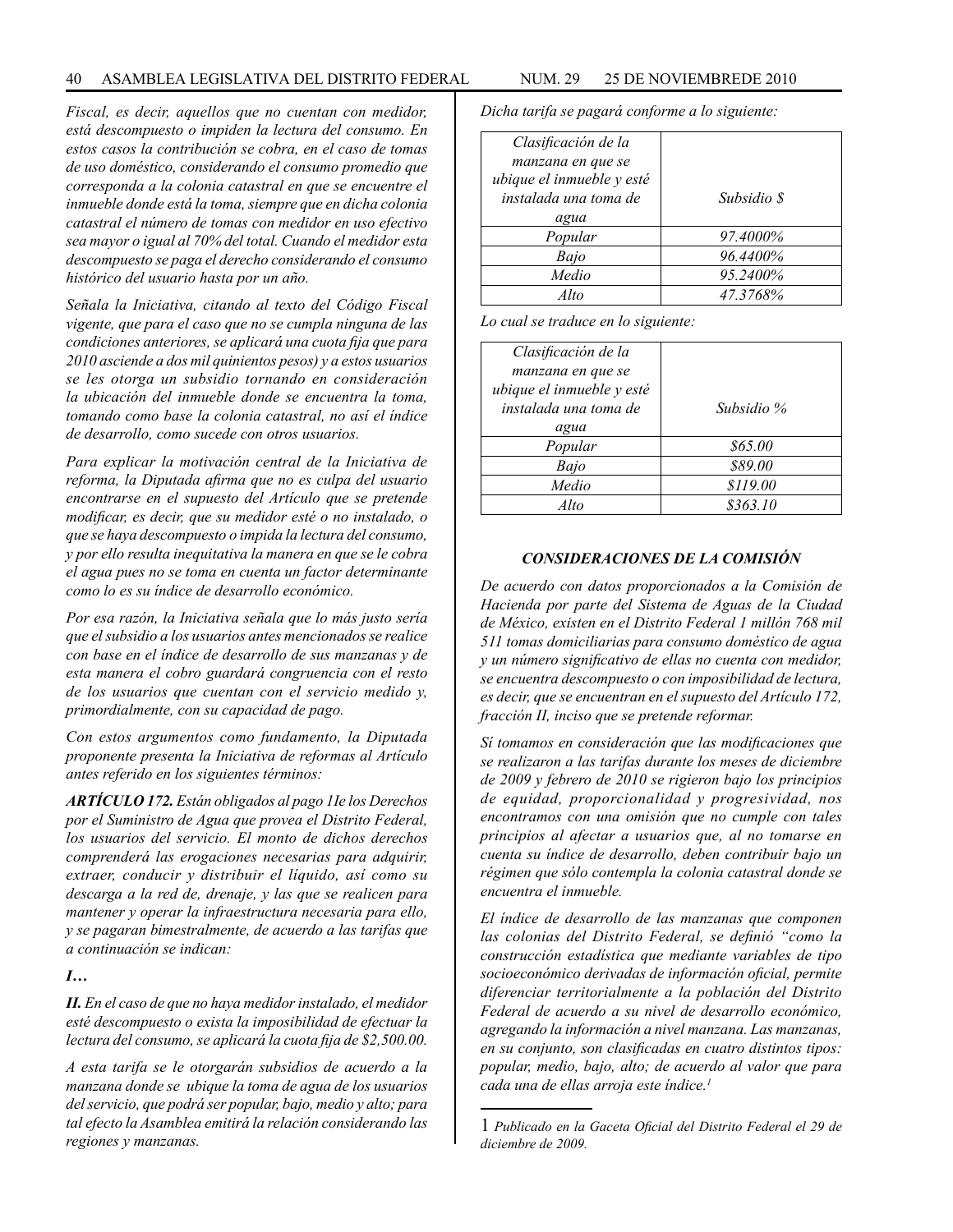### ASAMBLEA LEGISLATIVA DEL DISTRITO FEDERAL NUM. 29 25 DE NOVIEMBRE DE 2010 41

*Como podemos observar, al incorporar el nivel socioeconómico de las manzanas se toma en cuenta el ingreso de las familias junto con la infraestructura urbana de su entorno y de esa manera se fija el subsidio al que tienen derecho, es decir:*

*"Para el establecimiento del subsidio otorgado a los usuarios del suministro doméstico de agua a que hace referencia el Artículo 172 del Código Fiscal del Distrito Federal, se determinará primero la Delegación a la que corresponda la toma del usuario.*

*Posteriormente se identificara la región-manzana a la que pertenece mediante los seis primeros dígitos de la cuenta catastral que corresponde al inmueble de uso habitacional donde se encuentra la toma.*

*Al identificar la región-manzana dentro de la Delegación se observará el tipo de manzana al que pertenece y ese remitirá, de manera directa, al subsidio que le corresponde al usuario de la toma de acuerdo al Artículo 172 del Código Fiscal."2*

*Gracias a esa definición, de un total de 54,967 manzanas de la Ciudad de México, 21,346 quedaron bajo la clasificación popular, 19,867 en bajo. 6,217 en medio y 7,537 en alto.*

*En síntesis, la clasificación por índice de desarrollo se ajusta mejor a la realidad socioeconómica de los usuarios y de su capacidad de pago, a diferencia de la colonia catastral, que sólo contempla el valor de los inmuebles.*

*Esta Comisión coincide con la Diputada proponente en el sentido de que los usuarios del servicio de agua potable no son responsables por las deficiencias que presentan los medidores, esta es una obligación del proveedor del servicio pues debe otorgarlo de manera integral Las fallas en la medición del consumo no son imputables al usuario y por lo tanto, en un acto de justicia tributaria, debe contribuir bajo un esquema que se ajuste a su realidad económica más que a valores que tienen otra ponderación de índole comercial.*

*Se hace la aclaración de que el Proyecto de Decreto se ajustara al procedimiento legislativo para que las fracciones que no pretende reformar la Iniciativa, tomando como base la exposición de motivos, no sufran ninguna alteración.*

*Por lo anteriormente expuesto, esta Comisión de Hacienda*

## *RESUELVE*

*ÚNICO. Se aprueba con modificaciones la Iniciativa de Reforma al Artículo 172 en su fracción II inciso a) del Código Fiscal del Distrito Federal presentada por la Diputada Valentina Valía Batres Guadarrama para quedar como sigue:*

*ARTÍCULO 112.*

*I. …*

*II. En el caso de que no haya medidor instalado, el medidor esté descompuesto o exista la imposibilidad de efectuar la lectura del consumo, se aplicará la cuota fija de \$2,500.00.*

*A esta tarifa se le otorgarán subsidios de acuerdo a la manzana donde se ubique la toma de agua de los usuarios del servicio, que podrá ser popular, bajo, medio y alto; para tal efecto la Asamblea emitirá la relación considerando las regiones y manzanas.*

*Dicha tarifa se pagará conforme a lo siguiente:*

| Clasificación de la       |             |
|---------------------------|-------------|
| manzana en que se         |             |
| ubique el inmueble y esté |             |
| instalada una toma de     | Subsidio \$ |
| agua                      |             |
| Popular                   | 97.4000%    |
| Baio                      | 96.4400%    |
| Medio                     | 95.2400%    |
|                           | 47.37680    |

*Lo cual se traduce en lo siguiente:*

| Clasificación de la       |             |
|---------------------------|-------------|
| manzana en que se         |             |
| ubique el inmueble y esté |             |
| instalada una toma de     | Subsidio \$ |
| agua                      |             |
| Popular                   | \$65.00     |
|                           | 889.00      |
| Medio                     | \$119.00    |
|                           | 8363.10     |

*b)…*

*III. …..*

*IV. ….*

# *ARTÍCULOS TRANSITORIOS*

*PRIMERO. Túrnese a C. Jefe de Gobierno del Distrito Federal para su publicación en la Gaceta Oficial del Distrito Federal.*

*SEGUNDO. La presente reforma entrará en vigor el 1º de enero del 2011.*

*Dado en el Recinto Legislativo a los 11 días del mes de noviembre de 2010.*

## *FIRMAS*

*Dip. Valentina Valia Batres Guadarrama. Presidente. Dip. Rafael Calderón Jiménez. Vicepresidente. Dip. Maximiliano Reyes Zúñiga. Secretario.*

*Dip. Alejandro Carbajal González. Dip. Aleída Alavez Ruiz. Dip. Juan Pablo Pérez Mejía. Dip. Octavio Guillermo West Silva. Dip. Carlos Augusto Morales López.*

Es cuanto, Diputado Presidente.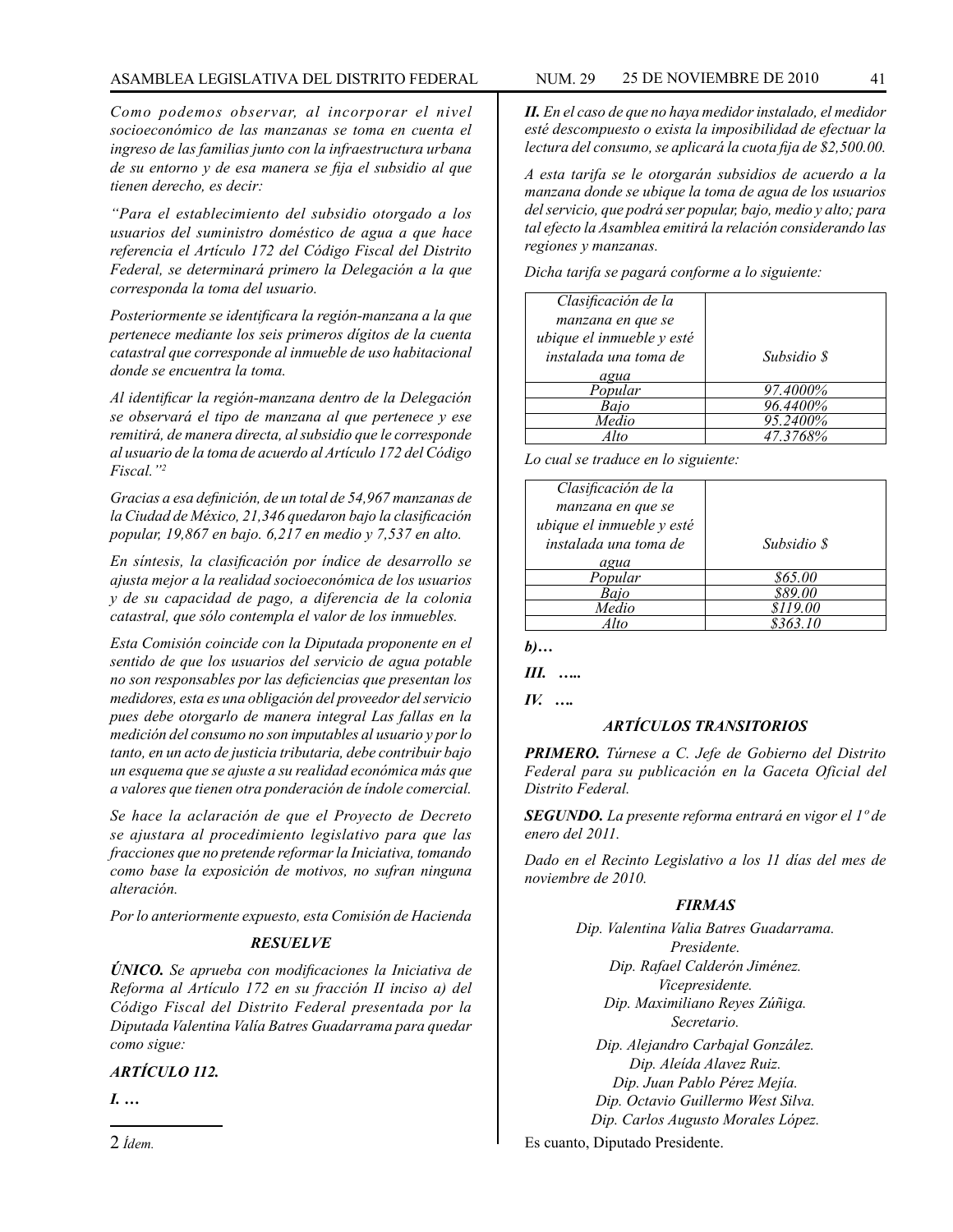**EL C. PRESIDENTE.** Gracia Diputada. Está a discusión el Dictamen. Se abre el registro de oradores. ¿Oradores en contra?

Diputado West, hasta por 10 minutos tiene el uso de la Tribuna Diputado Octavio West.

¿Oradores en pro?

Diputada Batres.

**EL C. DIPUTADO OCTAVIO GUILLERMO WEST SILVA.** Gracias señor Presidente.

Compañeras y compañeros:

Pedí la palabra en contra porque como el Dictamen consta de un Artículo no hay manera de reservar partes del Artículo, tendría qué reservar entonces todo el Dictamen y por este acto es que lo estoy haciendo.

Es necesario plantear que de acuerdo a lo que señala la Constitución Política de los Estados Unidos Mexicanos, el Artículo 31 fracción IV, es una obligación de los mexicanos contribuir para los gastos públicos, así en la Federación como en el Distrito Federal o del Estado o Municipio en que residan…

**EL C. DIPUTADO CARLO FABIÁN PIZANO SALINAS (Desde su curul).** Presidente.

**EL C. PRESIDENTE.** Perdón, don Octavio. Diputado Pizano.

**EL C. DIPUTADO CARLO FABIÁN PIZANO SALINAS (Desde su curul).** Para ver si el orador me acepta una pregunta en razón del procedimiento que está utilizando para la reserva y que probablemente mi pregunta le pueda establecer una vía para hacer la reserva de otra manera.

Entiendo su razonamiento, Diputado West, de que si el Artículo, si nada más simplemente fue un Artículo, solamente a través de este procedimiento que usted está utilizando se podría presentar una reserva, pero resulta que el Artículo tiene fracciones y tiene apartados, tiene fracciones y tiene incisos, me parece que el procedimiento adecuado y quería ver si usted está de acuerdo con esto, es que si usted tiene observaciones y reservas al 172 en sus distintas fracciones, procedamos mejor reservándonos la fracción respectiva y podemos proceder en esa vía, porque entonces me parece que será mucho más claro el procedimiento de discusión aquí en el Pleno.

Quería ver si usted coincide con este procedimiento, Diputado.

# **EL C. DIPUTADO OCTAVIO GUILLERMO WEST SILVA.** Tiene usted toda la razón, Diputado.

Mire, tanto más que de manera complementaria a ese Artículo están los Transitorios. El primero de ellos es un Transitorio de vigencia mediante la publicación, el segundo de ellos es el término de la vigencia.

Si la Presidencia aceptará el procedimiento, se votaría a favor en lo general y yo reservaría las fracciones del Artículo 172 la fracción II infine del primero y segundo párrafo de la fracción II en su referencia a la tabla segunda que está o visto de otro modo. Sería la fracción II párrafo cuarto.

Si lo acepta, usted señor Presidente, se votaría en lo general y también reservaría yo la vigencia, el Artículo Transitorio Segundo, aunque resulte un poco inusual pero es necesario.

Si usted aceptara, entonces se votaría en lo general y haría usted favor de considerar mi reserva en las partes del articulado que se ha mencionado.

**EL C. PRESIDENTE.** Así está contemplado don Octavio. Los vamos a votar en lo particular, en lo general perdón y nos reservamos en lo particular. ¿Le parece?

**EL C. DIPUTADO OCTAVIO GUILLERMO WEST SILVA.** Sí, muchas gracias.

Bien, el planteamiento que se está haciendo es que el término de justa y proporcional, la contribución que señala la Constitución. También quiere que no sea ni poca ni mucha, sino la que corresponda a una serie de parámetros que determinan esa justicia y esa proporcionalidad.

A ese respecto entonces podemos tener una teoría mexicana al subsidio que permite equilibrar y materializar el postulado constitucional. Esto es muy importante porque una serie de cuestiones que en forma netamente constitucional, además de técnica relativa a la presupuestación, terminan siendo establecidas como Artículos de cuerpo de las Leyes o de los Códigos, cuando su naturaleza real es la de constituir un Artículo transitorio, porque eso ha sido una temporalidad inmediatamente o en automático, una temporalidad anual para el subsidio que se está otorgando bajo las consideraciones que hace necesario, es el subsidio en prosecución del postulado constitucional que anteriormente he señalado.

Voy a votar a favor el Dictamen en lo general, con la reserva que he solicitado a usted tomar nota, señor Presidente.

**EL C. PRESIDENTE.** Gracias, señor Diputado. La Diputada Batres, hasta por 10 minutos a favor.

**LA C. DIPUTADA VALENTINA VALIA BATRES GUADARRAMA.** En el estudio mismo que la Comisión hizo sobre la procedencia de esta reforma al Artículo 172, tuvo el siguiente análisis:

Si reformamos el Artículo 172, que propone homologar la estructura tarifaria del servicio medido que ya es popular, bajo, medio y alto, propone homologarlo para el caso de la cuota fija, y ponerle igual, "popular, bajo, medio y alto".

Resulta y lo explicaba el día que propuse la Iniciativa, que los domicilios que tienen toma de uso doméstico, que les cobran cuota fija, la parte en que se calcula el cobro por cuota fija radica en la clasificación catastral de la Colonia.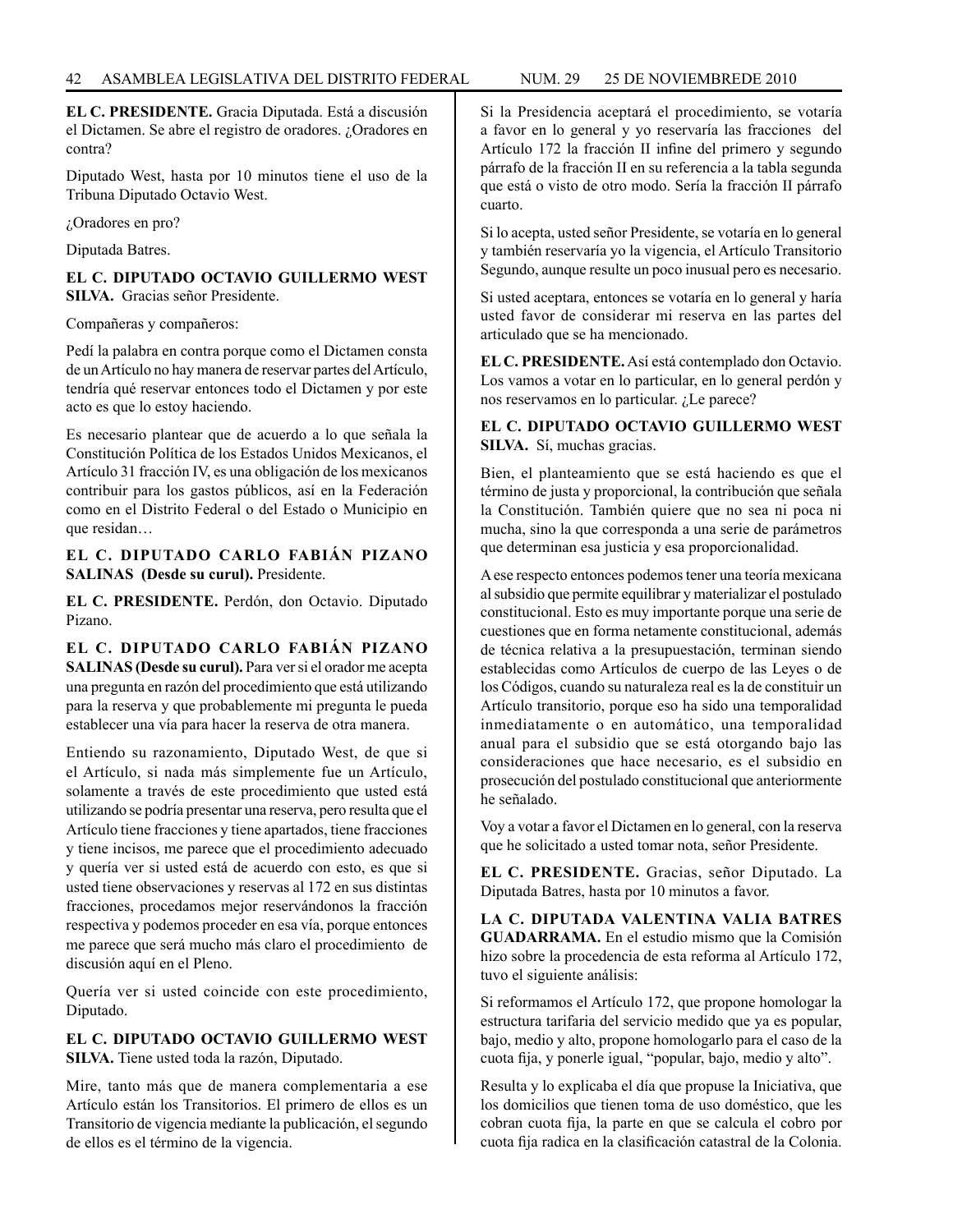Este es un elemento del Código para calcular los impuestos del predial, porque es el cálculo de plusvalía que tiene un inmueble con relación a los servicios que le ofrece el Gobierno a través de los servicios urbanos, por lo que no es justo que la forma de su cálculo, vaya en relación a su categoría de colonia catastral.

¿Qué lo hace inequitativo? Que por ejemplo un vecino del pueblo de la Magdalena Mixiuhca que tiene medidor, le cobra de acuerdo al consumo que tiene y al reconocimiento de la manzana baja que está considerado y popular, pero el que no tiene medidor, que le cobran por tarifa fija, le están cobrando un costo que es tarifa fija con un promedio de subsidio que el resultado da 550 pesos. El problema real es que el pueblo de la Magdalena Mixuhca le llega el agua por tandeo, y hay día de la semana, en que no le llega el agua.

Luego entonces uno pide un recibo de una colonia que no tiene problemas de suministro de agua, que está clasificado incluso en manzana alta y resulta que su recibo es más bajo que el del pueblo de la Magdalena Mixiuhca.

Entonces estamos castigando a las zonas pobres, a las colonias pobres que están rodeadas de ejes viales, de metro, de hospitales públicos, porque tienen un alrededor urbano que les define su clasificación de colonia catastral y por eso su cuota fija es muy alta. Hicimos entonces este cambio para que la cuota fija también estuviera dividida para cobrarse en popular, bajo, medio y alto.

Me propone el Diputado West, con el riesgo de que pida por alusiones, pero me propone que dejemos en blanco cómo se traduce la cuota fija que este año está fijada en 2 mil 500 y que se aplican subsidios, me pide que la dejemos en blanco la traducción, o sea, la tabla que traduce en pesos cómo quedaría el resultado con el porcentaje de subsidio que estamos proponiendo. Me pide que dejemos en blanco cuál sería la cuota fija para estos domicilios que no tienen medidor y que este año es de 2 mil 500.

Yo entiendo lo que me propone el Diputado, pero también propone que dejemos en blanco el Transitorio y que no le pongamos que surte efecto a partir del 1º de enero del 2011.

Mi pregunta es: ¿Entonces qué certeza le estamos dando a los usuarios de tomas domésticas de tarifa fija con esta reforma?

Una, la primera pregunta es: Si no le ponemos…

#### **EL C. DIPUTADO OCTAVIO GUILLERMO WEST SILVA (Desde su curul).** Presidente.

**EL C. PRESIDENTE.** Perdón, Diputada, perdón, mil disculpas.

**LA C. DIPUTADA VALENTINA VALIA BATRES GUADARRAMA.** Me permite, ahorita que termine esta idea con mucho gusto.

Si no le ponemos a partir de qué fecha surte efecto esta reforma, es como si no la hubiera aprobado el Pleno de la Asamblea. A fuerza tiene que decir a partir de qué fecha entra en vigor, porque si no, se queda en el limbo.

La segunda, esta Iniciativa la promueve una serie de colonias de nivel socioeconómico pobre, de bajos recursos, que necesita tener un monto de cuota fija justa y tener certeza de ello a partir del ejercicio del próximo año.

Ya este año algunas familias se han retrasado con su pago, porque 500 pesos les queda para muchas familias donde tienen el salario mínimo como ingreso, empezando a decidir si se pagan impuestos y servicios o se come.

Por esa razón sostengo la propuesta de la reforma como la hemos votado en la Comisión de Hacienda por mayoría de votos, por unanimidad.

Diputado, estoy lista para la pregunta.

**EL C. PRESIDENTE.** *i*Don Octavio, con qué objeto?

**EL C. DIPUTADO OCTAVIO GUILLERMO WEST SILVA (Desde su curul).** No es para una pregunta, es por alusiones, señor Presidente.

## **LA C. DIPUTADA VALENTINA VALIA BATRES GUADARRAMA.** Perfecto.

La propuesta es que mantengamos el Dictamen en el sentido y completamente como lo ha propuesto la Comisión de Hacienda, si no, quedamos en la posibilidad de quedar en una reforma que ni inicia ni termina ni propone ni da certeza sobre todo a la gente que ha esperado un año para recibir un pago justo en cuota fija y vive en una colonia de bajos recursos.

Es cuanto, Diputado Presidente.

**EL C. PRESIDENTE.** Gracias, Diputada. Diputado Octavio West, tiene derecho a la Tribuna hasta por 5 minutos, por alusiones.

## **EL C. DIPUTADO OCTAVIO GUILLERMO WEST SILVA.** Muchas gracias, señor Presidente.

Aquí se menciona que yo quiero que se deje esta parte en blanco, cosa que explicaré, pero que además yo me opongo a la entrada en vigor, que se quede en blanco el Transitorio. Yo no pude haber dicho una cosa así, es una soberana estupidez y no las acostumbro.

Déjeme reiterarle, Diputada, lo que le dije. Le dije que si usted metía este Dictamen con un monto de 2,500 pesos como cuota fija estaba invadiendo una atribución que sólo corresponde al Ejecutivo Local de acuerdo al Estatuto.

Segundo, ese monto es necesario para calcular la tabla segunda, pero dependerá de cuál sea la Iniciativa que traiga el Jefe del Ejecutivo Local, sea o no sea modificada por la Asamblea, esa es otra cosa. Si la Asamblea decide que la cuota es de 2 mil pesos, encantado, si la Asamblea decide que es de 3 mil, pues encantados.

Aquí el asunto es que la Iniciativa, la capacidad de proponer esa cuota fija no es de la Asamblea sino es del Ejecutivo, y cuando usted pone un transitorio que dice: "La presente reforma entrará en vigor el 1° de enero de 2011", entra en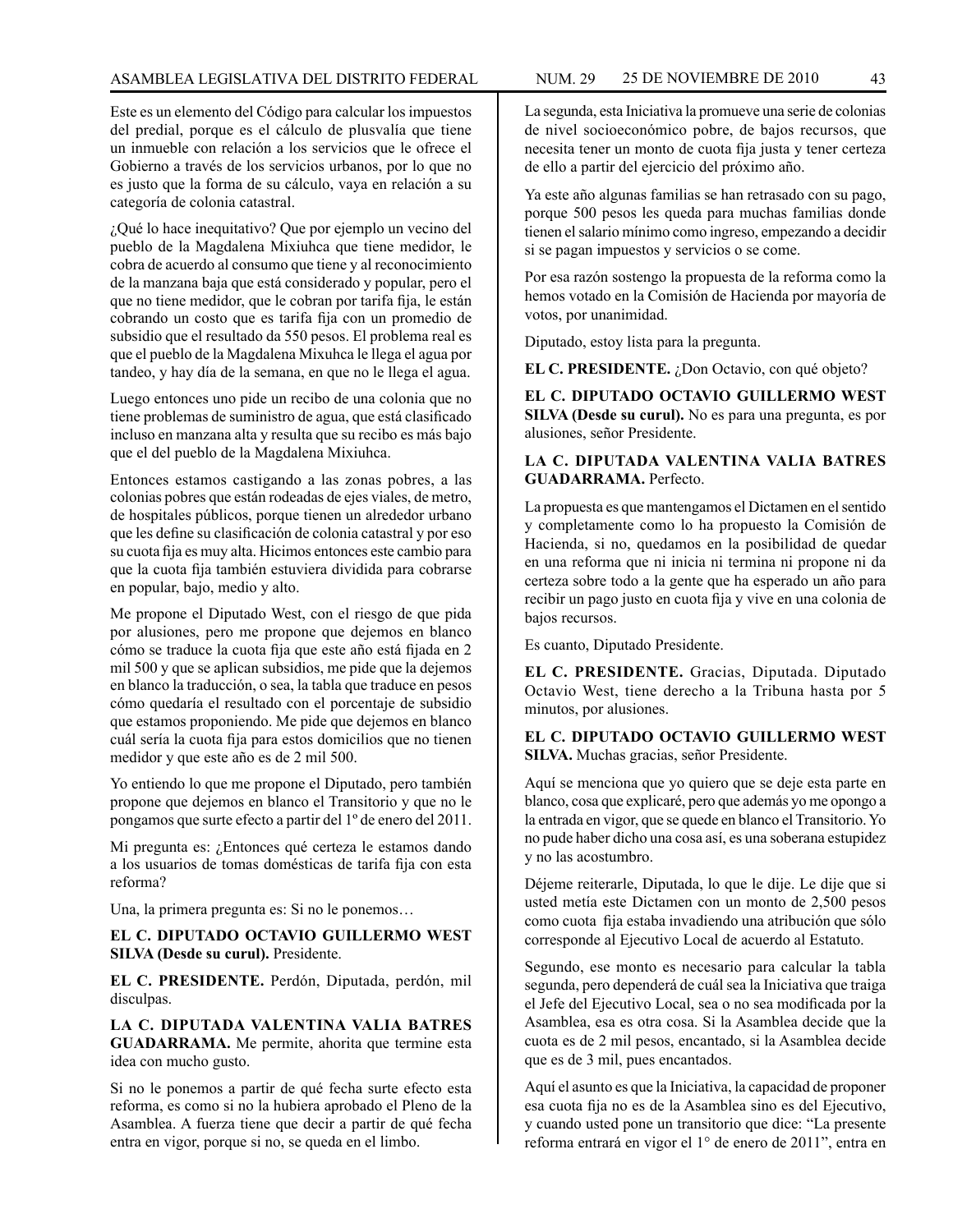vigor el 1° de enero del 2011 como está prescrito aquí, y eso quiere decir que para el 2011 en la parte práctica tendríamos la cuota fija de 2,500 pesos, que fue la de 2010, complementándose la traducción aquí que hizo usted de tarifas, por lo tanto en ese acto estaríamos sustrayendo de la Iniciativa de presupuesto y de la discusión la cuota fija para este año.

Ahora, no es facultad de la Asamblea, sí es facultad de la Asamblea discutir y aprobar los ingresos, no es facultad de la Asamblea hacer determinaciones como la que estoy explicando acerca de la cuota fija, no es facultad de la Asamblea, por eso me opongo. No puede entrar esta reforma en vigor el 1° de enero del 2011 como está; sí puede entrar en vigor en enero de 2011 si se dejan en blanco esos espacios para que sean llenados, por así decirlo, para que sean completados estos cuadros después de que se haya discutido la cuota fija que haya propuesto en su Iniciativa de Ley de Ingresos el Jefe del Ejecutivo Local, eso sí fue lo que dije.

Muchas gracias.

**LA C. DIPUTADA VALENTINA VALIA BATRES GUADARRAMA (Desde su curul).** Diputado Presidente.

**EL C. PRESIDENTE.** Perdón don Octavio. Diputada Batres.

**LA C. DIPUTADA VALENTINA VALIA BATRES GUADARRAMA (Desde su curul).** Que me anote para participar por rectificación de hechos.

**EL C. PRESIDENTE.** Adelante, don Octavio. ¿Ya había terminado?

**EL C. DIPUTADO OCTAVIO GUILLERMO WEST SILVA.** Es cuanto, señor Presidente.

**EL C. PRESIDENTE.** Gracias, don Octavio. Diputada Batres hasta por 5 minutos por rectificación de hechos.

**LA C. DIPUTADA VALENTINA VALIA BATRES GUADARRAMA.** Primeramente de manera muy respetuosa, Diputado West Silva, le pido me acepte una disculpa si le interpreté mal en su propuesta que me hizo en mi curul sobre una alternativa al transitorio y la interpretación lo llegó a sentir incómodo u ofendido, mi intención no era malinterpretar su propuesta.

También de manera respetuosa y siguiendo este debate, yo quisiera preguntarle, Diputado o Diputados, esto se llama Código Fiscal, es un instrumento de Ley. ¿Quién modifica el instrumento de ley? No lo modifica el Ejecutivo, no es su facultad, es de la Asamblea, sí estamos facultados para determinar, para legislar en materia de montos de derecho, de impuestos, de ingresos, en la razón del sistema republicano, en la división de poderes, a nivel local le toca a la Asamblea por exclusividad discutir el paquete económico, aquí está la decisión de lo que habrá de resultar con ingresos y Decreto de Presupuesto de Egresos, claro que tenemos facultades, Diputado, es aquí donde las tenemos.

Claro, de manera muy respetuosa, además en cálculo, en pláticas con la propia Tesorería del Distrito Federal, buscando también ser responsable ante lo que estamos proponiendo, estuvimos en pláticas desde que la de la voz, antes de que hiciera la propuesta a este Pleno, por lo que además escuchando las declaraciones y siendo respetuosa de ellas y compartiendo mucho de lo que vendrá en esta propuesta de fin de año, no creo que estemos afectando los ingresos de la Ciudad y sí creo que estemos resolviendo un problema estructural para definir un cobro justo para la gente que vive en colonias de bajos recursos, rodeadas de un contexto de muchos servicios urbanos, pero que estos todavía no se traducen en su infraestructura en la medición del consumo de agua en su domicilio.

**EL C. DIPUTADO ADOLFO ORIVE BELLINGER (Desde su curul).** Diputado presidente.

**EL C. PRESIDENTE.** Perdón, Diputada. Diputado Orive.

**EL C. DIPUTADO ADOLFO ORIVE BELLINGER (Desde su curul).** Si me acepta una pregunta la oradora.

**EL C. PRESIDENTE.** ¿Le acepta una pregunta, Diputada?

**LA C. DIPUTADA VALENTINA VALIA BATRES GUADARRAMA.** Claro que sí.

**EL C. PRESIDENTE.** Adelante, Diputado.

**EL C. DIPUTADO ADOLFO ORIVE BELLINGER (Desde su curul).** Tengo entendido, Diputada, que el tema que está en debate versa sobre la temporalidad para discutir y codificar el Código Fiscal y tengo entendido que el Código Fiscal sí es debatible en esta Asamblea. De ahí que no ve problema para que usted pueda proponer al Pleno la fijación de una cuota. Me gustaría conocer cuál es su punto de vista.

**LA C. DIPUTADA VALENTINA VALIA BATRES GUADARRAMA.** Este Pleno ha dado cuenta en el transcurso del año, que hemos movido, que hemos modificado el Código Fiscal, es más lo modificamos incluso antes de su primer período de sesiones de la Asamblea, en un período extraordinario explícitamente convocado para mover la reclasificación de las manzanas para el servicio de agua doméstico medido. Por lo cual, no creo que estemos limitados a una temporalidad exacta en el año para poder reformar el Código Fiscal. Advierto la serie de pláticas con la Tesorería, porque advierto que ha sido una toma de decisión responsable, y responsable para con los Ciudadanos y responsable para con la recaudación de la Ciudad.

Gracias, Diputado.

**EL C. DIPUTADO OCTAVIO GUILLERMO WEST SILVA (Desde su curul).** Señor presidente.

**EL C. PRESIDENTE.** Diputado West.

**EL C. DIPUTADO OCTAVIO GUILLERMO WEST SILVA (Desde su curul).** Por rectificación de hechos, señor Presidente, pido a usted la palabra.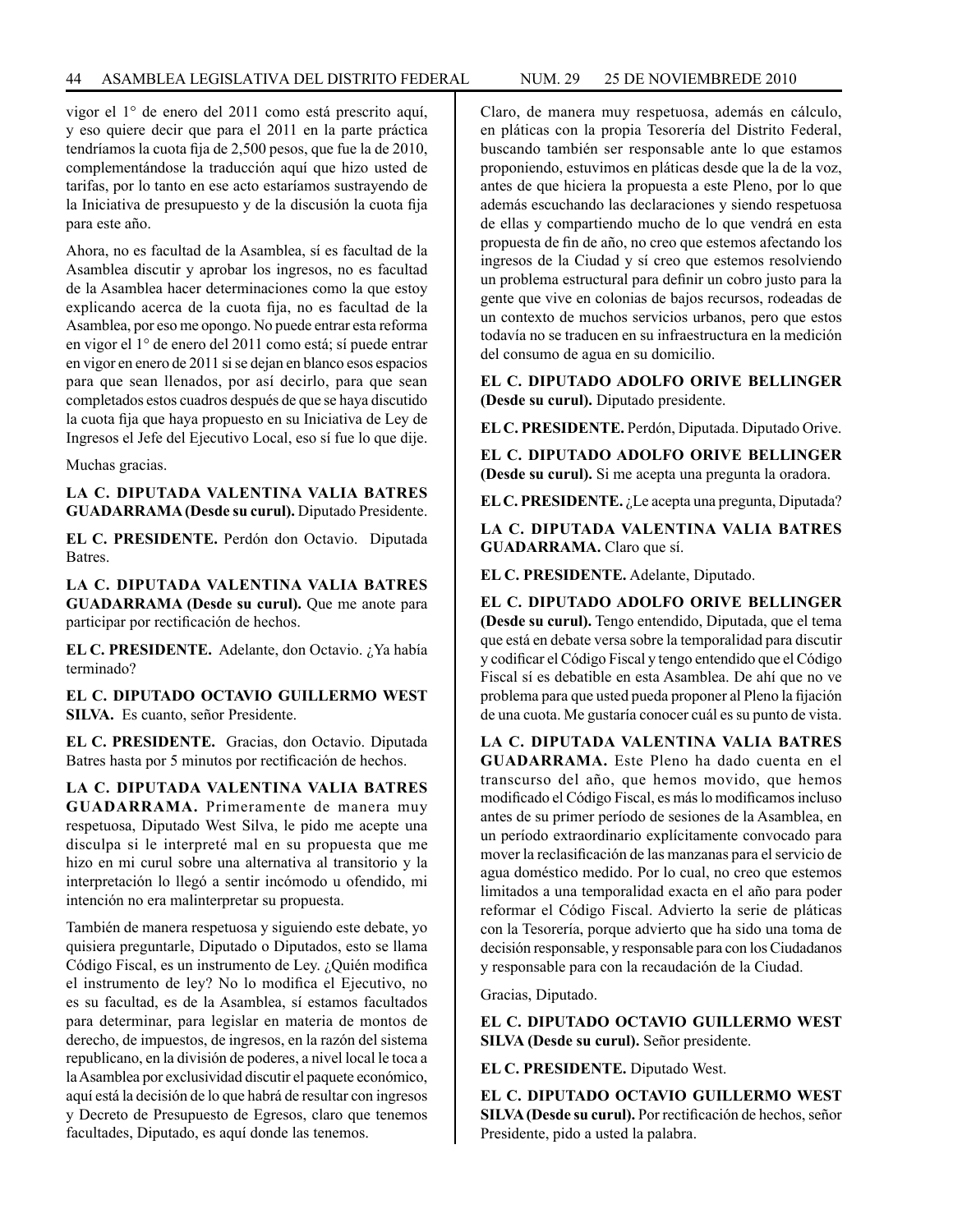#### **EL C. DIPUTADO FIDEL LEONARDO SUÁREZ VIVANCO (Desde su curul).** Diputado Presidente.

**EL C. PRESIDENTE.** Diputado Suárez Vivanco.

**EL C. DIPUTADO FIDEL LEONARDO SUÁREZ VIVANCO (Desde su curul).** Si me acepta una pregunta la Diputada.

**EL C. PRESIDENTE.** Diputada, ¿acepta la pregunta?

**LA C. DIPUTADA VALENTINA VALIA BATRES GUADARRAMA.** Claro que sí.

**EL C. DIPUTADO FIDEL LEONARDO SUÁREZ VIVANCO (Desde su curul).** Gracias, Diputada. Mire, yo tengo una duda, es una pregunta constructiva.

En el sentido de que esos 2 mil 500 pesos de qué estamos hablando, una cuota fija bimestral, anual, no está muy específico en ese sentido, ahora anteriormente en el Código Financiero, si usted recordará, los impuestos en el caso de predial, en los derechos de agua, cuando el medidor estaba descompuesto o cuando tenía algún error o cuando el cobro era muy elevado, se autodeterminaba el contribuyente. Entonces yo tengo una duda en el sentido de por qué esos 2 mil 500 pesos, no he logrado entender el espíritu de esta reforma y si me la puede explicar un poquito más detallada y sobre todo especificar estos 2 mil 500 pesos, independientemente de que se les otorguen subsidios, cada cuándo es este pago, es anual, bimestral, etcétera.

## **LA C. DIPUTADA VALENTINA VALIA BATRES GUADARRAMA.** Gracias por su pregunta, Diputado.

Actualmente el Código Fiscal y desde el año pasado en una estructura que así nos ha enviado el Ejecutivo local, consideró en el prácticamente, en el segundo párrafo, tercer párrafo de la fracción segunda, estoy hablando del Código actual, dice exactamente el mismo texto y dice *en los casos en que no se cumpla ninguna de las condiciones anteriores se aplicará la cuota fija de 2 mil 500.*

En aras de no mover un cálculo que nos ha propuesto el Ejecutivo Local, trasladamos con nuestra redacción en modificación exactamente el mismo monto.

Actualmente después de fijar esos 2 mil 500, lo que aparece en el Código Fiscal en ese mismo Artículo es una tabla en la que define el monto de subsidio ubicando 7 clasificaciones diferente para cobro de tarifa fija, pero no dice *popular, bajo, medio y alto*, sino dice tipo de colonia nominal en la que se ubique el inmueble y esté instalado una toma de agua, esto de acuerdo con lo dispuesto en otra parte del Código Fiscal determina la clasificación de colonia catastral y de acuerdo a las colonias catastrales existe del 0 al 9 como diferente clasificación de los predios por colonia catastral. ¿Qué mide los predios? Las manzanas. No. Mide toda la colonia. ¿Qué mide esta colonia catastral, esta clasificación? El número de servicios urbanos que se proporciona a los habitantes o al que sea su condición socioeconómica de los habitantes de una colonia.

¿Qué pasa con la colonia que ponía de ejemplo? El Pueblo de la Magdalena Mixiuhca o el Pueblo de Xoco. Uno está en Benito Juárez, otro está en Venustiano Carranza. Si ustedes recordarán, el Pueblo de la Magdalena Mixiuhca es vecino de la Avenida de Francisco del Paso y Troncoso, es vecino colindante, bueno le colinda a esta Colonia el Eje Dos Oriente que es Congreso de la Unión, pasa el Metro por ahí, tienen un colector de basura y mercado público, está el Hospital Jardín Balbuena prácticamente a unas cuantas cuadras y detrás lo rodea otro Eje Vial. Todas esas determinaciones son servicios urbanos porque es infraestructura con la cual cuentan y gozan los vecinos de esta Colonia.

Eso los ubica a esos vecinos en una clasificación de colonia catastral número 7, aún cuando los vecinos que habitan ahí en su mayoría viven en unidades habitacionales que fueron construidas después de los sismos del 85 y que son muy pequeñitas porque casi todos los multifamiliares de ahí son departamentos de 44 metros cuadrados, 40, y los que viven en casas son vecindades en su mayoría, indica un perfil de nivel socioeconómico bajo.

Si una familia habita ahí, no tiene medidor, le cobran la cuota fija de 550 pesos con todo y que tienen esos 2 mil 500 un subsidio de 77.08 por ciento. Si encontramos una familia que se compone de 4 integrantes que podrían tener un consumo en el servicio medido de 30 metros cúbicos bimestralmente, si tuvieran medidor estarían pagando porque esa zona está clasificada como popular, estarían pagando alrededor de 70 pesos y sin embargo están pagando 550 pesos.

La de la voz escuchó a esos vecinos, escuchó a otros que viven en zonas similares muy urbanas, pero en condiciones de nivel socioeconómico muy bajo o bajo, y estudiando el Código Fiscal, platicando efectivamente con Tesorería del Distrito Federal, decidimos, yo les propuse que tenía en planes modificarlo, que no podíamos seguirle cobrando a la gente un monto indexado al valor catastral de la colonia o al promedio de servicios de la colonia, por eso era necesario homologar igual que el servicio medido, a clasificar en popular, bajo, medio y alto.

Luego entonces vino qué porcentaje de subsidio se le cobra. Agarramos los tres números prácticamente que hoy define el pago de la cuota fija, y actualmente en el Código Fiscal, siendo otro lo que determina en la Clasificación Cero, se le cobra a la gente 75 pesos; en la Clasificación 1, se le cobra a la gente 89 pesos; en la Clasificación 2, 3 y 8, se les cobra 119 pesos. Esos números los trasladamos con el porcentaje de subsidio que en otra condición estamos planteando y es lo que estamos proponiendo como tarifa fija, por qué, porque la mayor parte de las zonas que no tienen medidor, es por una cuestión de disponibilidad de recurso; un medidor sale entre 3 mil, casi 4 mil pesos y 7 mil pesos. Aún lo cobren en cuota, de todas maneras de aquí a que damos ese paso y convencemos a la gente de que es mejor que se lo midan, por qué la estamos castigando con 550 pesos, entre más le cobremos, menos posibilidades económicas tendrán de hacer un ahorro que los lleve a aceptar poner medidor en domicilio.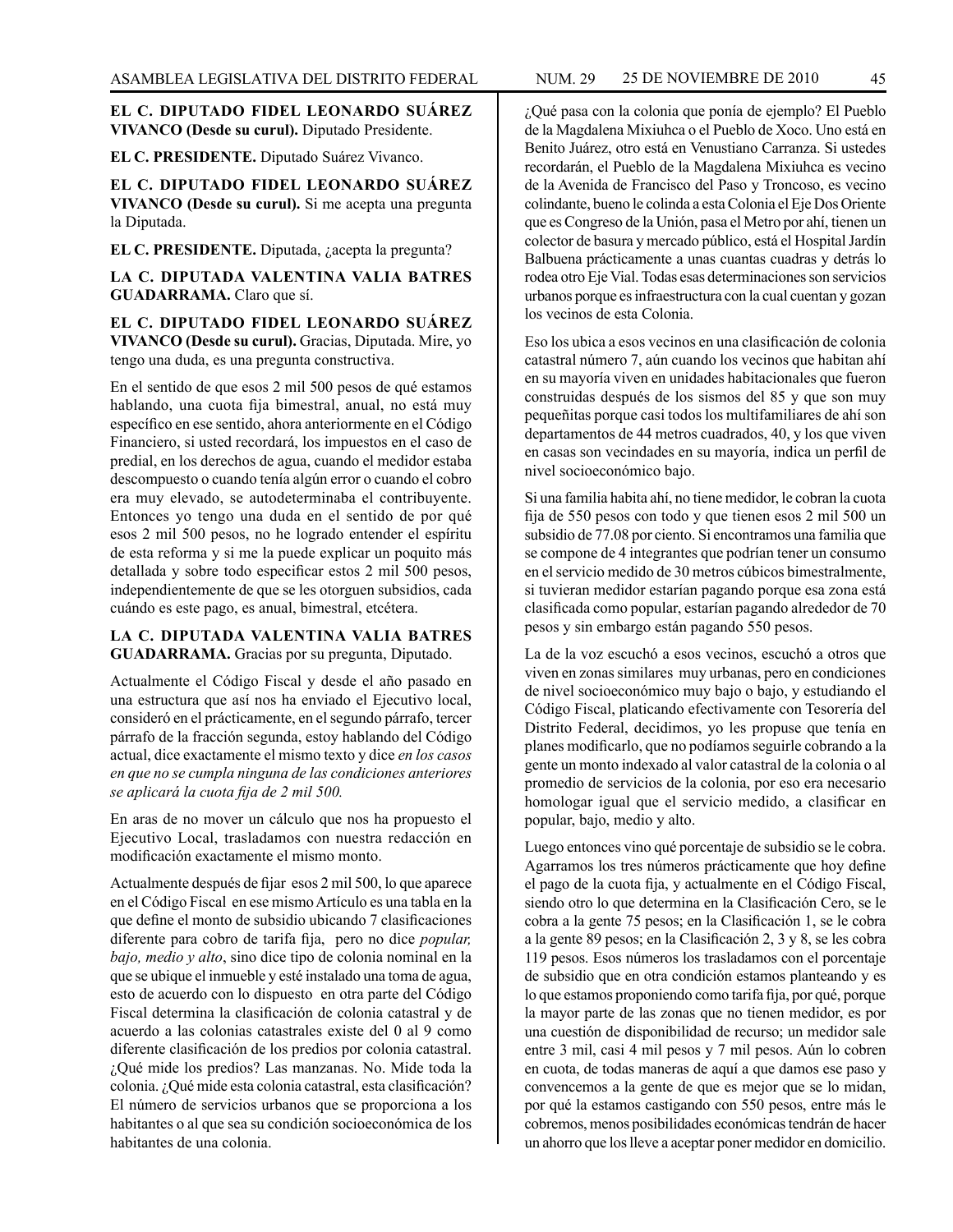Por esa razón, me parece que vale la pena adelantarnos un poco efectivamente a lo que ya estamos casi a un paso de hacer, que es el cálculo por ingreso, pero me parece que si nació de la Asamblea esta preocupación, vale la pena hoy aprobar la reforma y hacer los ajustes en el cálculo de ingreso, no es mucho lo que afectamos y es mucho lo que beneficiamos y ponemos en justicia el cobro.

No habiendo más preguntas, es cuanto, Diputado Presidente.

**EL C. PRESIDENTE.** Gracias, Diputada. Diputado West, hasta 5 por rectificación de hechos.

# **EL C. DIPUTADO OCTAVIO GUILLERMO WEST SILVA.** Gracias, Presidente.

Lamentando todo un enredo de esta utilización, que parece que la defensoría de los pobres estuviera en otra parte y nosotros fuéramos los malos.

En primer lugar, lo que se plantea aquí es que corresponde al Ejecutivo, al Jefe de Gobierno, de acuerdo al Estatuto, como está ahora en la fracción XII del Artículo 67, presentar a la Asamblea Legislativa a más tardar el 30 de noviembre la Iniciativa Ley de Ingresos del Proyecto de Presupuesto de Egresos para el año inmediato siguiente.

Lo que estamos planteando aquí es que hay un Código que tiene una función que parece que para algunos compañeros no está clara. Sí se puede reformar el Código, claro que sí se puede reformar, pero el Código tiene dos partes, una parte normativa y una parte tarifaria en la que están puestos montos específicos.

¿Por qué o en qué términos es que se propone reformar el Código cuando se manda dentro de lo que se llama un paquete fiscal o que llaman un paquete fiscal? Porque modifica las tarifas. ¿Para qué? Para que en los renglones de la Ley de Ingresos estén considerados los montos que devienen del ejercicio del Código con las tarifas y demás cosas que traen, separado de lo normativo, para constituir una masa de ingresos que después se va a decir cómo se gasta en la parte que corresponde.

Si la pregunta es:  $\zeta$ Se puede modificar el Código a lo largo de todo el año? Sí, hombre, cuando quieran.

Además, a veces hay votos suficientes aquí hasta para votar en contra la Ley de la gravedad universal, o sea, ese no es el problema, sí pueden modificar el Código, lo pueden modificar en lo normativo y lo pueden modificar en las tarifas o montos que se establezcan, sí se puede.

Aquí lo que estamos diciendo es que quien señala los ingresos y ese balance de ingresos con respecto a los egresos, es dentro de la Ley de Ingresos el Ejecutivo Local los propone aunque aquí se modifique, aunque aquí se haga lo que se quiera con ello, aunque se le niegue cierto tipo de ingresos o se establezcan subsidios y demás. Sí se puede hacer, sí se puede, pero la Iniciativa corresponde a ello.

Lo que no se puede hacer es tomar la atribución de establecer montos específicos que se van a convertir en recaudaciones, como está ocurriendo con este Artículo 172 como está, y que yo lo único que estoy proponiendo es que no nos hagamos bolas. No fijemos a como está aquí en el Dictamen la tarifa de 2 mil 500 como cuota fija para el 2011 porque fue la cuota fija para el 2010, y lo otro, lo de los cuadritos, pues es una simple consecuencia.

El problema con el Segundo Transitorio es que dice: "entrará en vigor el 1º de enero de 2011", y va a entrar en vigor en enero del 2011 con estos montos. Entonces el Ejecutivo, proponga lo que proponga, no va a importar en cuanto a cuota fija porque ya le violentamos su facultad con esto, antes de conocer siquiera qué va a proponer.

Ahora, yo no tengo problema en que así lo hagan, al final de cuentas la mayoría de la Asamblea es del PRD y el Gobierno del Distrito Federal pues también es del PRD, pues ahí que se hagan bolas, pero que es una violación flagrante de nuestras normas, lo es; y si tampoco importa, bueno, muchas otras cosas aquí no han importado.

Muchas gracias.

**EL C. PRESIDENTE.** Gracias, Diputado. ¿Alguna o algún Diputado?

**EL C. DIPUTADO CARLO FABIÁN PIZANO SALINAS (Desde su curul).** Presidente.

**EL C. PRESIDENTE.** ¿Diputado Pizano, con qué objeto?

**EL C. DIPUTADO CARLO FABIÁN PIZANO SALINAS (Desde su curul).** Para razonar el voto.

**EL C. PRESIDENTE.** Adelante, Diputado, hasta por 10 minutos.

**EL C. DIPUTADO CARLO FABIÁN PIZANO SALINAS.** Con su venia, Diputado Presidente.

Creo que el problema, yo coincido con lo dicho por el Diputado West de que por supuesto que podemos modificar el Código Fiscal mediante cualquier tipo de Iniciativa, porque lo único en que no podemos presentar Iniciativas es en materia de la Ley de Ingresos y del Presupuesto de Egresos. Esa es digamos la primer tesis.

Lo que le preocupa al Diputado West es que esto puede generar que los ingresos que ya están proyectados por parte de la Tesorería se van a modificar o se podrán modificar en 2011, y que esto pudiera limitar la discusión del paquete presupuestal que vamos a tener en unas cuantas semanas.

Entonces yo creo que el asunto se resuelve fácilmente. Primero, si al Jefe de Gobierno le parece que la reforma va en contra de los intereses de la Tesorería, simplemente la veta, no hay mayor problema.

El otro tema también es que nosotros aprobaremos o rechazaremos esta Iniciativa y después vamos a tener que revisarla de nuevo otra vez en unas cuantas semanas porque tendremos que ver en esta materia qué propone el Jefe de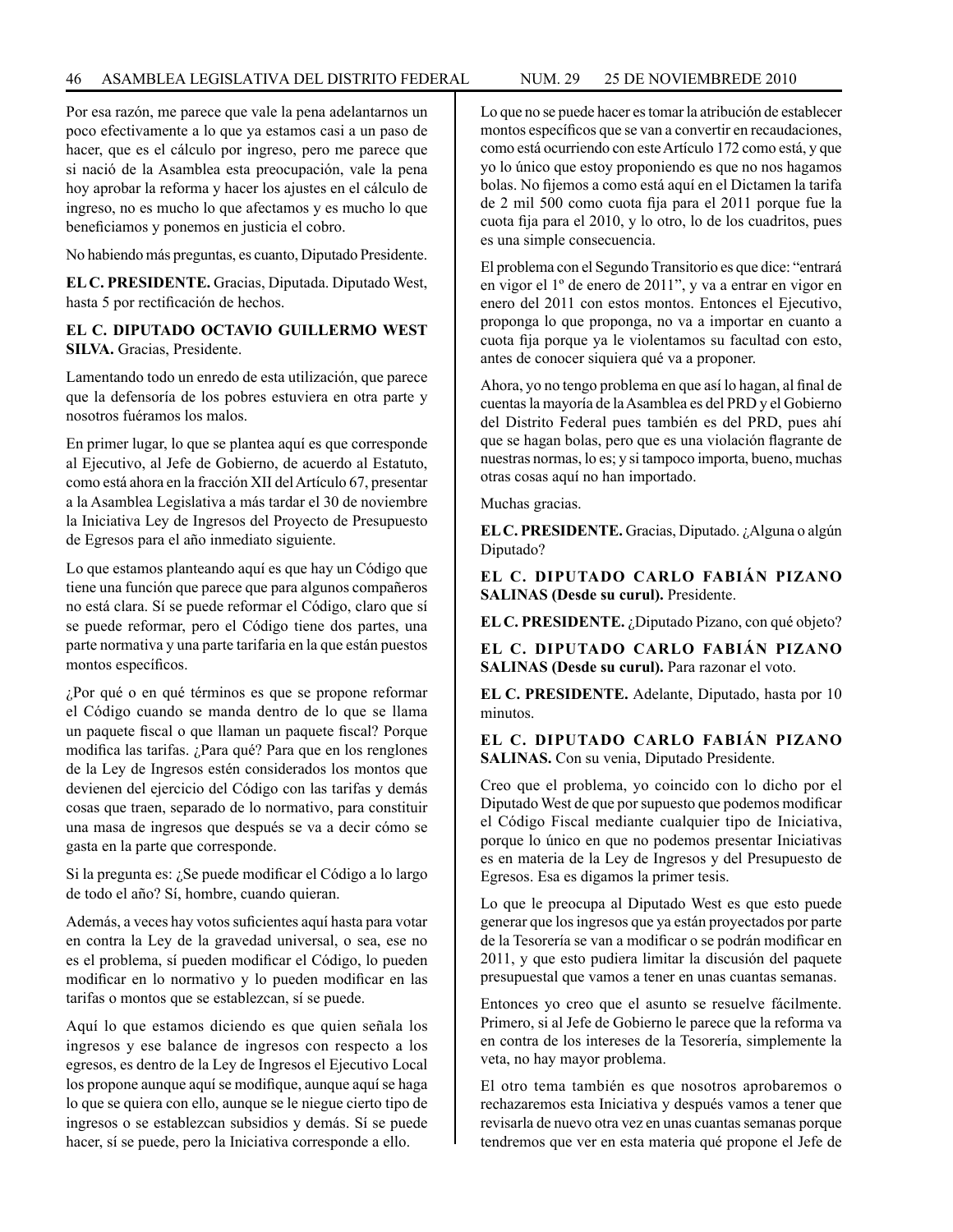Gobierno y entonces si vemos que lo que aprobamos hace unas semanas no checa con la visión general y particular presentada por el Jefe de Gobierno y aprobada aquí en el Pleno, derogamos lo que aprobamos hace unas cuantas semanas. Creo que el tema es fácil de solucionar.

**EL C. PRESIDENTE.** Gracias, Diputado.

**EL C. DIPUTADO OCTAVIO GUILLERMO WEST SILVA (Desde su curul).** Diputado Presidente.

**EL C. PRESIDENTE.** Diputado West.

**EL C. DIPUTADO OCTAVIO GUILLERMO WEST SILVA (Desde su curul).** Por su conducto, señor Presidente, si acepta una pregunta el orador.

**EL C. PRESIDENTE.** Diputado Pizano ¿le acepta una pregunta al Diputado West?

**EL C. DIPUTADO CARLO FABIÁN PIZANO SALINAS.** Sí.

**EL C. PRESIDENTE.** Adelante Diputado.

**EL C. DIPUTADO OCTAVIO GUILLERMO WEST SILVA (Desde su curul).** Diputado Pizano, atento a lo que ha usted señalado: ¿Podría usted darme su opinión, al menos, sobre qué efecto causa el que esta reforma se esté previendo como viene en el Dictamen, entrar en vigor el 1° de enero del 2011, lo que ocurrirá con posteridad a la discusión del paquete fiscal y además cómo se va a poder reformar si no ha entrado en vigor? Esa es la pregunta, yo quisiera su opinión al respecto, Diputado Pizano.

**EL C. DIPUTADO CARLO FABIÁN PIZANO SALINAS.** El transitorio habla de 2011. Respondiendo a su pregunta, me parece que es una tarea que nosotros podemos resolver con cierta facilidad. ¿Por qué razón? Porque el Jefe de Gobierno va a recibir este Dictamen, esta Iniciativa de Ley, va a tener qué observar si esta Iniciativa de Ley va en contra del paquete fiscal que nos va a hacer llegar; si lo considera que va en contra la solución es muy fácil, que lo vete, nos lo va a regresar y para entonces ya tendremos el paquete fiscal para discutirlo, pero mientras tanto el Jefe de Gobierno tiene facultades para dejar sin efecto esta Ley mediante el veto que corresponde conforme a su facultad constitucional y del Estatuto de Gobierno.

**EL C. DIPUTADO JOSÉ LUIS MUÑOZ SORIA (Desde su curul).** Diputado Presidente.

**EL C. PRESIDENTE.** ¿Con qué objeto, Diputado?

**EL C. DIPUTADO JOSÉ LUIS MUÑOZ SORIA (Desde su curul).** Solamente si el Diputado Pizano me permite una observación.

**EL C. PRESIDENTE.** ¿Acepta la interpelación, Diputado Pizano?

**EL C. DIPUTADO JOSÉ LUIS MUÑOZ SORIA (Desde su curul).** No, es una observación nada más a un comentario que él hace.

**EL C. PRESIDENTE.** La pregunta, Diputado.

**EL C. DIPUTADO JOSÉ LUIS MUÑOZ SORIA (Desde su curul).** Es una observación. El Diputado Pizano ha manejado dos veces…

**EL C. PRESIDENTE.** Es que observaciones no hay, Diputado. Sería una pregunta.

**EL C. DIPUTADO JOSÉ LUIS MUÑOZ SORIA (Desde su curul).** Una pregunta entonces.

**EL C. PRESIDENTE.** ¿Le acepta una pregunta, señor Diputado?

**EL C. DIPUTADO CARLO FABIÁN PIZANO SALINAS.** Sí.

**EL C. DIPUTADO JOSÉ LUIS MUÑOZ SORIA (Desde su curul).** El Diputado Pizano en dos intervenciones ha manejado que si el Jefe de Gobierno no está de acuerdo con alguna Iniciativa de reforma, etcétera, el Jefe de Gobierno la vetaría. ¿En dónde, en qué disposición legal tiene el Jefe de Gobierno la facultad de vetar?

**EL C. DIPUTADO CARLO FABIÁN PIZANO SALINAS.** Tiene usted razón. El concepto que viene en el Estatuto de Gobierno constitucional es de observar, pero para efectos doctrinales esta observación es conocida como el derecho de veto.

**EL C. DIPUTADO JOSÉ LUIS MUÑOZ SORIA (Desde su curul).** Ah, bueno, pero no hay ninguna disposición legal en ese sentido.

**Gracias** 

**EL C. DIPUTADO DAVID RAZÚ AZNAR (Desde su curul).** Diputado Presidente.

**EL C. PRESIDENTE.** Diputado Razú.

**EL C. DIPUTADO DAVID RAZÚ AZNAR (Desde su curul).** Si me acepta el Diputado Pizano una pregunta.

**EL C. PRESIDENTE.** ¿Le acepta una pregunta, Diputado Pizano?

**EL C. DIPUTADO CARLO FABIÁN PIZANO SALINAS.** Sí, por supuesto.

**EL C. PRESIDENTE.** Adelante Diputado Razú.

**EL C. DIPUTADO DAVID RAZÚ AZNAR (Desde su curul).** Gracias. Diputado Pizano, más allá del tema en efecto que podría ser o no vetada, la pregunta es si con o sin veto cuando aprobemos el paquete fiscal, todo el paquete de ingresos y egresos del próximo año si este transitorio supondría de alguna manera un candado, porque en mi perspectiva es que cuando hagamos esa aprobación, esa discusión tanto de Ley de Ingresos, de Presupuesto y todo el paquete, si esto se modifica simple y sencillamente estaremos teniendo un Código Fiscal distinto y no estaría generando ningún impacto ni ningún candado. ¿Preguntar si ésta sería su perspectiva del tema?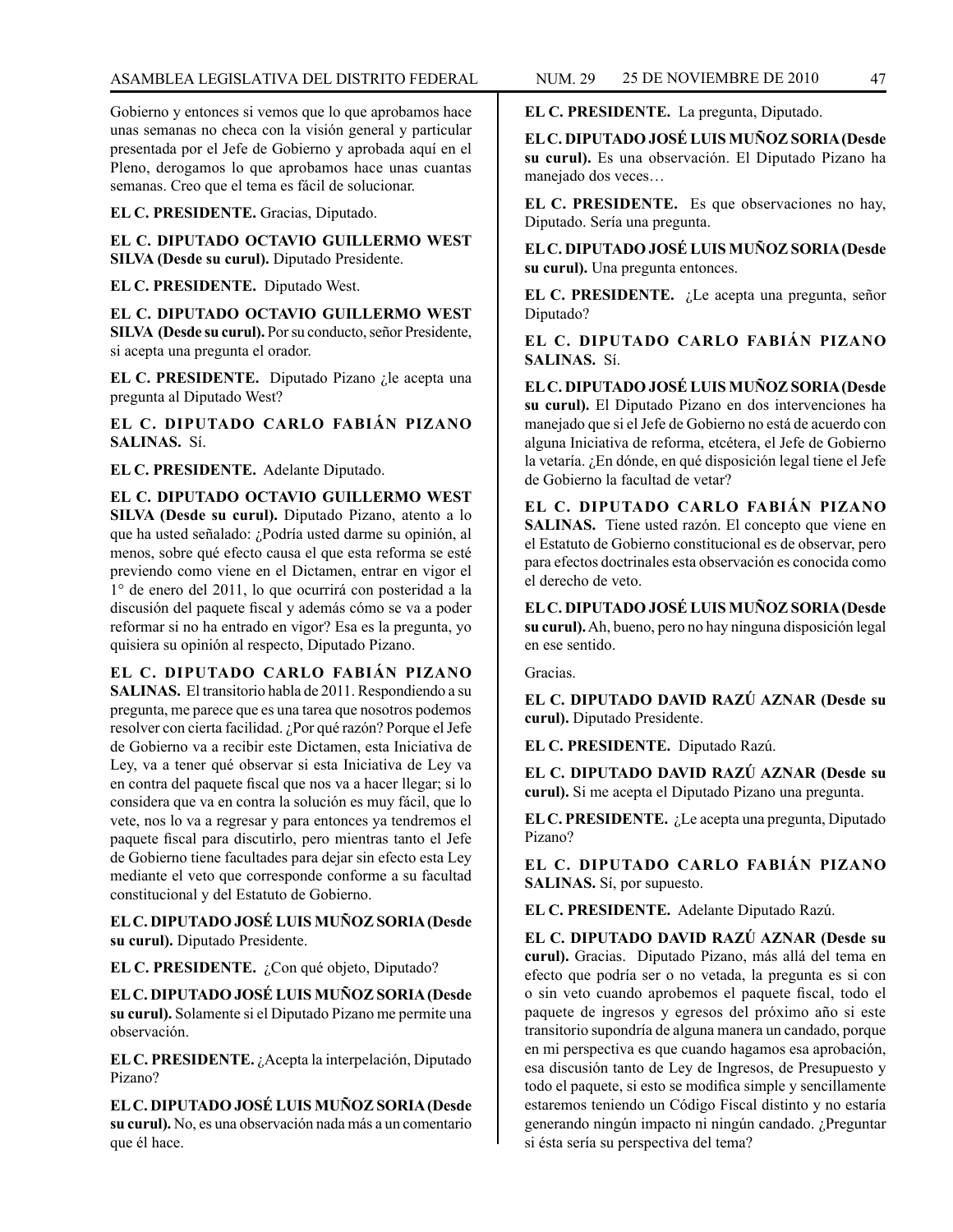**EL C. DIPUTADO CARLO FABIÁN PIZANO SALINAS.** A mí me parece que si aprobamos ahorita esto y después nos arrepentimos o el Jefe de Gobierno nos dice que estamos mal, tenemos facultad de valorar si esa decisión es correcta o no y hacer las modificaciones pertinentes.

**EL C. DIPUTADO OCTAVIO GUILLERMO WEST SILVA (Desde su curul).** Diputado Presidente.

## **EL C. PRESIDENTE.** Diputado West.

**EL C. DIPUTADO OCTAVIO GUILLERMO WEST SILVA (Desde su curul).** Señor Presidente, yo sugeriría que se procediera a votar en lo general el Dictamen y que pasáramos a la discusión de las reservas, porque cada vez, en mi concepto, sin agravio de ningún compañero, estamos dando vueltas sobre asuntos doctrinarios en los que no vamos a poder resolver aquí, porque se sustentan una buena parte de ellos en formación.

Muchas gracias, señor Presidente.

**EL C. PRESIDENTE.** Antes de proceder a recoger la votación en lo general, se pregunta a las Diputadas y Diputados si habrán de reservarse algún Artículo para ser discutido en lo particular. En este caso se hace de su conocimiento que el Diputado West se ha reservado para discutir en lo particular la fracción II del Artículo 172 y el transitorio segundo.

Toda vez que han sido reservados Artículos para ser discutidos en lo particular, se solicita a la Secretaría abrir el sistema de votación por 5 minutos para que los Diputados puedan emitir su voto del Dictamen en lo general y los Artículos no reservados en lo particular.

# **EL C. SECRETARIO DIPUTADO ARMANDO**

**JIMÉNEZ HERNÁNDEZ.** Por instrucciones de la Presidencia, ábrase el sistema electrónico hasta por 5 minutos con la finalidad de que las Diputadas y Diputados puedan registrar su votación en relación al Dictamen en lo general y los Artículos no reservados en lo particular.

De conformidad con lo establecido por el Artículo 131 del Reglamento para el Gobierno Interior de la Asamblea, se solicita a la Coordinación de Servicios Parlamentarios hacer el anuncio correspondiente a efecto de que los Diputados presentes puedan emitir su voto.

## *(Votación)*

**EL C. SECRETARIO.** ¿Falta alguna Diputada o Diputado de emitir su voto? Está abierto el Sistema de Votación Electrónica.

¿Falta alguna Diputada o Diputado de emitir su voto? Está abierto el Sistema, Diputados.

Ciérrese el Sistema de Votación Electrónica.

Diputado Presidente, el resultado de la votación es el siguiente: 47 votos a favor, 0 votos en contra, 0 abstenciones. 211.

*(Resultado de la Votación Electrónica)*

# **DICTAMEN RELATIVO A LA INICIATIVA POR LA QUE SE REFORMA EL ARTÍCULO 172 EN SU FRACCIÓN II INCISO A) DEL CÓDIGO FISCAL DEL DISTRITO FEDERAL.**

|                                     | Votación en lo General |             |     |
|-------------------------------------|------------------------|-------------|-----|
| 25-11-2010                          | 13:58                  |             |     |
| Presentes                           | 47                     |             |     |
| Sí                                  | 47                     |             |     |
| No                                  | $\theta$               |             |     |
| Abstención                          | $\theta$               |             |     |
| COUTTOLENC GÜEMEZ JOSÉ ALBERTO PVEM |                        |             | Sí. |
| NAVA VEGA RAÚL ANTONIO              |                        | <b>PVEM</b> | Sí. |
| CALDERÓN JIMÉNEZ RAFAEL             |                        | PAN         | Sí. |
| ZÁRRAGA SARMIENTO JUAN CARLOS PAN   |                        |             | Sí. |
| ORIVE BELLINGER ADOLFO              |                        | PT          | Sí. |
| LÓPEZ CÁNDIDO JOSÉ ARTURO           |                        | PT          | Sí. |
| PÉREZ MEJÍA JUAN PABLO              |                        | PT          | Sí. |
| AGUIRRE Y JUÁREZ ANA ESTELA         |                        | PT          | Sí. |
| REYES ZÚÑIGA MAXIMILIANO            |                        | <b>PRD</b>  | Sí. |
| <b>AMAYA REYES LOURDES</b>          |                        | <b>PRD</b>  | Sí. |
| RAZO VÁZQUEZ MARÍA NATIVIDAD        |                        | <b>PRD</b>  | Sí. |
| ENSÁSTIGA SANTIAGO ERASTO           |                        | <b>PRD</b>  | Sí. |
| ROJAS MARTÍNEZ BEATRIZ              |                        | <b>PRD</b>  | Sí. |
| ÁGUILA TORRES CLAUDIA ELENA         |                        | <b>PRD</b>  | Sí. |
| TRUJILLO VÁZQUEZ ABRIL JANNETTE PRD |                        |             | Sí. |
| BATRES GUADARRAMA VALENTINA V.      |                        | <b>PRD</b>  | Sí. |
| VARELA LÓPEZ VÍCTOR GABRIEL         |                        | <b>PRD</b>  | Sí. |
| <b>JIMÉNEZ HERNÁNDEZ ARMANDO</b>    |                        | <b>PRD</b>  | Sí. |
| MARTÍNEZ MEZA HORACIO               |                        | <b>PRD</b>  | Sí. |
| <b>BARRERA BADILLO ROCÍO</b>        |                        | <b>PRD</b>  | Sí. |
| <b>CUÉLLAR REYES FERNANDO</b>       |                        | <b>PRD</b>  | Sí. |
| GONZÁLEZ MONZÓN ADOLFO URIEL PRD    |                        |             | Sí. |
| QUIROGA ANGUIANO KAREN              |                        | <b>PRD</b>  | Sí. |
| CARBAJAL GONZÁLEZ ALEJANDRO         |                        | <b>PRD</b>  | Sí. |
| MEDINA PEDERZINI RAFAEL MIGUEL PAN  |                        |             | Sí. |
| GÓMEZ DEL CAMPO GURZA MARIANA PAN   |                        |             | Sí. |
| GUTIÉRREZ AGUILAR JOSÉ GIOVANI PAN  |                        |             | Sí. |
| EGUREN CORNEJO SERGIO ISRAEL        |                        | PAN         | Sí. |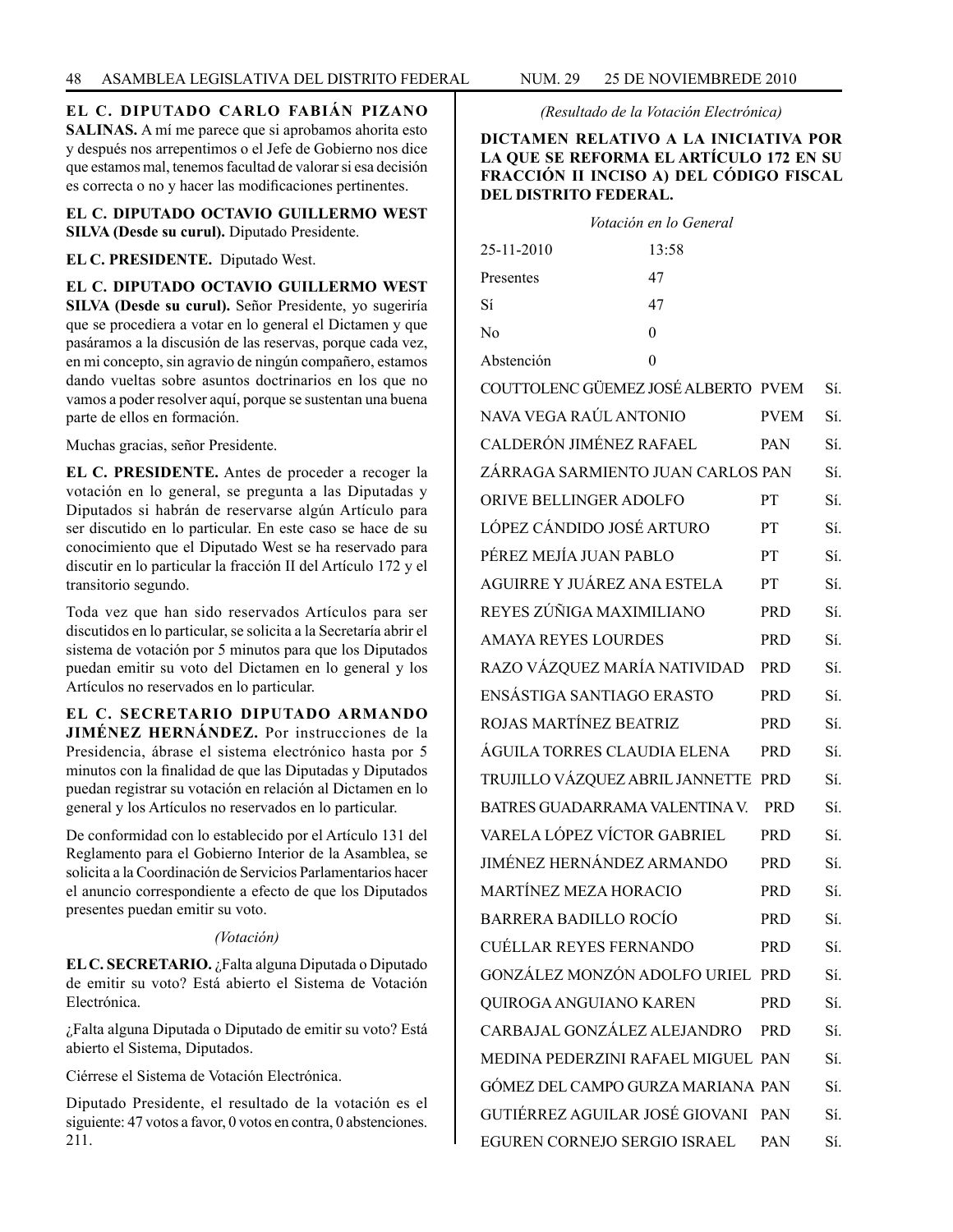### ASAMBLEA LEGISLATIVA DEL DISTRITO FEDERAL NUM. 29 25 DE NOVIEMBRE DE 2010 49

| RODRÍGUEZ DOVAL FERNANDO         | <b>PAN</b> | Sí  |
|----------------------------------|------------|-----|
| PALACIOS ARROYO JORGE            | <b>PAN</b> | Sí. |
| HUERTA LING GUILLERMO OCTAVIO    | <b>PAN</b> | Sí  |
| MANZO SARQUIS FEDERICO           | <b>PAN</b> | Sí. |
| PIZANO SALINAS CARLO FABIÁN      | <b>PAN</b> | Sí  |
| LIMÓN GARCÍA LÍA                 | <b>PAN</b> | Sí. |
| VÁZQUEZ BURGUETTE AXEL           | PANAL      | Sí. |
| VARGAS SÁNCHEZ CRISTIAN          | <b>PRI</b> | Sí. |
| WEST SILVA OCTAVIO GUILLERMO     | PRI        | Sí. |
| TÉLLEZ SÁNCHEZ ALICIA VIRGINIA   | <b>PRI</b> | Sí. |
| SUÁREZ VIVANCO FIDEL LEONARDO    | <b>PRI</b> | Sí. |
| <b>AGUILAR ESQUIVEL EMILIANO</b> | <b>PRI</b> | Sí. |
| BETANZOS CORTES ISRAEL           | <b>PRI</b> | Sí  |
| <b>SÁNCHEZ OSORIO GILBERTO</b>   | PRI        | Sí. |
| ALAVEZ RUIZ ALEIDA               | <b>PRD</b> | Sí. |
| OROZCO LORETO GUILLERMO          | <b>PRD</b> | Sí. |
| RAZÚ AZNAR DAVID                 | <b>PRD</b> | Sí. |
| <b>SÁNCHEZ TORRES GUILLERMO</b>  | <b>PRD</b> | Sí  |
| MUÑOZ SORIA JOSÉ LUIS            | <b>PRD</b> | Sí. |
|                                  |            |     |

**EL C. PRESIDENTE.** En consecuencia se aprueba el Dictamen en lo general y los Artículos no reservados en lo particular.

Se va proceder a desahogar los Artículos reservados. En consecuencia para referirse al Artículo 172 fracción II y al Segundo Transitorio, se concede el uso de la palabra al Diputado Octavio West Silva, del Grupo Parlamentario del Partido Revolucionario Institucional.

## **EL C. DIPUTADO OCTAVIO GUILLERMO WEST SILVA.** Gracias señor Presidente.

Compañeras y compañeros:

Esta reserva que hice que ya fue discutida aquí es para proponer a ustedes la modificación de los términos del Dictamen de acuerdo a lo siguiente.

En el párrafo del Artículo 2º diría, *en el caso de que no haya medidores instalados, el medidor está descompuesto o exista imposibilidad de efectuar la lectura del consumo, se aplicará la cuota fija*. ¿Por qué la cuota fija? La cuota fija es una y esa propuesta del monto de la cuota fija es la que envía la institución local.

Entonces la propuesta consiste que en el párrafo inicial de la fracción II solamente diga *se aplicará la cuota fija*, quitándose lo de 2 mil 500 pesos.

En la parte que corresponde al Dictamen que tienen en sus manos, que ya transforma la proporción de la cuota fija por virtud de multiplicarle por porcentaje de subsidio que ha

sido señalado, se dejaría en blanco para que de acuerdo a la cuota fija para el año 2011 esto entrara en vigor por esos montos y pueda estimarse cuáles son los ingresos que se van a recaudar por este concepto.

Tercero. Si se modificara en estos términos la reforma ya puede entrar en vigor de una manera inmediata, lo cual daría unos diferenciales incluso dentro de la recaudación o podría quedar o podría entrar en vigor el primero de enero de 2011 porque ya no implicaría la predeterminación de montos y por lo tanto la derogación de la facultad de Iniciativa que tiene el Ejecutivo a la Ley de Ingresos con los montos qué tengan que ser modificados en el Código al cual por supuesto le sobrevendrán las reformas que proponga el Ejecutivo Local o bien esta Asamblea Legislativa.

En eso consiste la propuesta y creo que terminaría con esta controversia.

Muchas gracias, señor Presidente.

**EL C. PRESIDENTE.** Muchas gracias, Diputado. Está a discusión la propuesta de modificación. Se abre el registro de oradores.

¿Oradores en contra?

Proceda la Secretaria en votación económica a preguntar a la Asamblea si es de aprobarse la propuesta modificada presentada.

**EL C. SECRETARIO.** Por instrucciones de la Presidencia y en votación económica se pregunta al Pleno si es de aprobarse la propuesta de modificación.

Los que estén por la afirmativa, sírvanse manifestarlo levantando la mano.

Los que estén por la negativa, sírvanse manifestarlo levantando la mano.

No se aprueba la propuesta de modificación.

**EL C. PRESIDENTE.** En consecuencia, se desecha la propuesta. Lo que significa que queda firme el Dictamen.

Agotadas las reservas de los Artículos, proceda la Secretaría a abrir el sistema electrónico de votación por 5 minutos, para que los Diputados puedan emitir su voto de los Artículos reservados en términos del Dictamen.

**EL C. SECRETARIO.** Por instrucciones de la Presidencia ábrase el sistema electrónico hasta por 5 minutos con la finalidad de que las Diputadas y Diputados puedan registrar su votación en términos del Dictamen presentado por esta por esta Asamblea.

De conformidad con lo establecido por el Artículo 131 del Reglamento para el Gobierno Interior de la Asamblea, se solicita a la Coordinación de Servicios Parlamentarios hacer el anuncio correspondiente a efecto de que los Diputados presentes puedan emitir su voto.

*(Votación)*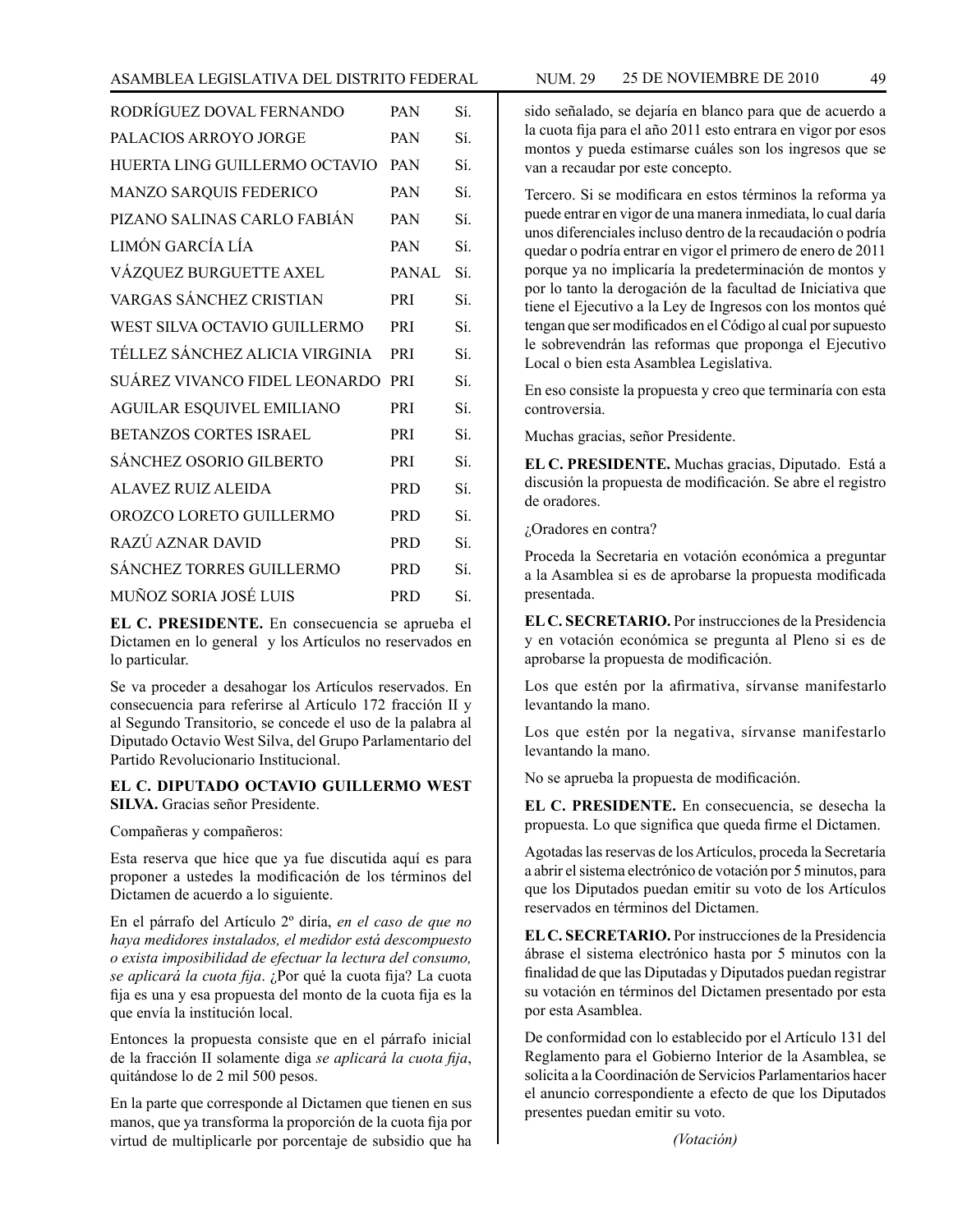**EL C. SECRETARIO.** ¿Falta algún Diputado o Diputada de emitir su voto? Está abierto aún el Sistema de Votación Electrónica.

Ciérrese el Sistema de Votación Electrónico.

Diputado Presidente, el resultado de la votación es el siguiente: 42 votos a favor, 3 votos en contra, 0 abstenciones.

*(Resultado de la votación electrónica)*

#### **DICTAMEN RELATIVO A LA INICIATIVA POR LA QUE SE REFORMA EL ARTÍCULO 172 EN SU FRACCIÓN II INCISO A) DEL CÓDIGO FISCAL DEL DISTRITO FEDERAL.**

|                                     | Votación en lo Particular |            |     |
|-------------------------------------|---------------------------|------------|-----|
| 25-11-2010                          | 14:08                     |            |     |
| Presentes                           | 45                        |            |     |
| Sí                                  | 42                        |            |     |
| N <sub>0</sub>                      | 3                         |            |     |
| Abstención                          | $\theta$                  |            |     |
| COUTTOLENC GÜEMEZ JOSÉ ALBERTO PVEM |                           |            | Sí. |
| CALDERÓN JIMÉNEZ RAFAEL             |                           | <b>PAN</b> | Sí. |
| ZÁRRAGA SARMIENTO JUAN CARLOS       |                           | <b>PAN</b> | Sí. |
| ORIVE BELLINGER ADOLFO              |                           | PT         | Sí. |
| LÓPEZ CÁNDIDO JOSÉ ARTURO           |                           | PТ         | Sí. |
| AGUIRRE Y JUÁREZ ANA ESTELA         |                           | <b>PT</b>  | Sí. |
| REYES ZÚÑIGA MAXIMILIANO            |                           | <b>PRD</b> | Sí. |
| <b>AMAYA REYES LOURDES</b>          |                           | <b>PRD</b> | Sí. |
| RAZO VÁZQUEZ MARÍA NATIVIDAD        |                           | <b>PRD</b> | Sí. |
| ENSÁSTIGA SANTIAGO ERASTO           |                           | <b>PRD</b> | Sí. |
| ROJAS MARTÍNEZ BEATRIZ              |                           | <b>PRD</b> | Sí. |
| TRUJILLO VÁZOUEZ ABRIL JANNETTE     |                           | <b>PRD</b> | Sí. |
| BATRES GUADARRAMA VALENTINA V       |                           | <b>PRD</b> | Sí. |
| VARELA LÓPEZ VÍCTOR GABRIEL         |                           | <b>PRD</b> | Sí. |
| <b>MARTÍNEZ MEZA HORACIO</b>        |                           | <b>PRD</b> | Sí. |
| BARRERA BADILLO ROCÍO               |                           | <b>PRD</b> | Sí. |
| <b>CUÉLLAR REYES FERNANDO</b>       |                           | <b>PRD</b> | Sí. |
| GONZÁLEZ MONZÓN ADOLFO URIEL        |                           | <b>PRD</b> | Sí. |
| SÁNCHEZ CAMACHO ALEJANDRO           |                           | <b>PRD</b> | Sí. |
| QUIROGA ANGUIANO KAREN              |                           | <b>PRD</b> | Sí. |
| CARBAJAL GONZÁLEZ ALEJANDRO         |                           | <b>PRD</b> | Sí. |
| GÓMEZ DEL CAMPO GURZA MARIANA       |                           | <b>PAN</b> | Sí. |
| GUTIÉRREZ AGUILAR JOSÉ GIOVANI      |                           | <b>PAN</b> | Sí. |
| EGUREN CORNEJO SERGIO ISRAEL        |                           | <b>PAN</b> | Sí. |
|                                     |                           |            |     |

| RODRÍGUEZ DOVAL FERNANDO          | <b>PAN</b> | Sí. |
|-----------------------------------|------------|-----|
| PALACIOS ARROYO JORGE             | PAN        | Sí. |
| HUERTA LING GUILLERMO OCTAVIO     | <b>PAN</b> | Sí. |
| MANZO SARQUIS FEDERICO            | <b>PAN</b> | Sí. |
| PIZANO SALINAS CARLO FABIÁN       | <b>PAN</b> | Sí. |
| LIMÓN GARCÍA LÍA                  | <b>PAN</b> | Sí. |
| VÁZQUEZ BURGUETTE AXEL            | PANAL Sí.  |     |
| VARGAS SÁNCHEZ CRISTIAN           | PRI        | No. |
| WEST SILVA OCTAVIO GUILLERMO      | PRI        | No. |
| TÉLLEZ SÁNCHEZ ALICIA VIRGINIA    | PRI        | Sí. |
| SUÁREZ VIVANCO FIDEL LEONARDO     | PRI        | Sí. |
| <b>AGUILAR ESQUIVEL EMILIANO</b>  | <b>PRI</b> | No. |
| <b>BETANZOS CORTES ISRAEL</b>     | PRI        | Sí. |
| SÁNCHEZ OSORIO GILBERTO           | PRI        | Sí. |
| <b>ALAVEZ RUIZ ALEIDA</b>         | <b>PRD</b> | Sí. |
| OROZCO LORETO GUILLERMO           | <b>PRD</b> | Sí. |
| LUNA ESTRADA LEONEL               | <b>PRD</b> | Sí. |
| RAZÚ AZNAR DAVID                  | <b>PRD</b> | Sí. |
| <b>SÁNCHEZ TORRES GUILLERMO</b>   | <b>PRD</b> | Sí. |
| MUÑOZ SORIA JOSÉ LUIS             | <b>PRD</b> | Sí. |
| ROSAS MONTERO LIZBETH EUGENIA PRD |            | Sí. |

**EL C. PRESIDENTE.** En consecuencia, se aprueba el Dictamen que presentó la Comisión de Hacienda, por el que se reforma el Artículo 172 del Código Fiscal del Distrito Federal.

Remítase al Jefe de Gobierno del Distrito Federal para su promulgación y publicación en la Gaceta Oficial del Distrito Federal y para su mayor difusión en el Diario Oficial de la Federación.

El siguiente punto del Orden del Día es la discusión y en su caso aprobación del Dictamen que presenta la Comisión de Hacienda relativo a la Iniciativa de adición a un párrafo del Artículo 193 del Código Fiscal del Distrito Federal.

En virtud de que el Dictamen fue distribuido entre las Diputadas y Diputados, en términos de lo dispuesto por el Artículo 118 del Reglamento para el Gobierno Interior de la Asamblea Legislativa del Distrito Federal, proceda la Secretaría a consultar a la Asamblea, en votación económica, si se dispensa la lectura del mismo y se somete a discusión de inmediato.

**EL C. SECRETARIO.** Por instrucciones de la Presidencia y en votación económica se consulta a la Asamblea si es de dispensarse la lectura del Dictamen de referencia y se somete a discusión de inmediato.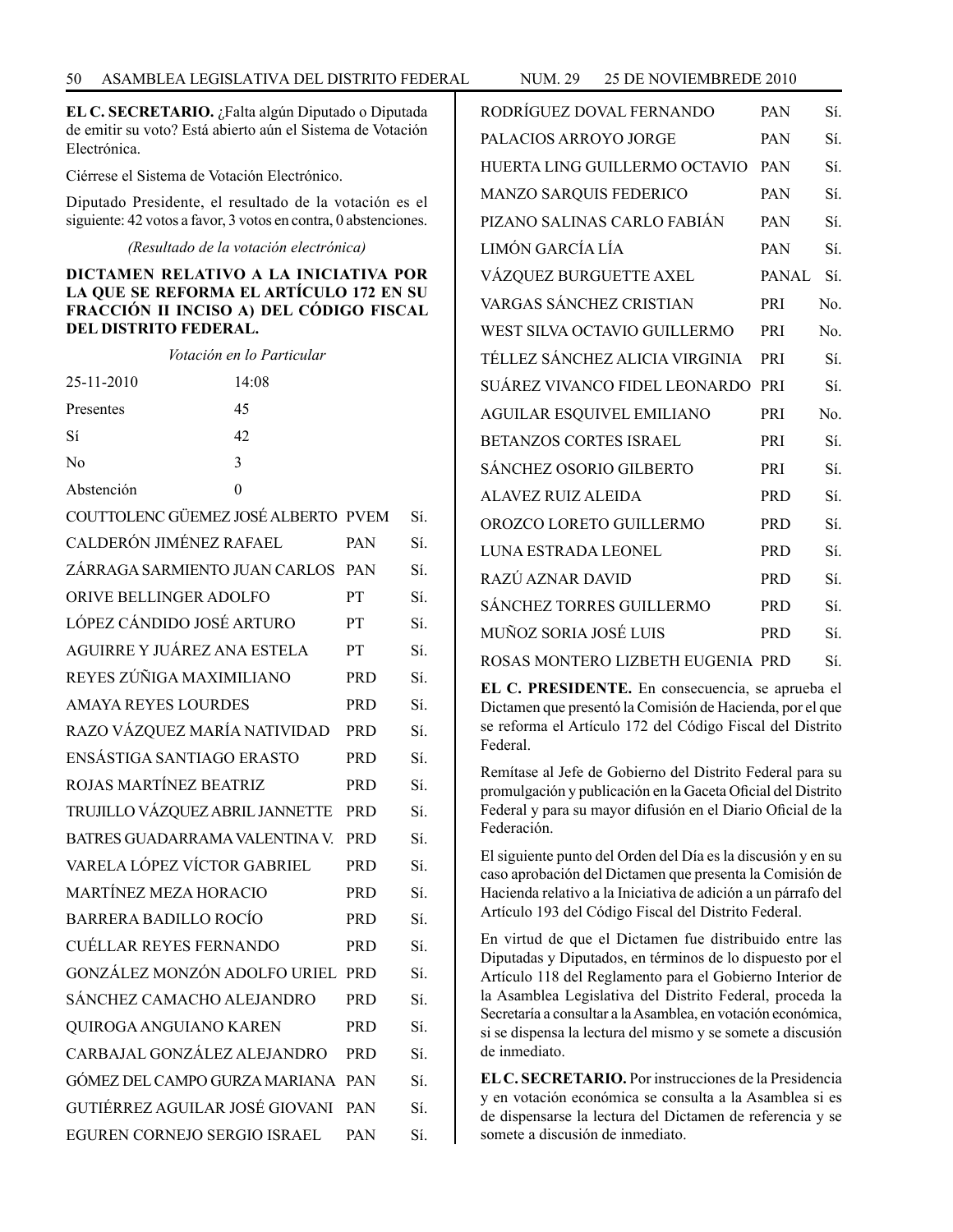Los que estén por la afirmativa, sírvanse manifestarlo levantando la mano.

Los que estén por la negativa, sírvanse manifestarlo levantando la mano.

Dispensada la lectura, Diputado Presidente.

**EL C. PRESIDENTE.** Para fundamentar el Dictamen, se concede el uso de la palabra a la Diputada Valentina Batres Guadarrama, a nombre de la Comisión de Hacienda.

**LA C. DIPUTADA VALENTINA VALIA BATRES GUADARRAMA.** Con su venia, Diputado Presidente.

# *DICTAMEN QUE PRESENTA LA COMISIÓN DE HACIENDA, RELATIVO A LA INICIATIVA DE ADICIÓN DE UN PÁRRAFO AL ARTÍCULO 193 DEL CÓDIGO FISCAL DEL DISTRITO FEDERAL.*

*A la Comisión de Hacienda le fue turnada para su análisis y dictamen la Iniciativa de adición de un párrafo al Artículo 193 del Código Fiscal del Distrito Federal, presentada por la Diputada Alicia Virginia Téllez Sánchez.*

*Con fundamento en los Artículos 122, Apartado C, Base Primera, fracción V, inciso e) de la Constitución Política de los Estados Unidos Mexicanos; 42, fracción IX del Estatuto de Gobierno del Distrito Federal; 1, 7, 10, fracción I, II, párrafo primero, 60, fracción II, 62, fracciones XX, 88. fracción I, 89, párrafo primero de la Ley Orgánica de la Asamblea Legislativa del Distrito Federal; 1, 2, 28, 32, 33, 36, 46, 48, 86, párrafo primero del Reglamento para el Gobierno Interior de la Asamblea Legislativa del Distrito Federal; 1, 4, 8, 9, fracciones I y III, 23, 24, 50, 51, 52, 56 y 59 del Reglamento Interior de las Comisiones de la Asamblea Legislativa del Distrito Federal; esta Comisión se de dio a la tarea de estudiar la Iniciativa en comento.*

*Por lo anteriormente expuesto y fundado, esta Comisión de Hacienda, somete al Pleno de esta Asamblea Legislativa del Distrito Federal el presente Dictamen, conforme a los siguientes:*

#### *ANTECEDENTES*

*1. A la Comisión de Hacienda de esta V Legislatura de la Asamblea Legislativa del Distrito Federal, a través de oficio MDSPPA/CSP/943/2010, le fue turnada para su análisis y dictamen la Iniciativa con Proyecto de Decreto por las que se adiciona un párrafo al Artículo 193 del Código Fiscal del Distrito Federal, presentada por la Diputada Alicia Virginia Téllez Sánchez, con fecha 20 de abril de 2010.*

*2. Con la finalidad de cumplir con lo dispuesto en el Artículo 32 del Reglamento para el Gobierno Interior de la Asamblea Legislativa del Distrito Federal; la Comisión de Hacienda, previa convocatoria realizada en términos de Ley, con fundamento en el Artículo 36 del Reglamento para el Gobierne Interior de la Asamblea Legislativa, del Distrito Federal, integró un proyecto de Dictamen y se reunió el día 11 de noviembre de 2010 en el Salón Benita Galeana del* 

*Recinto de Donceles y Allende de la Asamblea Legislativa del Distrito Federal para dictaminar la proposición de merito bajo lo siguientes:*

#### *CONSIDERANDOS*

*PRIMERO. Que de conformidad con lo dispuesto en los Artículos 59, 60 fracción II, 61, 62 fracción XX y 64 de la Ley Orgánica de la Asamblea Legislativa del Distrito Federal; 28. 32, 33 y 87 del Reglamento para el Gobierno Interior y 8 ,9 fracción l., 50 y 52 del Reglamento interior de las Comisiones de la Asamblea Legislativa del Distrito Federal, esta Comisión es competentes para analizar y dictaminar la Iniciativa presentada por la Diputada Téllez Sánchez.*

*SEGUNDO. Que la Iniciativa referida busca generar un beneficio fiscal para un sector productivo particular en la Ciudad de México y de esta manera enfrentar una realidad social adversa.*

*TERCERO. Que la Iniciativa se encuentra fundada y motivada con datos estadísticos que permiten su mejor comprensión.*

*CUARTO. Que en caso de cumplir con la función social y económica que pretende dicha Iniciativa, se mantendría el beneficio para posteriores ejercicios fiscales en el Código Fiscal.*

#### *CONTENIDO DE LA INICIATIVA*

*La Iniciativa de la Diputada Téllez Sánchez argumenta que en el Distrito Federal existen más de 15 mil empresas dedicadas a la prestación se servicios de embellecimiento, de las cuales el 90% son micro empresas que en su mayoría son dirigidas por mujeres y hombres jóvenes, madres solteras o adultas mayores. Señala también que de esta actividad dependen económicamente poco más de 60 mil familias.*

*Expone además que lamentablemente esta actividad se ha confundido con la de la mesoterapia.*

*Más adelante explica que la Ley de Fomento Económico del Distrito Federal señala que para el cumplimiento de los objetivos y metas del Programa de Desarrollo Económico de la Ciudad de México, la administración publica coordinará los programas especiales orientados a materias especificas o a grupos sociales que por su problemática requieran de un tratamiento determinado, como la desregulación administrativa, el fomento de las empresas sociales, familiares, micro, pequeñas y medianas.*

*Comenta en la exposición de motivos que entre los instrumentos que tiene la administración pública para fomentar el crecimiento económico se encuentran la desregulación y simplificación administrativa, los financieros, fiscales, de promoción económica, de infraestructura productiva y de investigación y desarrollo tecnológico y de capacitación.*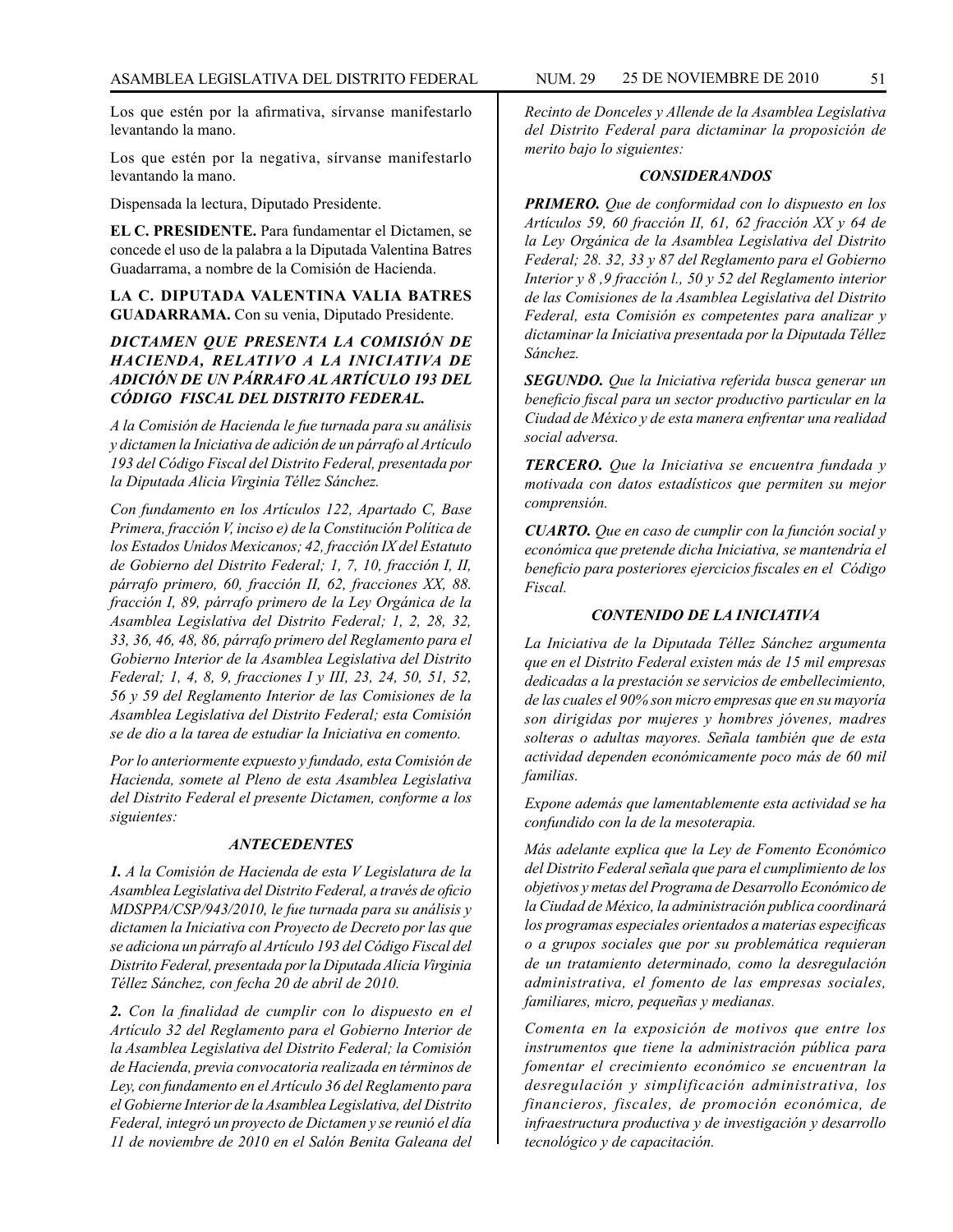#### 52 ASAMBLEA LEGISLATIVA DEL DISTRITO FEDERAL NUM. 29 25 DE NOVIEMBREde 2010

*Cita que los instrumentos fiscales tienen por objeto impulsar nuevas inversiones y empleos productivos, de conformidad con el Código Fiscal, la Ley de Ingresos y el Presupuesto de Egresos y que ello se concretara a través de acuerdos que emita el Jefe de Gobierno.*

*Señala asimismo que el pago de derechos por anuncios denominativos es una erogación onerosa y que no tiene fines de lucro.*

*Por todas las razones antes expuestas, sugiere la Diputada que se exenten del pago de derechos subsecuentes por concepto de expedición de licencias anuales, autorizaciones temporales y permisos publicitarios de anuncios a las estéticas, peluquerías y salones de belleza cuya superficie no sea mayor a 50 metros cuadrados.*

*Finalmente expone que este tipo de establecimientos modifican la publicidad relativa a las tendencias de la moda por lo que hace a los cortes de cabello, tintes y tratamientos capilares (aunque no menciona con qué frecuencia) y que al no poder pagar sus obligaciones tributarias pasan a las filas de la ilegalidad y la clandestinidad.*

*Para ello propone la siguiente adición a la fracción II del Artículo 193 del Código Fiscal para quedar como sigue:*

*Los establecimientos mercantiles que tengan como giro comercial: estéticas, peluquerías, salones de belleza cuya superficie no sea mayor a 50 metros cuadrados, quedan exceptuados de realizar los pagos subsecuentes, por concepto de derechos que se establece en la fracción I del presente Artículo.*

## *CONSIDERACIONES DE LA COMISIÓN*

*De acuerdo con el Instituto Nacional de Estadística y Geografía, con datos del Censo Económico 2004 (el de 2009 aún no aparece desagregado), existían en la Ciudad de México 11 mil 975 unidades económicas dedicadas a salas de belleza, peluquerías y bolerías, mismas que en conjunto generaron ingresos y venias por 1,750 millones 970 mil pesos, lo que significa que cada uno de estos negocios generó en promedio 146,218 pesos al año. En el censo no se hace ninguna especificación para saber los metros cuadrados de estos negocios.*

*Es posible que efectivamente en este momento se encuentren operando cerca de 15,000 establecimientos de este tipo en el Distrito Federal, como lo menciona la Diputada proponente en la exposición de motivos, por lo que haciendo una proyección de ingresos a 2010, éstos podrían alcanzar los 2,193 millones 281 mil 837 pesos, con el mismo ingreso promedio anual de poco más de 146 mil pesos.*

*Por otra parte, como lo señala la fracción I del Artículo 193 del Código Fiscal del Distrito Federal, el costo por la expedición de una licencia anual para construir, instalar, fijar, modificar o ampliar un anuncio en general, es de 2 mil 766.44 pesos en promedio, dependiendo de las características del anuncio.*

*El inciso i de la misma fracción I del Artículo 193 señala que el costo por la expedición de una licencia para anuncios denominativos pintados en bardas, vidrieras y escaparates, cortinas metálicas, muros laterales de acceso a establecimientos que den a la calle, orta o cenefa de toldos y cortinas de tela, fachadas, así como integrados, adosado o en gabinete en fachada, con las superficies autorizadas por la legislación vigente, es de mil 402 pesos por metro cuadrado. Consideramos que en esta definición encuadrarían la mayoría de las estéticas, salones de belleza y peluquerías. El mismo inciso señala además que: "Por la revalidación anual de los anuncios a que se refiere esta fracción, se cobrará el mismo monto que se pagó por la expedición de la licencia, a excepción de los anuncios denominativos, en cuyo caso se cobrará un 20% del costo de la licencia".*

*La legislación no señala si el monto a cobrar en caso de modificación semestral de los anuncios denominativos será igual al monto de la licencia cuando se expidió o si es el equivalente al 20%*

*Aún así, en caso de que se cobrara la misma cantidad de la expedición, es decir, \$1,402,00 por metro cuadrado, esta cifra seria equivalente a 0.9% de los ingresos promedio anual de un negocio de este tipo.*

*La realidad nos muestra que si bien es cierto que el costo de las licencias y su modificación representa un porcentaje mínimo en el promedio de ingresos anuales de establecimiento de este tipo, existen locales para los que representa una proporción mayor, particularmente aquellos que son pequeños y que se encuentran en zona de la Ciudad con menores ingresos.*

*Nos referimos a microempresas en las que, atendiendo a la exposición de motivos de la Diputada Téllez Sánchez, se encuentran al frente mujeres con uno o dos empleados más.*

*Esta Comisión coincide con la proponente en la intención de favorecer el mantenimiento de empleos a través de los estímulos fiscales en momentos en que nuestra economía se encuentra en recuperación, ello de conformidad con las cifras presentadas por el gobierno federal, así como en el apoyo a sectores productivos con menores ingresos.*

*Sin embargo, a fin de garantizar una mayor efectividad en el destino del beneficio, es decir, otorgarlo a los establecimientos que se localizan en zonas marginadas o de menores ingresos familiares, que es justamente la intención de la promoverte, esta Comisión propone realizar un ajuste a la Iniciativa para que las estéticas y salones de belleza que gocen del beneficio fiscal se encuentren ubicados en manzanas con índice de desarrollo "popular" y "bajo",de conformidad con la clasificación incluida en el Artículo Vigésimo Primero Transitorio del Código Fiscal del Distrito Federal.*

*El impacto presupuestal es marginal y podrá ser debidamente ajustado en los proyectos de Ley Ingresos y Decreto de Presupuesto de Egresos del Distrito Federal para el Ejercicio Fiscal 2011.*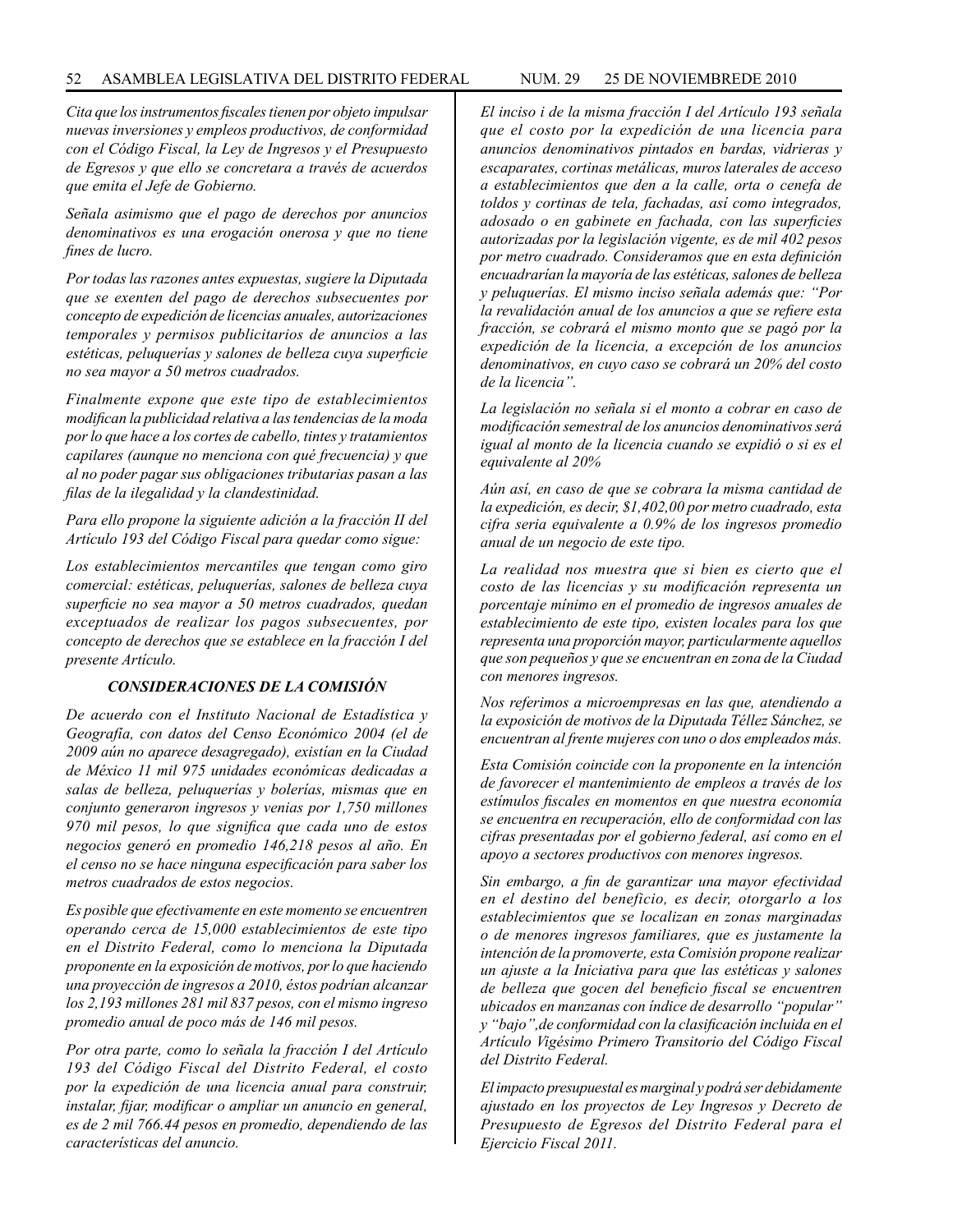*Por lo anteriormente expuesto, esta Comisión de Hacienda*

#### *RESUELVE*

*ÚNICO. Se aprueba la Iniciativa con Proyecto de Decreto por el que se adiciona un párrafo al final de la fracción I del Artículo 193 del Código Fiscal del Distrito Federal para quedar como sigue:*

*Artículo 193. ...*

*I. .. a)... b)… c)… d)… e)… f).... g)… h)….*

*i)….*

*"Los establecimientos mercantiles que tengan como giro comercial: estéticas, peluquerías y salones de belleza que se encuentren ubicados en las manzanas con índice de desarrollo Popular y Bajo, de conformidad con la definición establecida en el Artículo Vigésimo Primero Transitorio del presente Código, sólo realizarán un pago de derechos por concepto de revalidación, durante el mismo ejercicio fiscal, la anualidad la deberán cubrir conforme lo previsto en la fracción I del presente Artículo".*

*II.(…)*

*III.(…)*

*IV.(…)*

*(...)* 

#### *ARTÍCULOS TRANSITORIOS*

*PRIMERO. Túrnese el presente Decreto al Jefe de Gobierno del Distrito Federal para su promulgación y debido cumplimiento.*

*SEGUNDO. El presente Decreto entrará en vigor el 1º de enero del 2011.*

*TERCERO. Publíquese en la Gaceta Oficial del Distrito Federal.*

*Dado en el Recinto Legislativo a los 11 días del mes de noviembre de 2010*

#### *FIRMAS*

*Dip. Valentina Valia Batres Guadarrama. Presidenta. Dip. Rafael Calderón Jiménez. Vicepresidente. Dip. Maximiliano Reyes Zúñiga. Secretario.*

*Dip. Guillermo Orozco Loreto. Dip. Alejandro Carbajal González. Dip. Aleida Alavez Ruiz. Dip. Juan Pablo Pérez Mejía. Dip. Octavio Guillermo West Silva. Dip. Carlos Augusto Morales López.*

Es cuanto Diputado Presidente.

# **EL C. PRESIDENTE DIPUTADO JORGE PALACIOS**

**ARROYO.** Muchas gracias Diputada. Esta a discusión el Dictamen. Se abre el registro de oradores. ¿Oradores en contra?

¿Alguna o algún Diputado desea razonar su voto?

Diputado West, hasta por 10 minutos.

#### **EL C. DIPUTADO OCTAVIO GUILLERMO WEST SILVA.** Con su venia, señor Presidente.

Compañeros:

Este es un asunto muy simple. Si se hace esta reforma, esta adición al Artículo 193, la pregunta es ¿cuándo va a entrar en vigor? Porque le faltan los transitorios respectivos.

Sí hay una referencia al Transitorio Vigésimo Primero del Código actual, pero para hacer la excepción de la realización de pagos, pero aquí la pregunta es ¿qué hay de este Dictamen que viene incompleto porque no trae vigencia, no trae el imprímase y publíquese ni a partir de cuándo entra en vigencia esto? ¿Qué va a hacer el Ejecutivo Local con un Dictamen para variar mal hecho?

Gracias.

**EL C. PRESIDENTE.** Gracias Diputado. Diputada Valentina había solicitado para razonar su voto, hasta por 10 minutos.

**LA C. DIPUTADA VALENTINA VALIA BATRES GUADARRAMA.** He pedido hacer uso de la palabra para razonar mi voto, porque quiero comentar y defender técnica legislativa, quiero defender que esta es una propuesta de Dictamen estudiada.

Cuando la Diputada promovente en abril subió a Tribuna para proponernos esta Iniciativa, nos dejó un tema que nunca lo consideramos como prioritario, es más con mucha honestidad no sabíamos nada de las estéticas y salones de belleza en el Distrito Federal.

Yo pensé incluso y lo digo con mucha honestidad que a lo mejor era un asunto exagerado. Yo vi aquí a muchas supongo trabajadoras de este gremio como público y entendí que antes de prejuzgar habría qué entender exactamente cuál era la condición real de estos salones de belleza, estéticas.

Luego entonces nos dimos a la tarea de buscar cifras, de entender en los censos y lo que nos proponía la Diputada promovente era de darle un trato serio, muy serio, más porque la mayor parte efectivamente son negocios que los trabajan los mismos propietarios de los negocios, generan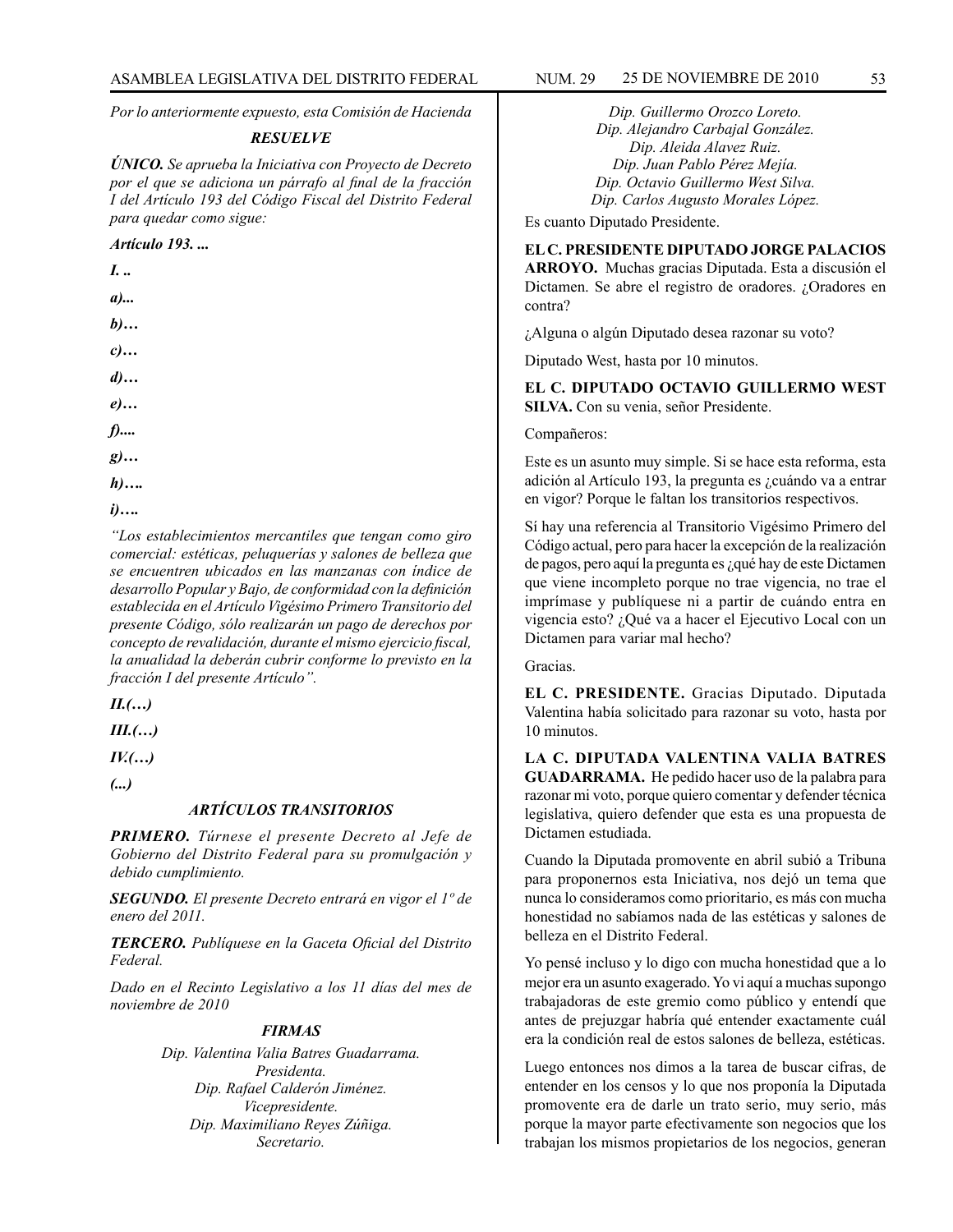colectividad en las colonias y sobre todo en las colonias de bajos recursos, son mujeres que se han venido capacitando provisionalmente y cada vez mejor para ofrecer un servicio indispensable para la comunidad, hacen por lo general cortes de pelo para escolares y el monto por el cual cobran esos cortes de pelo, no hay punto de comparación entre una estética de Polanco y el salón de belleza de una colonia popular, no hay, oscila en la diferencia hasta por montos de 800 pesos para cortar el mismo largo de cabello o el mismo estilo de moda, pero uno está en zona popular y otro está en zonas exclusivas de la Ciudad.

Por eso y conociendo más del tema, es que buscamos la manera muy seriamente de cobrarle vida de manera permanente en el Código Fiscal. Hay quien sostiene que los subsidios deben ser transitorios, o sea que deben de estar en los Artículos transitorios. Sin embargo nuestro Código Fiscal actual ofrece en más de 25 Artículos, reducciones y subsidios para diferentes circunstancias y no están en los Artículos transitorios, están de manera permanente.

Voy a citar algunos: El monto de descuento de 50 por ciento en el pago del Predial, para inmuebles con valor catastral menor a 1 millón 600 mil pesos, se encuentra de manera permanente en el Código Fiscal, no en un Artículo transitorio.

El monto generalizado del 30 por ciento de descuento para adultos mayores, pensionados, personas que viven con discapacidad y jefas de familia, también existe en un Artículo de manera permanente en el Código Fiscal.

Para los propietarios de terrenos muy grandes que tienen un giro agropecuario para su uso, cuentan con el 50 por ciento u 80 por ciento, porque son dos supuestos similares en el Código Fiscal y ni está en el Capítulo de reducciones ni está de manera permanente en el Código Fiscal.

La tarifa para el cobro de suministro de agua por servicio medido, justo el tema que acabamos de hablar, tiene tarifas de montos de subsidio diferenciado de manera permanente, no están en un transitorio.

Por lo cual quiero defender un Dictamen en el cual incluso tuvimos el tiempo de checar con la promovente de la Iniciativa, si la propuesta que le estábamos haciendo, como lo habíamos propuesta modificar, no perdía la esencia de su propuesta. De manera unánime, con los Diputados presentes de la Comisión de Hacienda, contando con quórum, se aprobó sin mayor objeción.

Por eso vengo a defender este Dictamen y vengo a proponerles al Pleno contar con su voto a favor. Lo agradecerían de inmediato más de 15 mil, menos de 15 mil negocios que se encuentran en zonas y manzanas popular y bajo, y que son negocios de microempresas, familiares, la mayor parte comandados por mujeres jefas de familia.

Muchas gracias, es cuanto.

**EL C. PRESIDENTE.** Gracias, Diputada.

**LA C. DIPUTADA ALICIA VIRGINIA TÉLLEZ SÁNCHEZ (Desde su curul).** Presidente.

**EL C. PRESIDENTE.** ¿Diputada Virginia, con qué objeto?

## **LA C. DIPUTADA ALICIA VIRGINIA TÉLLEZ SÁNCHEZ (Desde su curul).** Para razonar mi voto.

**EL C. PRESIDENTE.** Ya hubo un razonamiento de parte de su fracción.

Antes de proceder a recoger la votación en lo general del Dictamen, se pregunta a las Diputadas y Diputados si habrán de reservarse algún Artículo para ser discutido en lo particular.

**EL C. DIPUTADO CARLO FABIÁN PIZANO SALINAS (Desde su curul).** Presidente.

**EL C. PRESIDENTE.** ¿Diputado Carlo Pizano, con qué objeto, Diputado?

**EL C. DIPUTADO CARLO FABIÁN PIZANO SALINAS (Desde su curul).** Señalar que no tenemos transitorios en el Dictamen y preguntarle a la Comisión respectiva que valdría la pena suplir la deficiencia, porque si no, no tendremos, y me parece que ya hay la respuesta.

Entonces no sé si desde la Comisión tenga alguna reserva para efectos de solucionar esta situación.

**LA C. DIPUTADA VALENTINA VALIA BATRES GUADARRAMA (Desde su curul).** Presidente.

**EL C. PRESIDENTE.** Diputada Valentina Batres.

**LA C. DIPUTADA VALENTINA VALIA BATRES GUADARRAMA (Desde su curul).** Diputado Presidente, nada más para da respuesta a la preocupación del Diputado Pizano.

Este es el Dictamen con que cuenta la Mesa Directiva, cuenta con 3 transitorios y es el que tiene, deberían de tener distribuido.

**EL C. PRESIDENTE.** *i*, Ya le hicieron llegar una copia, Diputado?

**EL C. DIPUTADO CARLO FABIÁN PIZANO SALINAS (Desde su curul).** A mí lo que me preocupa es que haya dos dictámenes. No entiendo cómo sería posible esto.

**EL C. PRESIDENTE.** Sonido a la curul de la Diputada Valentina Batres.

**LA C. DIPUTADA VALENTINA VALIA BATRES GUADARRAMA (Desde su curul).** Diputado Presidente, si me permite desde mi curul darle contestación al Diputado Pizano.

**EL C. PRESIDENTE.** Adelante, Diputada.

**LA C. DIPUTADA VALENTINA VALIA BATRES GUADARRAMA (Desde su curul).** El primer Dictamen que pudimos firmar estando presentes el mismo día de la dictaminación traía desprendida la última hoja del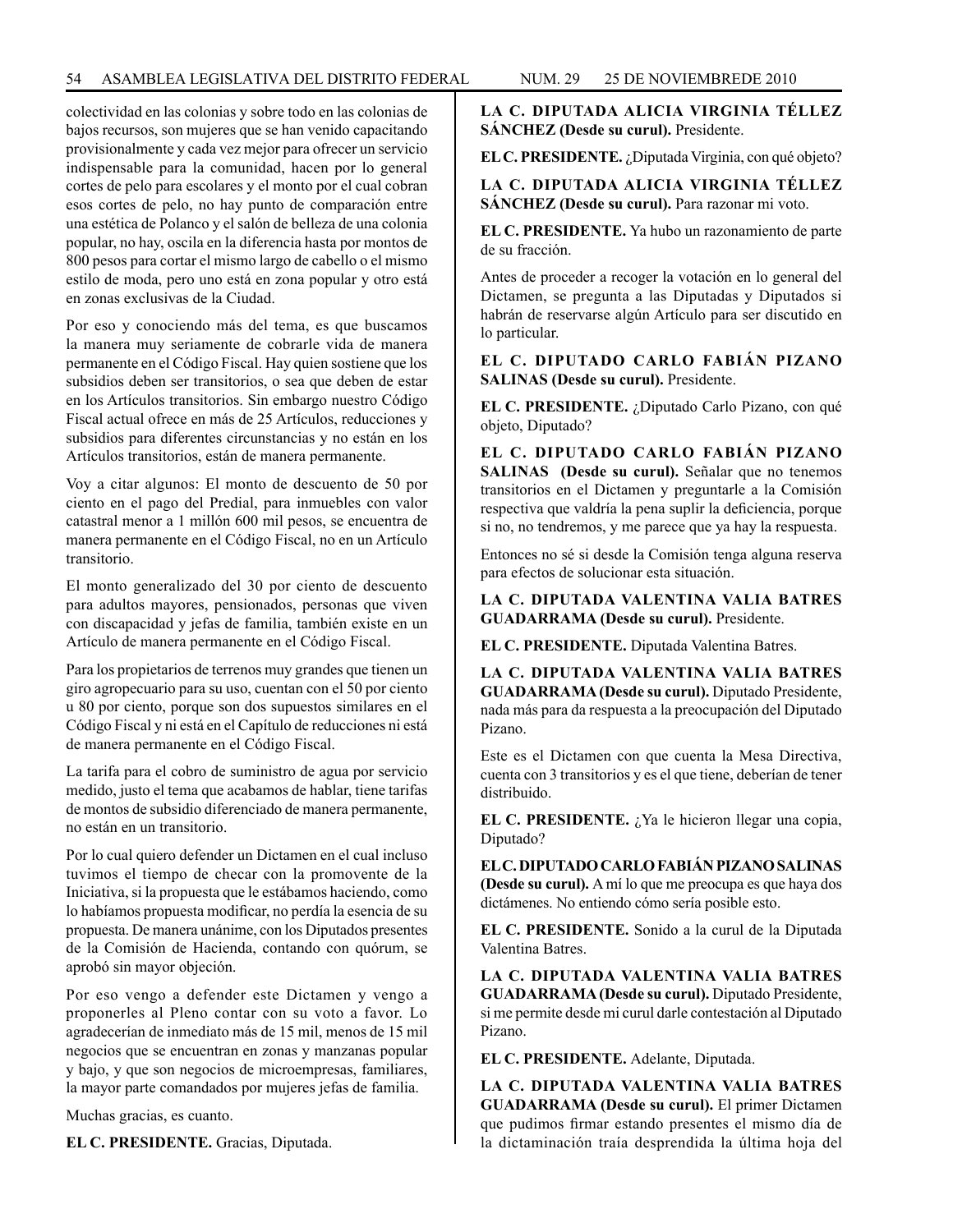Dictamen. Por esa razón tuvimos qué corregir, y a juicio de los Diputados integrantes, todos, de Hacienda, reparamos el defecto que por impresión quedó en la propuesta que se pasó a circulación del mismo.

En realidad tiene que ver con una confusión sobre el material que se propone para su discusión y el que estaba propuesto para firma, y entre pasando los Diputados se terminó firmando el que era el material de discusión y no el que era el material para la firma de la dictaminación.

Por esa razón prontamente se corrigió y todos los Diputados fueron enterados del asunto.

Aquí en Servicios Parlamentarios el que está registrado efectivamente está completo con sus transitorios.

**EL C. PRESIDENTE.** Este Dictamen a que hace referencia la Diputada Valentina Batres está en la Gaceta Parlamentaria.

Diputado Carlo Pizano.

**EL C. DIPUTADO CARLO FABIÁN PIZANO SALINAS (Desde su curul).** El asunto es que conforme marca al Ley Orgánica se nos envía a cada integrante el Pleno vía Coordinación de Servicios Parlamentarios, que recibe de la Comisión Dictaminadora respectiva, el Dictamen para que los demás conozcamos. Entonces con qué seguridad puede uno aprobar un Dictamen que no conoce, porque uno confía en que a Servicios Parlamentarios le turnan un Dictamen correcto, y si hubo esta modificación, tuvo qué haber habido por parte de la Comisión Dictaminadora un segundo oficio pidiendo que se retirara lo que se repartió con anterioridad y se sustituyera. Eso no ocurrió.

Entonces lo que me preocupa es que yo no tengo en mis manos el Dictamen que está sujeto a votación y no sé si una coma, un punto y coma o más, sea distinto. Yo lo que pediría es orden en el trabajo parlamentario para que no haya esta inseguridad.

**EL C. PRESIDENTE.** Esta Presidencia toma nota de su propuesta y, vuelvo a insistir, este Dictamen aparece en la Gaceta Parlamentaria.

En virtud de no existir reserva de Artículos, se solicita a la Secretaría abrir el Sistema Electrónico de Votación por 5 minutos para que los Diputados puedan emitir su voto en lo general y en lo particular en un solo acto.

**EL C. SECRETARIO DIPUTADO GUILLERMO OCTAVIO HUERTA LING.** Por instrucciones de la Presidencia ábrase el Sistema Electrónico hasta por 5 minutos con la finalidad de que las Diputadas y Diputados puedan registrar su votación en relación al Dictamen en lo general y en lo particular en un solo acto.

De conformidad con lo establecido por el Artículo 131 del Reglamento para el Gobierno Interior de la Asamblea, se solicita a la Coordinación de Servicios Parlamentarios hacer el anuncio correspondiente a efecto de que los Diputados presentes puedan emitir su voto.

#### *(Votación)*

**EL C. SECRETARIO.** ¿Falta alguna Diputada o Diputado de emitir su voto? Está todavía abierto el sistema de votación.

¿Falta alguna Diputada o Diputado de emitir su voto? Está abierto el sistema de votación.

Ciérrese el sistema de votación electrónico.

Diputado Presidente, el resultado de la votación es el siguiente: 33 votos a favor, 0 en contra, 12 abstenciones.

(*Resultado de la votación electrónica)*

## **DICTAMEN RELATIVO A LA INICIATIVA DE ADICIÓN DE UN PÁRRAFO AL ARTÍCULO 193 DEL CÓDIGO FISCAL DEL DISTRITO FEDERAL.**

| 25-11-2010 | 14:43    |
|------------|----------|
| Presentes  | 46       |
| Sí         | 33       |
| No         | $\Omega$ |
| Abstención | 12       |
| No votaron | 1        |

| COUTTOLENC GÜEMEZ JOSÉ ALBERTO   | <b>PVEM</b> | Sí. |
|----------------------------------|-------------|-----|
| CALDERÓN JIMÉNEZ RAFAEL<br>PAN   | Abstención  |     |
| ZÁRRAGA SARMIENTO JUAN C. PAN    | Abstención  |     |
| ORIVE BELLINGER ADOLFO           | <b>PT</b>   | Sí. |
| LÓPEZ CÁNDIDO JOSÉ ARTURO        | PT          | Sí. |
| PÉREZ MEJÍA JUAN PABLO           | PT          | Sí. |
| AGUIRRE Y JUÁREZ ANA ESTELA      | PT          | Sí. |
| <b>AMAYA REYES LOURDES</b>       | <b>PRD</b>  | Sí. |
| RAZO VÁZQUEZ MARÍA NATIVIDAD     | <b>PRD</b>  | Sí. |
| ENSÁSTIGA SANTIAGO ERASTO        | <b>PRD</b>  | Sí. |
| ROMO GUERRA VÍCTOR HUGO          | <b>PRD</b>  | Sí. |
| ROJAS MARTÍNEZ BEATRIZ           | <b>PRD</b>  | Sí. |
| ÁGUILA TORRES CLAUDIA ELENA      | <b>PRD</b>  | Sí. |
| TRUJILLO VÁZQUEZ ABRIL JANNETTE  | <b>PRD</b>  | Sí. |
| BATRES GUADARRAMA VALENTINA V.   | <b>PRD</b>  | Sí. |
| JIMÉNEZ HERNÁNDEZ ARMANDO        | <b>PRD</b>  | Sí. |
| <b>MARTÍNEZ MEZA HORACIO</b>     | <b>PRD</b>  | Sí. |
| <b>BARRERA BADILLO ROCÍO</b>     | <b>PRD</b>  | Sí. |
| CUÉLLAR REYES FERNANDO           | <b>PRD</b>  | Sí. |
| GONZÁLEZ MONZÓN ADOLFO URIEL PRD |             | Sí. |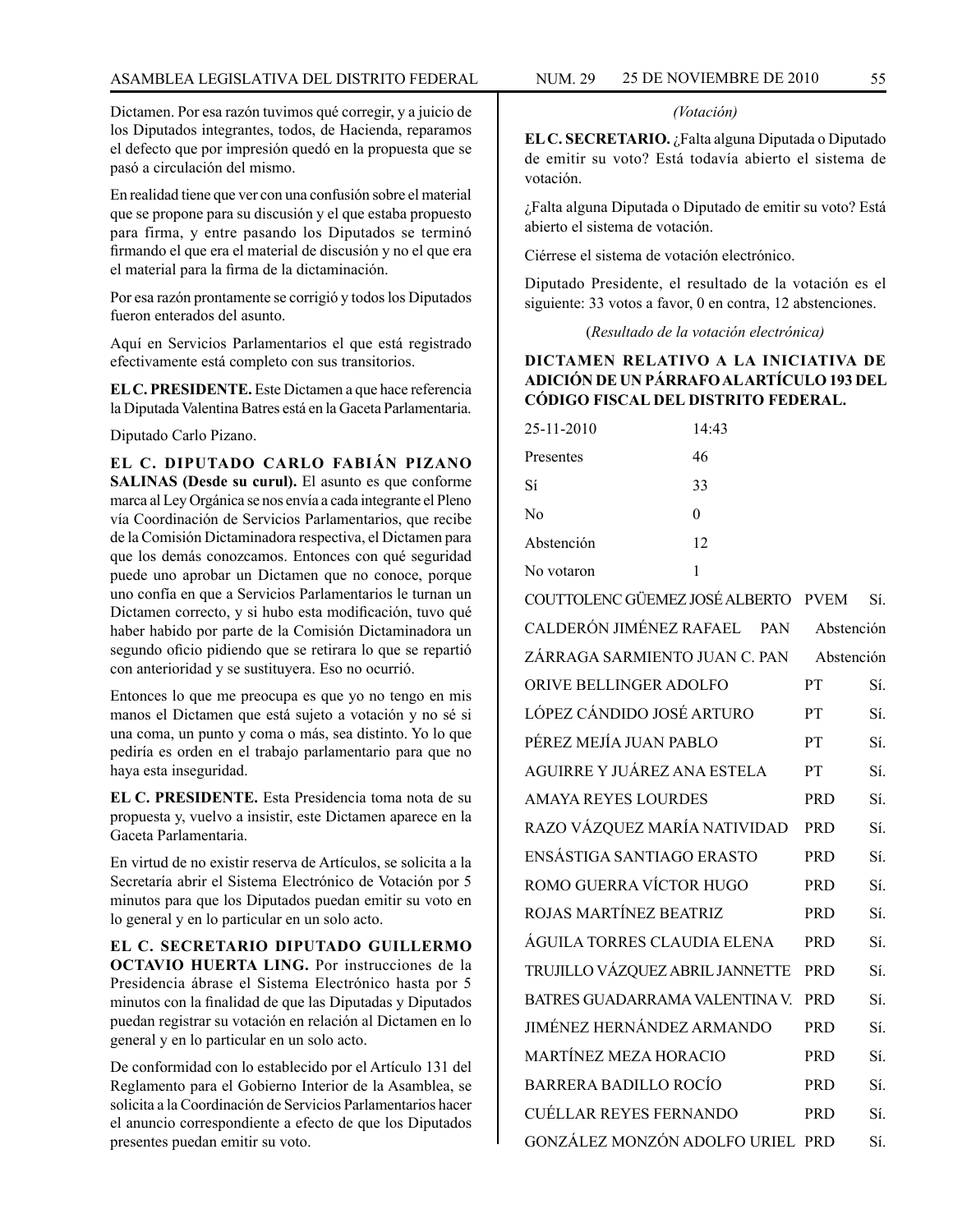| SÁNCHEZ CAMACHO ALEJANDRO                    |            | PRD.       | Sí. |
|----------------------------------------------|------------|------------|-----|
| QUIROGA ANGUIANO KAREN                       |            | PRD.       | Sí. |
| CARBAJAL GONZÁLEZ ALEJANDRO                  |            | PRD.       | Sí. |
| MEDINA PEDERZINI RAFAEL M. PAN<br>Abstención |            |            |     |
| GÓMEZ DEL CAMPO G. MARIANA PAN               |            | Abstención |     |
| GUTIÉRREZ AGUILAR JOSÉ G. PAN                |            | Abstención |     |
| EGUREN CORNEJO SERGIO I. PAN                 |            | Abstención |     |
| RODRÍGUEZ DOVAL FERNANDO PAN                 |            | Abstención |     |
| PALACIOS ARROYO JORGE                        | <b>PAN</b> | Abstención |     |
| HUERTA LING GUILLERMO O. PAN                 |            | Abstención |     |
| MANZO SARQUIS FEDERICO PAN                   |            | No votaron |     |
| PIZANO SALINAS CARLO F. PAN                  |            | Abstención |     |
| LIMÓN GARCÍO LÍA                             | <b>PAN</b> | Abstención |     |
| VÁZQUEZ BURGUETTE AXEL PANAL                 |            | Abstención |     |
| URBINA MOSQUEDA LEOBARDO JUAN                |            | <b>PRI</b> | Sí. |
| WEST SILVA OCTAVIO GUILLERMO                 |            | <b>PRI</b> | Sí. |
| TÉLLEZ SÁNCHEZ ALICIA VIRGINIA               |            | <b>PRI</b> | Sí. |
| SUÁREZ VIVANCO FIDEL LEONARDO                |            | <b>PRI</b> | Sí  |
| <b>SÁNCHEZ OSORIO GILBERTO</b>               |            | PRI        | Sí. |
| <b>ALAVEZ RUIZ ALEIDA</b>                    |            | <b>PRD</b> | Sí. |
| LUNA ESTRADA LEONEL                          |            | <b>PRD</b> | Sí. |
| RAZÚ AZNAR DAVID                             |            | <b>PRD</b> | Sí  |
| <b>SÁNCHEZ TORRES GUILLERMO</b>              |            | <b>PRD</b> | Sí. |
| MUÑOZ SORIA JOSÉ LUIS                        |            | <b>PRD</b> | Sí  |
| ROSAS MONTERO LIZBETH EUGENIA PRD            |            |            | Sí. |
| LARIOS MÉNDEZ JUAN JOSÉ                      |            | <b>PRD</b> | Sí. |

**EL C. PRESIDENTE.** En consecuencia, se aprueba el Dictamen que presentó la Comisión de Hacienda, por lo que se reforma el Artículo 193 del Código Fiscal del Distrito Federal.

Remítase al Jefe de Gobierno del Distrito Federal para su promulgación y publicación en la Gaceta Oficial del Distrito Federal y para su mayor difusión en el Diario Oficial de la Federación.

Para presentar una Iniciativa de reforma al Código Fiscal del Distrito Federal, se concede el uso de la Tribuna al Diputado Fidel Leonardo Suárez Vivanco, del Grupo Parlamentario del Partido Revolucionario Institucional.

**EL C. DIPUTADO FIDEL LEONARDO SUÁREZ VIVANCO.** Con su venia, Diputado Presidente.

Compañeros Diputados:

# *INICIATIVA DE REFORMA AL CÓDIGO FISCAL DEL DISTRITO FEDERAL.*

*Diputado Presidente de la Mesa Directiva de la Asamblea Legislativa del Distrito Federal; el que suscribe, Diputado Fidel Leonardo Suárez Vivanco, integrante del grupo parlamentario del Partido Revolucionario Institucional, con fundamento en los Artículos 122 Base Primera fracción V inciso g) de la Constitución Política de los Estados Unidos Mexicanos, 42 fracción XI, y 46 fracción I del Estatuto de Gobierno del Distrito Federal, 17 fracción IV de la Ley Orgánica de la Asamblea Legislativa del Distrito Federal, 85 fracción I del Reglamento para el Gobierno Interior de la Asamblea Legislativa del Distrito Federal, someto a consideración de este Pleno la presente Iniciativa de Reforma al Código Fiscal del Distrito Federal, al tenor de los siguientes:*

## *ANTECEDENTES*

*El 23 de diciembre de 2009, la Asamblea Legislativa del Distrito Federal, aprobó el Código Fiscal del Distrito Federal 2010.*

*El 28 de diciembre de 2009, el Jefe de Gobierno expidió el Decreto promulgatorio del Código Fiscal del Distrito Federal 2010, el cual se publicó en la Gaceta Oficial del Distrito Federal el 29 de diciembre.*

*El citado Código señala en el Artículo 172 que están obligados al pago de los derechos por el suministro de agua que provea el Distrito Federal, los usuarios del servicio.*

*Además el monto de los derechos comprenderá las erogaciones necesarias para adquirir, extraer, conducir y distribuir el líquido, así como su descarga a la red de drenaje, y las que se realicen para mantener y operar la infraestructura necesaria para ello, mismos que se pagaran bimestralmente.*

*La Ciudad de México, en casi la totalidad de su territorio, cuenta con la infraestructura hidráulica; pero esta situación no ha sido suficiente, para que el agua llegue a la totalidad de los hogares.* 

*Las autoridades capitalinas, históricamente han procurado regularizar el servicio de suministro de agua potable, en las colonias de la Ciudad; pero a pesar de esta situación, aun existen colonias que reciben el vital líquido a través de tandeo.*

*Lo que deteriora la convivencia y va en contra de un derecho fundamental, como es el de tener acceso al vital liquido.*

*El 24 de febrero de 2009, se publicó en la Gaceta Oficial del Distrito Federal la resolución de carácter general mediante la cual se determina y se dan a conocer las zonas en las que los contribuyentes de los derechos por el suministro de agua en sistema medido, de uso doméstico o mixto, reciben el servicio por tandeo, publicada en el Gaceta Oficial del Distrito Federal, del 24 de febrero de 2009".*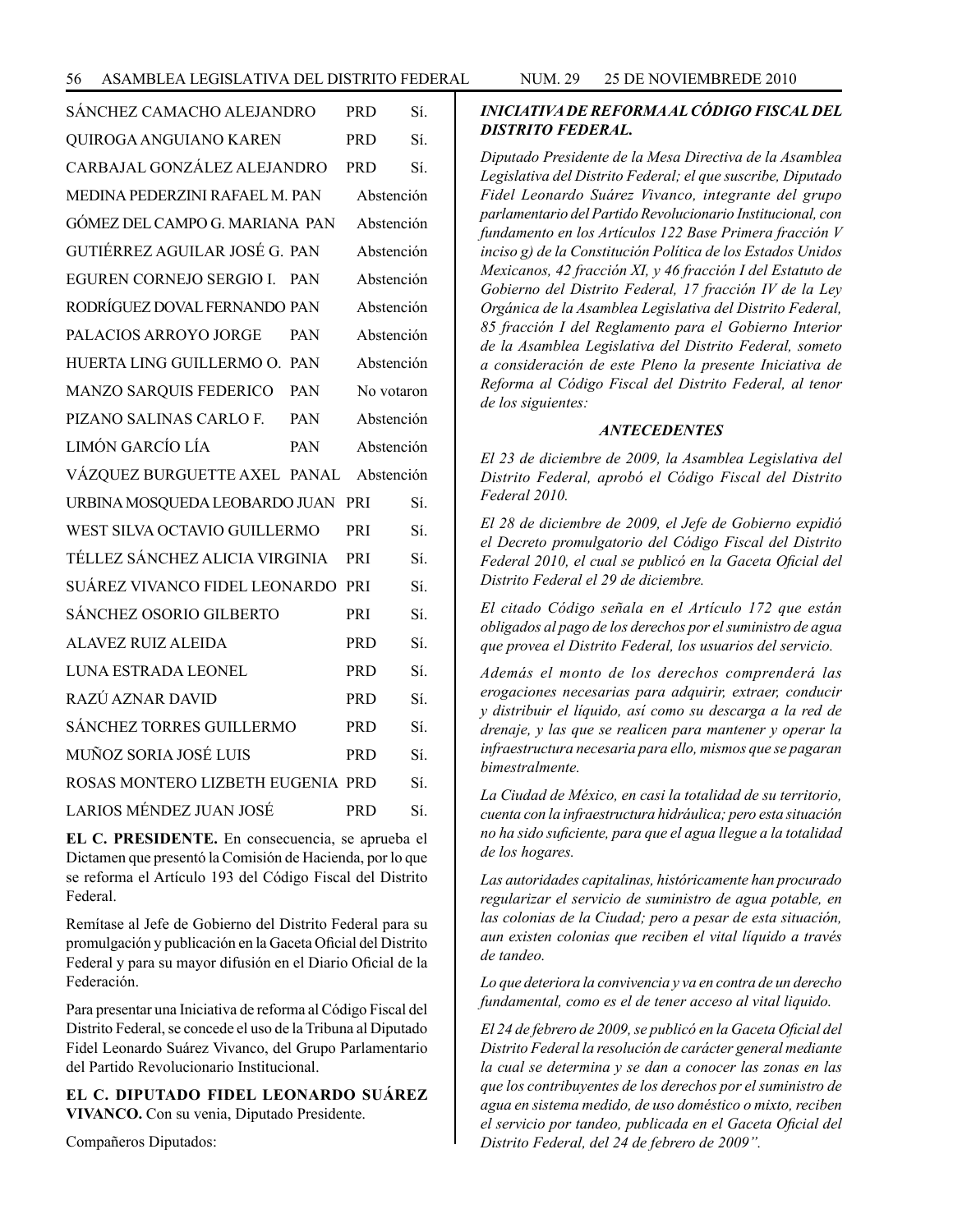#### ASAMBLEA LEGISLATIVA DEL DISTRITO FEDERAL NUM. 29 25 DE NOVIEMBRE DE 2010 57

*El 26 de noviembre y el 8 de diciembre de 2009, la fracción del PRI presentó un par de puntos de acuerdo en la Asamblea Legislativa para solicitar a la Secretaria de Finanzas del Gobierno del Distrito Federal que los contribuyentes de los derechos por el suministro de agua en sistema medido, de uso doméstico o mixto, que reciben el servicio de agua por tandeo, paguen bimestralmente tarifa fija, conforme a lo establecido en el Código Financiero del Distrito Federal, en tanto se regulariza el suministro de agua potable, en el caso da algunas colonias de la Delegación Tlalpan.*

*El Sistema de Aguas de la Ciudad de México y los Órganos Político Administrativos de las demarcaciones territoriales correspondientes elaboran el Dictamen técnico a fin de que la autoridad fiscal publique las zonas en que se aplicará el beneficio de la cuota fija.*

*En el 2009 la cuota fija se aplicó a 175 colonias del Distrito Federal de demarcaciones territoriales como: Iztapalapa, Tlalpan, Magdalena Contreras, Xochimilco, Álvaro Obregón, entre otras.*

*El 13 de mayo de 2010 se publicó en la Gaceta Oficial del Distrito Federal resolución de carácter general mediante la cual se determinan y se dan a conocer las zonas en las que los contribuyentes de los derechos por el suministro de agua en sistema medido, de uso doméstico o mixto, reciben el servicio por tandeo.*

*En el resolutivo segundo, se señala que a los contribuyentes beneficiados se les aplicará por toma o derivada la cuota fija que corresponda, conforme a lo establecido en la tarifa del Artículo 172, fracción II, del Código Fiscal del Distrito Federal, en tanto se regulariza el suministro, para lo cual deberán presentar la boleta de pago expedida por el Sistema de Aguas de la Ciudad de México.*

*Además se señala en el resolutivo tercero que los beneficiarios podrán acudir ante el Sistema de Aguas de la Ciudad de México, quien brindará todas las facilidades que se requieran para que se aplique ágilmente la cuota establecida.*

*El primer transitorio de la resolución señala que surtirá sus efectos a partir del primer bimestre del 2010.* 

*Por lo anteriormente se presenta la siguiente Iniciativa de Reforma al Código Fiscal del Distrito Federal, al tenor de la siguiente exposición de motivos.*

## *EXPOSICIÓN DE MOTIVOS*

*El Sistema de Aguas de la Ciudad de México emitió el lisiado de las colonias que reciben el agua por tandeo, mismas que se beneficiarán de una cuota fija, establecida en el Código Fiscal del Distrito Federal.*

*Si bien, es necesario que los usuarios, acudan a las oficinas del Sistema de Aguas de la Ciudad de México a realizar los trámites necesarios, para que se aplique la cuota fija correspondiente, resulta un trámite innecesario, que solo incomoda a los usuarios.*

*Para muchos usuarios implica pérdida de trabajo y tiempo el asistir a las oficinas a realizar el trámite correspondiente.*

*Al mismo tiempo, los Ciudadanos han pedido que ya no tengan que presentarse a realizar el trámite correspondiente y sus boletas ya incluyan la cantidad a pagar como cuota fija.*

*Es necesario que se emitan boletas con la tarifa ajustada a los niveles socioeconómicos reales de los capitalinos.*

*De acuerdo a los Artículos 11 y 12 del Pacto Internacional de Derechos Económicos, Sociales y Culturales, se otorga a los seres humanos el derecho a contar con agua suficiente, a precio asequible, físicamente accesible, segura y de calidad aceptable para usos personales y domésticos.*

*También es importante señalar que el agua es un bien social y es un derecho humano a recibirla.*

*En el Distrito Federal existen 2 millones de cuentas por el suministro de agua, de ellas, un millón 750 mil son de uso habitacional.*

*Es importante resaltar que la situación económica del país, hace necesario que se implementen subsidios a las tarifas del agua.*

*Al no lograrse la cobertura total en el suministro de agua, se distribuye a través del tandeo en colonias de la Ciudad, lo que no permite tener una buena calidad de vida.*

*Al mismo tiempo, todos los subsidios que se apliquen, son un estímulo para los usuarios y además, son medidas que sirven para el combate de la pobreza.*

*Ante esta situación de pobreza que se vive en algunos sectores de la población capitalina; la tarifa para el 2010, puede ser excesivo para los alcances económicos de algunas familias; porque de pagar 15 pesos, ahora se les cobra más de dos mil pesos.*

*Se requiere tener sensibilidad ante las carencias de la población y es en este sentido que el Gobierno de la Ciudad anunció en enero de este año, que por tercer año consecutivo se continuará con la aplicación del programa especial de cuota fija para las colonias donde llega el agua por tandeo o sin la suficiente frecuencia y calidad necesarias.*

*Por lo anteriormente expuesto, se presenta la siguiente Iniciativa de reforma al Código Fiscal del Distrito Federal, para quedar de la siguiente manera:*

## *DECRETO*

*ÚNICO: Se adiciona un párrafo a la fracción II del Artículo 172 del Código Fiscal del Distrito Federal, para quedar de la siguiente manera:*

*ARTÍCULO 172. …*

- *I. …*
- *a) …*
- *b) …*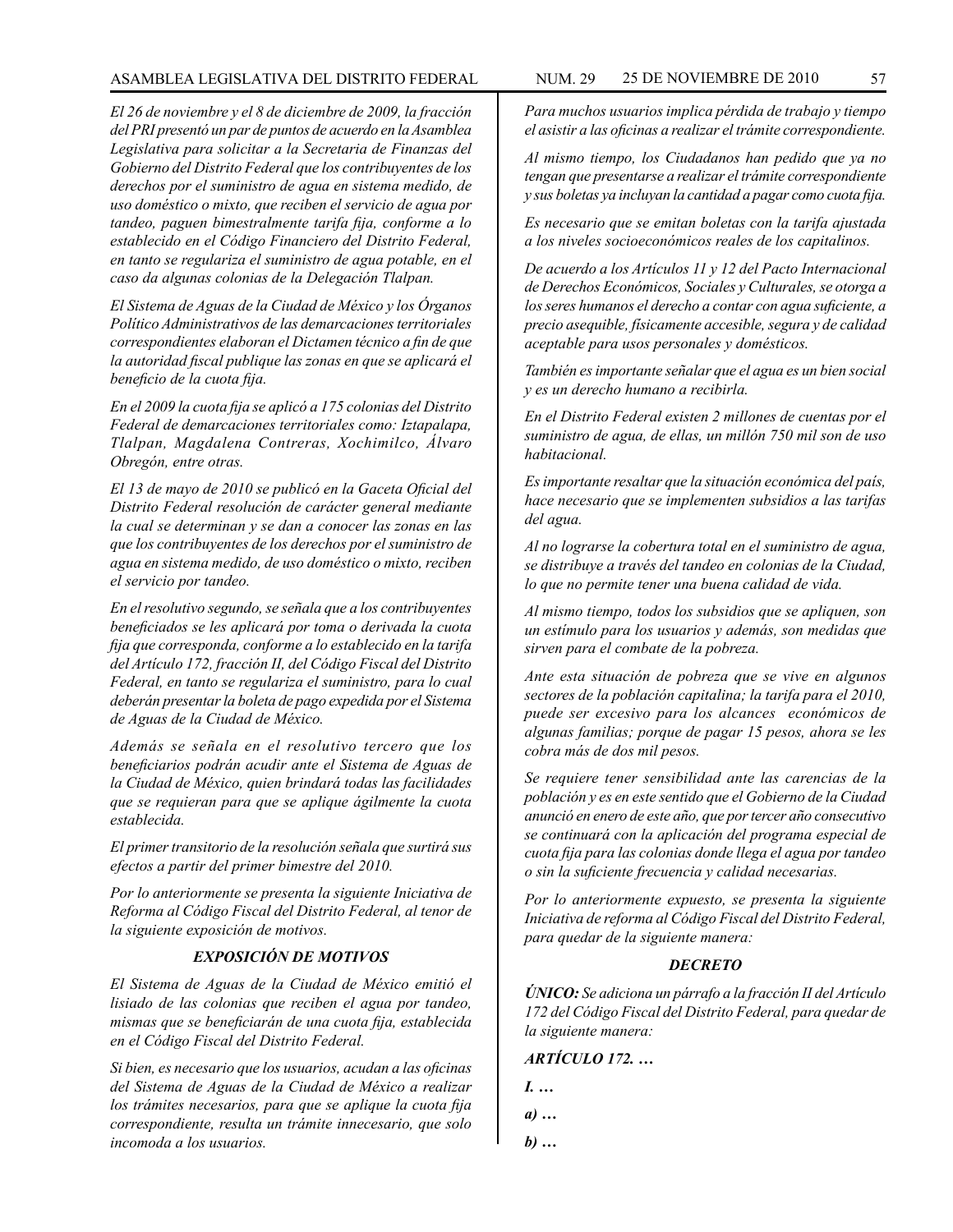## *II …*

*a) …*

*b) …*

*Para efectos de la presente fracción, el Sistema de Aguas hará llegar a los usuarios, la boleta por derechos de suministro de agua, especificando la cantidad a pagar de cuota fija bimestral, de acuerdo a la Gaceta Oficial del Distrito Federal vigente.*

*III. …*

*IV. …*

#### *TRANSITORIOS*

*PRIMERO: Publíquese en la Gaceta Oficial del Distrito Federal y en el Diario Oficial de la Federación para su mayor difusión.*

*SEGUNDO: El presente Decreto entrará en vigor al día siguiente de su publicación en la Gaceta Oficial del Distrito Federal.*

#### *ATENTAMENTE*

#### *Dip. Fidel Leonardo Suárez Vivanco*

Es cuanto, Diputado Presidente.

**EL C. PRESIDENTE.** Gracias Diputado. Con fundamento en lo dispuesto por los Artículos 36 fracciones V y VII y 89 de la Ley Orgánica, 28, 29 y 146 del Reglamento para el Gobierno Interior, ambos de la Asamblea Legislativa del Distrito Federal, se instruye su inserción íntegra en el Diario de los Debates y se turna para su análisis y dictamen a la Comisión de Hacienda.

Para presentar una Iniciativa de Ley para propiciar la Adaptación y Mitigación al Cambio Climático del Distrito Federal, se concede el uso de la tribuna al Diputado Juan Carlos Zárraga Sarmiento, del Grupo Parlamentario del Partido Acción Nacional.

#### **EL C. DIPUTADO JUAN CARLOS ZÁRRAGA SARMIENTO.** Con su venia Diputado Presidente.

### *INICIATIVA DE LEY PARA PROPICIAR LA ADAPTACIÓN Y MITIGACIÓN AL CAMBIO CLIMÁTICO DEL DISTRITO FEDERAL.*

*El suscrito, Diputado integrante del Grupo Parlamentario del Partido Acción Nacional en la Asamblea Legislativa del Distrito Federal V Legislatura, en ejercicio de lo dispuesto por los artículos 122, Apartado C, Base primera, fracción V, inciso I) de la Constitución Política de los Estados Unidos Mexicanos; 42 fracción XIV y 46 fracción I del Estatuto de Gobierno del Distrito Federal; 10 fracción I, 17 fracción IV y 88 fracción I de la Ley Orgánica de la Asamblea Legislativa del Distrito Federal; y 85 fracción I del Reglamento para el Gobierno Interior de la Asamblea Legislativa del Distrito Federal, someto a la consideración de este Honorable Órgano Legislativo la presente Iniciativa de Ley para Propiciar la Adaptación y Mitigación al Cambio Climático del Distrito Federal, conforme a la siguiente:*

#### *EXPOSICIÓN DE MOTIVOS*

*La Convención Marco de las Naciones Unidas sobre el Cambio Climático, signado por diversos países entre los que se encuentra México- en 1992, definió al cambio climático como "un cambio de clima atribuido directa o indirectamente a la actividad humana que altera la composición de la atmósfera mundial y que se suma a la variabilidad natural del clima observada durante períodos de tiempo comparables".3*

*De acuerdo con datos de la Tercera Comunicación Nacional presentada por México ante la Convención Marco de las Naciones Unidas, y del Inventario Nacional de Emisiones 1990-2002, México contribuye con alrededor de 1.5% de las emisiones mundiales de Gases de Efecto Invernadero, con lo que se ubica en el lugar 13 a nivel mundial.4*

*La Cuarta Comunicación refiere que de acuerdo al Inventario Nacional de Emisiones 1990-2006, las emisiones en unidades de bióxido de carbono equivalente (CO2 eq) para México fueron de 709,005 Gg. La contribución por categorías en términos de CO2 eq es la siguiente: desechos 14.1% (99,627.5 Gg); uso del suelo, cambio de uso del suelo y selvicultura, 9.9% (70,202.8 Gg), procesos industriales 9% (63,526 Gg), agricultura 6.4% (45,552.1 Gg), Y energía 60.7% (430,097 Gg)5*

*En el país el aumento de la concentración de CO2 se debe principalmente a la quema de combustibles fósiles. Dentro de la categoría de energía, la industria de energía representa un 35% y el transporte un 34%.*

*A su vez, la categoría de usos de la energía se subdividió de la siguiente manera: industria de la energía, 35% (149,137 Gg), seguida por transporte 34% (144,691 Gg), manufactura e industria de la construcción 13% (56,832 Gg), emisiones fugitivas 11% (47,395 Gg), y otros sectores (residencial, comercial y agropecuario) 7% (32,042 Gg).*

*Las Emisiones de Gases de Efecto Invernadero por gas, medidas en unidades de CO2 eq. son: CO2, 492,862.2 Gg (69.5%); CH4, 185,390.9 Gg (26.1%); N20, 20,511.7 Gg (2.9%); Y el restante 1.4% se compone de 9,586.4 Gg de HFCs, y 654.1 Gg de SF6. Durante 2003 se dejó de producir aluminio en el país, por lo que las emisiones de PFCs son nulas a partir de 2004.*

*Los resultados del Instituto Nacional de Ecología de Gases de Efecto Invernadero (INEGEI) (1990- 2006), indican que el incremento en las emisiones de Gases de Efecto Invernadero fue de aproximadamente 40% durante ese período, lo que significa una tasa media de crecimiento anual de 2.1%.6*

<sup>3</sup> *Artículo 1º, numeral 2º de la Convención Marco de las Naciones Unidas sobre el Cambio Climático. Documento consultado en http://cambio\_climatico.one.gob.mx/descargas/convsp.pdf.*

<sup>4</sup> *http/.ine.gob.mx. M. I. Israel Laguna Monroy: Subdirector de Métodos y Estudios para la Mitigación del Cambio Climático en Sector energía Instituto Nacional de Ecología.*

<sup>5</sup> *http://unfccc.int/resource/docs/natc/mexnc4s.pdf*

<sup>6</sup> *http://ine.gob.mx/ccl/matico/comnal.html*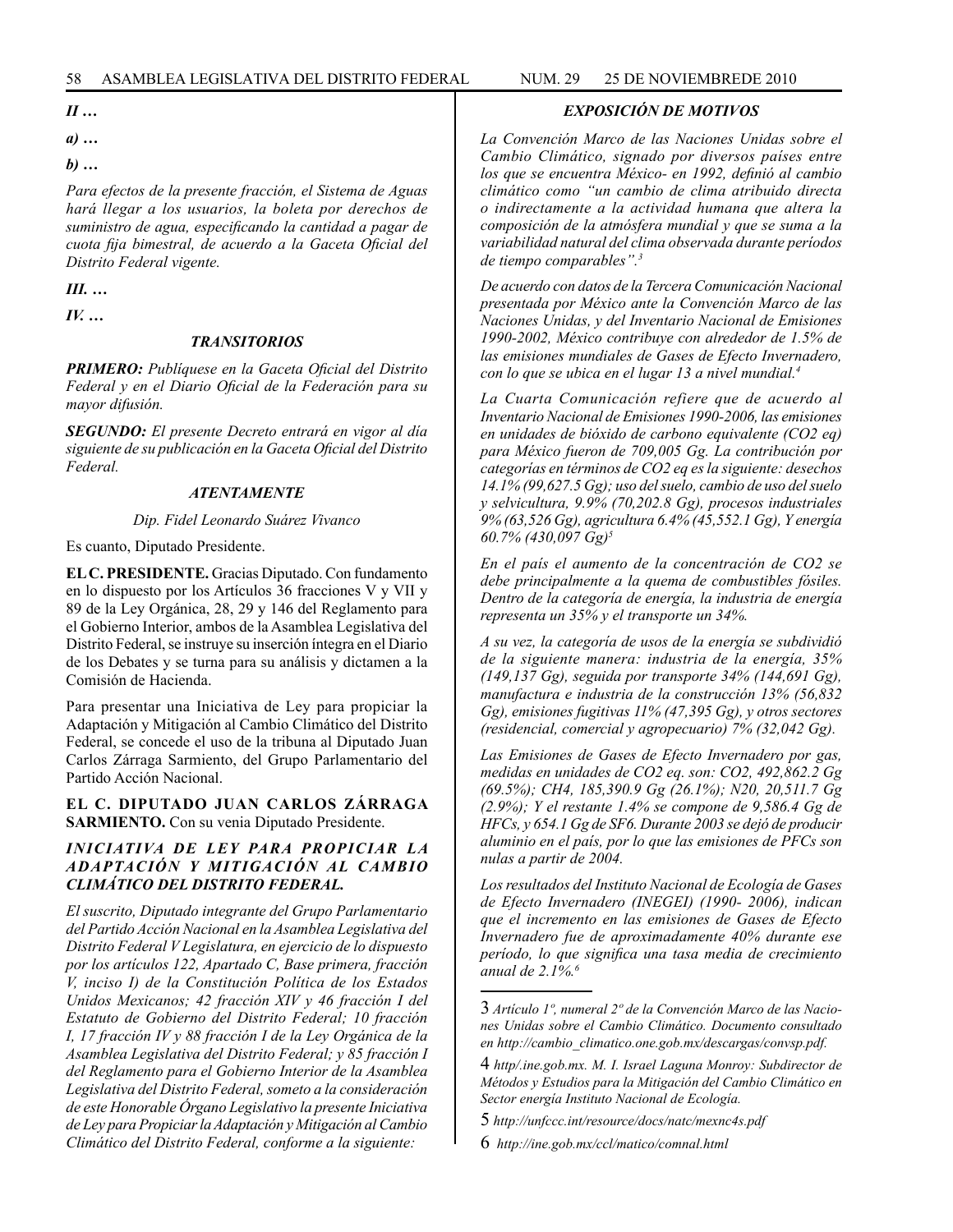#### ASAMBLEA LEGISLATIVA DEL DISTRITO FEDERAL NUM. 29 25 DE NOVIEMBRE DE 2010 59

*En cuanto a la Posición de México en el MDL 02/09/2010 CERs emitidas el total Mundial: 423.6 MtCO2; China 39.6%, India 22.5%, Brasil 7.6%, México 5.2%, Filipinas1.8% y Otros 23.3%.*

*Información del CENAPRED el impacto económico de los principales desastres ocurridos entre 1989 y 2007, el país sufrió una pérdida económica de 206,638 millones de pesos.*

*México por su ubicación geográfica, topografía y aspectos socioeconómicos, es especialmente vulnerable a los impactos de la variabilidad y del cambio climático, con afectaciones tales como reducción del potencial agrícola; dificultades para suministro de agua a poblaciones e inundaciones en planicies costeras; incremento en intensidad y frecuencia de huracanes, ciclones, granizadas y heladas; así como mayor incidencia de incendios y pérdida de biodiversidad*

*Los impactos en las regiones del país ante el cambio climático son7 :*

| <i>REGIÓN DEL PAÍS</i> | <b>IMPACTOS</b>                                                                           |  |
|------------------------|-------------------------------------------------------------------------------------------|--|
| <b>NORTE</b>           | Problemas relacionados con la<br>disponibilidad de agua, ondas<br>de calor sequías.       |  |
|                        | Sectores y sistemas más<br>afectados:                                                     |  |
|                        | Salud                                                                                     |  |
|                        | Agricultura                                                                               |  |
|                        | Energía                                                                                   |  |
|                        | Pesca                                                                                     |  |
|                        | Distribución de agua                                                                      |  |
|                        | <b>Biodiversidad</b>                                                                      |  |
| PACÍFICO               | Afectaciones relacionadas<br>con huracanes y períodos de<br>sequía y lluvia más intensos. |  |
|                        | Sectores y sistemas más<br>afectados                                                      |  |
|                        | Salud                                                                                     |  |
|                        | Agricultura                                                                               |  |
|                        | Energía                                                                                   |  |
|                        | Turismo                                                                                   |  |
|                        | <b>Biodiversidad</b>                                                                      |  |
|                        | Asentamientos Humanos                                                                     |  |

<sup>7</sup> *http:// www.ine.gob.mx/Dr. Andrés Flores Montalvo Instituto Nacional de Ecología-SEMARNAT*

| <b>CENTRO</b>                                              | Afectaciones relacionadas con<br>ondas de calor, períodos de<br>sequía y lluvias más intensos: |  |
|------------------------------------------------------------|------------------------------------------------------------------------------------------------|--|
|                                                            | Sectores y sistemas más<br>afectados:                                                          |  |
|                                                            | Salud                                                                                          |  |
|                                                            | Agricultura                                                                                    |  |
|                                                            | Forestal                                                                                       |  |
|                                                            | Energía distribución de agua                                                                   |  |
|                                                            | <b>Biodiversidad</b>                                                                           |  |
| <b>SURESTE</b>                                             | Afectaciones relacionadas<br>con huracanes y lluvia más<br>intensas:                           |  |
|                                                            | Sectores y Sistemas más<br>afectados:                                                          |  |
|                                                            | Asentamientos Humanos                                                                          |  |
|                                                            | Turismo                                                                                        |  |
|                                                            | Salud                                                                                          |  |
|                                                            | Agricultura                                                                                    |  |
|                                                            | Energía                                                                                        |  |
|                                                            | <b>Biodiversidad</b>                                                                           |  |
| <i>GOLFO DE MÉXICO</i><br>Y PENÍNSULA DE<br><b>YUCATÁN</b> | Afectaciones relacionadas                                                                      |  |
|                                                            | con huracanes, mareas de<br>tormenta, incremento del nivel                                     |  |
|                                                            | del mar y lluvia más intensas:                                                                 |  |
|                                                            | Sectores y Sistemas más<br>afectados                                                           |  |
|                                                            | Turismo                                                                                        |  |
|                                                            | Salud                                                                                          |  |
|                                                            | Agricultura                                                                                    |  |
|                                                            | Energía                                                                                        |  |
|                                                            | <b>Biodiversidad</b>                                                                           |  |
|                                                            | Asentamientos Humanos                                                                          |  |

*De acuerdo con información del Centro Mario Molina, 2006 el Distrito Federal forma parte de la Zona Metropolitana del Valle de México (ZMVM), siendo la principal concentración urbana del país en la que, con alrededor de 20 millones de habitantes, se generan poco más de 22 millones de Viajes al día, 60% de ellos dentro del Distrito Federal.8*

<sup>8</sup> *http://www.centromariomolina.org/indox2.php*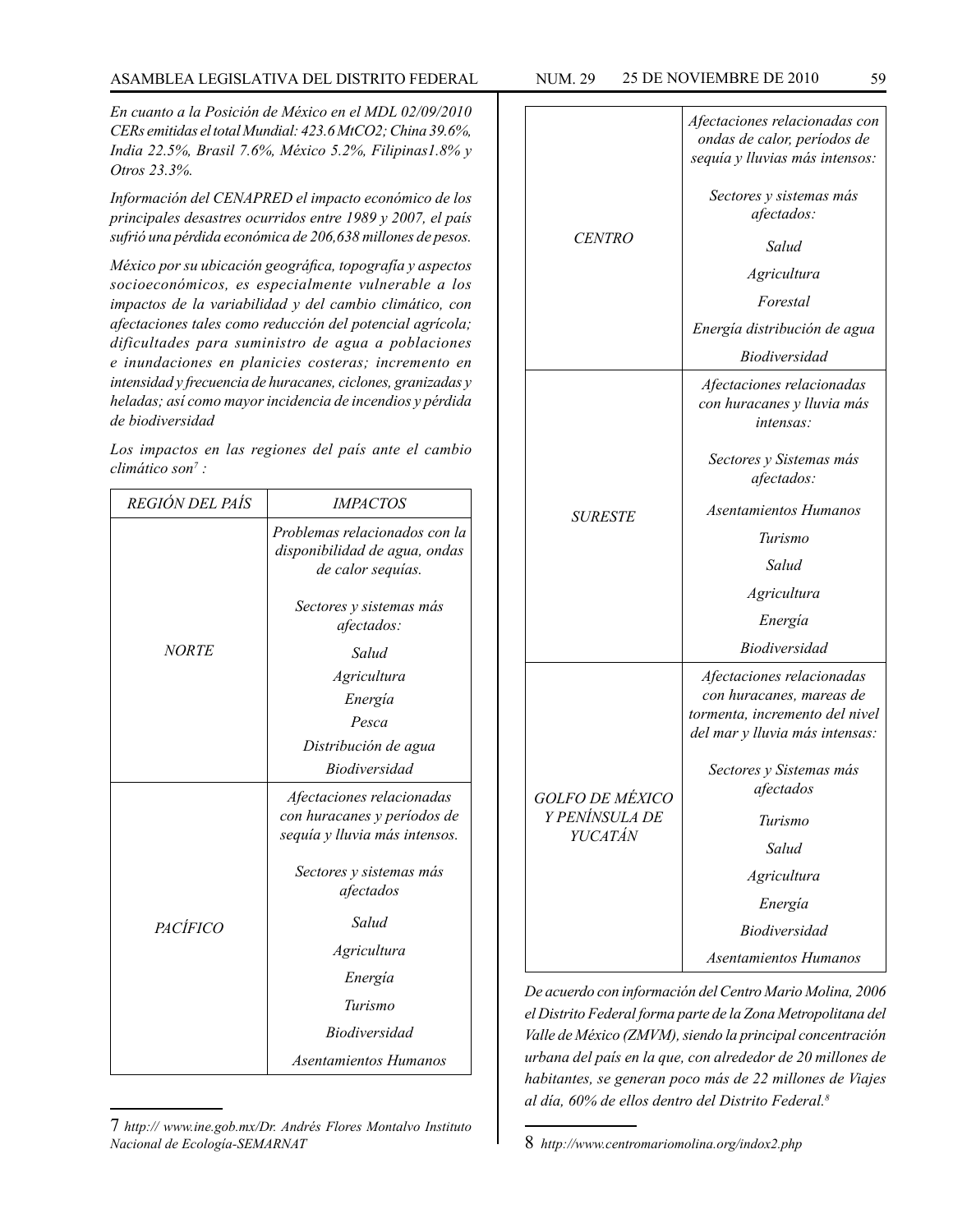*El transporte, en consecuencia, contribuye casi la mitad de emisiones de Gases de Efecto Invernadero (GEl) derivadas del consumo de combustibles fósiles. El Inventario de Emisiones de la ZMVM 2004 señala que los autos particulares representaron en ese año el 94% de las unidades destinadas al transporte de personas y sólo captaron cerca del 20% de los viajes por persona al día que se realizan en la ZMVM (SMA 2006). El parque vehicular de autos particulares se duplicó en seis años (Centro Mario Molina, 2006).9*

*El Distrito Federal participa con 61 % de las emisiones de la ZMVM: durante el 2006 emitió 36.2 millones de toneladas de bióxido de carbono equivalente.*

*Se ha estimado que la Zona Metropolitana del Valle de México aporta el 9% de las emisiones nacionales de Gases de Efecto Invernadero, ye que durante 2006 se emitieron 58.9 millones de toneladas de bióxido de carbono equivalente, de las cuales corresponden al Distrito Federal el 61 %, 36.2 millones de toneladas. De acuerdo con los inventarios de Emisiones de Gases de Efecto Invernadero realizados para el Distrito Federal la aportación de los diferentes sectores a las emisiones se distribuye de la siguiente manera el sector transporte es el principal emisor, con una participación del 43%, seguido por el sector industrial con 22%, por el residencial con 13% y por los residuos sólidos con 11%.*

*Cerca de una tercera parte del suministro de agua al Distrito Federal requiere de un alto consumo de energía para transportar el líquido por un recorrido de 127 kilómetros, elevarlo mil cien metros y distribuirlo en la ciudad. Esto representa un consumo de energía equivalente a 3.4 millones de barriles de petróleo por año, con la consiguiente contribución a la emisión de GEI (GDF, 2002).*

*Por su composición, los residuos sólidos contribuyen a la emisión de GEI el Distrito Federal genera diariamente 12,500 toneladas de residuos sólidos, de los cuales, 60% corresponde a residuos de tipo inorgánico y 40% a orgánicos (SMA, 2008). En función de los patrones de consumo de la ciudad, esta tasa se verá incrementada en cerca 130 toneladas por día cada año, lo que convierte a la gestión ambiental de los residuos sólidos en uno de los grandes retos ambientales, no sólo para el Distrito Federal, sino para toda la ZMVM.*

*Desde que los científicos advirtieron que el cambio climático representa una amenaza para las posibilidades de desarrollo de la humanidad, las políticas gubernamentales de México comenzaron a impulsar el tránsito de acciones para mitigar los efectos del cambio climático.*

*La participación de México en el Cambio Climático se da a través de distintos mecanismos:*

*• México suscribe la Convención Marco de las Naciones Unidas en 1992 y la ratifica en 1993.*

*• La Convención entra en vigor para México el 21 de marzo de 1994.*

*• México firmó el Protocolo de Kioto el de Junio de 1998 y el Senado aprobó su adhesión el 29 de Abril de 2000.*

*• El protocolo de Kioto entró en vigor en 16 de febrero de 2005.*

*• México presentó su Cuarta Comunicación ante la CMNUCC en la 15" Conferencia de las Partes en Copenhague, Dinamarca, en diciembre de 2009.*

*• México es el primer país no Anexo I en presentar una Tercera Comunicación Nacional ante la CMNUCC.*

*• Tres países No Anexo I han presentado la Segunda Comunicación Nacional (México, Corea y Uruguay).*

*• Compromiso de realizar la Quinta Comunicación Nacional para 2012 con su respectiva actualización del Inventario de GEIS.*

*Aunque México no está obligado por ningún convenio internacional a satisfacer metas cuantitativas de reducción de emisiones de gases de efecto invernadero, el Gobierno Federal lleva a cabo diversas Políticas Públicas y trabaja en la definición de metas propias que muestren la voluntad de nuestro país de actuar contra el cambio climático10 .*

- *Plan Nacional de Desarrollo (2007-2012).*
- *Comisión Intersecretarial de Cambio Climático (CICC).*
- *Estrategia Nacional de Cambio Climático, 2007.*
- *Programa Especial de Cambio Climático (PECC 2009- 2012).*
- *Programas Sectoriales (2007-2012).*
- *Comunicaciones Nacionales.*

*• Inventarios Nacionales de Gases de Efecto Invernadero 1990-2006.*

*• Programa Especial de Cambio Climático (PECC).*

*• Impulso a la eficiencia y tecnologías limpias para la generación de energía.*

*• Promoción al uso eficiente de energía en el ámbito doméstico, industrial, agrícola y de transporte.*

*Así mismo impulsa medidas de adaptación a los efectos del cambio climático.11*

*• Promover la inclusión de los aspectos de adaptación al cambio climático en la planeación y quehacer de los distintos sectores de la sociedad.*

*• Desarrollar escenarios climáticos regionales de México.*

<sup>9</sup> *http://www.sma.df.gob.mx/sma*

<sup>10</sup> *http://www.semarnat.gob.mx*

<sup>11</sup> *http://pnd.calderon.presidencia.gob.mx/index. php?page=cambio-climatico*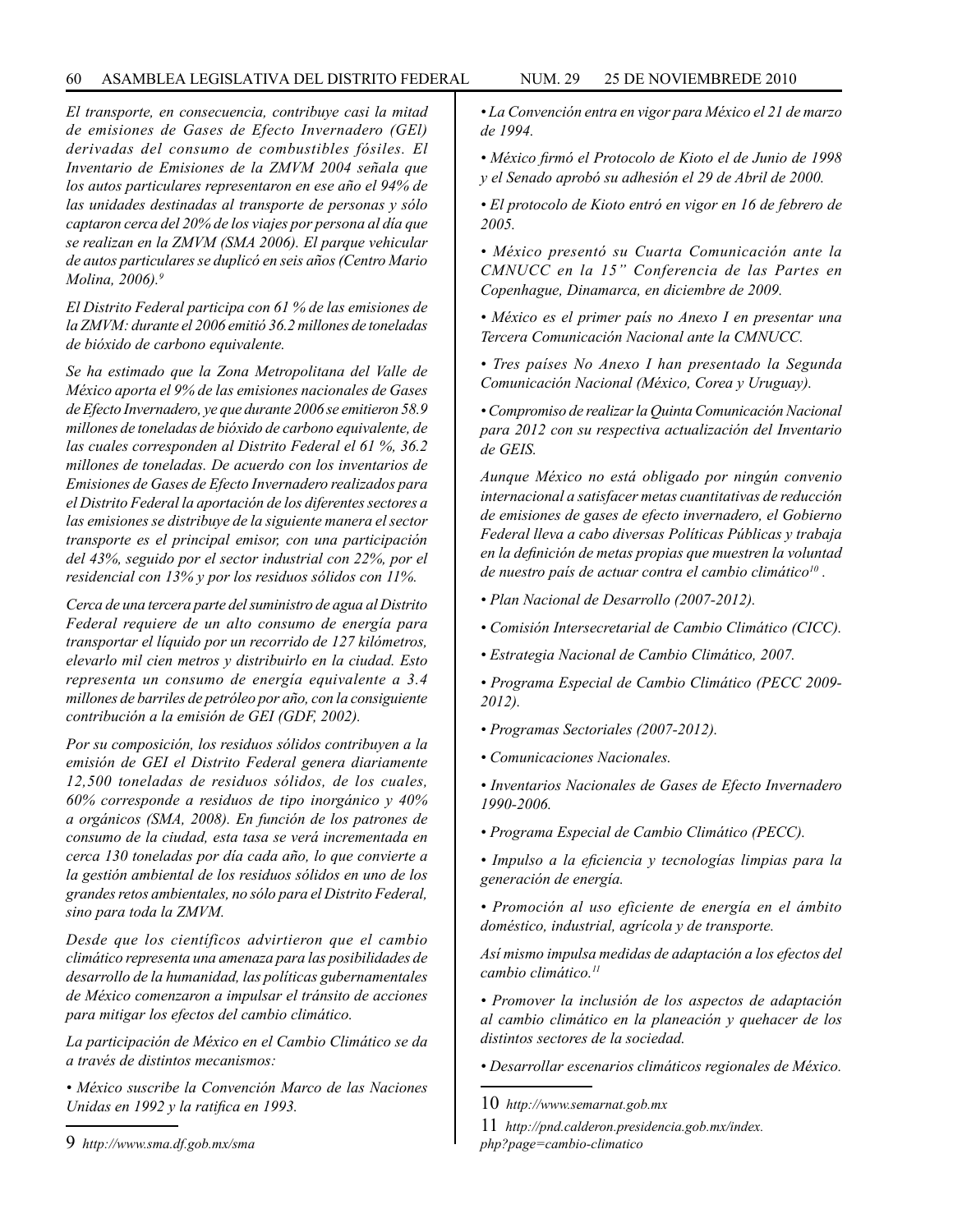*• Evaluar los impactos, vulnerabilidad y adaptación al cambio climático en diferentes sectores socioeconómicos y sistemas ecológicos.*

*• Promover la difusión de información sobre los impactos, vulnerabilidad y medidas de adaptación al cambio climático.*

*• Incorporar información sobre cambio climático en la currícula de educación preescolar, primaria, secundaria y bachillerato a fin de contribuir a la adquisición de conocimientos, habilidades, actitudes y valores necesarios para una participación activa en la mitigación y adaptación ante el cambio climático.*

*• Impulsar la eficiencia y tecnologías limpias (incluyendo la energía renovable) para la generación de energía.*

*• Promover el uso eficiente de energía en el ámbito doméstico, industrial, agrícola y de transporte*

*• Impulsar la adopción de estándares internacionales de emisiones vehiculares.*

*• Fomentar la recuperación de energía a partir de residuos.*

*• Impulsar medidas de adaptación a los efectos del cambio climático.*

*En materia de Cambio Climático el Plan de Desarrollo establece los siguientes objetivos:*

*• Consolidar políticas públicas en materia de educación ambiental y formación de capacidades de mitigación y adaptación en sectores sociales clave (academia, iniciativa privada, organizaciones civiles) y áreas geográficas prioritarias para la sustentabilidad en el ámbito nacional con el objeto de facilitar una participación pública responsable e informada.*

*• Fomentar el desarrollo de capacidades y la participación social informada, incluyendo la perspectiva de derechos humanos con enfoque de igualdad de género, en las acciones de mitigación y adaptación ante el cambio climático.*

*México, basado en el principio de equidad, plantea un proceso flexible de convergencia de emisiones per cápita en donde la meta es reducir un 50% sus emisiones al 2050 año base 2000.*

*Para la consultora McKinsey Existen 144 oportunidades de mitigación y su potencial de abatimiento, y contextualiza en una curva el costo por tonelada de G02eq evitada (USS/ tC02eq).*

*El sector energético representa el 26% del total de las oportunidades de abatimiento; el sector transporte el 14%; el sector residuos 16%; el sector agrícola 11%; el sector forestal 10%; el sector industrial 16%; y 7% el sector residencial y comercial.*

*Para la consultora Medec, que evalúa 40 alternativas de reducción de emisiones de GEl, el total de reducción de emisiones proviene de los sectores: agricultura y bosques* 

*(150 millones de toneladas de C02eq, 32,9",1,); transporte (131 millones de toneladas de C02eq, 29,6%); generación de energía (129 millones de toneladas de C02eq, 27,5%); uso final de energía (38 millones de toneladas de C02eq, 6,5%); y petróleo y gas (30 millones de toneladas de C02eq, 3.4%).*

*Es Importante que en este contexto el Distrito Federal cuente con una legislación con políticas públicas para hacer frente al cambio climático, muestra de ellos es que el Gobierno Federal ha destacado por tener una Plan Especial de Cambio Climático donde compromete a todas las dependencias del Gobierno Federal en el combate al cambio climático con acciones, metas y metodologías, por ello el Distrito Federal debe de tener una Ley que precise como se va a contribuir al problema del cambio climático, involucrado a los sectores públicos, privados y a la sociedad en general.*

*Hacer frente al cambio climático no será posible solo con la creación de un conjunto de disposiciones normativas en la materia, pues una Ley que pretenda establecer Obligaciones sin modificar hábitos de actuación tan profundamente arraigados, está condenada al fracaso.*

*Desde la perspectiva de Acción Nacional, la adaptación y mitigación al cambio climático no es un asunto que se vaya a resolver solamente con la entrada en vigor de un nuevo cuerpo normativo que, al menos por el título, señale que es éste su objetivo, aún más tratándose de un fenómeno que implica, en el corto plazo, modificar formas de actuación tanto de autoridades como de ciudadanos, es decir, que está tan estrechamente relacionado con la cultura y con las costumbres de la sociedad occidental, que debe ser abordado de manera integral por acciones multidisciplinarías.*

*Así que la primera responsabilidad que debe tener un legislador que propone la creación de un cuerpo normativo en la materia, es no venir a sobredimensionar una propuesta que por más bien intencionada que sea, no reducirá sustancialmente las emisiones mundiales de gases de efecto invernadero, pues la Ciudad de México contribuye con apenas con el 0,11 % de estas emisiones en el mundo,*

*Tan solo un acuerdo de fondo que pudieran tomar los representantes de las naciones que habrán de reunirse en la COP 16 en Cancún en próximos días, como por ejemplo incentivar económicamente los programas de reforestación y conservación de bosques, tendría un impacto más significativo para la disminución de emisiones de gases de efecto invernadero que la puesta en marcha de una Ley para nuestra entidad federativa.*

*No tiene ningún caso, por ejemplo, dar más atribuciones a las autoridades locales para hacer frente a la invasión ilegal de áreas de valor ambiental en el Valle de México cuando son los propios servidores públicos de Álvaro Obregón, Magdalena Contreras, Tlalpan, Xochimilco, Milpa Alta, Tlahuac, Iztapalapa o Gustavo A. Madero los que toleran o promueven estas invasiones. No tiene sentido alguno cerrar a medias un carril en la Avenida Reforma presumiendo que*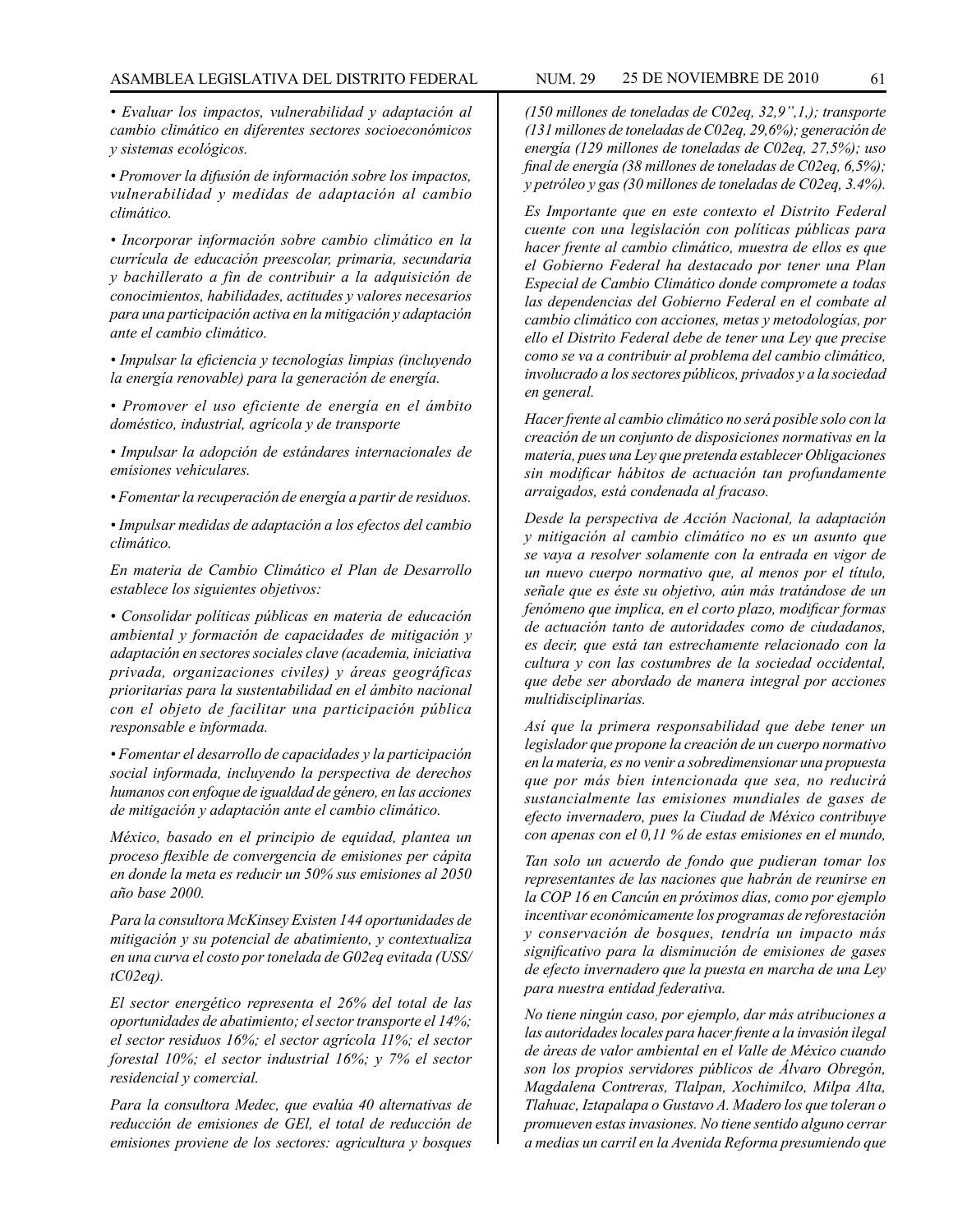*es una ciclopista, mientras el Gobierno Local siga tolerando e incentivando los taxis y microbuses piratas. Y desde luego resulta absurdo aferrarse a un programa de transporte escolar obligatorio, creyendo ingenuamente que por cada niño que use el transporte dejará de circular un vehículo.*

*En suma, quienes quieren hacer creer que esta Ciudad es el centro del universo y está a la vanguardia en materia de acciones para reducir los gases de efecto invernadero, y que una nueva Ley en la materia nos convertirá en punta de lanza a nivel mundial, están mintiendo.*

*No, ni el Distrito Federal está a la vanguardia en la materia, ni la entrada en vigor de una nueva Ley hará que lo estemos. Si en verdad queremos contribuir a la solución, lo primero que debemos hacer es dejar de lucrar políticamente con el tema; luego, comprender el enfoque integral del problema; modificar hábitos y costumbres, y establecer criterios para la acción pública.*

*El Congreso de la Unión está discutiendo ahora mismo una Ley general que establecería atribuciones para las entidades federativas y municipios, así como para el Distrito Federal y sus delegacionales, por lo que lo peor que podemos hacer es no poner atención y no coordinar los trabajos de esta Asamblea Legislativa con lo que está desarrollando desde hace varios meses el legislativo federal.*

*Por eso la propuesta que ahora presentamos corre de la mano con los criterios de coordinación interinstitucional que los Legisladores Federales han acordado, y particularmente se basa en el contenido de la iniciativa que fue presentada por el Senador Alberto Cárdenas Jiménez. No estamos "descubriendo el agua tibia" porque el Distrito Federal no va a avanzar solo en la solución del problema, sino que estamos dando orden, de inicio, a un marco jurídico integral que será de vital importancia para la nación entera en los próximos años.*

*La presente iniciativa de "Ley para Propiciar la Adaptación y Mitigación al Cambio Climático del Distrito Federal", retoma su denominación del objeto que persigue. Consta de 64 artículos y cinco transitorios. Está dividida en siete títulos, a saber:*

*- Disposiciones preliminares.*

*- Instrumentos de planeación.*

*- Competencia de autoridades y coordinación interinstitucional.*

- *Participación ciudadana.*
- *Instrumentación de políticas.*
- *Transparencia y acceso a la información pública.*

*- Sanciones.*

*Grosso modo, la propuesta asume que la planeación, el establecimiento de metas de corto, mediano y largo plazo, la adecuada coordinación gubernamental, y el empoderamiento ciudadano en la toma de decisiones, son los factores que pueden influir en serio a mejorar el hábitat de los capitalinos.*

*Se proponen dos instrumentos de gobierno mediante los cuales las autoridades asumirán compromisos cuantificables y cualificables: el Programa de Acción ante el cambio climático del Distrito Federal, y los programas delegacionales ante el cambio climático.*

*Una comisión interinstitucional, un Consejo Ciudadano y una Junta General conformada por ambos, serían los órganos responsables de la elaboración y evaluación de las acciones contenidas en los programas referidos, Las decisiones ya no serían tomadas de manera aislada en una sola dependencia, No sería suficiente, por ejemplo, el solo criterio de la Secretaría del Medio Ambiente sin conocer la visión de protección civil, o de transporte y vialidad; pero lo más importante, sería escuchar al Consejo Ciudadano cuyos integrantes deben demostrar experiencia en el tema de cambio climático y ser seleccionados de una convocatoria pública, Si este Consejo Ciudadano hubiese existido antes, con seguridad el proyecto de "supervía poniente" nunca se hubiere aprobado.*

*Esta Iniciativa no apuesta por dar muchas más atribuciones a las dependencias del Gobierno del Distrito Federal, pues es claro que éstas ya están más que reguladas en sus respectivas legislaciones. De hecho bastaría con una aplicación estricta de la actualidad normatividad para disminuir los niveles de contaminantes producidos en la Ciudad.*

*La clave de nuestra propuesta, entonces, no está en fortalecer más al gobierno, sino en fortalecer más a la sociedad, y en todo caso, exigir al gobierno el establecimiento de metas cuantificables y cualifcables, y comprender que un problema multifactorial, como lo es el cambio climático, requiere de soluciones integrales y no unidimensionales.*

*Por todo lo anteriormente expuesto, someto a la consideración de esta Honorable Asamblea Legislativa la siguiente*

*Iniciativa de Ley para Propiciar la Adaptación y Mitigación al Cambio Climático del Distrito Federal*

*Artículo único: Se expide la Ley para Propiciar la Adaptación y Mitigación al Cambio Climático del Distrito Federal, para quedar como sigue:*

# *LEY PARA PROPICIAR LA ADAPTACIÓN Y MITIGACIÓN AL CAMBIO CLIMÁTICO DEL DISTRITO FEDERAL*

# *TÍTULO PRIMERO*

# *DISPOSICIONES PRELIMINARES*

# *CAPÍTULO ÚNICO*

*Artículo 1°. La presente Leyes de orden público e Interés social y de observancia en el Distrito Federal, y tiene por objeto:*

*I. Propiciar la adaptación y mitigación al cambio climático;*

*II. Coadyuvar al desarrollo sustentable de la Ciudad de México;*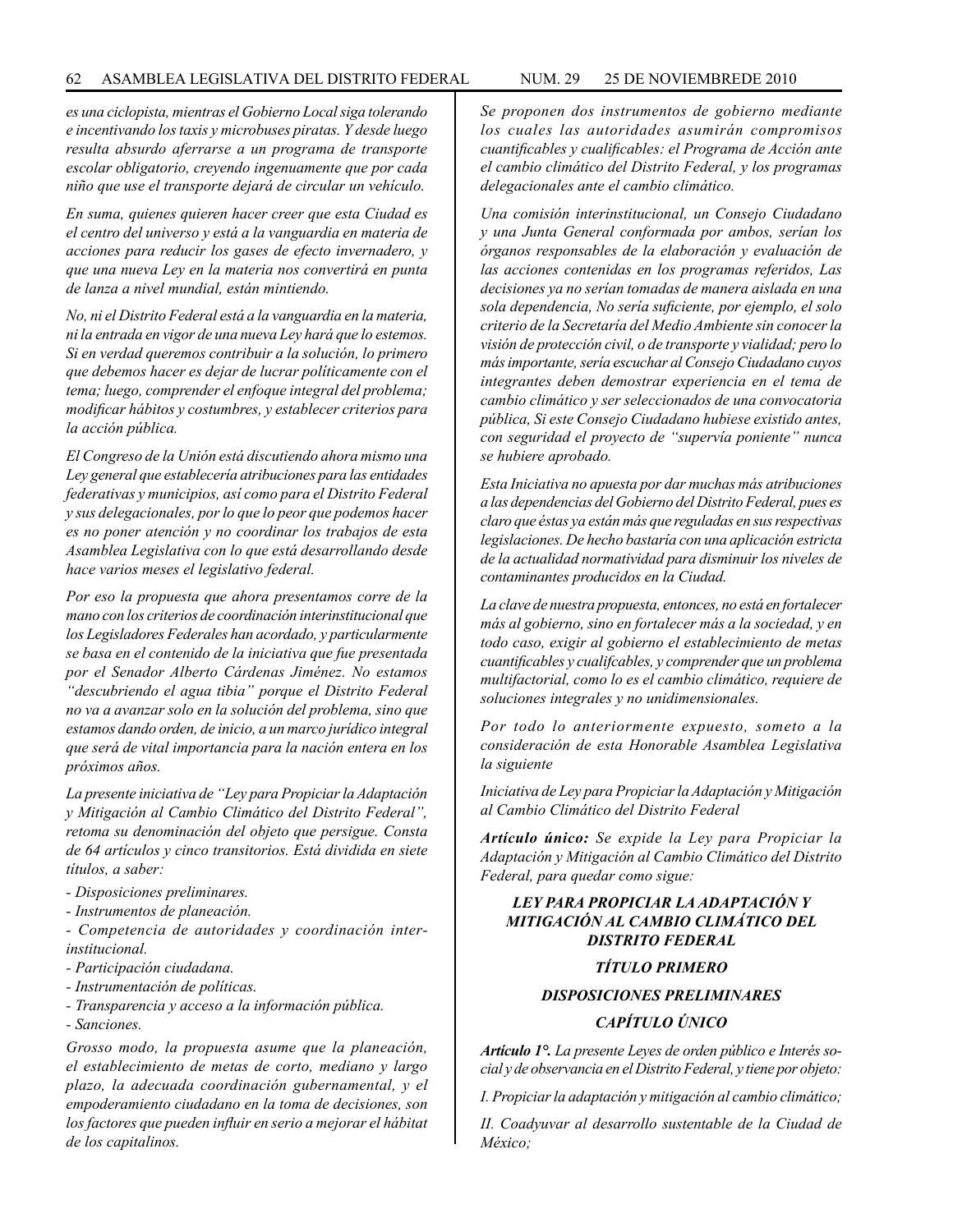*III. Establecer las bases de coordinación entre los distintos órganos de gobierno y entes públicos locales en materia de cambio climático;*

*IV. Establecer las bases para la formulación e instrumentación de las políticas en materia de cambio climático; y*

*V. Atenuar la emisión de gases de efecto invernadero.*

*Artículo 2°. De manera supletoria, en lo no previsto por la Ley se aplicarán las disposiciones contenidas en la legislación ambiental local y federal, así como en los reglamentos, normas y demás ordenamientos relacionados con la materia de la presente.*

*Artículo 3°. Para los efectos de la presente Ley, se entenderá por:*

*I. Adaptación: Medida encaminada a reducir la vulnerabilidad de los sistemas naturales y humanos ante los efectos del cambio climático;*

*II. Atlas de Riesgo: Atlas de Riesgo por el Cambio Climático del Distrito Federal;*

*III. Cambio Climático: Variación del clima atribuido directa o indirectamente a la actividad humana que altera la composición de la atmósfera mundial y que se suma a la variabilidad natural del clima observada durante períodos de tiempo comparables;*

*IV. Comunicación del Distrito Federal: Publicación técnica sobre el inventario de Gas de Efecto Invernadero emitido en el Distrito Federal y medidas en materia de cambio climático de la Ciudad, elaborado conforme a lo dispuesto por la Convención Marco de las Naciones Unidas sobre el Cambio Climático:*

*V. Comunicación Nacional: Publicación técnica sobre el Inventario Nacional de Gas de Efecto Invernadero y medidas en materia cambio climático del País, elaborado conforme a lo dispuesto por la Convención Marco de las Naciones Unidas sobre el Cambio Climático;*

*VI. Comisión: Comisión de Cambio Climático, órgano responsable de coordinar la formulación e instrumentación de acciones en materia de cambio climático;*

*VII. Consejo: Consejo de Cambio Climático, órgano permanente de consulta integrado por miembros de la sociedad civil, organismos privados, especialistas y académicos;*

*VIII. Convención Marco: Convención Marco de las Naciones Unidas sobre el Cambio Climático. Tratado internacional que tiene por objeto lograr la estabilización de las concentraciones de gases de efecto invernadero en la atmósfera a un nivel que impida interferencias antropógenas peligrosas en el sistema climático;*

*IX. Delegación: Órgano Político - Administrativo de una demarcación territorial del Distrito Federal;*

*X. Derechos de Emisión: Permiso que otorga la Comisión a una entidad o una fuente emisora pare que pueda emitir, dentro de los limites y períodos determinados, cierta cantidad de gases de efecto invernadero;*

*XI. Desarrollo Sustentable: Proceso evaluable mediante criterios e indicadores de caracteres ambiental, económico y social que tiende a mejorar la calidad de vida y la productividad de las personas. Está fundado en medidas apropiadas de preservación del equilibrio ecológico, protección del ambiente y aprovechamiento de recursos naturales, de manera que no se comprometa la satisfacción de las necesidades de las generaciones futuras;*

*XII. Emisiones: Liberación a la atmósfera de gases y compuestos de efecto invernadero originada de manera directa o indirectamente por actividades humanas;*

*XIII. Fondo para el Cambio Climático: Fideicomiso para la captación y administración de recursos económicos para acciones de mitigación y adaptación al Cambio Climático en la Ciudad de México;*

*XIV. Fuentes emisoras: Cualquier proceso, actividad, servicio o mecanismo que libera gases o compuestos de efecto invernadero a la atmósfera;*

*XV, Gases de Efecto Invernadero: Componentes gaseosos de la atmósfera, tanto naturales como antropógenos, que absorben y remiten radiación infrarroja y que están incluidos en el Anexo A del Protocolo de Kioto;*

*XVI. Instituto de Ciencia y Tecnología: Instituto de Ciencia y Tecnología del Distrito Federal;*

*XVII. Instituto de Verificación: Instituto de Verificación Administrativa del Distrito Federal;*

*XVIII. Inventario de Gas de Efecto Invernadero: Documento que contiene el registro de las emisiones de Gases de Efecto Invernadero en el Distrito Federal, incluyendo aspectos metodológicos;*

*XIX. Jefe de Gobierno: Jefe de Gobierno del Distrito Federal;*

*XX. Junta General: Junta General para el Cambio Climático, conjunto de instancias e instrumentos interdependientes que tienen como objetivo principal definir una Política gubernamental para la mitigación y adaptación al cambio climático a través de planes, programas, estrategias y coordinación entre los distintos ámbitos de gobierno;*

*XXI. Ley: Ley para Propiciar la Adaptación y Mitigación at Cambio Climático del Distrito Federal;*

*XXII. Mecanismo para un Desarrollo Limpio: Mecanismo establecido en el Protocolo de Kioto a través del cual se financian proyectos de reducción o de captura de gases de efecto invernadero;*

*XXIII. Mercado: Mercado de Emisiones de Carbono, Sistema, que hace posible las transacciones de compra venta de reducciones o captura de emisiones de gases de efecto invernadero o de permisos de emisión;*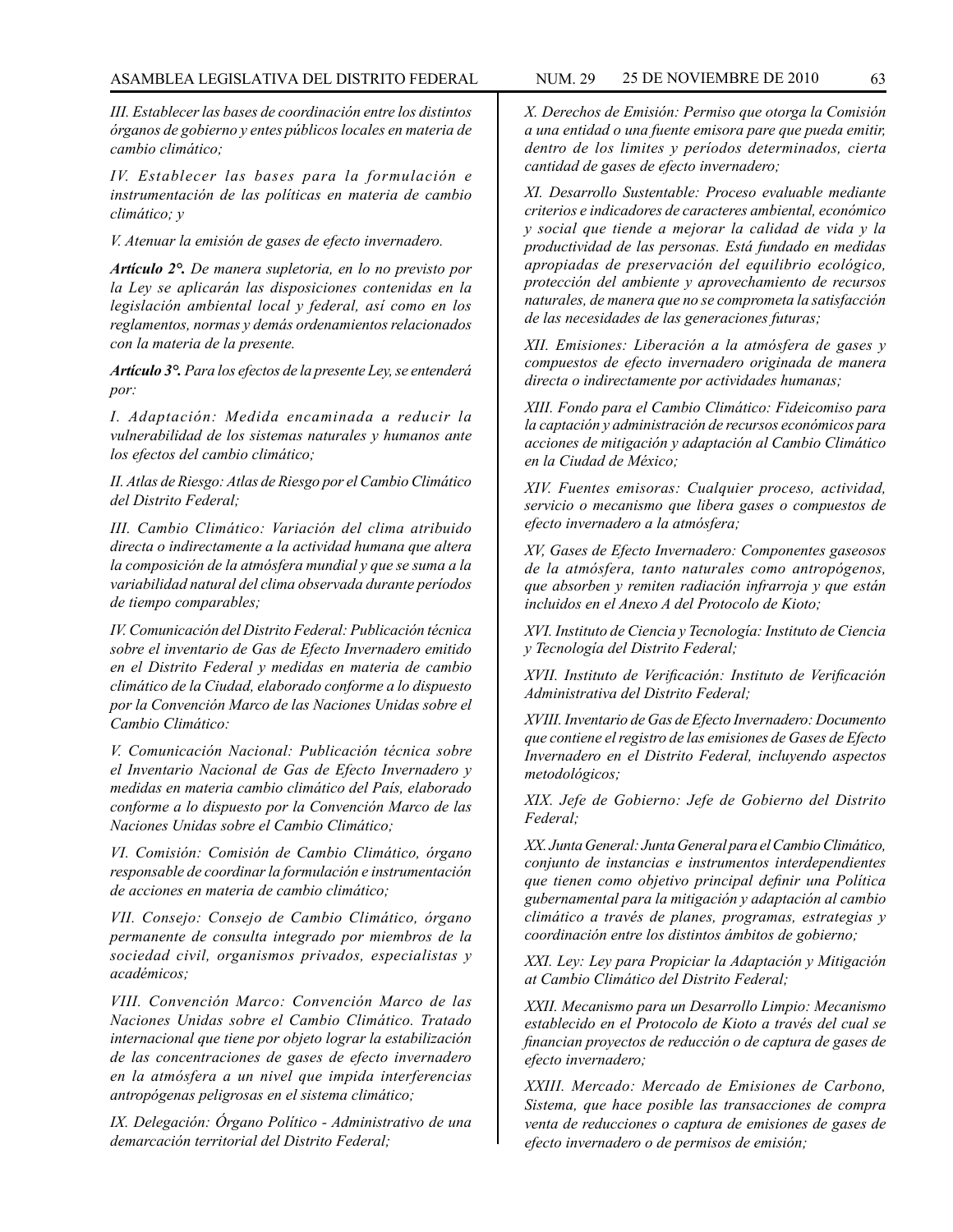*XXIV. Mitigación: Medida ambiental destinada a reducir las emisiones de gases de efecto invernadero o incrementar su captura;*

*XXV, Programa de Acción: Programa de Acción ante el Cambio Climático del Distrito Federal, documento que establece las estrategias, políticas, directrices y tácticas en tiempo y espacio, así como los instrumentos, mecanismos y acciones relacionadas al cambio climático en el Distrito Federal;*

*XXVI. Programa Delegacional: Programa Delegacional de Acción ante el Cambio Climático, documento que establece las estrategias, políticas, directrices y tácticas en tiempo y espacio, así como los instrumentos, mecanismos y acciones relacionadas al cambio climático en la Delegación que corresponda;*

*XXVII. Procuraduría: Procuraduría Ambiental y del Ordenamiento Territorial del Distrito Federal;*

*XXVIII. Protocolo de Kioto: Tratado Internacional ligado a la Convención Marco que establece compromisos legalmente vinculantes, mecanismos y medidas para limitar o reducir las emisiones de gases de efecto invernadero;*

*XXIX. Reducciones Certificadas de Emisiones: Disminución de emisiones de gases de efecto invernadero a la atmosfera expresados en toneladas de bióxido de carbón equivalente logradas por alguna actividad o proyecto y que han sido certificadas por alguna entidad autorizada para dichos efectos;*

*XXX. Registro de Emisiones: Registro de Emisiones del Distrito Federal, instrumento de registro a cargo de la Secretaría del Medio Ambiente del Distrito Federal, de las fuentes de emisiones, los proyectos de reducción de emisiones, así como las transacciones de reducciones certificadas y de permisos de emisión;*

*XXXI. Riesgo: probabilidad de que se produzca un daño en las personas, en uno o varios ecosistemas, originado por un fenómeno natural o antropógeno;*

*XXXII, Secretaría: Secretaría del Medio Ambiente del Distrito Federal;*

*XXXIII, Secretaria de Desarrollo Urbano: Secretaria de Desarrollo Urbano y Vivienda del Distrito Federal;*

*XXXIV, Sistema de Aguas: Sistema de Aguas del Distrito Federal;*

*XXXV, Sumidero: Cualquier proceso, actividad o mecanismo que absorba de la atmósfera un gas de efecto invernadero;*

*XXXVI. Toneladas de bióxido de carbono equivalentes: Unidad de medida de los Gases Efecto Invernadero expresada en toneladas de bióxido de carbono que tendrían el efecto invernadero equivalente. Se asumirán las equivalencias adoptadas por la Convención Marco de las Naciones Unidas sobre Cambio Climático; y*

*XXXVII, Vulnerabilidad: Incapacidad de un sistema climático, hidrológico o humano para enfrentar los efectos del cambio climático, en los aspectos sociales, económicos, culturales, biológicos, sanitarios y ambientales,*

## *TÍTULO SEGUNDO*

# *DE LOS INSTRUMENTOS DE PLANEACIÓN CAPÍTULO ÚNICO*

*Artículo 4º. El Programa de Acción será el instrumento mediante el cual los órganos de gobierno y demás entes públicos del Distrito Federal establecerán las acciones para la adaptación y mitigación at cambio climático,*

*Los servidores públicos encargados de la aplicación del Programa de Acción que incumplan con su contenido, serán sancionados en términos del la Ley Federal de Responsabilidades de los Servidores Públicos,*

*Los objetivos, metas y prioridades para fomentar, promover, regular, restringir, orientar, prohibir y en general inducir las acciones para la mitigación y la adaptación al cambio climático, estarán contenidas en el Programa de Acción. El mismo señalará tiempos para su cumplimiento.*

*Artículo 5°. La Secretaría, con la participación del Instituto de Ciencia y Tecnología, coordinará la elaboración del Programa de Acción, considerando los avances, en las distintas disciplinas del conocimiento, en materia de adaptación y mitigación del cambio climático.*

*Artículo 6°. El Programa de Acción será presentado a la Junta General, quien podrá hacer observaciones en los términos de la presenta Ley.*

*Artículo 7º. Cada delegación elaborará su Programa Delegacional mediante el cual se establecerán las acciones para la adaptación y mitigación al cambio climático en su demarcación y en el ámbito de sus atribuciones.*

*Artículo 8º. El Gobierno del Distrito Federal, a través de la Secretaría, coordinará las acciones necesarias tendientes a la elaboración de programas delegacionales que fijen objetivos, metas, estrategias, prioridades, responsabilidades y tiempos de ejecución sobre las acciones de mitigación y de adaptación al cambio climático en concordancia con el contenido del Programa de Acción.*

## *TÍTULO TERCERO*

# *DE LAS AUTORIDADES Y DE LA COORDINACIÓN INTERINSTITUCIONAL*

# *CAPÍTULO I*

#### *DE LAS AUTORIDADES*

*Artículo 9°. El Gobierno del Distrito Federal realizará las acciones y medidas para la mitigación y adaptación al cambio climático en el ámbito de las respectivas competencias de cada una de sus dependencias.*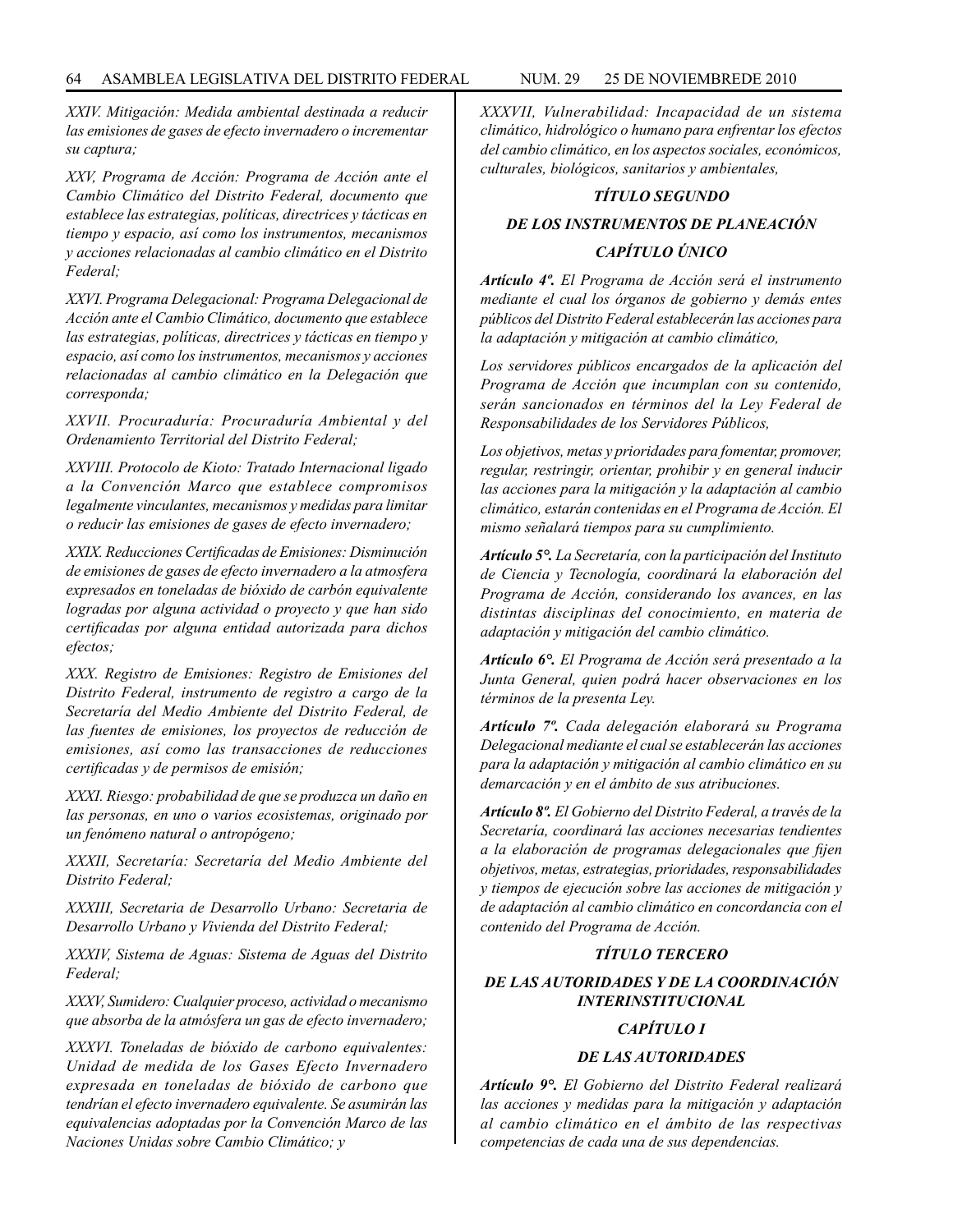*Artículo 10. Son autoridades competentes para aplicación de la Ley:*

*I. El Jefe de Gobierno del Distrito Federal;*

*II. La Secretaría;*

*III. La Secretaría de Desarrollo Urbano;*

*IV. El Sistema de Aguas;*

*V. El instituto de Ciencia y Tecnología;*

*VI. El Instituto de Verificación;*

*VII. La Procuraduría; y*

*VIII. Las delegaciones.*

*Artículo 11. Corresponde al Jefe de Gobierno el ejercicio de las siguientes facultades:*

*I. Proponer y dirigir la ejecución de las acciones gubernamentales encaminadas a propiciar la adaptación y mitigación at cambio climático, así como vigilar y evaluar su cumplimiento;*

*II. Proponer anualmente, en el Proyecto de Presupuesto de Egresos para el ejercicio fiscal correspondiente, recursos para et reordenamiento de los asentamientos humanos vulnerables a los efectos del cambio climático;*

*III. Priorizar inversiones en obra pública tendientes a priorizar e incentivar el transporte público o el transporte no contaminante;*

*IV. Coordinar con la Federación, con otras entidades federativas y con sus municipios, la definición de lineamientos y directrices dispuestos en la legislación federal de la materia y en esta Ley;*

*V. Promover la participación social en materia de cambio climático, en los términos de la Ley y de la Ley de la materia;*

*VI. Convenir con los sectores social y privado la realización de acciones e inversiones concertadas para mitigación y adaptación al cambio climático;*

*VII. Considerar los efectos de escenarios futuros de cambio climático ante fenómenos hidrológicos y meteorológicos extremos en toda inversión para infraestructura; y*

*VIII. Las demás que les señalen esta Ley y otras disposiciones jurídicas federales y locales.*

*Artículo 12. Corresponde a la Secretaría el ejercicio de las siguientes facultades:*

*I. Elaborar y presentar a la Comisión y al Consejo, el Programa de Acción, así como evaluar y dar seguimiento a su operación;*

*II. Elaborar y mantener actualizado el atlas de riesgo;*

*III. Desarrollar programas de concientización sobre el cambio climático, con la participación de todos los sectores sociales;*

*IV. Contar con un sistema de monitoreo climático que incluya, entre otros, pronósticos climatológicos, modelación de escenarios ante el cambio climático y mecanismos de alerta temprana;*

*V. Proponer a la Comisión:*

*a) Las reglas de operación del Fondo para el Cambio Climático;*

*b) El diseño y operación del Registro de Emisiones, con la opinión del Instituto de Ciencia y Tecnología;*

*c) Las bases técnicas y jurídicas del Mercado;*

*d) Los parámetros para el establecimiento de las sanciones que correspondan a las fuentes por exceder los derechos emisión; y*

*VI. Las demás que establezca esta Ley.*

*Artículo 13. Corresponde a la Secretaría de Desarrollo Urbano el ejercicio de las siguientes facultades:*

*I. Vigilar el estricto cumplimiento de los programas de desarrollo urbano delegacionales por lo que hace a las áreas de valor ambiental y áreas verdes;*

*II. Elaborar el programa de reordenamiento de los asentamiento humanos vulnerables a los efectos del cambio climático, con opinión de la Secretaría;*

*III. Promover y realizar acciones e inversiones para la conservación, mejoramiento y crecimiento de los centros de población desde una perspectiva de sustentabilidad; y*

*IV. Las demás que establezca la presente Ley.*

*Artículo 14. Corresponde al Instituto de Ciencia y Tecnología el ejercicio de las siguientes facultades:*

*I. Elaborar el Inventario de Gas de Efecto Invernadero y la Comunicación del Distrito Federal;*

*II. Desarrollar programas de investigación en materia de cambio climático;*

*III. Realizar investigaciones tendientes al desarrollo de la tecnificación de la agricultura pera la seguridad alimentaria y la sustentabilidad en la producción;*

*IV. Opinar sobre el diseño y operación del Registro de Emisiones de Carbono;*

*V. Colaborar con las diversas dependencias del Gobierno del Distrito Federal para el desarrollo de investigaciones que permitan la instrumentación de acciones gubernamentales tecnológicamente sustentables; y*

*VI. Las demás que establezca la presente Ley.*

*Artículo 15. Corresponde al Instituto de Verificación el ejercicio de las siguientes facultades:*

*l. Realizar operativos permanentes en industrias y establecimientos mercantiles a efecto de sancionar a quienes incumplan con las disposiciones en materia ambiental;*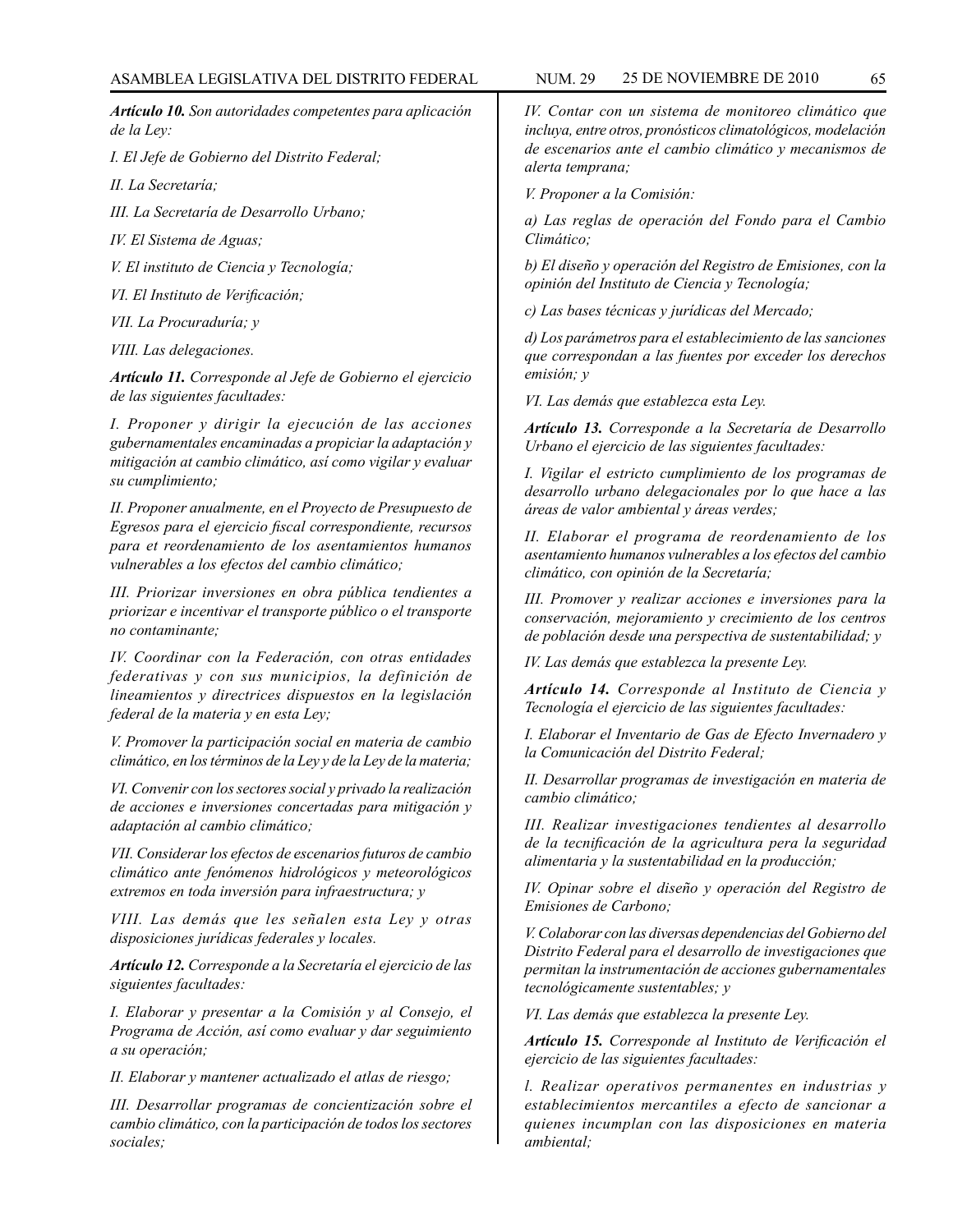*II. Coadyuvar con las Delegaciones en la realización de inspecciones y verificaciones en materia ambiental; y*

*III. Las demás que la presente Ley y la Ley de la materia establezca.*

*Artículo 16. Corresponde a las Delegaciones el ejercicio de las siguientes facultades:*

*I. Elaborar, ejecutar y evaluar el Programa Delegacional, conforme a los lineamientos establecidos en el Programa de Acción;*

*II. Promover la participación ciudadana conforme a lo dispuesto en esta Ley;*

*III. Celebrar con el Gobierno del Distrito Federal, con otras delegaciones o con los particulares, convenios y acuerdos de coordinación y concertación que apoyen los objetivos y prioridades previstos en el Programa de Acción y en el Programa Delegacional;*

*IV. Informar y difundir permanentemente las disposiciones de los programas de desarrollo urbano delegacional en materia de áreas verdes y áreas de valor ambiental a efecto de involucrar a los habitantes en la protección de éstos;*

*V. Coordinar con el Instituto de Verificación operativos permanentes a establecimientos mercantiles o industrias ostensiblemente contaminantes; y*

*VI. Las demás que les señale esta Ley y otras disposiciones jurídicas federales y locales.*

*Artículo 17. El Gobierno del Distrito Federal, por conducto de la Secretaría, podrá suscribir convenios o acuerdos de coordinación, con el Objeto de que los gobiernos delegacionales asuman facultades, en el ámbito de su jurisdicción temtorial, para la mitigación y adaptación al cambio climático.*

# *CAPÍTULO II*

# *DE LA COORDINACIÓN INTERINSTITUCIONAL*

#### *Sección 1*

## *De los Órganos de Coordinación Interinstitucional*

*Artículo 18. La coordinación interinstitucional se desarrollará a través de los siguientes órganos:*

*I. La Comisión;*

*II. El Consejo; y*

*III. La Junta General.*

#### *Sección II*

#### *De la Comisión*

*Artículo 19. La Comisión tiene el carácter de órgano permanente. Se integra por el Jefe de Gobierno, quien la presidirá; el titular del Secretaría, quien la presidirá en ausencia del Jefe de Gobierno; y los titulares de las Secretarías de Desarrollo Urbano, Obras y Servicios, Transporte y Vialidad, Desarrollo Rural y Equidad para las Comunidades, Protección Civil y Finanzas.*

*Cuenta con un Secretario Técnico que dependerá de la Secretaría.*

*Podrá convocar a otras dependencias y entidades gubernamentales, e invitar a representantes de órganos autónomos a participar en sus trabajos cuando se aborden temas relacionados con el ámbito de su competencia u objeto.*

*Artículo 20. Son atribuciones de la Comisión:*

*I. Elaborar e instrumentar las políticas, estrategias y metas de cambio climático en el Distrito Federal, y su incorporación en los programas y acciones sectoriales correspondientes, relativas al cumplimiento de la Ley, de la normatividad federal aplicable y de los acuerdos internacionales en la materia, considerando las recomendaciones del Consejo;*

*II. Proponer modificaciones al Programa de Acción;*

*III. Coordinar las acciones de las dependencias y entidades de la Administración Pública Local en el ámbito de sus respectivas competencias;*

*IV. Regular y determinar la temporalidad en la elaboración y actualización del Programa de Acción, de las evaluaciones de impacto económico del cambio climático, de los mapas de riesgo y demás estudios que se consideren necesarios para hacer frente al cambio climático;*

*V. Coordinar la instrumentación del Programa de Acción;*

*VI. Colaborar con la Secretaría de Educación en la elaboración de programas de educación en materia de cambio Climático;*

*VII. Realizar estudios y proyectos de investigación y desarrollo tecnológico con relación al cambio climático y difundir sus resultados;*

*VIII. Aprobar las reglas de operación del Fondo para el cambio Climático;*

*IX. Evaluar la operación de los programas delegacionales de cambio climático;*

*X. Autorizar el diseño y operación del Registro de Emisiones, con la opinión del Instituto de Ciencia y Tecnología;*

*XI. Establecer las bases técnicas y jurídicas del Mercado;*

*XII. Coordinar, con la autoridad federal correspondiente, los derechos de emisión y sus parámetros,*

*XIII. Coordinar, con la autoridad federal correspondiente, derechos de emisión de gases de efecto invernadero;*

*XIV. Determinar las sanciones que correspondan a las fuentes por exceder los derechos emisión;*

*XV. Impulsar las acciones necesarias para cumplir con los objetivos y compromisos contenidos en la Convención Marco y demás instrumentos derivados de la misma;*

*XVI. Establecer la posición oficial del Gobierno del Distrito Federal en las reuniones nacionales e internaciones en materia de cambio climático;*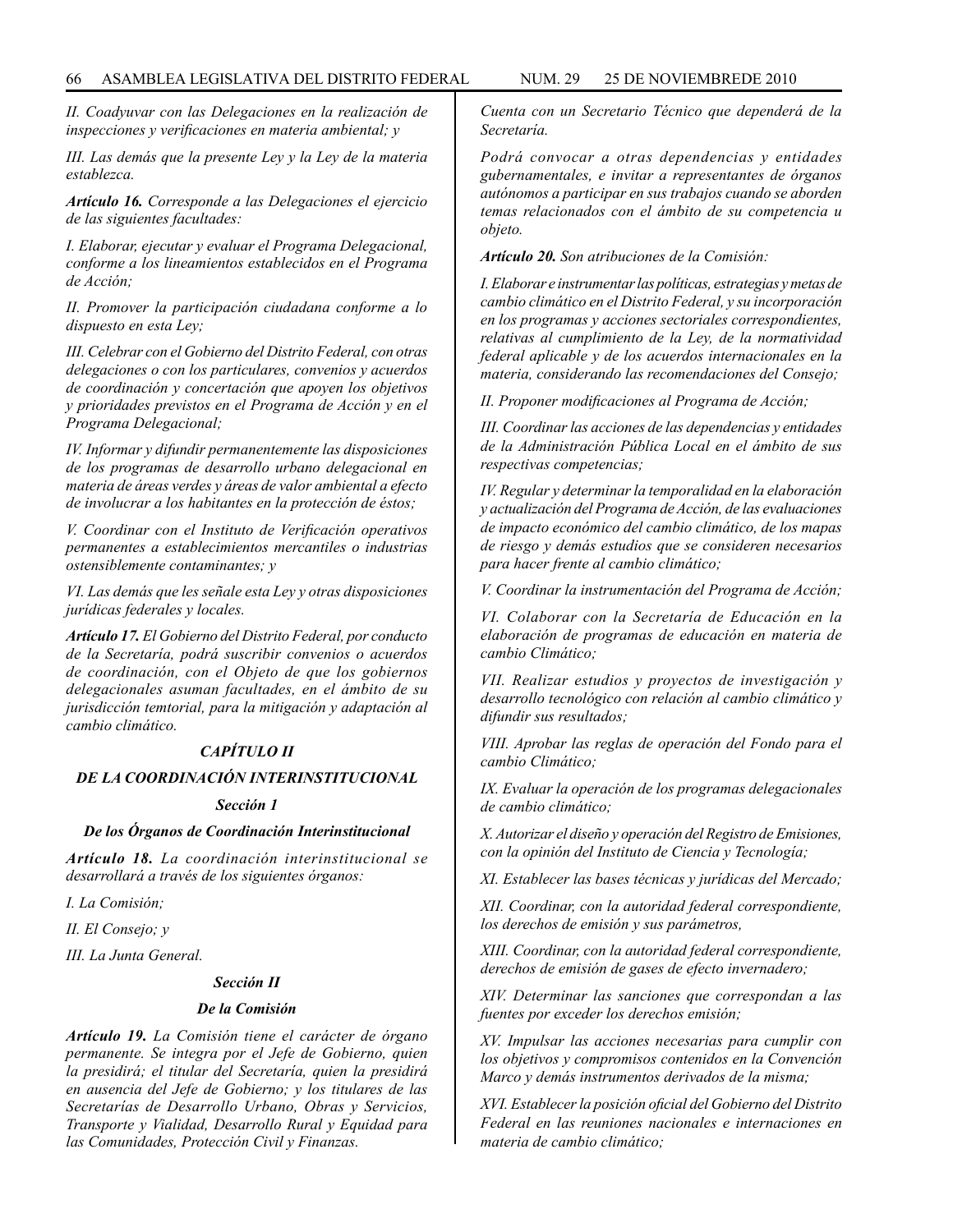### ASAMBLEA LEGISLATIVA DEL DISTRITO FEDERAL NUM. 29 25 DE NOVIEMBRE DE 2010 67

*XVII. Promover, difundir y, en su caso, aprobar proyectos de reducción de emisiones y captura de gases de efecto invernadero, en términos del Mercado, del Protocolo de Kioto, así como de otros instrumentos reconocidos por el Estado Mexicano tendientes al mismo objetivo.*

*XVIII. Actualizar los sistemas de monitoreo, reporte y verificación en materia de emisiones de gases efecto invernadero.*

*XIX. Dar amplia difusión ante la población de los trabajos y resultados que desarrollan;* 

*XX. Emitir su Reglamento Interno para el cumplimiento de su propósito y el objeto de la presente Ley, en el que entre otras cosas se deberán establecer plazos y términos para las consultas al Consejo; y*

*XXI. Las demás que establezca esta Ley.*

*Artículo 21. La Comisión contará con los siguientes grupos de trabajo:*

*I. Para la elaboración y seguimiento del Programa de Acción;*

*II. Para Proyectos de Reducción de Emisiones y de Captura de Gases de Efecto Invernadero;*

*III. Para erradicar la deforestación y la invasión de áreas de valor ambiental y de áreas verdes;*

*IV. Para el seguimiento de acuerdos nacionales e internacionales;*

*V. Sobre políticas y estrategias de adaptación;*

*VI. Sobre políticas y estrategias de mitigación; y,*

*VII. Aquellos que la Comisión considere necesarios para el cumplimiento de sus atribuciones.*

*Artículo 22. La Comisión integrará y presentará, a través de la Secretaría, un informe anual de sus actividades a la Asamblea Legislativa del Distrito Federal durante el Segundo Período Ordinario de Sesiones del Órgano Legislativo.*

*Artículo 23. El Presidente de la Comisión tendrá las atribuciones siguientes:*

*I. Coordinar, dirigir y supervisar los trabajos de la Comisión y asumir su representación en eventos relacionados con las actividades de la misma;*

*II. Proponer la formulación y adopción de las políticas, estrategias y acciones necesarias para el cumplimiento de los fines de la Comisión;*

*III. Presidir y convocar las sesiones ordinarias y extraordinarias de la Comisión;*

*IV. Proponer el Programa Anual del Trabajo de la Comisión; y,*

*V. Las demás que la Comisión establezca.*

*Artículo 24. La Comisión contará con una Secretaría Técnica, que tendrá las siguientes atribuciones:*

*I. Emitir las convocatorias para las sesiones de la Comisión previo acuerdo con el Presidente;*

*II. Llevar un registro y control de las actas, acuerdos y toda la documentación relativa al funcionamiento de la Comisión;*

*III. Dar seguimiento a los acuerdos de la Comisión, del Consejo, de la Junta General y del Fondo para el Cambio Climático, así como promover su cumplimiento, informando permanentemente a los integrantes; y*

*IV. Las demás que se establezcan en el Reglamento Interno.* 

#### *Sección Tercera*

#### *Del Consejo*

*Artículo 25. El Consejo es el organismo ciudadano de consulta y evaluación en materia de cambio climático en el Distrito Federal.*

*Se integra por treinta miembros provenientes de la sociedad civil, organismos privados y académicos, todos con experiencia comprobada en materia de cambio climático, quienes serán seleccionados por la Comisión de entre los aspirantes que surjan de una convocatoria abierta a la ciudadanía. Durarán en su cargo tres años, con posibilidad de reelección hasta por una sola ocasión.*

*El Consejo se renovará en una tercera parte cada año.*

*Artículo 26. Los miembros del Consejo ejercerán su labor de manera honorífica y a título personal, con independencia de la institución, empresa u organización de la que formen parte o en la cual presten sus servicios.*

*Artículo 27. El Consejo contará con un Presidente y un Secretario electos por la mayoría de sus miembros. Durarán en su encargo un año, con posibilidad de reelección.*

*Artículo 28. El Consejo tendrá las siguientes atribuciones:*

*I. Expedir y en su caso modificar su reglamento interno;*

*II. Recomendar a la Comisión las políticas, estrategias y metes para la mitigación y adaptación al cambio climático.*

*III. Evaluar, dar seguimiento y emitir opiniones sobre las acciones y sus impactos, que deriven de los acuerdos de la Comisión y de la Junta General;*

*IV. Proponer a la Comisión la realización de consultas públicas sobre acciones de gobierno relacionadas con el cambio climático, y participar en las mismas;*

*V. Elaborar un informe anual de actividades;*

*VI. Integrar los grupos de trabajo que considere necesarios para el adecuado desarrollo de sus funciones; y*

*VII. Las demás que señale su reglamento.*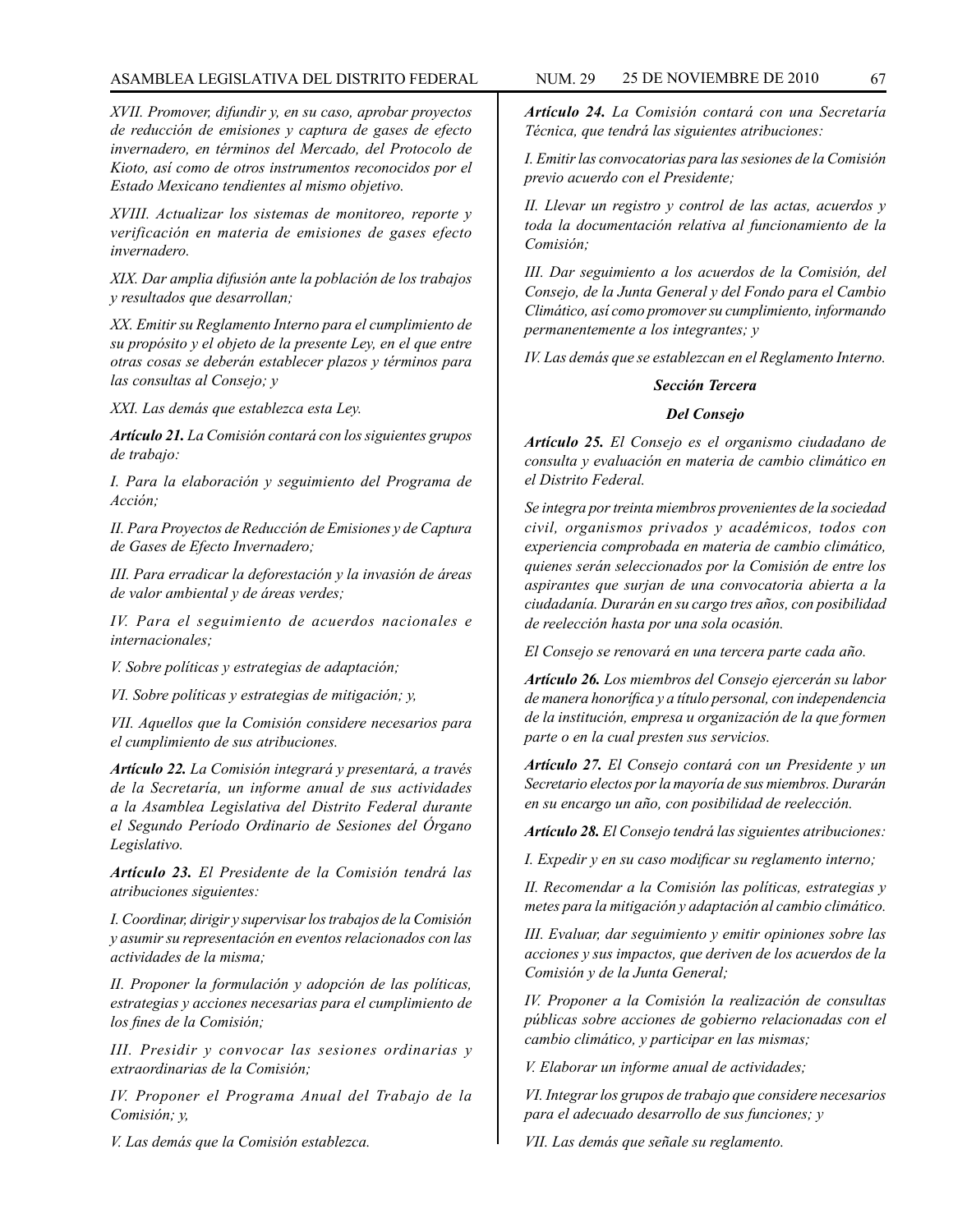*Artículo 29. El Consejo contará con el apoyo de la Secretaría Técnica de la Comisión para el desarrollo se sus sesiones, la elaboración de actas, minutas, acuerdos u opiniones; además, la Secretaría Técnica de la Comisión otorgará los recursos materiales que requiera el Consejo para su funcionamiento.*

*Artículo 30. El Consejo integrará y presentará, a través de su Presidente, un informe anual de sus actividades a la Asamblea Legislativa del Distrito Federal durante el Segundo Período Ordinario de Sesiones del Órgano Legislativo.*

#### *Sección Cuarta*

#### *De la Junta General*

*Artículo 31. La Junta General es el órgano máximo de análisis y discusión en materia de diseño e instrumentación de acciones para la adaptación y mitigación al cambio climático, mediante los planes, programas, proyectos o estrategias que así determina.*

*Artículo 32. La Junta General está conformada por la Comisión y el Consejo, y podrá sesionar una vez que se encuentren reunidos la mitad más uno de los integrantes de cada uno de estos órganos.*

*Podrán participar como invitados en la Junta General cualquier ciudadano cuya intervención coadyuve en la consecución de los objetivos de este órgano, previa aprobación de su Pleno.*

*Artículo 33. La Junta General deberá sesionar al menos una vez al año. Será presidida por el presidente de la Comisión, y el secretario de ésta lo será también de la Junta General.*

*El presidente y secretario del Consejo fungirán en la Junta General como Vicepresidente y Prosecretario, respectivamente.*

*Artículo 34. Son atribuciones de la Junta General:*

*I. Hacer observaciones al Programa de Acción, para lo cual se requerirá de la aprobación de las dos terceras partes de sus integrantes;*

*II. Recibir copia de los informes entregados por la Comisión y el Comité a la Asamblea Legislativa del Distrito Federal;*

*III. Realizar reuniones con expertos nacionales o internacionales en materia de cambio climático, que aporten ideas y soluciones para la adaptación y mitigación a este fenómeno;*

*IV. Aprobar el reglamento para su funcionamiento interno;*

*V, Conocer y emitir opiniones sobre los siguientes asuntos:*

*a) El Programa de Acción;*

*b) El Fondo para el Cambio Climático;*

*c) El Registro de Emisiones*

*d) El cumplimiento de instrumentos internacionales en materia de cambio climático; y*

*VI. Las demás que establezca su reglamento,*

*Artículo 35. La Junta General contará con el apoyo de la Secretaría Técnica de la Comisión para el desarrollo de sus sesiones, la elaboración de actas, minutas, acuerdos u opiniones.*

#### *TÍTULO CUARTO*

# *DE LA PARTICIPACIÓN CIUDADANA CAPÍTULO ÚNICO*

*Artículo 36. Esta Ley reconoce a la participación ciudadana como el instrumento de colaboración inmediato para darle el carácter de política pública a las acciones que propicien la adaptación y mitigación al cambio climático,*

*Artículo 37. El Programa de Acción y los programas delegacionales establecerán acciones especificas encaminadas al empoderamiento de los ciudadanos en las decisiones sobre cambio climático,*

*Artículo 38. Mediante el Fondo para el Cambio Climático se financiarán proyectos ciudadanos que contribuyan a la solución de los problemas ocasionados por el cambio climático.*

*Artículo 39. La Comisión utilizará alguno de los instrumentos de participación ciudadana establecidos en la Ley de la materia al menos una vez por año.*

#### *TÍTULO QUINTO*

#### *DE LA INSTRUMENTACIÓN DE POLÍTICAS*

## *CAPÍTULO I*

## *DE LOS CRITERIOS PARA LA INSTRUMENTACIÓN DE POLÍTICAS*

*Artículo 40. Serán criterios para la instrumentación de palmeas que propicien la adaptación y mitigación al cambio climático:*

*I. El desarrollo sustentable como principio de convivencia social;*

*II. La preservación y el aumento de los sumideros de carbono;*

*III. La sistematización del manejo de residuos sólidos que no generen emisiones de metano;*

*IV. La desincentivación en el uso de bienes o servicios generadores de gases de efecto invernadero;*

*V. El uso de energías renovables;*

*VI. La participación ciudadana en la búsqueda de soluciones;*

*Artículo 41. Para el ejercicio de las atribuciones que les establece la Ley, las autoridades fijarán objetivos, metas, estrategias, prioridades, asignación de recursos, responsabilidades y tiempos de ejecución sobre las acciones da mitigación y adaptación al cambio climático, conforme lo establezcan el Programa de Acción y los programas delegacionales.*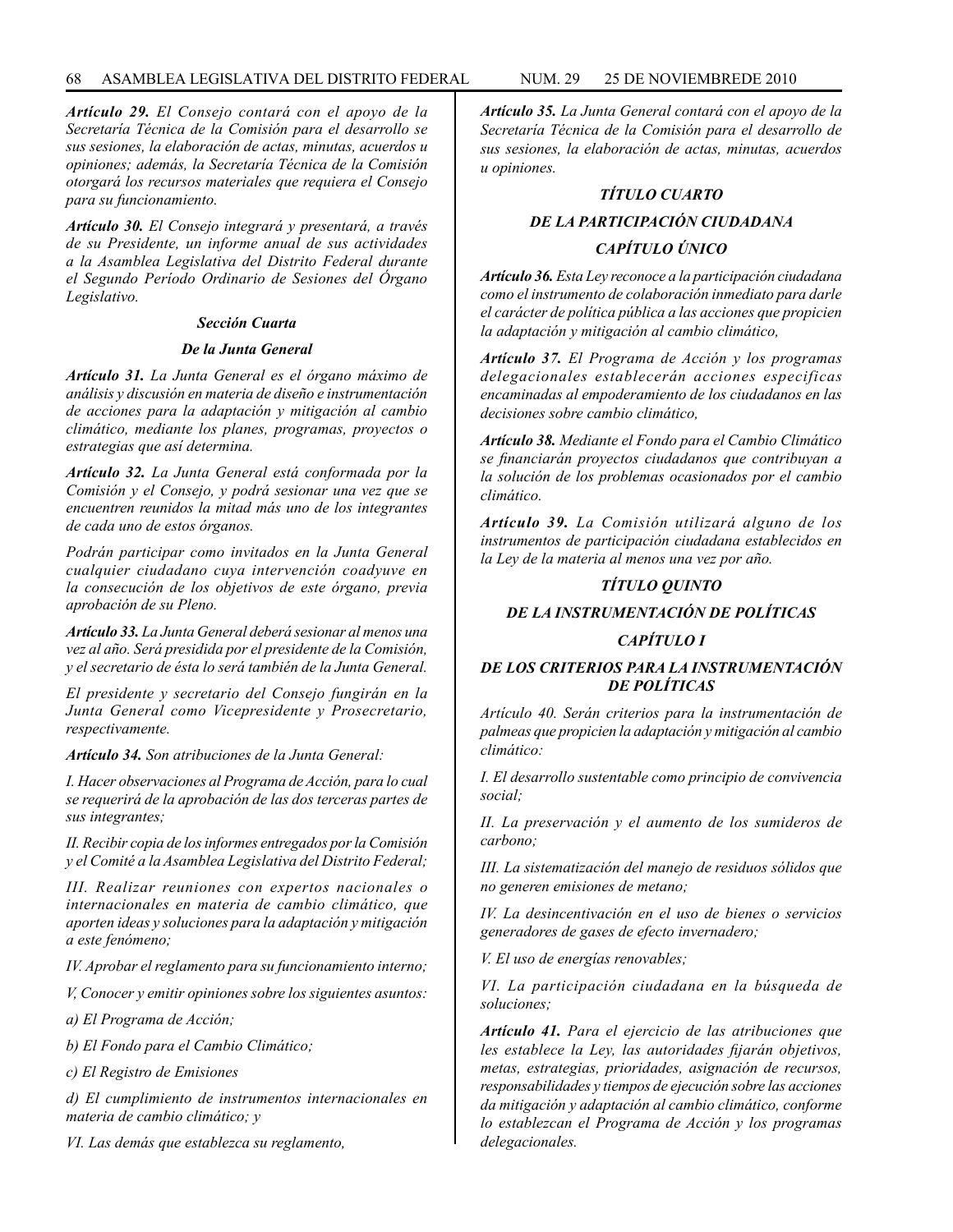#### *CAPÍTULO II*

#### *DEL REGISTRO DE EMISIONES*

*Artículo 42. Corresponderá a la Secretaria el funcionamiento del Registro de Emisiones.*

*Artículo 43. El Instituto de Ciencia y Tecnología establecerá las metodologías y procedimientos para calcular, validar y certificar las emisiones, las reducciones o capturas de gases efecto invernadero de proyectos o fuentes emisoras inscritas en el Registro de Emisiones.*

*Artículo 44. La información sobre las transacciones de permisos de emisión y de reducciones certificadas de emisiones deberá incluir al menos, las toneladas de bióxido de carbono equivalente; el precio de la tonelada de bióxido de carbono equivalente; identificar al vendedor y comprador; y, precisar la fecha de la operación.*

*Artículo 45. Los reportes de emisiones y proyectos de reducción de emisiones del Registro, deberán de estar certificados y validados por organismos autorizados por la Secretaría.*

*Artículo 46. El Registro de Emisiones operará con independencia de otros registros internacionales o nacionales con objetivos similares, buscando la compatibilidad del mismo con metodologías y criterios internacionales, y en su caso, utilizando los adoptados por la Convención Marco y su Protocolo de Kioto.*

*Artículo 47. La Información del Registro de Emisiones será pública y podrá ser consultada y actualizada a través de Internet.*

#### *CAPÍTULO III*

#### *DEL MERCADO DE EMISIONES DE CARBONO*

*Artículo 48. El Mercado de Emisiones de Carbono estará conformado por las transacciones de compra venta de reducciones certificadas de emisiones o de permisos de emisión que se generen en Distrito Federal y que se inscriban en el Registro de Emisiones, así como por aquellas transacciones que se vinculen con los mercados de carbono de otros países y de organismos internacionales.*

*Artículo 49. Para el establecimiento del Mercado de Emisiones, la Comisión deberá aprobar:*

*I. las actividades susceptibles de participar;*

*II. metodologías de operación y su reglamentación;*

*III. líneas base de emisión;*

*IV. metas específicas por fuente emisora de Gases de Efecto Invernadero;*

*V. asignar o subastar permisos de emisión, y*

*VI. establecer las sanciones por tonelada que excedan los permisos de emisión.*

*Artículo 49. Para el correcto funcionamiento y seguimiento del Mercado de Emisiones de Carbono, la Comisión establecerá un sistema de auditoría al Registro de Emisiones y podrá emitir recomendaciones o solicitudes expresas a las metodologías usadas y procedimientos del Registro de Emisiones.*

# *CAPÍTULO IV*

#### *DEL FONDO PARA EL CAMBIO CLIMÁTICO*

*Artículo 50. Se crea el Fondo para el Cambio Climático, con el objeto de captar y canalizar recursos económicos para acciones de mitigación y adaptación al cambio climático en la Ciudad de México. El Fondo dará prioridad a los proyectos y acciones relacionadas con adaptación.*

*Artículo 51. El Fondo para el cambio Climático es el agente financiero del Gobierno del Distrito Federal para la contratación de recursos provenientes de organismos financieros nacionales e internacionales, a fin de financiar proyectos de adaptación y mitigación al cambio climático.*

*Artículo 52. El patrimonio del Fondo para el cambio climático se constituirá por:*

*I. La aportación inicial que el Jefe de Gobierno determine;*

*II. Los recursos que anualmente señale el Presupuesto de Egresos del Distrito Federal;*

*III. Las contribuciones por emisiones de gases de efecto invernadero, así como sanciones por exceder los permisos de emisión autorizados que se desprendan de esta Ley;*

*IV. Las aportaciones que efectúen los sectores público, privado y social;*

*V. Las donaciones de personas físicas o morales;*

*VI. Las aportaciones que efectúen gobiernos de otros países y organismos internacionales;*

*VII. Las ventas de Reducciones Certificadas de Emisiones o de Permisos de Emisión que sean patrimonio del Fondo; y,*

*VIII. Las sanciones pecuniarias administrativas que se apliquen con motivo de esta Ley.*

*Artículo 53. Los recursos del Fondo para el cambio climático se destinarán a:*

*I. Desarrollo e implementación de proyectos de mitigación de gases de efecto invernadero y de adaptación conforme a las prioridades del Programa de Acción;*

*II. Programas, planes y acciones para reducir la vulnerabilidad del país frente al cambio climático en materia de atención y protección a grupos y zonas vulnerables, uso del suelo, infraestructura y otros aspectos que se consideren estratégicos por el Programa de Acción;*

*III. Compra de Reducciones Certificadas de Emisiones de proyectos registrados en el Registro Emisiones;*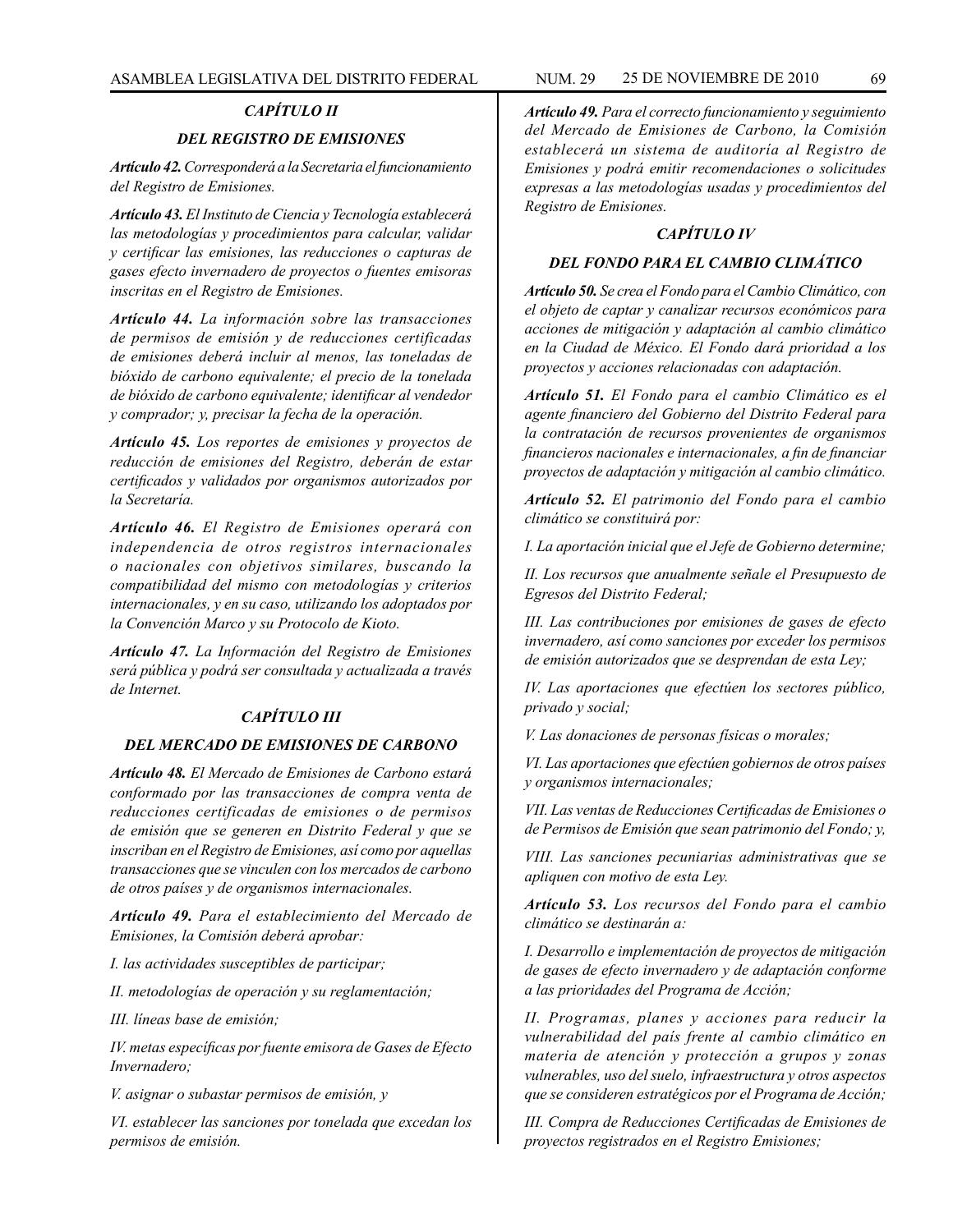*IV. Estudios y evaluaciones en materia de cambio climático que requiera el la Junta General;*

*V. Proyectos de investigación, de innovación y desarrollo tecnológico en la materia, conforme al establecido en el Programa de Acción;*

*VI. Programas de educación, concientización y difusión de una cultura de mitigación y adaptación; y*

*VII. Otros proyectos y acciones en concordancia a las metas establecidas en el Programa de Acción, así como las definidas en las Reglas de Operación del Fondo.*

*Artículo 54. El Fondo podrá complementar o transferir recursos, a otros fondos con objetivos concurrentes, previo acuerdo de la Comisión.*

*Artículo 55. El Fondo contará con un Comité Técnico presidido por un representante de la Secretaría de Finanzas; el resto de los integrantes serán uno de la Secretaría, y uno por cada una de las Secretarías de Desarrollo Urbano, Obras y Servicios, Transporte y Vialidad, Desarrollo Rural y Equidad para las Comunidades y Protección Civil.*

*Artículo 56. El Comité Técnico aprobará las operaciones que se realicen con cargo al Fondo, en los términos de es/a Ley, de las reglas de operación y del contrato de fideicomiso respectivos.*

*Artículo 57. El Fondo se sujetará a los mecanismos de control, auditoria, evaluación y rendición de cuentas que establezcan las disposiciones legales y las que determine la Comisión.*

*Artículo 58. La Comisión aprobará las reglas de operación del Fondo.*

# *TÍTULO SEXTO*

# *DE LA TRANSPARENCIA Y ACCESO A LA INFORMACIÓN PÚBLICA*

*Artículo 59. Todos los acuerdos y decisiones tomados por el Comité, el Consejo y la Junta General, estarán sujetos a las disposiciones en materia de transparencia y acceso a la información pública.*

*Artículo 60. El Inventario de Gas de Efecto Invernadero y la Comunicación del Distrito Federal, serán actualizados al menos cada cuatro años y publicados permanentemente.*

*Artículo 61. Corresponderá a la Secretaría la elaboración, actualización y publicación de un sistema de información sobre cambio climático. La Comisión podrá recomendar los contenidos para su conformación.*

## *TÍTULO SÉPTIMO*

## *DE LAS SANCIONES*

*Artículo 62. Los servidores públicos sujetos de esta Ley, serán acreedores a las sanciones administrativas aplicables en caso de incumplimiento de sus disposiciones.*

*Artículo 63. Las dependencias, servidores públicos y el Consejo, bajo su más estricta responsabilidad y mediante la presentación de elementos de prueba, podrán denunciar ante la Comisión, conductas que contravengan las disposiciones de la presente Ley.*

*La Comisión, previo análisis de las pruebas presentadas, determinará si la denuncia hecha es procedente, en cuyo caso, informará por escrito a la dependencia u orden de gobierno correspondiente, a la que pertenezca el servidor público de la infracción cometida.*

*La Contraloría será la encargada de determinar e imponer la sanción en términos de la legislación aplicable.*

*Las sanciones administrativas se impondrán tomando en cuenta la gravedad de la infracción en que se incurra. La Comisión proporcionará los elementos técnicos que permitan determinar la gravedad y consecuencias de la infracción.*

*Artículo 64. Cuando del desempeño del Consejo, o de la denuncia de alguno de sus integrantes, se compruebe el incumplimiento en las funciones de un consejero, o la obstaculización a los trabajos del Consejo, la Comisión, previa audiencia con el consejero involucrado, podrá separarlo de su encargo por encontrarlo responsable.*

## *TRANSITORIOS*

*ARTÍCULO PRIMERO. Publíquese en la Gaceta Oficial del Distrito Federal y para su mayor difusión en el Diario Oficial de la Federación.*

*ARTÍCULO SEGUNDO. La presente Ley entrará en vigor al día siguiente de su publicación en la Gaceta oficial del Distrito Federal.*

*ARTÍCULO TERCERO. La Comisión deberá estar constituida en los siguientes treinta días contados a partir del día siguiente de la publicación del presente Decreto.*

*ARTÍCULO CUARTO. El Consejo deberá estar constituido en los siguientes noventa días contados a partir del día siguiente de la publicación del presente Decreto.*

*ARTÍCULO QUINTO. Se derogan las disposiciones legales, reglamentarias y administrativas que se opongan a lo dispuesto en el presente Decreto.*

*Recinto Legislativo, a los veinticinco días del mes de noviembre de dos mil diez.*

#### *ATENTAMENTE*

*Dip. Juan Carlos Zárraga Sarmiento*

**EL C. PRESIDENTE.** Concluya, Diputado, por favor.

**EL C. DIPUTADO JUAN CARLOS ZÁRRAGA**  SARMIENTO. Finalmente, al de la voz no le resta más que lo siguiente. No es con los discursos del Al Gore mexicano con los cuales se va a resolver el problema del cambio climático, necesitamos instrumentos legales eficaces y eficientes.

Es cuanto, Diputado Presidente.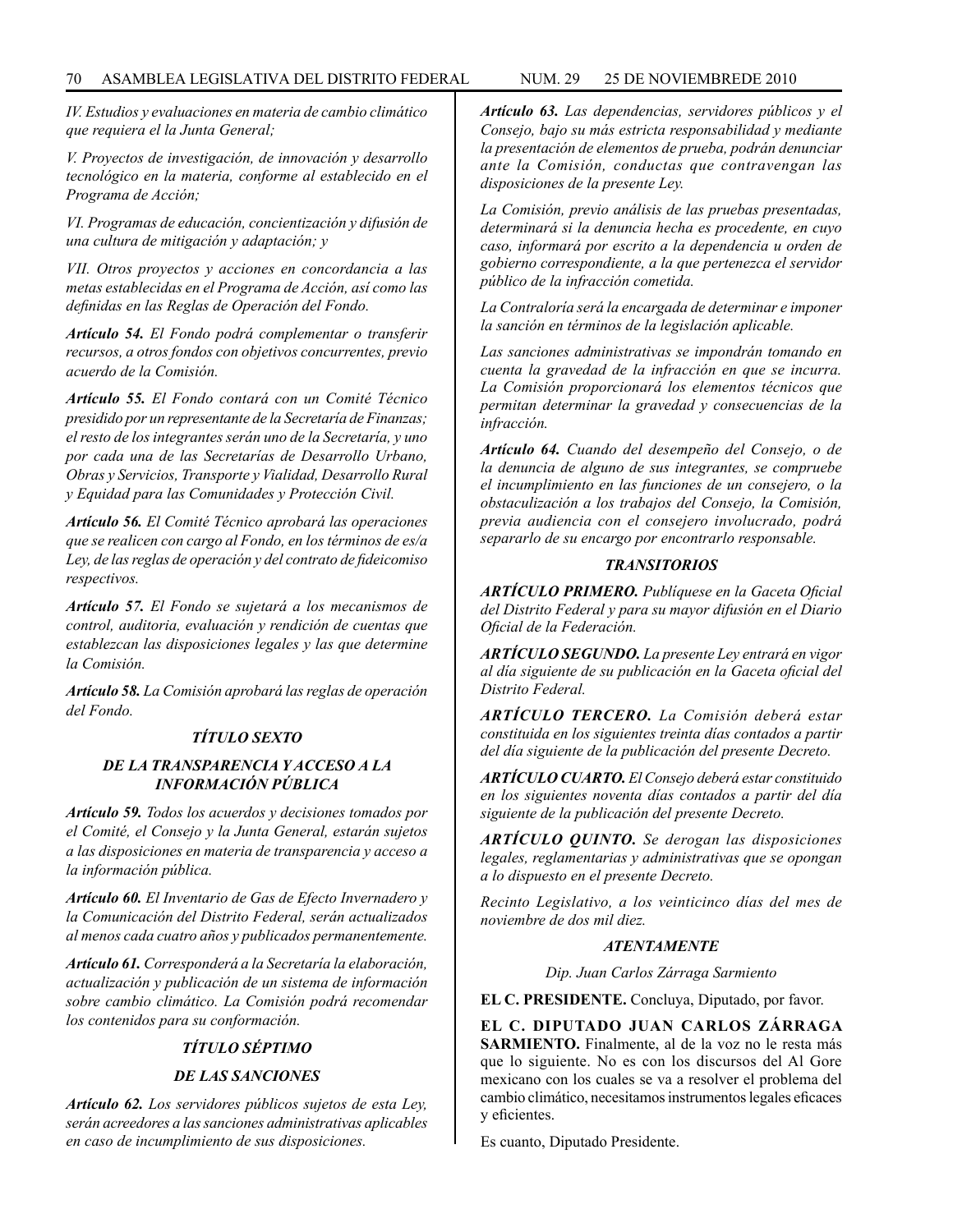**EL C. PRESIDENTE.** Muchas gracias, Diputado. Con fundamento en lo dispuesto por los Artículos 36 fracciones V y VII y 89 de la Ley Orgánica, 28 y 146 del Reglamento para su Gobierno Interior, ambos de la Asamblea Legislativa del Distrito Federal, se instruye su inserción íntegra en el Diario de los Debates y se turna para su análisis y dictamen a la Comisión de Preservación del Medio Ambiente y Protección Ecológica, con opinión de la Comisión de Protección Civil.

Esta Presidencia informa que la Iniciativa enlistada en el numeral 18 se traslada al final del Capítulo de Iniciativas.

Para presentar una Iniciativa de reforma con Proyecto de Decreto por la que se modifica el Artículo 282 del Código Civil para el Distrito Federal, se concede el uso de la tribuna al Diputado Octavio Guillermo West Silva, del Grupo Parlamentario del Partido Revolucionario Institucional.

**EL C. DIPUTADO OCTAVIO GUILLERMO WEST SILVA.** Gracias, con su venia, señor Presidente.

# *INICIATIVA DE REFORMA, CON PROYECTO DE DECRETO, POR LA QUE SE MODIFICA EL ARTÍCULO 282 DEL CÓDIGO CIVIL PARA EL DISTRITO FEDERAL.*

*El suscrito Diputado Octavio Guillermo West Silva, con fundamento en lo dispuesto por los Artículos 122 Apartado C, Base Primera, fracción V, inciso h) de la Constitución Política de los Estados Unidos Mexicanos, 12 fracción I, 42 fracción XII, 46 fracción I y 47 del Estatuto de Gobierno del Distrito Federal, 10 fracción I, 17 fracción IV, 88 fracción I y 89 de la Ley Orgánica de la Asamblea Legislativa del Distrito Federal y 85 fracción I, 86 Y 132 del Reglamento para el Gobierno Antenor de la Asamblea Legislativa del Distrito Federal, someto a consideración de esta Asamblea la presente Iniciativa de reforma, con Proyecto de Decreto, por la que se modifica el Artículo 282 del Código Civil para el Distrito Federal, Iniciativa que se fundamenta y motiva bajo la siguiente:*

## *EXPOSICIÓN DE MOTIVOS*

*Como se ha venido observando, se ha manifestado una especial preocupación en esta V Legislatura por garantizar la protección de la infancia particularmente en lo que respecta a la salvaguarda del interés superior del menor.*

*En ese sentido, y como lo establece el Artículo 4º de la Carta Magna, los niños y niñas tienen derecho a gozar de un desarrollo integral sano, por lo cual el Estado se encuentra comprometido para favorecer, dentro del marco legal correspondiente, el respeto a la dignidad de los niños y el pleno ejercicio de sus derechos.*

*Lo anterior, tiene concordancia con los instrumentos internacionales a los que nuestro país se ha vinculado, lo que representa un avance por encauzar y favorecer los derechos de la niñez respecto de la legislación doméstica de los Estados.*

*Asimismo y como ejemplo de dicha protección, el Código de Procedimientos Civiles del Distrito Federal, establece en su Artículo 941 que los Jueces Familiares tienen facultades para intervenir "de oficio" en los asuntos que afecten a la familia, especialmente si se trata de menores, en donde pueden decretar las medidas precautorias que tiendan a preservar a la familia y proteger a sus miembros.*

*La necesidad de proteger a los menores surge de los ambientes que se van presentando en la familia, pues hoy en día la modernidad y facilidades en materia de comunicaciones, la grave y creciente falta de valores que impacta el núcleo familiar, la situación económica, entre otras, provoca disputas legales por juicios de divorcio, custodia, alimentos, convivencias, etc., generalmente situando a los niños en medio de una lucha en la que éstos se convierten en un instrumento de ataque para uno o ambos padres.*

*Este tipo de conflictos propicia, muy comúnmente, que legalmente le sea otorgada la titularidad del derecho de custodia a una de las partes reconociendo para la otra un derecho de convivencia con el menor, siempre que el ejercicio de éste derecho no represente para el mismo un peligro en su integridad física, sexual y psicológica.*

*Con esta propuesta, se pretende regular y dar mayor certeza a la forma en que los jueces de lo familiar podrán resolver sobre el otorgamiento de la Guarda y Custodia tanto provisional como definitiva de un menor a alguno de los padres ante la separación de éstos, ya sean cónyuges o concubinas.*

*Si realmente se trata de brindar protección a los menores, hagámoslo desde esa realidad en que viven muchos de ellos, impidiendo la pérdida de valores y apostando porque las nuevas generaciones crean en la familia y a través de ella se vaya construyendo nuevamente el respeto por ella.*

*Por ello la necesidad de regular o adoptar determinadas disposiciones debe responder principalmente a las circunstancias particulares que en cada caso se enfrentan y que deben ser valoradas libremente y fundadamente por los jueces de lo familiar, para que sus determinaciones sobre con cuál de los padres debe permanecer un menor, resulte de un análisis que privilegie su interés superior.*

*En tal virtud, la presunción legal actualmente contenida en el Artículo 282, apartado B, fracción II, párrafo tercero, se ha convertido en los hechos en una camisa de fuerza para que los juzgadores realmente puedan evaluar a la luz de los elementos de prueba e incluso en contra de la propia voluntad de algunos menores que cuentan ya con capacidad de expresar sus emociones y percepciones de la situación por la que atraviesan, sobre su Guarda y Custodia libremente y atendiendo al interés superior de los menores, pues al establecerse expresamente que: "Los menores de doce años deberán quedar al cuidado de la madre, ... ", niega la posibilidad de que en un litigio sobre Guarda y*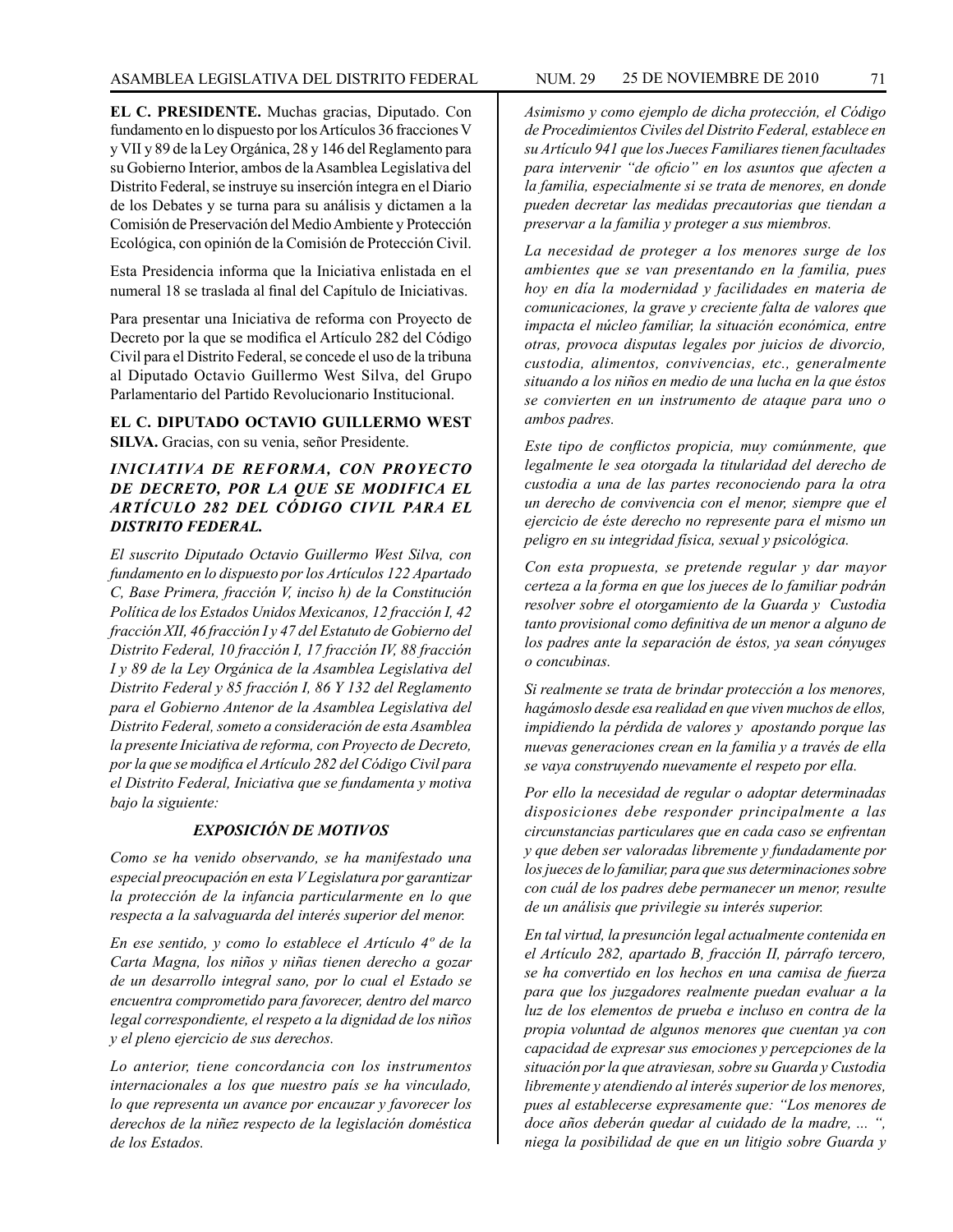*Custodia un menor pueda ser encomendado a su padre aún cuando a juicio del juzgador ello sea más benéfico al interés superior del menor o incluso, hasta en contra de la propia voluntad del mismo.*

*Ello es así, ya que en los hechos el juzgador está obligado a observar dicha norma por encima de cualquier otra consideración afectiva, cultural, social, económica o hasta moral, pues la única excepción considerada en tal norma es la relativa a que la madre sea generadora de violencia familiar o exista un "peligro grave" para el normal desarrollo del menor, lo cual resulta sumamente ambiguo, por lo que los juzgadores optan por aplicar esta norma con preeminencia sobre cualquier otra consideración o prueba que pudiera ser más beneficiosa para los menores.*

*Adicionalmente, a la luz de las recientes reformas al mismo Código Civil que han modificado la institución del matrimonio, permitiéndose actualmente la unión matrimonial entre personas del mismo sexo, se ha modificado el concepto único de familia formada por un hombre y una mujer, principalmente, y como consecuencia de estas reformas, la figura femenina en la forma conceptual que contenía el ordenamiento civil señalado, por lo cual, en congruencia con estas reformas a la institución familiar en el Distrito Federal, debe revisarse igualmente las figuras jurídicas relacionadas con el tema como en este caso la Guarda y Custodia.* 

*Lo anterior es así, ya que en una familia formada por una pareja de hombres o mujeres en donde existan menores bajo los cuales ejerzan legalmente la patria potestad, qué pasaría si esa pareja llegara a disolverse y se sometiera a consideración de un juzgador la determinación sobre la Guarda y Custodia de esos menores, evidentemente resultaría imposible para el juzgador determinar el rol de "madre" para peder aplicar lo dispuesto en la norma que se propone modificar.*

*Por ello teniendo en consideración que no existe un criterio unificado ni infalible respecto a la edad en la cual un menor ya cuenta con la capacidad consciente de decidir libremente o, por lo menos, expresar conscientemente con cuál de los padres preferiría estar, se propone que la edad a partir de la cual el juzgador pueda decidir libremente a quién otorgar la Guarda y Custodia definitiva de un menor, con base en los elementos de prueba con que cuente y que se traduzcan en el mayor beneficio en aras al interés superior del propio menor, sea a partir de los 6 años, consecuentemente, se estaría reduciendo la edad en la hipótesis normativa que actualmente establece la presunción legal a favor de la madre para pasar de los 12 a los 6 años de edad.*

*Cabe destacar que de acuerdo con diversos estudios de investigadores sobre el tema de las etapas evolutivas de los menores, la mayoría de los educadores psicológicos, encargados del estudio sobre características evolutivas en niños, han determinado que existen entre éstos muchas similitudes individuales generadas por el crecimiento del*  *organismo, lo que permite desarrollar algunas capacidades físicas e intelectuales a ciertas edades, verbigracia la Dra. Claudia Gianelli de Esparta, concluye en su estudio:*

*"Dentro de las etapas evolutivas de los menores, encontramos que a partir de los 3 y hasta los 5 años, los niños generalmente son temerosos de lo nuevo o desconocido y por ello necesitan un ambiente sano y seguro. Presentan dificultades para manejar ciertas actitudes e incluso pueden mantenerse en un estado egocéntrico porque les cuesta un poco relacionarse.*

*Comienza a mejorar su aspecto motriz, regulan su autocontrol y se muestran activos. Son imaginativos, espontáneos y originales. A veces confunden la fantasía con la realidad. Son descubridores e interrogadores. Comunicar sus deseos y necesidades.*

*Son más realistas y su atención comienza a ser más duradera. La evolución del lenguaje es notable. Se destaca su sociabilidad; requiere de sus pares para compartir juegos y actividades. Comprenden rasgos de personalidad, conceptos sociales como responsabilidad, compromiso, confianza.*

*Entre los 6 y 7 años, necesitan que los ayuden a tener confianza en si mismo como miembro de la sociedad. Son sensibles a la aprobación o desaprobación de los demás. Le gusta competir con otros.*

*En esta etapa, presentan un pensamiento pre-operatorio y se maneja desde el plano intuitivo, siendo capaz de fijar su atención sobre una limitada cantidad de información, y siempre desde un punto de vista egocéntrico; donde el punto de vista solo es el suyo; creyendo que todo el mundo ve lo mismo que él. No comprenden lo abstracto. Comienzan a internalizar normas, patrones de conducta y comunicación. Manifiestan necesidad de apoyo, dependencia, por lo que es necesario apoyar su proceso de entendimiento, conducirlos para que sean aptos de entender problemas y sin que se pretenda que encuentren la solución de los mismos, es una etapa ideal para que comprendan que se pueden plantear soluciones",*

*En tal virtud con la modificación propuesta se permitiré a los juzgadores la libre apreciación de las situaciones reales que enfrentan los menores en este tipo de problemáticas, evita que la madre literalmente utilice a los menores en contra del otro progenitor y permite la adecuada valoración de pruebas para que el juzgador determine sobre la Guarda y Custodia de los menores teniendo como premisa fundamental el interés superior de éstos.*

*Asimismo, sirva como antecedente de gran relevancia para esta propuesta la reforma efectuada por esta misma Asamblea Legislativa del Distrito Federal, publicada en la Gaceta Oficial del Distrito Federal, el 06 de septiembre de 2004, mediante la cual se redujo la edad para la presunción legal a favor de la madre a 7 años, por las siguientes razones:*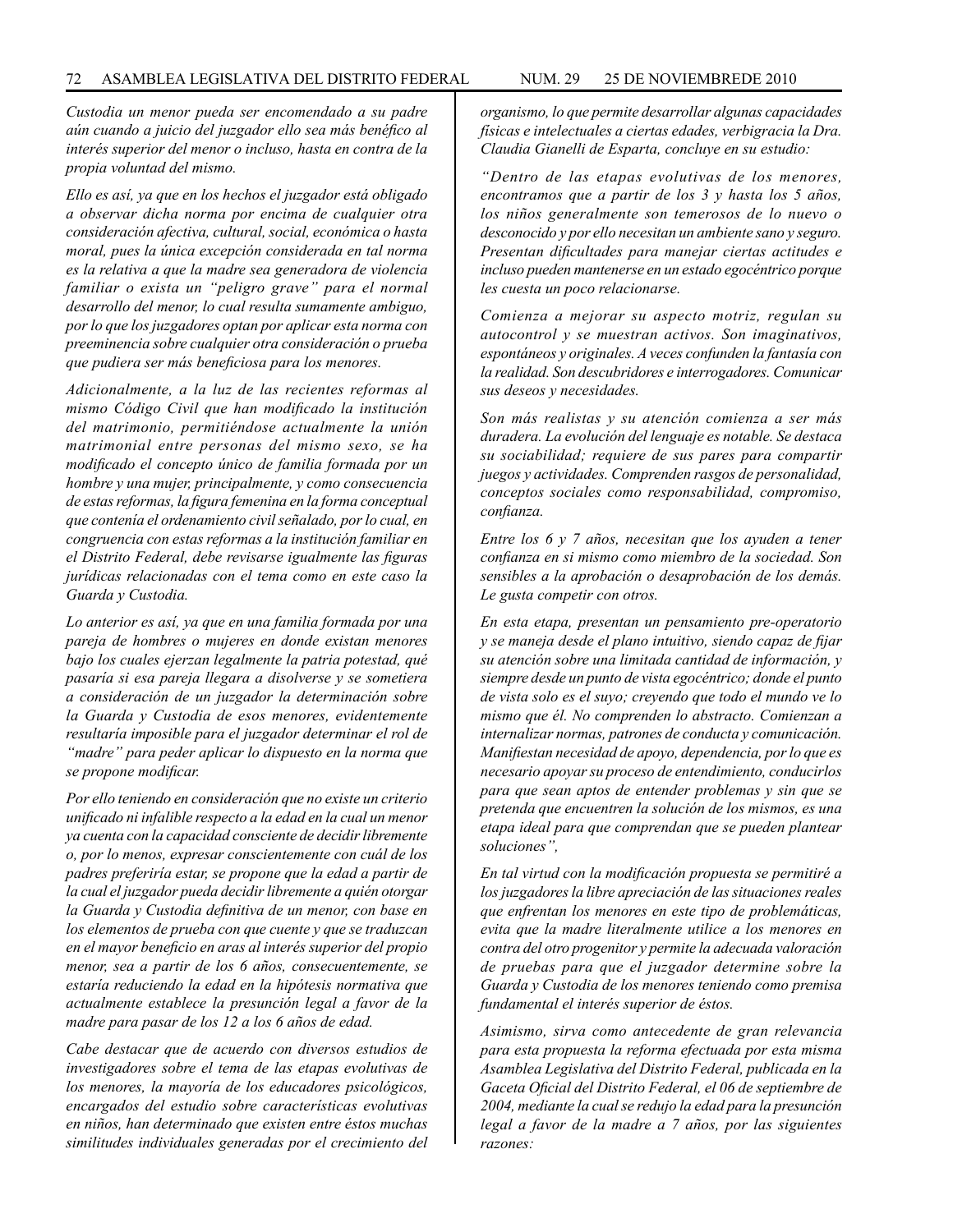*"DOS: Que los vacíos legales, específicamente del Código Civil del Distrito Federal en materia de guarda y custodia son evidentes, ya que han llevado a las controversias de carácter jurídico familiar a una verdadera conflictiva en materia social, derivada de las separaciones de pareja dentro y fuera del matrimonio; para los que conservan la custodia legal de los menores, éstos son utilizados como medio de confrontación a través de los procesos de competencia dentro de las tribunales de lo familiar, para adecuar una convivencia armoniosa entre ascendientes y descendientes.*

*TRES: Que estas Comisiones Dictaminadoras consideran fundamental la convivencia de los menores con ambos progenitores, ya que por lo regular es a la madre, en la legislación vigente, a la que se le otorga por especificación del Artículo 282 fracción V del Código Civil para el Distrito Federal, la custodia legal de éstos hasta los 12 años de edad, por lo que la presente reforma se propone disminuir la edad a los siete años."*

*Igualmente, cabe resaltar que en agosto de 2008, nuevamente este Órgano Legislativo efectuó otra reforma sobre el particular, regresando la edad respecto de la presunción legal a favor de la madre a los 12 años, sin embargo, en el Dictamen aprobado nada se fundamento o motivo respecto de esta modificación, centrándose la exposición de tal Dictamen exclusivamente sobre la reforma a las bases legales para la acción de divorcio, sin considerarse ninguna otra motivación respecto de la demás reformas que en ese Dictamen se efectuaron, lo cual resulta de gran trascendencia, pues al desconocerse las causas o motivos que llevaron a la IV legislatura a regresar al criterio de los 12 años de edad de los menores para aplicar la presunción legal a favor de la madre para su custodia, nos enfrentamos a una reforma obscura que no deja sino dudas sobre si la misma fue benéfica para los menores o sólo contribuyó a dificultar la labor de los juzgadores en materia familiar para resolver estos asuntos, como se ha visto en la actualidad, debiendo privilegiarse el interés superior de los menores como criterio predominante y no un criterio temporal como es el de la edad que no otorga ninguna garantía a éstos.*

*Por lo anteriormente expuesto, se somete a la consideración de esta Honorable Asamblea Legislativa, la Iniciativa que pretende reformar la edad de los menores con relación de la presunción legal a favor de la madre para conservar su Guarda y Custodia, para quedar conforme el siguiente:*

# *PROYECTO DE DECRETO POR EL QUE SE MODIFICA EL PÁRRAFO TERCERO DE LA FRACCIÓN II DEL APARTADO B DEL ARTÍCULO 282 DEL CÓDIGO CIVIL PARA El DISTRITO FEDERAL.*

*ARTÍCULO ÚNICO. Se modifica el Artículo 282 del Código Civil para el Distrito Federal, para quedar como sigue:*

```
Artículo 282. …
A.
I.…
II.…
III.…
IV.…
B.
I.…
II.…
…
```
*En el caso de parejas heterosexuales, los menores de seis años deberán quedar preferentemente al cuidado de la madre, excepto en los casos de violencia familiar cuando ella sea la generadora o exista peligro grave para el normal desarrollo de los hijos. No será obstáculo para la preferencia maternal en la custodia, el hecho de que la madre carezca de recursos económicos.*

*Tratándose de parejas del mismo sexo, el Juez competente determinará libremente, con base en las pruebas que estime necesario allegarse, a qué persona otorgará la Guarda y Custodia de los menores.*

*III.…*

*IV.…*

*V. …*

### *TRANSITORIOS*

*PRIMERO. La presente reforma entrará en vigor al día siguiente de su publicación en la Gaceta Oficial del Distrito Federal.*

*SEGUNDO. Publíquese en la Gaceta Oficial del Distrito Federal y en el Diario Oficial de la Federación, para su mayor difusión.*

### *ATENTAMENTE*

*Dip. Octavio Guillermo West Silva*

Es cuanto y muchas gracias.

**EL C. PRESIDENTE.** Gracias, Diputado. Con fundamento en lo dispuesto por los Artículos 36 fracciones V y VII y 89 de la Ley Orgánica, 28 y 146 del Reglamento para el Gobierno Interior, ambos de la Asamblea Legislativa del Distrito Federal, se instruye su inserción íntegra en el Diario de los Debates y se turna para su análisis y dictamen a la Comisión de Administración y Procuración de Justicia.

Esta Presidencia informa que han sido retirados del Orden del Día los puntos enlistados en los numerales 18, 20, 22, 23, 26, 34 y 36.

Esta Presidencia informa que recibió una solicitud de la Diputada Ana Estela Aguirre y Juárez, para incorporar al Orden del Día una Proposición con Punto de Acuerdo relativo a una solicitud de presupuesto para vivienda.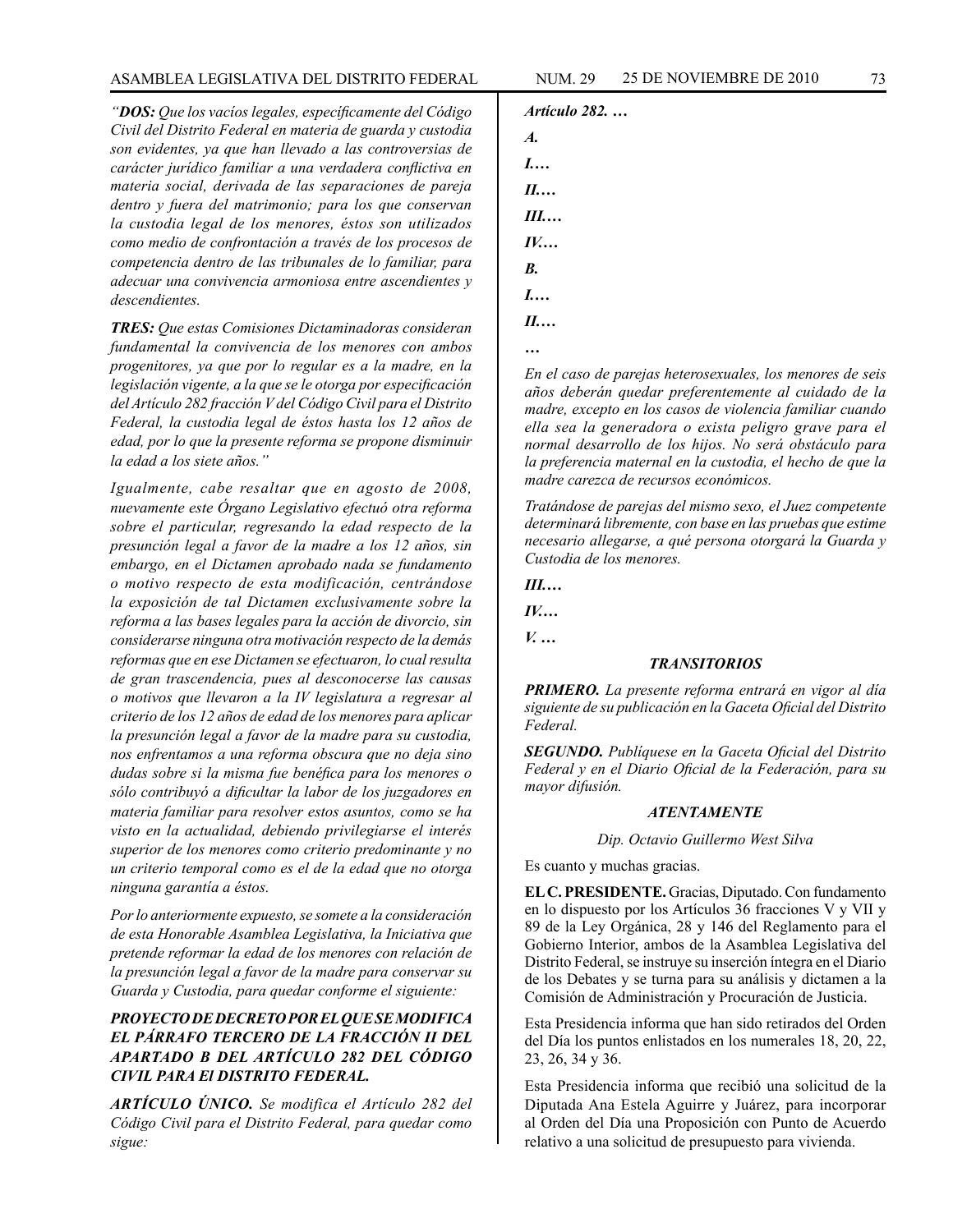En términos de lo dispuesto por el Artículo 93 del Reglamento para el Gobierno Interior de la Asamblea, se solicita a la Secretaría consultar al Pleno si se acepta la inclusión de la proposición en el Orden del Día.

**EL C. SECRETARIO DIPUTADO GUILLERMO OCTAVIO HUERTA LING.** Por instrucciones de la Presidencia en votación económica se pregunta a la Asamblea si es de aprobarse la incorporación que propone al Punto de Acuerdo la Diputada.

Los que estén por la afirmativa, sírvanse manifestarlo levantando la mano.

Los que estén por la negativa, sírvanse manifestarlo levantando la mano.

Aprobada la incorporación a la propuesta, Diputado Presidente.

**EL C. PRESIDENTE.** En consecuencia se acepta la inclusión de la proposición al Orden del Día y se enlista al final del Capítulo de proposiciones.

Para presentar una Proposición con Punto de Acuerdo para solicitar a la Secretaría de Energía, a la Comisión Federal de Electricidad, a la Cámara de Diputados y demás autoridades competentes para que se exente de pago del servicio eléctrico y se establezca una tarifa fija a los usuarios de la zona centro que antes estaban bajo el servicio de Luz y Fuerza del Centro, hasta que se regularice en su totalidad el servicio y el cobro del mismo, dadas las diversas denuncias sobre irregularidades en el servicio y a los excesos desmedidos en el cobro del servicio que se ha dado hasta ahora, se concede el uso de la Tribuna a la Diputada Claudia Elena Águila Torres, del Grupo Parlamentario del Partido de la Revolución Democrática.

## **LA C. DIPUTADA CLAUDIA ELENA ÁGUILA TORRES.** Con su permiso Diputado Presidente.

*PROPOSICIÓN CON PUNTO DE ACUERDO PARA SOLICITAR A LA SECRETARÍA DE ENERGÍA, A LA COMISIÓN FEDERAL DE ELECTRICIDAD, A LA SECRETARÍA DE HACIENDA Y CRÉDITO PÚBLICO Y A LA CÁMARA DE DIPUTADOS Y DEMÁS AUTORIDADES COMPETENTES, PARA QUE SE COBRE EL CONSUMO REAL DEL SERVICIO ELÉCTRICO A LOS USUARIOS DE LA ZONA CENTRO DEL PAÍS, QUE ANTES ESTABAN BAJO EL SERVICIO DE LA COMPAÑÍA DE LUZ Y FUERZA DEL CENTRO, HASTA QUE SE REGULARICE LA MEDICIÓN EN SU TOTALIDAD, EL SERVICIO Y EL COBRO DEL MISMO, ADEMÁS PARA QUE SE DISEÑE UN ESQUEMA A TRAVÉS DEL CUAL SE GARANTICE QUE EN AQUELLOS CASOS EN QUE EL SERVICIO SE HALLA INTERRUMPIDO O HALLA SIDO DEFICIENTE, SE LE BONIFIQUE EL IMPORTE CORRESPONDIENTE A TALES USUARIOS, Y FORMALIZAR UN CONVENIO ENTRE LA ASAMBLEA* 

# *LEGISLATIVA DEL DISTRITO FEDERAL Y LA COMISIÓN FEDERAL DE ELECTRICIDAD PARA DAR LAS GARANTÍAS DE UN COBRO JUSTO A LOS CIUDADANOS DEL DISTRITO FEDERAL Y SE PUBLIQUE EN UN DIARIO DE CIRCULACIÓN NACIONAL.*

*La suscrita Diputada Claudia Elena Águila Torres, integrante del Partido de la Revolución Democrática de la V Legislatura en la Asamblea Legislativa del Distrito Federal, con fundamento en los Artículos 122, Apartado C, Base Primera, fracción V, inciso o) de la Constitución Política de los Estados Unidos Mexicanos; 17 fracción VI y VII, 18 fracción VII de la Ley Orgánica de la Asamblea Legislativa del Distrito Federal, así como el Artículo 133 del Reglamento para el Gobierno Interior de la Asamblea Legislativa del Distrito Federal, someto a consideración de este Órgano Legislativo la siguiente Proposición con Punto de Acuerdo para solicitar a la Secretaría de Energía, a la Comisión Federal de Electricidad, a la Secretaría de Hacienda y Crédito Público y a la Cámara de Diputados y demás autoridades competentes, para que se cobre el consumo real del servicio eléctrico a los usuarios de la zona centro del país, que antes estaban bajo el servicio de la Compañía de Luz y Fuerza del Centro, hasta que se regularice la medición en su totalidad, el servicio y el cobro del mismo, además para que se diseñe un esquema a través del cual se garantice que en aquellos casos en que el servicio se halla interrumpido o halla sido deficiente, se le bonifique el importe correspondiente a tales usuarios, y formalizar un convenio entre la Asamblea Legislativa del Distrito Federal y la Comisión Federal de Electricidad para dar las garantías de un cobro justo a los ciudadanos del Distrito Federal y se publique en un diario de circulación nacional, al tenor de la siguiente:*

# *EXPOSICIÓN DE MOTIVOS*

*Desde el 11 de octubre de 2009 con la extinción de la Compañía de Luz y Fuerza del Centro, se han presentado un sin número de denuncias por la irregularidad del servicio, la falta de claridad en el cobro y los excesos en los mismos, ya que diariamente en los módulos de los Diputados y por distintos medios se presentan demandas de personas inconformes por el aumento en las tarifas por el cobro de consumo de la Comisión Federal de Electricidad (CFE).*

*Tarifas que anteriormente eran de 200 o 300 pesos y que se han multiplicado hasta en un mil por ciento, incluso han llegado hasta 100 mil pesos para una casa habitación.*

*Según el Grupo de Trabajo Para que se avoque a investigar las denuncias de corrupción que pesan sobre la Comisión Federal de Electricidad de la Cámara de Diputados informó que recibieron 40 mil recibos de luz con cobros excesivos de gente de las distintas colonias populares del Distrito Federal a las que les han cobrado desde 22 mil pesos hasta 100 mil pesos en un solo bimestre.*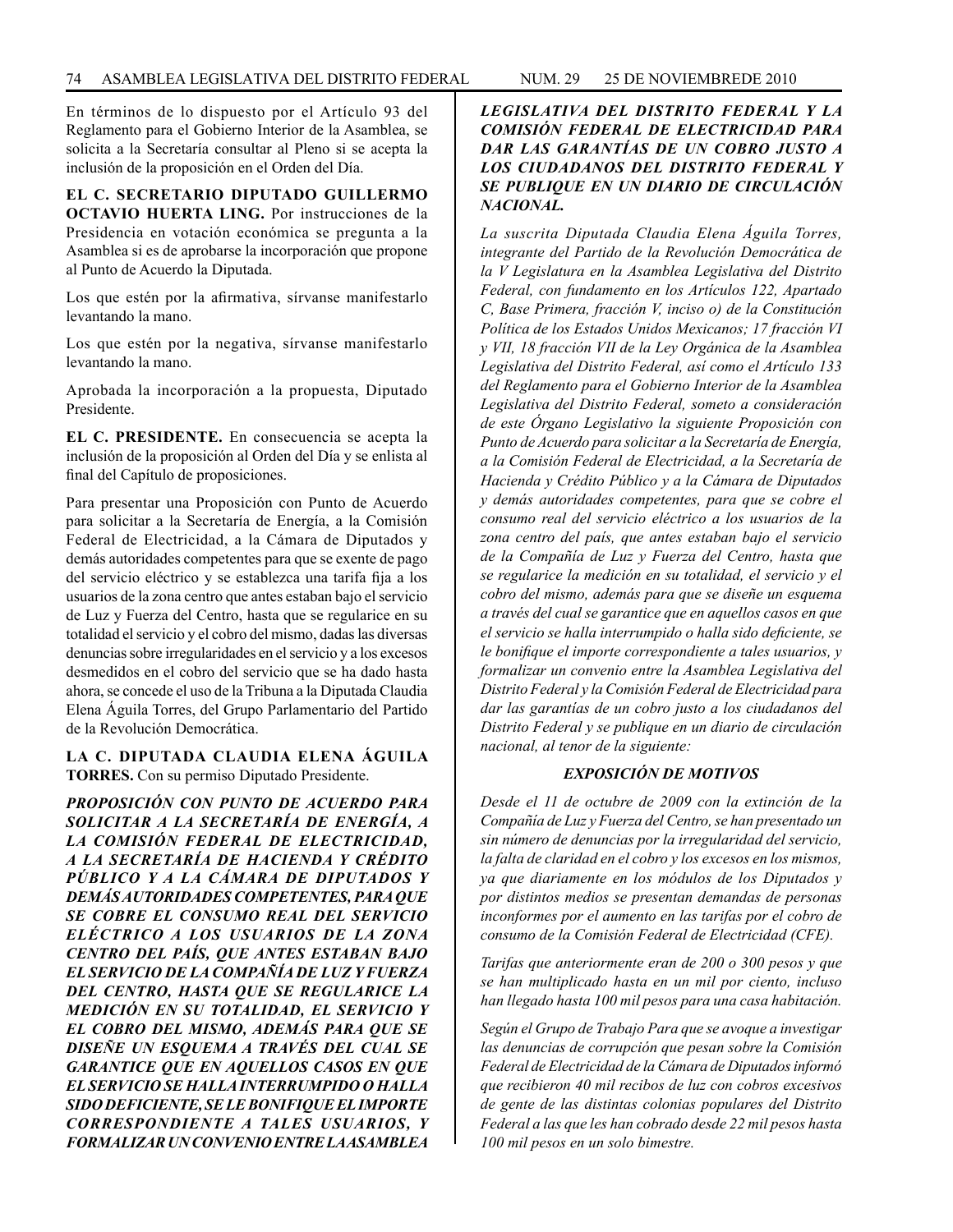*Actualmente existen un esquema tarifario de 44 tarifas diferentes según datos de la Comisión Reguladora de Energía, aunado a esto la falla de control para el cobro del servicio y el uso de métodos anticuados o especulativos para el mismo, esto obliga una revisión profunda y detallada sobre la forma y el método que emplea la empresa paraestatal para cobrar el servicio que presta ya que siguen aumentando los millones de clientes insatisfechos, no solo en la zona centro sino también en el resto del país, dado que tampoco hay claridad en la forma de distribuir los cuantiosos subsidios que en los últimos 11 años superan el billón 38 mil millones de pesos (incluyendo los más de 90 mil millones previstos para 2011).*

*Actualmente, 75% de las tarifas se rige por los aumentos en el costo de los combustibles que se utilizan para generar electricidad como el gas natural, el combustóleo y el diesel, entre otros, señala la CFE.*

*Sin embargo la problemática se debe a que la Comisión Federal de Electricidad (CFE) decide las cuotas de cobro en función de distintos indicadores que tienen, y no por el monto de consumo, para lo que aplican la Tarifa de Alto Consumo y cuando alguien quiere presentar una queja no se da explicación alguna, y además en los recibos de cobro dice consumo estimado, lo que quiere decir que no se cobra lo que la gente consume, sino un aproximado a lo que ellos dicen y que no se puede permitir.*

*La dirección de la CFE argumenta que la fijación de las tarifas es un mecanismo importante en la formulación de la política energética del país y que por ello se esta trabajado en una estructura tarifaría que envié señales apropiadas de eficiencia económica y promueva el uso eficiente de la energía eléctrica, sin perder de vista el objetivo de alcanzar un precio que permita el sano crecimiento de la empresa y que le genere los recursos que requiere para financiar los proyectos de expansión de su infraestructura eléctrica.*

*Sin embargo y pesar de los aumentos y ajustes a las tarifas, en 15 años consecutivos ese objetivo no se ha alcanzado.*

*En 1995, la tarifa promedio que se cobraba a los usuarios era de 0.28 pesos por kilowatt-hora y los subsidios destinados a las dos empresa encargadas de prestar el servicio (CFE y LyFC) ascendía a 17 mil 466 millones de pesos. En ese año, las tarifas eran deficitarias en 31%, es decir, no alcanzaban a cubrir los costos de producción.*

*Para 2010, el precio del mismo kilowatt-hora es de un peso con 35 centavos, 4.8 veces más de lo que se cobraba hace una década, en tanto que los subsidios podrían alcanzar los 100 mil millones de pesos al cierre del año (en 2008, llegaron a 148 mil 521 millones de pesos).* 

*Además, hoy al igual que en 1995, la tarifa promedio sigue siendo deficitaria en 30%, de ahí la necesidad de revisar la utilidad del esquema que ha significado mayor gasto para millones de usuarios, pero nulo efecto para las finanzas de la CFE.*

*Al día de hoy, la CFE, se mantiene en los primeros lugares de las empresas que generan el mayor número de inconformidades en la población.*

*Las cifras oficiales emitidas por la Procuraduría Federal del Consumidor (Profeco) que están muy por debajo de las inconformidades de los Ciudadanos hechas por escrito o mediante llamadas telefónicas, mismas que la Profeco desecha y deja fuera de sus registros porque no cumplen con los requisitos que marca la Ley para admitirlas en el rango de quejas. Así ha ocurrido con la mayoría de los miles de expedientes de consumidores que el SME ha entregado de octubre a la fecha o las recurrentes llamadas telefónicas para reportar apagones.*

*Pese a sus criterios para procesar denuncias, las cifras gubernamentales arrojan un aumento de quejas contra CFE: el promedio diario se ubicó en 25 durante los últimos doce meses o una por hora, contra las 17 por día que recibió antes de la extinción de LFC, En el mes de septiembre pasado, la empresa llegó al máximo histórico de mil 246 expedientes, esto es, 41 quejas por día, que significa un aumento de 70% en comparación con las 529 correspondientes al mismo mes de 2008. Sin embargo, el monto de las multas para CFE de enero a septiembre de este año es de apenas 901.4 mil pesos.*

*Además los usuarios afectados han tenido que peregrinar ante diversas instancias desde el poco útil call center, hasta las escasas oficinas que la CFE ha montado para atención al público, donde los usuarios tienen que pasar más de medio día formados para que sólo les reciban sus documentos y les digan que luego vuelvan.*

*Aunado a otras acciones que se han llevado acabo por otros compañeros asambleístas del Grupo Parlamentario del PRD, para hacer sentir las quejas de los capitalinos por estos desmesurados cobros, someto a consideración del Pleno este Punto de Acuerdo para solicitar de la manera más respetuosa a que las dependencias a cargo de las tarifas y el cobro del servicio de energía eléctrica, y con toda la intención de aclarar y establecer un servicio regular, a fijar una cuota fija a razón de los siguientes considerandos:*

### *CONSIDERANDOS*

*ÚNICO. Dado a la falta de una tarifa justa y un servicio eficiente, se exhorta a los diversos organismos encargados del cobro y suministro del servicio eléctrico a que, hasta que existan las condiciones necesarias para un mejor servicio, se establezca una tarifa única fija y se cobre el consumo real y no estimado a todos los usuarios de la zona centro del país, que antes se encontraban con el servicio de la compañía de Luz y Fuerza del Centro, hasta que exista la certeza al 100% del cobro y el monto exacto de las tarifas para la prestación del servicio a la brevedad posible para implementarse en el primer bimestre del 2011.*

*Con base en lo anteriormente expuesto, someto a consideración de esta Honorable Asamblea Legislativa del Distrito Federal, V Legislatura, la siguiente Proposición*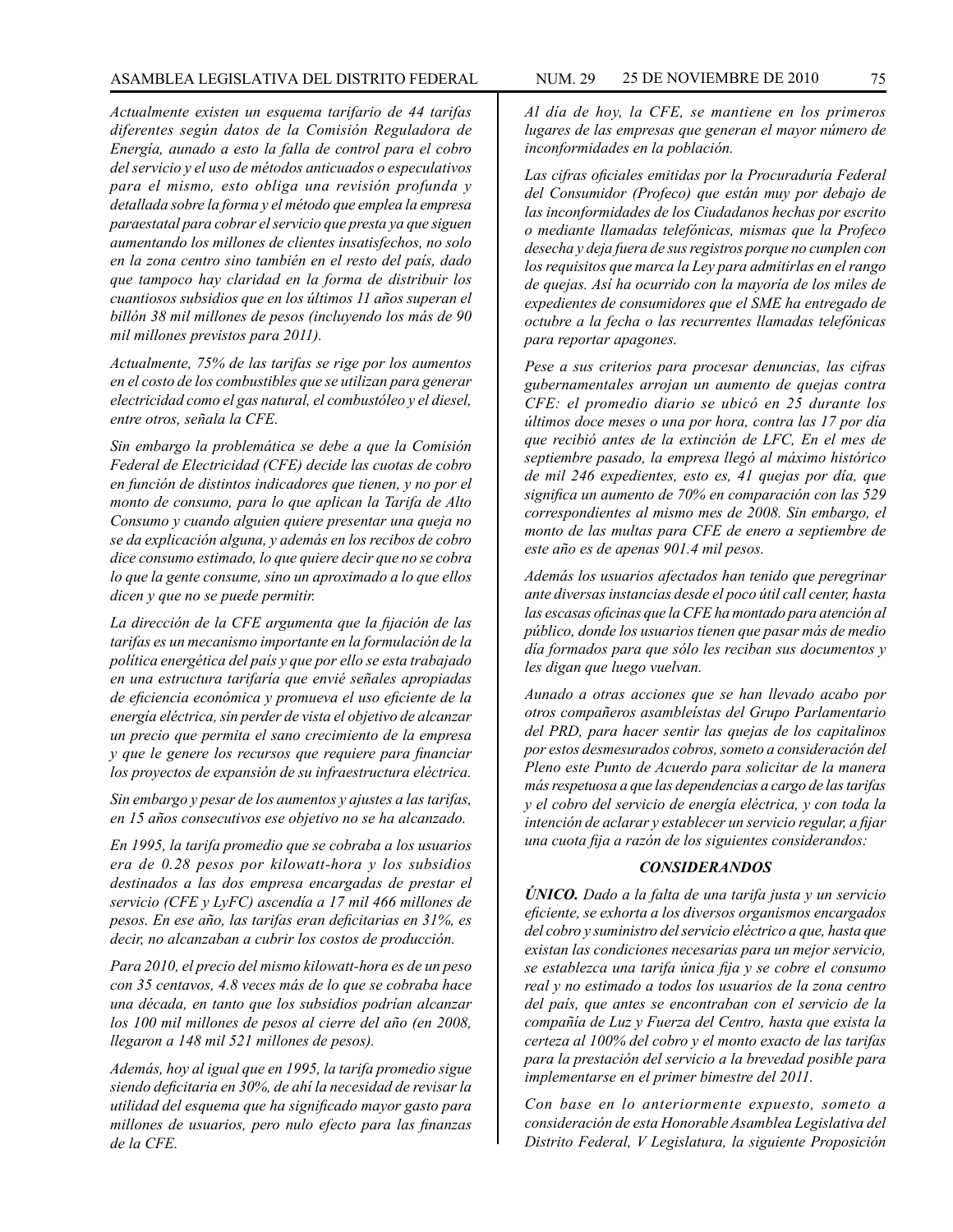*con Punto de Acuerdo para solicitar a la Secretaría de Energía, a la Comisión Federal de Electricidad, a la Secretaría de Hacienda y Crédito Público y a la Cámara de Diputados y demás autoridades competentes, para que se cobre el consumo real del servicio eléctrico a los usuarios de la zona centro del país, que antes estaban bajo el servicio de la Compañía de Luz y Fuerza del Centro, hasta que se regularice la medición en su totalidad, el servicio y el cobro del mismo, además para que se diseñe un esquema a través del cual se garantice que en aquellos casos en que el servicio se halla interrumpido o halla sido deficiente, se le bonifique el importe correspondiente a tales usuarios, y formalizar un convenio entre la Asamblea Legislativa del Distrito Federal y la Comisión Federal de Electricidad para dar las garantías de un cobro justo a los ciudadanos del Distrito Federal y se publique en un diario de circulación nacional.*

*Dado en el Pleno de la Asamblea Legislativa del Distrito Federal a los 25 días del mes de noviembre de 2010.*

### *ATENTAMENTE*

*Dip. Claudia Elena Águila Torres*

Es cuanto, Diputado Presidente.

**EL C. DIPUTADO DAVID RAZÚ AZNAR (Desde su curul).** Presidente.

**EL C. PRESIDENTE.** ¿Con qué objeto, Diputado?

**EL C. DIPUTADO DAVID RAZÚ AZNAR (Desde su curul).** Si me permite, por su conducto consultar a la oradora si me permite una pregunta.

**EL C. PRESIDENTE.** ¿Diputada?

**LA C. DIPUTADA CLAUDIA ELENA ÁGUILA TORRES.** Sí, claro.

**EL C. DIPUTADO DAVID RAZÚ AZNAR (Desde su curul).** Diputada, la duda es en términos del resolutivo que plantea en el Punto de Acuerdo, que al mismo tiempo propone que se exente del pago y que se dé una tarifa fija. Entonces me resulta confuso si estamos planteando no pago o el pago de tarifa fija. ¿Cuál es el planteamiento?

**LA C. DIPUTADA CLAUDIA ELENA ÁGUILA TORRES.** Se pide el pago justo. La gente no se niega a pagar, el asunto es que hay mucha gente que se le ha acumulado deudas onerosas por no poder pagar estos excesivos cobros que hace la Compañía de Luz y Fuerza, y hay algunos casos, algunos casos en los que se requiere, por ser gente de escasos recursos, zonas populares, que se les exente; y en algunos ajustar las tarifas.

Gracias.

**EL C. PRESIDENTE.** En términos de lo dispuesto por el Artículo 133 del Reglamento para el Gobierno Interior de la Asamblea Legislativa del Distrito Federal, consulte la Secretaría a la Asamblea, en votación económica, si la propuesta presentada por la Diputada Claudia Elena Aguila Torres se considera de urgente y obvia resolución.

**EL C. SECRETARIO.** Por instrucciones de la Presidencia y en votación económica se consulta a la Asamblea si la propuesta de referencia se considera de urgente y obvia resolución.

Los que estén por la afirmativa, sírvanse manifestarlo levantando la mano.

Los que estén por la negativa, sírvanse manifestarlo levantando la mano.

Se considera de urgente y obvia resolución, Diputado Presidente.

**EL C. PRESIDENTE.** Está a discusión la propuesta. ¿Existen oradores en contra?

Diputado Razú, Diputado Carlo Pizano.

Hasta por 10 minutos, Diputado Razú, para hablar en contra. Adelante.

**EL C. DIPUTADO DAVID RAZÚ AZNAR.** Con su venia, Diputado Presidente.

Me parece que en efecto mucho, prácticamente todo lo planteado aquí por la Diputada Claudia Elena Águila tiene un fundamento en la realidad, y ese fundamento en la realidad es el gran conjunto de deficiencias que han existido por parte de la Comisión Federal de Electricidad en la provisión del servicio eléctrico a muchas de las familias, a muchas de las zonas del Distrito Federal que antes no presentaban situaciones tan complejas como las que se están presentando ahora.

No solamente en esas casas, en esas viviendas y para esas familias, sino también en toda la zona, toda esta zona del Centro Histórico, en donde hemos estado viviendo constantemente situaciones que implican incluso un riesgo en términos de protección civil por el estallido de transformadores, por la edad que tiene el cableado.

Me parece, sin embargo, que teniendo en cuenta todo lo anterior y suscribiendo ese punto de vista, me parece que la alternativa no tendría qué ir a través de poner cuotas fijas. Yo en ese sentido lo que quiero plantear es que más que la existencia de unas cuotas fijas lo que tendría que haber es una bonificación para aquellos usuarios que han estado constantemente con una irregularidad en su servicio eléctrico, que han estado quedándose sin servicio eléctrico e incluso enfrentando, insisto, riesgos de protección civil.

Yo lo que le plantearía a la proponente en ese sentido es que pudiéramos modificar el Punto de Acuerdo para que en lugar de que dijera que hubiera una exención o una disminución, una exención o un no pago de las cuotas o tarifas fijas, que exhortáramos a la Comisión a proponer y exhibir a la sociedad, plantear a la sociedad, en particular en el Distrito Federal, un esquema de penalizaciones derivado de las deficiencias en el servicio eléctrico, penalizaciones para la compañía, que tendrían que correr desde luego a favor de los usuarios.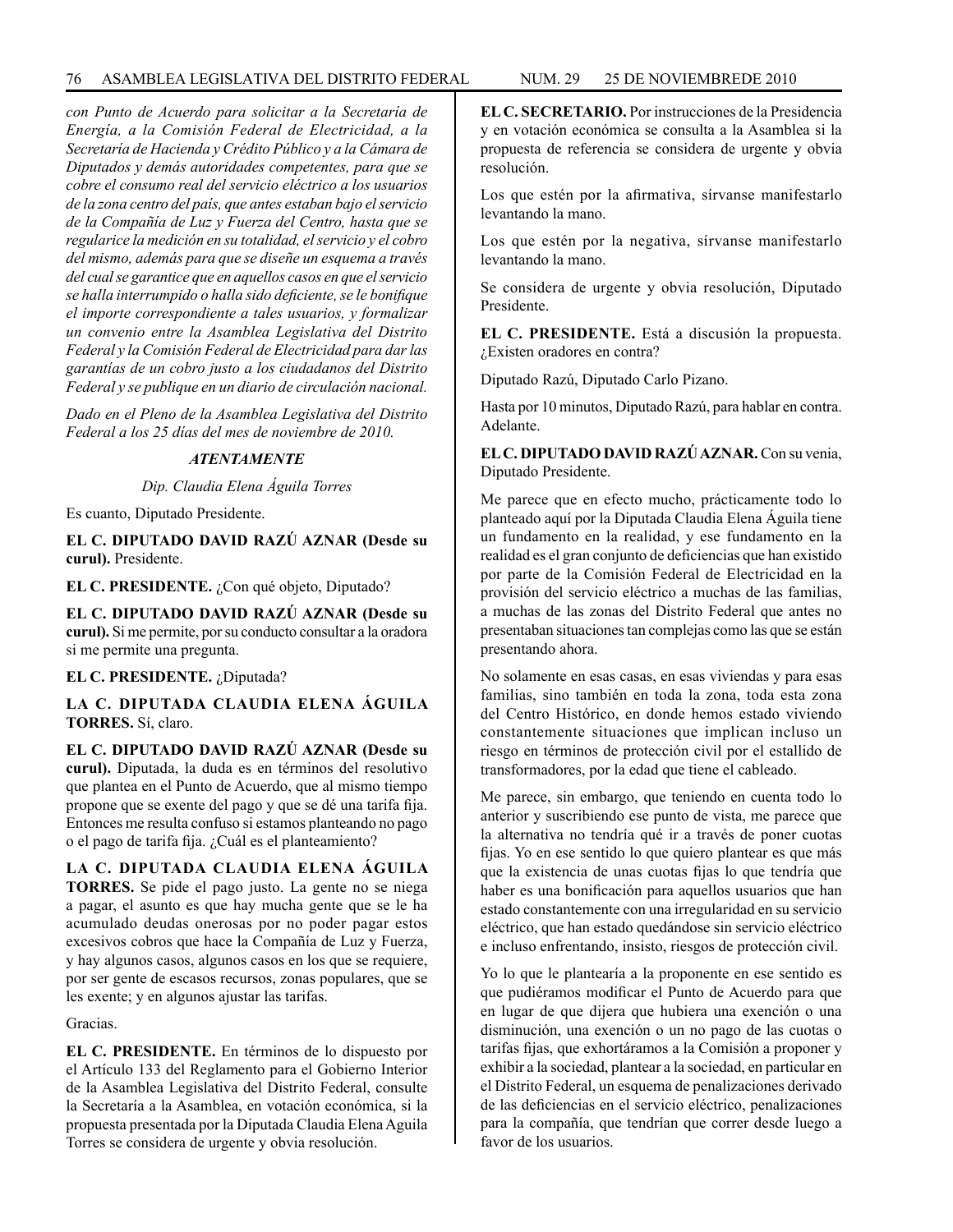Es una propuesta para la Diputada proponente para conocer si le resulta interesante o que podría reflejar lo que está planteando o no.

Es cuanto, Diputado Presidente.

**EL C. PRESIDENTE.** Gracias, Diputado. Diputado Carlo Pizano, para hablar en contra hasta por 10 minutos.

**EL C. DIPUTADO CARLO FABIÁN PIZANO SALINAS.** Con su venia, Diputado Presidente.

¿Qué es lo que ha pasado? Lo que ha pasado es que lo que ha recibido CFE es un gran desorden administrativo, lo que ha pasado es que CFE ha recibido instalaciones con baja tecnología, si se me permite, lo que ha recibido CFE es muchísimos usuarios y sobre todo comerciales que no pagaban la luz y se lo pagaban directamente al Sindicato Mexicano de Electricista, lo que ha recibido CFE es una serie de irregularidades que ante el desconocimiento, y eso hay qué reconocer, del problema y dimensión del desorden recibido, evidentemente no se previó correctamente las dimensiones para tomar cargo de manera rápida y sin afectaciones a los usuarios.

Yo me sumaría, y entendiendo la problemática que manifiesta…

**EL C. DIPUTADO VÍCTOR GABRIEL VARELA LÓPEZ (Desde su curul).** Diputado Presidente.

**EL C. PRESIDENTE.** Permítame, Diputado. Diputado ¿con qué objeto?

**EL C. DIPUTADO VÍCTOR GABRIEL VARELA LÓPEZ (Desde su curul).** Para hablar a favor.

**EL C. DIPUTADO CARLO FABIÁN PIZANO SALINAS.** Comprendiendo que esto ha arrojado falta de comunicación en los recibos por parte de CFE, que eso es una realidad, los recibos no han sido claros para explicar la realidad del consumo, entendiendo que los primeros meses de toma de control por parte de CFE del suministro de energía eléctrica, al no tener la capacidad en su momento para hacer las mediciones hizo este procedimiento de servicio medido, que generó evidentemente confusiones y que poco…

**EL C. DIPUTADO JOSÉ LUIS MUÑOZ SORIA (Desde su curul).** Diputado Presidente.

**EL C. PRESIDENTE.** Permítame, Diputado, por favor. ¿Con qué objeto, Diputado?

**EL C. DIPUTADO JOSÉ LUIS MUÑOZ SORIA (Desde su curul).** Solamente preguntarle al orador por su conducto, Diputado Presidente, si me aceptaría una pregunta.

**EL C. PRESIDENTE.** Diputado ¿la acepta?

**EL C. DIPUTADO CARLO FABIÁN PIZANO SALINAS.** Claro que sí.

**EL C. PRESIDENTE.** Adelante, Diputado Muñoz Soria.

**EL C. DIPUTADO JOSÉ LUIS MUÑOZ SORIA (Desde su curul).** Vamos a suponer que es cierto lo que usted menciona al inicio de su exposición, pero estará usted de acuerdo que ya hace un año y todavía tenemos un gran desorden. Entonces, si la Comisión Federal de Electricidad es esa empresa de clase mundial que pregonan, cuánto tiempo cree usted que debería de pasar para que la Comisión Federal de Electricidad nos demuestre que es esa empresa de clase mundial que mencionan y nos resuelva los problemas que tenemos en el centro del país, que era el área asignada a la Compañía de Luz y Fuerza del Centro. ¿Cuáles serían los motivos que nos llevaría a ese plazo para que pudiéramos tener regularidad en el servicio?

Es cuanto, Diputado Presidente.

**EL C. PRESIDENTE.** Gracias. Adelante, Diputado.

**EL C. DIPUTADO CARLO FABIÁN PIZANO SALINAS.** Su pregunta es muy pertinente, Diputado Muños Soria y me parece que la mesa que ha impulsado la Diputada Aleida Alavez es un espacio adecuado para que hagamos estos planteamientos.

Yo lo que sugiero es que aprovechemos esa mesa, que me parece que ha brindado ya resultados concretos, a fin de facilitar un mejor cobro, facilitar la atención de casos particulares en donde efectivamente hay excesos por deficiencia en el sistema de contabilidad respectivo y de medición, me parece que por ahí hay qué encaminar las preguntas a efecto de tener una expectativa clara.

**EL C. DIPUTADO JOSÉ LUIS MUÑOZ SORIA (Desde su curul).** Diputado Presidente.

**EL C. PRESIDENTE.** Permítame de nuevo, Diputado. ¿Con qué objeto, Diputado Soria?

**EL C. DIPUTADO JOSÉ LUIS MUÑOZ SORIA (Desde su curul).** Nuevamente preguntar algo al orador, si me lo permite.

**EL C. PRESIDENTE.** ¿Acepta la pregunta?

**EL C. DIPUTADO CARLO FABIÁN PIZANO SALINAS.** Sí, claro.

**EL C. DIPUTADO JOSÉ LUIS MUÑOZ SORIA (Desde su curul).** Es cierto, tuvimos esa Iniciativa y hemos platicado incluso con el Director General de la Comisión Federal de Electricidad y se ha llegado a algunos acuerdos, incluso hay unas mesas de trabajo, peo mi pregunta era hacia usted porque usted mencionó, por eso decía yo suponiendo sin conceder, que recibió la Comisión Federal de Electricidad un gran desorden, y entendiendo que usted entonces conocerá cuál es ese desorden que hay. Según usted, qué tiempo debería de pasar y qué medidas debería de tomar la Comisión Federal de Electricidad, porque la mesa ahí está. Incluso debo decirle que no hemos avanzado mucho en las quejas que hemos planteado ante ellos en cuanto a esto que menciona la Diputada Claudia Elena Águila.

Por su respuesta, muchas gracias, Diputado.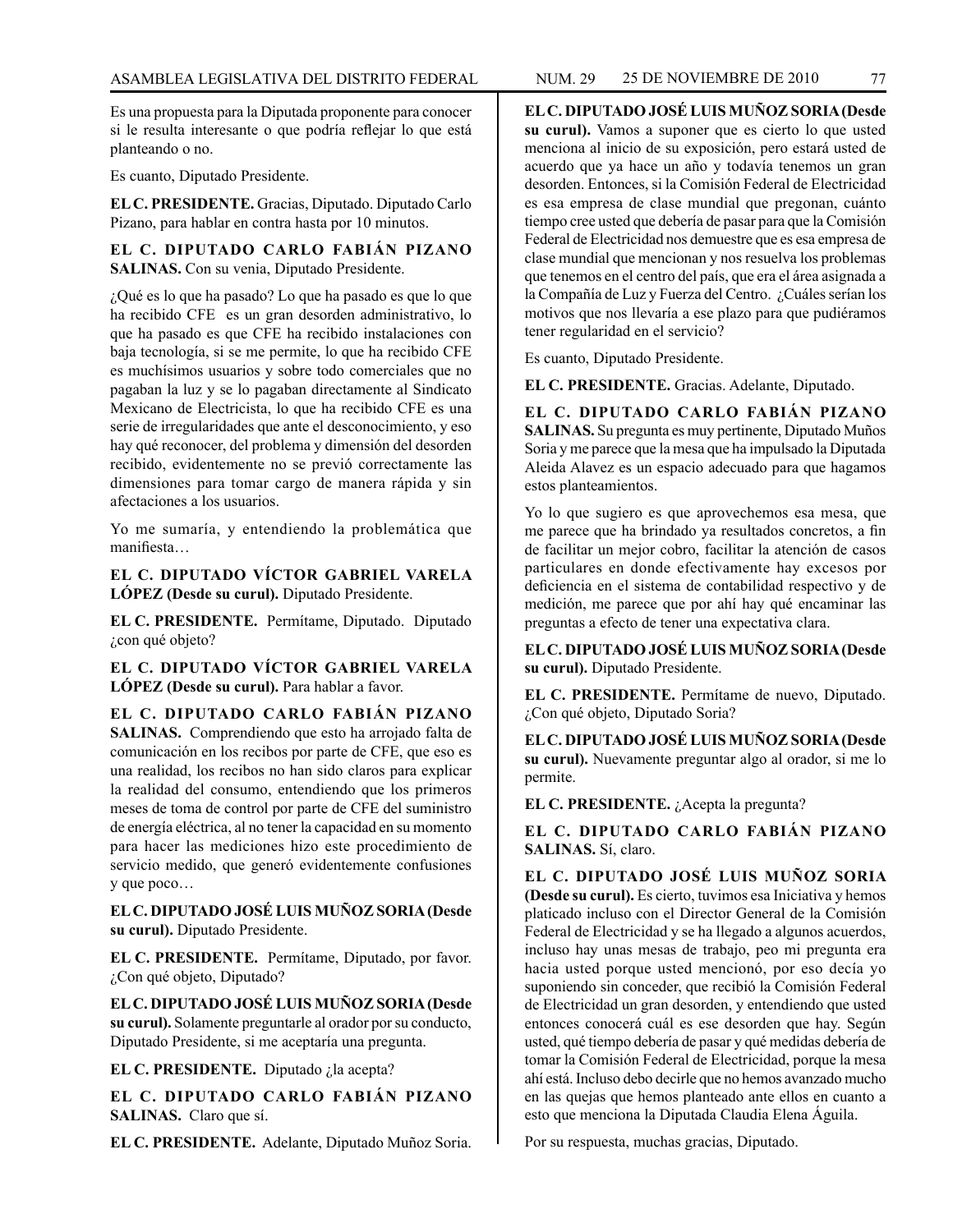# **EL C. DIPUTADO CARLO FABIÁN PIZANO**

**SALINAS.** Diputado Muñoz Soria, entiendo su pregunta y creí habérsela contestado. Le reitero, la información de la situación en que CFE recibió a Luz y Fuerza está en comunicados e información que la propia paraestatal ha difundido. Le digo, yo no tendría la respuesta para ver cuándo se daría esa normalización del servicio. Por eso lo que sugiero es que esas preguntas, aprovechemos esa mesa planteada para tener compromisos adecuados en razón de la situación y entonces sí a partir de eso caminar juntos a eso.

Yo lo que propongo es que, un poco encaminado hacia lo que propone el Diputado David Razú, es sí hagamos un esfuerzo de en aquellos casos en donde se siga cobrando el suministro de energía eléctrica por servicio medido y que en ese caso exista una irregularidad en la prestación del servicio, me parece que la propuesta del Diputado David Razú tiene razón, pero en aquellos casos en donde ya hay medición, porque ya empieza a haber medición en la mayoría de los casos, ahí si el suministro de energía eléctrica se suspende deja de contabilizarse lo que se paga por energía eléctrica porque no avanza el medidor.

Entonces mi propuesta es, no vayamos a un esquema de exención, sino sí caso por caso por particular se conceda un proceso de bonificación en aquellos casos en que por deficiencia en el suministro y en los casos de servicio medido, se haga un proceso de bonificación, eso me parecería adecuado.

Es cuanto, Diputado Presidente.

**LA C. DIPUTADA ALEIDA ALAVEZ RUIZ (Desde su curul).** Diputado Presidente.

**EL C. PRESIDENTE.** Diputada Aleida Alavez.

**LA C. DIPUTADA ALEIDA ALAVEZ RUIZ (Desde su curul).** Era si me aceptaba una pregunta el Diputado Pizano.

**EL C. PRESIDENTE.** Diputado Carlo Pizano, ¿acepta la pregunta?

**EL C. DIPUTADO CARLO FABIÁN PIZANO SALINAS.** Sí.

**LA C. DIPUTADA ALEIDA ALAVEZ RUIZ (Desde su curul).** Gracias, Diputado.

Yo agradezco la referencia sobre la mesa de trabajo que tenemos aquí en la Asamblea, es como Asamblea con la Comisión Federal de Electricidad, pero me gustaría poner a su consideración y que aquí lo valoremos como Asamblea Legislativa, si está de acuerdo en que hagamos un formato, que es en la fase en que vamos con la Comisión Federal, que nos permita firmar un acuerdo con la Comisión de tal manera que quede muy claro, explícito cuáles son las condiciones a las que como usuarios estamos obligados y cuáles son las condiciones a las que la Comisión Federal está obligada como empresa prestadora de este servicio básico en la Ciudad. Estamos en ese entendido de que podemos transitar con este acuerdo.

De no ser así, el problema es que sí sigue siendo primicia los cobros por consumos estimados y no así las tarifas de servicio medido.

Yo comentaba con la Diputada Claudia Elena, que el asunto de las tarifas más bien las tenemos que discutir con Hacienda, ellos son los que norman esta parte y no haríamos mal y yo le propongo que mejor hagamos una petición de mesa de trabajo como la hicimos con CFE, que es para el cobro actual que tenemos con la Secretaría de Hacienda para entonces revisar el asunto de las tarifas.

Preguntar si ustedes estarían de acuerdo en acompañar este convenio que implicara una serie de lineamientos que de con mucha claridad a lo que estamos obligados como consumidores, como usuarios y a lo que está obligada la CFE, porque hay mucho ruido en las colonias, en las calles, con gente que va de todos lados, no sé, infinidad de actores que llevan documentos apócrifos, que presionan y a veces hasta le cortan la luz a la gente si no hace tal o cual cosa, de pagos que no están claros y se tengan que hacer de parte de los usuarios.

Esa es mi pregunta, Diputado Pizano.

### **EL C. DIPUTADO ADOLFO URIEL GONZÁLEZ MONZÓN (Desde su curul).** Presidente.

**EL C. PRESIDENTE.** Permítame Diputado Carlo. Adelante Diputado Uriel, ¿con qué objeto?

**EL C. DIPUTADO ADOLFO URIEL GONZÁLEZ MONZÓN (Desde su curul).** Sí, con todo respeto, Presidente y Diputado si me permite también una pregunta.

**EL C. PRESIDENTE.** ¿Diputado, acepta la pregunta?

**EL C. DIPUTADO CARLO FABIÁN PIZANO SALINAS.** Sí, nada más me gustaría para no romper el hilo del diálogo, primero contestar y luego que usted pudiera formular su pregunta.

**EL C. PRESIDENTE.** Adelante.

**EL C. DIPUTADO CARLO FABIÁN PIZANO SALINAS.** No me queda claro, Diputada, quiénes serían las partes en este acuerdo. Lo que logré entender es que sería un convenio entre CFE y la Asamblea, y eso implicaría en un convenio no sé si sea un convenio vinculatorio lo cual creo que no podría ser. En dado caso pudiera ser un acuerdo de colaboración, habría qué ver los términos del acuerdo que no lo conocemos, pero si el acuerdo se pone a disposición del Grupo Parlamentario de Acción Nacional para revisarlo, con mucho gusto veríamos la pertinencia de si eso ayudaría eficazmente a resolver la situación del cobro tanto de casos particulares como de situaciones en general.

**EL C. PRESIDENTE.** Adelante Diputado con su pregunta.

**EL C. DIPUTADO ADOLFO URIEL GONZÁLEZ MONZÓN (Desde su curul).** Sí, Diputado, mi pregunta es de carácter muy constructivo y tiene que ver con el cobro en el servicio medido que aparentemente no tenía ningún problema y aparentemente no tiene ningún problema con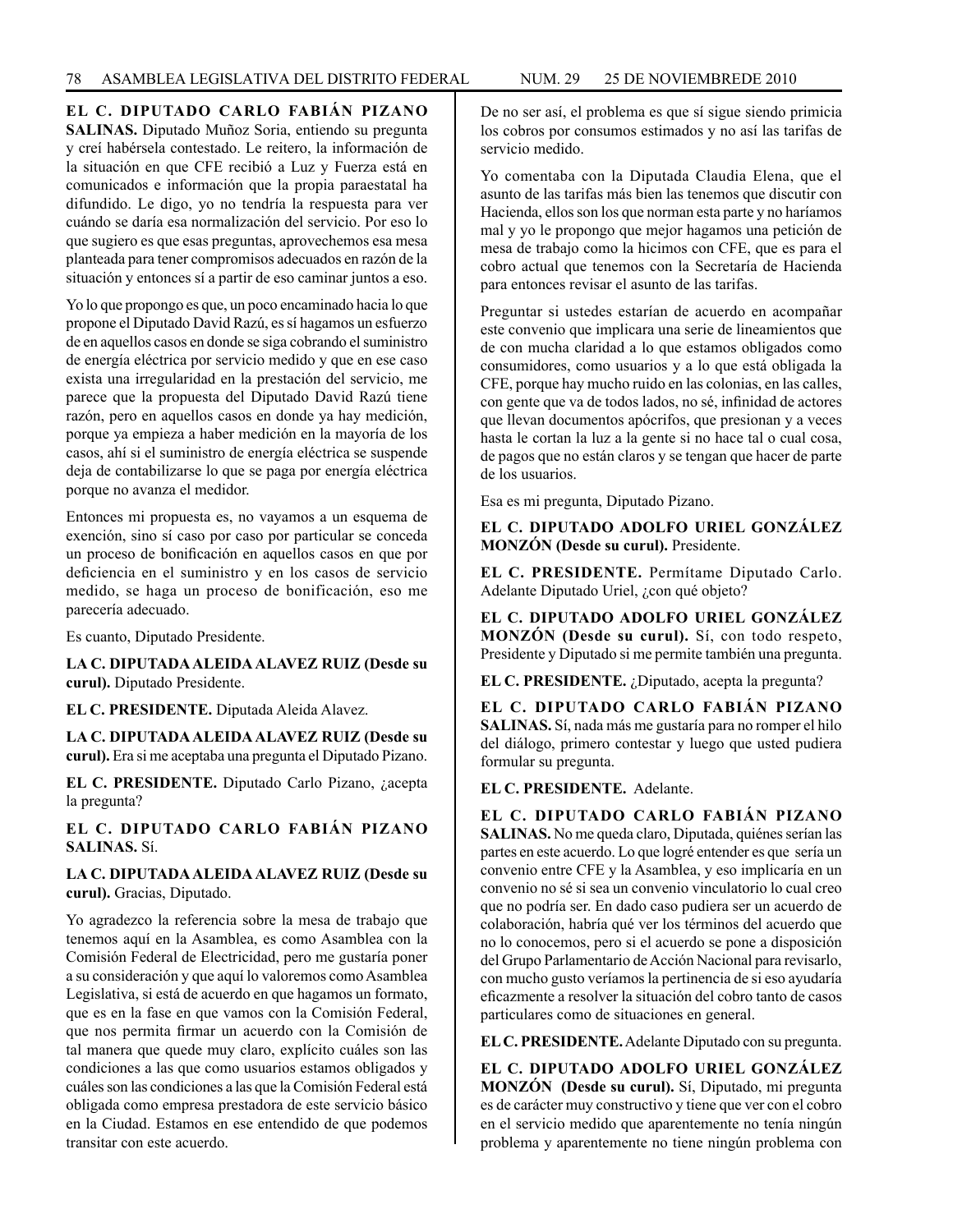el trabajo de CFE y son los recibos de cambio de 300 ó 400 pesos a 19 mil y 21 mil pesos respectivamente. Es en ese sentido que nos parece fundamental que la Ciudadanía no puede pagar esas cantidades y que además se le niegue el servicio si no paga, es decir si primero paga y después se revisa su situación.

Ahí me parece que por cualquier situación o justificación no hay nada qué justifique esos incrementos desorbitados y que se están dando en muchos lugares y que hemos ido de manera personal a platicar con las autoridades locales de CFE y no ha habido ningún mecanismo para evitar que esto suceda.

Entonces sí sería fundamental de verdad poder hacer este tipo de convenio, incluir un punto en el que hubiera esa flexibilidad o el derecho Ciudadano a primero conocer el motivo por qué se le incrementa en casa-habitación de esa manera desorbitada y dar atención a la Ciudadanía que es una tarea legislativa que usted, yo y todos los presentes tenemos que hacer a favor de la Ciudadanía del Distrito Federal.

Gracias por sus respuestas, Diputado.

**EL C. PRESIDENTE.** Adelante Diputado.

**EL C. DIPUTADO CARLO FABIÁN PIZANO SALINAS.** Respondiendo, qué bueno que toca el tema este del corte. Los contactos que su servidor como Diputado ha tenido a razón de planteamientos de Ciudadanos sobre el tema y ante el cuestionamiento de la supuesta amenaza de cobro, la política de CFE para la zona centro es que no se va a proceder al corte de la energía eléctrica por estos casos. Lo demás son amenazas o de funcionarios mal informados o de terceros causando daños con quién sabe qué objetivos.

La política que se me ha comunicado con funcionarios de CFE que es el enlace incluso con el enlace que se ha designado para la Asamblea, es que esa política no existe, no se va a cortar el servicio de energía eléctrica y si se hace se hace de manera ilegal.

Dos, yo estoy totalmente de acuerdo que esos cambios drásticos no tienen justificación. La mesa, le puedo decir que en el caso de su servidor no solamente antes de la mesa que la Asamblea ha instalado, durante la mesa casos concretos se han podido plantear, resolver, aclarar y poner en situación.

Hagamos ese esfuerzo, exijamos una correcta atención y clarificación para el usuario del servicio público de por qué estos cambios o por qué estos errores, que en algunos casos son errores de facturación o simplemente de lectura, y también hay qué entender otras cosas, hay muchos usuarios que dejaron de pagar la tarifa o que pagaban una tarifa no correspondiente a lo que consumían y que ahora se ha venido a cobrar lo que realmente se consume para el beneficio del Sistema Eléctrico y para beneficio de todos los que pagamos justamente una cuota eléctrica.

Vayamos caso por caso. Si el convenio al que hace referencia la Diputada Alavez establece un método para agilizar la resolución de estos asuntos, por supuesto que estaríamos a favor.

**EL C. PRESIDENTE.** Muchas gracias, Diputado. Para hablar a favor, el Diputado Víctor Varela, hasta por 10 minutos.

**EL C. DIPUTADO VÍCTOR GABRIEL VARELA LÓPEZ.** Creo que como un mínimo de justicia y de responsabilidad hacia los usuarios de la energía eléctrica, es no estar jugando con estos cobros. Lo primero que se debe de aceptar es que la Comisión Federal de Electricidad no ha tenido la mínima capacidad ni de atender los desperfectos que se han dado desde hace más de un año, y mucho menos la capacidad para instalar toda una red de medición y cobro que vaya de acuerdo con el consumo real de los usuarios.

Si esto se aceptara, no habría el menor problema en fijar una tarifa única, poner una tarifa fija mientras se regulariza la medición y el cobro real de la energía eléctrica. Esto no es otra cosa que aceptar que están mal las cosas, pero para hacer esto se necesitaría un ejercicio de honestidad.

Yo quiero poner el ejemplo de la Ciudad de México con el servicio de agua en donde se establecieron tarifas fijas precisamente por una aceptación de que había falta de medidores, había inexactitud en medidores y para que no sea el Ciudadano el que pague los platos rotos, se acepta esto y se lleva a un esquema de cobro fijo.

Lo que se está pidiendo aquí es únicamente eso, que se establezca una tarifa fija mientras quien se haga cargo ya de definitivamente de la dotación de energía eléctrica a la Ciudad, tenga todas las condiciones de darla, de medirla y de cobrarla con justicia.

No podemos también dejar pasar que en una posición de irresponsabilidad se culpe a diversos actores del desorden que guarda la dotación de este servicio. Cuando se dice que la Compañía de Luz y Fuerza del Centro dejó un gran rezago, dejó todo un gran desorden, se les olvida a los compañeros del partido del Gobierno Federal que llevan 10 años, que tuvieron 10 años administrando a Luz y Fuerza del Centro, y que en última consecuencia, en última instancia entonces quien dejó caer toda la infraestructura de la Compañía de Luz y Fuerza del Centro, quien permitió todos estos desórdenes fue el Gobierno Federal a través de sus diversos administradores que tuvo en Luz y Fuerza del Centro.

Echarle la culpa a los trabajadores lo puede hacer también Mexicana de Aviación, cuando saquearon esta empresa, y luego ya la culpa es de los trabajadores porque cobraban bien, porque cobraban un salario decente. Esto no se puede escuchar aquí en Tribuna y hacer como que no se dijo nada.

Quien es el responsable de dotar de energía eléctrica y fue responsable de dotar de energía eléctrica a la Ciudad, fue el Gobierno Federal y lo hizo terriblemente mal y lo sigue haciendo terriblemente mal. Deben de dejar de echarle la culpa a los trabajadores, que ahora ya no están, ya no tienen pretexto para no hacer bien estas cosas, y entonces ya de una vez por todas, concluyan cualquier cuestión que tengan que concluir para dar un servicio digno a la Ciudadanía del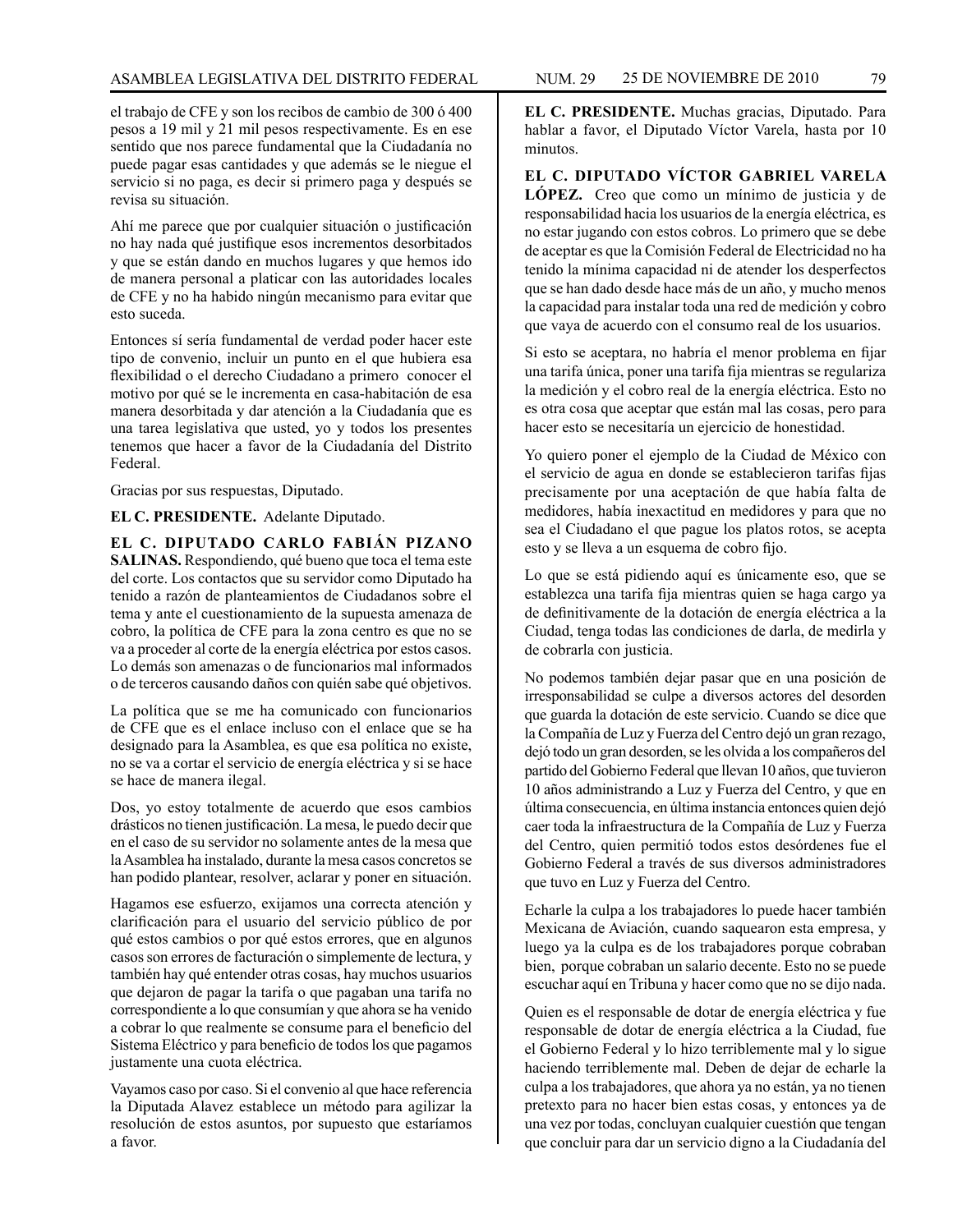Distrito Federal, pero mientras lo hacen como ya vimos que ya tardaron un año y no pueden, pues por lo menos no le carguen los platos rotos a la Ciudadanía que tiene que estar pagando cobros exorbitantes en sus consumos.

**EL C. DIPUTADO CARLO FABIÁN PIZANO SALINAS (Desde su curul).** Presidente.

**EL C. PRESIDENTE.** Permítame, Diputado, por favor. ¿Diputado Carlo Pizano, con qué objeto?

**EL C. DIPUTADO CARLO FABIÁN PIZANO SALINAS (Desde su curul).** Para ver si me concedería el uso de la palabra por rectificación de hechos.

**EL C. PRESIDENTE.** No hay rectificación porque esto es asunto de urgente y obvia resolución, Diputado.

**EL C. DIPUTADO JOSÉ LUIS MUÑOZ SORIA (Desde su curul).** Presidente.

**EL C. PRESIDENTE.** Permítame, permítame Diputado.

¿Diputado Muñoz Soria, con qué objeto?

**EL C. DIPUTADO JOSÉ LUIS MUÑOZ SORIA (Desde su curul).** Solamente si por su conducto el Diputado que hace el uso de la curul me permite una pregunta.

**EL C. PRESIDENTE.** ¿Diputado, acepta la pregunta?

**EL C. DIPUTADO VÍCTOR GABRIEL VARELA LÓPEZ.** Sí.

**EL C. PRESIDENTE.** Adelante.

**EL C. DIPUTADO JOSÉ LUIS MUÑOZ SORIA (Desde su curul).** Usted ha estado mencionando que gran parte del desorden, suponiendo sin conceder, que hay ubicado la Comisión Federal de Electricidad en cuanto al área de trabajo de la Compañía de Luz, se debe a las políticas instrumentadas por el Gobierno Federal, solamente preguntarle si tiene usted alguna información, si tiene conocimiento de cuál ha sido el esquema de generación, distribución y cobro de lo que ha venido haciendo Comisión Federal de Electricidad en el país, no es solamente aquí donde está fallando sino es en el país completo. Si usted pudiera comentarnos algo al respecto.

## **EL C. DIPUTADO CARLO FABIÁN PIZANO SALINAS (Desde su curul).** Presidente.

**EL C. PRESIDENTE.** Permítame, Diputado Víctor Varela.

¿Con qué objeto, Diputado Carlo?

**EL C. DIPUTADO CARLO FABIÁN PIZANO SALINAS (Desde su curul).** Por alusiones al partido.

**EL C. PRESIDENTE.** Posterior, por supuesto.

Adelante, Diputado.

**EL C. DIPUTADO VÍCTOR GABRIEL VARELA LÓPEZ.** Sí, creo que la única justificante que vemos en este cambio que hicieron de compañía dotadora del servicio de energía eléctrica es precisamente eso, la cuestión de seguir en la privatización de los servicios básicos para la sociedad mexicana, y es precisamente lo que vemos.

Esta empresa de clase mundial que se sube con escaleras sin ningún tipo de protección para sus trabajadores, empresas particulares que recargan las escaleras directamente al cableado de mediana o baja tensión sin ninguna protección, que en lugar de tener las grúas hidráulicas que merece tener este tipo de compañías, deben de tener este tipo de compañías para proteger al trabajador y dar un servicio eficiente, usan lazos, cordones de plástico o de henequén para teledirigir al trabajador que está colgado en una escalera y desde ahí hacer las maniobras.

Estas son las cosas que hemos visto de la empresa de clase mundial y que no dice otra cosa más que la intención de achicar más al Estado en sus responsabilidades y transferirle los recursos por el cobro de energía a las empresas que están haciendo mal esta labor.

Es cuanto, Diputado Presidente.

**EL C. PRESIDENTE.** Gracias, Diputado. Tiene el uso de la Tribuna el Diputado Carlo Pizano por alusiones del partido, hasta por 5 minutos.

**EL C. DIPUTADO CARLO FABIÁN PIZANO SALINAS.** Yo quiero aclarar aquí una cosa, porque yo no hablé de los trabajadores, yo no hablé de los trabajadores, yo hablé de Luz y Fuerza, y tiene usted razón, Diputado Varela, era responsabilidad de la administración que en su parte tuvo el Gobierno Federal de los últimos años y me parece que el poner orden tardó precisamente 10 años.

**EL C. DIPUTADO VÍCTOR GABRIEL VARELA LÓPEZ (Desde su curul).** Presidente.

**EL C. PRESIDENTE.** Permítame, Diputado Carlo Pizano.

¿Diputado Víctor Varela, con qué objeto?

**EL C. DIPUTADO VÍCTOR GABRIEL VARELA LÓPEZ (Desde su curul).** Para saber si me permite una pregunta el orador.

**EL C. PRESIDENTE.** ¿Diputado, le acepta la pregunta?

**EL C. DIPUTADO CARLO FABIÁN PIZANO SALINAS.** Al final de mi intervención.

Entonces decía yo, tiene usted razón, fue responsabilidad de la Dirección, tomémoslo así, el no haber puesto orden antes, y el orden se tuvo qué poner o tuvo qué tardarse una vez que tuvo que entrar los gobiernos posteriores a la alternancia en 2000, tardó 10 años en poner orden.

Vale la pena señalar eso porque nadie le está echando en esta Tribuna en estos momentos culpa a los trabajadores, tuvo culpa la Dirección, perdió tiempo en rectificar. Se ha rectificado, avancemos en otorgar un servicio adecuado y sustentable.

Estoy a sus órdenes.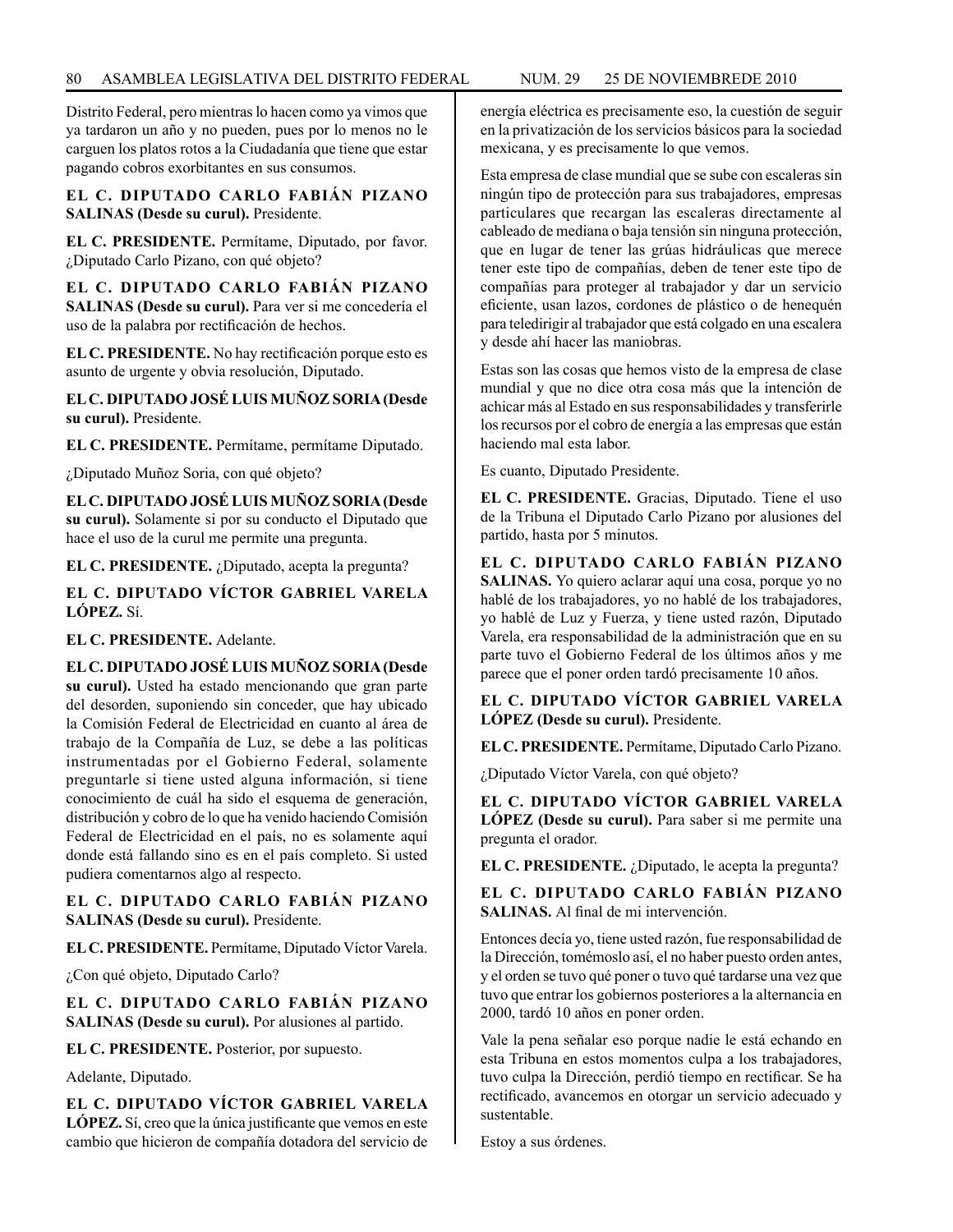**EL C. PRESIDENTE.** Diputado Víctor Varela, puede usted formular su pregunta.

**EL C. DIPUTADO VÍCTOR GABRIEL VARELA LÓPEZ (Desde su curul).** Preguntarle al orador si ¿cuando dice que el Sindicato Mexicano de Electricistas hacía los cobros, no es esto estar responsabilizando al Sindicato, y a los trabajadores en concreto?

Preguntar si existen estas evidencias de las que usted habla, saber si usted tiene información de que si se han denunciado formalmente estas corruptelas, que usted hace, porque lo que hemos oído de usuarios, sobre todo comerciales y de extrabajadores de la propia Compañía de Luz y Fuerza es que quienes le pedían a los trabajadores no interrumpir suministro de grandes hoteles eran precisamente los directivos de la Compañía de Luz y Fuerza del Centro, no los trabajadores de base.

Si tiene información sobre esto y si usted cree que ya está en orden o que va siquiera camino a poner orden en el suministro de energía eléctrica en la Ciudad este cambio tan imprevisto, tan poco planeado que se está haciendo, porque la percepción de la Ciudadanía es todo lo contrario, se han tenido que tomar avenidas, calles, incluso autopistas federales para que después de dos, tres semanas de interrupción eléctrica tengan una atención más o menos inmediata. Si a esto usted le llama orden.

Es cuanto, Diputado Presidente.

**EL C. PRESIDENTE.** Gracias, Diputado. Adelante Diputado.

**EL C. DIPUTADO CARLO FABIÁN PIZANO SALINAS.** Son varias preguntas. En el tema de los cobros por parte de un tercero que no tenía por qué cobrar, eso sigue siendo culpa de la dirección, no debió haber permitido que se cobrara de esa manera.

Segundo, la información que yo tengo es precisamente del estado que CFE encontró, no le podría yo decir nombre y apellido, pero sí constancia de CFE de haber encontrado esa situación, y que seguramente habrán procedido en el sentido de señalar estas irregularidades, si es que no habría ya prescrito en algunos casos el delito que perseguir.

Es cuanto.

**EL C. DIPUTADO FEDERICO MANZO SARQUIS (Desde su curul).** Diputado Presidente.

**EL C. PRESIDENTE.** Diputado ¿Con qué objeto?

**EL C. DIPUTADO FEDERICO MANZO SARQUIS (Desde su curul).** Para por su conducto hacerle una pregunta al ponente.

**EL C. PRESIDENTE.** ¿Acepta la pregunta del Diputado Federico Manzo?

**EL C. DIPUTADO CARLO FABIÁN PIZANO SALINAS.** Sí, por supuesto.

**EL C. DIPUTADO FEDERICO MANZO SARQUIS (Desde su curul).** Diputado Pizano ¿no cree usted, o nada más como reflexión, que este debate lo podríamos llevar con mejores ideas, mejores propuestas, pero sobre todo con mejores resultados con las respectivas bancadas en la Cámara Federal, la bancada del Partido de la Revolución Democrática y la nuestra, que hagamos una mesa en conjunto los Diputados de la Asamblea y los Diputados Federales del Distrito Federal de la Cámara Federal?

Es cuanto.

**EL C. PRESIDENTE.** Adelante Diputado.

**EL C. DIPUTADO CARLO FABIÁN PIZANO SALINAS.** Yo creo que sí, habiendo un ánimo tan de colaboración en el Congreso Federal aprovechemos ese ánimo legislativo y procedamos en consecuencia. Tiene usted toda la razón, Diputado Manzo.

**EL C. PRESIDENTE.** Muchas gracias, Diputado. Diputada Claudia Elena Águila Torres ¿acepta usted la propuesta de modificación del Diputado David Razú o mantiene su propuesta inicial?

**LA C. DIPUTADA CLAUDIA ELENA ÁGUILA TORRES (Desde su curul).** La propuesta del Diputado Razú no se contrapone a la propuesta que estoy haciendo, solamente aumenta lo del exhorto y se adiciona, se complementa, creo que es correcto.

**EL C. PRESIDENTE.** Entonces ¿finalmente cómo quedaría el resolutivo para una mayor comprensión?

**LA C. DIPUTADA CLAUDIA ELENA ÁGUILA TORRES (Desde su curul).** Se agrega otro punto, otro aspecto que se refiere a que donde hay qué resarcir el daño a los que han pagado y no eran los cobros justos también se subsane. ¿Sí es así, Diputado Razú?

**EL C. DIPUTADO JOSÉ LUIS MUÑOZ SORIA (Desde su curul).** Diputado Presidente.

**EL C. PRESIDENTE.** Permítame un segundo, Diputada. ¿Con qué objeto, Diputado Muñoz Soria?

**EL C. DIPUTADO JOSÉ LUIS MUÑOZ SORIA (Desde su curul).** Solicitarle, Diputado Presidente, si hubiera posibilidad que diéramos 5 minutos para que la Diputada Claudia Elena y el Diputado David Razú pudieran ponerse de acuerdo en la redacción concreta, lo estoy planteando, esta Soberanía decide.

**EL C. PRESIDENTE.** Se conceden 5 minutos, por favor, de receso.

**A las 16:00 horas.** 

*Receso*

**A las 16:15 horas.**

**EL C. PRESIDENTE DIPUTADO JORGE PALACIOS ARROYO.** Se reanuda la Sesión.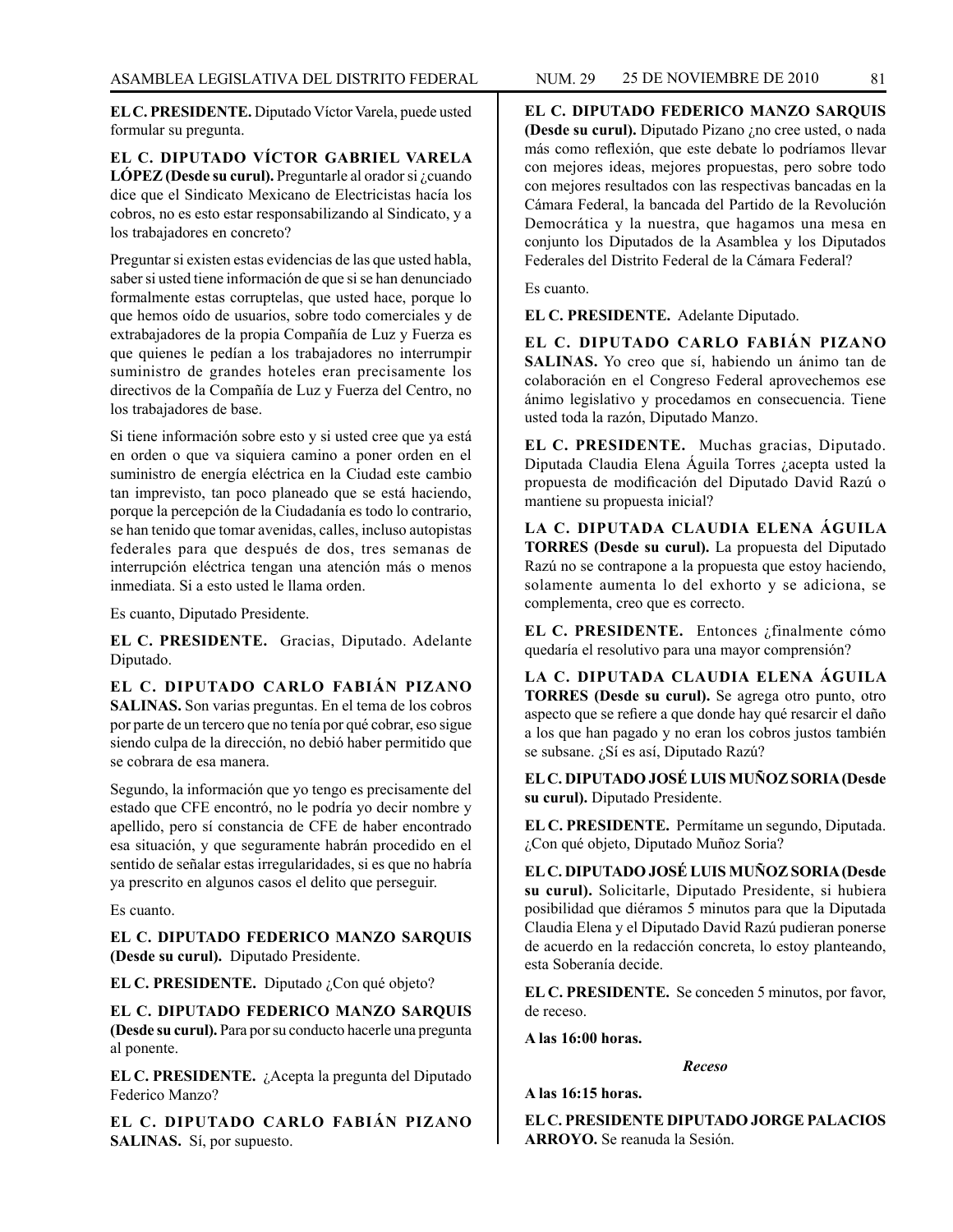Se solicita a la Diputada Claudia Elena Águila Torres proceder a dar lectura al texto definitivo de su proposición.

# **LA C. DIPUTADA CLAUDIA ELENA ÁGUILA TORRES.** Con su permiso, Diputado Presidente.

Quedaría de la siguiente manera:

Proposición con Punto de Acuerdo para solicitar a la Secretaría de Energía, a la Comisión Federal de Electricidad, a la Secretaría de Hacienda y Crédito Público y a la Cámara de Diputados y demás autoridades competentes, para que se cobre el consumo real del servicio eléctrico a los usuarios de la zona centro del país que antes estaban bajo el servicio de la Compañía de Luz y Fuerza del Centro hasta que se regularice en su totalidad el servicio y el cobro del mismo.

Se agregaría: *Para que se diseñe un esquema a través del cual se garantice que en aquellos casos en que el servicio se haya interrumpido o haya sido deficiente se le bonifique el importe correspondiente a tales usuarios.*

Además, formalizar un convenio entre la Asamblea Legislativa del Distrito Federal y la Comisión Federal de Electricidad para dar garantías de cobro justo a los Ciudadanos del Distrito Federal.

Es cuanto, Diputado Presidente.

**EL C. PRESIDENTE.** Muchas gracias, Diputada. Proceda la Secretaría a preguntar a la Asamblea en votación económica si es de aprobarse la propuesta a discusión.

**LA C. SECRETARIA DIPUTADA AXEL VÁZQUEZ BURGUETTE.** Por instrucciones de la Presidencia y en votación económica se pregunta a la Asamblea si es de aprobarse la propuesta sometida a su consideración.

Los que estén por la afirmativa, sírvanse manifestarlo levantando la mano.

Los que estén por la negativa, sírvanse manifestarlo levantando la mano.

Aprobada la propuesta, Diputado Presidente.

**EL C. PRESIDENTE.** Remítase a las autoridades correspondientes para los efectos legales a que haya lugar.

Para presentar una Proposición con Punto de Acuerdo por medio del cual esta Asamblea Legislativa del Distrito Federal cita a comparecer ante las y los Diputados integrantes de la Comisión de Desarrollo e Infraestructura Urbana a los titulares de la Secretaría de Desarrollo Urbano y Vivienda y de Transportes y Vialidad del Distrito Federal para que informen sobre los planes y programas relacionados con parquímetros en operación y aquellos que se encuentren pendientes de implementación en la Ciudad de México, se concede el uso de la Tribuna al Diputado David Razú Aznar, del Grupo Parlamentario del Partido de la Revolución Democrática.

**EL C. DIPUTADO DAVID RAZÚ AZNAR.** Con su venia,

Diputado Presidente.

*PROPOSICIÓN CON PUNTO DE ACUERDO POR MEDIO DEL CUAL, ESTA ASAMBLEA LEGISLATIVA DEL DISTRITO FEDERAL SOLICITA UNA REUNIÓN DE TRABAJO, CON EL ARQUITECTO DANIEL ESCOTTO SÁNCHEZ COORDINADOR GENERAL DE LA AUTORIDAD DEL ESPACIO PÚBLICO DEPENDIENTE DE LAS SECRETARIA DE DESARROLLO URBANO Y VIVIENDA DEL DISTRITO FEDERAL CON LAS Y LOS DIPUTADOS INTEGRANTES DE LA COMISIÓN DE DESARROLLO E INFRAESTRUCTURA URBANA, PARA QUE INFORMEN SOBRE LOS PLANES Y PROGRAMAS RELACIONADOS CON PARQUÍMETROS EN OPERACIÓN Y AQUELLOS QUE SE ENCUENTREN PENDIENTES DE IMPLEMENTACIÓN EN LA CIUDAD DE MÉXICO.*

*Los suscritos, Diputados David Razú Aznar y Guillermo Sánchez Torres integrantes del Grupo Parlamentario del Partido de la Revolución Democrática en la Asamblea Legislativa del Distrito Federal, V Legislatura, con fundamento en lo dispuesto por los Artículo 17 fracción VI de la Ley Orgánica y 133 del Reglamento para el Gobierno Interior ambos de la Asamblea Legislativa del Distrito Federal, sometemos a consideración de esta Honorable Asamblea Legislativa, la siguiente "Proposición con Punto de Acuerdo por medio del cual, esta Asamblea Legislativa del Distrito Federal solicita una reunión de trabajo, con el Arquitecto Daniel Escotto Sánchez Coordinador General de la Autoridad del Espacio Público dependiente de las Secretaría de Desarrollo Urbano y Vivienda del Distrito Federal con las y los Diputados integrantes de la Comisión de Desarrollo e Infraestructura Urbana, para que informen sobre los planes y programas relacionados con parquímetros en operación y aquellos que se encuentren pendientes de implementación en la Ciudad de México", conforme a los siguientes:*

# *ANTECEDENTES*

*El Gobierno de la Ciudad de México ha planteado dentro de sus políticas públicas la recuperación del espacio público como uno de los principales soportes de la refundación de la Ciudad, aún frente a campos urbanos de gran importancia como la vivienda, los servicios y el transporte, aun frente al mismo suelo urbano. El espacio público es el eje del círculo virtuoso sobre el cual es posible impulsar esa transformación de la Ciudad. En lo esencial, es ahí el ámbito de la expresión y de la producción cultural, artística y científica, de los intereses y concepciones de la existencia material y espiritual del hombre. Es un espacio de confluencia, un crisol del que surgen nuevas perspectivas, escenarios imaginarios creados y recreados en el encuentro en movimiento. Por ello, la planeación urbana lo utiliza como el vaso comunicante de carácter espacial geográfico y temporal.*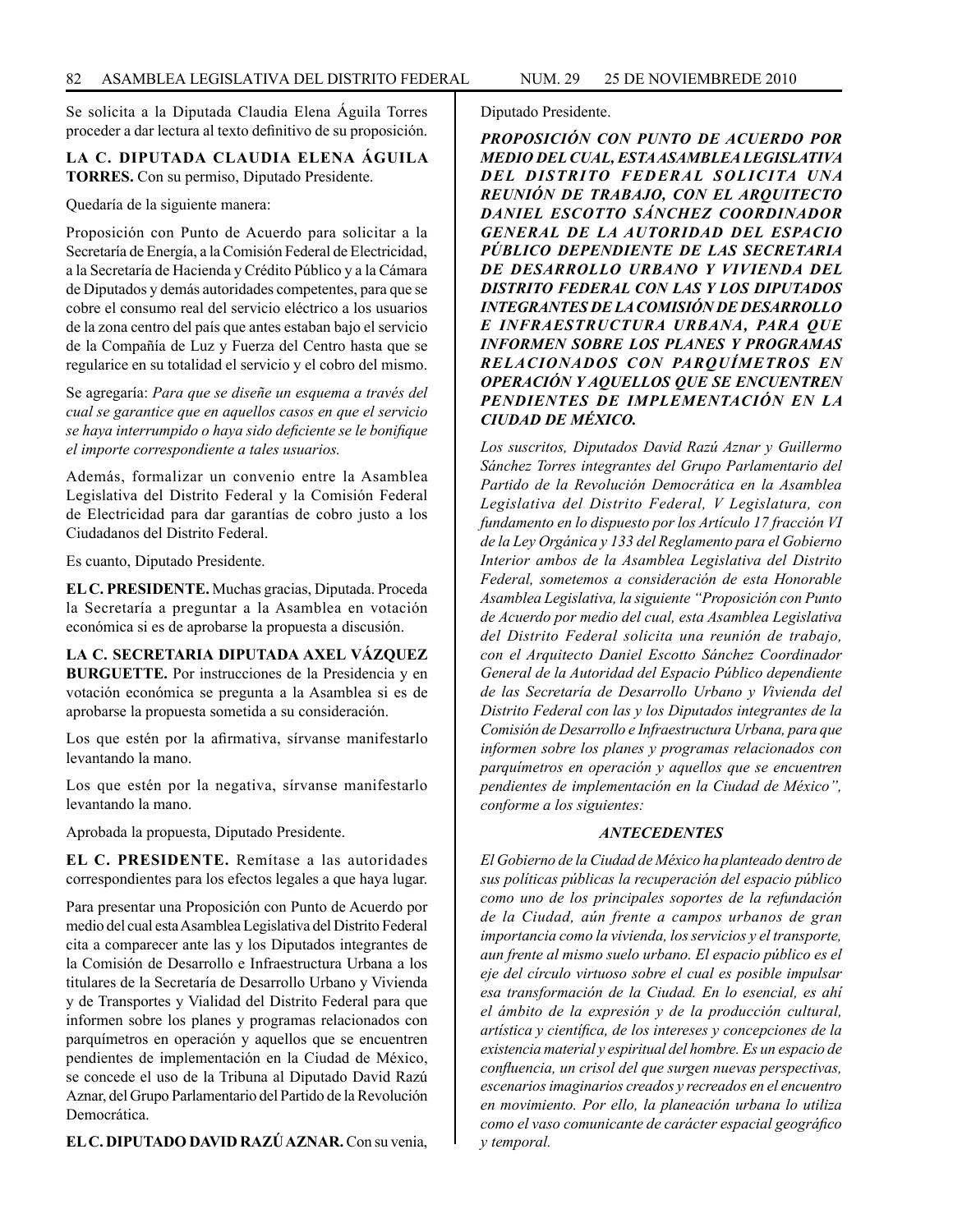*El espacio público es la posible respuesta al desafío de articular el barrio, la Ciudad aglomeración y la región metropolitana. La continuidad de los grandes ejes de espacio público es una condición de visibilidad y de accesibilidad para cada fragmento urbano y un factor esencial para la integración Ciudadana.*

*En los núcleos urbanos son los espacios públicos abiertos, calles, plazas y parques, los que están vinculados. No obstante, son los espacios construidos los que en su articulación generan los espacios abiertos, los definen y los contienen. Los diferentes modos de articulación producen diferentes calidades espaciales en términos de paisaje, impacto visual y actividades. Calles definidas como largos corredores; secuencia de altos edificios que conviven uno al lado del otro y que sólo responden a las necesidades vehiculares, con un desplazamiento peatonal, hasta proposiciones más atractivas para generar remansos urbanos mediante una variada organización de edificios, con contrastes de llenos y vacíos, con espacios de transición, donde el estar y el encuentro sean una alternativa posible.*

*Así la planeación urbana adquiere el matiz de piedra angular del desarrollo urbano, con una visión total del fenómeno urbano, de sus componentes y su interacción, facilitando que se planeen alternativas que den solución a los problemas y que impulsen la potencialidad de actividades a mediano y largo plazo. También hará posible la congruencia de la planeación urbana con los objetivos, políticas y estrategias establecidas en el Programa General de Desarrollo del Distrito Federal 2007-2012, marco funcional operativo, lo que garantiza la operatividad y la solución integral a los problemas y fenómenos urbanos que los contextualizan.*

*En suma, no hay integración social sin espacio público, Estructurar la comunidad y producir su espacio físico son aspectos inseparables del mismo planteamiento. Ampliar los espacios físicos del encuentro, crear proximidades y estimular la participación, son los nuevos objetivos y el éxito de la Ciudad democrática. Hoy estemos construyendo la Ciudad y con los espacios públicos la sociabilidad se incrementa y la democracia se fortalece.*

*Paradójicamente, en el vertiginoso cambio que se ha producido en la Ciudad de México, el hombre choca con los espacios que lo rodean y que no le son familiares. Las modificaciones que se han dado en el uso del suelo han sido tan sustanciales en algunos casos, que han interrumpido la comunicación normal entre los espacios públicos y su comunidad: un crecimiento desmedido de altura con importantes densidades en horas pico y vaciamiento posterior; un ritmo acelerado de la actividad, alto tránsito y velocidades; retiro de árboles para dar acceso a cocheras; pérdida de especies por falta de renovación; tendencia a la formación de tugurios en los centros históricos de las Delegaciones; generación de suburbios periféricos; privatización desmedida del espacio; segregación, descuido, inseguridad y abandono del suelo en general y del espacio público.*

*Se ha informado a esta Soberanía que la Autoridad encargada del Espacio Público desarrolla planes y proyectos integrales en materia de recuperación de espacios públicos, acciones concretas que permiten entrelazar programas locales y regionales. Su objetivo principal es el mejoramiento sustantivo en la calidad de vida de los habitantes y usuarios del espacio, a partir de lograr una mayor integración social, seguridad, accesibilidad, ejerciendo un derecho de vida segura, productiva y sana, Entre ellos destaca: en desarrollo son los Bajo-puentes del Circuito Interior, el Corredor de Ferrocarril de Cuernavaca, el Proyecto del Mejoramiento del Entorno Urbano de la Basílica de Guadalupe, así como el Programa de Parquímetros.*

*La Autoridad del Espacio Público deberá de impulsar proyectos integrales en materia de recuperación de espacios públicos, teniendo como objetivo principal mejorar sustantivamente la calidad de vida de los habitantes y usuarios del espacio, a partir de mayor integración social, de seguridad, de accesibilidad y ejerciendo su derecho de una vida segura productiva y sana.*

*En términos generales, es importante hacer un esfuerzo adicional para que los planes y programas relacionados con la instalación y funcionamiento de parquímetros en la Ciudad de México, cuenten con el consenso de todas y todos los actores involucrados, es decir los diferentes órganos y niveles de gobierno, así como también con las y los integrantes de la sociedad civil en los que recae el producto de la implementación de políticas públicas de esta naturaleza, por ello, este Órgano Legislativo, debe de conocer a detalle los planes y programas en comento, con la finalidad de ser discutidos y analizados a fondo por la Comisión respectiva, así como para formular preguntas a aquellos funcionarios encargados de su implementación.*

**EL C. DIPUTADO JOSÉ LUIS MUÑOZ SORIA (Desde su curul).** Presidente.

**EL C. PRESIDENTE.** Permítame por favor Diputado Razú. Diputado Soria, ¿con qué objeto?

**EL C. DIPUTADO JOSÉ LUIS MUÑOZ SORIA (Desde su curul).** Solamente si al final de su exposición el Diputado que hace uso de la voz me permitiría una pregunta.

**EL C. PRESIDENTE.** Diputado, ¿acepta la pregunta?

**EL C. DIPUTADO DAVID RAZÚ AZNAR.** Con todo gusto, Diputado Muñoz Soria.

**EL C. PRESIDENTE.** Adelante.

**EL C. DIPUTADO DAVID RAZÚ AZNAR.** Decir, lo que ha ocurrido con eso es que hasta cierto punto se ha privatizado la vía pública, es decir se está haciendo un usufructo por parte de un particular lo que tiene que ser la vía pública, la vía de todos, la vía de la Ciudad.

Desde luego las vías públicas producen y generan rentas a partir de entre otras cosas el estacionamiento de vehículos. Lo que tenemos qué hacer y lo que tendríamos qué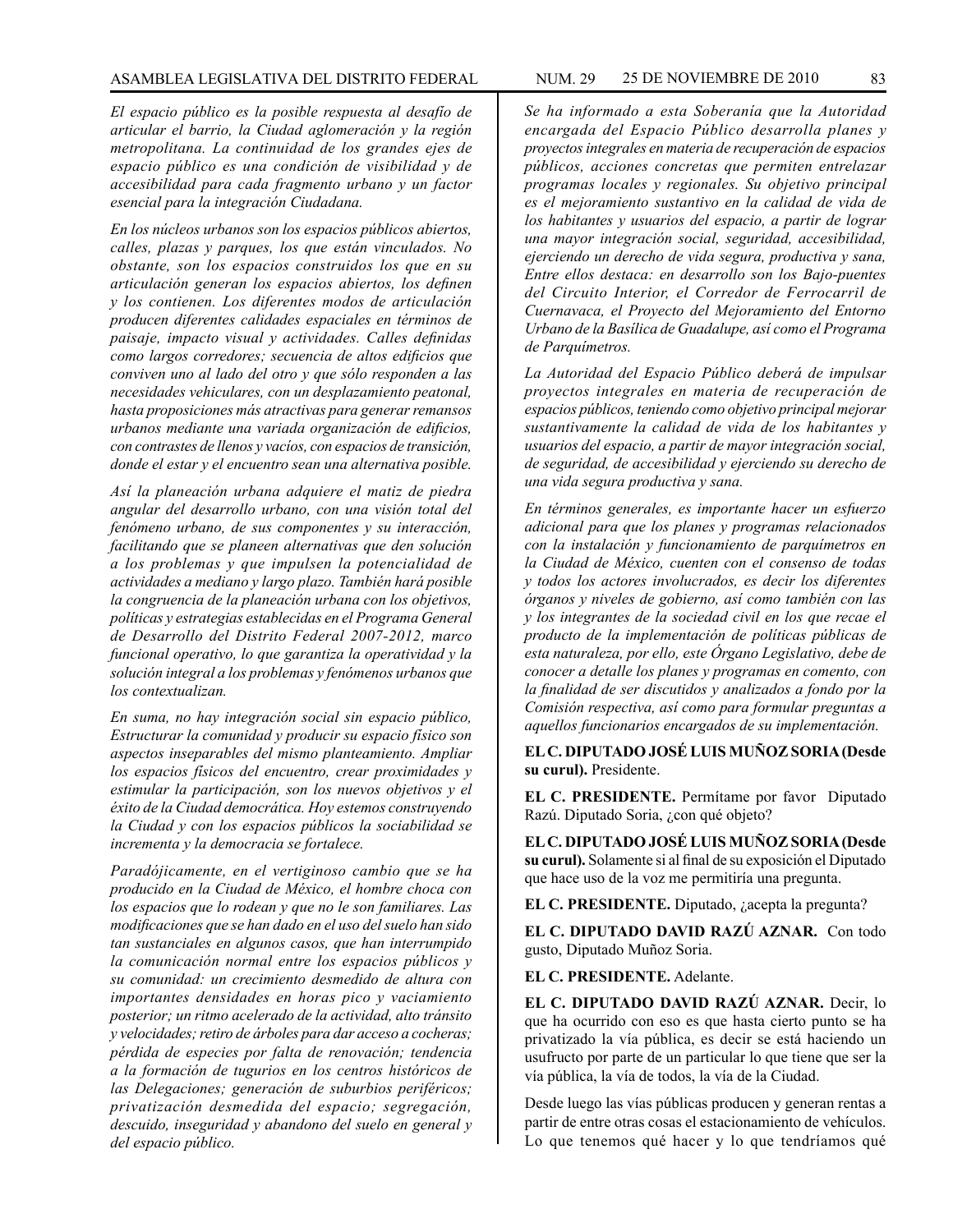garantizar con esas rentas es que esas rentas sean parte de los ingresos de todas y de todos los Ciudadanos como a través de los ingresos de la Ciudad, a través de su Tesorería.

Por ello los parquímetros son una solución eficiente, son una solución viable. Sabemos y conocimos por el informe del Jefe de Gobierno ante esta Soberanía que hay un programa de parquímetros. Ya hay varios Delegados, varios Jefes Delegacionales que han anunciado que avanzarán en el programa de parquímetros, sin embargo no tenemos aún conocimiento suficiente sobre ese programa, cómo se desenvolverá y en qué tiempos podemos esperarlo para también dialogarlo con la Ciudadanía.

*Por lo anteriormente expuesto y fundado sometemos a consideración del Pleno de esta Asamblea Legislativa, la siguiente:*

## *PROPOSICIÓN CON PUNTO DE ACUERDO:*

*PRIMERO. Esta Asamblea Legislativa del Distrito Federal solicita una reunión de trabajo, con el Arquitecto Daniel Escotto Sánchez, Coordinador General de la Autoridad del Espacio Público dependiente de las Secretaría de Desarrollo Urbano y Vivienda del Distrito Federal con las y los Diputados integrantes de la Comisión de Desarrollo e Infraestructura Urbana, para que informen sobre los planes y programas relacionados con parquímetros en operación y aquellos que se encuentren pendientes de implementación en la Ciudad de México.*

*SEGUNDO. La reunión de trabajo de "la Autoridad del Espacio Público" dependiente de la Secretaría de Desarrollo Urbano y Vivienda del Distrito Federal mencionada en el punto que antecede, deberá de realizarse antes de la aprobación de Presupuesto de Egresos para el Ejercicio Fiscal 2011 con la finalidad de conocer las necesidades presupuestales de los planes y proyectos mencionados.*

*Dado en el Recinto Legislativo de Donceles a los 25 días del mes de noviembre de 2010.*

#### *ATENTAMENTE*

*Dip. David Razú Aznar y Dip. Guillermo Sánchez Torres*

Es cuanto, y estoy a sus órdenes Diputado Muñoz Soria.

**EL C. PRESIDENTE.** Adelante con la pregunta, Diputado Muñoz Soria.

# **EL C. DIPUTADO JOSÉ LUIS MUÑOZ SORIA (Desde su curul).** Muchas gracias, Diputado Presidente.

Solamente preguntarle al Diputado David Razú si él tiene alguna información de los lugares en la Ciudad de México donde hay parquímetros, uno.

Dos, si conoce las diferentes situaciones en las que se presentan los convenios de parquímetros, menciono solamente dos casos. Es muy diferente la condición en la colonia Juárez, en la Delegación Cuauhtémoc, al que está en la colonia Cuauhtémoc de la misma Delegación, a propósito de lo que usted mencionaba del destino de los recursos, si tiene usted conocimiento de algunos otros de esos casos específicos, cómo está funcionando.

Si esta Asamblea, si hay necesidad de ello, pudiera tener algunos lineamientos para el funcionamiento de estos programas de parquímetro.

Por su respuesta, muchas gracias, Diputado.

**EL C. DIPUTADO DAVID RAZÚ AZNAR.** Muchas gracias, Diputado Muñoz Soria.

Comentarle. Tengo conocimiento de que existen los parquímetros en operación, tanto en la colonia Juárez como en la Colonia Cuauhtémoc, ambas de la Delegación Cuauhtémoc no tengo francamente conocimiento si hay en alguna otra zona.

Justamente lo que plantea el Punto de Acuerdo que estoy seguro apoyarán todas y todos, lo que plantea el Punto de Acuerdo no es más que recibir la información por parte de la autoridad del espacio público, el programa estaba quiero comentar, porque hemos estado indagando al respecto, el programa estaba en la Secretaría de Seguridad Pública, después se pasó, me parece muy acertadamente a SEDUVI y a la autoridad del espacio público. Lo que nos está faltando es información.

Están funcionando los programas y cómo funcionan los programas, en donde hay parquímetros en operación, que insisto, yo tengo conocimiento en las colonias Juárez y Cuauhtémoc exclusivamente.

Segundo, la parte que anunció el Jefe de Gobierno aquí en esta Tribuna durante su informe, que es el programa que sigue que creo debe ampliarse a muchas zonas donde ahorita hay un problema de ocupación o de usufructo privado del espacio público, ese programa cómo se va a ampliar y qué se pretende hacer con los ingresos, desde luego, conocer qué se pretende hacer con los ingresos, que el punto de vista de muchos de nosotros que hemos estado discutiendo el tema es que debe una parte de ellos contribuir al mejoramiento de las colonias en donde estén ubicados los parquímetros y también al sueldo de las personas que se encargarían de verificar la operación permanente de los parquímetros.

Todo esto es lo que propongo que nos pueda informar el arquitecto Escotto, autoridad del espacio público, ante los Diputados de la Comisión de Desarrollo Urbano, y desde luego los que nos adhiramos, yo no soy parte de la Comisión, pero cualquier otro Diputado interesado en esto podría asistir.

Es cuanto, Diputado Presidente, muchas gracias.

**EL C. PRESIDENTE.** Gracias, Diputado. En términos de lo dispuesto por el Artículo 133 del Reglamento para el Gobierno Interior de la Asamblea Legislativa del Distrito Federal, consulte la Secretaría a la Asamblea en votación económica, si la propuesta presentada por el Diputado David Razú Aznar, se considera de urgente y obvia resolución.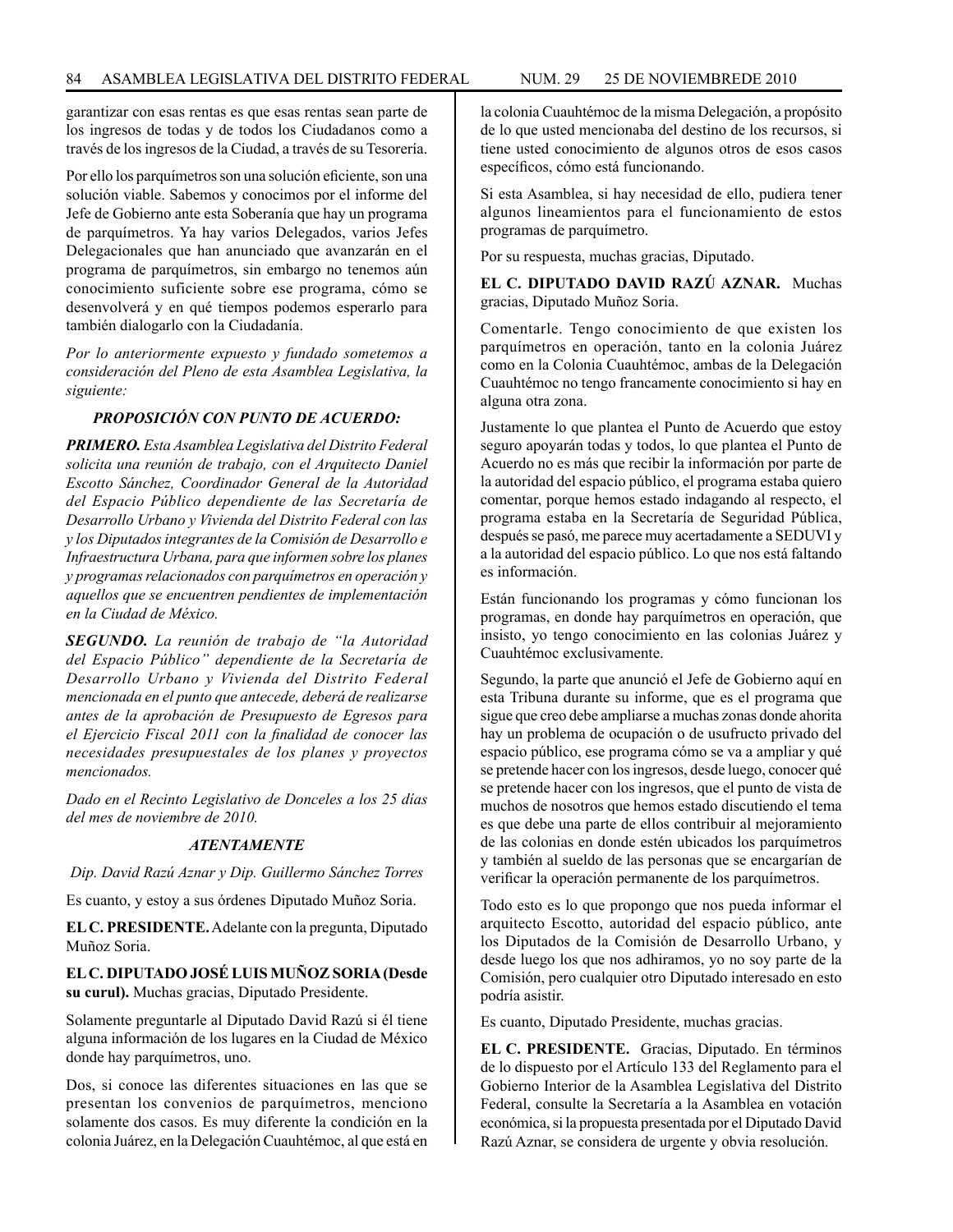**LA C. SECRETARIA.** Por instrucciones de la Presidencia y en votación económica se consulta a la Asamblea si la propuesta de referencia se considera de urgente y obvia resolución.

Los que estén por la afirmativa, sírvanse manifestarlo levantando la mano.

Los que estén por la negativa, sírvanse manifestarlo levantando la mano.

Se considera de urgente y obvia resolución, Diputado Presidente.

**EL C. PRESIDENTE.** Está a discusión la propuesta. ¿Existen oradores en contra?

Proceda la Secretaría a preguntar a la Asamblea, en votación económica, si es de aprobarse la propuesta a discusión.

**LA C. SECRETARIA.** Por instrucciones de la Presidencia y en votación económica se pregunta a la Asamblea si es de aprobarse la propuesta sometida a su consideración.

Los que estén por la afirmativa, sírvanse manifestarlo levantando la mano.

Los que estén por la negativa, sírvanse manifestarlo levantando la mano.

Aprobada la propuesta, Diputado Presidente.

**EL C. PRESIDENTE.** Remítase a las autoridades correspondientes para los efectos legales a que haya lugar.

Para presentar una Proposición con Punto de Acuerdo por el que se exhorta respetuosamente al Gobierno del Distrito Federal a efecto de, primero, en la medida de sus respectivas atribuciones y competencias gire sus apreciables instrucciones al Sistema de Aguas de la Ciudad de México para que ejecute los debidos trabajos de mantenimiento en toda la red de abastecimiento de agua potable ante la existencia de múltiples fugas; segundo, ejercer acciones firmes en contra de las empresas que dañan la red del Sistema de Aguas de la Ciudad de México, tercero, implementar el uso de tecnología de punta en el sistema para la detección y reparación de las tuberías dañadas, se concede el uso de la Tribuna a la Diputada Axel Vázquez Burguette, del Partido Nueva Alianza.

**LA C. DIPUTADA AXEL VÁZQUEZ BURGUETTE.**  Con su venia, Diputado Presidente.

*PROPOSICIÓN CON PUNTO DE ACUERDO POR EL QUE SE EXHORTA RESPETUOSAMENTE AL GOBIERNO DEL DISTRITO FEDERAL, A EFECTO DE: PRIMERO, EN LA MEDIDA DE SUS RESPECTIVAS ATRIBUCIONES Y COMPETENCIAS, GIRE SUS APRECIABLES INSTRUCCIONES AL SISTEMA DE AGUAS DE LA CIUDAD DE MÉXICO PARA QUE EJECUTE LOS DEBIDOS TRABAJOS DE MANTENIMIENTO EN TODA LA RED DE ABASTECIMIENTO DE AGUA POTABLE, ANTE LA* 

# *EXISTENCIA DE MÚLTIPLES FUGAS; SEGUNDO, EJERCER ACCIONES FIRMES EN CONTRA DE LAS EMPRESAS QUE DAÑAN LA RED DEL SISTEMA DE AGUA DE LA CIUDAD DE MÉXICO; TERCERO, IMPLEMENTAR EL USO DE TECNOLOGÍA DE PUNTA EN EL SISTEMA PARA LA DETECCIÓN Y REPARACIÓN DE LAS TUBERÍAS DAÑADAS.*

*La que suscribe, Diputada Axel Vázquez Burguette, integrante del Partido Nueva Alianza de la Asamblea legislativa del Distrito Federal V Legislatura, con fundamento en lo dispuesto por los Artículos 122, Apartado e, Base Primera, fracción V, inciso i) de la Constitución Política de los Estados Unidos Mexicanos; 42, fracción XIII y 46, fracción I del Estatuto de Gobierno del Distrito Federal; 10 fracción, I; 11; 17 fracción IV; 88 fracción I y 89 de la Ley Orgánica; y 85 fracción I del Reglamento para el Gobierno Interior, ambos de la Asamblea Legislativa del Distrito Federal, someto a la consideración del Pleno de esta Honorable Asamblea Legislativa del Distrito Federal V Legislatura, la Proposición con Punto de Acuerdo por el que se exhorta respetuosamente al Gobierno del Distrito Federal, a efecto de: Primero, en la medida de sus respectivas atribuciones y competencias, gire sus apreciables instrucciones al Sistema de Aguas de la Ciudad de México para que ejecute los debidos trabajos de mantenimiento en toda la red de abastecimiento de agua potable, ante la existencia de múltiples fugas; Segundo, ejercer acciones firmes en contra de las empresas que dañan la Red del Sistema de Agua de la Ciudad de México; Tercero, implementar el uso de tecnología de punta en el Sistema para la detección y reparación de las tuberías dañadas, al tenor de la siguiente:*

## *EXPOSICIÓN DE MOTIVOS*

*Una de las urbes que utiliza el agua subterránea con mayor exceso para abastecer las necesidades de sus habitantes es la Ciudad de México. Según registros, el 70 por ciento del agua que se suministra a la red proviene del subsuelo, mientras el 30 por ciento restante se obtiene a nivel superficial.*

*Las apreciaciones surgen de fuentes calificadas de la Universidad Nacional Autónoma de México, Instituto Politécnico Nacional y la Universidad Autónoma Metropolitana, quienes coinciden en advertir que la excesiva sobreexplotación de mantos acuíferos trae consigo hundimientos y riesgos geológicos, como las constantes grietas, lo que provoca una alta incidencia de fracturas en la tubería de agua potable causando fugas que hacen perder a la Ciudad más de 12 mil litros de agua potable por segundo. Lo que representan mil 36 millones de litros diarios.*

*La situación se agrava porque el agua que se desperdicia tiene un alto costo implícito ya que se invierte mucho en transvasarla desde largas distancias, extraerla del subsuelo y potabilizarla antes de suministrarla a la red.*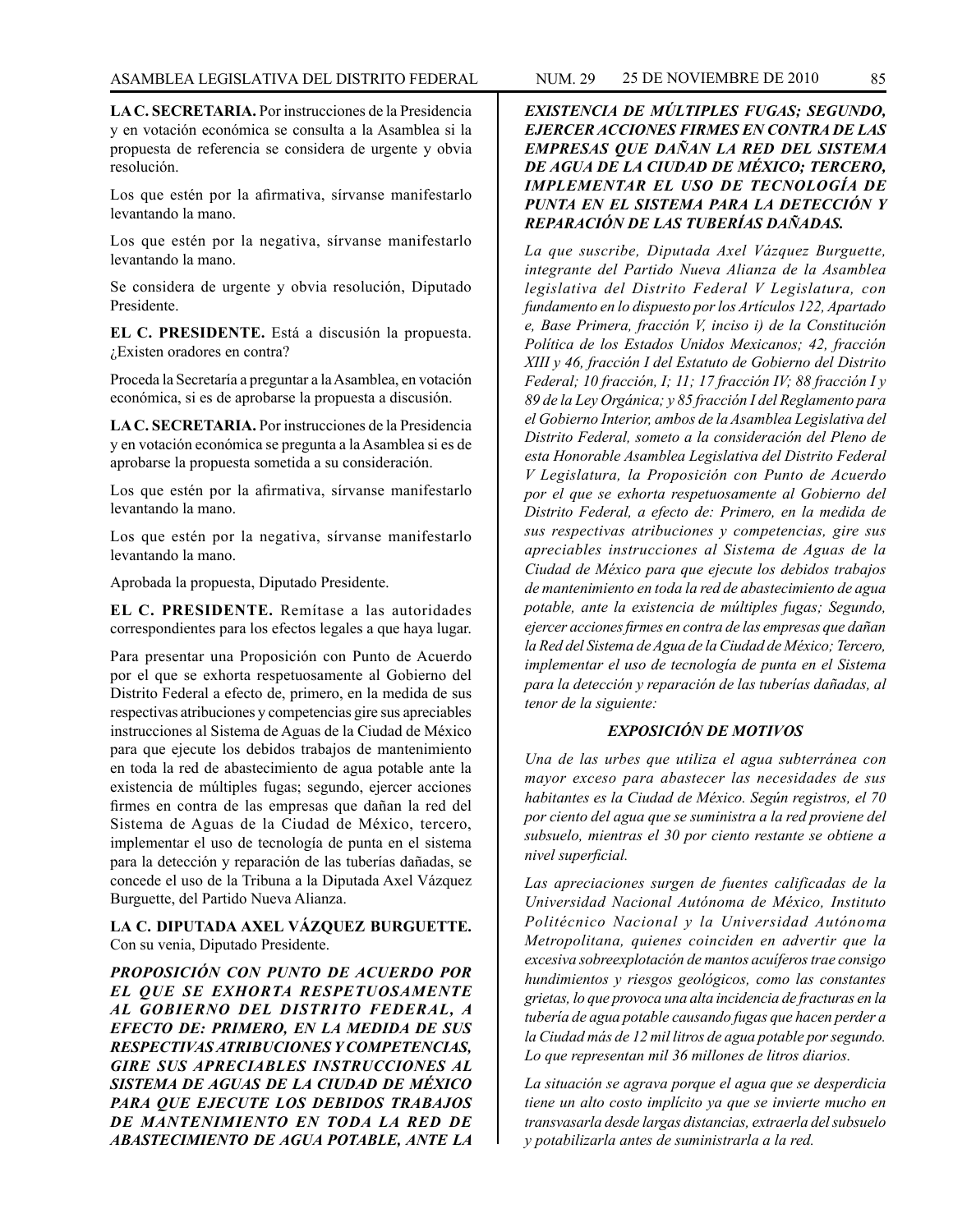*Desde esta perspectiva es menester valorar que:*

*- El agua que llega a la Capital proviene de dos fuentes una externa y otra interna. La fuente externa: el Sistema Cutzamala retribuye el 30% del agua, el Sistema Lerma, el 12% y el Sistema Risco, el 4%, La fuente interna provee de agua a través de 670 pozos ubicados en distintas Delegaciones y los Ramales del Río Magdalena que otorgan el 54 % restante,*

*- La distribución de agua en el Distrito Federal está formada por una red principal y una red secundaria. La red principal de tubería está formada por 690 kilómetros de longitud con tubos que miden de 0.5 y 1.73 metros de diámetro. La red secundaria de más de 10 000 kilómetros de tubería, con diámetro inferior 0.5 metros y cuenta con 243 tanques de almacenamiento con una capacidad de 1,500, 000 metros cúbicos con 227 plantas de bombeo que aumentan la presión en la red, lo cual permite dotar de agua a los habitantes de las zonas altas ubicadas en el Ajusco, Contreras o la Sierra de Santa Catarina.*

*La ruinosa tubería también es un factor determinante en la extraordinaria cantidad del vital líquido que se desaprovecha por fugas -una tercera parte de la que contiene la red se va al drenaje- la cual sería suficiente para abastecer a una Ciudad de 4 millones de habitantes como Houston o Monterrey, según un estudio de la Organización Panamericana de la Salud.*

*Este escenario de fugas de agua en el Distrito Federal, se complica de igual manera por la irresponsabilidad de las empresas constructoras de vivienda o de introducción de líneas de gas natural, en particular en las Delegaciones Benito Juárez, Coyoacan e Hidalgo, ya que realizan excavaciones sin la debida precaución ni tecnología adecuada.*

*En este sentido, el Sistema de Aguas de la Ciudad de México, pasa por alto las facultades que le confiere el Artículo 16, Fracción XXII de la Ley de Agua, del Distrito Federal, que lo obliga a verificar para el ahorro de agua. De tal forma que aplica una política de simulación ya que no sanciona a los infractores, cuyas acciones aumentan la problemática del deficiente mantenimiento en la red de agua y la falta de mejoramiento de la infraestructura.*

*A la gravedad de la situación también se suma la falta de tecnología de punta, ya que tanto para la reparación de la tubería de alto volumen como para las fugas al nivel de calle, los trabajadores del SACM utilizan picos, palas y pedazos de llanta usada.*

*El Centro de Información del Sistema de Aguas de la Ciudad de México revela que como resultado de los reportes telefónicos de la Ciudadanía, cada día 12 partidas de trabajadores, provistos de insuficiente y obsoleta herramienta, atienden mas de 80 fugas en la red, localizadas en distintos puntos del Distrito Federal; lamentablemente* 

*sólo confiados en su experiencia y un martillo neumático para determinar el flujo y origen del "manantial que brota en el pavimento de las calles".*

*A las dificultades naturales para ubicar la fuga se agrega la escasez de material en los almacenes del SACM; además de otras irregularidades que prevalecen como la falta de coordinación entre áreas involucradas tan importantes como la Dirección General de Tránsito o la Dirección General de Servicios Urbanos.*

*La primer área porque debiera estar presente para proteger la vida de los trabajadores que operan en vías de alta velocidad y actuar ante los inevitables congestionamientos que se generan por la excavaciones en el pavimento que obstruyen la vialidad; la segunda, para reponer la carpeta asfáltica en un breve lapso ya que en la actualidad acude al lugar después de varias horas e incluso días,*

*Nueva Alianza urge a las autoridades correspondientes a responder a la Ciudadanía que paga sus recibos de agua (en cumplimiento a lo dispuesto en el Artículo 6°, Fracción VI, de la Ley de Aguas) a detectar y reparar las fugas del vital líquido en menos tiempo y sin afectar el tránsito, ya que es inadmisible que el SACM continúe sin la tecnología de punta necesaria.*

*Asimismo, consideramos una prioridad intensificar las campañas de toma de conciencia en la población para impulsar una cultura de uso racional del agua y evitar el despilfarro. El Consejo Consultivo del Agua Indica que un domicilio con una fuga de agua, aunque sea mínima, en una llave estándar, desperdicia hasta 9 mil litros de agua potable al año. De ahí la necesidad de impulsar un cambio de actitud en la Ciudadanía para que reporten de inmediato al SACM los daños que adviertan en los pilotes de los edificios en los que habitan o que denuncien la rotura de tubos de agua potable cuando sean visibles.*

*Es cierto que la Ciudad de México se ha transformado en los últimos 70 años en su estructura hidráulica, es verdad que se han aplicado importantes inversiones para mejorar la red de agua potable, sin embargo en los albores del siglo XXI, una Ciudad con niveles de vida distintos a los de antaño, registra un grave rezago en sus programas de sustitución de tuberías, uso de tecnología de punta para abatir las fugas y, sobre todo, en concretar los lineamientos que establece la Ley de Aguas del Distrito Federal, en su Artículo 5o.*

*"Toda persona en el Distrito Federal, tiene el derecho al acceso suficiente, seguro e higiénico de agua disponible para su uso personal y doméstico, así como al suministro libre de interferencias. Las autoridades garantizaran este derecho, pudiendo las personas presentar denuncias cuando el ejercicio del mismo se limite por actos, hechos u omisiones de alguna autoridad ( ... )"*

*El agua es un valor fundamental que preocupa a Nueva Alianza y reconocemos la manifiesta incomodidad que*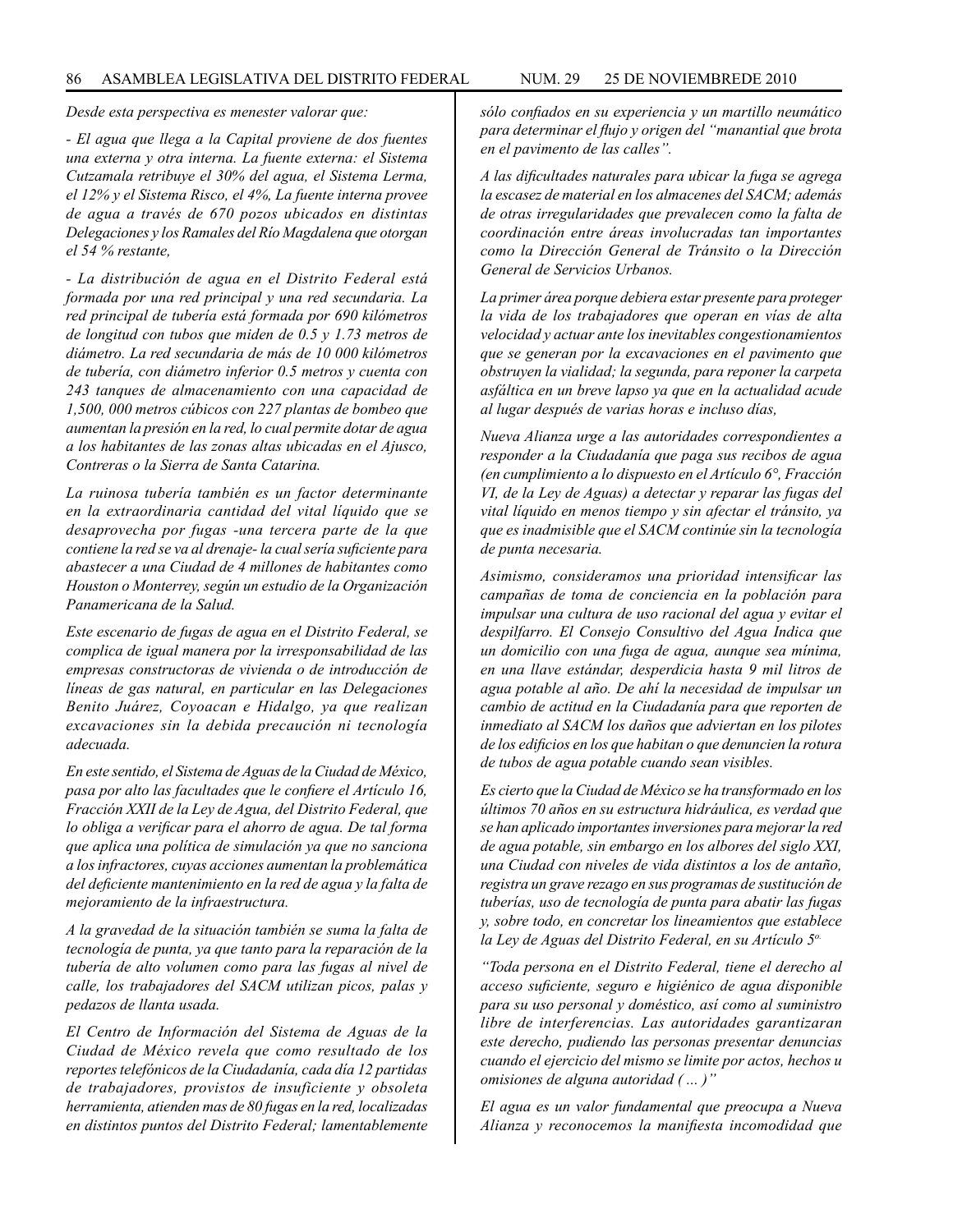*genera el desperdicio de agua, porque paradójicamente existen colonias en las que no llega el vital líquido. En consecuencia, pretendemos mantener el tema en la discusión actual.*

*Por lo anteriormente expuesto y fundado, en mi carácter de Diputada a la V Legislatura de la Asamblea Legislativa del Distrito Federal, someto a la consideración del Pleno, el siguiente Punto de Acuerdo de urgente y obvia resolución.*

# *PUNTO DE ACUERDO*

*PRIMERO. Por el que se exhorta respetuosamente al Gobierno del Distrito Federal, a efecto de gire apreciables instrucciones al Sistema de Aguas de la Ciudad de México para que ejecute los debidos trabajos de mantenimiento en toda la red de abastecimiento de agua potable, ante la existencia de múltiples fugas;*

*SEGUNDO. Ejercer acciones firmes en contra de las empresas que dañan las líneas de agua;*

*TERCERO. Implementar el uso de tecnología de punta en el Sistema para la detección y reparación de las tuberías dañadas.*

*Asamblea Legislativa del Distrito Federal, a 25 de Noviembre de 2010.*

## *ATENTAMENTE*

*Dip. Axel Vázquez Burguette*

A su consideración, compañeros legisladores.

Es cuanto, Diputado Presidente.

**EL C. PRESIDENTE.** Muchas gracias, Diputada. En términos de lo dispuesto por el Artículo 133 del Reglamento para el Gobierno Interior de la Asamblea Legislativa del Distrito Federal, consulte la Secretaría a la Asamblea en votación económica si la propuesta presentada por la Diputada Axel Vázquez Burguette se considera de urgente y obvia resolución.

**LA C. SECRETARIA.** Por instrucciones de la Presidencia y en votación económica se consulta a la Asamblea si la propuesta de referencia se considera de urgente y obvia resolución.

Los que estén por la afirmativa, sírvanse manifestarlo levantando la mano.

Los que estén por la negativa, sírvanse manifestarlo levantando la mano.

Se considera de urgente y obvia resolución, Diputado Presidente.

**EL C. PRESIDENTE.** Está a discusión la propuesta. ¿Existen oradores en contra?

Proceda la Secretaría a preguntar a la Asamblea en votación económica si es de aprobarse la propuesta a discusión.

**LA C. SECRETARIA.** Por instrucciones de la Presidencia y en votación económica se pregunta a la Asamblea si es de aprobarse la propuesta sometida a su consideración.

Los que estén por la afirmativa, sírvanse manifestarlo levantando la mano.

Los que estén por la negativa, sírvanse manifestarlo levantando la mano.

Aprobada la propuesta, Diputado Presidente.

**EL C. PRESIDENTE.** Remítase a las autoridades correspondientes para los efectos legales a que haya lugar.

Esta Presidencia informa que se recibió una Proposición con Punto de Acuerdo por el que se exhorta a la Comisión de Presupuesto y Cuenta Pública de esta Asamblea Legislativa a que durante el estudio, análisis y dictamen del paquete financiero 2011, por lo que hace al Presupuesto de Egresos, destine una partida presupuestal etiquetada de 115 millones de pesos a la Delegación Xochimilco para que se realicen trabajos de saneamiento y conservación de la zona chinampera y de sus canales, suscrita por la Diputada María de Lourdes Amaya Reyes, del Grupo Parlamentario del Partido de la Revolución Democrática.

Con fundamento en lo dispuesto por los Artículos 36 fracciones V y VII de la Ley Orgánica de la Asamblea Legislativa del Distrito Federal, 28 y 132 del Reglamento para su Gobierno Interior, se turna para su análisis y dictamen a la Comisión de Presupuesto y Cuenta Pública.

*PROPOSICIÓN CON PUNTO DE ACUERDO, POR EL QUE SE EXHORTA A LA COMISIÓN DE PRESUPUESTO Y CUENTA PÚBLICA DE ESTA ASAMBLEA LEGISLATIVA, A QUE DURANTE EL ESTUDIO, ANÁLISIS Y DICTAMEN DEL PAQUETE FINANCIERO 2011, POR LO QUE HACE AL PRESUPUESTO DE EGRESO, DESTINE UNA PARTIDA PRESUPUESTAL ETIQUETADA DE CIENTO QUINCE MILLONES DE PESOS ADICIONALES, A LA DELEGACIÓN XOCHIMILCO, PARA QUE SE REALICEN TRABAJOS DE SANEAMIENTO Y CONSERVACIÓN DE LA ZONA CHINAMPERA Y DE SUS CANALES; A CARGO DE LA DIPUTADA MARÍA DE LOURDES AMAYA REYES, DEL GRUPO PARLAMENTARIO DEL PRD.*

*La que suscribe Diputada María de Lourdes Amaya Reyes, integrante del Grupo Parlamentario del Partido de la Revolución Democrática, con fundamento en lo dispuesto por los Artículos 13 fracción I, II y III y 17 fracción VI y VII de la Ley Orgánica de la Asamblea Legislativa del Distrito Federal, y 132 del Reglamento para el Gobierno Interior de la Asamblea legislativa del Distrito Federal; tengo a bien formular la presente Proposición con Punto de Acuerdo por el que se exhorta a la Comisión de Presupuesto y Cuenta Pública de esta Asamblea Legislativa, a que durante el estudio, análisis y dictamen del Paquete Financiero 2011,*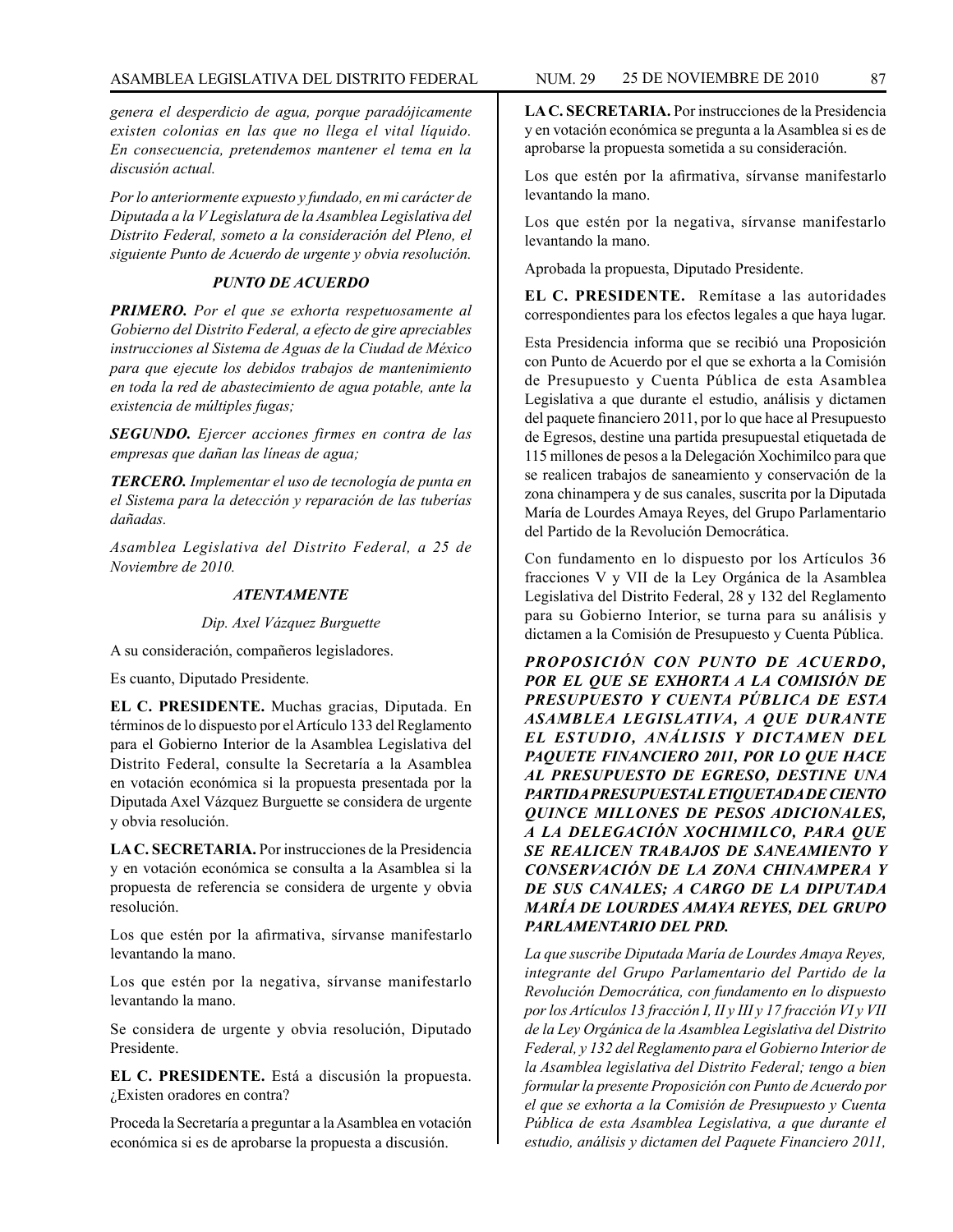*por lo que hace al Presupuesto de Egresos, destine una partida presupuestal etiquetada de ciento quince millones de pesos adicionales, a la Delegación Xochimilco para que se realicen trabajos de saneamiento y conservación de la zona chinampera y de sus canales, al tenor de los siguientes:*

### *ANTECEDENTES*

*Xochimilco fue declarado Zona de Monumentos Históricos en 1986 y Patrimonio Cultural de la Humanidad en 1987 junto con el Centro Histórico de la Ciudad de México, la Zona conocida como Chinampera, cuenta con una extensión territorial, según datos del Programa Delegacional de Desarrollo Urbano 2005, de menos de 189 kilómetros de canales navegables.*

*Casi toda la superficie de la zona chinampera se encuentra dentro del Área Natural Protegida, sin embargo, esto no ha sido suficiente ya que la presión urbana y la Contaminación, siguen poniendo en riesgo esta superficie de gran valor ambiental y cultural.*

*Entre 1984 y 1994 el entonces Departamento del Distrito Federal promovió el Programa de Rescate Ecológico de Xochimilco, con la creación de un lago artificial de 52 has, la construcción de una zona deportiva y un embarcadero, así como un mercado de plantas, todo ello conformado como un Parque Ecológico, a cargo de un patronato. El actual Parque Ecológico de Xochimilco, conserva y atiende una importante zona del área lacustre, sin embargo sus acciones no impactan en el mantenimiento del total de los canales de Xochimilco.*

*Para los años de 2003 a 2006, en coordinación con la UNESCO la Jefatura Delegacional impulso un Programa de planeación y gestión para la conservación del sistema ecológico con valor patrimonial, los trabajos contemplaban la siembra de ahuejotes, el estacado y colocación de señalizaciones y el remozamiento de toda el área del Centro Histórico de Xochimilco.*

*Lo anterior se consolida al tenor de los siguientes*

### *CONSIDERANDOS*

*1° Que el Programa General de Desarrollo 2007-2012 del Gobierno del Distrito Federal, en su eje de "Desarrollo Sustentable y de largo plazo", plantea como una de sus principales líneas estratégicas: "Hacer efectivo el compromiso ambiental de este gobierno, al incorporar el principio de sustentabilidad, de manera transversal, en todas sus acciones, en las políticas públicas y en las decisiones de gasto e inversión".*

*2º Que de acuerdo al diagnóstico presentado en el Programa Delegacional de Desarrollo Urbano para la Delegación Xochimilco, publicado el 6 de mayo del 2005 en la Gaceta Oficial del Distrito Federal en el que se anota que: "De no establecerse una estrategia de aprovechamiento adecuado a las necesidades de la Ciudad de México, el equipamiento regional ecológico que posee Xochimilco como el Parque Ecológico, el vivero Netzahualcóyotl, la pista de canotaje* 

*Virgilio Uribe que en conjunto con las lagunas de regulación y la zona chinampera, seguirán siendo subutilizados. De no evitarse el crecimiento de los asentamientos irregulares, la depauperización de la imagen urbana y la degradación de los valores patrimoniales de los barrios y poblados rurales, y otros valores naturales y culturales como los canales y chinampas, Xochimilco perderá el atractivo turístico y con ello un potencial fundamental para el desarrollo de su economía".*

*3º Que la conservación y protección de la Zona de Monumentos Históricos de la Delegación Xochimilco, conocida como Zona Chinampera, declarada por el Ejecutivo Federal el 4 de diciembre de 1986, es de gran importancia ambiental y cultural para los habitantes del Distrito Federal y de la Zona Metropolitana del Valle de México.*

*4o Que la Zona Lacustre y Chinampera de Xochimilco ha sufrido un continuo deterioro derivado del uso inadecuado de los recursos naturales, del crecimiento desmedido de la mancha urbana, la sobreexplotación del manto acuífero las descargas de aguas residuales en los cuerpos de agua y el hundimiento diferencial del terreno y delincuencia, entre otros problemas.*

*5º Que las acciones relacionadas con la conservación del patrimonio natural y cultural de Xochimilco son de interés público y con ellas se promueve el derecho de toda persona a un medio ambiente adecuado consagrado en el Artículo 4º de la Constitución Política de los Estados Unidos Mexicanos.*

*6º Que en razón de que es una prioridad para el Gobierno del Distrito Federal evitar el deterioro y procurar la conservación del legado natural de Xochimilco.*

*7º Que para lograr la conservación de dicho patrimonio, es necesario instrumentar acciones legales que desarrollen distintas dependencias y órganos del Gobierno del Distrito Federal y de la Delegación y para ello es requisito indispensable la asignación presupuestal suficiente.*

*Por lo anterior expuesto y fundador someto a consideración del Pleno de ésta Soberanía, el siguiente:*

### *PUNTO DE ACUERDO*

*ÚNICO. Se exhorta a la Comisión de Presupuesto y Cuenta Pública de esta Asamblea Legislativa, a que durante el estudio, análisis y dictamen del Paquete Financiero 2011, por lo que hace al Presupuesto de Egresos, destine una partida presupuestal etiquetada de ciento quince millones de pesos adicionales, a la Delegación Xochimilco, para que se realicen trabajos de saneamiento y conservación de la zona chinampera y de sus canales.*

*Dado en el Recinto legislativo de la Asamblea legislativa de Distrito Federal, a los veinticinco días del mes de noviembre de dos mil diez.*

# *ATENTAMENTE*

*Dip. María de Lourdes Amaya Reyes*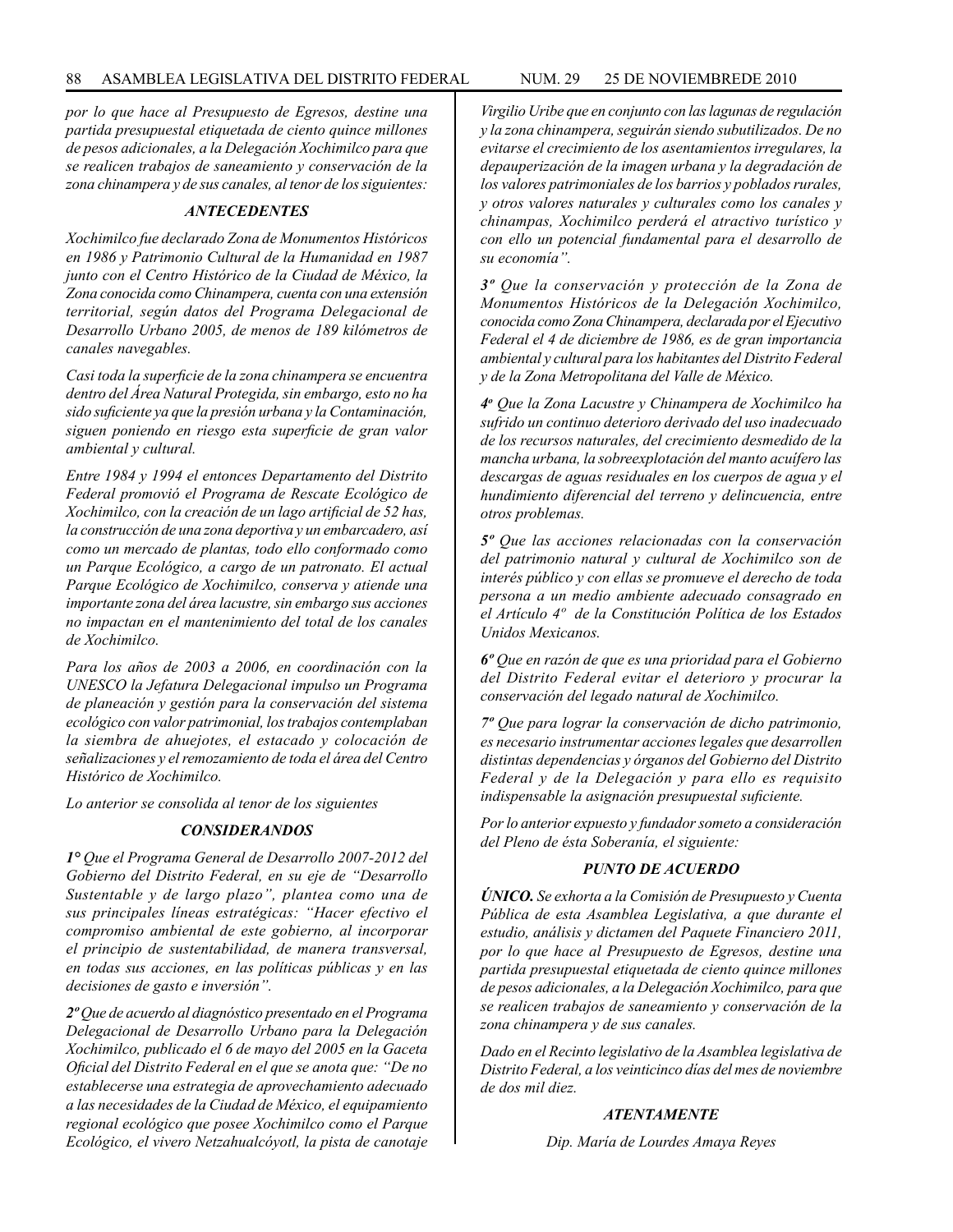**EL C. PRESIDENTE.** Esta Presidencia recibió una Proposición con Punto de Acuerdo para exhortar a la Secretaría de Desarrollo Urbano, la Secretaría de Obras y las 16 Delegaciones para que en el ámbito de sus atribuciones y facultades legales rindan un informe del estado que guarda actualmente la señalización urbana, la nomenclatura de calles, avenidas y toda la red vial del Distrito Federal, suscrita por el Diputado Leobardo Juan Urbina Mosqueda, del Grupo Parlamentario del Partido Revolucionario Institucional. Con fundamento en lo dispuesto por los Artículos 36 fracciones V y VII de la Ley Orgánica de la Asamblea Legislativa del Distrito Federal, 28 y 132 del Reglamento para su Gobierno Interior, se turna para su análisis y dictamen a la Comisión de Desarrollo e Infraestructura Urbana.

*PROPOSICIÓN CON PUNTO DE ACUERDO, PARA EXHORTAR A LA SECRETARÍA DE DESARROLLO URBANO, LA SECRETARÍA DE OBRAS Y LAS 16 DELEGACIONES, PARA QUE EN EL ÁMBITO DE SUS ATRIBUCIONES Y FACULTADES LEGALES, RINDAN UN INFORME DEL ESTADO QUE GUARDA ACTUALMENTE LA SEÑALIZACIÓN URBANA, LA NOMENCLATURA DE CALLES, AVENIDAS Y TODA LA RED VIAL DEL DISTRITO FEDERAL.*

*Quien suscribe la presente Proposición con Punto de Acuerdo, C. Diputado Leobardo Urbina Mosqueda, Integrante del Grupo Parlamentario del Partido Revolucionario Institucional, con fundamento en el Artículo 132 BASE PRIMERA en los incisos g), j), k), l) de la Constitución Política de los Estados Unidos Mexicanos., de los Artículos 42 en los incisos, XI, XIV, XV, XVI, 46,47, 48, 49, del Estatuto de Gobierno, de los Artículos 10, 17 y 18 de la Ley Orgánica y de los Artículos 85 y 132 del Reglamento para el Gobierno Interior Ambos de la Asamblea Legislativa del Distrito Federal, somete a la consideración de este H. Órgano Legislativo, la Proposición con Punto de Acuerdo, para exhortar a la Secretaría de Desarrollo Urbano, la Secretaría de Obras y las 16 Delegaciones, para que en el ámbito de sus atribuciones y facultades legales, rindan un informe del estado que guarda actualmente la señalización urbana, la nomenclatura de calles, avenidas y toda la red vial del Distrito Federal, al tenor de los siguientes:*

#### *CONSIDERANDOS*

*Que la Ley Orgánica de la Asamblea Legislativa, considera que los Diputados tienen entre sus obligaciones representar los intereses de los Ciudadanos, promover y gestionar la solución de los problemas, demandas y necesidades colectivas ante las autoridades competentes.*

*Que la Ley de Transporte y Vialidad del Distrito Federal, establece en el Título Cuarto, Capítulo VI, relativo a la nomenclatura y señalización vial, en sus Artículos 118, 119 y 120 señala lo siguiente:*

*Artículo 118. La Secretaría y Secretaría de Desarrollo Urbano, en el ámbito de su competencia y en coordinación*  *con la Secretaría de Obras y las Delegaciones deben garantizar que en todas las vialidades de la Ciudad, exista señalización vial y nomenclatura, con el propósito de proporcionar una mayor orientación a la población y agilizar la fluidez del tránsito vehicular y peatonal.*

*Artículo 119. Es responsabilidad de la Secretaría en coordinación con la Secretaría de Obras y las Delegaciones la colocación, mantenimiento y preservación de la señalización vial.*

*Artículo 120. Es responsabilidad de la Secretaría de Desarrollo Urbano en coordinación con la Secretaria de Obras y las Delegaciones la colocación, mantenimiento y preservación de la nomenclatura de las vías.*

*Que la Ley de Desarrollo Urbano del Distrito Federal establece en sus Artículos 19 y 65 que:*

*Artículo 19. La Comisión de Nomenclatura del Distrito Federal es un órgano que auxiliará a la Secretaría en la asignación, revisión, y en su caso, modificación del contenido de las placas de nomenclatura oficial de vías y espacios públicos, cuyos elementos estarán previstos en el reglamento.*

*Corresponderá a las Delegaciones la elaboración, colocación y mantenimiento de las placas de nomenclatura oficial en las vías públicas y en aquellos espacios públicos que la Secretaría determine.*

*Artículo 65. En el ordenamiento territorial del Distrito Federal, la Secretaría atenderá a la conservación, recuperación y acrecentamiento del patrimonio cultural de la Ciudad de México.*

*Forman parte del patrimonio cultural urbano los bienes inmuebles, elementos aislados tales como esculturas, monumentos, bienes muebles por destino, mobiliario urbano, obras de infraestructura, contenidos en los ordenamientos vigentes en materia de patrimonio por las instancias federales y locales; así como los paisajes culturales, espacios públicos tales como calles, parques urbanos, plazas y jardines, entre otros; la traza, lotificación, nomenclatura, imagen urbana; las áreas de conservación patrimonial y todos aquellos elementos y espacios que, sin estar formalmente catalogados, merezcan tutela en su conservación y consolidación y, en general, todo aquello que corresponda a su acervo histórico o que resulte propio de sus constantes culturales y de sus tradiciones.*

*Que de acuerdo al Diagnóstico elaborado por el Consejo para el Desarrollo Urbano Sustentable de la Ciudad de México, en la mesa "Rescate del Espacio Público", correspondiente a los Foros de Análisis y Propuestas con Asociaciones Colegios y Cámaras, se concluye lo siguiente:*

*En lo concerniente a la falta de planeación urbanística, se manifiesta que la ausencia de criterios de diseño urbano y de estética es reflejo del bajo nivel de la calidad de vida de la mayoría de los habitantes, de la improvisación (para decidir,*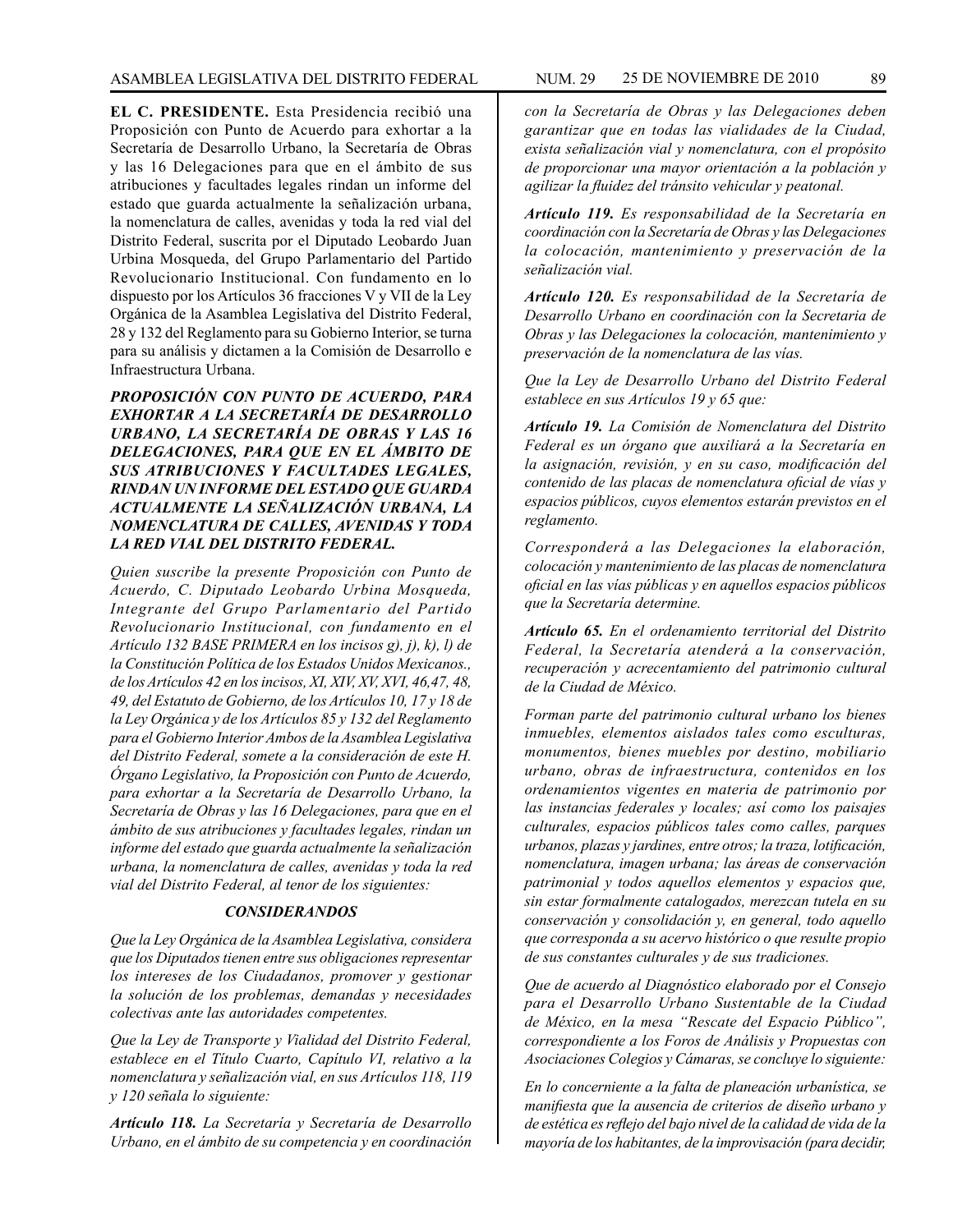*por ejemplo, tipos de vegetación, anchos de banquetas, rampas, accesibilidad, mobiliario urbano, señalamientos, etcétera), de la magra inversión en el mantenimiento y mejoramiento de los espacios públicos y de la falta de estética de muchas escenas y muchos paisajes urbanos.*

*Que de conformidad con los Artículos descritos, la Administración Pública del Distrito Federal, a través de las Secretarias de Transporte y Vialidad, Desarrollo Urbano y la de Obras, así como las 16 Delegaciones, son las responsables de garantizar que en toda la red vial de la Ciudad exista una señalización vial y nomenclatura adecuada a fin de proporcionar a la población mayor orientación y agilizar el transito tanto de vehículos como de peatones.*

*Que las diversas obras públicas y privadas, así como la instalación de propaganda correspondiente a los procesos electorales han generado periódica y constantemente la destrucción y desaparición de elementos de señalización vial y la nomenclatura de las calles en diversos puntos de la Ciudad.*

*Que de acuerdo a textos del Arq. Kevin Andrew Lynch, urbanista estadounidense autor del Texto "Imagen de la Ciudad", referente en las escuelas de urbanismo y arquitectura en diversas universidades en el mundo, define que:*

*La imagen urbana se integra por diversos criterios normativos como son; confort, legibilidad, orientación, variedad y armonía entre sus componentes tanto estructurales como estéticos que puedan transmitir al Ciudadano una perspectiva de la Ciudad Legible, Armónica y con Significado, es decir espacios reconocibles y fácilmente identificables.*

*Por otra parte, el mobiliario urbano y la señalización, también son componentes elementales en la conformación de la imagen urbana, se refiere principalmente a los kioscos, fuentes, bancas, casetas de teléfonos, paradas de autobuses, módulos de información, etc., la señalización es un elemento necesario para el funcionamiento y desarrollo de la Ciudad, se clasifica de acuerdo a la función que desempeña dentro de ella en:*

*• Informativa y promocional (comercial, avisos públicos, etc.)*

*• Orientativa (nomenclatura y sentido de calles, mapas urbanos, avisos de equipamiento)*

*• Preventiva y restrictiva (señales de tránsito, advertencias y prohibiciones, etc.)*

*Para nadie es desconocido que la Ciudad padece deficiencias notables en la señalización vial, y en la nomenclatura de Calles y Avenidas, lo que no solo deja de orientar a la población, sino que incluso la confunden y deforman el paisaje urbano, porque no existen o por lo menos no se aprecia ni se observa que existan criterios homologados o uniformes.*

*Que la deficiencia de los señalamientos urbanos aumenta el peligro y expone la integridad de los peatones y conductores.*

*Por ello, resulta importante que las dependencias referidas informen a ésta Soberanía y a la opinión pública todo lo relacionado con las acciones y programas que de manera coordinada y conjunta vienen realizando en materia de nomenclatura y señalización vial.*

*Por lo anteriormente expuesto, se pone a consideración del Pleno de la Asamblea Legislativa, el siguiente:*

## *PUNTO DE ACUERDO*

*ÚNICO. Se exhorta a la Secretaría de Desarrollo Urbano, la Secretaria de Obras y las 16 Delegaciones, para que en el ámbito de sus atribuciones y facultades legales, rindan un informe del estado que guarda actualmente la señalización urbana, la nomenclatura de calles, avenidas y toda la red vial del Distrito Federal.*

*Dado en la Ciudad de México, Recinto Legislativo de Donceles, a los 25 días del mes de noviembre de 2010.*

### *ATENTAMENTE*

### *Dip. Leobardo Juan Urbina Mosqueda*

**EL C. PRESIDENTE.** Esta Presidencia informa que recibió una Proposición con Punto de Acuerdo del Diputado Leobardo Juan Urbina Mosqueda, del Grupo Parlamentario del Partido Revolucionario Institucional, para solicitar a la Secretaría de Trabajo y Fomento al Empleo para adoptar las medidas emitidas en la recomendación sobre el "VIH SIDA y el Mundo del Trabajo 2010" número 200, por la Organización Internacional del Trabajo. Con fundamento en lo dispuesto por los Artículos 36 fracciones V y VII de la Ley Orgánica de la Asamblea Legislativa del Distrito Federal, 28, 29 y 132 del Reglamento para su Gobierno Interior, se turna para su análisis y dictamen a las Comisiones Unidas de Asuntos Laborales y Previsión Social y de Salud y Asistencia Social.

*PROPOSICIÓN CON PUNTO DE ACUERDO PARA SOLICITAR A LA SECRETARÍA DE TRABAJO Y FOMENTO AL EMPLEO PARA ADOPTAR LAS MEDIDAS EMITIDAS EN LA RECOMENDACIÓN SOBRE EL VIH Y EL SIDA Y EL MUNDO DEL TRABAJO, 2010 (NO.200) POR LA ORGANIZACIÓN INTERNACIONAL DEL TRABAJO.*

*Quien suscribe la presente C. Diputado Leobardo Juan Urbina Mosqueda, integrante del Grupo Parlamentario del Partido Revolucionario Institucional, con fundamento en los incisos g), j), k), l), del Artículo 122 BASE PRIMERA, de la Constitución Política de los Estados Unidos Mexicanos; de los Artículos 42, incisos XI, XIVXV, XVI; 46,47, 48, 49 del Estatuto de Gobierno; de los Artículos 10,17 y 18 de la Ley Orgánica y de los Artículos 85 y 132 del Reglamento para el Gobierno Interior, ambos de la Asamblea Legislativa del Distrito Federal, somete a la consideración de este H.*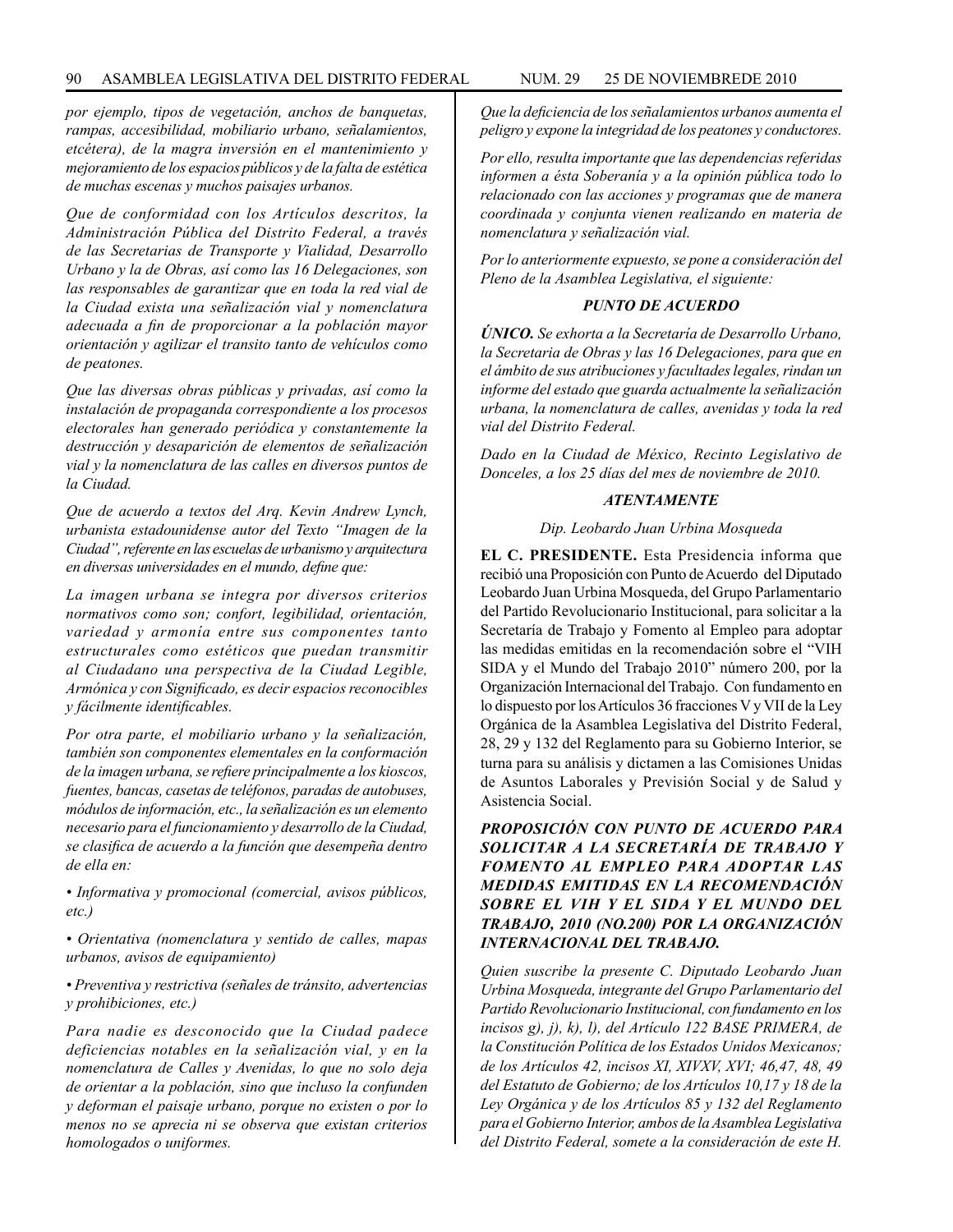*Órgano Legislativo, la Proposición con Punto de Acuerdo para solicitar a la Secretaría de Trabajo y Fomento al Empleo y a la Secretaría de Salud, para adoptar las medidas emitidas en la Recomendación sobre el VIH y el SIDA y el mundo del trabajo 2010 (No.200) por la Organización Internacional del Trabajo, al tenor de los siguientes:*

## *ANTECEDENTES*

*Panorama General de los Mecanismos de Control de la OIT Desde la creación de la Organización Internacional del Trabajo (OIT) en 1919, el mandato de la Organización comprende la adopción de normas internacionales del trabajo y la promoción de la ratificación y de la aplicación de esas normas en sus Estados Miembros y el control de esta aplicación, como medios fundamentales para el logro de sus objetivos. Con el fin de supervisar los progresos realizados por los Estados Miembros en la aplicación de las normas internacionales del trabajo, la OIT ha desarrollado mecanismos de control únicos a escala internacional.* 

*En virtud del Artículo 19 de la Constitución de la OIT, los Estados Miembros, a partir de la adopción de una norma internacional del trabajo, tienen algunas obligaciones, especialmente la de someter el instrumento recientemente adaptado a las autoridades nacionales competentes y la de presentar periódicamente memorias sobre las medidas adaptadas para dar efecto a las disposiciones de los convenios no ratificados y de las recomendaciones.*

*Existen algunos mecanismos de control mediante los cuales la Organización examina el cumplimiento de las obligaciones de los Estados Miembros dimanantes de los convenios ratificados. Este control es posible gracias al procedimiento regular, fundado en el envío de memorias anuales (Artículo 22 de la Constitución de la OIT), y en procedimientos especiales, basados en las quejas o en las reclamaciones dirigidas al Consejo de Administración par los mandantes de la OIT (Artículos 24 y 26 de la Constitución), y;*

#### *CONSIDERANDOS*

*Que la Conferencia General de la Organización Internacional del Trabaja, convocada en Ginebra por el Conseja de Administración de la Oficina Internacional del Trabajo, y congregada en dicha Ciudad el 2 de junio de 2010, en su nonagésima novena reunión; emitió la resolución 200 sobre el VIH, el SIDA y el mundo del trabajo.*

*Que esta nueva norma laboral, se considera es el primer instrumento de derechos humanos para centrarse en el VIH y el SIDA en el mundo del trabajo, y que fue aprobada por una abrumadora mayoría por los gobiernos, los empleadores y de trabajadores, representantes de los Estados Miembros de la OIT en la Conferencia Internacional del Trabajo en junio de 2010.*

*Que en México y particularmente en el Distrito Federal, el VIH y el SIDA tienen un grave impacto en la sociedad y las* 

*economías, en el mundo del trabajo tanto en el sector formal como en el informal, en los trabajadores, sus familias y las personas a su cargo, en las organizaciones de empleadores y de trabajadores y en las empresas públicas y privadas, y socavan el logro del trabajo decente y el desarrollo sostenible.*

*Que es importante reconocer y apoyar desde el Órgano Legislativo del Distrito Federal, la necesidad de que se intensifiquen esfuerzos para alcanzar la justicia social y luchar contra la discriminación y la estigmatización respecto del VIH y el SIDA en todos los aspectos.*

*Que la estigmatización, la discriminación y la amenaza de perder el empleo que sufren las personas afectadas por el VIH o el SIDA constituyen obstáculos para que conozcan su propio estado serológico respecto del VIH, lo cual aumenta la vulnerabilidad de los trabajadores al VIH y socava su derecho a prestaciones sociales.*

*Que al Gobierno del Distrito Federal no le debe ser ajena la necesidad de proseguir e incrementar la cooperación internacional, en particular en el marco del Programa Conjunto de las Naciones Unidas sobre el VIH/SIDA, para apoyar los esfuerzos destinados a dar efecto a la Recomendación 200 de la OIT sobre el VIH y el SIDA y el mundo del trabajo.*

*Que es fundamental que las autoridades locales en materia de trabajo tengan presente lo valioso de la colaboración en los planos nacional, regional e internacional con los organismos relacionados con el VIH y el sida, incluido el sector de la salud, así como con las organizaciones pertinentes, especialmente las que representan a personas que viven con el VIH.*

*Que los integrantes de la Asamblea Legislativa, como legisladores de la Urbe más grande del mundo deben identificarse con la necesidad de establecer una norma internacional con objeto de orientar a los gobiernos y a las organizaciones de empleadores y de trabajadores para definir sus funciones y responsabilidades respectivas en todos los niveles.*

*Que la citada recomendación establece como ámbito de su aplicación a:*

*a) todos los trabajadores que trabajan con arreglo a cualquier modalidad o régimen laboral, y en todos los lugares de trabajo, con inclusión de:*

*I) las personas que ejercen cualquier empleo u ocupación;*

*II) las personas que reciben formación, incluidos los pasantes y los aprendices;*

*III) los voluntarios;*

*IV) las personas que buscan un empleo y los solicitantes de empleo, y*

*V) los trabajadores suspendidos de manera temporal por diversas razones;*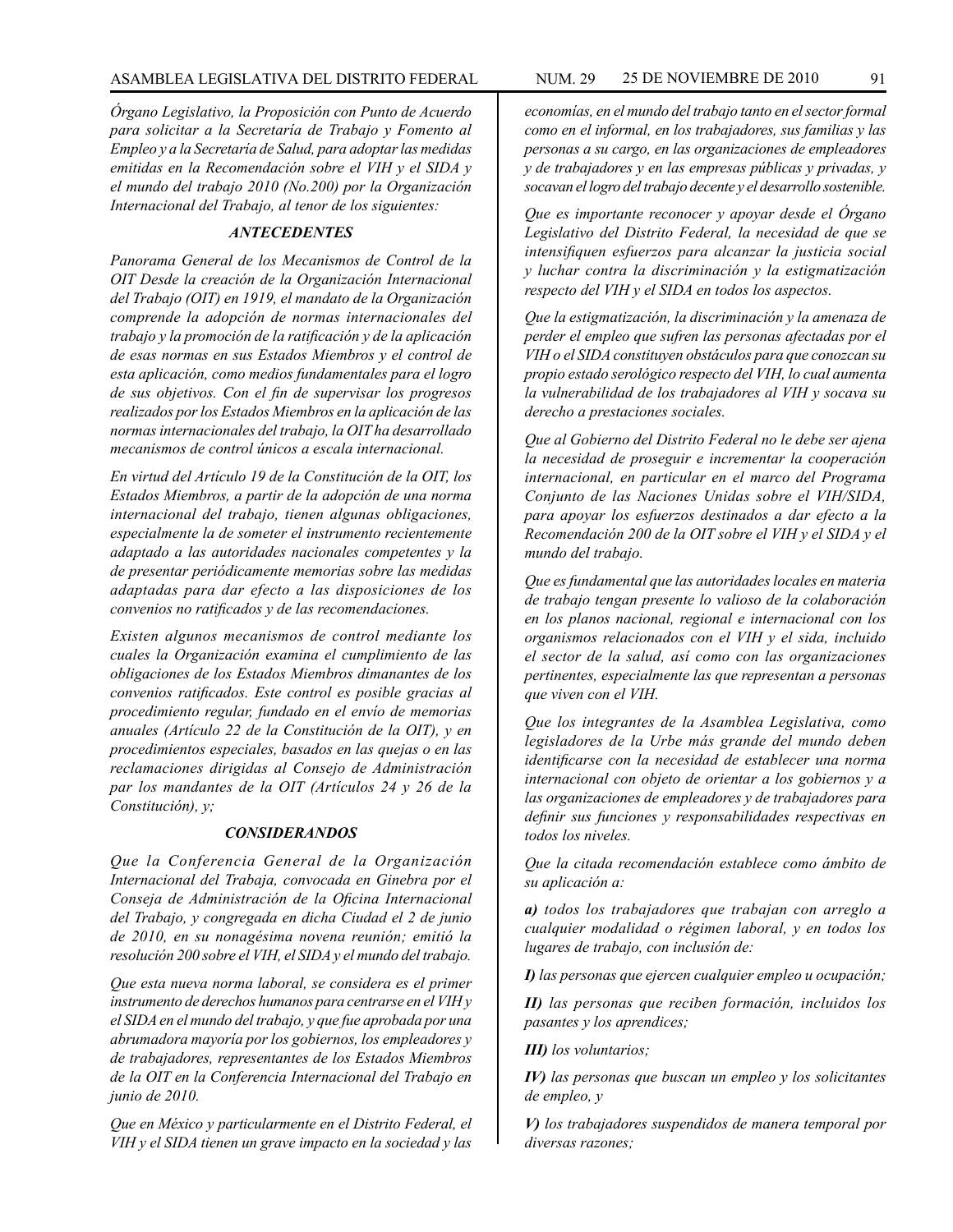*b) todos los sectores de actividad económica, con inclusión de los sectores privado y público, y de las economías formal e informal, y*

#### *c) las fuerzas armadas y los servicios uniformados.*

*Por ello, es interés del presente documento exponer como un acto de conciencia y de solidaridad social, para reconocer que la respuesta al VIH Y el sida con tribuye a la realización de los derechos humanos y las libertades fundamentales y la igualdad de género para todos, incluidos los trabajadores, sus familias y las personas a su cargo.*

*De igual forma para suscribir como representantes populares la idea de que no debería haber ninguna discriminación o estigmatización contra los trabajadores, en particular contra las personas que buscan empleo y los solicitantes de empleo, por su estado serológico, real o supuesto, respecto del VIH o por su pertenencia a regiones del mundo o a grupos de la población supuestamente expuestos a un mayor riesgo de infección por el VIH o más vulnerables a ella.*

*Además, señalar y reconocer que los trabajadores, sus familias y las personas a su cargo deberían tener acceso a servicios de prevención, tratamiento, atención y apoyo en relación con el VIH y el sida, y poder beneficiarse de los mismos, y el lugar de trabajo debería desempeñar una función facilitando el acceso a esos servicios.*

*Una vez conocida la Recomendación 200 sobre el VIH y el SIDA y el mundo del trabajo, es impostergable reconocer que éstas medidas deberían formar parte de las políticas y programas nacionales de desarrollo, incluidos los relacionados con el trabajo, la educación, la protección social y la salud en el Distrito Federal.*

*La Asamblea Legislativa en las recientes legislaturas, ha dado muestra de incorporar temas sociales sensibles que la han puesto en la vanguardia de acciones y Leyes en contra de la discriminación y de los sectores más desprotegidos.*

*Por lo anteriormente expuesto, se pone a consideración de las Diputadas y Diputados de la V Legislatura, el siguiente:*

## *PUNTO DE ACUERDO*

*PRIMERO. Se solicita a las Secretarias de Trabajo y Fomento al empleo y de Salud, para adoptar las medidas emitidas en la Recomendación sobre el VIH y el SIDA y el mundo del trabajo, 2010 (No.200) por la Organización Internacional del Trabajo.*

*SEGUNDO. Se instruye a la Oficialía Mayor de la Asamblea Legislativa para adoptar y difundir las medidas de la Recomendación sobre el VIH y el SIDA y el mundo del trabajo, 2010 (No.200) por la Organización Internacional del Trabajo.*

*Dado en la Ciudad de México, en el Recinto Legislativo de Donceles, a los 25 días del mes de noviembre del año 2010.*

## *ATENTAMENTE*

*Dip. Leobardo Juan Urbina Mosqueda*

**EL C. PRESIDENTE.** Para presentar una Proposición con Punto de Acuerdo por el que se solicita a la Secretaría de Desarrollo Urbano y Vivienda para que inicie el procedimiento para la modificación al Programa Delegacional de Desarrollo Urbano de la Delegación Iztapalapa en lo que refiere a la zonificación de uso del suelo del predio Tezonchichila, conocido genéricamente como predio *El Triángulo*, conformado por 78 lotes que por su omisión no fueron considerados en la revisión del Programa Delegacional de Desarrollo Urbano vigente, suscrita por la Diputada Karen Quiroga Anguiano y el Diputado Guillermo Sánchez Torres, del Grupo Parlamentario del Partido de la Revolución Democrática, se concede el uso de la Tribuna a la Diputada Karen Quiroga Anguiano.

## **LA C. DIPUTADA KAREN QUIROGA ANGUIANO.** Con su venia, Diputado Presidente.

*PROPOSICIÓN CON PUNTO DE ACUERDO POR EL QUE SE SOLICITA A LA SECRETARÍA DE DESARROLLO URBANO Y VIVIENDA PARA QUE INICIE EL PROCEDIMIENTO PARA LA MODIFICACIÓN AL PROGRAMA DELEGACIONAL DE DESARROLLO URBANO DE LA DELEGACIÓN IZTAPALAPA, EN LO QUE REFIERE A LA ZONIFICACIÓN DE USO DE SUELO DEL PREDIO TEZONCHICHILA, CONOCIDO GENÉRICAMENTE COMO PREDIO EL TRIÁNGULO, CONFORMADO POR 78 LOTES QUE POR OMISIÓN NO FUERON CONSIDERADOS EN LA REVISIÓN DEL PROGRAMA DELEGACIONAL DE DESARROLLO URBANO VIGENTE.*

*La suscrita Diputada, integrante del Grupo Parlamentario del Partido de la Revolución Democrática, con fundamento en lo dispuesto en el numeral 17 fracción VI de la Ley Orgánica de la Asamblea Legislativa del Distrito Federal así como el similar 133 del Reglamento para su Gobierno Interior, me permito presentar ante esta Soberanía una Proposición con Punto de Acuerdo por el que se solicita a la Secretaría de Desarrollo Urbano y Vivienda para que inicie el procedimiento para la modificación al Programa Delegacional de Desarrollo Urbano de la Delegación Iztapalapa, en lo que refiere a la zonificación de uso de suelo del predio Tezonchichila, conocido genéricamente como predio El Triángulo, conformado por 78 lotes que por omisión no fueron considerados en la revisión del Programa Delegacional de Desarrollo Urbano vigente, al tenor de los siguientes:*

## *ANTECEDENTES*

*La Delegación Iztapalapa, con base en el Conteo de Población y Vivienda 2005, tiene una población de 1 millón 820 mil 888 habitantes. De igual forma con base en estos datos. Iztapalapa cuenta con una densidad bruta de 156 habitantes por hectárea, la cifra más alta registrada en el Distrito Federal.*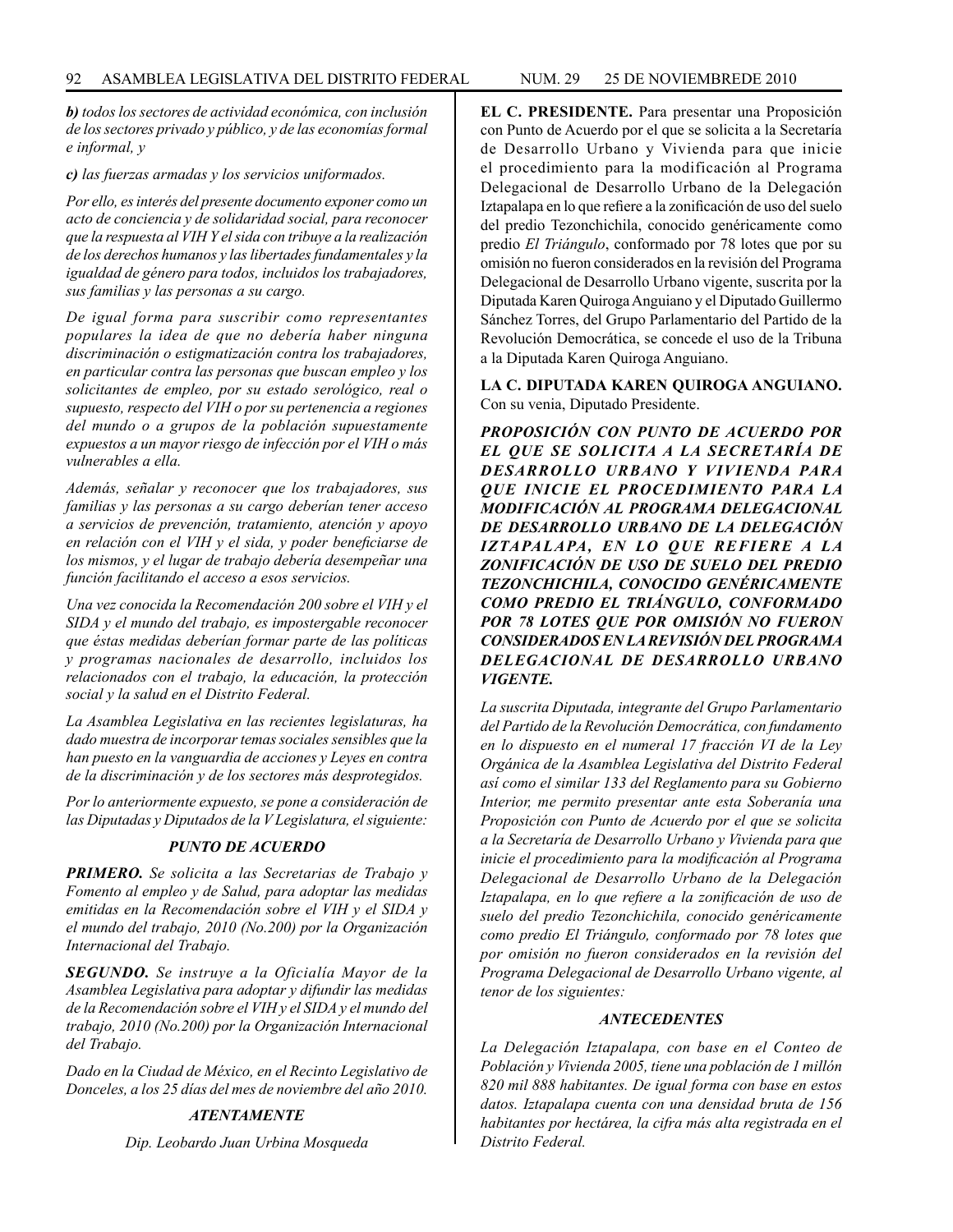*La causa primordial de este número alto de habitantes radica en un crecimiento urbano con poca planeación, ocupación de espacios de manera desordenada, propiciados por la migración de población del campo a la Ciudad.*

*Los agentes de seguridad su función es prevenir la comisión de delitos, la persecución de los sujetos activos del delito para remitirlos al encargado de investigar y perseguir el delito, y consignarlo en calidad de probable responsable para que un juez pueda júzgalo en los términos que establece la Ley.*

*Dichos inmigrantes al no tener poder adquisitivo para la compra de suelo urbano bajo los requisitos legales, recurrió a la ocupación irregular de zonas de propiedad ejidal, comunal federal o en zonas ubicadas principalmente en la periferia de la Ciudad, formándose en consecuencia los asentamientos irregulares con deficiencias en la calidad de vivienda, falta de servicios e infraestructura, entre otros.*

*En la Delegación Iztapalapa se registran 168 asentamientos humanos irregulares, los cuales se localizan en los polígonos de aplicación del Programa Delegacional de Desarrollo Urbano vigente, así como en los Programas Parciales de Desarrollo Urbano Cerro de la Estrella y Sierra de Santa Catarina Versión 2000.*

*Con base en lo dispuesto por la anterior Ley de Desarrollo Urbano para el Distrito Federal, el 29 de octubre de 2002 se publicó en la Gaceta Oficial del Distrito Federal el Aviso de Inicio del Proceso de revisión, modificación y actualización del Programa Delegacional de Desarrollo Urbano en Iztapalapa, versión 1997, dicha revisión concluyó dos años después el 7 de agosto del 2004, una vez concluido el largo proceso de la Consulta Pública del Proyecto de Programa Delegacional de Desarrollo Urbano.*

*Aún cuando el proceso instaló 8 módulos permanentes en el Edificio Delegacional y las 7 Direcciones Territoriales, celebró 34 audiencias públicas con una participación de 28 mil 791 que significaron 2 mil 239 propuestas, resultando procedentes 918, es decir, sólo 41% de las mismas.*

*De manera paralela, la indefensión jurídica propiciada por el rechazo de más del 50% de las propuestas, se agravó por el hecho que pasaron más de 4 años para ser dictaminado el Programa Delegacional de Desarrollo Urbano, siendo finalmente publicado en la Gaceta Oficial del Distrito Federal el día 2 de octubre de 2008.*

*La figura contemplada en el actual Programa de Desarrollo Urbano para Iztapalapa, fue contemplar 72 asentamientos humanos irregulares en el Cuadro 13 del Programa Delegacional de referencia, donde se contempla la aplicación de diversas normas de ordenación particular para la reconsideración del uso de suelo.*

**EL C. DIPUTADO JOSÉ LUIS MUÑOZ SORIA (Desde su curul).** Diputado Presidente.

**EL C. PRESIDENTE.** Diputada, si me permite, por favor.

Muy amable.

¿Con qué objeto, Diputado?

**EL C. DIPUTADO JOSÉ LUIS MUÑOZ SORIA (Desde su curul).** Por su conducto si la Diputada Quiroga me permitiría una pregunta al final de su intervención.

### **EL C. PRESIDENTE.** Diputada.

**LA C. DIPUTADA KAREN QUIROGA ANGUIANO.** Sí, claro.

**EL C. PRESIDENTE.** Continúe, por favor.

**LA C. DIPUTADA KAREN QUIROGA ANGUIANO.** *Aún cuando en dicho cuadro se aportan algunos elementos sobre la antigüedad de los asentamientos así como su grado de consolidación, los asentamientos se vieron imposibilitados de iniciar su regularización por consideraciones técnicas, argumentándose de manera errónea la preservación del medio ambiente como método de regeneración de la zona, soslayándose los derechos adquiridos por los habitantes de dichas zonas de Iztapalapa.*

*En el caso particular del Predio Tezonchichila, conocido genéricamente como el Triángulo, por ubicarse en la colonia del mismo nombre, se encuentra conformado por 78 lotes con una superficie total aproximada de 17 mil 500 metros cuadrados. Se encuentra habitado por el mismo número de familias teniendo una población aproximada de 450 habitantes.*

*Dicho asentamiento irregular ha sido habitado por sus poseedores desde el año 1992, a partir de contratos de compra-venta signados por Esteban Reyes Reyes, integrante del Comisariado Ejidal de San Lorenzo Tezonco, avalados por Rafael Rioja, Gerente-Administrador de la Mina La Escondida, predio circundante del asentamiento.*

*Cabe destacar que los vecinos a través de sus representantes realizaron gestiones ante las instancias correspondientes para ser incluidos en la modificación del Programa Delegacional de Desarrollo Urbano de Iztapalapa, sin que se les diera una respuesta oportuna como lo sustenta el diverso No 12.130.2181/08 de fecha 6 de agosto de 2008, emitido por la Delegación Iztapalapa, entre muchos otros que conforman el expediente general del predio.*

*Con base en lo anterior y*

### *CONSIDERANDOS*

*UNO. Que la nueva Ley de Desarrollo Urbano del Distrito Federal, contempla las atribuciones de la Asamblea Legislativa del Distrito Federal en la materia, plasmada en el Artículo 5 de dicho ordenamiento.*

*DOS. Que de igual forma, se establecen las atribuciones de la Secretaría de Desarrollo Urbano y Vivienda, enunciados en el Artículo 7 de la Ley vigente desde el 15 de julio del presente año.*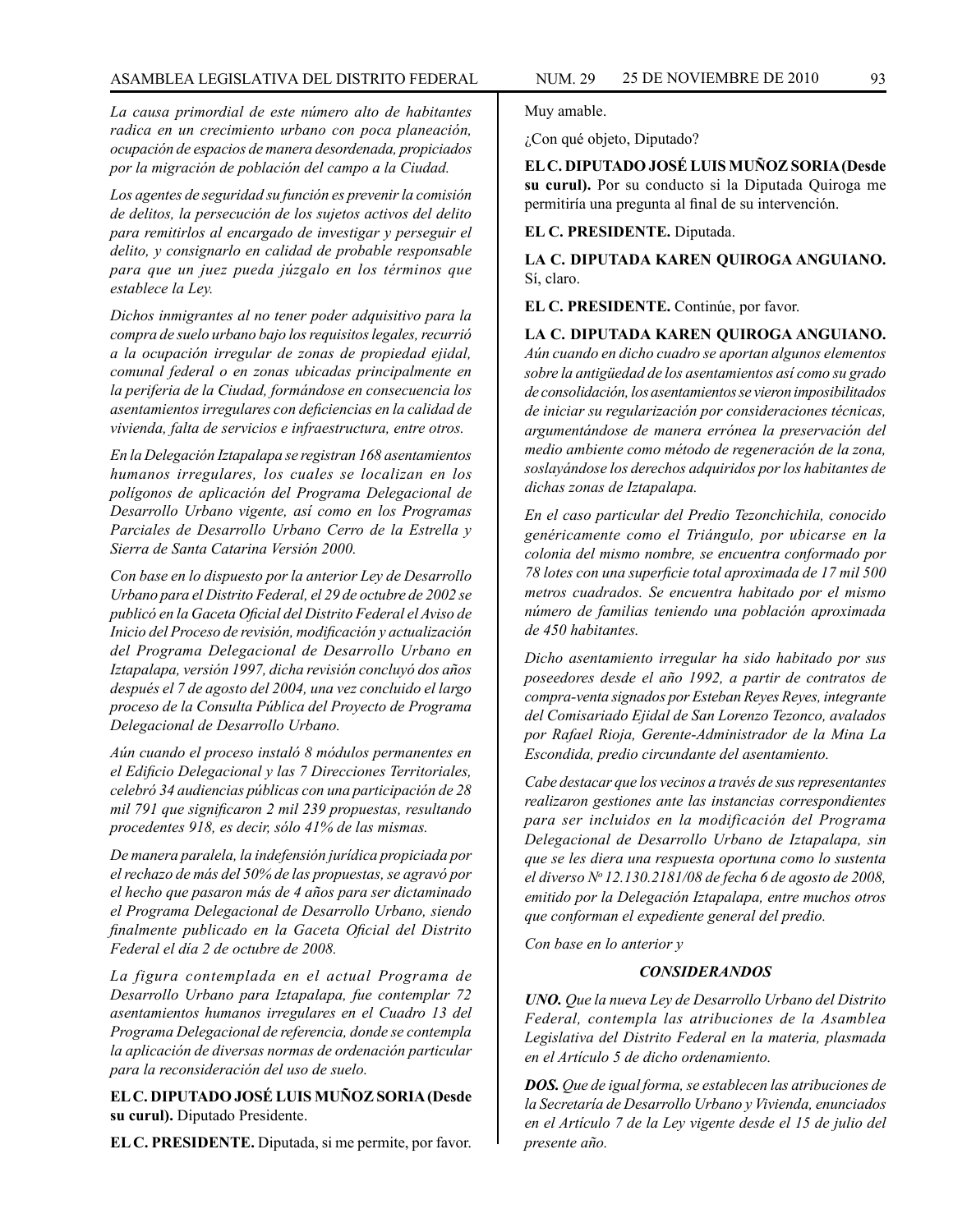*TRES. Que para el ceso que nos ocupa, es menester remitirnos al Artículo 39, Apartado B, Fracción Primera, donde se estipula que la Secretaria de Desarrollo Urbano y Vivienda, inician las modificaciones de los Programas Delegacionales de Desarrollo Urbano de las demarcaciones del Distrito Federal a solicitud de los Diputados de la Asamblea.*

*Por lo anterior expuesto, someto a consideración de éste Órgano Legislativo el siguiente*

# *PUNTO DE ACUERDO*

*PRIMERO. Se solicita a la Secretaria de Desarrollo Urbano y Vivienda, para que inicie el procedimiento para la modificación al Programa Delegacional de Desarrollo Urbano de la Delegación Iztapalapa; en lo que se refiere a la zonificación de uso de suelo del predio Tezonchichila; conocido genéricamente como predio el triangulo, conformado por 78 lotes.*

*SEGUNDO. Se deroguen los numerales 9 y 10 de la Norma de Ordenación Particular para Predios con Normatividad Especifica del Programa Delegacional de Desarrollo Urbano de Iztapalapa, Versión 2008, para ser contemplados con una zonificación Habitacional (H), siendo delimitada la poligonal correspondiente al Área Verde a partir de los estudios y análisis que realicen la Secretaria de Desarrollo Urbano y Vivienda, la Secretaria del Medio Ambiente con la participación de la Dirección General de Regularización Territorial de la Secretaria de Gobierno y la Delegación Iztapalapa para los predios ubicados en la Calle Amazonas y el denominado Tezonchichila, de las Colonias Lomas de San Lorenzo y El Triángulo respectivamente.*

### *ATENTAMENTE*

*Dip. Karen Quiroga Anguino*

Es cuanto, Diputado Presidente.

**EL C. DIPUTADO HORACIO MARTÍNEZ MEZA (Desde su curul).** Presidente.

**EL C. PRESIDENTE.** Gracias Diputado. ¿Con qué objeto, Diputado Martínez?

**EL C. DIPUTADO HORACIO MARTÍNEZ MEZA (Desde su curul).** Que si me permitiría hacerle una propuesta a la Diputada Karen Quiroga.

# **EL C. PRESIDENTE.** Diputada.

**LA C. DIPUTADA KAREN QUIROGA ANGUIANO.**  Sí, con todo gusto.

**EL C. PRESIDENTE.** Unicamente si me permite primero la pregunta del Diputado Muñoz Soria.

**EL C. DIPUTADO JOSÉ LUIS MUÑOZ SORIA (Desde su curul).** Primero ofrecer una disculpa a la Diputada Quiroga, no conozco el territorio de la Delegación Iztapalapa en su totalidad, pero entiendo que el predio en cuestión tenía uso habitacional anteriormente o qué uso tenía antes de la modificación del Programa Delegacional del 2008, uno.

Dos, en la Delegación Iztapalapa se nos han presentado últimamente algunos problemas de subsuelo, ¿el predio en cuestión no tiene alguna problemática de esa naturaleza?

Nada más. Muchas gracias. Por su respuesta, gracias.

**EL C. PRESIDENTE.** Adelante Diputada.

## **LA C. DIPUTADA KAREN QUIROGA ANGUIANO.**  Sí, Diputado Muñoz Soria.

Estos predios, estos 78 lotes tienen uso, es área verde, está considerado como área verde, pero es una excepción porque alrededor de estos 78 lotes está el uso habitacional, ni siquiera es colindante con cerro o con área verde, está en medio de espacios, son 78 lotes que quedaron aislados y me parece que la norma da ahí una excepción, esos 78 lotes apegado a derecho, concederles el uso habitacional y que puedan ellos tener ya el proceso de escrituración seguro.

Hemos hecho recorridos con la Secretaría de Desarrollo Urbano y tienen una opinión igual a la de una servidora al respecto de que esta gente puede contar con el uso habitacional y que no existiría ningún problema ni ninguna afectación a ninguna área verde, a ninguna zona ambiental.

No existe ningún problema ni siquiera de grietas ni existe problemas con abastecimiento de agua ni con ninguno de los servicios y cuentan con absolutamente toda la norma para poder contar con una escritura pública.

# **EL C. DIPUTADO RAFAEL CALDERÓN JIMÉNEZ (Desde su curul).** Presidente.

**EL C. PRESIDENTE.** Diputado Rafael Calderón.

**EL C. DIPUTADO RAFAEL CALDERÓN JIMÉNEZ (Desde su curul).** Nada más hacer la precisión.

Me parece que el punto se presentó por 132 si no me equivocó y será la Comisión la que tendrá qué hacer las valoraciones. Creo que estamos excediendo en el debate, nada más como observación, si es que se presentó por 132. Nada más sería hacer esa precisión que será la Comisión de Infraestructura la que tendrá que hacer la valoración al interior.

**EL C. PRESIDENTE.** Gracias Diputado.

**LA C. DIPUTADA KAREN QUIROGA ANGUIANO.**  Es cuanto, Diputado Presidente.

**EL C. PRESIDENTE.** Muchas gracias Diputada. Con fundamento en lo dispuesto por los Artículos 36 fracciones V y VII de la Ley Orgánica de la Asamblea Legislativa del Distrito Federal, 28 y 132 del Reglamento para su Gobierno Interior, se turna para su análisis y dictamen a la Comisión de Desarrollo e Infraestructura Urbana.

Esta Presidencia recibió una Proposición con Punto de Acuerdo para exhortar respetuosamente a la Comisión de Presupuesto y Cuenta Pública de este Órgano Legislativo,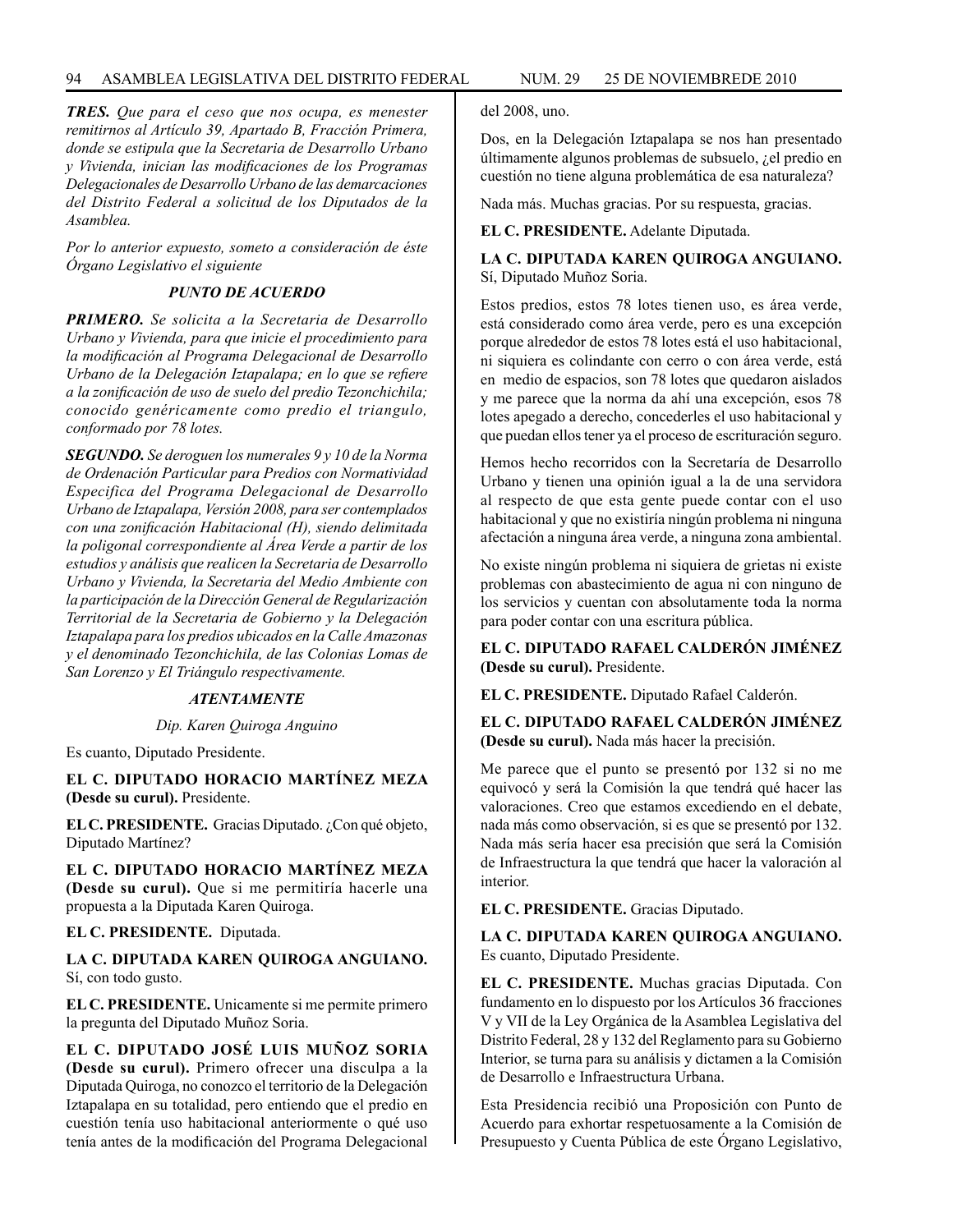a efecto de que en el presupuesto de egresos del Distrito Federal para el año 2011 le sean asignados a la Delegación Alvaro Obregón recursos suficientes para atender de manera eficiente el servicio de alumbrado público en la demarcación suscrita por el Diputado Rafael Miguel Medina Pederzini, del Grupo Parlamentario del Partido Acción Nacional. Con fundamento en lo dispuesto por los Artículos 36 fracciones V y VII de la Ley Orgánica de la Asamblea Legislativa del Distrito Federal, 28 y 132 del Reglamento para su Gobierno Interior, se turna para su análisis y dictamen a la Comisión de Presupuesto y Cuenta Pública.

*PROPOSICIÓN CON PUNTO DE ACUERDO PARA EXHORTAR RESPETUOSAMENTE A LA COMISIÓN DE PRESUPUESTO Y CUENTA PÚBLICA DE ESTE ÓRGANO LEGISLATIVO, A EFECTO DE QUE EN EL PRESUPUESTO DE EGRESOS DEL DISTRITO FEDERAL PARA EL AÑO 2011, LE SEAN ASIGNADOS A LA DELEGACIÓN ÁLVARO OBREGÓN, RECURSOS SUFICIENTES PARA ATENDER DE MANERA EFICIENTE EL SERVICIO DE ALUMBRADO PÚBLICO EN LA DEMARCACIÓN.*

*El suscrito, integrante del Grupo Parlamentario del Partido Acción Nacional, con fundamento en lo dispuesto por los Artículos 17 fracción VI de la Ley Orgánica y 132 del Reglamento para el Gobierno Interior, ambos de la Asamblea legislativa del Distrito Federal, someto a la consideración del pleno de esta Honorable Asamblea Legislativa. "Proposición con Punto de Acuerdo para exhortar respetuosamente a la Comisión de Presupuesto y Cuenta Pública de este Órgano Legislativo, a efecto de que en el Presupuesto de Egresos del Distrito Federal para el Año 2011, le sean asignados a la Delegación Álvaro Obregón, recursos suficientes para atender de manera eficiente el servicio de alumbrado público en la Demarcación".*

### *ANTECEDENTES.*

*I. El alumbrado público de la Ciudad de México se remonta a la época de la Gran Tenochtitlán, en donde los habitantes colocaban por un lado, antorchas en las entradas de sus casas para iluminar las entradas y por otra, grandes hogueras en la parte más alta de sus templos para con ello proporcionar iluminación. Hacia finales de la Colonia, se dispuso la colocación de luz con velas de sebo dentro de faroles, en balcones y ventanas principales.*

*II. En 1810, la Ciudad contaba con faroles que daban luz por combustión de aceite de nabo y ajonjolí. Para 1849, se implementaron faroles alimentados por trementina, que proporcionaba luz más limpia, de mayor intensidad y más blanca. En 1867 se dio un paso importante en el Alumbrado Público; por el entonces Presidente de la República, Ignacio Conmonfort; con la inauguración de la Fábrica de Alumbrado de Gas, en 1869 se introdujo el Gas Hidrógeno, contando la Ciudad con un total de 2,109 lámparas.*

*III. El servicio de alumbrado público eléctrico se inauguró en 1898 y su evolución ha sido continua; para 1928 la Capital contaba con 8,881 lámparas alimentadas por* 

*circuitos en serie. Los avances tecnológicos han permitido Innovaciones que han dado lugar a fuentes luminosas que proporcionan una mayor cantidad de Lúmenes (luz), con menor consumo de energía eléctrica, así como la transformación del sistema de alumbrado público con focos de mercurio, a lámparas con vapor de sodio de alta presión. Esta transformación se inició en mayo de 1973, primeramente en la Avenida de los Insurgentes y ha continuado en toda la Ciudad.*

*IV. Actualmente, el Alumbrado Público de la Ciudad de México está integrado por casi 350 mil luminarias, de las cuales cerca de 50 mil se encuentran en vialidades primarias y el resto distribuidas en todas las demarcaciones del Distrito Federal.*

*V. De acuerdo a datos del INEGI, la Delegación Álvaro Obregón, cuenta con 24, 117 luminarias, que representa una luminaria por cada 28 habitantes, las cuales requieren de un constante mantenimiento y que sin embargo, en muchas colonias de la demarcación existen constantes reportes de luminarias fundidas y que tardan mucho tiempo en ser atendidas.*

*VI. La atención al Alumbrado Público en la Ciudad es indispensable para ofrecer mayor seguridad en las zonas de tránsito peatonal y de esparcimiento. En aquellos lugares en donde existe una mejor iluminación para quien transita por la zona, ayuda a fortalecer la sensación de seguridad y reduce significativamente la probabilidad de que se cometan delitos.*

#### *CONSIDERANDOS*

*PRIMERO. Que de conformidad con la Ley Orgánica de la Asamblea Legislativa del Distrito Federal, es deber de los Diputados presentar proposiciones y denuncias, así como representar los intereses de los Ciudadanos y promover y gestionar la solución de los problemas y necesidades colectivas ante las autoridades competentes.*

*SEGUNDO. Que la competencia de las comisiones ordinarias es la que deriva de su denominación, en correspondencia a las respectivas materias legislativas de la Asamblea Legislativa del Distrito Federal, por lo que de conformidad con lo establecido en los Artículos 42 fracción 11, del Estatuto de Gobierno, 10 fracción III, y 62 de la Ley Orgánica de la Asamblea Legislativa ambos ordenamientos del Distrito Federal, es competente la Comisión de Presupuesto y Cuenta Pública de este Órgano Legislativo para conocer de la presente proposición y desahogarla en sus términos.*

*TERCERO. Que la Ley Orgánica de la Administración Pública del Distrito Federal confiere a los Jefes Delegacionales la obligación de brindar el servicio de alumbrado público, así como de mantener en buen estado sus instalaciones. El Artículo 39 de dicho ordenamiento establece:*

*Artículo 39. Corresponde a los titulares de los órganos Político-Administrativos de cada demarcación territorial:*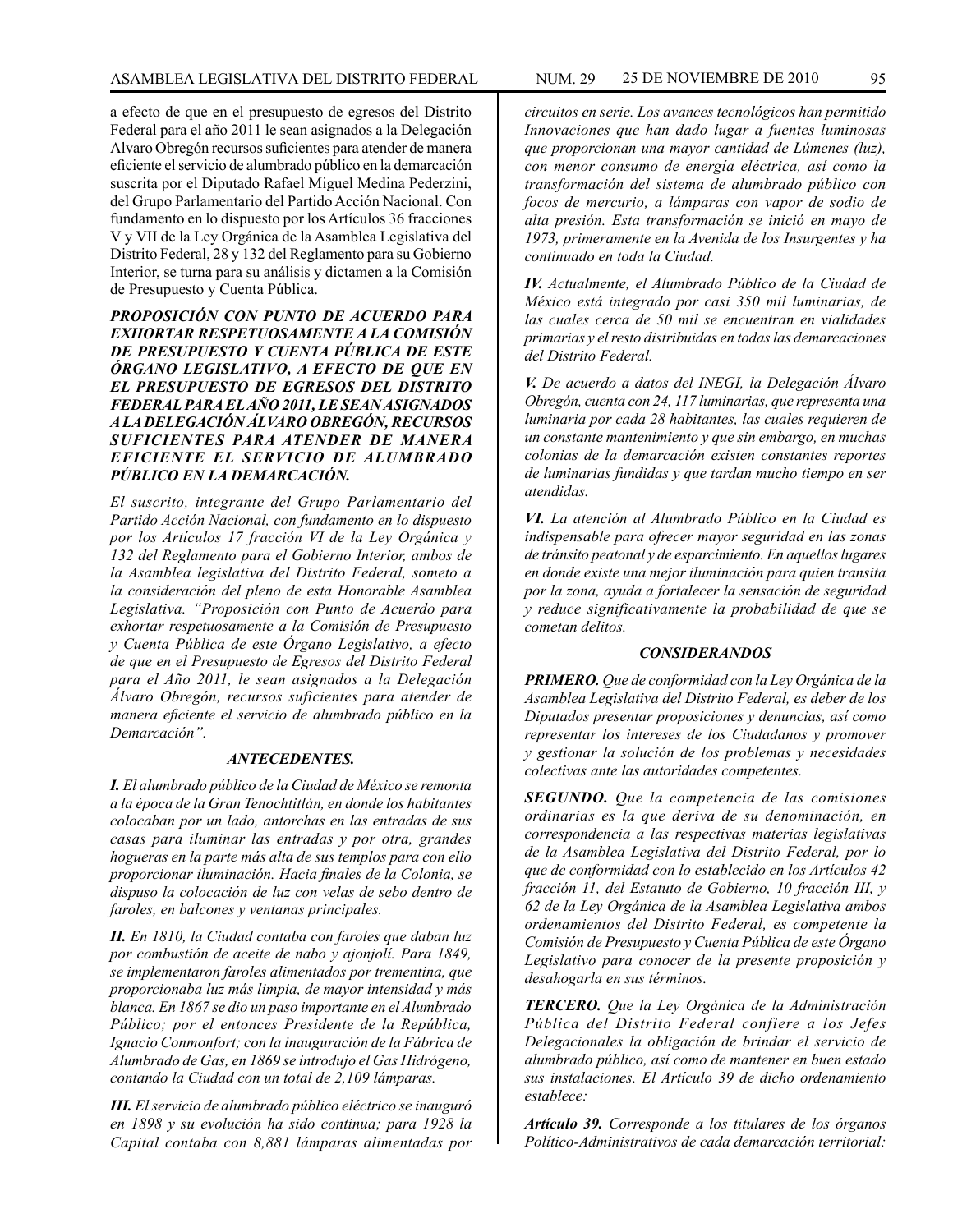# *I. a XXXI. …*

*XXXII. Prestar el servicio de alumbrado publico en las vialidades y mantener sus instalaciones en buen estado y funcionamiento, de conformidad con la normatividad que al efecto expida la Dependencia competente;*

# *XXXIII. a LXXXIII …*

*CUARTO. Que la Delegación Álvaro Obregón tiene 24,117 luminarias dentro de la demarcación, las cuales requieren de un mantenimiento preventivo y correctivo permanente a fin de que las mismas operen en óptimas condiciones y puedan brindar el servicio para el que fueron instaladas.*

*SEXTO,- Que constantemente en la Delegación Álvaro Obregón se reciben quejas de los vecinos que reclaman la existencia de luminarias fundidas, lo que incide directamente en la seguridad de la zona que se reporta y que en muchas ocasiones estas demandas no son atendidas oportunamente por no contar con las piezas de recambio necesarias.*

*SÉPTIMO. Que las autoridades delegacionales deben garantizar no solamente la reparación de aquellas luminarias que se fundan, sino el adecuado mantenimiento a las que se encuentran operando y para lograr todo lo anterior deberán realizar las prevenciones tanto financieras como materiales, a fin de que en sus inventarios existan repuestos suficientes para atender de manera pronta y expedita las demandas Ciudadanas que surjan al respecto,*

*OCTAVO. Que en la medida que la atención de las autoridades en materia el alumbrado público se atiende de manera eficiente, aumentará la percepción de seguridad entre los habitantes, además de que se incidirá de manera directa en el combate a la delincuencia,*

*Con base en los antecedentes y considerandos antes descritos, y con fundamento en lo dispuesto en el Artículo 17 fracción VI de la Ley Orgánica y 132 del Reglamento para el Gobierno Interior ambos ordenamientos de la Asamblea Legislativa del Distrito Federal, los que suscribimos proponemos a esta Asamblea Legislativa la siguiente:*

# *PROPOSICIÓN CON PUNTO DE ACUERDO*

*Con la siguiente resolución.*

*ÚNICO. Se exhorta respetuosamente a la Comisión de Presupuesto y Cuenta Pública de este Órgano Legislativo, a efecto de que en el Presupuesto de Egresos del Distrito Federal para el Año 2011, le sean asignados a la Delegación Álvaro Obregón, recursos suficientes para atender de manera eficiente el servicio de alumbrado público en la Demarcación.*

*Dado en el Recinto Legislativo de Donceles de la Asamblea Legislativa del Distrito Federal a los veinticinco días del mes de noviembre de 2010.*

# *ATENTAMENTE*

*Dip. Rafael Medina Pederzini*

**EL C. PRESIDENTE.** De igual forma se recibió una Proposición con Punto de Acuerdo por el que se solicita a la Comisión de Presupuesto y Cuenta Pública, de esta V Legislatura de la Asamblea Legislativa del Distrito Federal, etiquete un presupuesto de 60 millones de pesos para el Ejercicio Fiscal 2011 al programa VIH/SIDA de la Ciudad de México, a efecto de que se garantice la operación de los programas de prevención, atención y control de la epidemia y el funcionamiento de la Clínica Especializada, CONDESA, suscrita por la Diputada Rocío Barrera Badillo, del Grupo Parlamentario del Partido de la Revolución Democrática. Con fundamento en lo dispuesto por los Artículos 36 fracciones V y VII de la Ley Orgánica de la Asamblea Legislativa del Distrito Federal, 28 y 132 del Reglamento para su Gobierno Interior, se turna para su análisis y dictamen a la Comisión de Presupuesto y Cuenta Pública.

*PROPOSICIÓN CON PUNTO DE ACUERDO POR EL QUE SE SOLICITA A LA COMISIÓN DE PRESUPUESTO Y CUENTA PÚBLICA DE ESTA V LEGISLATURA DE LA ASAMBLEA LEGISLATIVA DEL DISTRITO FEDERAL, ETIQUETE UN PRESUPUESTO DE SESENTA MILLONES DE PESOS PARA EL EJERCICIO FISCAL 2011 AL PROGRAMA DE VIH/SIDA DE LA CIUDAD DE MÉXICO, A EFECTO DE QUE SE GARANTICE LA OPERACIÓN DE LOS PROGRAMAS DE PREVENCIÓN, ATENCIÓN Y CONTROL DE LA EPIDEMIA Y EL FUNCIONAMIENTO DE LA CLÍNICA ESPECIALIZADA CONDESA.*

*Con fundamento en lo dispuesto por los Artículos 17 fracción VI de la Ley Orgánica de lo Asamblea Legislativa del Distrito Federal y 132 del Reglamento para el Gobierno Interior de la Asamblea Legislativa del Distrito Federal, la Diputada que suscribe somete a la consideración de esta Soberanía la siguiente Proposición con Punto de Acuerdo al tenor de los siguientes:*

# *ANTECEDENTES*

*La Ciudad de México, enfrento lo epidemia más antigua del país, registrando el primer coso en 1983, Al día de hoy, es lo entidad más afectada con la prevalencia de VIH/ SIDA más alta del país, 0.75%, dos veces más alto que la prevalencia nacional de 0,36%. Estos dos circunstancias han contribuido a que la Clínica Especializada Condeso concentre el mayor número de usuarios a nivel nocional, y en la cual se brinda atención médica a 5 mil 450 usuarios de los 35 mil 750 que tienen cobertura del Seguro Popular en la República Mexicana, y es por tonto lo unidad con mayor cobertura en atención del VIH/SIDA del país y de América Latina.*

*Debemos estar conscientes que el VIH/SIDA no sólo es un asunto de salud, es una emergencia mundial que convoca a un esfuerzo global y que obliga a implementar diversas acciones de política de Estado que se reflejen en gasto público. Por ello, ha sido declarado como Meta del Milenio*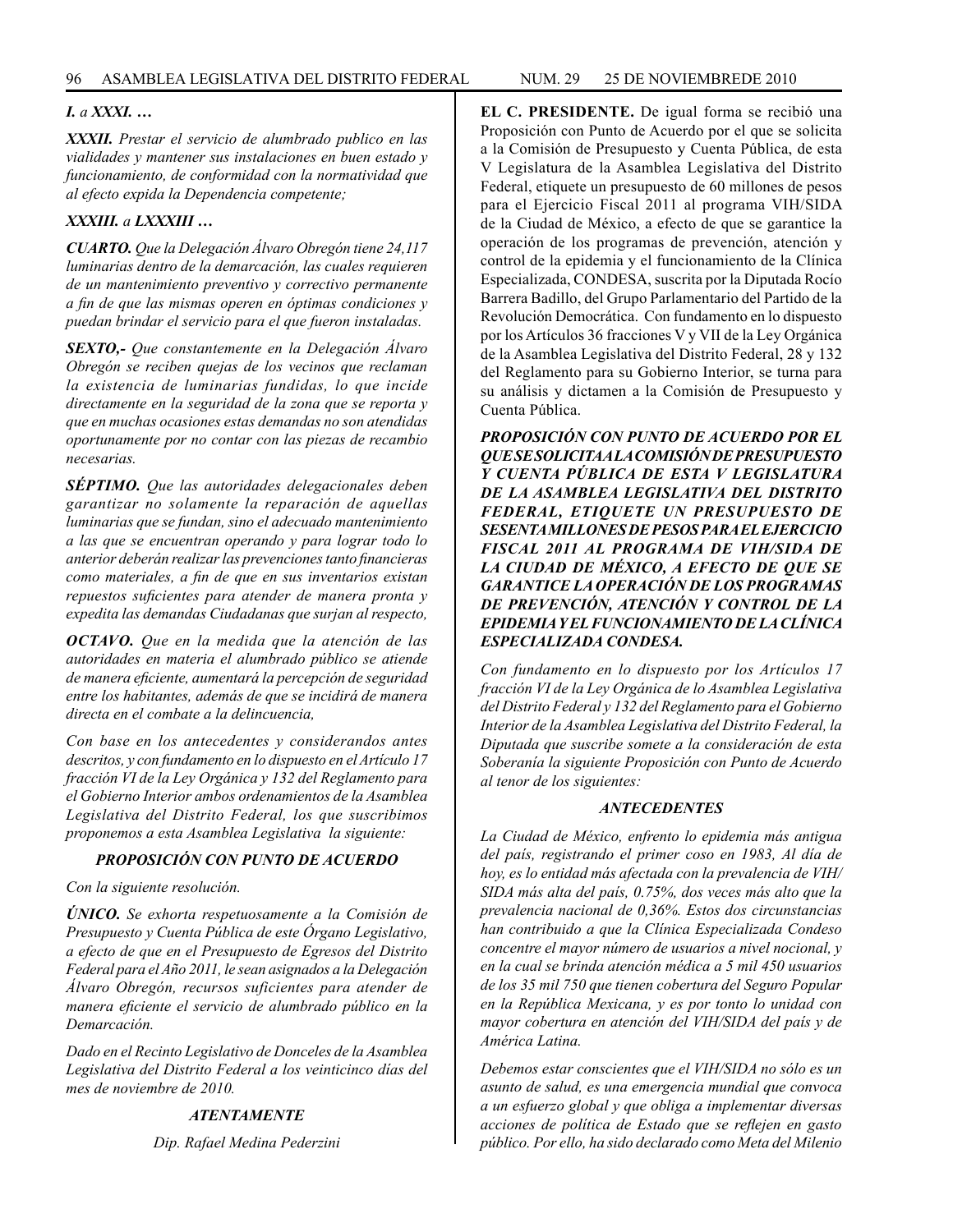*por la Organización de las Naciones Unidos, (ONU), y ratificado por el Senado de la República del Congreso de la Unión en el año 2000, la cita siguiente: "6. Detener para el 2015 y comenzar a revertir la propagación del VIH/SIDA". Tan importante es el tema, que motivó una Asamblea Especial de la ONU, para obtener resultadas concretos en el 2008, en el 2010 y en el 2015: por lo tanto, México está comprometido a redoblar esfuerzos para darle cumplimiento y la Ciudad Capital con mayor razón, por tener la tasa más alta de incidencia en el país.*

*Actualmente, de las casi de 23 mil casos registrados en la Ciudad, sobreviven cerca de 12 mil personas y la Secretaría de Salud del Gobierno del Distrito Federal a través de la Clínica de Especialidades Condesa, atiende a cerca del 50 por ciento de esta población, que son el segmento poblacional que no tiene acceso a seguridad social laboral.*

*Los servicios prestados, además de los medicamentos antirretrovirales y las consultas clínicas, contempla pruebas de detección y seguimiento, terapias psicológicas, dotación de medicamentos para enfermedades relacionadas con la infección y programas sociales compensatorios; a nivel federal los acciones conjuntas del CONASIDA, aunado al programa del Seguro Popular y de los gobiernos estatales buscan incrementar permanentemente la cobertura de medicamentos antirretrovirales, los cuales otorgan esperanza y calidad de vida a las personas que viven con VIH.*

*En este sentido es importante mencionar que las acciones que realicemos para detener y revertir lo epidemia, reflejarán el compromiso que tenemos con el mejoramiento de lo calidad de vida de los habitantes de la Ciudad e indirectamente del país. Como Asamblea Legislativa, somos corresponsables en el establecimiento de las prioridades del gasto público como instrumentos paro la ejecución de políticas públicas, además de ser un tema que involucra y obliga a todas las instancias de gobierno. Por ello es necesario lo presente proposición bajo los siguientes*

### *CONSIDERANDOS*

*I. Que el Derecho o la Igualdad y la No Discriminación, el Derecho a la Educación y el Derecho a la Salud están consagrados en los Artículos 1, 3 y 4 de nuestra Carta Magna; por la Ley Federal para Prevenir y Eliminar la Discriminación, y las Leyes Generales de Educación y de Salud; par la Ley para Prevenir y Erradicar la Discriminación en el Distrito Federal; lo Ley que establece el Derecho al Acceso Gratuito a los Servicios Médicos y Medicamentos a los Personas Residentes en el Distrito Federal que carecen de Seguridad Social Laboral, las Leyes de Educación, Salud, Jóvenes y del Consejo para Prevención y Atención Integral del VIH-Sida todas del Distrito Federal.*

*II. Que para cumplir estas metas y responder a la realidad de la Ciudad, el Gobierno del Distrito Federal necesita tener una visión integral hacia el VIH/SIDA, es decir: implementar la estrategia de acceso universal en Prevención, atención integral, a los Derechos Humanos y al combate al Estigma y a la Discriminación:*

*III. Que el concepto de Acceso Universal, de acuerdo con el Programa de Naciones Unidas para el SIDA, comprende acceso universal a la prevención basada en evidencia científica, es decir, uso de condones, disponibilidad a pruebas de detección y consejería: e intervenciones educativas para la adopción de comportamientos preventivos en las poblaciones más afectadas y vulnerables o la epidemia. Incluye también, el acceso y cobertura universal de los medicamentos antirretrovirales, ARV, poro todas las personas que viven con VIH-SIDA, así como las pruebas de laboratorio y de seguimiento necesario y medicamentos para enfermedades oportunistas que regularmente tiene que cubrir los afectados, y en el caso del Distrito Federal, estos siempre son los más pobres. Asimismo, esta estrategia incluye el acceso a los derechos humanos de las personas afectadas por este mal y la creación de la conciencia general de combate al estigma y la discriminación relacionados al SIDA; que tiene que ver en nuestra sociedad con las relaciones de género y la homofobia:*

*IV. Que, para cumplir con los compromisos y que la Ciudad de México realmente responda a la epidemia que tenemos, se necesita un presupuesto con perspectiva integral para 2011 y gradual para los siguientes años, así como acciones contundentes de política pública.*

*V. Que de los más de 20 mil cosos de la Ciudad, sobreviven 10 mil y la Secretaria de Salud del GDF, a través de la Clínica Especializada Condesa, atiende aproximadamente al 50% de ellos. El presupuesto para VIH-SIDA, debe considerar, además del costo de los medicamentos antirretrovirales, los recursos para la atención y los exámenes médicos necesarios para la revisión del desarrollo de la enfermedad y la prevención en los sectores más afectados y vulnerables a la epidemia;*

*VI. Que para cumplir con las recomendación del Informe especial sobre la protección del derecho a la salud de las personas que viven con VIH por parte del Gobierno del Distrito Federal 2008, el Programa de VIH/SIDA de la Ciudad de México, en colaboración con la Comisión de Derechos Humanos del DF y la Organización Civil Letra S, implementaron un Programa de Derechos Humanos y VIH, el cual cuenta con un módulo de atención y orientación autónomo dentro de las instalaciones de la Clínica Especializada Condesa, que ha ayudado directa e indirectamente a mejorar la calidad de vida de las Personas que viven con VIH, en problemas que van desde lo clínico hasta lo laboral.*

*VII. Que para continuar y mejorar el Programa de Atención Médica Especializada en VIH/SIDA, a través de la Clínica Especializada Condesa, el cual es el Centro de Atención Especializada en VIH con mayor cobertura en el país. El Programa de Atención Ambulatoria incluye acceso a medicamentos antirretrovirales, monitoreo de tratamiento, consulta periódica de especialidad, exámenes de laboratorio y gabinete, cuadro básico de medicamentos y antivirales, detección de infecciones oportunistas, referencia y contrarreferencia a Hospitales e Institutos Nacionales.*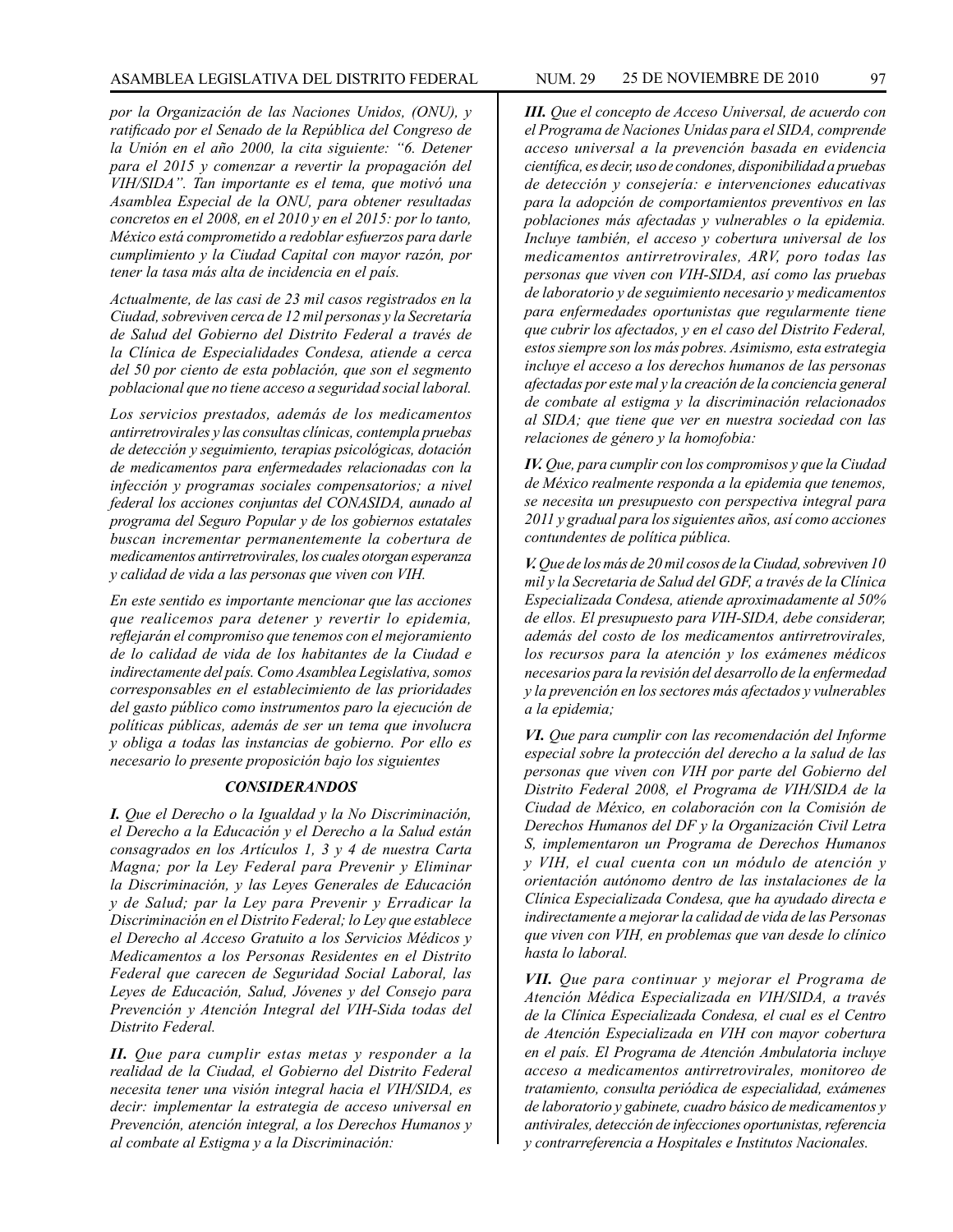*Contempla un programa de Atención a Mujeres que viven con VIH, (cabe mencionar que el 100% de los recién nacidos de madres con VIH en la Clínica Especializada Condesa, nacieron sanos); el Programa de atención a Hombres que viven con VIH; Atención de infecciones de transmisión sexual, liderado por el Instituto Nacional de Salud Pública (INSP), que consiste en una investigación sobre la prevalencia y persistencia del virus del papiloma humano (VPH) en hombres que tienen sexo con otros hombres (HSH), con diagnóstico positivo o VIH. Detección de gonorrea, clamidia, hepatitis B y C, sífilis, virus del herpes. Detección específico para neoplasias asociadas al VPH. y el Programa de Atención para personas Transgénero, que inició operaciones en agosto de 2009, (el único centro especializado a nivel nacional con los siguientes objetivos: Prevención, detección y atención de VIH e Infecciones de Transmisión Sexual. asesoría y apoyo en tratamientos hormonales, reducción de daños a la salud provocados por prácticas de transformación sexogenéricas y promoción de estilos de vida saludables.*

*VIII. Que le Programa de Prevención y Control del VIH y otras Infecciones de Transmisión Sexual en Personas Privadas de su Libertad, es más que primordial, ya que el Distrito Federal registro uno población de alrededor de 40,000 internos e internos distribuidos en 10 Centros Penitenciarios. En colaboración con la Secretaría de Gobierno y en Coordinación con el Instituto Nacional de Salud Pública se estableció un programa que pretende mejorar las condiciones de salud de esta población, elaborar un mapa sanitario de todos los centros penitenciarios y definir el primer Modelo Universal de Atención y Control de VIH e Infecciones de Transmisión Sexual en cárceles en el país, con perspectiva de Derechos Humanos y monitoreo permanente. En febrero de 2009 se inicio el Programa de Atención Especializada a los Internos que viven con VIH que ha atendido, hasta ahora a 154 internos. En enero de este año arrancó el Programa Ponte a Prueba que contempla la oferta de pruebas de manera voluntaria y con consentimiento informada al 100% de las internas y los internos para las siguientes enfermedades: VIH, Hepatitis 8, Hepatitis C, Sífilis, Hipertensión Arterial, Diabetes y Dislipidemias. Actualmente, se han tamizado el 50% de los Centros y está en fase de pilotaje el programa de detección de Virus del Papiloma Humano para toda la población femenina interna.*

*IX. Que el Programa de prevención entre Hombres que tienen Sexo con Hombres (HSH), es primordial debido a que de las 2,000 nuevas infecciones estimadas por año que ocurren en el DF, el 59% Se concentra en hombres que tienen sexo con hombres y el 22% en mujeres que tienen sexo con HSH. Es por esto que es de primordial importancia destacar las acciones de prevención y de atención desarrolladas por el programa.*

*X. Que el Programa de Prevención del VIH/SIDA ITS en víctimas de Violencia Sexual, que entró en funciones desde* 

*diciembre del 2008 en colaboración con la Procuraduría de Justicia del DF a través de la Subprocuraduría de Atención a Víctimas. Conforme a la norma 046 SSA-02 el programa incluye tratamiento profiláctico post-exposición con medicamentos antirretrovirales y antibióticos para la prevención de VIH e Infecciones de Transmisión Sexual, detección de VIH, Hepatitis B y otras Infecciones de transmisión sexual, incluyendo Virus del Papiloma Humano, anticoncepción de emergencia y en su caso, referencia para la interrupción legal del embarazo.*

*XI. Que el Programa de prevención para Trabajadoras Sexuales se centro en la detección y atención de VIH e Infecciones de Transmisión Sexual, incluyendo Virus del Papiloma Humano, atención de displasias, revisiones ginecológicas, control del embarazo, y referencia a interrupción legal, en los casos en que se solicite, se prevé abrir una Clínica de atención a Trabajadoras Sexuales en la Casa Xochiquetzal en el barrio de La Merced.*

*XII. Que según evidencias (ENA 2008 y SISVEA) en la Ciudad de México está creciendo el consumo de drogas en general y de drogas inyectadas particular en poblaciones con prácticas de riesgo como personas en situación de calle, personas privadas de la libertad, personas que hacen trabajo sexual, hombres que tienen sexo con hombres, por lo cual se creará el Programa para la Reducción del daño para VIH en usuarios de drogas de la Ciudad de México, el cual pretende iniciar funciones en el 2011, el programa comenzará en sitios de atención de usuarios de drogas, reclusorios y lugares de consumo en la calle determinados previamente por investigación de campo. Consistirá en desarrollar las actividades de reducción del daño previstas en la guía publicada al respecto por la Federación especialmente en los sitios de atención de personas vulnerables al VIH y en los lugares de reunión en la vía pública.*

*XIII. Que el programa de VIH ISIDA de la Ciudad de México, tiene el Laboratorio Especializado en VIH e ITS, el cual realizó actualmente pruebas de diagnóstico de VIH e ITS utilizando métodos serológicos combinados con lo que se ha logrado acortar considerablemente la "ventana de detección" de VIH y otorgar resultados confirmados de VIH, Hepatitis B, C y Sífilis en menos de 48 horas, a los cerca de 40 usuarios que acuden diariamente a consejería y detección de VIH.*

*XIV. En este sentido, la asignación del recurso indispensable para garantizar la operación de los Programas mencionados durante 2011, puede representarse de la siguiente manera:*

| <b>PROGRAMA</b>                                       | <b>MONTO</b> |
|-------------------------------------------------------|--------------|
| Fortalecimiento de la atención de VIH                 | 3.5 millones |
| Diagnóstico y atención de infecciones<br>oportunistas | 2 millones   |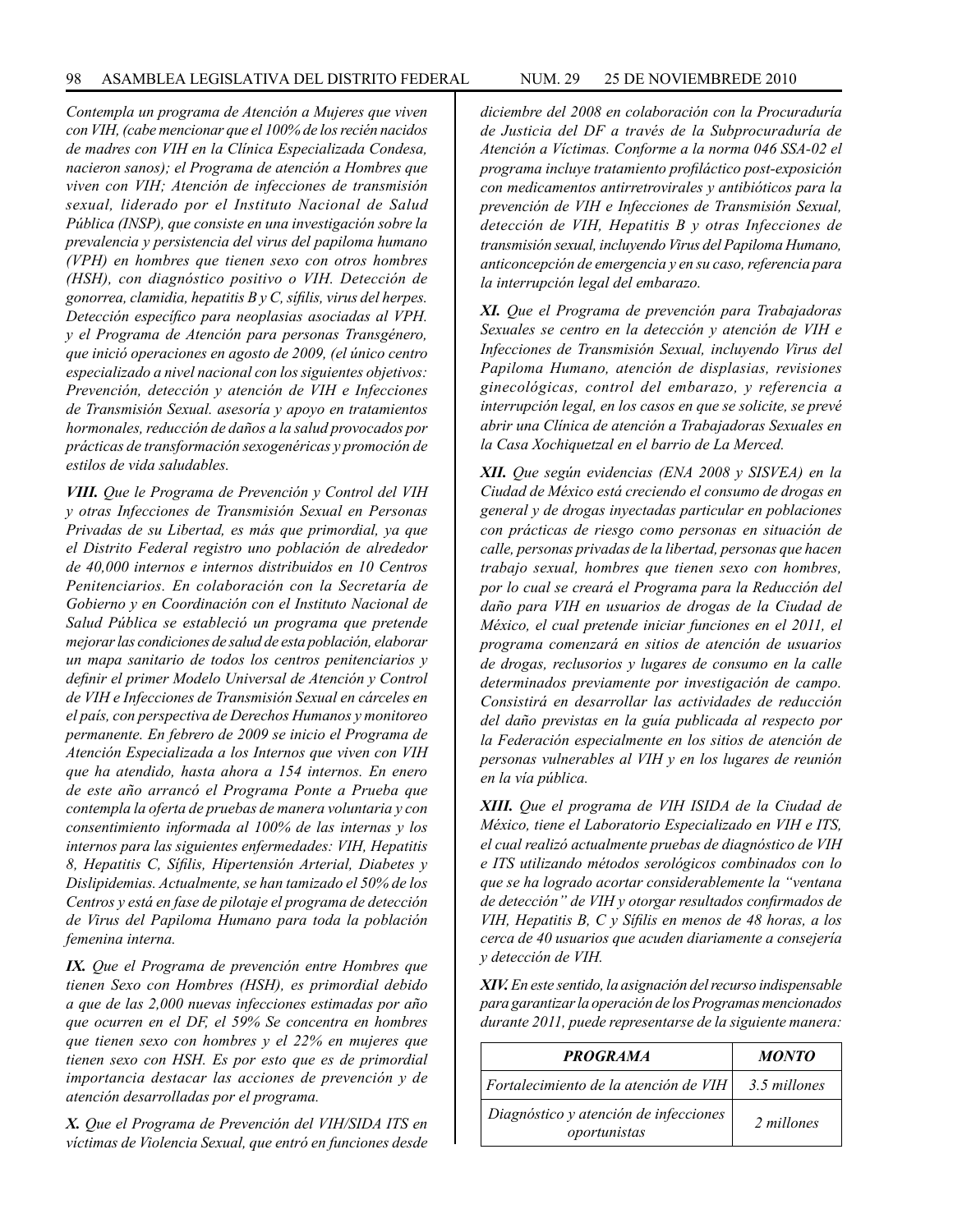| TOTAL                                                                       | 60 millones de<br>pesos |
|-----------------------------------------------------------------------------|-------------------------|
| Participación OSC en el control de la<br>epidemia en la Ciudad de México    | 7.5 millones            |
| Investigación, monitoreo y evaluación                                       | 4 millones              |
| Insumos de prevención                                                       | 9 millones              |
| Detección de VIH e ITS                                                      | 10 millones             |
| Usuarios/as de drogas                                                       | 1.5 millones            |
| Población Transgénero                                                       | 3 millones              |
| Programa de prevención y control del<br>VIH e ITS en cárceles               | 3.5 millones            |
| Infecciones de transmisión sexual en<br>hombres que tienen sexo con hombres | 3.5 millones            |
| Trabajadoras sexuales                                                       | 3.5 millones            |
| Atención en violencia Sexual                                                | $1$ millón              |
| Salud sexual y reproductiva en<br>mujeres                                   | 1.5 millones            |
| Prevención de transmisión perinatal                                         | 3.5 millones            |
| <i>Medicamentos no antirretrovirales</i><br>para infecciones oportunas      | 3 millones              |

*XV. Que el VIH no se trata de cualquier enfermedad, esta es una enfermedad que cruza por el estigma, la discriminación y la pobreza, y las personas infectadas no son enfermos privilegiados, ninguna enfermedad es un privilegio; además de que a nivel internacional hay compromisos de asumir estrategia de acceso universal en todos los aspectos que involucran la epidemia y lo atención integral entendiendo los causas y consecuencias;*

*XVI. Que el problema fundamental es que no se ha otorgado presupuesto a la prevención y mientras no se atienda este aspecto, en el futuro inmediato no habrá dinero que cure lo que no se previno; de mantenerse este ritmo ¿Cuántos millones se requieren para cumplir can el abasto de medicamentos Antirretrovirales para el 2011, el 2015 y el 2020?*

*XVII. Que durante los 30 años pasados de la epidemia se ha priorizado la prevención de la transmisión sanguínea, lo que ha colocado a México a la vanguardia, pero la principal vía de la transmisión es lo sexual cuya proporción alcanzo el noventa por ciento de la epidemia;*

*XVIII. Aunado a lo anterior: tenemos que durante los 30 años que lleva esta infección; el prejuicio a la misma ha significado un costo en vidas, tiempo, seguridad y presupuesto; por el estigma y lo discriminación asociado al VIH/SIDA que no se ha combatido frontalmente: razón por la cual, según expertos, se necesita una cantidad similar a la destinada a atención:* 

*Por lo anteriormente expuesto, me permito someter o consideración del Pleno de esta Soberanía lo siguiente Proposición con:*

## *PUNTO DE ACUERDO*

*PRIMERO. Se solicita a la Comisión de Presupuesto y Cuenta Pública de esta V Legislatura de la Asamblea Legislativa del Distrito Federal, etiquete un presupuesto de sesenta millones de pesos para el Ejercicio Fiscal 2011 al programa de VIH/SIDA de la Ciudad de México, a efecto de que se garantice la operación de los programas de prevención, atención y control de la epidemia y el funcionamiento de la Clínica Especializada Condesa.*

*Dado en el Recinto de la Asamblea Legislativa del Distrito Federal, a los veinticinco días del mes de noviembre del año dos mil diez.*

## *ATENTAMENTE*

## *Dip. Rocío Barrera Badillo*

**EL C. PRESIDENTE.** Esta Presidencia recibió una Proposición con Punto de Acuerdo para exhortar a la Secretaría de Turismo del Gobierno del Distrito Federal, implemente un programa de cursos o clases de idiomas a los trabajadores de la industria restaurantera con la finalidad de tener una mejor atención a los turistas que visiten la Ciudad de México, suscrita por la Diputada Karen Quiroga Anguiano, del Grupo Parlamentario del Partido de la Revolución Democrática. Con fundamento en lo dispuesto por los Artículos 36 fracciones V y VII de la Ley Orgánica de la Asamblea Legislativa del Distrito Federal, 28 y 132 del Reglamento para su Gobierno Interior, se turna para su análisis y dictamen a la Comisión Turismo.

*PROPOSICIÓN CON PUNTO DE ACUERDO PARA EXHORTAR A LA SECRETARÍA DE TURISMO DEL GOBIERNO DEL DISTRITO FEDERAL IMPLEMENTE UN PROGRAMA DE CURSOS O CLASES DE IDIOMAS A LOS TRABAJADORES DE LA INDUSTRIA RESTAURANTERA CON LA FINALIDAD DE TENER UNA MEJOR ATENCIÓN A LOS TURISTAS QUE VISITAN LA CIUDAD DE MÉXICO.* 

*La suscrita, Diputada integrante del Partido de la Revolución Democrática, en la Asamblea Legislativa del Distrito Federal, con facultad en lo dispuesto por los Artículo 42, fracción XIII del Estatuto de Gobierno del Distrito Federal, 17, fracción XV y XVI, de la Ley Orgánica de la Asamblea Legislativa; y 132 del Reglamento para el Gobierno Interior de la Asamblea Legislativa del Distrito Federal, presento a esta Honorable Soberanía la siguiente: Proposición con Punto de Acuerdo para exhortar a la Secretaría de Turismo del Gobierno del Distrito Federal implemente un programa de cursos o clases de idiomas a los trabajadores de la Industria Restaurantera con la finalidad de tener una mejor atención a los turistas que visitan la Ciudad de México*

*Al tenor de los siguientes:*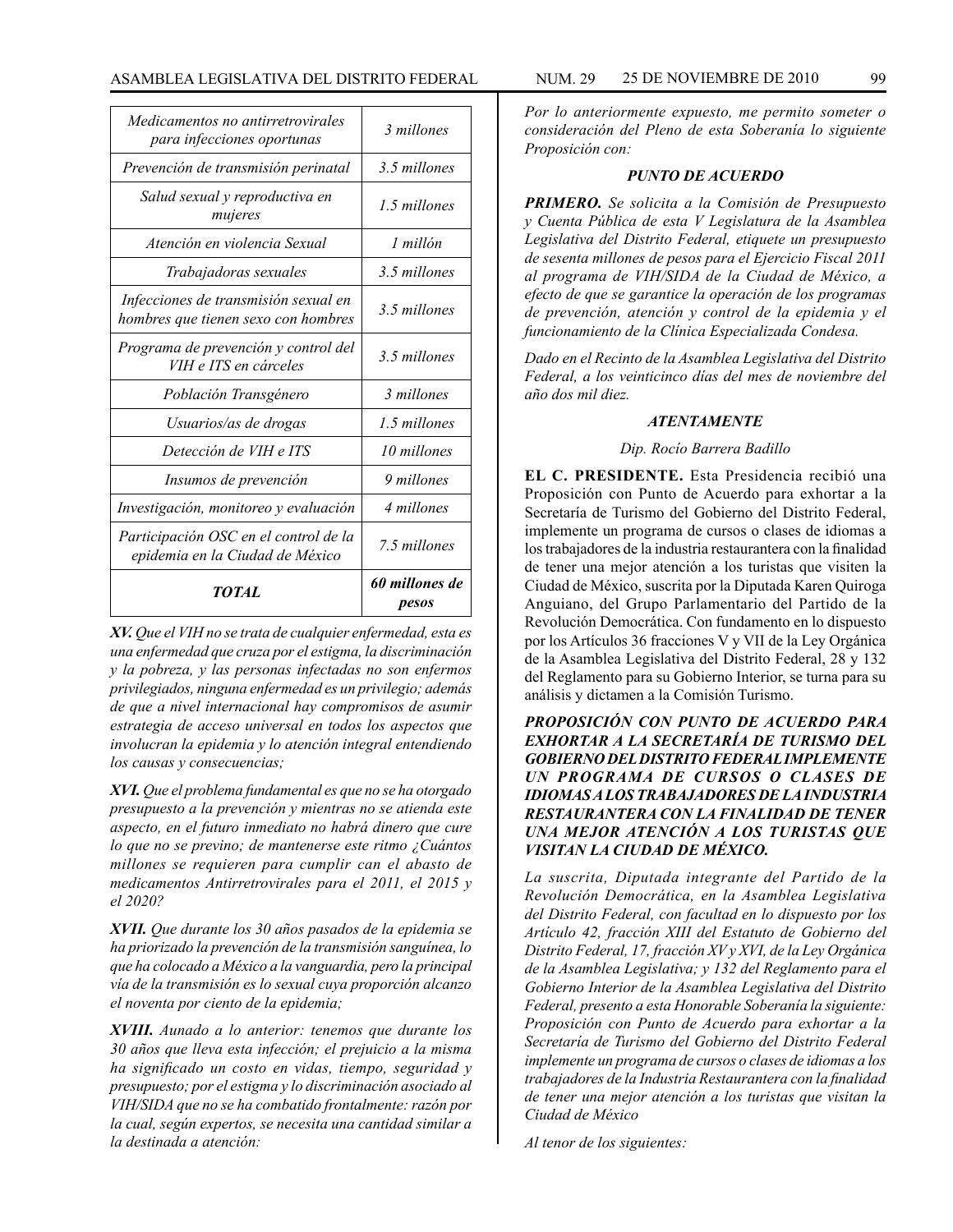## *ANTECEDENTES*

*El Turismo es uno de los sectores económicos más importantes y dinámicos en el mundo actual, por su nivel de inversión, participación en el empleo, aportación de divisas, como por la contribución al desarrollo regional y nacional.*

*El sector turístico en la Ciudad de México debe constituir una prioridad en los programas y acciones del Gobierno del Distrito Federal, debido a que genera casi un millón de empleos directos e indirectos, además de representar el 7% del Producto Interno Bruto, (PIB) local. El 25 % de los turistas son extranjeros los cuales dejan una derrama del 50% del total de los ingresos de esa actividad. Es por ello que debemos hacer del turismo un sector estratégico importante para elevar la ocupación hotelera, el uso de los servicios turísticos, a través de la promoción y mejora de los servicios y así obtener un mayor desarrollo económico de la capital.*

*La Ciudad de México es una opción para turismo toda vez que cuenta con características peculiares como lo es contar con cuatro patrimonios de la humanidad como son: Casa de Estudios Luis Barragán en Xochimilco, Ciudad Universitaria, Centro Histórico y Cuiculco.*

*La mayoría de los servicios turísticos son brindados por personal humano, y que en muchas ocasiones no cuentan con el dominio de un idioma para brindar una mayor atención al visitante o turista extranjero, o muchas de las veces esto es considerado un impedimento para conseguir empleo en este sector.*

*Por lo que es necesario promover la vinculación entre los sectores gubernamental, social, académico y empresarial; a fin de que estos públicos participen de manera coordinada en proyectos orientados a una mejor formación de los prestadores de servicios en el sector turismo y con ello estar preparados para ser excelentes anfitriones de turistas nacionales y extranjeros, y así brindar servicios de calidad.*

*Por lo anteriormente expuesto, someto a la consideración de esta Soberanía la aprobación del siguiente:*

# *PUNTO DE ACUERDO*

*ÚNICO. Se exhortar a la Secretaría de Turismo del Gobierno del Distrito Federal implemente un programa de cursos o clases de idiomas a los trabajadores de la Industria Restaurantera con la finalidad de tener una mejor atención a los turistas que visitan la Ciudad de México*

### *ATENTAMENTE*

*Dip. Karen Quiroga Anguiano*

**EL C. DIPUTADO OCTAVIO GUILLERMO WEST SILVA (Desde su curul).** Presidente.

**EL C. PRESIDENTE.** Diputado West, ¿con qué objeto?

**EL C. DIPUTADO OCTAVIO GUILLERMO WEST SILVA (Desde su curul).** Gracias, Presidente. Para una moción en términos del Artículo 124.

**EL C. PRESIDENTE.** Adelante, Diputado.

## **EL C. DIPUTADO OCTAVIO GUILLERMO WEST SILVA (Desde su curul).** Gracias, señor Presidente.

Hace un momento se mencionó aquí por parte de un compañero Diputado, que dado que la proposición estaba yendo a comisiones, no podía ser debatida. Yo quisiera que para lo subsecuente se tomara en cuenta que de acuerdo al Artículo 132 en su fracción I, toda proposición deberá discutirse ante el Pleno, porque hay un procedimiento específico para ello.

Eso es todo, señor Presidente. Muchas gracias.

**EL C. PRESIDENTE.** Esta Presidencia toma nota, Diputado West.

De igual forma se recibió una Proposición con Punto de Acuerdo por el cual se solicita a la Comisión de Presupuesto y Cuenta Pública, de la Asamblea Legislativa del Distrito Federal, que para el ejercicio fiscal 2011 se asigne un presupuesto de 515 millones 350 mil de pesos para el mantenimiento de los mercados públicos del Distrito Federal, suscrita por el Diputado Rafael Calderón Jiménez, del Grupo Parlamentario del Partido de Acción Nacional. Con fundamento en lo dispuesto por los Artículos 36 fracciones V y VII de la Ley Orgánica de la Asamblea Legislativa del Distrito Federal, 28 y 132 del Reglamento para su Gobierno Interior, se turna para su análisis y dictamen a la Comisión de Presupuesto y Cuenta Pública.

*PROPOSICIÓN CON PUNTO DE ACUERDO POR EL CUAL SE SOLICITA A LA COMISIÓN DE PRESUPUESTO Y CUENTA PÚBLICA DE LA ASAMBLEA LEGISLATIVA DEL DISTRITO FEDERAL, QUE PARA EL EJERCICIO FISCAL 2011 SE ASIGNE UN PRESUPUESTO DE \$515,350,000.00 (QUINIENTOS QUINCE MILLONES TRESCIENTOS CINCUENTA MIL PESOS) PARA EL MANTENIMIENTO DE LOS MERCADOS PÚBLICOS DEL DISTRITO FEDERAL.*

*El suscrito, Diputado Rafael Calderón Jiménez, integrante del Grupo Parlamentario del Partido Acción Nacional, con fundamento en lo dispuesto por los Artículos, 17 fracción VI de la Ley Orgánica y 132 del Reglamento para el Gobierno Interior de la Asamblea Legislativa del Distrito Federal, someto a consideración de esta Honorable Asamblea Legislativa la Proposición con Punto de Acuerdo por el cual se solicita a la Comisión de Presupuesto y Cuenta Pública de la Asamblea Legislativa del Distrito Federal, que para el Ejercicio Fiscal 2011 se asigne un presupuesto de \$515,350,000.00 (quinientos quince millones trescientos cincuenta mil pesos) para el mantenimiento de los mercados públicos del Distrito Federal, al tenor de los siguientes:*

### *ANTECEDENTES*

*1. El concepto de los mercados existe desde la época prehispánica, pero fue hasta hace 50 años, en 1957, durante la administración de Ernesto Uruchúrtu, cuando*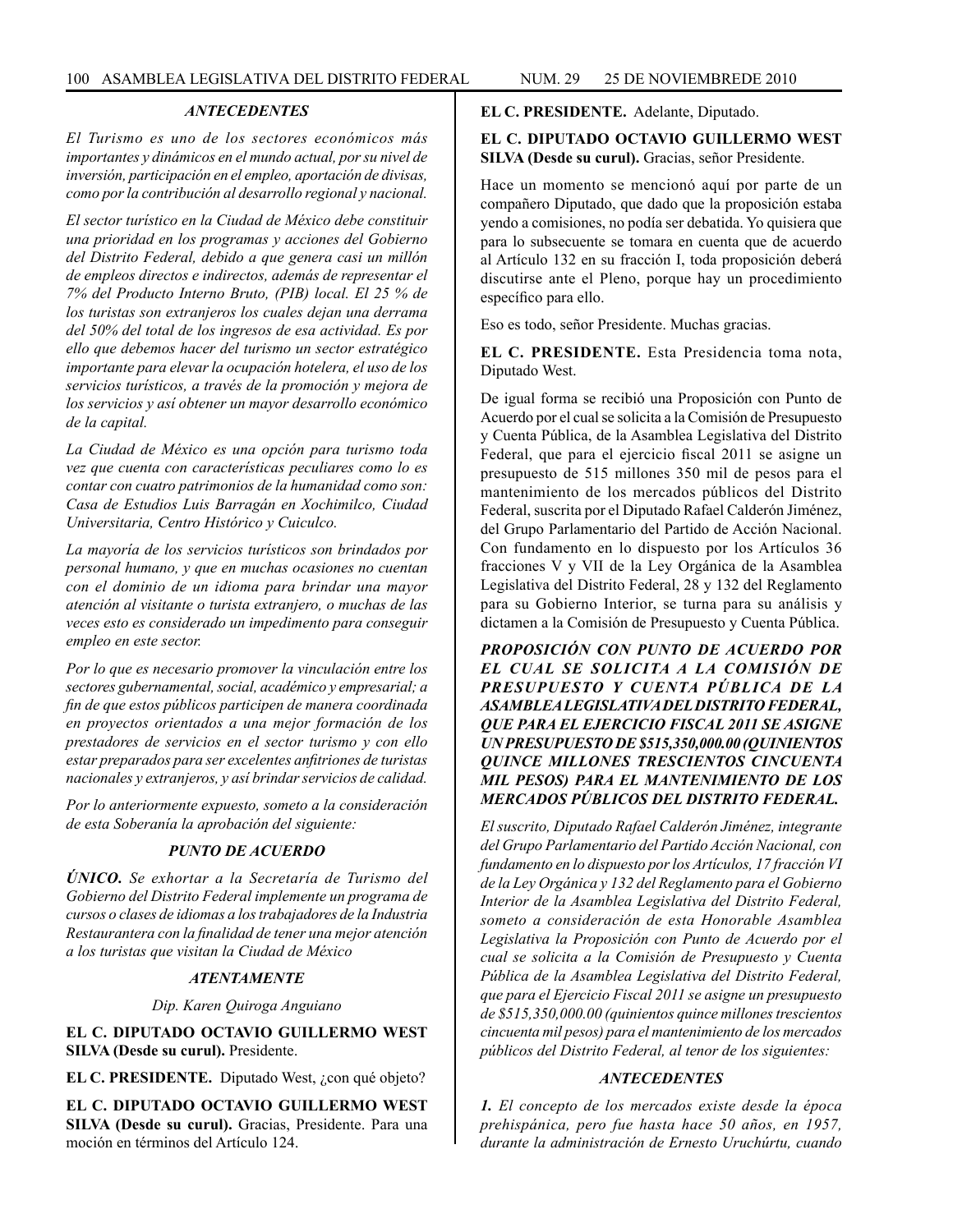*el Departamento del Distrito Federal (DDF) arrancó una política de gobierno para formalizar a los comerciantes y dar paso a la aparición de los mercados de hoy en día.*

*Desde entonces fueron pieza clave para el suministro alimenticio de las familias capitalinas, además de que se convirtieron en una tradición en la Ciudad y el país. Sin embargo, en los últimos 30 años sólo se ha construido un complejo lo cual es reflejo de que hoy en día ya no es una de las prioridades de las autoridades del Distrito Federal, provocando el enojo y el temor de las mas de 70,000 familias que dependen de las actividades comerciales que se desarrollan en ellos.*

*2. La asignación presupuestal es como bien se sabe, la herramienta de política económica más importante de un gobierno, pues refleja las prioridades económicas y sociales en términos monetarios. En estos presupuestos es donde se plasman las decisiones que determinan cómo y en que serán gastados los recursos asignados.*

*Para procurar que todos los Ciudadanos tengan una buena calidad de vida, el gobierno tiene que definir de manera adecuada la orientación y el ejercicio del gasto, en este caso a los locatarios e instalaciones de los Mercados Públicos del Distrito Federal.*

*3. El pasado 28 de agosto del año en curso, los integrantes de la Comisión de Abasto sostuvieron una reunión con la Lic. Laura Velázquez Alzúa, en la que presentó un diagnóstico general de los 318 mercados públicos del Distrito Federal, en dicha reunión se sostuvo que uno de los puntos mas importantes para el rescate de estos centros de abasto es contar con una partida presupuestal suficiente y sobre todo que la misma sea ejercida por los Jefes Delegacionales.*

*4. El día 23 de este mes la Secretaría de Desarrollo Económico hizo llegar a la presidencia de la Comisión de Abasto y Distribución de Alimentos un análisis detallado sobre las partidas presupuestales que serían necesarias para atender las necesidades de los mercados públicos, en este análisis ya se contemplan partidas presupuestales para mercados en riesgo, alto riesgo, remodelación y construcción de estos centros de abasto.*

|  |  |  | Se anexa copia de la tabla proporcionada por SEDECO: |  |  |
|--|--|--|------------------------------------------------------|--|--|
|  |  |  |                                                      |  |  |

| Álvaro Obregón       | 15 | \$19,600,000.00    |
|----------------------|----|--------------------|
| Azcapotzalco         | 19 | \$24, 200, 000, 00 |
| <i>Benito Juárez</i> | 16 | \$18,500,000.00    |
| Coyoacán             | 20 | \$19,700,000.00    |
| Cuajimalpa           | 5  | \$4,400,000.00     |
| Cuauhtémoc           | 39 | \$77,800,000,00    |
| Gustavo A. Madero    | 50 | \$16,500,000.00    |
| <i>Iztacalco</i>     | 16 | \$16, 500, 000, 00 |
| Iztapalapa           | 20 | \$22,100,000.00    |

| JUM. 29 | 25 DE NOVIEMBRE DE 2010 |  |
|---------|-------------------------|--|
|         |                         |  |

| Magdalena Contreras | .5              | \$4,200,000.00     |
|---------------------|-----------------|--------------------|
| Miguel Hidalgo      | 17              | \$24,800,000.00    |
| Milpa Alta          | 9               | \$22, 050, 000. 00 |
| Tláhuac             | 18              | \$17,100,000.00    |
| Tlálpan             | 17              | \$12,400,000.00    |
| Venustiano Carranza | 40              | \$148,700,000.00   |
| Xochimilco          | $\overline{11}$ | \$11,300,000.00    |

*5. Año con año es asignada una partida presupuestal para el mantenimiento de los mercados públicos del Distrito Federal, sin embargo parece ser que ésta nunca es suficiente o simplemente el recurso no es ejercido como debería, ya que los mercados siguen estando en abandono y mal estado lo que los pone en desigualdad comercial con las tiendas de conveniencia y las cadenas comerciales, es por lo anterior que para el ejercicio fiscal 2011 es necesario hacer una asignación presupuestal suficiente a fin de cubrir al máximo sus necesidades.*

*Fundan el presente Punto de Acuerdo los siguientes:*

## *CONSIDERANDOS*

*PRIMERO. Que es facultad de los Diputados, representar los intereses legítimos de los Ciudadanos así como promover y gestionar la solución de los problemas y necesidades colectivas ante las autoridades competentes, a través de proposiciones y denuncias, de conformidad con lo establecido en los Artículos 17 fracción VI y 18 fracción VII, ambos, de la Ley Orgánica de la Asamblea Legislativa del Distrito Federal.*

*SEGUNDO. Que relación al presupuesto, se menciona en el Artículo 47, Fracción 1I, de la Ley Federal de Responsabilidades de los Servidores Públicos, que los servidores públicos deberán: ... "Formular y ejecutar legalmente, en su caso, los planes, programas y presupuestos correspondientes a su competencia, y cumplir las Leyes y otras normas que determinen el manejo de recursos económicos públicos".*

*TERCERO. Que de conformidad con el Artículo 42 del Estatuto de Gobierno del distrito Federal, la Asamblea Legislativa es competente y tiene facultades para legislar, regular la prestación y la concesión de los servicios públicos como lo es el caso de los mercados públicos del Distrito Federal.*

*CUARTO. En la estructura del Reglamento para el Gobierno Interior de la Asamblea legislativa del Distrito Federal en su Art.28 párrafo primero nos dice que el despacho de los asuntos de la Asamblea comprende el examen e instrucción de estos hasta su Dictamen u opinión que deberá elaborar la comisión o comisiones a las que les sea turnado para su trámite.*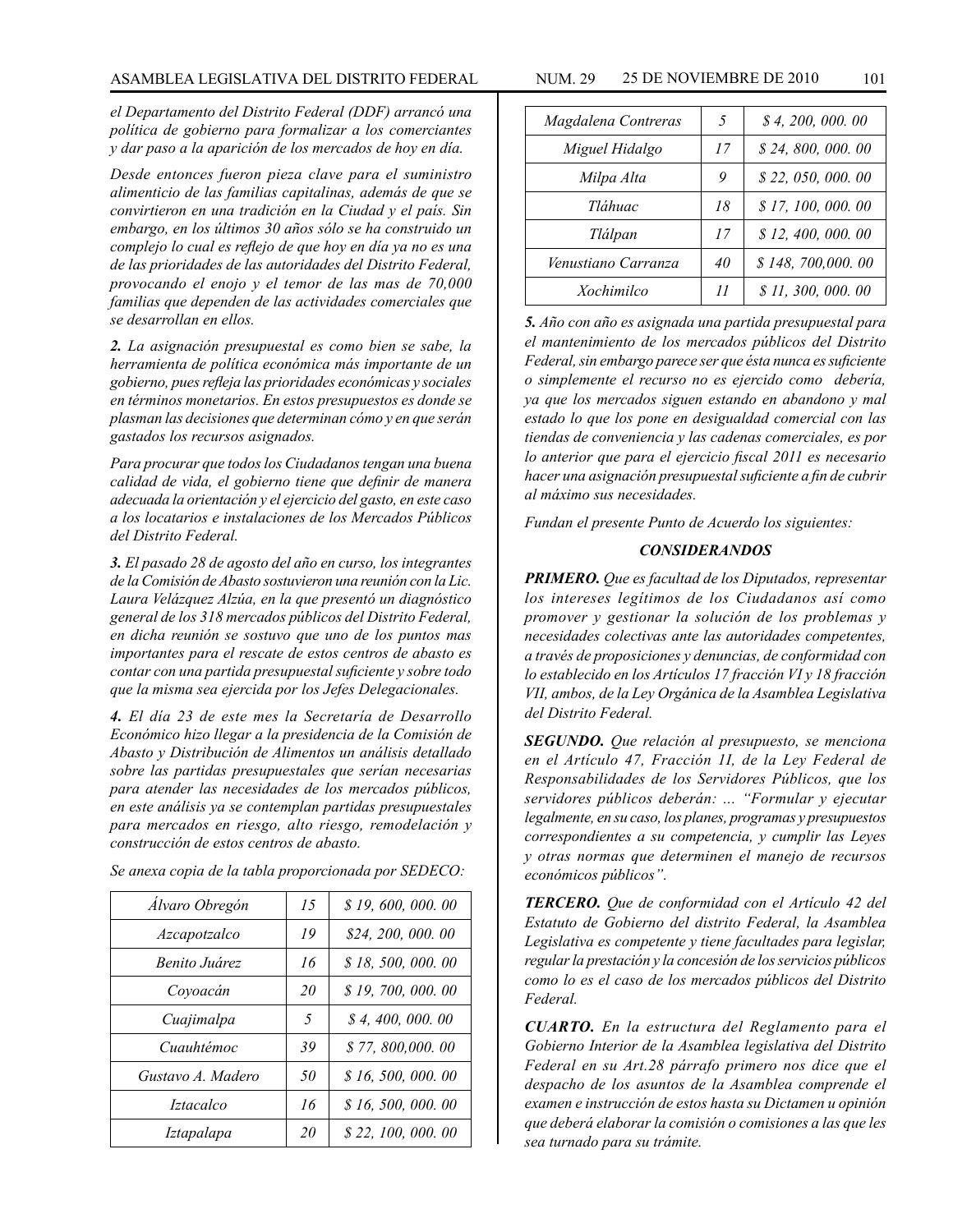*QUINTO. Que de conformidad con los Artículos 10 fracción III y 62 de la Ley Orgánica de la Asamblea legislativa del Distrito Federal, la Asamblea Legislativa, a través de la comisión de Presupuesto y Cuenta Pública, podrá examinar, discutir y aprobar el Proyecto de Decreto del Presupuesto de Egresos, sobre los recursos que se asignaran a cada una de las dependencias y órganos desconcentrados como lo es el caso los mercados públicos del Distrito Federal.*

*SEXTO. Que al asignar amplio y suficiente presupuesto para el mantenimiento de los Mercados Públicos del Distrito Federal podremos cumplir con una de las mayores demandas de la población, coadyuvando a una mejor infraestructura de sus mercados, lo cual sin duda se reflejará en un mejor nivel de competencia con las grandes cadenas de supermercados que actualmente se instalan a sus alrededores y una mayor afluencia de los Ciudadanos.*

*Por lo anteriormente expuesto, sometemos a la consideración de esta Asamblea Legislativa del Distrito federal el siguiente:*

### *PUNTO DE ACUERDO*

*ÚNICO. Se solicita a la Comisión de Presupuesto y Cuenta Pública de la Asamblea Legislativa del Distrito Federal, que para el Ejercicio Fiscal 2011 se asigne un presupuesto de \$515,350,000.00 (quinientos quince millones trescientos cincuenta mil pesos) para el mantenimiento de los mercados públicos del Distrito Federal.*

*México D.F., a 25 de noviembre de 2010*

# *FIRMAN EN APOYO AL PRESENTE PUNTO DE ACUERDO:*

### *Dip. Rafael Calderón Jiménez*

**EL C. PRESIDENTE.** Esta Presidencia informa que recibió una Proposición con Punto de Acuerdo para exhortar al Jefe Delegacional de la Gustavo A. Madero, Ingeniero Víctor Hugo Lobo, a fin de que en el proyecto de presupuesto de la Delegación Gustavo A. Madero para el ejercicio 2011, destine la cantidad de 12 millones para sustituir la red de drenaje en mal estado en las colonias: Residencial Lindavista, Residencial Acueducto de Guadalupe y Residencial Zacatenco, suscrita por el Diputado Carlo Fabián Pizano Salinas, del Grupo Parlamentario del Partido de Acción Nacional. Con fundamento en lo dispuesto por los Artículos 36 fracciones V y VII de la Ley Orgánica de la Asamblea Legislativa del Distrito Federal, 28 y 132 del Reglamento para su Gobierno Interior, se turna para su análisis y dictamen a la Comisión de Presupuesto y Cuenta Pública.

*PUNTO DE ACUERDO PARA EXHORTAR AL JEFE DELEGACIONAL DE GUSTAVO A. MADERO, VÍCTOR HUGO LOBO ROMÁN A FIN DE QUE EN El PROYECTO DE PRESUPUESTO DE LA DELEGACIÓN GUSTAVO A. MADERO PARA El EJERCICIO 2011, DESTINE LA CANTIDAD DE 12 MILLONES PARA SUSTITUIR LA RED DE DRENAJE* 

# *EN MAL ESTADO DE LAS COLONIAS BARRIO LA PURÍSIMA TICOMÁN, LINDAVISTA, RESIDENCIAL ACUEDUCTO DE GUADALUPE Y RESIDENCIAL ZACATENCO.*

*El suscrito. Diputado Carlo Fabián Pizano Salinas de la Asamblea Legislativa del Distrito Federal, V Legislatura, integrante del Grupo Parlamentario del Partido Acción Nacional, con fundamento en lo dispuesto por los Artículos 17 fracción VI de la Ley Orgánica y 132 del Reglamento para el Gobierno Interior, ambos de la Asamblea Legislativa del Distrito Federal, someto a consideración de esta Honorable Asamblea Legislativa, para que sea turnado a la comisión correspondiente, el siguiente: "Punto de Acuerdo para exhortar al Jefe Delegacional de Gustavo A. Madero, Víctor Hugo Lobo Román a fin de que en el Proyecto de Presupuesto de la Delegación Gustavo A. Madero para el Ejercicio 2011, destine la cantidad de 12 millones para sustituir la red de drenaje en mal estado de las Colonias Barrio La Purísima Ticomán, Lindavista, Residencial Acueducto de Guadalupe y Residencial Zacatenco", de conformidad con los siguientes:*

## *ANTECEDENTES*

*1. La Delegación Gustavo A Madero cuenta con una red primaria de drenaje cuya longitud es de 287 km y diámetros de entre 0.61 y 3,15 m, desembocando en dos ramales del drenaje profundo que limitan con la Delegación y una red secundaria de drenaje cuya longitud es de 1,490.80 km y diámetros menores a 0.61 m.*

*2. En el Informe de Cuenta Pública 2009 de la Delegación Gustavo A. Madero, se informó que tuvo un presupuesto asignado para el saneamiento, ampliación y mejora de la infraestructura en el sistema de drenaje por 19,165,181 de pesos, de los cuales solo se ejercieron 15,011,686.91 de pesos equivalentes al 78.3% de lo presupuestado.*

*3. Para el período enero-septiembre de este año, la Delegación presupuestó para el saneamiento, ampliación y mejora de la infraestructura en el sistema de drenaje la cantidad de 17,613,700 de pesos de los cuales solo se han ejercido 1,827,400 equivalentes a 10.4% del presupuesto.*

*4. la Delegación Gustavo A. Madero no destina los recursos adecuados para el mantenimiento de las redes primarias y secundarias de drenaje, provocando que el sistema de drenaje se sature y sea muy difícil el desalojo de aguas negras en mayor medida por las pésimas condiciones de la red de drenaje, la falta de capacidad de los colectores, atarjeas, tuberías y la gran acumulación de desperdicios.*

*5. la Delegación en los últimos años ha tenido problemas de encharcamientos e inundaciones en las colonias Barrio la Purísima Ticomán, Residencial Acueducto, Residencial Zacatenco y Lindavista, lo que provocó que varías personas hayan sufrido la pérdida de patrimonio y un riesgo sanitario para los habitantes de dichas colonias, debido al brote de aguas negras que contaminan el medio ambiente, evidenciando el estado avanzado de deterioro en el que se encuentra el drenaje.*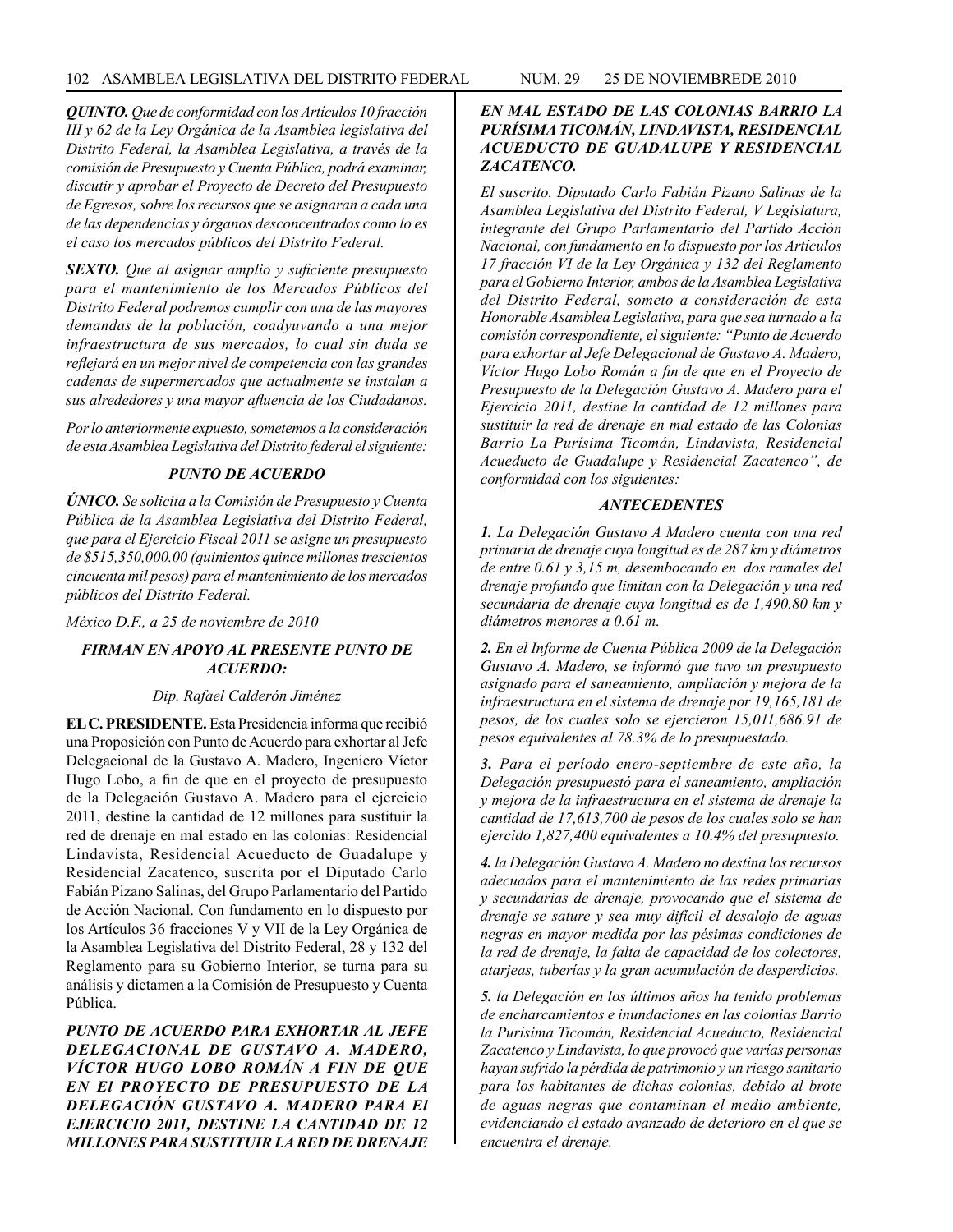## *CONSIDERANDOS*

*PRIMERO. El Gobierno del Distrito Federal a través de las Delegaciones se encarga de ejecutar la introducción, ampliación y mantenimiento de la red secundaria de alcantarillado y drenaje.*

*SEGUNDO. Conforme al Artículo 18 de la Ley de Aguas del Distrito Federal, corresponde a las Delegaciones en sus Artículos IV Y V. dar mantenimiento preventivo y correctivo a las redes secundarias de agua potable, drenaje y alcantarillado, conforme a la autorización y normas que al efecto expida el Sistema de Aguas de la Ciudad de México, así como coadyuvar en la reparación de fugas y atender oportuna y eficazmente las quejas que presente la Ciudadanía, con motivo de la prestación de servicios hidráulicos de su competencia, respectivamente.*

*TERCERO. Es necesario que la Delegación trabaje en un plan integral de sustitución de la Infraestructura hidráulica en dichas colonias y haga el mantenimiento oportuno del sistema de drenaje a fin de disminuir las fallas y evitar un posible riesgo a la seguridad de las personas y la pérdida de su patrimonio.*

*Por lo anteriormente expuesto, someto a la consideración de ésta Asamblea Legislativa del Distrito Federal, el siguiente:*

## *PUNTO DE ACUERDO*

*PRIMERO. Se exhorta al Secretario de Finanzas, Lic. Armando López Cárdenas, a fin de que en el Proyecto de Presupuesto de la Delegación Gustavo A. Madero para el Ejercicio 2011, destine una partida presupuestal de 12 millones de pesos a fin de que se sustituya y de mantenimiento a la red de drenaje de las Colonias Residencial Acueducto de Guadalupe, Residencial Zacatenco, Lindavista y Barrio la Purísima Ticomán a fin de evitar un posible riesgo a la seguridad de las personas y a su patrimonio.*

*SEGUNDO. Se exhorta a la Comisión de Presupuesto de la Asamblea Legislativa del Distrito Federal en caso de que el Proyecto de Presupuesto para la Delegación Gustavo A. Madero no contemple la partida de 12 millones para la sustitución y mantenimiento del sistema de drenaje de dichas colonias, para que realice el incremento correspondiente.*

*Dado en el Recinto de la Asamblea Legislativa del Distrito Federal, a los 25 días del mes de noviembre del año 2010.*

# *ATENTAMENTE*

#### *Dip. Carlo Fabián Pizano Salinas*

**EL C. PRESIDENTE.** De igual forma, se recibió una Proposición con Punto de Acuerdo para exhortar al Jefe Delegacional de Gustavo A. Madero, Ingeniero Víctor Hugo Lobo Román, a fin de que en el proyecto de presupuesto de la Delegación Gustavo A. Madero para el ejercicio 2011, se destinen 24 millones de pesos para la recimentación y refuerzo estructural de los edificios número 17, 52 y 62 de la Unidad Habitacional Lindavista Vallejo de la Delegación Gustavo A. Madero, suscrita por el Diputado Carlo Fabián

Pizano Salinas, del Grupo Parlamentario del Partido Acción Nacional. Con fundamento en lo dispuesto por los Artículos 36 fracciones V y VII de la Ley Orgánica de la Asamblea Legislativa del Distrito Federal, 28 y 132 del Reglamento para su Gobierno Interior, se turna para su análisis y dictamen a la Comisión de Presupuesto y Cuenta Pública.

*PROPOSICIÓN CON PUNTO DE ACUERDO PARA EXHORTAR AL JEFE DELEGACIONAL DE GUSTAVO A. MADERO, ING. VÍCTOR HUGO LOBO ROMÁN, A FIN DE QUE EN EL PROYECTO DE PRESUPUESTO DE LA DELEGACIÓN GUSTAVO A. MADERO PARA EL EJERCICIO 2011, SE DESTINEN 24 MILLONES DE PESOS PARA LA RECIMENTACIÓN Y REFUERZO ESTRUCTURAL DE lOS EDIFICIOS NÚMERO 17, 52 Y 62 DE LA UNIDAD HABITACIONAL LINDAVISTA VALLEJO EN LA DELEGACIÓN GUSTAVO A. MADERO.*

*El suscrito, Diputado Carlo Fabián Pizano Salinas de la Asamblea Legislativa del Distrito Federal, V Legislatura, integrante del Grupo Parlamentario del Partido Acción Nacional, con fundamento en lo dispuesto por los Artículos 17 fracción VI de la Ley Orgánica y 132 del Reglamento para el Gobierno Interior, ambos de la Asamblea Legislativa del Distrito Federal, someto a consideración de esta Honorable Asamblea Legislativa, para que sea turnado a la comisión correspondiente, el siguiente: "Punto de Acuerdo para exhortar al Jefe Delegacional de Gustavo A. Madero, Ing. Víctor Hugo Lobo Román, a fin de que en el Proyecto de Presupuesto de la Delegacion Gustavo A. Madero para el Ejercicio 2011, se destinen 24 millones de pesos para la recimentación y refuerzo estructural de los edificios número 17, 52 y 62 de la Unidad Habitacional Lindavista Vallejo en la Delegación Gustavo A. Madero", de conformidad con los siguientes:*

### *ANTECEDENTES*

*1. La Unidad Habitacional Lindavista Vallejo (manzana #2), ubicada en las calles de Poniente 140 (Eje 5 Montevideo), Norte 31-A Poniente 152 y Avenida de los 100 metros en la Delegación Gustavo A. Madero con más de 40 años de antigüedad cuenta con un problema de asentamientos principalmente en los edificios 17,52 Y 62, que ha provocado la pérdida de verticalidad e inclinación a través de los años. provocando problemas estructurales que ponen en riesgo la seguridad de más de 100 familias.*

*2. Los problemas en los edificios se hicieron más notorios en el año 2000, fecha en la que aparecieron fisuras verticales, separación de castillos y muros, tanto en interiores como en exteriores, existiendo también hundimientos y fracturas en andadores y banquetas.*

*3. Derivado de un análisis estructural realizado de noviembre de 2009 a julio de 2010, se desarrollo un proyecto de refuerzo estructural para los edificios 17, 52 62 a fin de corregir las fallas estructurales a través de un sistema de losas, zapatas, pilotes y cajones con un costo aproximado de 24 millones de pesos.*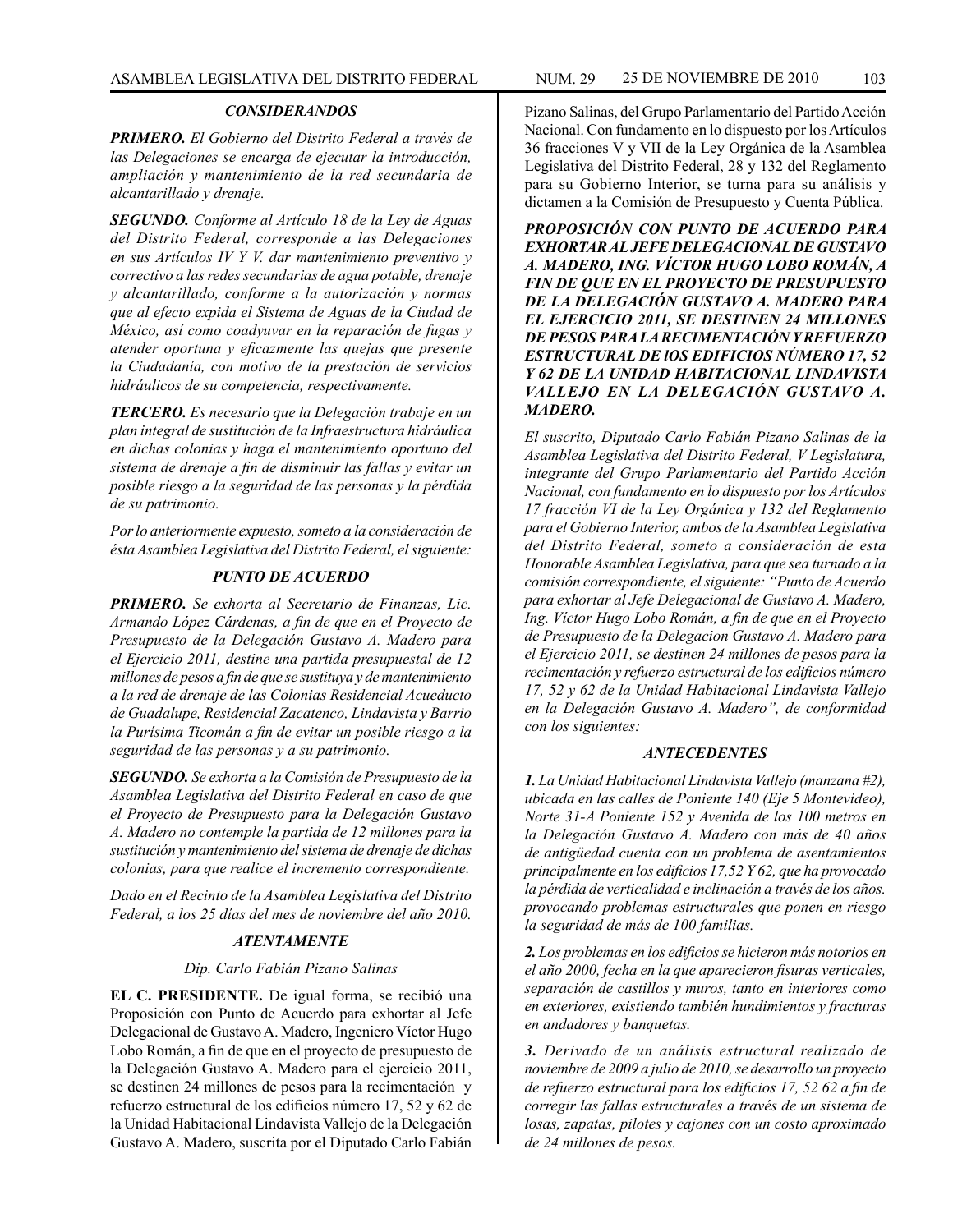*En sólo siete meses de estudio los movimientos diferenciales máximos de desnivel de los edificios fueron los siguientes:*

*Edificio 17: 6.3cm*

*Edificio 52: 3.8cm*

*Edificio 62: 4.5cm*

*4. Uno de los motivos de la pérdida de verticalidad y de los desniveles experimentados en los edificios, son consecuencia entre otras cosas de la sobreexplotación de los mantos acuíferos para fines de abastecimiento urbano.*

## *CONSlDERANDOS*

*PRIMERO. Ante las grandes fallas estructurales que muestran los edificios, es obligación de las autoridades Delegaciones tomar acciones para corregir este posible riesgo en la seguridad de más de 100 famillas que habitan en estos edificios.*

*SEGUNDO. Es facultad de la Asamblea Legislativa, gestionar la solución de los problemas y las necesidades colectivas ante las autoridades competentes.*

*TERCERO. Es obligación de la Delegación Gustavo A. Madero coordinar los servicios de protección civil necesarios para la prevención, auxilio y restablecimientos por fenómenos geológicos, tales como el colapso de suelo que representen algún peligro para los Ciudadanos.*

*Por lo anteriormente expuesto, someto a la consideración de ésta Asamblea Legislativa del Distrito Federal, el siguiente:*

# *PUNTO DE ACUERDO*

*PRIMERO. Se exhorta al Secretario de Finanzas, Lic. Armando López Cárdenas, a fin de que en el Proyecto de Presupuesto de la Delegación Gustavo A. Madero para el Ejercicio 2011, destine una partida presupuestal de 24 millones de pesos para la recimentación y refuerzo estructural de los edificios número 17, 52 y 62 de la Unidad Habitacional Lindavista Vallejo en la Delegación Gustavo A. Madero a fin de evitar un posible riesgo a la seguridad de las personas.*

*SEGUNDO. Se exhorta a la Comisión de Presupuesto y Cuenta Pública de la Asamblea Legislativa del Distrito Federal en caso de que el Proyecto de Presupuesto para la Delegación Gustavo A. Madero no contemple la partida de 24 millones para la recimentación y refuerzo estructural de los edificios número 17, 52 y 62 de la Unidad Habitacional Lindavista Vallejo en la Delegación Gustavo A. Madero, para que realice el incremento correspondiente.*

*Dado en el recinto de la Asamblea Legislativa del Distrito Federal, a los 25 días del mes de noviembre del año 2010.*

# *ATENTAMENTE*

### *Dip. Carlo Fabián Pizano Salinas*

**EL C. PRESIDENTE.** De igual forma, se recibió una Proposición con Punto de Acuerdo por el que se solicita a la Comisión de Presupuesto y Cuenta Pública de este Órgano

Legislativo contemple en el Decreto de Presupuesto de Egresos del Distrito Federal para el ejercicio fiscal 2011, 5 millones de pesos para realizar estudios geofísicos y de mecánica de suelos en el Barrio La Lupita en Tulyehualco Delegación Xochimilco, suscrita por el Diputado Sergio Eguren Cornejo, del Grupo Parlamentario del Partido Acción Nacional. Con fundamento en lo dispuesto por los Artículos 36 fracciones V y VII de la Ley Orgánica de la Asamblea Legislativa del Distrito Federal, 28 y 132 del Reglamento para su Gobierno Interior, se turna para su análisis y dictamen a la Comisión de Presupuesto y Cuenta Pública.

*PROPOSICIÓN CON PUNTO DE ACUERDO, POR EL QUE SE SOLICITA A LA COMISIÓN DE PRESUPUESTO Y CUENTA PÚBLICA DE ESTE ÓRGANO LEGISLATIVO, CONTEMPLE EN EL DECRETO DE PRESUPUESTO DE EGRESOS DEL DISTRITO FEDERAL, PARA EL EJERCICIO FISCAL 2011, CINCO MILLONES DE PESOS PARA REALIZAR ESTUDIOS GEOFÍSICOS Y DE MECÁNICA DE SUELOS EN EL BARRIO LA LUPITA EN TULYEHUALCO, DELEGACIÓN XOCHIMILCO.*

*Los suscritos Diputados, integrantes del Grupo Parlamentario del Partido Acción Nacional de esta Asamblea Legislativa del Distrito Federal, V Legislatura, con fundamento en los Artículos 17, fracción VI de la Ley Orgánica y 132 del Reglamento para el Gobierno Interior, ambos de la Asamblea Legislativa del Distrito Federal, y demás Artículos relativos, presentamos ante este pleno la Proposición con Punto de Acuerdo, por el que se solicita a la Comisión de Presupuesto y Cuenta Pública de este Órgano Legislativo, contemple en el Decreto de Presupuesto de Egresos del Distrito Federal, para el Ejercicio Fiscal 2011, cinco millones de pesos para realizar estudios geofísicos y de mecánica de suelos, en el Barrio La Lupita en Tulyehualco, Delegación Xochimilco, conforme a los siguientes:*

### *ANTECEDENTES*

*1. Desde hace aproximadamente 18 años se han presentado innumerables grietas en diversas zonas en el barrio la Guadalupita, en Tulyehualco. Delegación Xochimilco, así como múltiples fracturas de pavimento, derrumbes de bardas, hundimiento de asfalto, inclinación de viviendas con posible derrumbe y desmoronamientos de cimientos.*

*2. El agrietamiento de los suelos es un problema que se agrava cada vez más en esta zona, el cual ha sido provocado por la desmedida extracción de agua para el abastecimiento, lo cual ha ocasionado que más de 300 viviendas se encuentren en situación de un riesgo inminente,*

### *CONSIDERANDOS*

*PRIMERO. Que de conformidad con las fracciones IV y V del Artículo 11 en de la Ley de Protección Civil para el Distrito Federal, la prevención es el medio más eficaz para alcanzar los objetivos de la protección civil, destacando que toda persona en la Ciudad tiene derecho a la salvaguarda*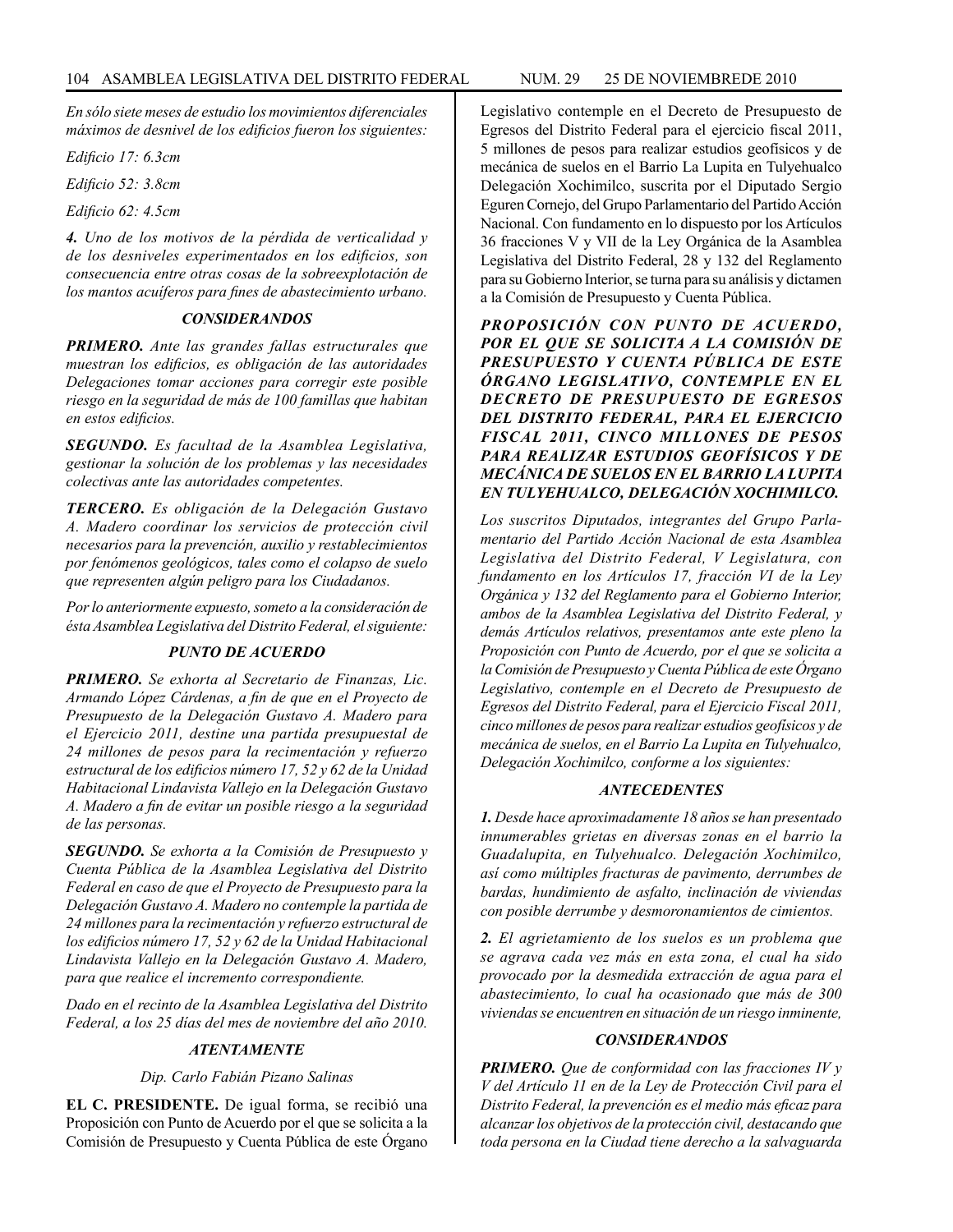*y protección de su vida, sus bienes y su entorno, en consecuencia, es compromiso y responsabilidad del Estado, en sus diversos niveles, establecer con oportunidad, eficiencia y eficacia, un conjunto de medidas previsoras, correctivas y de auxilio, encaminadas al resguardo de dichos bienes y valores.*

*SEGUNDO. Que está planteada la necesidad de que las instancias gubernamentales a nivel delegacional, deban introducir en su gestión, la permanente implementación de acciones que favorezcan una adecuada Administración del Riesgo, frente a situaciones que puedan constituir amenazas, vulnerabilidad o riesgos para la integridad física de las personas o sus propiedades, así como garantizar el pleno disfrute en el ejercicio de sus derechos y el cumplimiento de sus deberes.*

*TERCERO. Que no debemos olvidar que el Estado en su constante voluntad de proveer bienes y servicios, en muchas ocasiones se ha constituido por omisión o negligencia de sus instituciones, en una causa determinante para la ocurrencia de accidentes, emergencias o desastres, que resultan muchas veces de actos permisivos en la realización de obras públicas como la extracción de agua y otros servicios.*

*CUARTO. Que de conformidad con lo dispuesto por el Artículo 62 fracción XXVI de la Ley Orgánica de la Asamblea Legislativa del Distrito Federal, esta Soberanía cuenta con la Comisión Ordinaria de Presupuesto y Cuenta Pública, cuya competencia deriva de su denominación, en términos de lo dispuesto por el Artículo 64 del mismo ordenamiento.*

*QUINTO. Que dada la situación de riesgo en que viven pobladores en el Barrio de La Lupita en Tulyehualco, en la Delegación Xochimilco, es necesario suministrar recursos suficientes a fin de realizar una serie de estudios de mecánica de suelos y estabilidad de taludes de la zona, con la participación de especialistas en mecánica de rocas y de suelos a efecto de determinar el grado de riesgo en el que se encuentran los habitantes de esta zona y proyectar las acciones necesarias y oportunas tendentes a garantizar y salvaguardar la integridad física, el patrimonio y la vida de las familias de dicha comunidad.*

*SEXTO. Que para el desarrollo de las obras señaladas en el considerando que antecede, se estima necesario suministrar al menos un recurso económico de \$5,000,000.00, ( CINCO MILLONES DE PESOS 001100 M.N .. ) destinados a la ejecución de estudios mencionados.*

*Por lo anteriormente expuesto, sometemos a la consideración de esta Asamblea Legislativa del Distrito Federal, V legislatura, el siguiente:*

# *PUNTO DE ACUERDO*

*ÚNICO. Se solicita a la Comisión de Presupuesto y Cuenta Pública de este Órgano Legislativo, contemple en el Decreto de Presupuesto de Egresos del Distrito Federal, para el*  *ejercicio fiscal 2011, cinco millones de pesos, para realizar estudios geofísicos y de mecánica de suelos en el Barrio La Lupita en Tulyehualco, Delegación Xochimilco.*

*Dado en la Asamblea Legislativa del Distrito Federal, a los veinticinco días de noviembre de dos mil diez.*

## *ATENTAMENTE*

### *Dip. Sergio Israel Eguren Cornejo y Dip. Guillermo Octavio Huerta Ling.*

**EL C. PRESIDENTE.** Se recibió una Proposición con Punto de Acuerdo para exhortar al Jefe de Gobierno a recibir la propuesta de proyección presupuestal para el Instituto de Vivienda del Distrito Federal, que es de 3 mil 492 millones de pesos, un 30 por ciento más del presupuesto del año 2010, para ejecutar 6 mil acciones de vivienda y 18 mil acciones de mejoramiento de vivienda para ser integrado al proyecto de Presupuesto de Egresos 2011, suscrita por la Diputada Ana Estela Aguirre y Juárez, Grupo Parlamentario del Partido del Trabajo. Con fundamento en lo dispuesto por los Artículos 36 fracciones V y VII de la Ley Orgánica de la Asamblea Legislativa del Distrito Federal, 28 y 132 del Reglamento para su Gobierno Interior, se turna para su análisis y dictamen a la Comisión de Presupuesto y Cuenta Pública.

*PROPOSICIÓN CON PUNTO DE ACUERDO DE URGENTE Y OBVIA RESOLUCIÓN PARA EXHORTAR AL JEFE DE GOBIERNO CAPITALINO A RECIBIR LA PROPUESTA DE PROYECCIÓN PRESUPUESTAL PARA EL INSTITUTO DE VIVIENDA DEL DISTRITO FEDERAL QUE ES DE 3 MIL 492 MILLONES 000 000 DE PESOS, UN 30% MÁS DEL PRESUPUESTO DEL AÑO 2010 PARA EJECUTAR 6 MIL ACCIONES DE VIVIENDA NUEVA EN CONJUNTO Y 18 MIL ACCIONES DE MEJORAMIENTO DE VIVIENDA, PARA SER INTEGRADO AL PROYECTO DE PRESUPUESTO DE EGRESOS 2011.*

*Las y los que suscriben Diputada Ana Estela Aguirre y Juárez, Diputados Arturo López Cándido y Juan Pablo Pérez Mejía, integrantes del Grupo Parlamentario del Partido del Trabajo, de esta V Legislatura, con fundamento en lo dispuesto por el Artículo 17 fracción VI de la Ley Orgánica de la Asamblea Legislativa del Distrito Federal, Artículos 93 y 133 del Reglamento para el Gobierno Interior de la Asamblea Legislativa del Distrito Federal, someto a consideración de esta Soberanía la siguiente: Proposición con Punto de Acuerdo de urgente y obvia resolución para exhortar al Jefe de Gobierno Capitalino a recibir la Propuesta de Proyección Presupuestal para el Instituto de Vivienda del Distrito Federal que es de 3 mil 492 millones 000 000 de pesos, un 30% más del presupuesto del año 2010 para ejecutar 6 mil acciones de vivienda nueva en conjunto y 18 mil acciones de mejoramiento de vivienda, para ser integrado al Proyecto de Presupuesto de Egresos 2011, bajo los siguientes:*